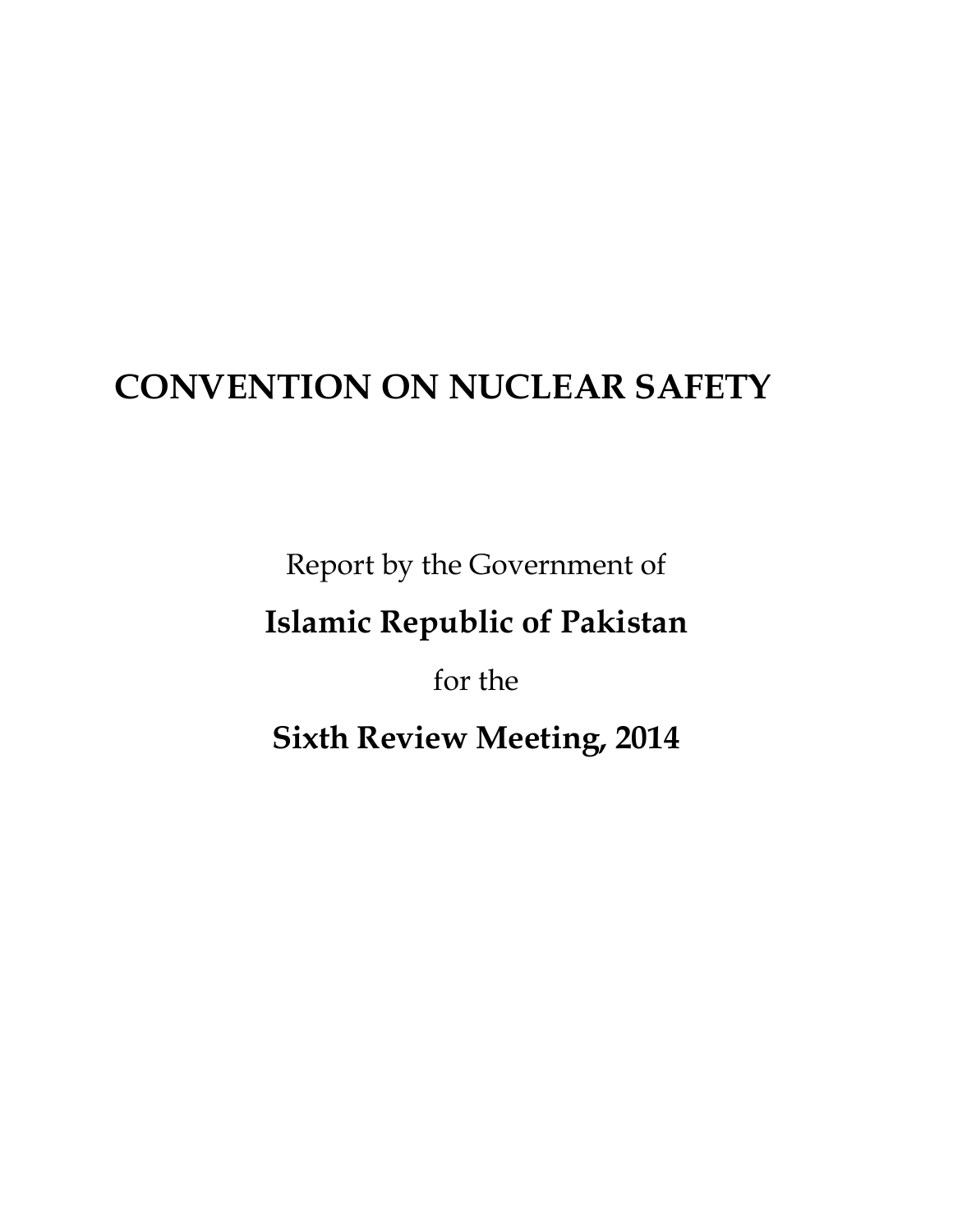



Prepared on behalf of the

## **Government of Pakistan**

by the

# **Pakistan Nuclear Regulatory Authority**

in collaboration with the

**Pakistan Atomic Energy Commission** 

**August 2013** 

## **Pakistan Nuclear Regulatory Authority**

P. O. Box. 1912. Islamabad, Pakistan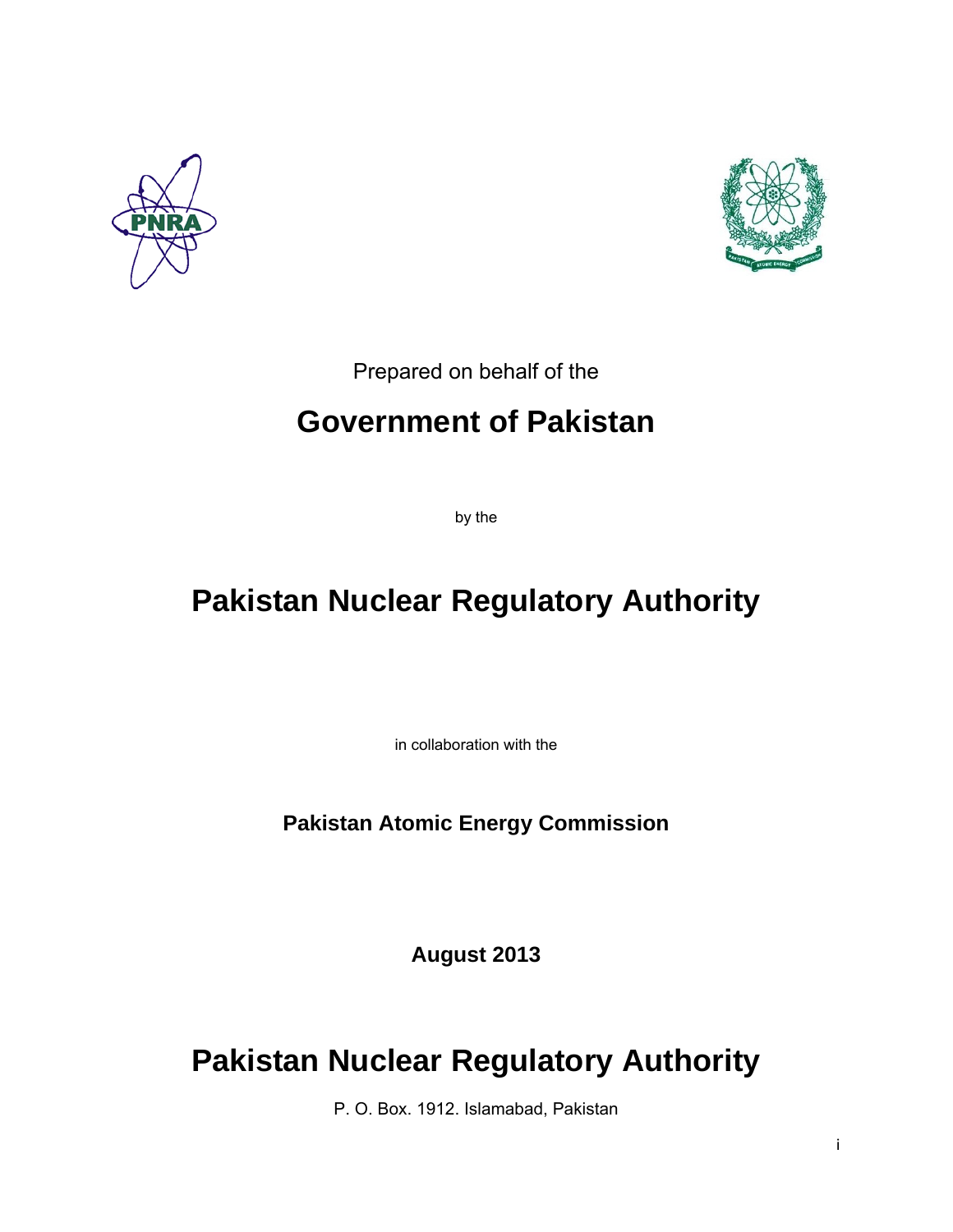### **ABSTRACT**

The Pakistan Nuclear Regulatory Authority submits this Sixth National Report of Pakistan for peer review at the Sixth Review Meeting of the Convention on Nuclear Safety at the International Atomic Energy Agency. The report presents the appropriate steps taken by the Government of Pakistan to meet the main objectives of the Convention — to achieve and maintain a high level of nuclear safety by enhancing national measures and international cooperation. It also describes how Pakistan meets the obligations of each article of the Convention — specifically by the articles that address the safety of existing nuclear installations, the legislative and regulatory framework, the regulatory body, responsibility of the licence holder, priority to safety, financial and human resources, human factors, quality assurance, assessment and verification of safety, radiation protection, waste safety, emergency preparedness, siting, design, construction and operation.

This report also includes the progress on actions taken to improve safety in response to Fukushima Dai-ichi accident as presented in the National Report for the second Extraordinary meeting of the CNS held in August, 2012.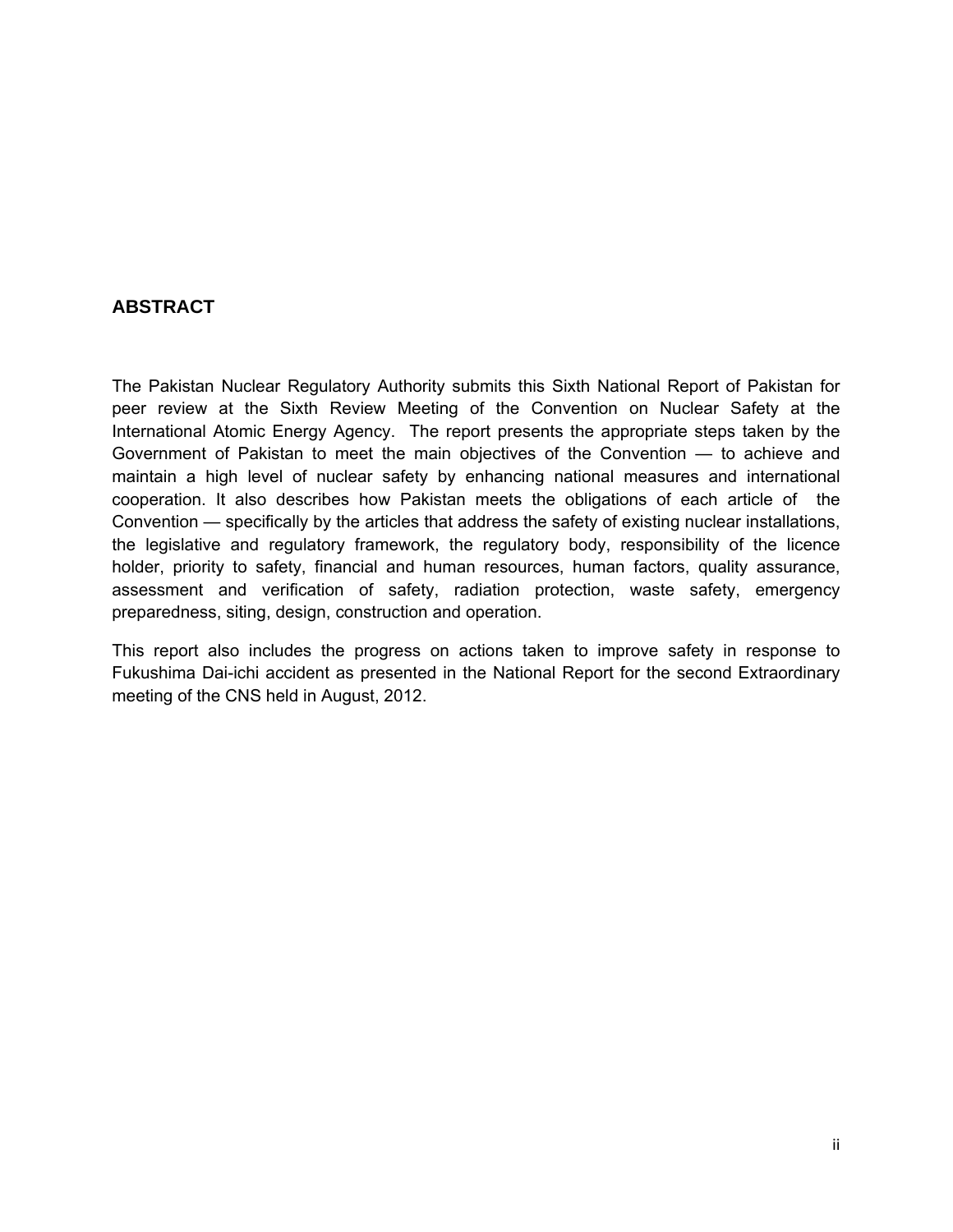### **TABLE OF CONTENTS**

| $\mathbf{1}$ |       |                                                                                             |  |
|--------------|-------|---------------------------------------------------------------------------------------------|--|
|              | 1.1   |                                                                                             |  |
|              | 1.2   |                                                                                             |  |
|              | 1.3   |                                                                                             |  |
|              | 1.4   |                                                                                             |  |
| $\mathbf{2}$ |       |                                                                                             |  |
|              | 2.1   |                                                                                             |  |
|              | 2.1.1 |                                                                                             |  |
|              | 2.1.2 |                                                                                             |  |
|              | 2.1.3 |                                                                                             |  |
|              | 2.1.4 |                                                                                             |  |
|              | 2.1.5 |                                                                                             |  |
|              | 2.1.6 |                                                                                             |  |
|              | 2.1.7 |                                                                                             |  |
|              | 2.1.8 |                                                                                             |  |
|              | 2.2   | Update of Activities undertaken to improve nuclear safety in response to Fukushima Dai-ichi |  |
|              | 2.3   |                                                                                             |  |
|              | 2.4   | Progress on Challenges identified during the Fifth Review Meeting 2011 38                   |  |
| 3            |       |                                                                                             |  |
| 4            |       |                                                                                             |  |
| 5            |       |                                                                                             |  |
| 6            |       |                                                                                             |  |
|              | 6.1   |                                                                                             |  |
|              | 6.2   |                                                                                             |  |
|              | 6.3   |                                                                                             |  |
|              | 6.4   |                                                                                             |  |
| 7            |       |                                                                                             |  |
|              | 7.1   |                                                                                             |  |
|              | 7.1.1 |                                                                                             |  |
|              | 7.1.2 |                                                                                             |  |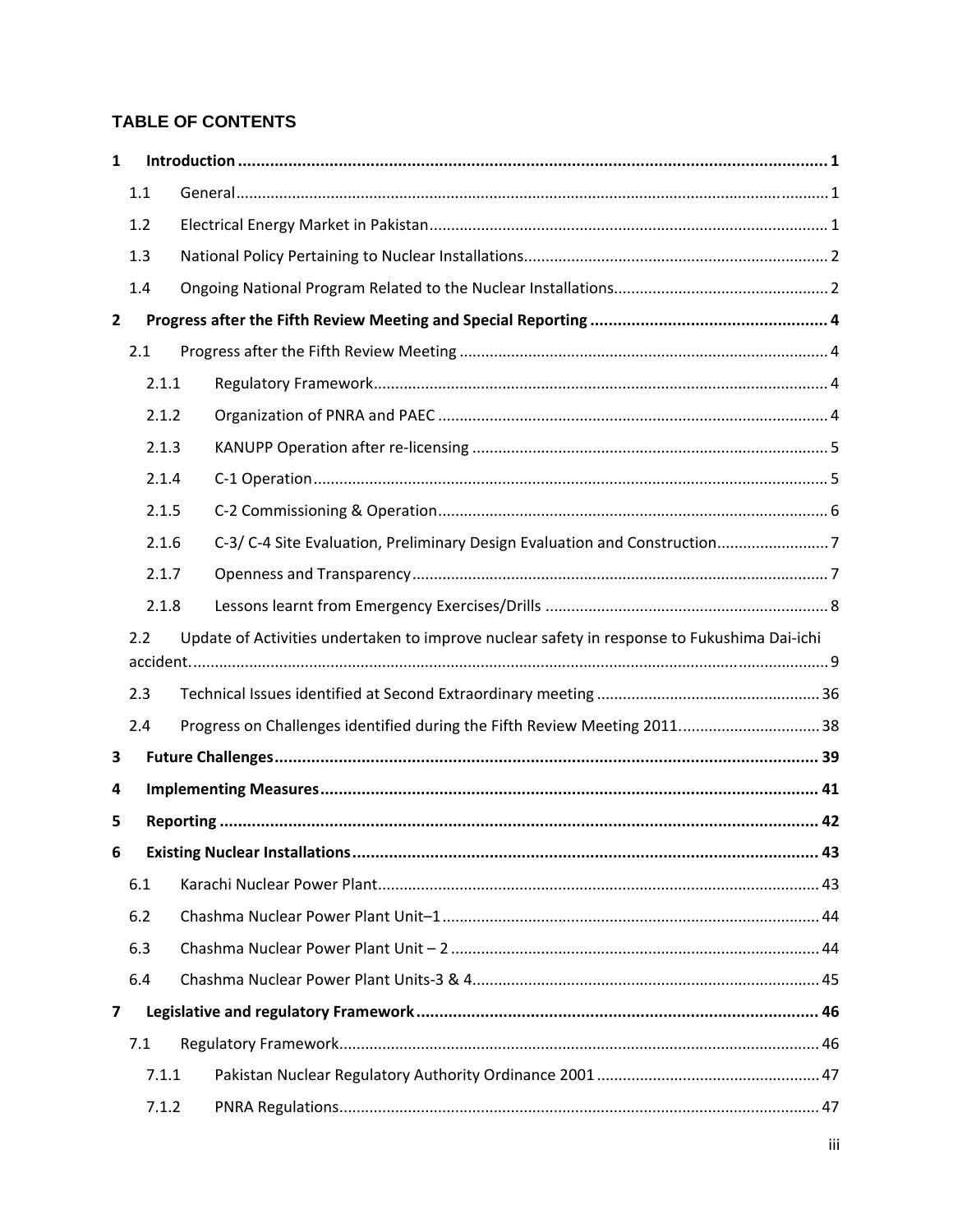|                    | 7.1.3    |                                                                                       |  |
|--------------------|----------|---------------------------------------------------------------------------------------|--|
| 7.1.3.1<br>7.1.3.2 |          | Pakistan Nuclear Regulatory Authority Enforcement Regulations - (PAK/950) 47          |  |
|                    |          | Regulations on Transaction of Business of Pakistan Nuclear Regulatory Authority-      |  |
|                    |          |                                                                                       |  |
|                    | 7.1.3.3  | Regulations on the Safety of Nuclear Research Reactor(s) Operation - (PAK/923)48      |  |
|                    | 7.1.4    |                                                                                       |  |
|                    | 7.1.5    |                                                                                       |  |
|                    | 7.1.6    |                                                                                       |  |
|                    | 7.1.7    |                                                                                       |  |
|                    | 7.1.8    |                                                                                       |  |
|                    | 7.1.9    |                                                                                       |  |
|                    | 7.1.10   | Use of International Regulatory Guides and Industrial Standards  50                   |  |
| 8                  |          |                                                                                       |  |
|                    | 8.1      |                                                                                       |  |
|                    | 8.2      |                                                                                       |  |
|                    | 8.3      |                                                                                       |  |
|                    | 8.4      |                                                                                       |  |
|                    | 8.5      |                                                                                       |  |
|                    | 8.6      |                                                                                       |  |
|                    | 8.7      |                                                                                       |  |
|                    | 8.8      |                                                                                       |  |
|                    | 8.9      |                                                                                       |  |
|                    | 8.10     |                                                                                       |  |
|                    | 8.11     |                                                                                       |  |
|                    | 8.11.1   | International Conventions and Treaties/ Participation in International Conventions 58 |  |
|                    | 8.11.2   |                                                                                       |  |
|                    | 8.11.3   |                                                                                       |  |
|                    | 8.11.3.1 |                                                                                       |  |
|                    | 8.11.3.2 |                                                                                       |  |
|                    | 8.11.3.3 |                                                                                       |  |
|                    | 8.11.3.4 |                                                                                       |  |
|                    | 8.11.3.5 |                                                                                       |  |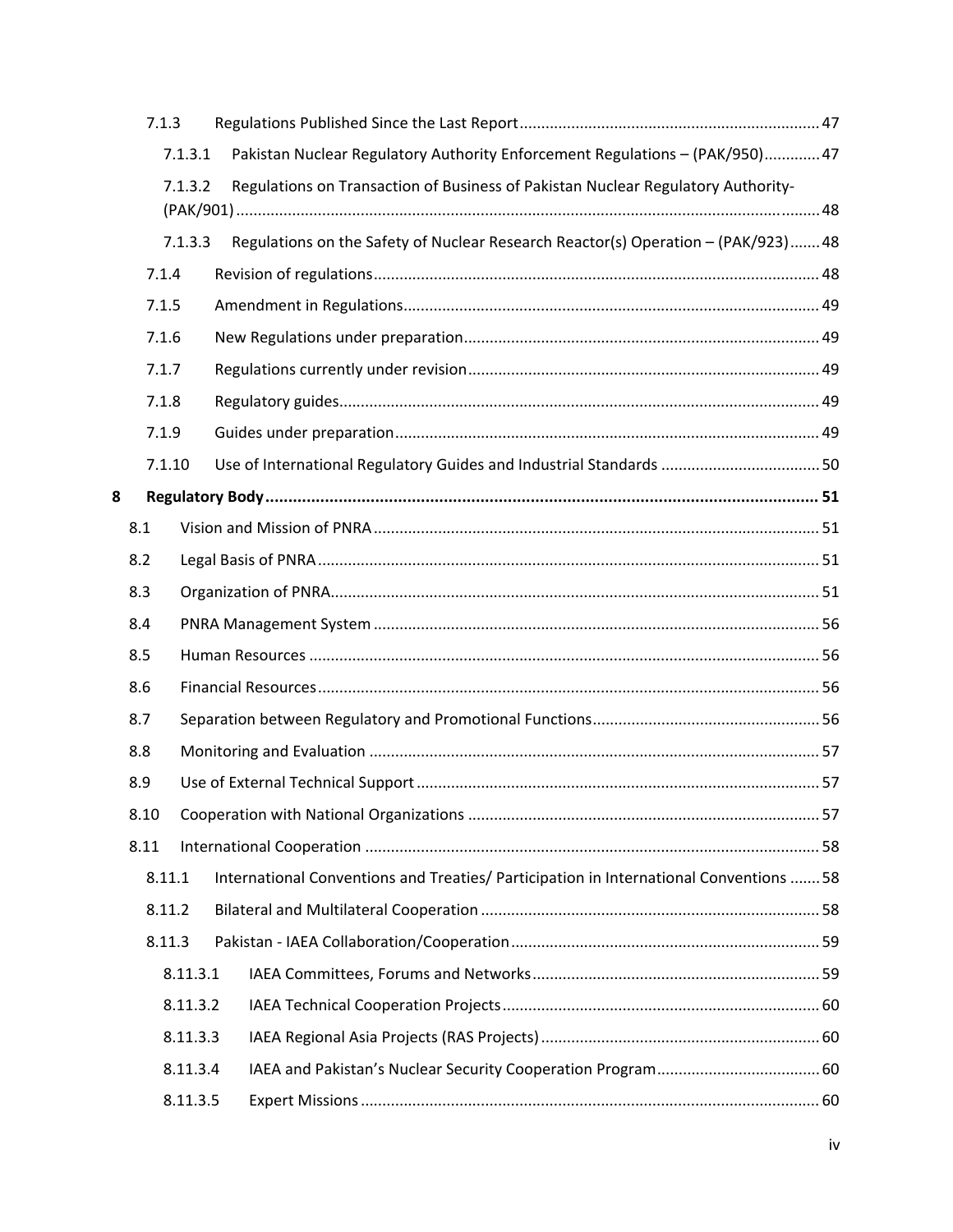| 9  |        |          |  |
|----|--------|----------|--|
|    | 9.1    |          |  |
|    | 9.2    |          |  |
|    | 9.2.1  |          |  |
|    | 9.2.2  |          |  |
|    | 9.2.3  |          |  |
|    | 9.2.4  |          |  |
|    | 9.2.5  |          |  |
| 10 |        |          |  |
|    | 10.1   |          |  |
|    | 10.2   |          |  |
|    | 10.3   |          |  |
|    | 10.3.1 |          |  |
|    | 10.3.2 |          |  |
|    | 10.3.3 |          |  |
|    | 10.3.4 |          |  |
|    | 10.4   |          |  |
|    |        |          |  |
|    | 11.1   |          |  |
|    | 11.2   |          |  |
|    | 11.3   |          |  |
|    | 11.4   |          |  |
|    | 11.5   |          |  |
|    | 11.6   |          |  |
|    | 11.6.1 |          |  |
|    |        | 11.6.1.1 |  |
|    | 11.6.2 |          |  |
| 12 |        |          |  |
|    | 12.1   |          |  |
|    | 12.2   |          |  |
|    | 12.3   |          |  |
| 13 |        |          |  |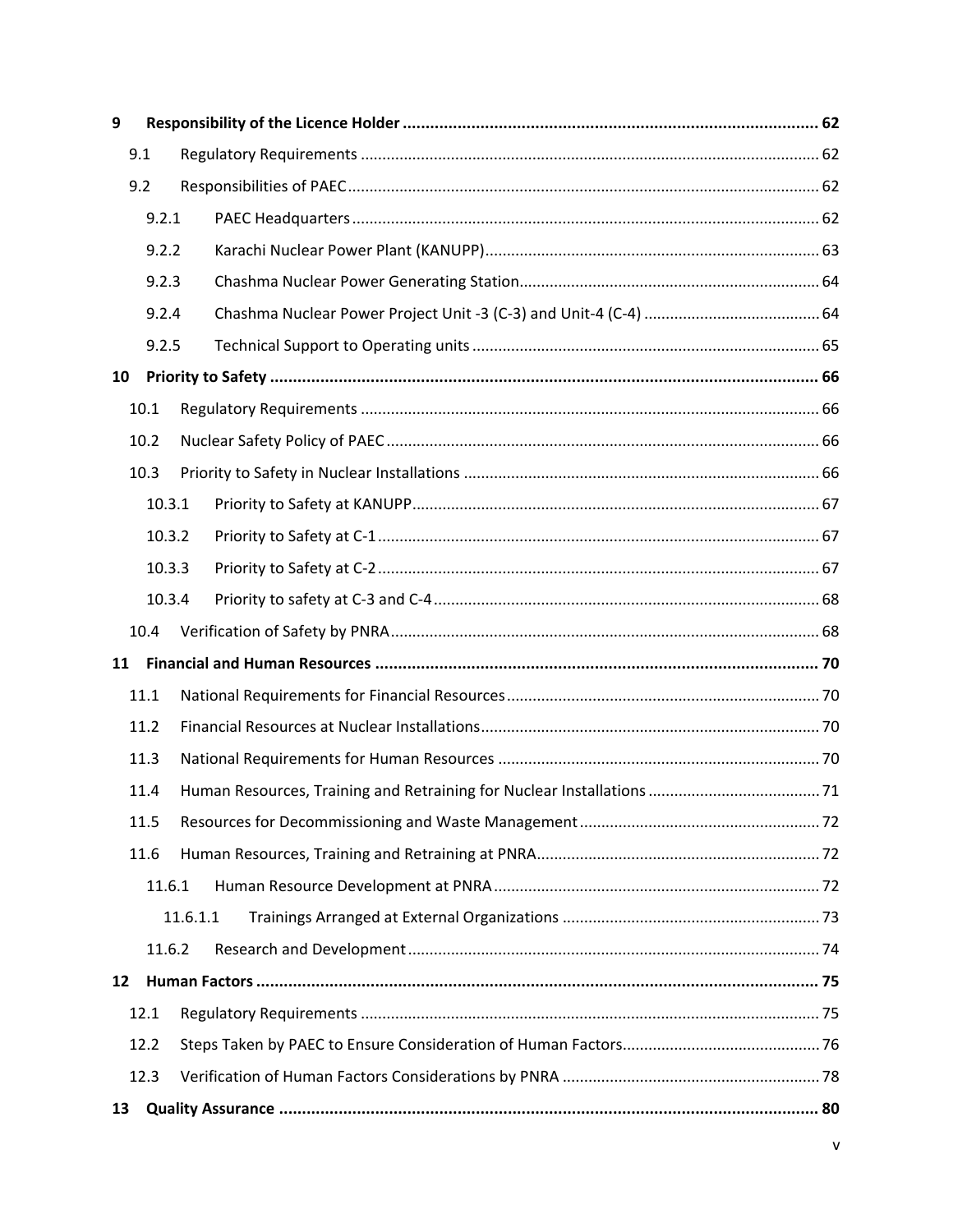|    | 13.1   |  |  |  |
|----|--------|--|--|--|
|    | 13.2   |  |  |  |
|    | 13.2.1 |  |  |  |
|    | 13.2.2 |  |  |  |
|    | 13.3   |  |  |  |
|    | 13.4   |  |  |  |
|    | 13.5   |  |  |  |
| 14 |        |  |  |  |
|    | 14.1   |  |  |  |
|    | 14.2   |  |  |  |
|    | 14.2.1 |  |  |  |
|    | 14.2.2 |  |  |  |
|    | 14.2.3 |  |  |  |
|    | 14.2.4 |  |  |  |
|    | 14.2.5 |  |  |  |
|    | 14.3   |  |  |  |
|    | 14.4   |  |  |  |
|    | 14.5   |  |  |  |
| 15 |        |  |  |  |
|    | 15.1   |  |  |  |
|    | 15.2   |  |  |  |
|    | 15.2.1 |  |  |  |
|    | 15.2.2 |  |  |  |
|    | 15.3   |  |  |  |
|    | 15.4   |  |  |  |
|    | 15.5   |  |  |  |
|    | 15.6   |  |  |  |
|    | 15.7   |  |  |  |
| 16 |        |  |  |  |
|    | 16.1   |  |  |  |
|    | 16.2   |  |  |  |
|    | 16.3   |  |  |  |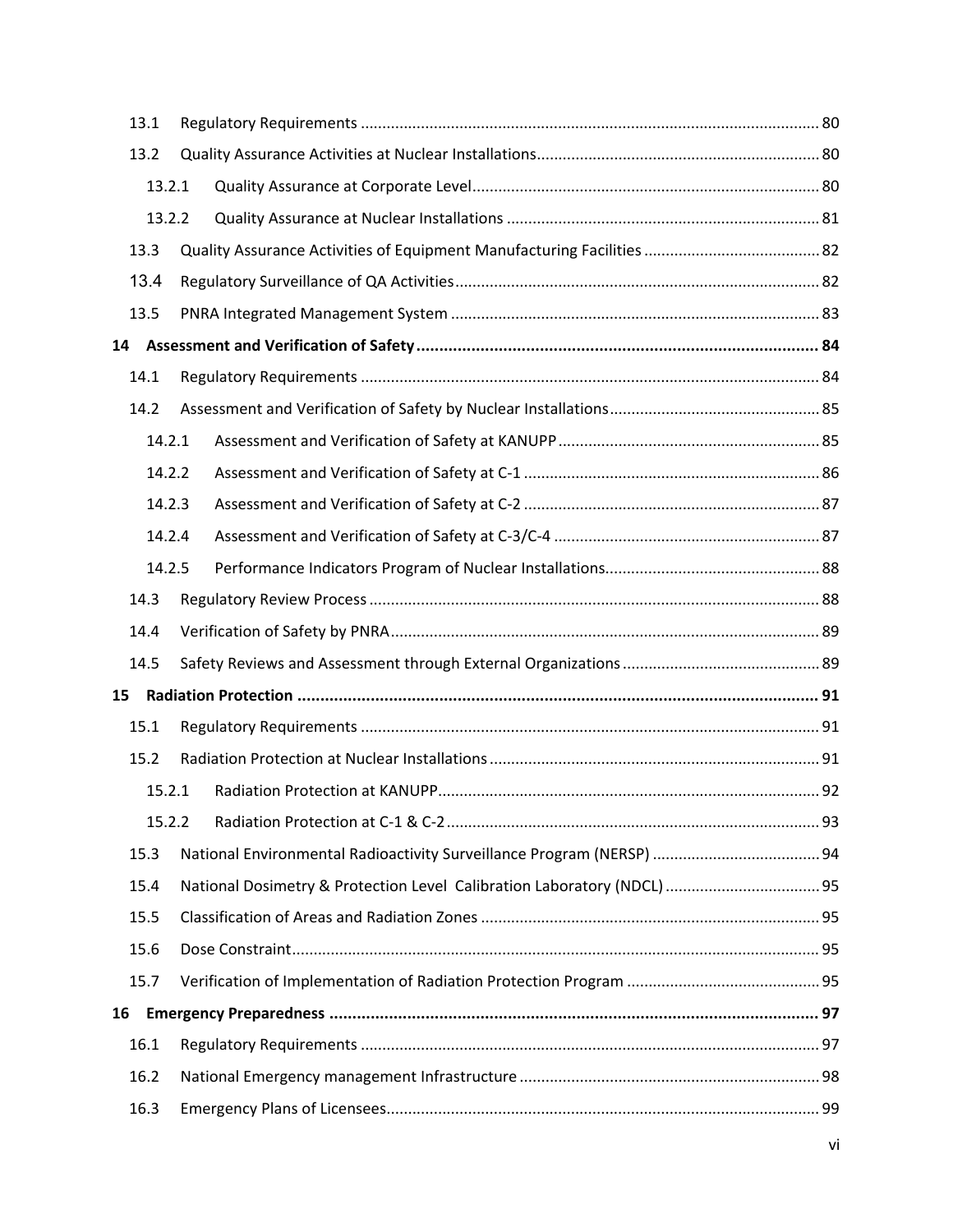|                 | 16.4 |        |          |                                                                                    |  |
|-----------------|------|--------|----------|------------------------------------------------------------------------------------|--|
|                 | 16.5 |        |          |                                                                                    |  |
|                 | 16.6 |        |          |                                                                                    |  |
|                 | 16.7 |        |          |                                                                                    |  |
|                 | 16.8 |        |          |                                                                                    |  |
|                 | 16.9 |        |          |                                                                                    |  |
| 17 <sub>1</sub> |      |        |          |                                                                                    |  |
|                 | 17.1 |        |          |                                                                                    |  |
|                 | 17.2 |        |          |                                                                                    |  |
|                 | 17.3 |        |          |                                                                                    |  |
|                 |      | 17.3.1 |          |                                                                                    |  |
|                 |      | 17.3.2 |          |                                                                                    |  |
|                 |      |        | 17.3.2.1 |                                                                                    |  |
|                 |      |        | 17.3.2.2 |                                                                                    |  |
|                 |      |        | 17.3.2.3 |                                                                                    |  |
|                 |      |        | 17.3.2.4 |                                                                                    |  |
|                 |      |        | 17.3.2.5 |                                                                                    |  |
|                 | 17.4 |        |          |                                                                                    |  |
|                 | 17.5 |        |          |                                                                                    |  |
|                 | 17.6 |        |          |                                                                                    |  |
| 18              |      |        |          |                                                                                    |  |
|                 | 18.1 |        |          |                                                                                    |  |
|                 | 18.2 |        |          |                                                                                    |  |
|                 |      | 18.2.1 |          |                                                                                    |  |
|                 |      | 18.2.2 |          |                                                                                    |  |
|                 | 18.3 |        |          |                                                                                    |  |
|                 | 18.4 |        |          |                                                                                    |  |
|                 |      | 18.4.1 |          |                                                                                    |  |
|                 |      | 18.4.2 |          |                                                                                    |  |
|                 |      | 18.4.3 |          |                                                                                    |  |
|                 |      | 18.4.4 |          |                                                                                    |  |
|                 | 18.5 |        |          | Design Consideration of Human Factors and Man-Machine Interface for Operation  115 |  |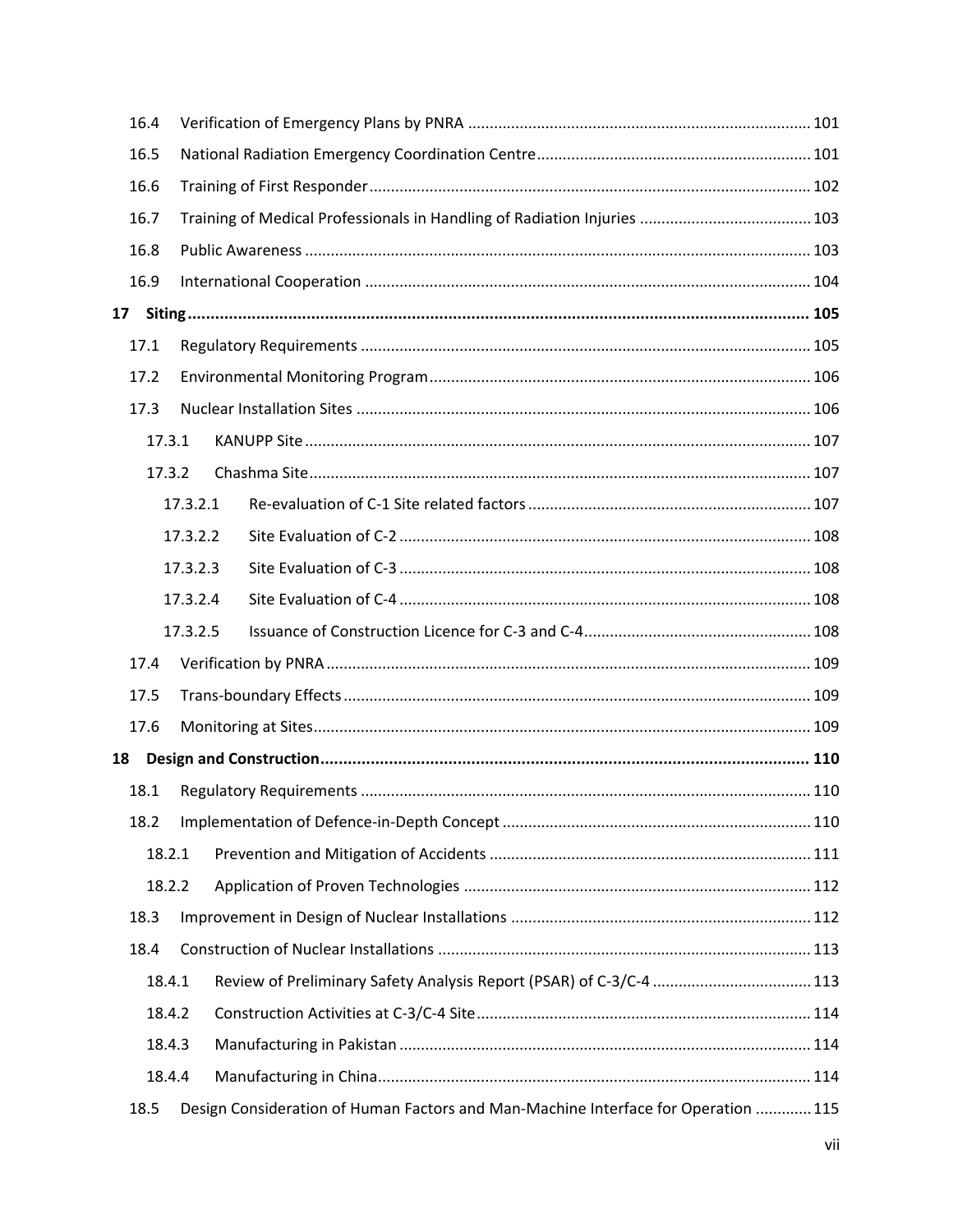| 19.1   |                                                                                           |  |
|--------|-------------------------------------------------------------------------------------------|--|
| 19.2   |                                                                                           |  |
| 19.3   |                                                                                           |  |
| 19.4   |                                                                                           |  |
| 19.4.1 |                                                                                           |  |
| 19.4.2 |                                                                                           |  |
| 19.4.3 |                                                                                           |  |
| 19.4.4 |                                                                                           |  |
| 19.5   |                                                                                           |  |
| 19.6   |                                                                                           |  |
| 19.7   |                                                                                           |  |
| 19.8   |                                                                                           |  |
| 19.9   |                                                                                           |  |
| 19.10  |                                                                                           |  |
| 19.11  |                                                                                           |  |
|        |                                                                                           |  |
|        |                                                                                           |  |
|        |                                                                                           |  |
|        |                                                                                           |  |
|        | Annexure-V: Organization Chart of Pakistan Nuclear Regulatory Authority  128              |  |
|        | Annexure-VI: Organization Chart of Pakistan Atomic Energy Commission  129                 |  |
|        |                                                                                           |  |
|        |                                                                                           |  |
|        |                                                                                           |  |
|        |                                                                                           |  |
|        | Annexure-XI: Annual Average Ambient Dose Levels Around Nuclear Installations, 2010-12.136 |  |
|        | Annexure-XII: Frequency of Various Drills/Exercises and Emergency Exercises Performed at  |  |
|        | Annexure-XIII: Progress on Implementation of IAEA Nuclear Safety Action Plan  139         |  |
|        |                                                                                           |  |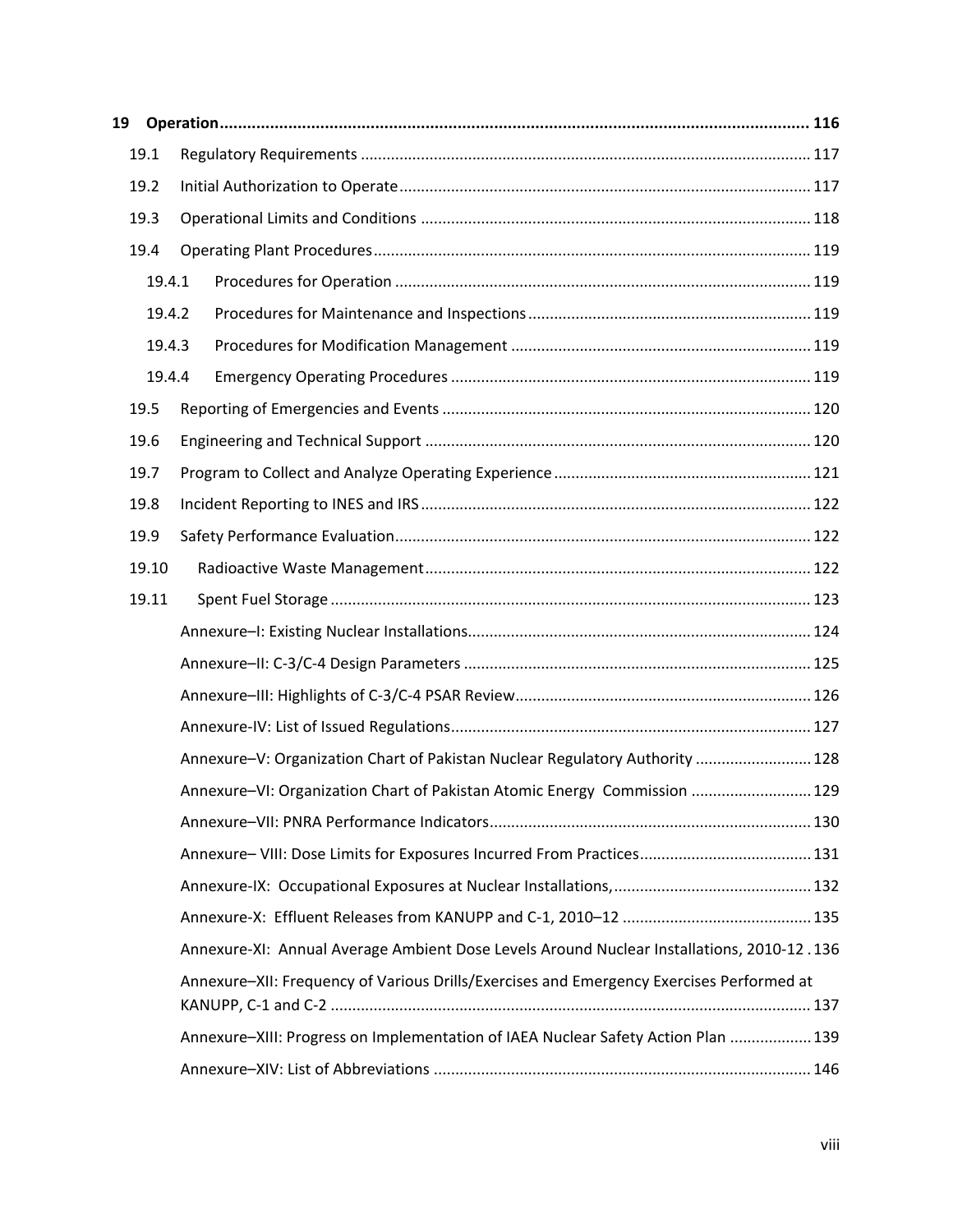### **Part I**

### **1 Introduction**

### **1.1 General**

The Convention on Nuclear Safety (CNS) was signed by Pakistan on 20<sup>th</sup> of September 1994 and subsequently ratified on 30<sup>th</sup> of September 1997. The Government of the Islamic Republic of Pakistan is taking appropriate measures to install and operate nuclear power plants for generation of electricity. As a matter of policy, highest priority is accorded to safety in nuclear installations.

The Sixth National Report (6NR) of Pakistan to the Convention on Nuclear Safety has been prepared by the Pakistan Nuclear Regulatory Authority (PNRA) in collaboration with Pakistan Atomic Energy Commission (PAEC) in fulfillment of obligations under the Convention on Nuclear Safety on behalf of the Government of Pakistan.

The Sixth National Report (6NR) is an updated version of the Fifth National Report; however, it can be used as a stand-alone document. The 6NR begins with an introduction in Part I, followed by Part II which covers the progress made after the Fifth National Report. This also includes the progress on actions taken to improve safety after Fukushima Dai-ichi accident as presented in the National Report for the CNS Second Extraordinary Meeting. Brief description of the future challenges is presented in Part III and the report then continues with Articles 4 to 19 in Part IV. Annexures are included to supplement information and data to elaborate the article's text, where required. Part IV of the report generally follows the Articles of the Convention on Nuclear Safety and the guidance provided by the INFCIRC/572. Progress on implementation of the IAEA Nuclear Safety action Plan is presented in Annexure XIII.

The Government of the Islamic Republic of Pakistan is committed to make all possible efforts in achieving and maintaining a high level of safety and has met its obligations under the Convention on Nuclear Safety.

### **1.2 Electrical Energy Market in Pakistan**

The present installed electricity generation capacity of Pakistan is around 23,000 MWe. Major sources of electricity generation in the country are fossil fuel fired thermal power plants and hydroelectric plants, which fall under the purview of the Water and Power Development Authority (WAPDA). The share of electricity production from nuclear energy to national grid is about 3.2% and renewable (wind) is contributing only 50 MWe of the total power generation as indicated in the following table.

In 2011-12, the share of electricity generation from nuclear energy in the national grid increased from 3.2% to 4.9%.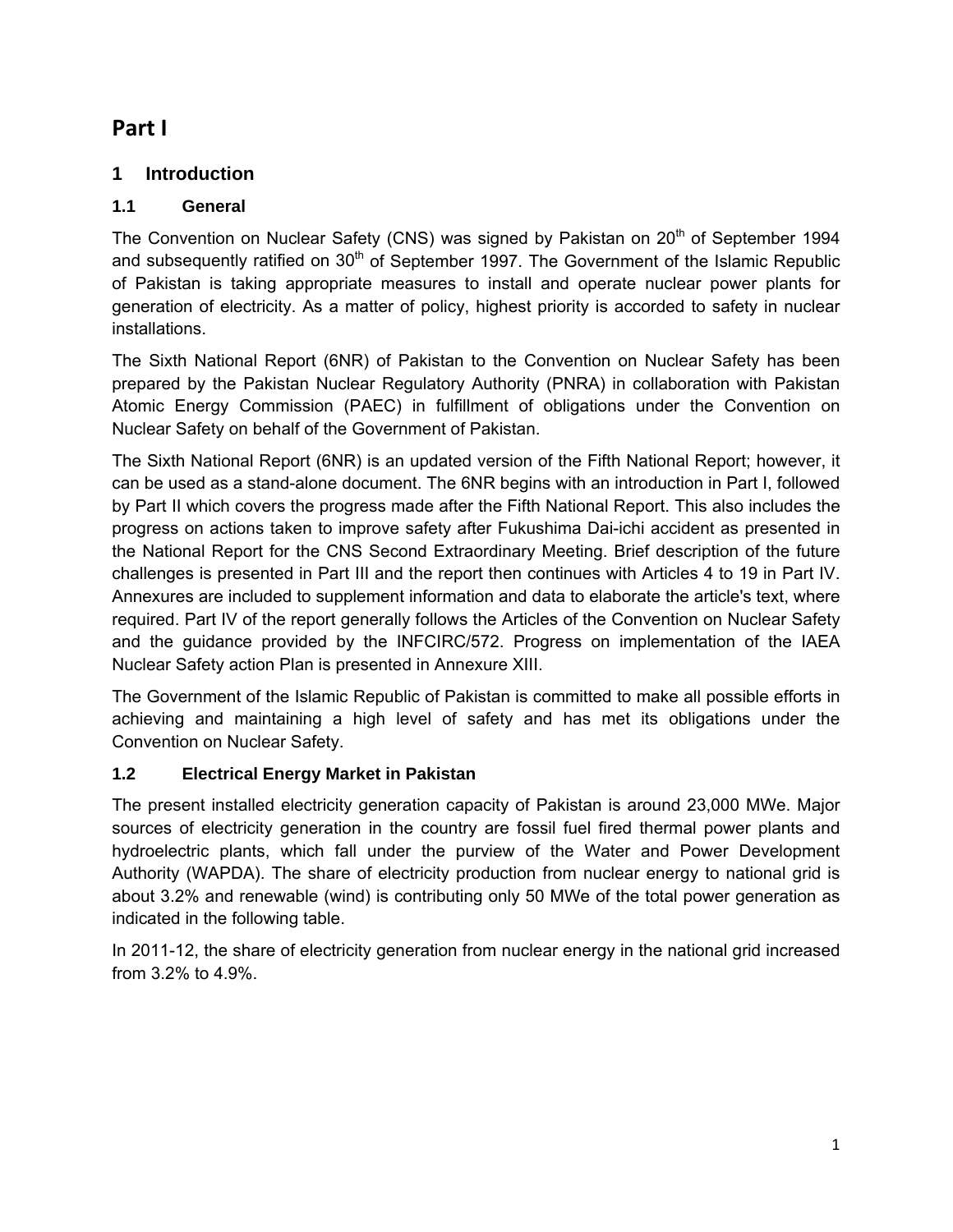| <b>Generation Type</b>          | <b>Capacity Share</b> |
|---------------------------------|-----------------------|
| <b>Thermal (Fossil Fuels)</b>   | 16,000 MW             |
| Hydroelectric                   | 6,500 MW              |
| <b>Nuclear</b>                  | 700 MW                |
| Renewables                      | 50 MW                 |
| <b>Total Installed Capacity</b> | 23,000 MW             |

**Table 1.2-1: Pakistan's Electricity Generation Capacity** 

### **1.3 National Policy Pertaining to Nuclear Installations**

Pakistan has been experiencing an acute energy shortage of around 6000-8000 MWe which is adversely affecting the economy, business sector and social sector. Being deficient in fossil fuel reserves and taking into consideration environmental issues, Pakistan considers nuclear power and renewable energy sources as viable options in the overall energy mix for the socioeconomic development of the country. After the Fukushima Dai-ichi accident, Pakistan continued its cautious policy regarding use of nuclear power technology, but with more stringent controls on safety. Progress on actions related to upgrades/ modifications at NPPs in the light of Fukushima Dai-ichi experience feedback is presented in Part II (Section 2.2) of the report.

In fulfillment of the Energy Security Plan of the Government, PAEC intends to construct more units. Accordingly, new sites are being identified for detailed evaluation.

The Government of Pakistan is fully cognizant of its responsibilities regarding preservation and improvement of the quality of the environment. Organizations at various levels of the Government have been established, under legislation and statutes, to regulate salient sources of environmental degradation and to carry out research on climatic changes due to global warming, etc.

PNRA is the competent authority for regulating nuclear safety and radiation protection aspects of nuclear installations. PAEC undertakes promotional activities in the use and application of nuclear energy including research, development, education, etc., on behalf of Government of Pakistan. PAEC owns and operates all nuclear installations in Pakistan.

Pakistan has more than 40 years of nuclear power plant operating experience. The safety record of the operation of nuclear power plants has been quite satisfactory as concluded from the findings of the national regulatory reviews and inspections. This has also been substantiated by international peer reviews.

#### **1.4 Ongoing National Program Related to the Nuclear Installations**

The national program related to nuclear installations is focused on:

- a. Continued safe operation of nuclear installations.
- b. Construction of new nuclear installations to meet energy requirements.
- c. Strengthening and capacity building of regulatory infrastructure in the country.
- d. Strengthening and capacity building of research and development in the country.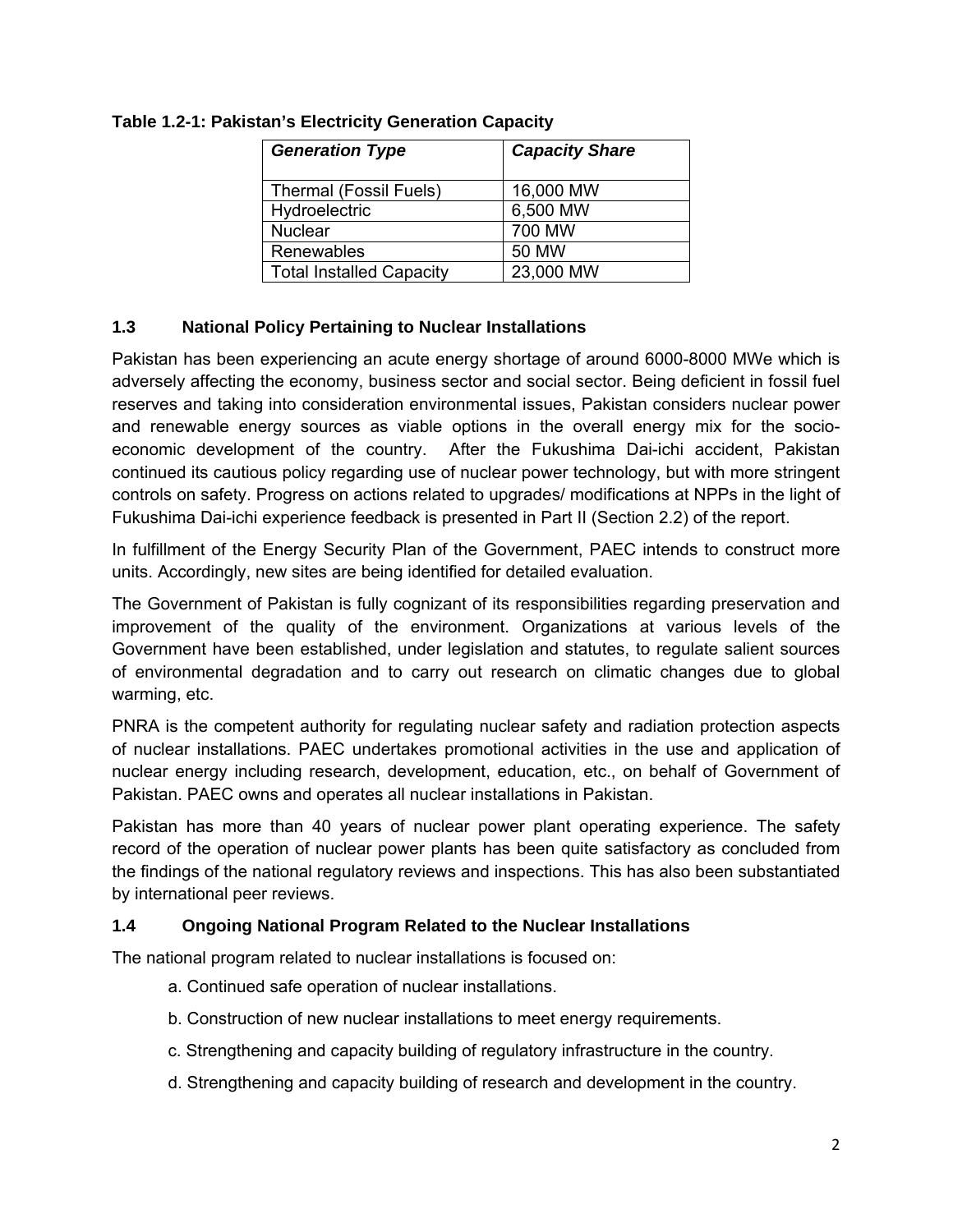KANUPP underwent a long maintenance outage that started from December 2010 and continued till May 2011. After completion of a number of design modifications, safety assessments and safety upgrades required for relicensing, PNRA extended the operating licence of KANUPP up to December, 2016. In 2011, KANUPP underwent three (03) unplanned shutdowns. In 2012, KANUPP underwent eight (08) shutdowns, out of which 06 were due to reactor trips. KANUPP is presently conducting Periodic Safety Review (PSR).

Chashma Nuclear Power Plant Unit-1 (C-1) has been operating safely and has so far undergone eight refueling outages, including two refueling operations during the reporting period. C-1 also conducted a Periodic Safety Review (PSR) as per regulatory requirement for renewal of operating licence after ten years of operation in 2009-2010. C-1 tripped six (06) times in 2011 and once in 2012.

Some significant events that took place at KANUPP and C-1 were reported to the international community through World Association of Nuclear Operators (WANO) and IAEA International Reporting System of Operating Experience (IRS). Three incidents were reported to IRS and NEWS during the reporting period. One of the incidents was rated at INES Level 1 while the others were rated at INES level 0.

Reviews of Final Safety Analysis Report and other regulatory submissions of Chashma Nuclear Power Plant Unit-2 (C-2) were conducted and PNRA awarded operating licence to C-2 in February 2012. C-2 is now in commercial operation and has undergone its first refueling outage in the first quarter of 2013. Review of the C-3/C-4 combined Provisional Safety Analysis Report (PSAR) was conducted by PNRA in 2011 (Annexure III) and construction licence was awarded to C-3 and C-4 in May, 2011 and December, 2011 respectively. Construction of C-3/C-4 units started in 2011 and civil work for the construction and installation of equipment remained in progress during the reporting period. Major milestone of dome placement for C-3 was achieved in March 2013. Additional NPPs are being planned in Pakistan to meet the energy requirements in line with the Energy Security Plan of the government of Pakistan.

During the reporting period, three (03) regulations and four (04) regulatory guides have been issued whereas two more regulations are under various stages of development.

Self assessment of regulatory activities using the IAEA SAT software was also carried out as part of preparation for IAEA-IRRS Mission.

The human resource development in PNRA continues to expand in terms of increase in manpower and technical competence through various basic, intermediate and advanced level training courses through PNRA School for Nuclear and Radiation Safety (SNRS) and regular participation in international events e.g. workshops, training courses, fellowships etc. In addition, various activities are being executed to carry out countrywide environmental radiation surveillance, and to establish dosimetry and calibration laboratories, under the Public Sector Development Program of the Government of Pakistan.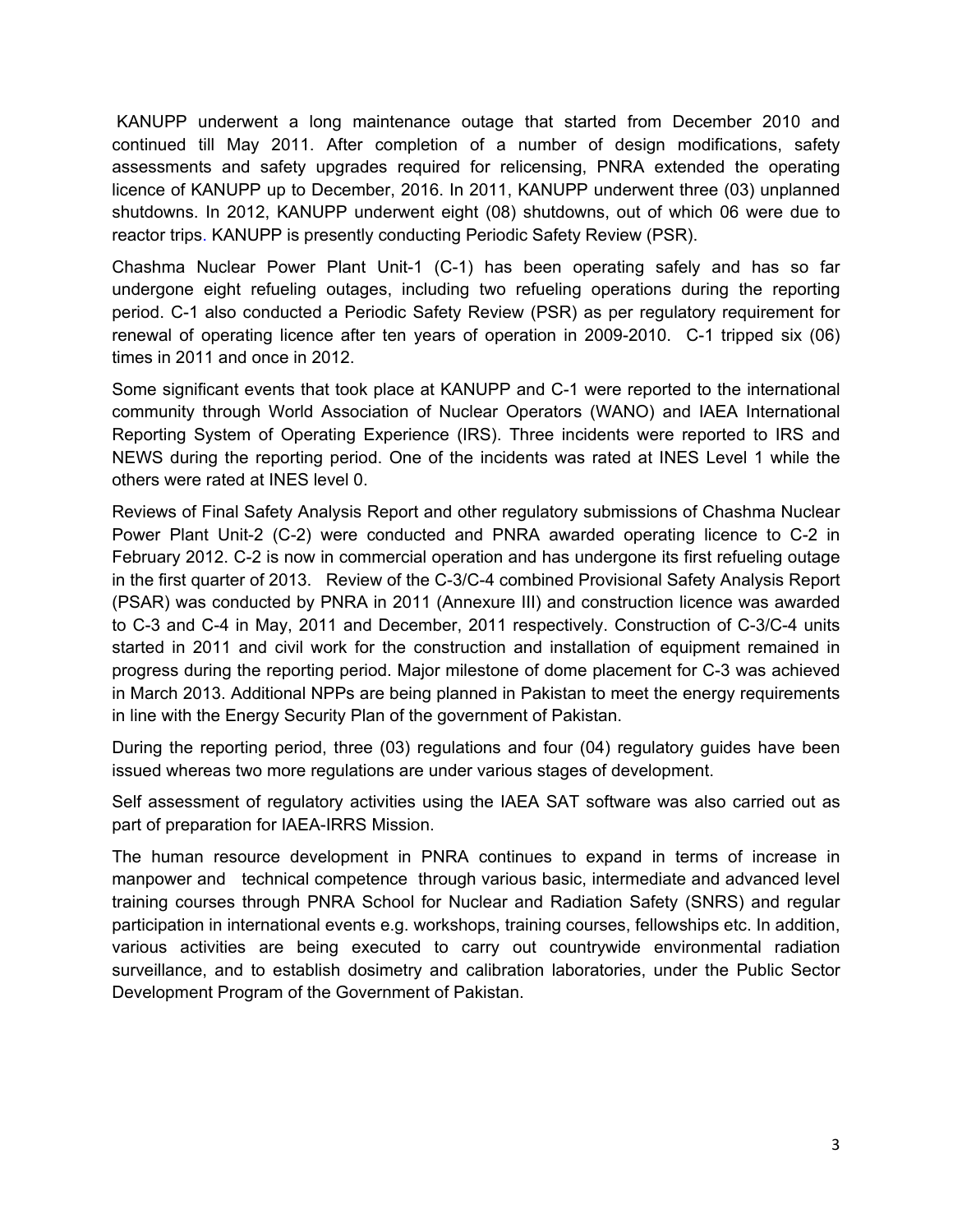### **Part II**

### **2 Progress after the Fifth Review Meeting and Special Reporting**

### **2.1 Progress after the Fifth Review Meeting**

Progress made after the Fifth Review Meeting in significant areas is presented below:

### **2.1.1 Regulatory Framework**

Following national regulations were officially notified in the Gazette of Pakistan:

- i. Pakistan Nuclear Regulatory Authority Enforcement Regulations (PAK/950)
- ii. Regulations on Transaction of Business of Pakistan Nuclear Regulatory Authority- (PAK/901)
- iii. Regulations on the Safety of Nuclear Research Reactor(s) Operation (PAK/923)

In addition, a few regulations underwent revision / amendments:

- a) Regulations for Licensing of Nuclear Installation (s) in Pakistan-PAK/909 (Rev.1)
- b) Regulations on Radiation Protection (PAK/904)
- c) Regulations on Radioactive Waste Management -Pak/915 (Rev.1)
- d) Regulations for Licensing of Nuclear Safety Class Equipment, Components and Transport Packaging Manufacturers – PAK/907 (Rev.1)

The following regulations are under preparation:

- a) Regulations on Decommissioning of Facilities Using Radioactive Material (PAK/930)
- b) Regulations on Physical Protection of Nuclear Installations and Nuclear Material (PAK/925)

### **2.1.2 Organization of PNRA and PAEC**

The organizational structure of PNRA has been modified to reflect Capacity Building arrangements and all projects except CNS have been transferred to the Director General, Capacity Building under the Member, Corporate. The reason for this change was to emphasize the importance of long term and sustainable development of human resource in the regulatory disciplines.

Further, a legal cell was established under D.G (Inspection and Enforcement) in order to strengthen enforcement process and look after legal matters related to nuclear and radiation safety. The new PNRA organizational chart is given in Annexure V.

PNRA also continued the policy of rotating newly inducted employees for working in various directorates of PNRA so that the new inductees get familiarized with the functional domains of PNRA and receive the necessary knowledge/ experience for performing their duties in a more efficient manner. This policy has contributed in the training of regulatory staff on fast track.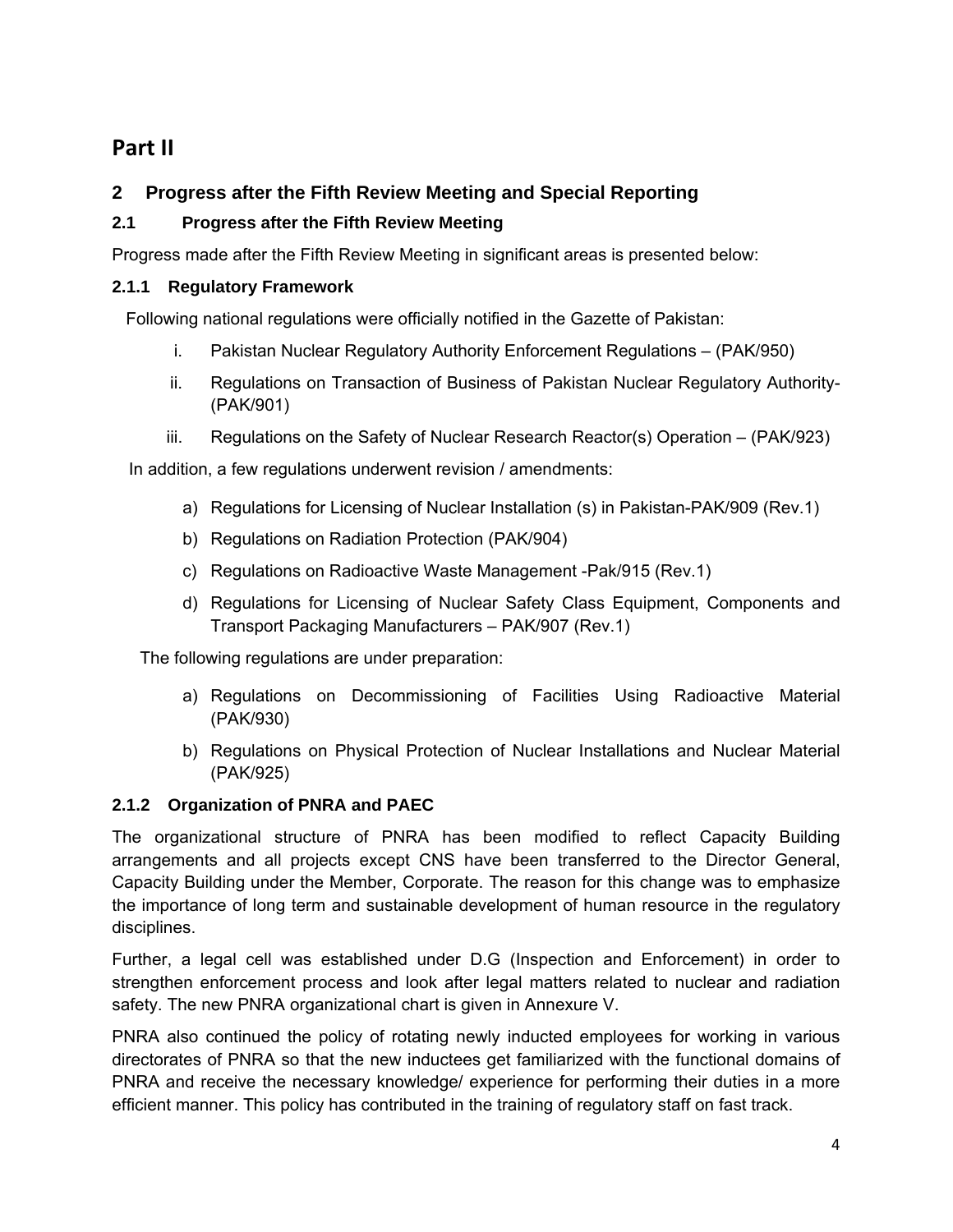Organizational structure of PAEC remains the same as before and is shown in Annexure-VI.

### **2.1.3 KANUPP Operation after re-licensing**

KANUPP underwent a long maintenance outage that started from December 2010 and continued till May 2011. During this period, KANUPP completed all major activities as required by PNRA including assessment of remaining useful life of main equipment such as steam generators and fuel channels. The activities performed by KANUPP were thoroughly assessed by PNRA to verify compliance with the regulatory requirements and to ensure that the plant can operate safely. Based on the review and assessment and observations made during regulatory inspections, KANUPP was conditionally allowed to make the reactor critical and subsequent power operation on June 06, 2011. KANUPP was further asked to submit additional assessment reports for any further extension in operating licence of KANUPP. KANUPP operating licence was further extended up to December 31, 2016 in April, 2012. The extension is a result of thorough assessment of remaining useful life of steam generators and integrity of fuel channels.

KANUPP achieved 40 years of commercial operation on November 28, 2012. KANUPP also surpassed its previous record of 1994 of the highest annual gross generation (586 million KWhr). An event of INES level 1 involving leakage of Heavy Water from Reactor Feeder Pipe of KANUPP was reported to NEWS in 2011.

A special WANO Peer review mission was conducted at KANUPP in April, 2013. Following major improvements have been made as a result:

- i. Distraction conditions in the MCR have been minimized.
- ii. Procurement process for essential spare parts has been expedited.
- iii. Plant performance indicator of emergency AC showing improvement.
- iv. Changes of multiple to single access control helped in reduction of personal contamination control.

Furthermore, the WANO team appreciated the efforts of plant managements that have been taken or are underway in response to lesson learned from Fukushima Dai-ichi accident apart from evaluating the status of corrective actions against previous Areas for improvement (AFIs).

### **2.1.4 C-1 Operation**

Chashma Nuclear Power Plant Unit-1 (C-1) has been operating safely and has so far undergone eight refueling outages including two refueling operations during the reporting period.

According to regulatory requirements for renewal of ten yearly operating licence, C-1 submitted Periodic Safety Review (PSR) reports (one-hundred and ninety-three reports) to PNRA in 2010.

Based on the review of PSR reports and resolution of all queries raised during the review to the satisfaction of PNRA, the operating licence of C-1 was revalidated up to 2020. One incident of C-1 reactor Trip on Steam Generator –A level Hi Hi was reported to the IAEA-IRS in 2011.

The following improvements are being implemented as outcome of WANO Peer Review which was conducted at C-1 in April 2012: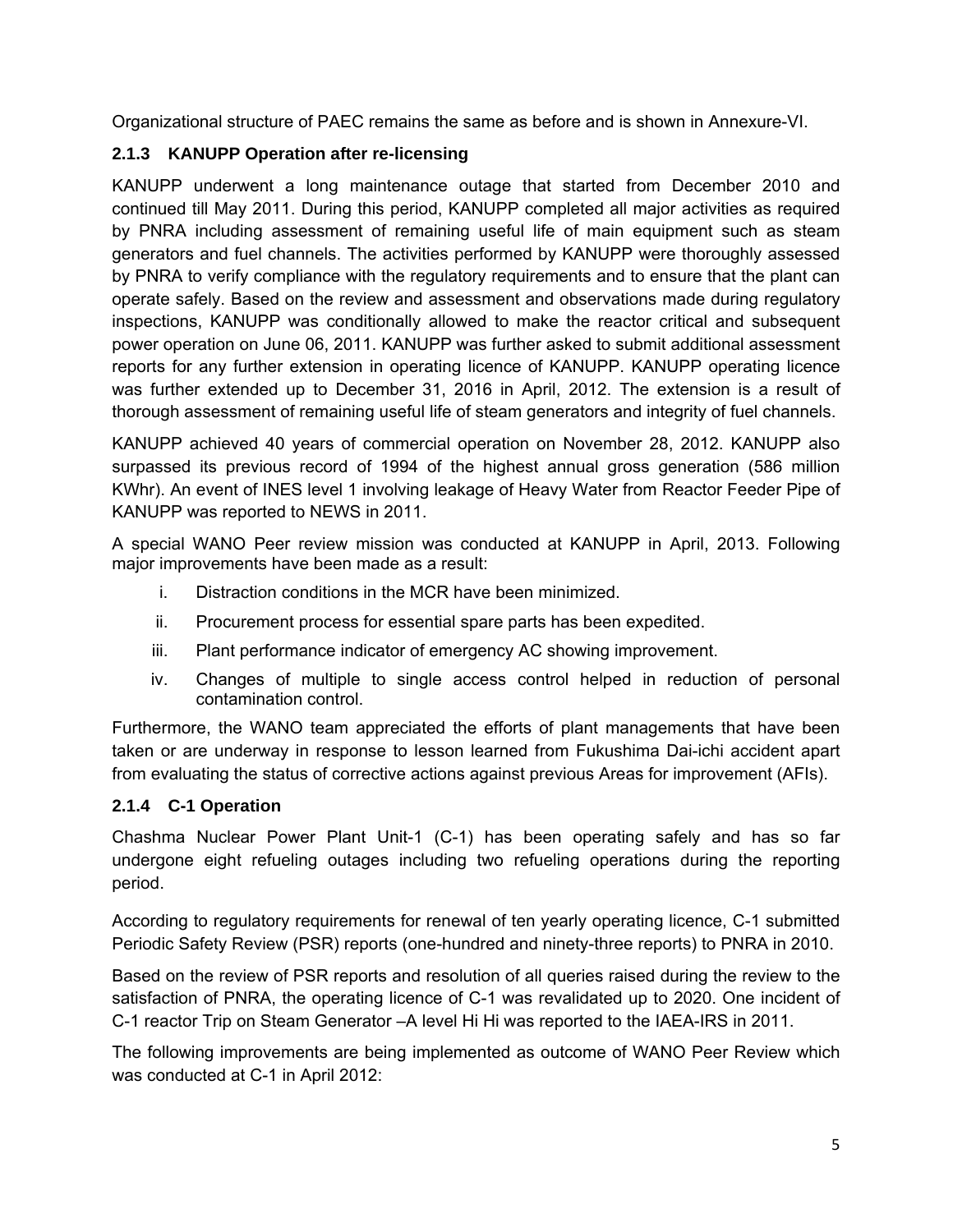- i. Development and implementation of maintenance personnel training and re-training program.
- ii. Establishment of Operational Decision Making process.
- iii. Establishment of Equipment Performance Monitoring Program.
- iv. Strengthening of Internal Operating Experience Program.
- v. Establishment of Self Assessment Program.
- vi. Establishment of Integrated Improvement Plan.
- vii. Establishment of Radioactive Waste Reduction Program.
- viii. Development of Centralized Chemical Management Program.

### **2.1.5 C-2 Commissioning & Operation**

C-2 is among a few plants which requested and hosted a WANO Pre-Start-up Peer Review during its commissioning phase in July 2010. Installation Verification Program was regarded as a strength whereas several AFIs were pointed out. These were related to lack in preparedness of Human Resource in Operations and Maintenance Divisions, timely preparation of maintenance procedures, insufficient self-assessment and human performance program. C-2 operating organization started work on the AFIs. This included balancing of manpower between C-1 and C-2, implementation of self assessment program, request for a Technical Support Mission on Human Performance Improvement Program, preparation of  $\sim$  400 maintenance procedures, procurement of five year spares etc.

Review of regulatory submissions, including Final Safety Analysis Report of Chashma Nuclear Power Plant Unit-2 (C-2) was conducted and Fuel Load Permit was issued to PAEC at the end of December 2010.

C-2 achieved its first criticality on 22 February 2011 and grid connection was made on 15 March 2011. Requisite tests were conducted at low power, power ascension and full power to verify plant performance and response as per design intent.

As per requirement of Regulation for Licensing of Nuclear Installation(s) in Pakistan (PAK/909), C-2 was required to submit application for Operating Licence within six months after completion of commissioning. In compliance, C-2 submitted its application along with submissions required under the regulations. Assessment of these submissions and verification of the fulfillment of commitments made by the licensee in response to review and assessment and inspections were undertaken by PNRA. The Operating Licence was awarded to C-2 in February, 2012 which is valid till December, 2021. One of the events of Reactor Trip was reported to the IAEA-IRS in 2011.

C-2 remained shutdown from March 31 to April 20, 2012 in order to comply with the Limiting Condition for Operation (LCO). The LCO became applicable due to unavailability of one of the two Emergency Diesel Generators. A number of shutdown jobs, originally planned for second planned outage, were re-scheduled and performed during this outage.

C-2 has completed its first operational cycle and underwent a refueling outage in first quarter of 2013. Upon completion of refueling outage activities, the plant started its second operation cycle in April 2013.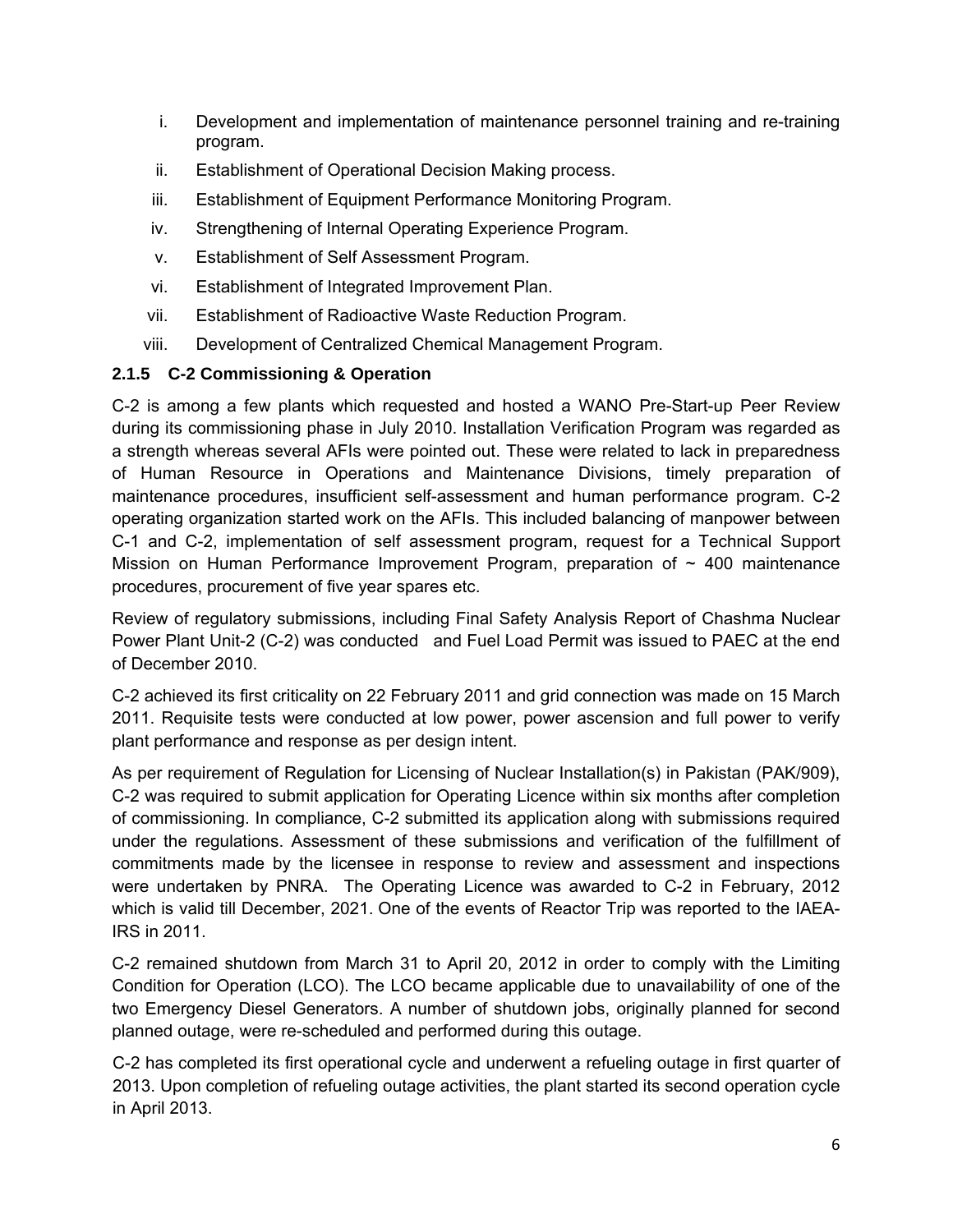### **2.1.6 C-3/ C-4 Site Evaluation, Preliminary Design Evaluation and Construction**

The Site Evaluation Reports (SER) for construction of Chashma Nuclear Power Plant Units 3 and 4 (C-3 and C-4) were reviewed and the sites were registered in February 2011 and December, 2011 respectively.

PAEC applied for the issuance of Construction Licence of C-3 and C-4 along with the required documents including the plants' PSAR, Probabilistic Safety Analysis (PSA) report and Overall Quality Assurance Program (OQAP), etc. in October, 2010. Detailed review of these documents was completed in 2011. PNRA granted permission to C-3 to pour concrete in the foundation of the nuclear island in March 2011 and issued a construction Licence on 28 May 2011 after resolution of all safety issues. The Construction Licence for C-4 was granted on 14 December, 2011. PNRA continuously monitors the construction activities including equipment manufacturing.

### **2.1.7 Openness and Transparency**

Pakistan has continued its policy of transparency, openness, and sharing its experience with others. The activities at the nuclear power plants are reported to, and kept open to reviews at national and international level, by PAEC.

Reports about the nuclear power plants (including event reports) submitted by PAEC to PNRA are in the public domain. Significant events are reported by PAEC to WANO, and to IAEA by PNRA through INES and IRS.

PAEC invites international Review Missions to its nuclear power plants. The WANO Peer Review Program presently aims to review each nuclear power plant every 6 years, with another review between successive Peer Reviews, in the form of an IAEA OSART Mission, a WANO Follow-up Mission or an internal review mission from within the owner organization. Accordingly, two WANO Peer Review Missions have been received, at KANUPP and C-1 during the reporting period.

KANUPP and C-1 issue a brief daily production report, monthly technical reports covering all aspects of their operation and maintenance, annual reports analyzing their safety performance, quarterly performance indicator reports to WANO, reports about events and their analysis (besides those reportable under PNRA regulations), reports about their significant outages, technical reports on specific topics. KANUPP also sends a monthly report to COG. Besides being analyzed and reviewed by the PAEC corporate office, all these reports are available to PNRA. PAEC issues an annual report which includes the significant aspects and achievements at the nuclear power plants as well. PAEC also maintains its own web-site.

PNRA has also established open communication, cooperation and linkages with national and international organizations for improvement in regulatory performance. PNRA keeps the general public informed about its activities through a frequently updated website and a regularly published annual report. Draft regulations are also placed on the PNRA Website for comments.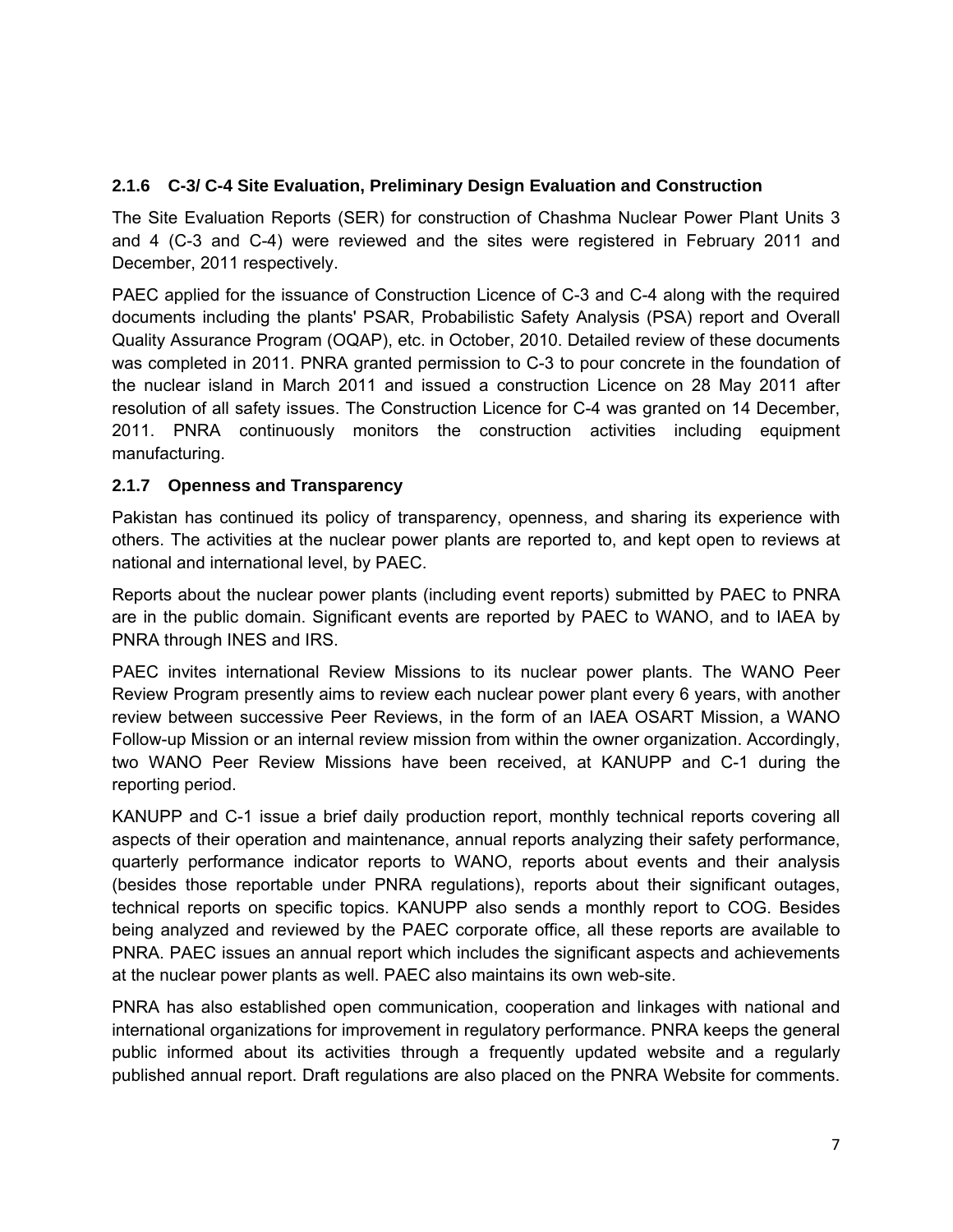Special activities and unusual events at radiation facilities are also reported through timely press releases.

A full scope IRRS mission is scheduled to be conducted to review the PNRA performance in April 2014. For this purpose, a preparatory meeting was held during March 2013 and self assessment is in progress.

In addition, PNRA presents its performance on selected subjects in the annual meetings of NERS. PNRA has presented its national reports before the review meetings of the Convention on Nuclear Safety for peer review and routinely places National Reports to the CNS on the PNRA public website.

#### **2.1.8 Lessons learnt from Emergency Exercises/Drills**

As a result of emergency exercises, the need for reliable communication/notification arrangements which can withstand disastrous conditions was felt. As such, arrangements for provision of Satellite Telephone Sets for plants and AECC are being made.

EPZ for KANUPP was initially 3 km. After Fukushima Dai-ichi accident, the EPZ was revisited and set as 5 km.

EPZ at CNPGS were revised after the Fukushima Dai-ichi accident. Impact of simultaneous accident at both units on EPZ is being assessed. Reassessment of surveillance program for emergency equipment/ supplies expected from other off-site support organizations following extreme external hazards is being taken into consideration.

At KANUPP and CNPGS, a team of multi discipline reserve force (Operation, Maintenance, Health physics etc.) has been formed for assistance during severe accident.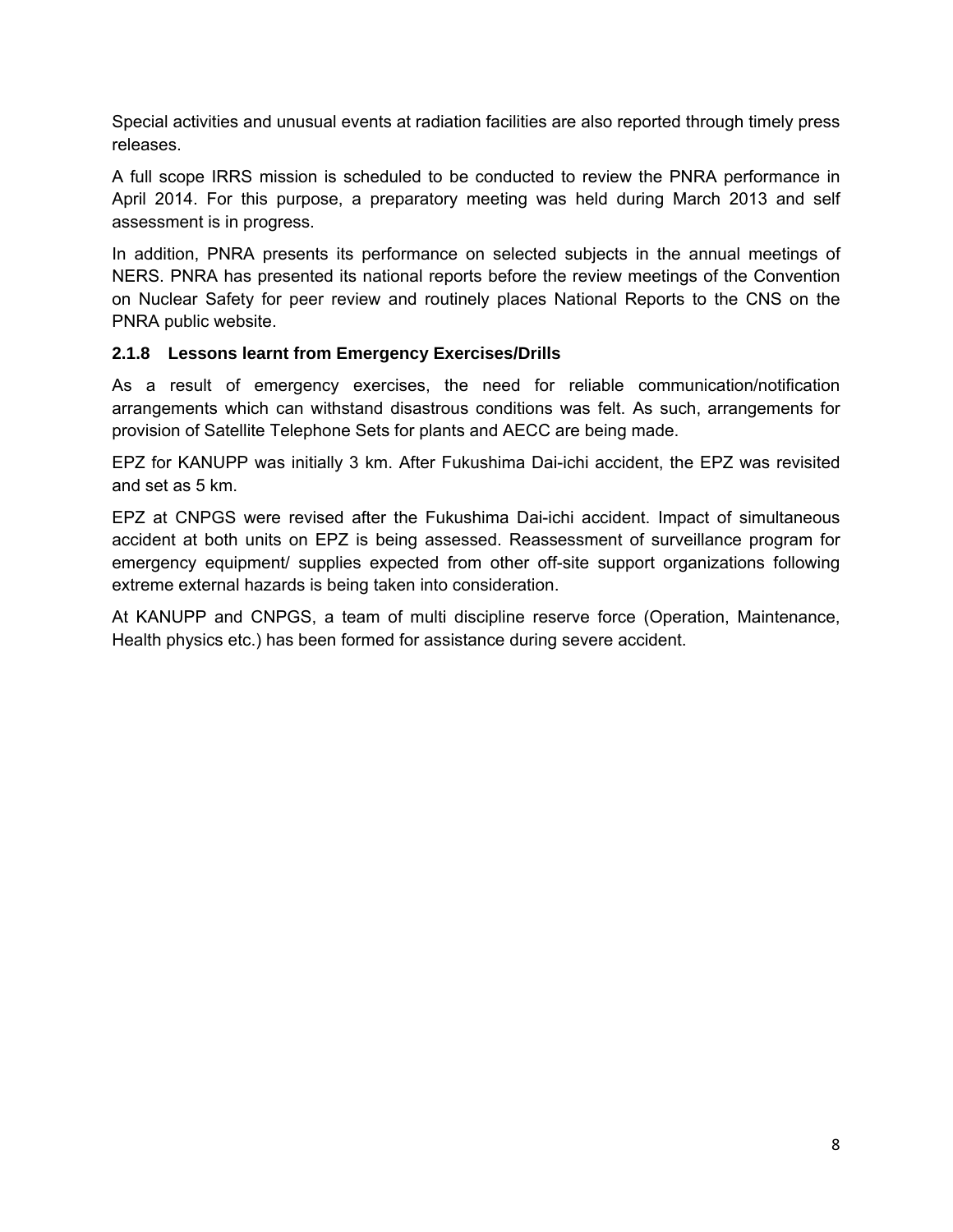### **2.2 Update of Activities undertaken to improve nuclear safety in response to Fukushima Dai-ichi accident.**

Post Fukushima assessments of each nuclear installation were conducted under the Fukushima Response Action Plan ( FRAP) and the issues identified during the assessment were addressed in the form of various activities to be undertaken as short term, medium term and long term activities. These were also presented in the Second Extraordinary meeting of the Convention on Nuclear Safety, held in August 2012. The following table describes updated status of activities under FRAP.

| <b>Topic 1: External Events</b>                |                |                          |                                                        |  |  |  |  |  |
|------------------------------------------------|----------------|--------------------------|--------------------------------------------------------|--|--|--|--|--|
|                                                | <b>KANUPP</b>  |                          |                                                        |  |  |  |  |  |
|                                                |                | <b>Earthquake Hazard</b> |                                                        |  |  |  |  |  |
| <b>Task</b>                                    | <b>Target</b>  | <b>Activity</b>          | <b>Results</b>                                         |  |  |  |  |  |
|                                                |                | <b>Status</b>            |                                                        |  |  |  |  |  |
| Surveillance walk-down of seismic supports     | 28-02-13       | Completed                | Study Report completed. During fresh walk down         |  |  |  |  |  |
| to identify any weaknesses or potential new    |                |                          | some additional safety related equipment have been     |  |  |  |  |  |
| hazards to critical equipment, and their       |                |                          | identified for strengthening such as DG local panels,  |  |  |  |  |  |
| resolution                                     |                |                          | cable trays, seismic instrument etc. All these         |  |  |  |  |  |
|                                                |                |                          | equipment have been strengthened.                      |  |  |  |  |  |
| Study to incorporate auto shutdown if SSE      | $31 - 01 - 12$ | Completed                | Feasibility study concludes that seismic auto-         |  |  |  |  |  |
| is detected                                    |                |                          | shutdown is not required due to location of KANUPP     |  |  |  |  |  |
|                                                |                |                          | on low seismic region and based of OEF received        |  |  |  |  |  |
|                                                |                |                          | from Canada                                            |  |  |  |  |  |
| Detailed<br>visual inspections of all the      | 29-02-12       | Completed                | Visual inspections of all the structures, important to |  |  |  |  |  |
| especially<br>the<br>structures,<br>structures |                |                          | safety have been performed. In general building        |  |  |  |  |  |
| important to safety                            |                |                          | conditions are found satisfactory.                     |  |  |  |  |  |
| Re-evaluation of seismic capacity of all       | 28-02-13       | Completed                | KANUPP structures are safe against 0.2g.               |  |  |  |  |  |
| structures for the revised seismic input of    |                |                          |                                                        |  |  |  |  |  |
| 0.2 <sub>g</sub>                               |                |                          |                                                        |  |  |  |  |  |
| Confirmation of seismic qualification of       | 28-02-13       | Completed                | Diesel fuel tanks and mounting platform are qualified  |  |  |  |  |  |
| existing diesel fuel tanks & mounting          |                |                          | for $0.2g$ .                                           |  |  |  |  |  |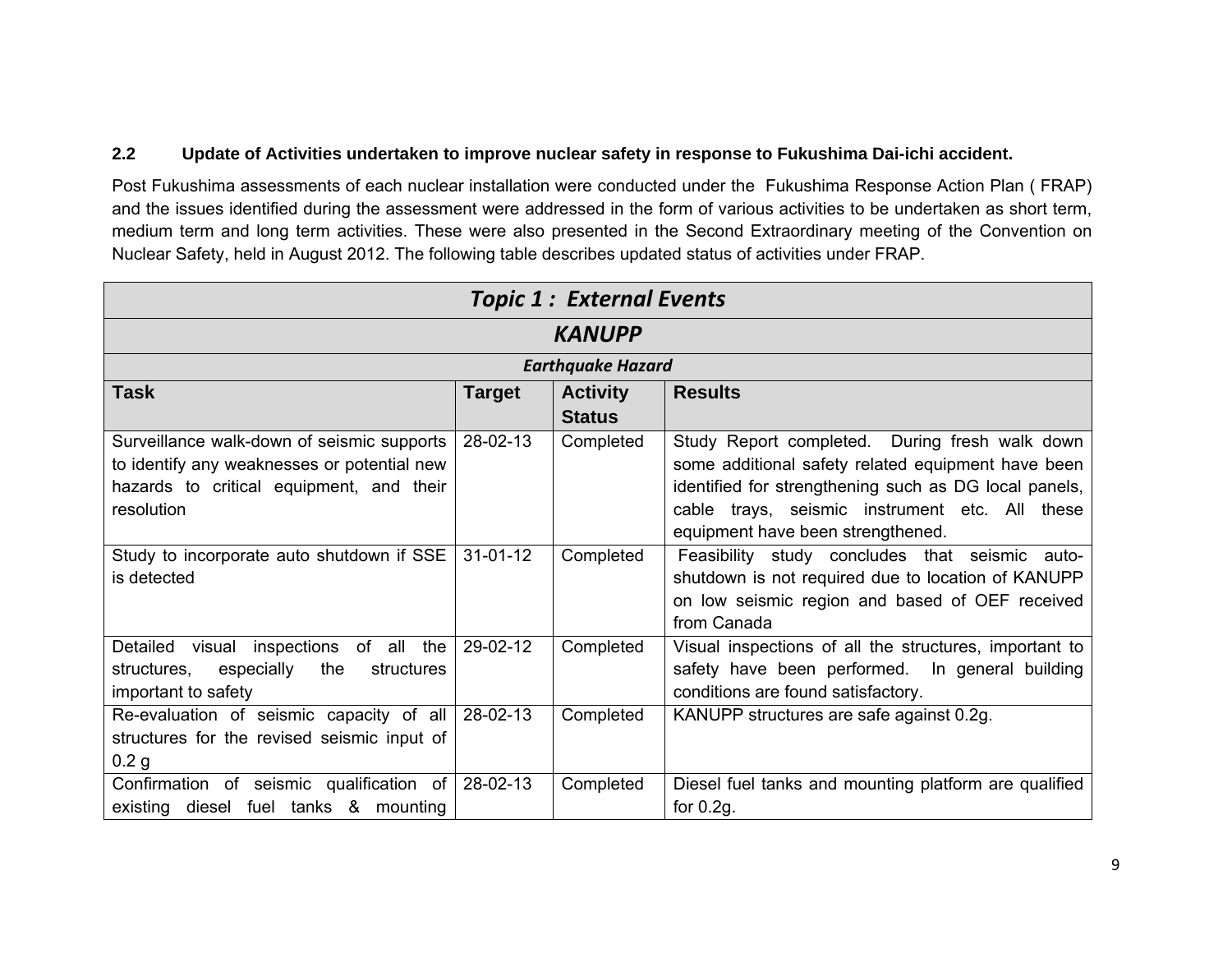| platform                                                                                                                                                             |                |                                  |                                                                                                                                                                                                                                                                          |
|----------------------------------------------------------------------------------------------------------------------------------------------------------------------|----------------|----------------------------------|--------------------------------------------------------------------------------------------------------------------------------------------------------------------------------------------------------------------------------------------------------------------------|
| of earthquake<br>Re-assessment<br>hazard<br>based on the new IAEA methodology<br>(without field work)                                                                | 31-08-12       | Completed                        | Report "Seismic Hazard Assessment of K-1"<br>concludes that the estimated PGA by using new<br>generation attenuation relationships varies from 0.02<br>to 0.19. Therefore, 0.2g value was adopted for SSE<br>for the site.                                               |
| Identify failure of seismically non qualified<br>equipment systems making safety, safety<br>related & safety support SSCs vulnerable to<br>Tsunami                   | 29-02-12       | Completed                        | As per preliminary report on" Assessment of Tsunami<br>Potential in Southern Pakistan", Tsunami hazard is<br>meager. However, identified seismically non-qualified<br>equipment has been anchored during RLOs and<br>recent walk down after Fukushima Dai-ichi accident. |
| Seismic Pipe stress analysis for the piping<br>layout of the new systems being installed<br>under FRAP (interconnection with EFW,<br>FIJW, DSW, VCW, Spent Fuel Bay) | $31 - 12 - 12$ | Completed                        | It is concluded that integrated Emergency Water<br>Injection (EWI) is safe against normal operating,<br>thermal and the earthquake loads.                                                                                                                                |
| Perform seismic anchoring of tanks located<br>in tank area (BFW-TK1, DMW-TK1, RFW-<br><b>TK2, PW-TK1)</b>                                                            | $31 - 12 - 12$ | Completed                        | Report concludes that tanks (DMW-TK1, BFW-TK1,<br>RFW-TK2 and PW-TK1) qualify seismically for the<br>given response spectra at 0.2g and are in accordance<br>with the criteria laid down in ASME Section VIII and<br>AISC.                                               |
| Re-assessment of earthquake hazard (with<br>field work)<br>based on the new IAEA<br>methodology                                                                      | $31 - 03 - 14$ | In Progress                      | Field work has been completed in Sindh and will start<br>shortly in Baluchistan.-                                                                                                                                                                                        |
|                                                                                                                                                                      |                | <b>Tsunami / Flooding Hazard</b> |                                                                                                                                                                                                                                                                          |
| <b>Task</b>                                                                                                                                                          | <b>Target</b>  | <b>Activity</b><br><b>Status</b> | <b>Results</b>                                                                                                                                                                                                                                                           |
| Fresh Estimate of Tsunami hazard for<br><b>KANUPP</b>                                                                                                                | $31 - 03 - 14$ | In Progress                      | Preliminary study completed. Detail study is in<br>progress.                                                                                                                                                                                                             |
| Explore efficacy / availability of tsunami<br>warning system at least for NPPs (presently                                                                            | $31 - 07 - 11$ | Completed                        | Enlisted with Tsunami Early Warning System (TEWS)<br>of Pakistan Met Dept (PMD) for dissemination of                                                                                                                                                                     |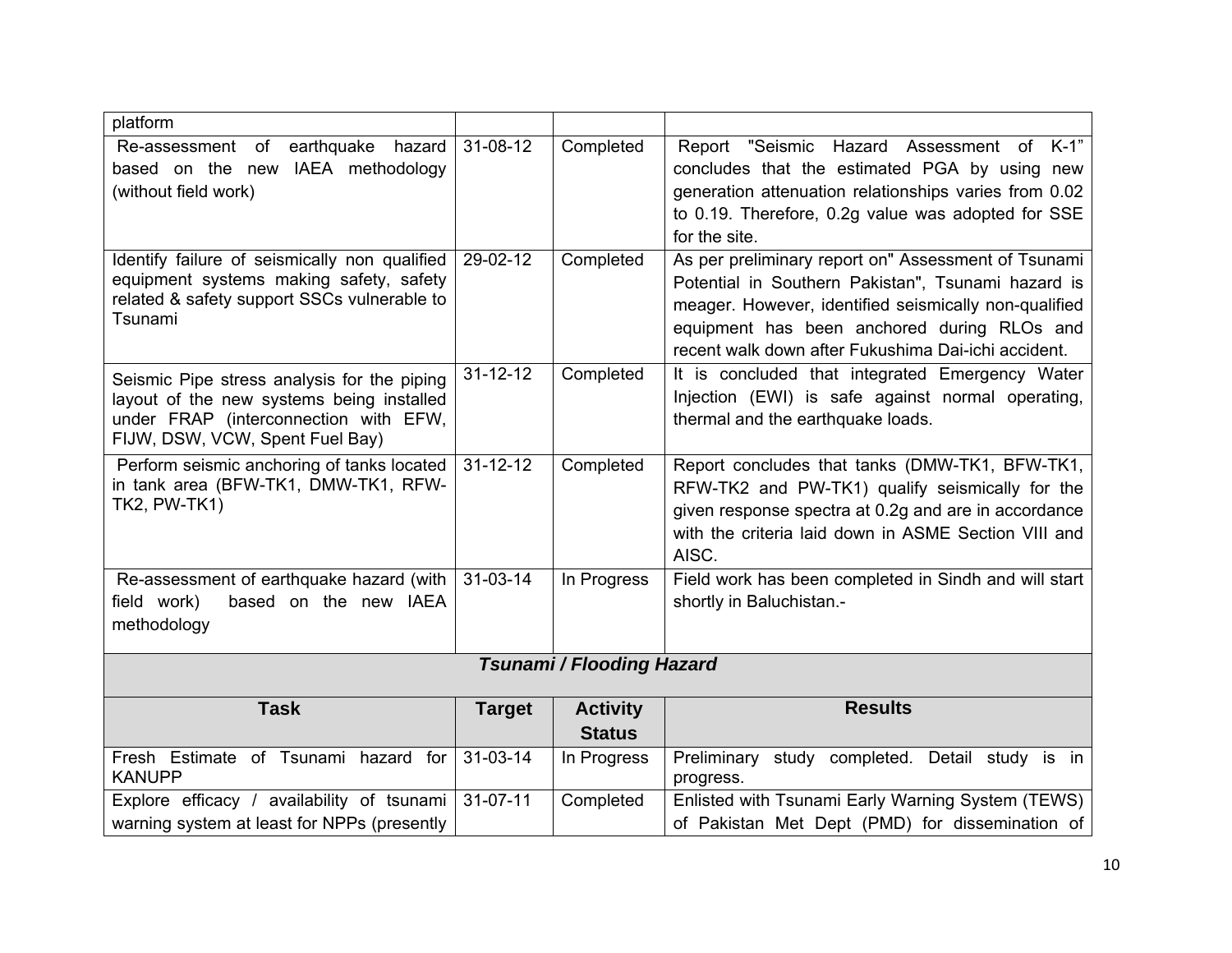| Pakistan is not member of international<br>network.)                                                                           |                |             | TSUNAMI warnings. Fax machine installed in MCR.                                                                                                                                                                                                                                                                                                                                                         |
|--------------------------------------------------------------------------------------------------------------------------------|----------------|-------------|---------------------------------------------------------------------------------------------------------------------------------------------------------------------------------------------------------------------------------------------------------------------------------------------------------------------------------------------------------------------------------------------------------|
| Identification of the equipment vulnerable to<br>unprecedented<br>tsunami/flooding<br>and<br>feasibility to improve resilience | 30-06-13       | Completed   | Flooding hazard due to tsunami is not possible.<br>Safety and safety related equipment is 39 ft (11.89 m)<br>above MSL. The topographic survey and hydrology<br>study report issued on 24-12-12. It concludes that<br>existing drains are sufficient for benchmark rain<br>intensity (65 mm/hr) However, measures are being<br>taken to enhance the safety grade level against<br>flooding $\geq$ 3 ft. |
| Feasibility of tsunami wall on sea side of the<br>plant or around vulnerable equipment /<br>systems                            | $31 - 12 - 11$ | Completed   | Construction of Tsunami wall is not found feasible<br>since Plant elevation of 39 ft (11.89 m) above MSL<br>provides adequate natural protection against flooding<br>from historically recorded tsunamis/floods.                                                                                                                                                                                        |
| Fresh study of Hazards flooding due to<br>maximum probable precipitation                                                       | $31 - 12 - 12$ | Completed   | The topographic survey and hydrology study issued<br>on 24-12-12. It concludes that existing drains are<br>sufficient for benchmark rain intensity (65 mm/hr).<br>However, provision has been made to raise the<br>protection level of all safety related structures, against<br>external flooding by 1m above existing ground level<br>(removable barriers on entrances).                              |
| Ascertain the ability of 8 ft high concrete<br>wall constructed around plant to sustain<br>tsunami                             | 31-09-12       | Completed   | This wall has been constructed by KANUPP for<br>security purpose it cannot withstand against any kind<br>of tsunami thrust.                                                                                                                                                                                                                                                                             |
| Identify/ protect (100% against flooding)<br>smallest set of equipment necessary and<br>sufficient to prevent core damage      | $31 - 12 - 12$ | Completed   | Distribution room has been completely protected<br>against flooding.                                                                                                                                                                                                                                                                                                                                    |
| Construction of 8 ft flood retaining wall<br>around FIJW and EFW room                                                          | $31 - 12 - 13$ | In Progress | Design work of seismically qualified retaining wall<br>completed.<br>Contract<br>has<br>been<br>awarded<br>for<br>construction of wall.                                                                                                                                                                                                                                                                 |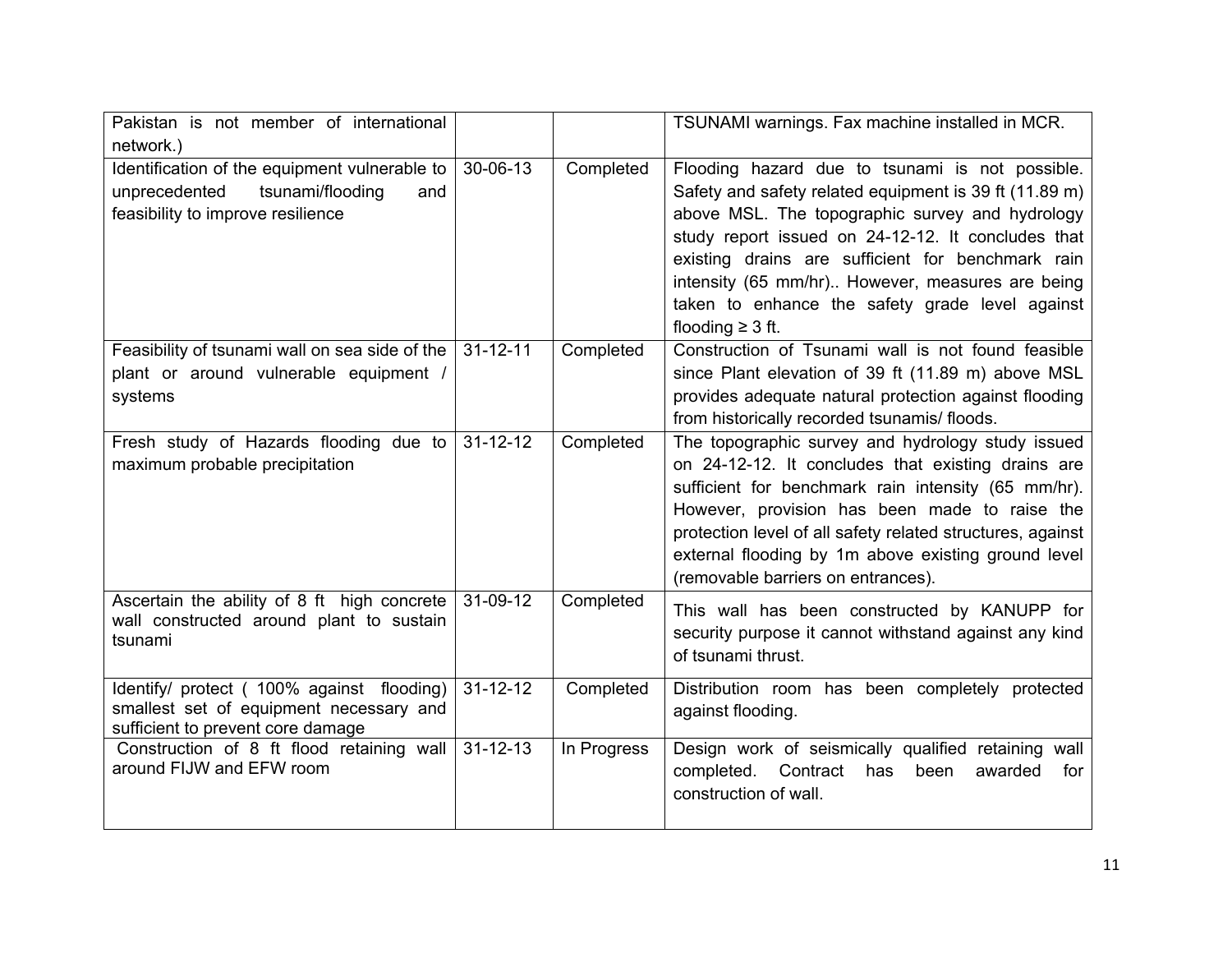| <b>Storms/ Cyclones Hazard</b>                                             |                |                                  |                                                                                                                                                                                                                                                                   |  |  |  |
|----------------------------------------------------------------------------|----------------|----------------------------------|-------------------------------------------------------------------------------------------------------------------------------------------------------------------------------------------------------------------------------------------------------------------|--|--|--|
| <b>Task</b>                                                                | <b>Target</b>  | <b>Activity</b>                  | <b>Results</b>                                                                                                                                                                                                                                                    |  |  |  |
|                                                                            |                | <b>Status</b>                    |                                                                                                                                                                                                                                                                   |  |  |  |
| Study of Cyclones including effects of                                     | 29-02-12       | Completed                        | Study report issued describing the effects of different                                                                                                                                                                                                           |  |  |  |
| different categories of Cyclones                                           |                |                                  | categories of cyclones.                                                                                                                                                                                                                                           |  |  |  |
| Re-assessment of structures<br>for wind<br>loading                         | $31 - 12 - 12$ | Completed                        | Important structures (reactor building, turbine building,<br>service building, stack etc) of KANUPP will in general,<br>withstand the wind loads resulting from design speed<br>(100 mph) without collapse.                                                       |  |  |  |
| Fresh Study of hazard due to cyclones &<br>rain                            | $31 - 12 - 13$ | In Progress                      | The wind speed against 100 and 1000 years return<br>period has been estimated as 45 m/s and 62 m/s<br>The safety related structures are<br>respectively.<br>designed against wind speed of 45 m/s. Ability to<br>withstand wind speed of 62 m/s is being checked. |  |  |  |
| Crash impact studies as a consequence of                                   | 30-06-12       | Completed                        | The horizontal impact of Military plane and                                                                                                                                                                                                                       |  |  |  |
| various aircraft / missiles                                                |                |                                  | commercial aircraft on KANUPP containment pose no                                                                                                                                                                                                                 |  |  |  |
|                                                                            |                |                                  | threat to structural stability of containment.                                                                                                                                                                                                                    |  |  |  |
|                                                                            |                | <b>Fire Hazard</b>               |                                                                                                                                                                                                                                                                   |  |  |  |
| <b>Task</b>                                                                | <b>Target</b>  | <b>Activity</b><br><b>Status</b> | <b>Results</b>                                                                                                                                                                                                                                                    |  |  |  |
| Explore other nearby sources for providing<br>assistance for Fire fighting | 31-03-12       | Completed                        | City district government will provide assistance for<br>controlling the fire emergency. Memorandum of<br>Understanding (MoU) signed with other nearby PAEC<br>establishments for sharing resources.                                                               |  |  |  |
| <b>Explore redundancy in Fire Tenders</b>                                  | $31 - 07 - 13$ | In.<br>Progress                  | Expected date of delivery of new fire tender at site is<br>31-07-13. Parking shed for<br>fire<br>new<br>tender<br>considering the earthquake and flooding effect will<br>also be constructed.                                                                     |  |  |  |
| Evaluate Fire ring integrity from seismic<br>point of view                 | 28-02-13       | Completed                        | Fire water ring is qualified for revised seismic hazard.                                                                                                                                                                                                          |  |  |  |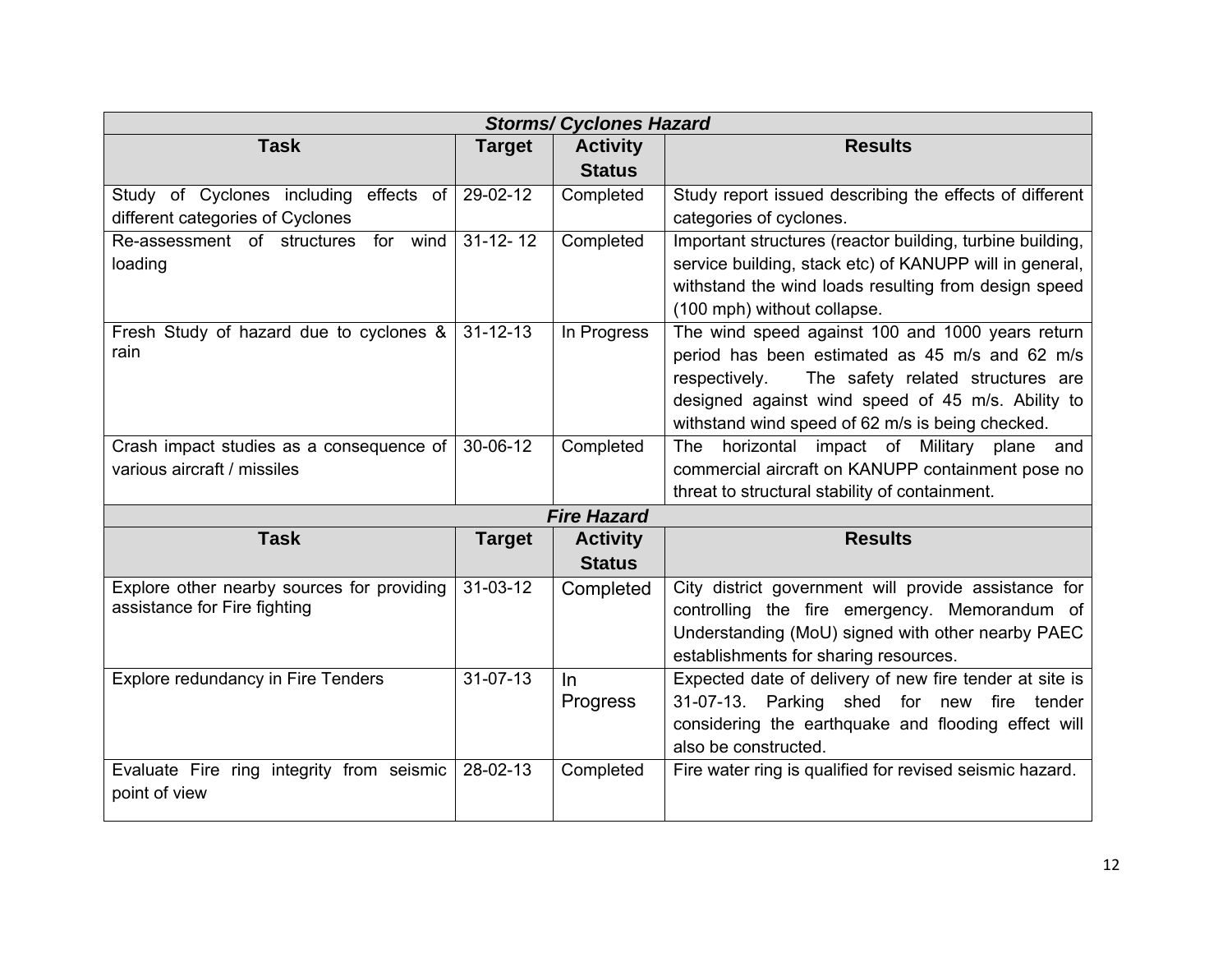| Feasibility Study of using Concrete Pump<br>for Fire fighting                                                                                              | $31 - 03 - 12$ | Completed                        | Requirement for obtaining the concrete pump is being<br>dealt at Corporate office.                                                                                                                                                                                                                                                                                                                                                                                                                                                                                                    |  |  |  |  |
|------------------------------------------------------------------------------------------------------------------------------------------------------------|----------------|----------------------------------|---------------------------------------------------------------------------------------------------------------------------------------------------------------------------------------------------------------------------------------------------------------------------------------------------------------------------------------------------------------------------------------------------------------------------------------------------------------------------------------------------------------------------------------------------------------------------------------|--|--|--|--|
| $C-1/C-2$                                                                                                                                                  |                |                                  |                                                                                                                                                                                                                                                                                                                                                                                                                                                                                                                                                                                       |  |  |  |  |
| <b>Earthquake Hazard</b>                                                                                                                                   |                |                                  |                                                                                                                                                                                                                                                                                                                                                                                                                                                                                                                                                                                       |  |  |  |  |
| <b>Task</b>                                                                                                                                                | <b>Target</b>  | <b>Activity</b><br><b>Status</b> | <b>Results</b>                                                                                                                                                                                                                                                                                                                                                                                                                                                                                                                                                                        |  |  |  |  |
| Seismic walk-down of SSCs to identify any<br>non-conformances<br>potential<br>and<br>new<br>hazards to critical equipment from external<br>natural hazards | $31 - 01 - 13$ | Completed                        | No new hazard identified.<br>Only minor deficiencies like some loose anchor bolts,<br>minor rusting of some of the supports found and<br>corrected. The focus of walkdown was on interaction<br>of seismic and non-seismic components.                                                                                                                                                                                                                                                                                                                                                |  |  |  |  |
| Enhance seismic structures surveillance<br>program                                                                                                         | 31-08-12       | Completed                        | Baseline data for all safety related structures for C-2<br>collected. For C-1 this data is updated.<br>It can now be ensured that no threat to safety related<br>structures at both plants exists.                                                                                                                                                                                                                                                                                                                                                                                    |  |  |  |  |
| Feasibility study of auto shutdown if SSE is<br>detected                                                                                                   | 30-09-12       | Completed                        | Not found feasible.<br>$\bullet$<br>For C-2, upon actuation of seismic trigger, the<br>$\bullet$<br>Earthquake Monitoring system and its software<br>calculate the actual response spectra and<br>compare it to stored design floor spectra to check<br>whether OBE has been exceeded. In this case,<br>after a post earthquake walkdown, a controlled<br>shutdown is initiated. CAV is also calculated and<br>accounted for in the decision making in case of<br>exceeding limit of OBE.<br>For C-1, the earthquake monitoring system<br>directly generates OBE alarm upon detecting |  |  |  |  |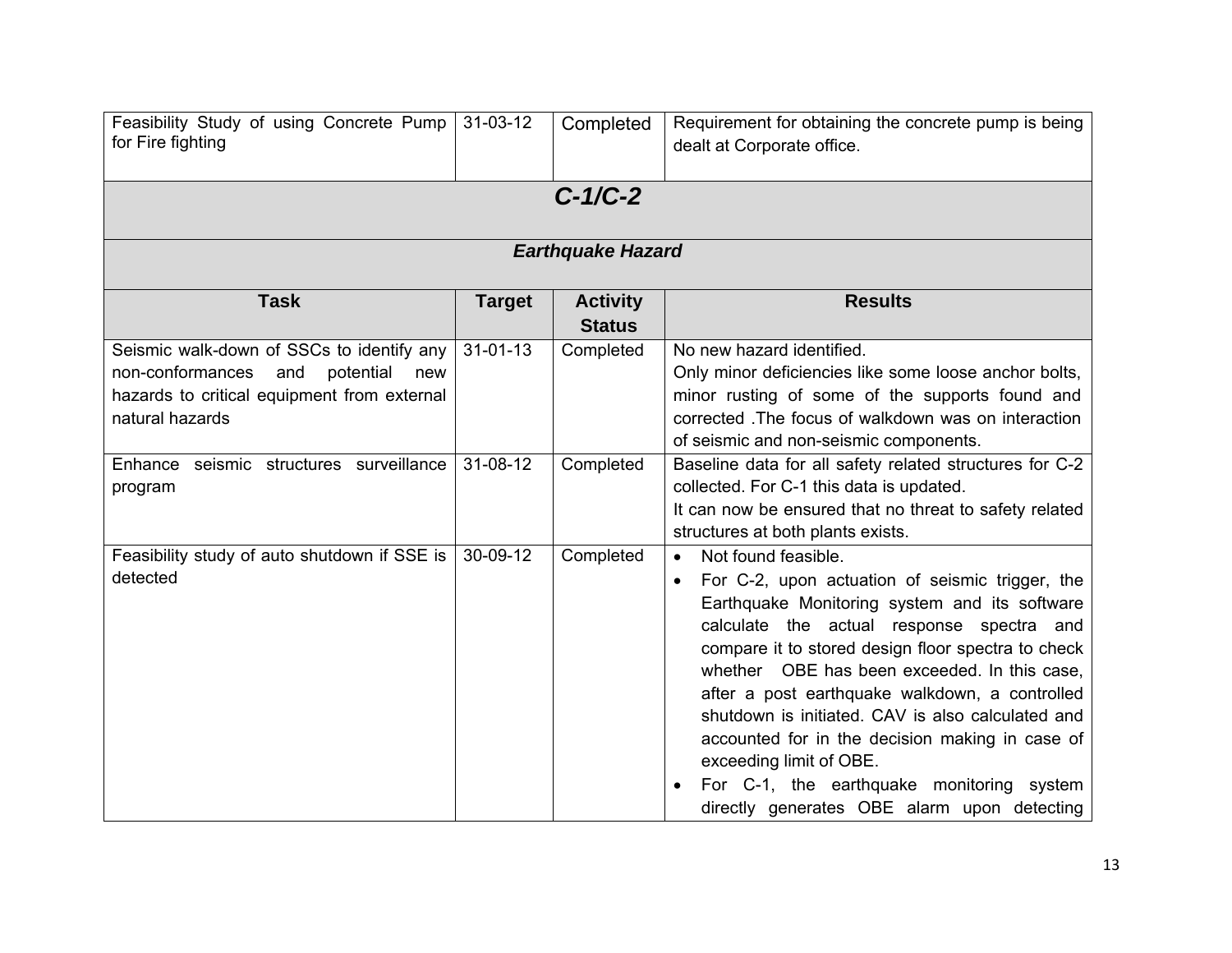|                                                                                                                                                                   |                |             | acceleration greater than OBE acceleration (0.125<br>g).                                                                                                                                                                                                                                                                                                                                                                             |
|-------------------------------------------------------------------------------------------------------------------------------------------------------------------|----------------|-------------|--------------------------------------------------------------------------------------------------------------------------------------------------------------------------------------------------------------------------------------------------------------------------------------------------------------------------------------------------------------------------------------------------------------------------------------|
| Study combined effect of earthquake and<br>dam break/ flooding to determine how much<br>it differs from DB                                                        | $31 - 12 - 14$ | In Progress | Completed for external flooding potential.                                                                                                                                                                                                                                                                                                                                                                                           |
| Determine, improve the worst earthquake /<br>flooding that the plants can sustain with<br>minor back fits (identify the most vulnerable<br>equipment)             | $31 - 12 - 15$ | In Progress | Based on walk-downs and engineering judgments, no<br>back-fits related to seismic design have been<br>identified. Seismic margin assessment of C-2 is<br>planned as a long term item and recommendations if<br>any will be incorporated.                                                                                                                                                                                             |
|                                                                                                                                                                   |                |             | Finished Floor level of all safety structures were<br>measured and found in conformance with design<br>basis. All entrances are 2m higher than the water<br>level estimated for worst external flood. Margins for<br>all entrances of safety related structures will be<br>increased by one meter further by modifying the<br>existing entrances in such a way that a withdrawable<br>/insertable wall may be used on as need basis. |
| Identify potential failure of seismically non<br>equipment/ systems making<br>qualified<br>safety, safety related & safety support<br>SSCs vulnerable to flooding | $31 - 10 - 12$ | Completed.  | Interaction of non-seismic (NS) chilled water system<br>and NS service air system on nearby seismically<br>qualified systems was checked. No adverse<br>interaction identified.                                                                                                                                                                                                                                                      |
|                                                                                                                                                                   |                |             | None of the Non Seismic SSCs was identified whose<br>failure during an earthquake will result in a concurrent<br>external flooding to damage a safety system.                                                                                                                                                                                                                                                                        |
|                                                                                                                                                                   |                |             | During the walkdown, Some room cranes were found<br>not parked at safe distance from the equipment.<br>Some fire related portable equipment found                                                                                                                                                                                                                                                                                    |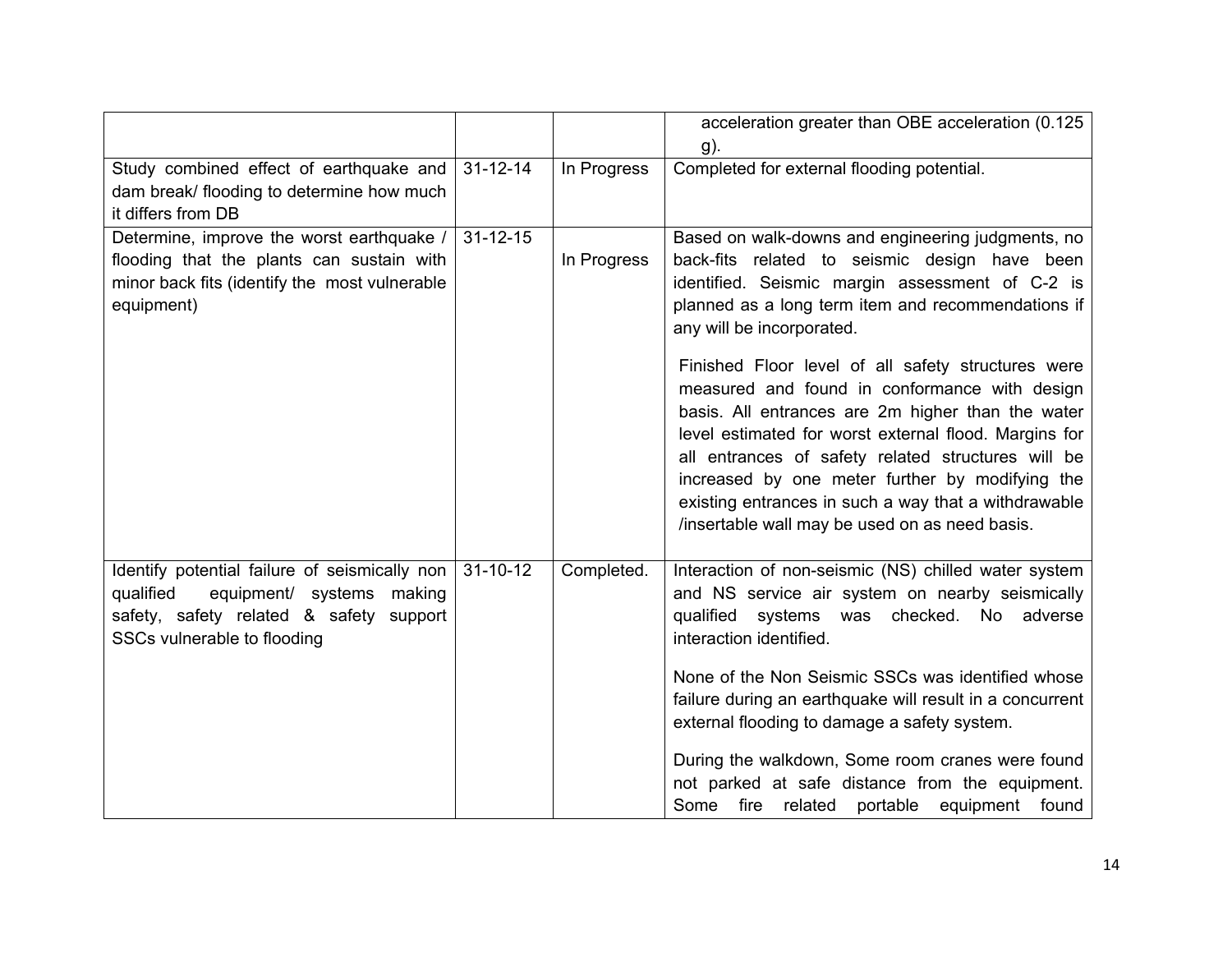|                                                                                                                                                                                                                       |                |                                  | unsecured. These deficiencies have been removed                                                                                                                                                                                                                                                                                                                                                                                                                                         |  |  |  |
|-----------------------------------------------------------------------------------------------------------------------------------------------------------------------------------------------------------------------|----------------|----------------------------------|-----------------------------------------------------------------------------------------------------------------------------------------------------------------------------------------------------------------------------------------------------------------------------------------------------------------------------------------------------------------------------------------------------------------------------------------------------------------------------------------|--|--|--|
| Acquire PSHA capability and estimate the<br>probability of earthquake exceeding DBE<br>and consequent flooding exceeding DBE                                                                                          | $31 - 12 - 14$ | In Progress                      | Preparation of Historical Earthquake Catalogue for<br>the region in collaboration with other organizations is<br>underway.                                                                                                                                                                                                                                                                                                                                                              |  |  |  |
| <b>Tsunami / Flooding Hazard</b>                                                                                                                                                                                      |                |                                  |                                                                                                                                                                                                                                                                                                                                                                                                                                                                                         |  |  |  |
| <b>Task</b>                                                                                                                                                                                                           | <b>Target</b>  | <b>Activity</b><br><b>Status</b> | <b>Results</b>                                                                                                                                                                                                                                                                                                                                                                                                                                                                          |  |  |  |
| New study of flooding hazard potential for<br>Chashma Site using updated historical<br>information and considering<br>Chashma<br>Barrage break as a result of upstream dam<br>break and other potential new scenarios | $31 - 12 - 12$ | Completed                        | Completed for external flooding potential.                                                                                                                                                                                                                                                                                                                                                                                                                                              |  |  |  |
| Re-assessment of Emergency Control<br>Centers (ECCs) robustness of both C-1 and<br>C-2 against flooding and earthquake                                                                                                | $30-04-12$     | Completed                        | Re-assessment has been completed. For flooding, no<br>hazard is identified. Entrance is two (2) meters higher<br>than design basis flood level.<br>ECC is an underground building designed for SSE.<br>For earthquake, it could not be ascertained whether<br>the collapse of floor above the ECC will block its<br>entrance. Currently there are two entrances. One of<br>the entrances is planned to be modified in such a way<br>that it will remain unblocked after the earthquake. |  |  |  |
|                                                                                                                                                                                                                       |                | <b>Other External Hazards</b>    |                                                                                                                                                                                                                                                                                                                                                                                                                                                                                         |  |  |  |
| <b>Task</b>                                                                                                                                                                                                           | <b>Target</b>  | <b>Activity</b><br><b>Status</b> | <b>Results</b>                                                                                                                                                                                                                                                                                                                                                                                                                                                                          |  |  |  |
| Reassessment of<br>vulnerability<br>against<br>hazards like storms, tornados, etc.                                                                                                                                    | 15-04-12       | Completed                        | Last decade data for local meteorology reassessed.<br>No significant change found.                                                                                                                                                                                                                                                                                                                                                                                                      |  |  |  |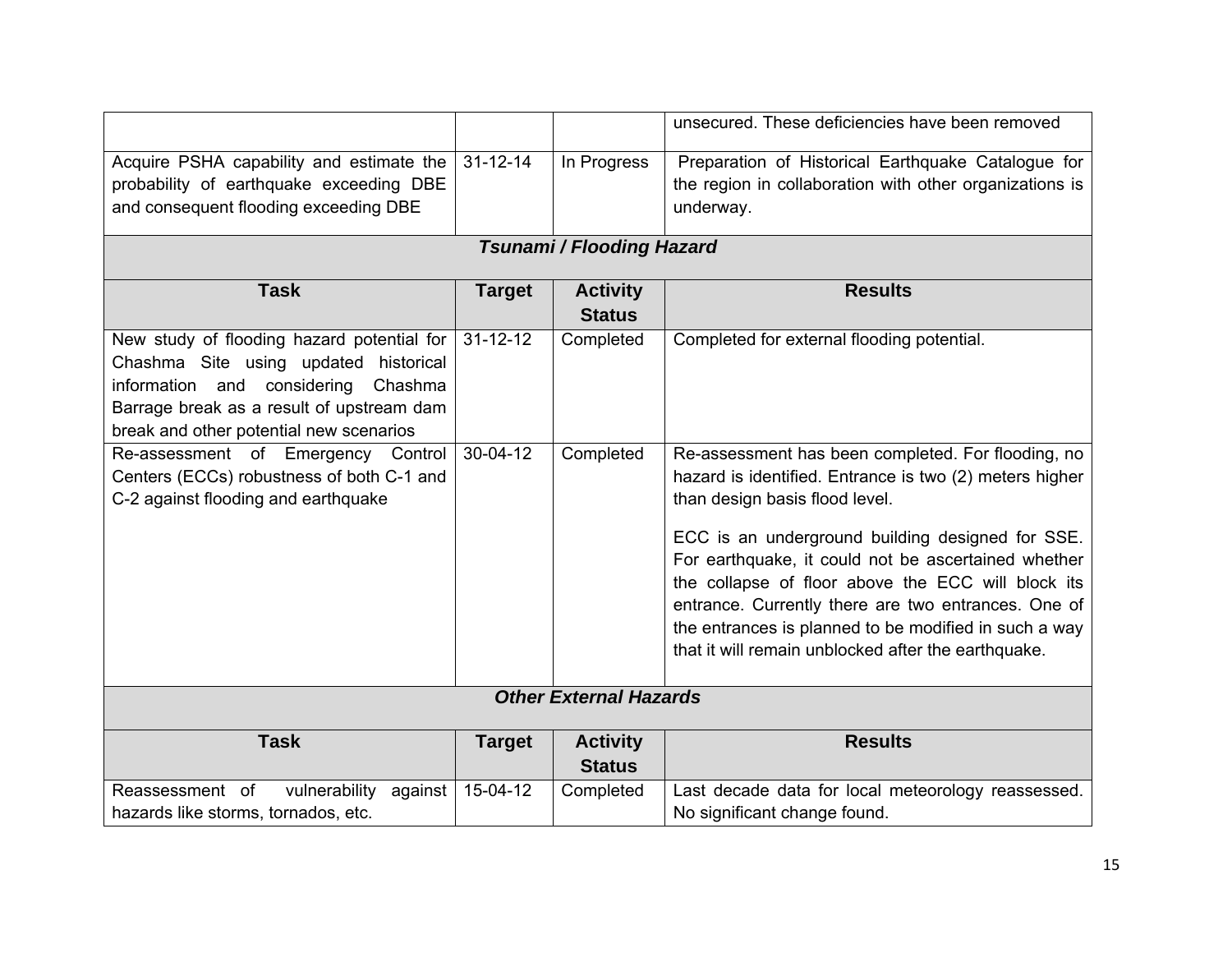| Review any studies conducted to evaluate<br>plant response to aircraft crashes of<br>different types in different conditions, the<br>worst case scenario emerging from these<br>studies and its applicability to C-1/ C-2 | $31 - 12 - 12$ | Completed       | This hazard is ruled out based on SDV as mentioned<br>in section 3.1.2.3.3 of Pakistan's Special National<br>Report for the $2^{nd}$ Extraordinary meeting.<br>There is an existing EOP for loss of MCR<br>(habitability).                                     |  |  |
|---------------------------------------------------------------------------------------------------------------------------------------------------------------------------------------------------------------------------|----------------|-----------------|----------------------------------------------------------------------------------------------------------------------------------------------------------------------------------------------------------------------------------------------------------------|--|--|
| <b>Fire Hazard</b>                                                                                                                                                                                                        |                |                 |                                                                                                                                                                                                                                                                |  |  |
| <b>Task</b>                                                                                                                                                                                                               | <b>Target</b>  | <b>Activity</b> | <b>Results</b>                                                                                                                                                                                                                                                 |  |  |
|                                                                                                                                                                                                                           |                | <b>Status</b>   |                                                                                                                                                                                                                                                                |  |  |
| Explore ways to improve the fire fighting<br>capabilities based on external support                                                                                                                                       | $01 - 10 - 12$ | Completed       | CNPGS through its Emergency Plan, already have<br>Liaison with Fire fighting services within 25 Km. This<br>has now been extended to 100 km through<br>involvement of district governments by virtue of<br>provincially approved offsite emergency plan.       |  |  |
| Revisit design<br>basis of Fire Protection<br>System                                                                                                                                                                      | $31 - 12 - 13$ | In Progress     | Only fire detection basis will be reassessed based on<br>case to case basis i.e. during investigation of fire<br>The fire incident investigation<br>items.<br>related<br>procedure now includes a check of related fire<br>detector design.                    |  |  |
| Improve Resilience of Fire Brigade station<br>to external Hazards                                                                                                                                                         | $31 - 12 - 13$ | In Progress     | Soft sheds will be used. Budget allocated                                                                                                                                                                                                                      |  |  |
| Augment equipment and training<br>for<br><b>Rescue and Recovery Operations</b>                                                                                                                                            | $31 - 12 - 13$ | In Progress     | A MOU with district Rescue service has been<br>established for imparting training related to rescue<br>and recovery operations for CNPGS personnel.<br>CNPGS has a plan to strengthen its equipment base<br>needed for typical rescue and recovery operations. |  |  |
| Perform Fire PSA for C-1 and C-2                                                                                                                                                                                          | $31 - 12 - 15$ | In Progress     | Acquisition of Plant specific component Data for<br>development of Fire PSA Model is in progress.                                                                                                                                                              |  |  |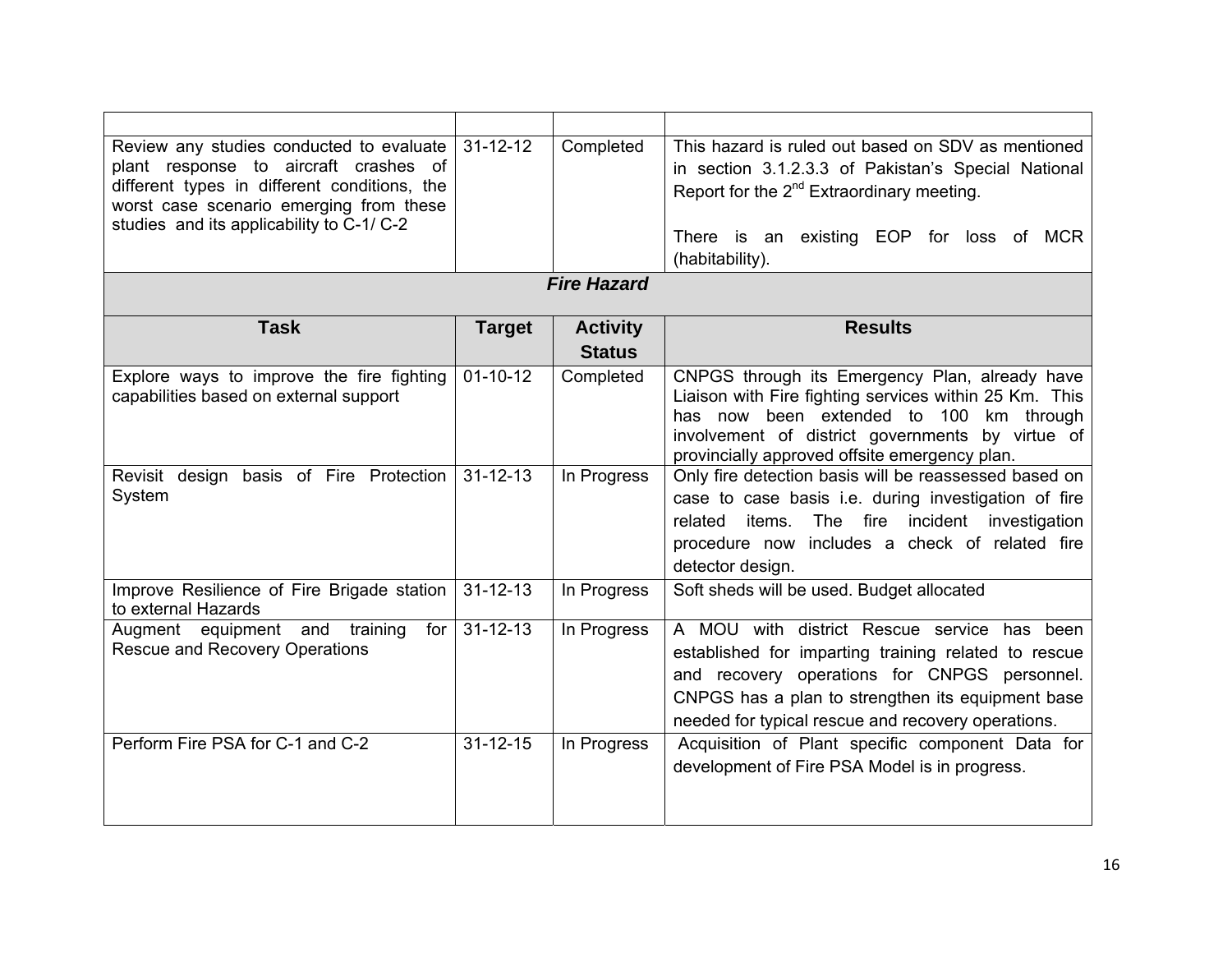| <b>Topic 2: Design Issues</b>                                     |                |               |                                                                                                 |  |  |  |
|-------------------------------------------------------------------|----------------|---------------|-------------------------------------------------------------------------------------------------|--|--|--|
| <b>KANUPP</b>                                                     |                |               |                                                                                                 |  |  |  |
| <b>Electrical Power</b>                                           |                |               |                                                                                                 |  |  |  |
| <b>Task</b><br><b>Results</b><br><b>Target</b><br><b>Activity</b> |                |               |                                                                                                 |  |  |  |
|                                                                   |                | <b>Status</b> |                                                                                                 |  |  |  |
| Development of Integration scheme for                             | $31 - 01 - 13$ | Completed     | Integration scheme with external essential buses has                                            |  |  |  |
| external 300 kW, 400V mobile DG with                              |                |               | been developed for connecting the 300 KW DG                                                     |  |  |  |
| <b>Essential power supply</b>                                     |                |               | conveniently from outside the building.                                                         |  |  |  |
| Provision for energizing the plant essential                      | $31 - 01 - 13$ | Completed     | The spare capacity of FIJW-DGs is being used to                                                 |  |  |  |
| buses through FIJW-DG1/2 (400 KW each)                            |                |               | provide power supply to essential selected loads in<br>case of SBO to enhance defense in-depth. |  |  |  |
| Installation of a new 80 kW, 400V DG set                          | 30-06-13       | Completed     | A 80 KW, 400 V, 50 Hz DG has been installed in the                                              |  |  |  |
| and its integration scheme to provide                             |                |               | tank area (at higher elevation safe from earthquake                                             |  |  |  |
| electrical supply to respective rectifiers /                      |                |               | and flooding).                                                                                  |  |  |  |
| inverters to charge 24V DC and 220V AC                            |                |               |                                                                                                 |  |  |  |
| UPS batteries for emergency lighting,                             |                |               |                                                                                                 |  |  |  |
| instrumentation<br>monitoring<br>and<br>and                       |                |               |                                                                                                 |  |  |  |
| MOVs of ECCS.                                                     |                |               |                                                                                                 |  |  |  |
| Shifting of emergency lighting from 230                           | $31 - 12 - 13$ | In Progress   | have been<br>Fluorescent Lamps<br>procured.<br>04                                               |  |  |  |
| VDC to 220 V AC (UPS)                                             |                |               | Distribution Room Panels have been installed, while                                             |  |  |  |
|                                                                   |                |               | 02 MCR panels are being installed. Necessary                                                    |  |  |  |
|                                                                   |                |               | cabling and commissioning is in progress                                                        |  |  |  |
| Provision of alternate power supply to                            | $31 - 01 - 13$ | Completed     | In case of SBO, MOVs of ECCS can now be operated                                                |  |  |  |
| essential MOVs of ECCS                                            |                |               | from 220V AC UPS supply.                                                                        |  |  |  |
| Feasibility study to arrange trolley mounted                      | $31 - 12 - 11$ | Completed     | The required capacity DGs are available in the                                                  |  |  |  |
| DGs from other organizations                                      |                |               | market. Quotation of different rating DGs has been                                              |  |  |  |
|                                                                   |                |               | obtained. However, it seems comparatively more                                                  |  |  |  |
|                                                                   |                |               | feasible to purchase 300 KWe or acquire from other                                              |  |  |  |
|                                                                   |                |               | PAEC establishments. Purchasing of 300 kW DG is                                                 |  |  |  |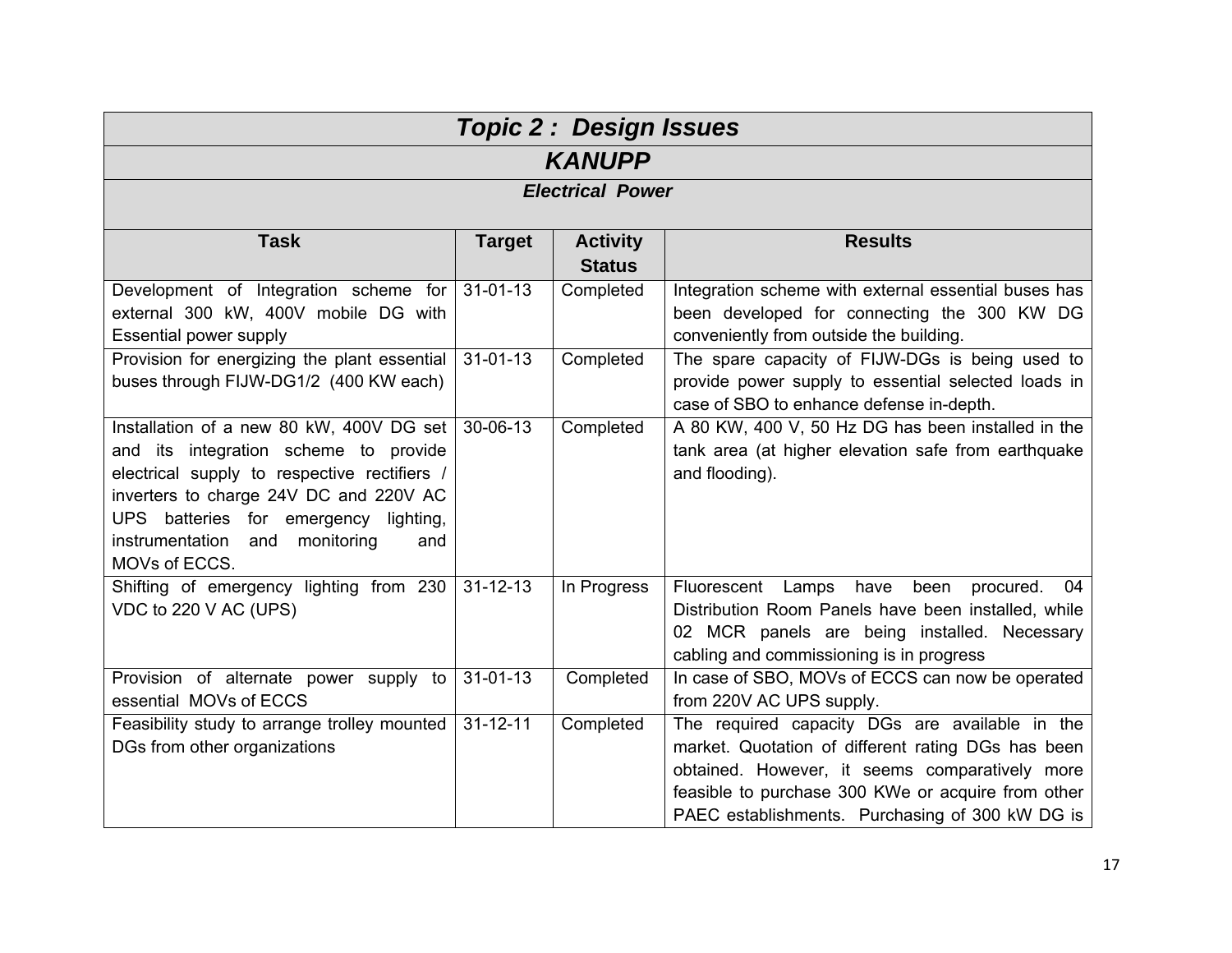|                                                                                                                                                                                                                                         |                |             | underway.                                                                                                                                                                                                                                                                                                                                                                              |
|-----------------------------------------------------------------------------------------------------------------------------------------------------------------------------------------------------------------------------------------|----------------|-------------|----------------------------------------------------------------------------------------------------------------------------------------------------------------------------------------------------------------------------------------------------------------------------------------------------------------------------------------------------------------------------------------|
| Increase diesel fuel storage capacity onsite                                                                                                                                                                                            | $31 - 12 - 13$ | In Progress | Feasibility study completed.<br>Present storage capacity of on-site 9,500 IG diesel<br>fuel is sufficient for 6 days. Crediting the inventory of<br>5000 IG diesel of one VSS diesel storage tank would<br>increase on-site diesel inventory to 09 days.<br>Furthermore, another new seismically qualified diesel<br>fuel storage tank of 5000 IG is being constructed at<br>VSS area. |
| Feasibility of use of natural gas in one of<br>the Diesel generators for diversity                                                                                                                                                      | $31 - 12 - 11$ | Completed   | Use of Natural gas in Diesel Generators was not<br>found feasible.                                                                                                                                                                                                                                                                                                                     |
| Procedure for conserving DC power to<br>prolong its availability                                                                                                                                                                        | 30-06-11       | Completed   | Procedure has been modified to prolong 230V DC<br>Power availability from 1 to 7 hrs. However, a DG of<br>80 kW has been installed to charge 24V DC and 220V<br>AC UPS for indefinite time.                                                                                                                                                                                            |
| Feasibility of laying 2 km power cable (safe)<br>from external natural hazards) to connect a<br>remote AC source to the plant electric<br>power system (in case the EDGs are<br>disabled and radiation hazard exists near<br>the plant) | $15-02-13$     | Completed   | Feasibility Study ruled out the laying of 2 km cable<br>due to availability issue of cables in case of external<br>natural hazards. However, an integration scheme has<br>been developed for connecting the mobile / fixed DG.                                                                                                                                                         |
| Review the location / protection of DGs<br>from Tsunami Hazard                                                                                                                                                                          | $31 - 12 - 12$ | Completed   | EDGs safety grade level against unforeseen flooding<br>has been raised by 3 ft above ground level.                                                                                                                                                                                                                                                                                     |
| Improve Protection of Diesel Fuel against<br><b>Natural Hazards</b>                                                                                                                                                                     | $31 - 12 - 12$ | Completed   | On-site VSS storage diesel fuel storage tank used for<br>filling of vehicle has been protected<br>against<br>unforeseen flooding. Inventory of this tank may be<br>used for make up in DFO tanks through bowser.                                                                                                                                                                       |
| Procurement of bowser for transferring of<br>diesel fuel from VSS fuel storage tank.                                                                                                                                                    | 30-06-13       | Completed   | 500 L bowser for transferring of diesel fuel from VSS<br>fuel storage tank to diesel fuel oil (DFO) tanks has<br>been procured.                                                                                                                                                                                                                                                        |
| Feasibility study for continuous charging DC<br>batteries by Mobile DGs to increase                                                                                                                                                     | $31 - 03 - 12$ | Completed   | As per study, 80 KW DG has been installed at Tank<br>Area (at higher location safe from earthquake and                                                                                                                                                                                                                                                                                 |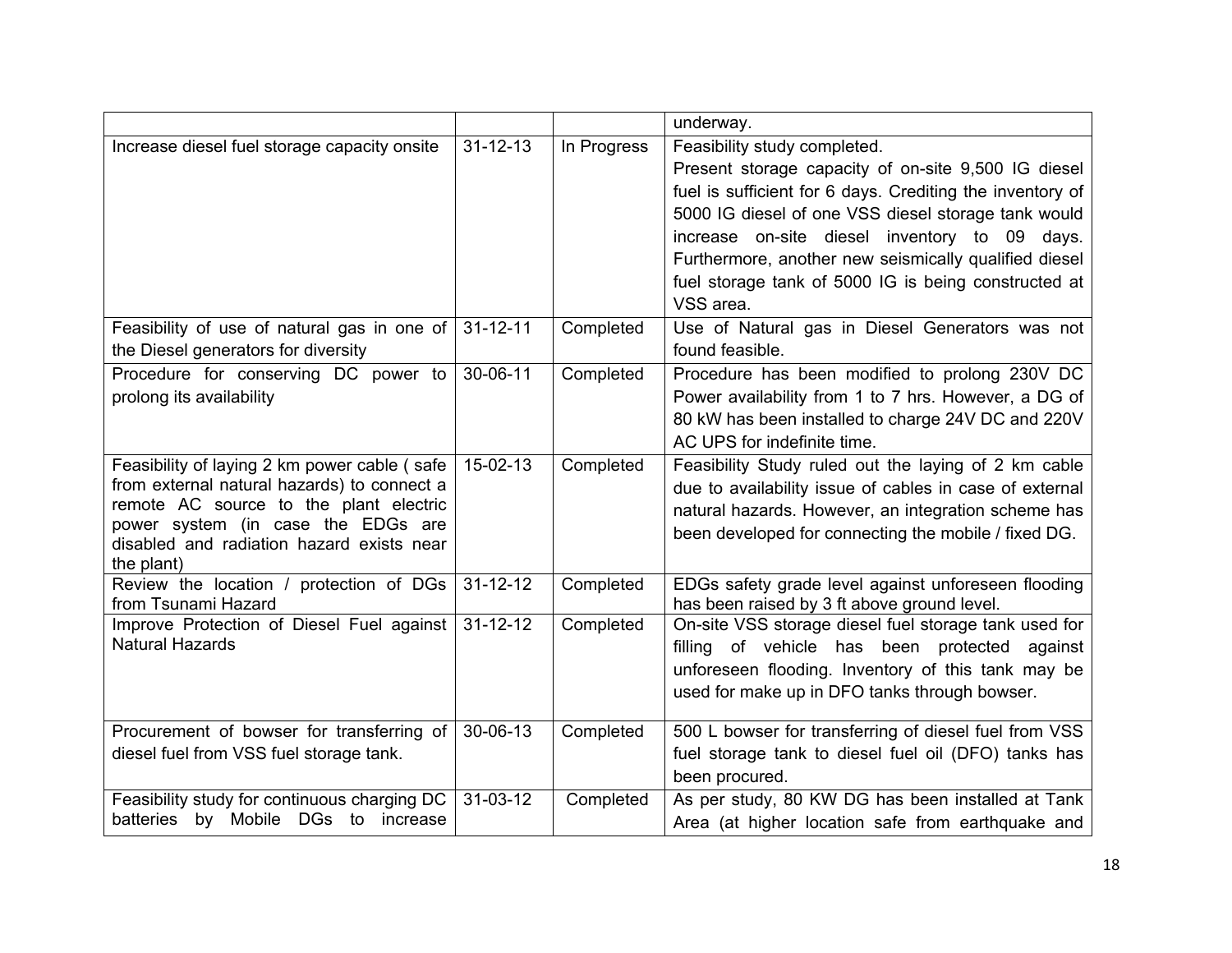| availability ( at least 10 hours)                                                                                                               |                |                                  | flooding) for continuous charging of 24V DC and 220V<br>AC UPS batteries.                                                                                                                                                                                                                             |  |  |  |
|-------------------------------------------------------------------------------------------------------------------------------------------------|----------------|----------------------------------|-------------------------------------------------------------------------------------------------------------------------------------------------------------------------------------------------------------------------------------------------------------------------------------------------------|--|--|--|
| <b>Emergency Core Cooling</b>                                                                                                                   |                |                                  |                                                                                                                                                                                                                                                                                                       |  |  |  |
| <b>Task</b>                                                                                                                                     | <b>Target</b>  | <b>Activity</b><br><b>Status</b> | <b>Results</b>                                                                                                                                                                                                                                                                                        |  |  |  |
| Feasibility study to determine the need of<br>increasing pumping heads of EFW system                                                            | 29-02-12       | Completed                        | Present pumping head is adequate to cope with SBO<br>condition.                                                                                                                                                                                                                                       |  |  |  |
| Provision of additional points for fresh<br>water injection and use of fire fighting<br>system (as a last resort) for emergency<br>core cooling | $31 - 12 - 13$ | In Progress                      | Injection points identified for addition of water in EFW,<br>FIJW, VCW, DSW and SFP systems. Interconnection<br>with the existing system is in progress. After<br>and<br>commissioning<br>test<br>hydrostatic<br>the<br>interconnection scheme will be implemented during<br>next available shutdown. |  |  |  |
| Feasibility study of passive cooling such as<br>natural circulation after shutdown and in<br>case of SBO                                        | $31 - 03 - 12$ | Completed                        | Due to higher elevation of BFW storage tank and<br>other tanks, water can be injected through gravity in<br>cold condition. In addition a diesel driven pump is<br>being installed in tank area to force the available<br>inventory of water into boilers.                                            |  |  |  |
| Feasibility of steam-driven pumps to feed<br>the boilers in extreme case                                                                        | $31 - 12 - 11$ | Completed                        | Use of steam turbine driven pump for providing<br>feedwater to boilers was not found feasible due to low<br>pressure and low steam flow after plant shutdown<br>especially in case of SBO.                                                                                                            |  |  |  |
| Conduct feasibility for water addition in<br>Calandria/ Vault water system                                                                      | $31 - 12 - 12$ | Completed                        | Feasibility study concludes that water addition into<br>vault cooling system found feasible while Water<br>addition into calandria not found feasible.                                                                                                                                                |  |  |  |
| Feasibility of simple diesel engine operated<br>pumping sets for cooling in extreme cases                                                       | $31 - 12 - 11$ | Completed                        | A pump having rated flow of 100 igpm at 100 psig<br>discharge pressure will serve the objective adequately<br>for all systems/cases.                                                                                                                                                                  |  |  |  |
| Review flow capacity of EFW, FIJW, IJW<br>against water availability.                                                                           | $31 - 12 - 11$ | Completed                        | EFW system existing capacity (EFW-TK1 & RFW-<br>TK2) can provide heat sink for 2 days in case of SBO.                                                                                                                                                                                                 |  |  |  |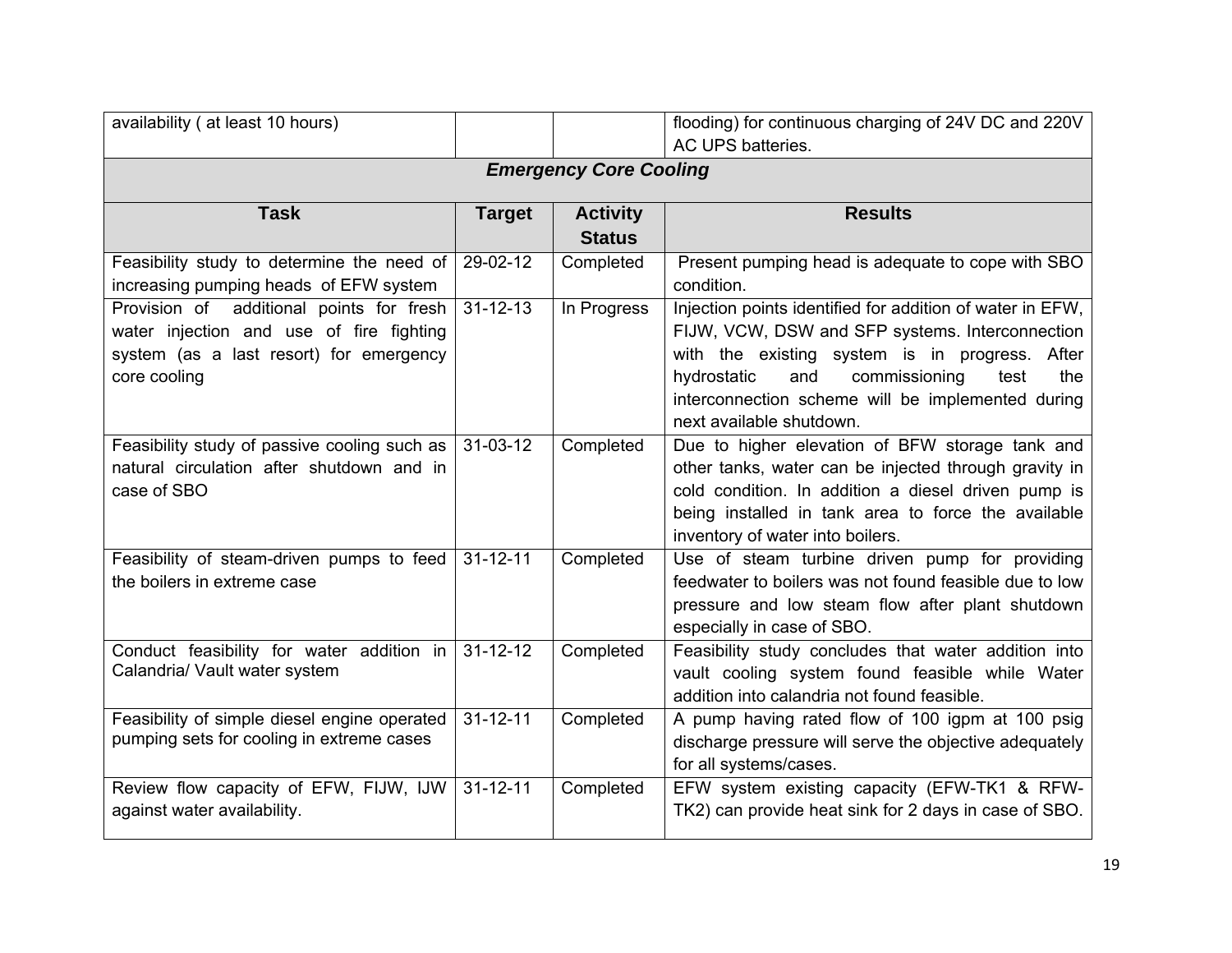|                                                                                                               |                |                 | FIJW system has been proved to be adequate for                                                                                                                                                                                                                                                                                                                                                                                                                                                                            |  |  |
|---------------------------------------------------------------------------------------------------------------|----------------|-----------------|---------------------------------------------------------------------------------------------------------------------------------------------------------------------------------------------------------------------------------------------------------------------------------------------------------------------------------------------------------------------------------------------------------------------------------------------------------------------------------------------------------------------------|--|--|
|                                                                                                               |                |                 | SBLOCA & IJW (recirculation) can be used for                                                                                                                                                                                                                                                                                                                                                                                                                                                                              |  |  |
|                                                                                                               |                |                 | indefinite period. In summary extended SBO of 11                                                                                                                                                                                                                                                                                                                                                                                                                                                                          |  |  |
|                                                                                                               |                |                 | days can be catered at KANUPP subject to availability                                                                                                                                                                                                                                                                                                                                                                                                                                                                     |  |  |
|                                                                                                               |                |                 | of heat sinks (crediting inventory of EFW-TK1 & RFW-                                                                                                                                                                                                                                                                                                                                                                                                                                                                      |  |  |
|                                                                                                               |                |                 | TK1 and FIJW-TK1).                                                                                                                                                                                                                                                                                                                                                                                                                                                                                                        |  |  |
| <b>Containment Integrity</b>                                                                                  |                |                 |                                                                                                                                                                                                                                                                                                                                                                                                                                                                                                                           |  |  |
| <b>Task</b>                                                                                                   | <b>Target</b>  | <b>Activity</b> | <b>Results</b>                                                                                                                                                                                                                                                                                                                                                                                                                                                                                                            |  |  |
|                                                                                                               |                | <b>Status</b>   |                                                                                                                                                                                                                                                                                                                                                                                                                                                                                                                           |  |  |
| Assessment of hydrogen hazard                                                                                 | $31 - 01 - 13$ | Completed       | Study revealed that there is need for hydrogen re-<br>combiners in KANUPP containment.                                                                                                                                                                                                                                                                                                                                                                                                                                    |  |  |
| Feasibility and need for (passive) hydrogen<br>recombiners and hydrogen igniters                              | $31 - 01 - 13$ | Completed       | Limited<br>conservative analysis carried<br>out<br>to<br>determine the number and location of PARs. The<br>report has been reviewed through COG and found to<br>be in line with current Canadian approach.                                                                                                                                                                                                                                                                                                                |  |  |
| <b>Installation of PARs</b>                                                                                   | 30-06-14       | In Progress     | Quotation for 12 PARs received.<br>Necessary<br>evaluation has been done and purchase is in process                                                                                                                                                                                                                                                                                                                                                                                                                       |  |  |
| Provision<br>of<br>hydrogen<br>monitoring<br>equipment under PAMs.                                            | $31 - 12 - 13$ | In Progress     | A case has been initiated for procurement of $H_2$ gas<br>analyzer system (Industrial Grade).                                                                                                                                                                                                                                                                                                                                                                                                                             |  |  |
| Identification of measures that can be taken<br>in the worst case scenario to ensure<br>containment integrity | $31 - 01 - 12$ | Completed       | Dousing spray system, fan coil units and containment<br>bleed-off system $(5, 3, \text{psi})$<br>to depressurize<br>containment are provided in the design. For DBAs<br>KANUPP containment is overdesigned (27 psig) in<br>term of peak pressure and temperature (22 psig and<br>During Severe Accident<br>237<br>$\mathrm{^{\circ}F}$ ).<br>condition<br>containment pressure may increase up to 40 psig in<br>04 days on depletion of VCW inventory. Containment<br>structure can sustain 1.6 times the design pressure |  |  |
| Review adequacy of DSW for severe<br>accident                                                                 | $31 - 03 - 12$ | Completed       | DSW system proves to be capable of suppressing<br>reactor building pressure for all the analyzed single<br>and dual failure scenarios in KFSAR                                                                                                                                                                                                                                                                                                                                                                            |  |  |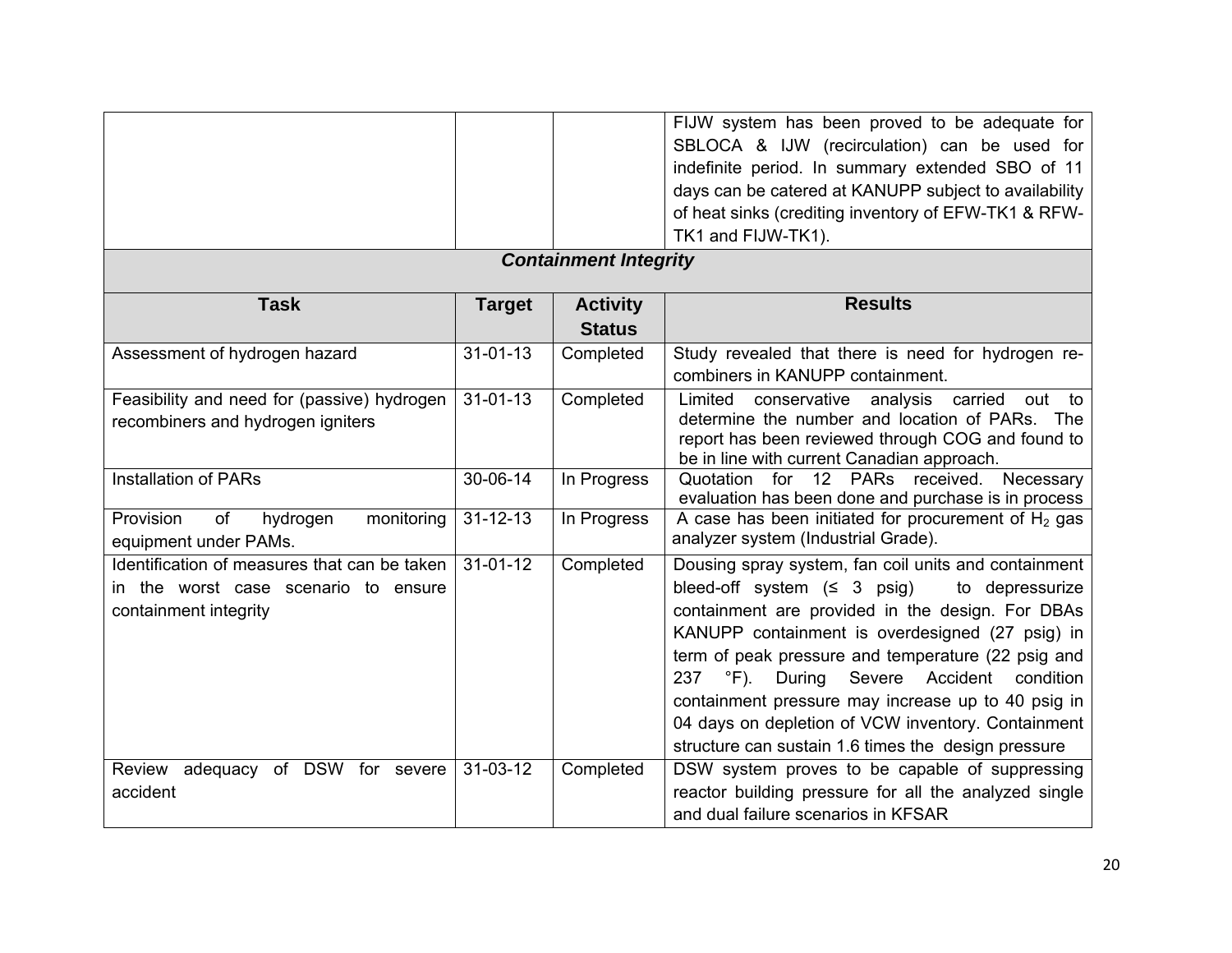| Feasibility of operating motorized relief                          | $31 - 03 - 12$ | Completed                 | Operation of motorized dampers during SBO was not                                                     |
|--------------------------------------------------------------------|----------------|---------------------------|-------------------------------------------------------------------------------------------------------|
| valves (dampers) manually when power is                            |                |                           | found feasible because of loss of instrument air and                                                  |
| not available                                                      |                |                           | control power supply. Furthermore, there is no                                                        |
|                                                                    |                |                           | provision in the design to operate the motorized                                                      |
|                                                                    |                |                           | dampers manually.                                                                                     |
| Feasibility of installing system for relieving                     | $31 - 12 - 13$ | In Progress               | An unfiltered manual relief system has been proposed                                                  |
| containment<br>automatically<br>pressure                           |                |                           | for depressurization of containment in case of severe                                                 |
| manually                                                           |                |                           | accident. Unfiltered venting of containment in                                                        |
|                                                                    |                |                           | emergency condition is not desirable option. Study of                                                 |
|                                                                    |                |                           | Containment Filtered Ventilation (CFV) system has                                                     |
|                                                                    |                |                           | been conducted and under review phase.                                                                |
| Preparation of Procedure to decide when to                         | $31 - 12 - 13$ | In Progress               | Guidelines will be prepared for such action during the                                                |
| vent the containment.                                              |                |                           | development of KANUPP SAMGs.                                                                          |
| Feasibility<br>of<br>provision<br>Study<br><b>of</b>               | 28-02-13       | Completed                 | Study completed. Alternate power supply through                                                       |
| independent power supply to essential<br><b>MOVs</b>               |                |                           | 220V AC UPS has been provided to ECCs MOVs<br>during Jan-Feb 2013 plant shutdown.                     |
| Possibility of providing another building                          | 30-06-12       | Completed                 | Not found feasible for single unit.                                                                   |
| containers<br>relieve<br>the<br>to<br>existing                     |                |                           |                                                                                                       |
| containment.                                                       |                |                           |                                                                                                       |
|                                                                    |                | <b>Ultimate Heat Sink</b> |                                                                                                       |
| <b>Task</b>                                                        |                |                           | <b>Results</b>                                                                                        |
|                                                                    | <b>Target</b>  | <b>Activity</b>           |                                                                                                       |
|                                                                    |                | <b>Status</b>             | Due to elevation difference of boilers and feedwater                                                  |
| Demonstration of Passive cooling (in cold                          | 31-03-12       | Completed                 |                                                                                                       |
| condition) such as natural circulation                             |                |                           |                                                                                                       |
|                                                                    |                |                           | tank, a limited quantity of water can be entered into                                                 |
|                                                                    |                |                           | the boilers during cold condition. Therefore, a diesel                                                |
|                                                                    |                |                           | driven pump is being installed in tank area to pump                                                   |
|                                                                    |                |                           | the available inventory of water into boilers. Moreover,                                              |
|                                                                    |                |                           | fire water system, fire tender may also be used to add                                                |
|                                                                    |                |                           | water in boilers.                                                                                     |
| Assessment<br>Intake<br>Integrity<br>of<br>Bay<br><b>Structure</b> | $31 - 12 - 12$ | Completed                 | Report concludes that Pump House Intake Conduits<br>will not collapse in case of revised SSE of 0.2g. |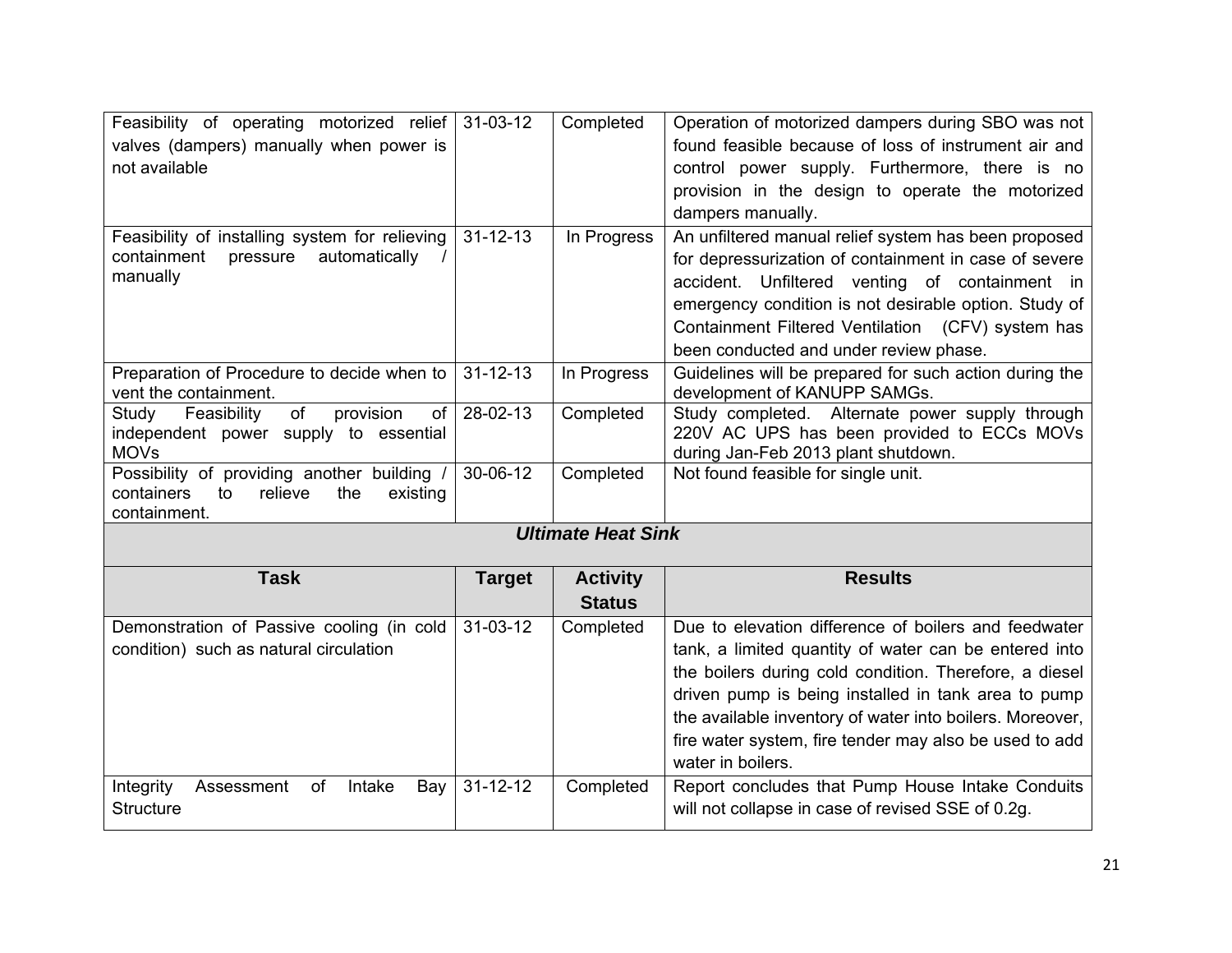| <b>Spent Fuel Cooling</b>                                                                                                            |                |                                  |                                                                                                                                                                                                                                                            |  |  |
|--------------------------------------------------------------------------------------------------------------------------------------|----------------|----------------------------------|------------------------------------------------------------------------------------------------------------------------------------------------------------------------------------------------------------------------------------------------------------|--|--|
| <b>Task</b>                                                                                                                          | <b>Target</b>  | <b>Activity</b><br><b>Status</b> | <b>Results</b>                                                                                                                                                                                                                                             |  |  |
| Re-assessment of Spent Fuel Pool (SFP)<br>seismic design                                                                             | $31 - 03 - 12$ | Completed                        | Spent fuel storage bay can withstand the seismic<br>forces due to 0.2g earthquake.                                                                                                                                                                         |  |  |
| Assessment of safe dry times of spent fuel                                                                                           | $30 - 04 - 12$ | Completed                        | The calculations of safe dry time show that operators<br>would have more than 19 days to act before the<br>whole bay water reaches boiling temperature and<br>uncovering of the top of spent fuel occurs after 140<br>days.                                |  |  |
| Provision of measures against loss of<br>cooling or drainage of SFP                                                                  | $31 - 12 - 13$ | In Progress                      | In case of loss of recirculation ample time (19 days) is<br>available to restore cooling before boiling starts in the<br>bay. Arrangements for water addition in the bay<br>through diesel driven pump, fire water ring and fire<br>tender are being made. |  |  |
| Estimation of source term of spent fuel<br>when water is lost or configuration is<br>disturbed in SFP                                | $31 - 03 - 12$ | Completed                        | Source Term of spent fuel has been estimated.                                                                                                                                                                                                              |  |  |
| Study of criticality hazard of enriched (10%)<br>fresh booster fuel assemblies stored at new<br>fuel storage area in case of tsunami | $31 - 01 - 12$ | Completed                        | There is no critically hazard of 32 fresh booster<br>bundles kept in any geometry. The bundle will remain<br>subcritical in case of flooding.                                                                                                              |  |  |
| Study of criticality hazard of SFP in case of<br>earthquake & tsunami due to presence of<br>used enriched booster fuel               | $31 - 03 - 12$ | Completed                        | There is no critically hazard of 32 used enriched<br>booster bundles in case of any earthquake.                                                                                                                                                            |  |  |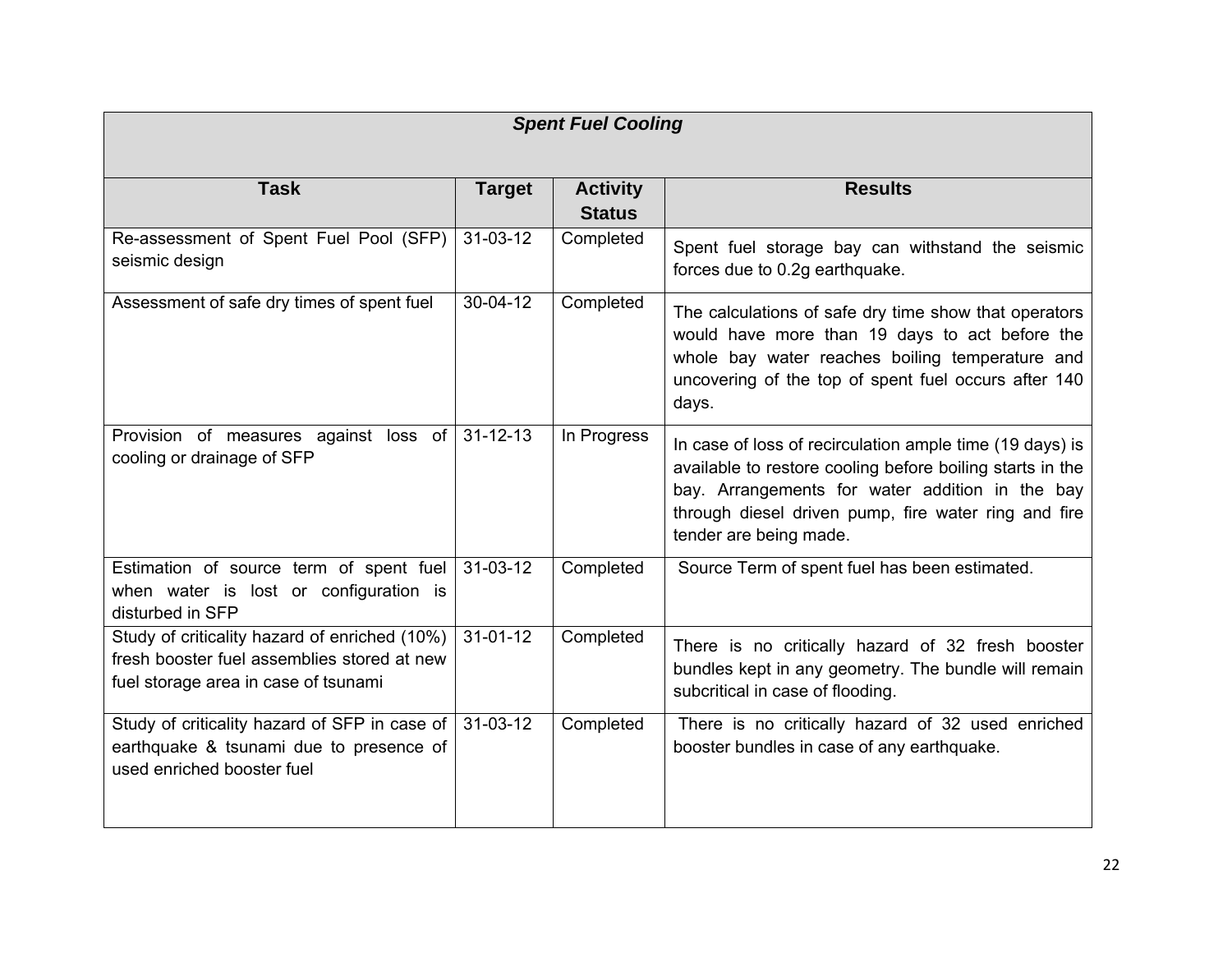|                                                                                                                                                                                                                                                                                                                                                                                                                                                                                                                                                                                                                            |                | $C-1/C-2$                        |                                                                                                                                                                                                                                                                                                                                                                                                                                                                                                                                           |  |
|----------------------------------------------------------------------------------------------------------------------------------------------------------------------------------------------------------------------------------------------------------------------------------------------------------------------------------------------------------------------------------------------------------------------------------------------------------------------------------------------------------------------------------------------------------------------------------------------------------------------------|----------------|----------------------------------|-------------------------------------------------------------------------------------------------------------------------------------------------------------------------------------------------------------------------------------------------------------------------------------------------------------------------------------------------------------------------------------------------------------------------------------------------------------------------------------------------------------------------------------------|--|
| <b>Electrical Power</b>                                                                                                                                                                                                                                                                                                                                                                                                                                                                                                                                                                                                    |                |                                  |                                                                                                                                                                                                                                                                                                                                                                                                                                                                                                                                           |  |
| <b>Task</b>                                                                                                                                                                                                                                                                                                                                                                                                                                                                                                                                                                                                                | <b>Target</b>  | <b>Activity</b><br><b>Status</b> | <b>Results</b>                                                                                                                                                                                                                                                                                                                                                                                                                                                                                                                            |  |
| Preparation of conceptual proposal for 30-06-12<br>providing additional AC Power Source<br>covering extreme natural hazards, all NPPs,<br>interconnections<br>of the control of the control of the control of the control of the control of the control of the control of th<br>Separate control of the control of the control of the control of the control of the control of the control of t<br>all<br>installations.<br>provision of trolley mounted small DGs,<br>hookup of individual essential loads/buses,<br>cables to remote connection points,<br>the<br>available with<br>other<br>resources<br>organizations. |                | Completed                        | Assessment<br>completed.<br>Procurement<br>process<br>initiated. For each plant several mobile DGs for<br>following loads will be added:<br>1 for fire water pumps<br>1 for RHR pump<br>1 for Battery charger<br>$\bullet$<br>1 for Emergency air compressor and spent fuel<br>$\bullet$<br>pool cooling pump.<br>1 for meteorological tower instrumentation.<br>Guideline prepared for reducing (optimizing) load on<br>EDGs for the conditions where diesel fuel is required<br>to be conserved to prolong availability of onsite fuel. |  |
| Study to increase the storage capacity of 01-11-12<br>Diesel fuel                                                                                                                                                                                                                                                                                                                                                                                                                                                                                                                                                          |                | Completed                        | • C-1 and C-2 are maintaining maximum level in its<br>fuel storage tanks.<br>• Onsite availability of lube oil has been enhanced.                                                                                                                                                                                                                                                                                                                                                                                                         |  |
| Arrangements for supply of Diesel fuel in 31-12-11<br>case of natural disaster                                                                                                                                                                                                                                                                                                                                                                                                                                                                                                                                             |                | Completed                        | MOU signed with the District management for the<br>supply of Diesel fuel to CNPGS site. A complete<br>database of all contact numbers of fuel suppliers<br>within 50 KM radius has been acquired.                                                                                                                                                                                                                                                                                                                                         |  |
| Feasibility for increase in DC Power 31-12-12<br>capacity                                                                                                                                                                                                                                                                                                                                                                                                                                                                                                                                                                  |                | Completed                        | Idea dropped. Instead, an independent DG capable of<br>Charging DC batteries and supplying full DC bus load<br>indefinitely is planned.                                                                                                                                                                                                                                                                                                                                                                                                   |  |
| Identify any reliability concerns with existing<br>arrangements to cope with loss of off-site<br>power                                                                                                                                                                                                                                                                                                                                                                                                                                                                                                                     | $01 - 08 - 12$ | Completed                        | Ventilation system was identified as a possible area of<br>concern. This has been addressed by provision of<br>portable industrial fans in the building.                                                                                                                                                                                                                                                                                                                                                                                  |  |
| Review, improve PM program of EDGs                                                                                                                                                                                                                                                                                                                                                                                                                                                                                                                                                                                         | $01 - 08 - 12$ | Completed                        | Preventive Maintenance Program for EDGs at both<br>units revised.                                                                                                                                                                                                                                                                                                                                                                                                                                                                         |  |
| Feasibility of laying 2 km power cable (safe   01-09-12                                                                                                                                                                                                                                                                                                                                                                                                                                                                                                                                                                    |                | Completed                        | Laying cable to connect remote AC source was found                                                                                                                                                                                                                                                                                                                                                                                                                                                                                        |  |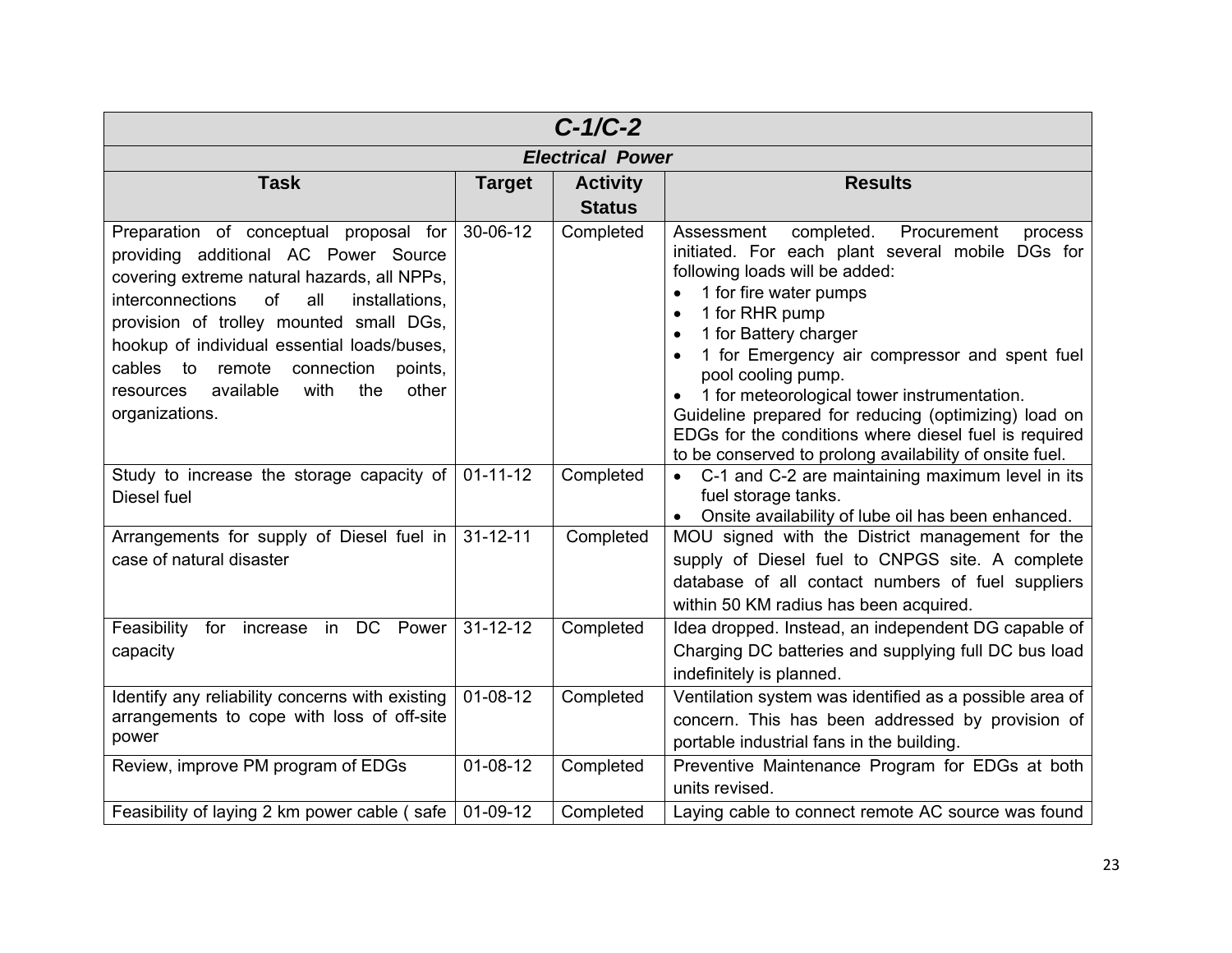| from external natural hazards) to connect a<br>remote AC source to the plant electric<br>power system (in case the EDGs are<br>disabled and radiation hazard near the<br>plant)     |                |             | not feasible.<br>The idea has been replaced with provision of one<br>fixed DG in a new building hardened against BDB EQ.<br>Feasibility study is underway.                                                                                                                                                                                                                     |
|-------------------------------------------------------------------------------------------------------------------------------------------------------------------------------------|----------------|-------------|--------------------------------------------------------------------------------------------------------------------------------------------------------------------------------------------------------------------------------------------------------------------------------------------------------------------------------------------------------------------------------|
| Improve Protection of Diesel Fuel against<br><b>Natural Hazards</b>                                                                                                                 | $31 - 12 - 12$ | Completed   | Some gaps regarding water ingress were identified.<br>Fire doors of all EDG entrances have been made<br>water tight.                                                                                                                                                                                                                                                           |
| Explore other sources of Diesel Fuel                                                                                                                                                | $01 - 08 - 12$ | Completed   | Sources have been identified. Contract with separate<br>commercial suppliers for C-1/C-2.                                                                                                                                                                                                                                                                                      |
| Arrange sharing of Diesel Fuel being units (<br>$C-1$ and $C-2$ )                                                                                                                   | $31 - 12 - 13$ | In Progress | The feasibility study has proposed a temporary pump<br>and hose system to transfer fuel between and among<br>units in time of need.<br>Procurements has been initiated.                                                                                                                                                                                                        |
| Preparation of procedure for conserving DC<br>Power to prolong availability                                                                                                         | $31 - 12 - 13$ | In progress | Instruments loops affected by each sub-breaker in<br>each panel fed by each of 6 UPS identified and<br>procedure is under preparation.                                                                                                                                                                                                                                         |
| Assess the duration after SBO before fuel<br>damage becomes inevitable, any cliff edge<br>effects which can affect this scenario, and<br>actions which can be taken to prevent them | $31 - 12 - 12$ | Completed   | Assessment Done.<br>For C-1, 7.33 days if AAC source (3 SBO DGs) is<br>$\bullet$<br>available.<br>For C-2, 7.33 days if AAC source is available<br>$\bullet$<br>• If complete SBO (Loss of all AC), 8 hours. For this<br>case, after 2 hours batteries will deplete and<br>availability of instrumentation to monitor SG level or<br>feedwater flow will not remain available. |
| the<br>minimum<br>to<br>Study<br>power<br>instrumentation for SAF system and core<br>monitoring from the SAF DG, considering<br>availability of water source also.                  | $31 - 07 - 12$ | Completed   | The study concluded that after the provision of<br>independent diesel generator for battery charger,<br>power to instrumentation of SAF system and core<br>monitoring is ensured in long term. Additionally,<br>portable flow meters are available to monitor SAF flow<br>for steam generators and have been tested to indicate<br>correct flow.                               |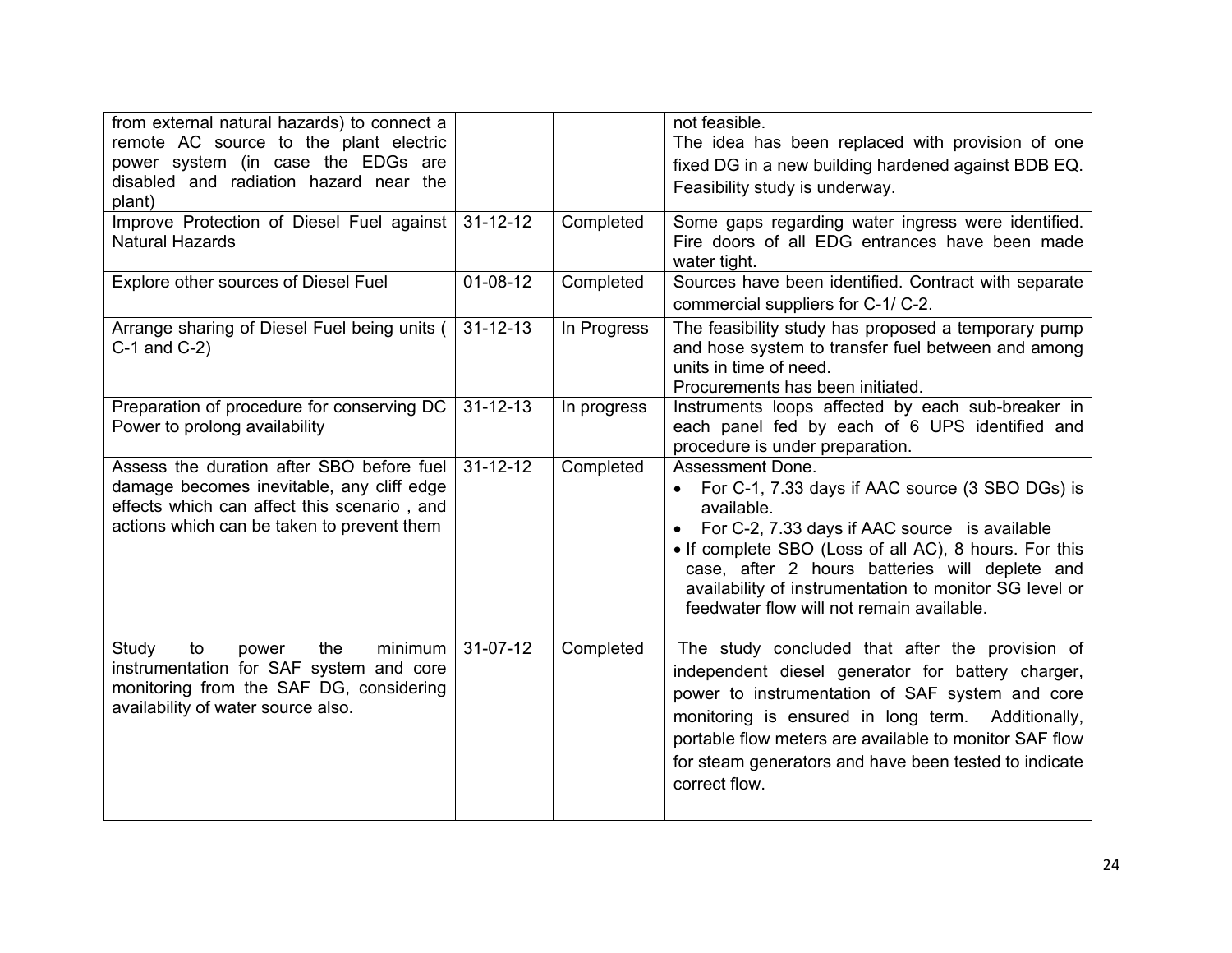| <b>Emergency Core Cooling</b>                                                                                                               |                |                                  |                                                                                                                                                                                                                                                                                                                                                                                                                                                                                                                                                                                                                                             |  |  |
|---------------------------------------------------------------------------------------------------------------------------------------------|----------------|----------------------------------|---------------------------------------------------------------------------------------------------------------------------------------------------------------------------------------------------------------------------------------------------------------------------------------------------------------------------------------------------------------------------------------------------------------------------------------------------------------------------------------------------------------------------------------------------------------------------------------------------------------------------------------------|--|--|
| <b>Task</b>                                                                                                                                 | <b>Target</b>  | <b>Activity</b><br><b>Status</b> | <b>Results</b>                                                                                                                                                                                                                                                                                                                                                                                                                                                                                                                                                                                                                              |  |  |
| Exploration of possible additional points for<br>water injection into steam generator using<br>temporary pumping sources in extreme<br>case | $31 - 12 - 12$ | Completed                        | Additional points identified. Firewater system can be<br>connected<br>Steam<br>generators.<br>to<br>Necessary<br>attachments prepared.<br>The same points may be connected to independent<br>water supply systems temporary stationed outside the<br>Nuclear Auxiliary Building. For this service,<br>procurement of a diesel driven pump is in process.<br>The capacity and head of the pump is enough to feed<br>a depressurized steam generator (i.e. depressurized<br>using local operation of main steam line relief valve)<br>The capacity of the point is found comparable to the<br>minimum flow rate required to ensure heat sink. |  |  |
| Feasibility study of interconnecting SAF<br>system with Safety Injection system (SIS)                                                       | $31 - 12 - 12$ | Completed                        | Study completed and found feasible. Details related to<br>interconnection are in progress with the help of<br>designer.                                                                                                                                                                                                                                                                                                                                                                                                                                                                                                                     |  |  |
| Revisit procedure for use of Fire Fighting<br>system for emergency cooling through<br>steam generators                                      | $01 - 10 - 12$ | Completed                        | Auxiliary Feedwater pump of C-1 and C-2 is designed<br>to take suction from firewater tank through flexible<br>connection. Relevant Procedure for this provision, i.e.<br>inclusion of steps related to manually and locally<br>aligning Aux feed pump to firewater source<br>incorporated.                                                                                                                                                                                                                                                                                                                                                 |  |  |
| Feasibility of installing<br>Cavity<br>flooding<br>system at C-1                                                                            | $31 - 12 - 12$ | Completed                        | Back fitting of Cavity Flooding System was not found<br>technically feasible in C-1.                                                                                                                                                                                                                                                                                                                                                                                                                                                                                                                                                        |  |  |
|                                                                                                                                             |                | <b>Containment Integrity</b>     |                                                                                                                                                                                                                                                                                                                                                                                                                                                                                                                                                                                                                                             |  |  |
| <b>Task</b>                                                                                                                                 | <b>Target</b>  | <b>Activity</b><br><b>Status</b> | <b>Results</b>                                                                                                                                                                                                                                                                                                                                                                                                                                                                                                                                                                                                                              |  |  |
| Installation of PARs at C-1 (as in C-2)                                                                                                     | 30-04-14       | In Progress                      | Estimated average concentration is in the same range<br>as potential combustion. Safety Margin is insufficient<br>in SBO. Designer has determined that C-1/ C-2 don't                                                                                                                                                                                                                                                                                                                                                                                                                                                                       |  |  |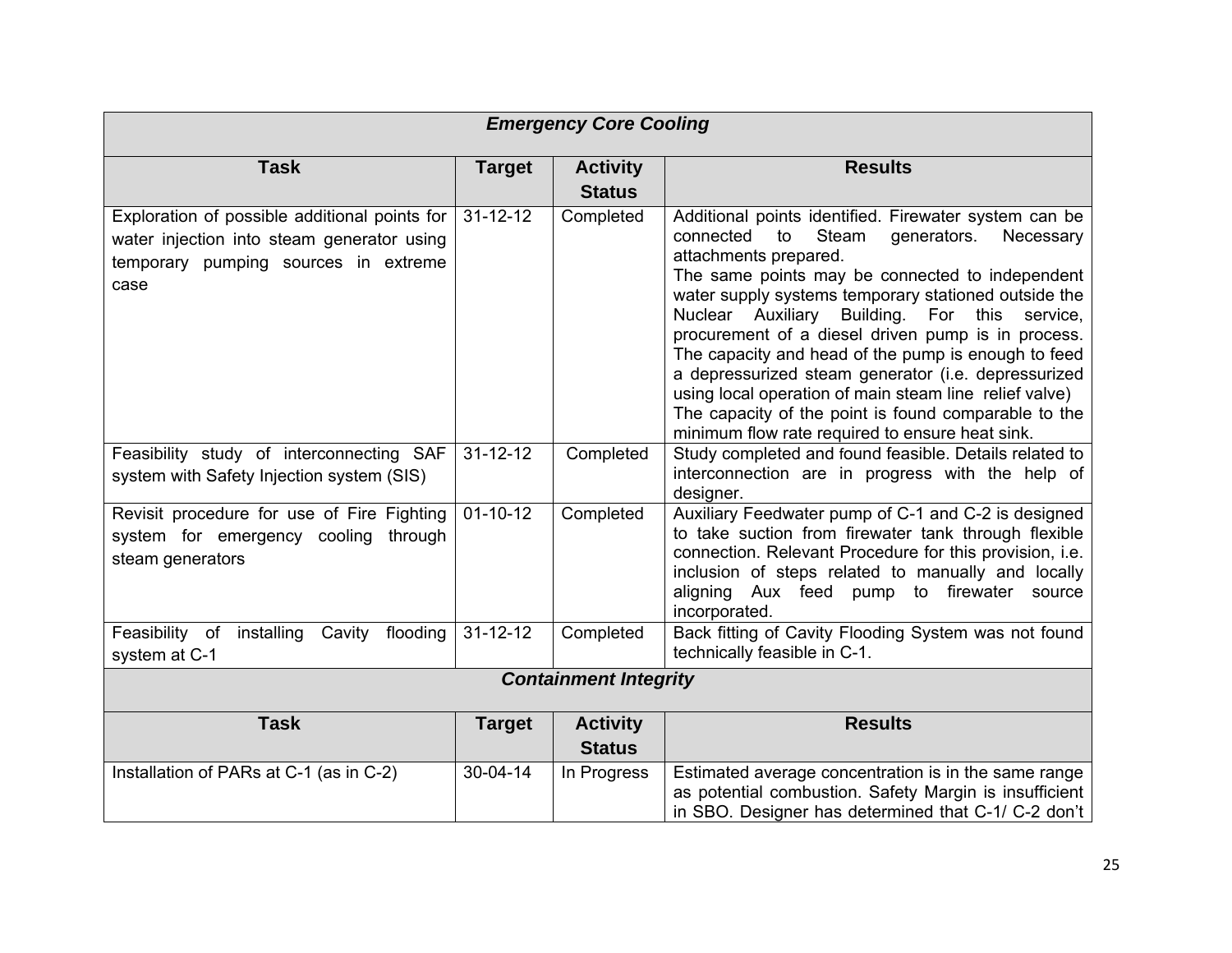|                                                                     |                |                                  | need CFVS because other solution may become<br>available in 72 hours, before the Containment<br>reaches design pressure in 130 hours.                                                                                                                                                                |  |  |
|---------------------------------------------------------------------|----------------|----------------------------------|------------------------------------------------------------------------------------------------------------------------------------------------------------------------------------------------------------------------------------------------------------------------------------------------------|--|--|
| Feasibility of Filtered Venting System for C-<br>1 and $C-2$        | $31 - 12 - 12$ | Completed                        | Designer viewpoint is that no such system is needed<br>as enough time (130 hrs) is available for the<br>containment to reach its ultimate bearing capacity.<br>Filtered Venting systems for C-1 and C-2 are in the<br>process of procurement.                                                        |  |  |
| Review Efficacy of Hydrogen Recombiners<br>at $C-2$                 | $31 - 12 - 12$ | Completed                        | Study is underway to optimize the locations of PARs<br>based on better estimation of Hydrogen distribution<br>using international feedbacks/ developments.                                                                                                                                           |  |  |
| Preparation of Procedure to decide when to<br>vent the containment. | 30-09-12       | Completed                        | SCG-2 (Depressurize Containment) exists for C-2.<br>However it will be made more plant specific.                                                                                                                                                                                                     |  |  |
| <b>Ultimate Heat Sink</b>                                           |                |                                  |                                                                                                                                                                                                                                                                                                      |  |  |
| <b>Task</b>                                                         |                |                                  |                                                                                                                                                                                                                                                                                                      |  |  |
|                                                                     | <b>Target</b>  | <b>Activity</b><br><b>Status</b> | <b>Results</b>                                                                                                                                                                                                                                                                                       |  |  |
| Re-assessment of the consequences of<br>Loss of Ultimate Heat Sink  | $31 - 12 - 11$ | Completed                        | WUH provides alternate UHS for 30 days after loss of<br>primary UHS (CJLC) without any external make-up.<br>Possible measure which may be taken (e.g.<br>connection of Fire water with component cooling<br>water system) is in progress for the cliff edge<br>(complete unavailability of UHS fans) |  |  |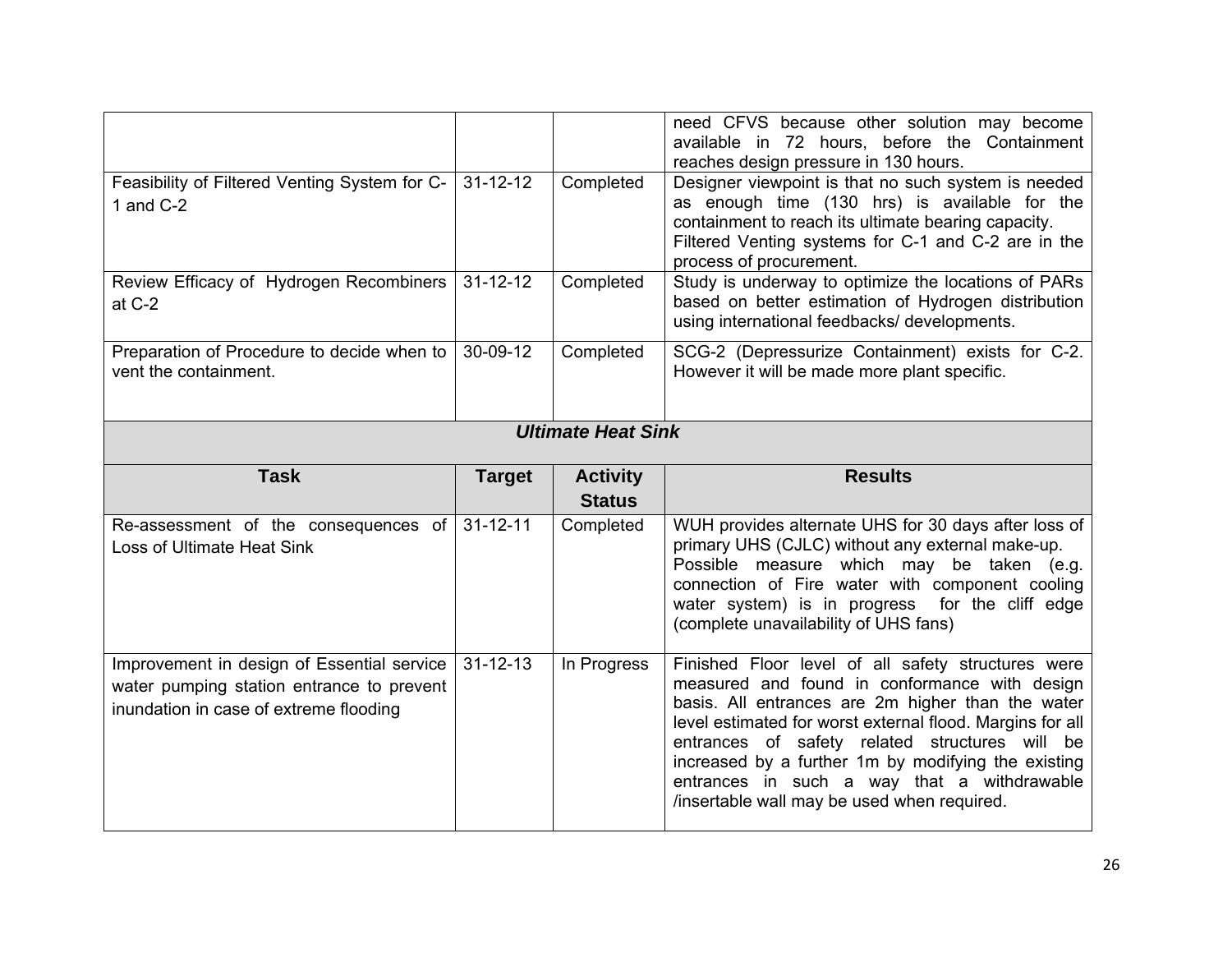| <b>Spent Fuel Cooling</b>                                                                      |                |                                  |                                                                                                                                                                                                                                                                                                                                                                                                                                                                                                                                                                                                                                                                |  |  |
|------------------------------------------------------------------------------------------------|----------------|----------------------------------|----------------------------------------------------------------------------------------------------------------------------------------------------------------------------------------------------------------------------------------------------------------------------------------------------------------------------------------------------------------------------------------------------------------------------------------------------------------------------------------------------------------------------------------------------------------------------------------------------------------------------------------------------------------|--|--|
| <b>Task</b>                                                                                    | <b>Target</b>  | <b>Activity</b><br><b>Status</b> | <b>Results</b>                                                                                                                                                                                                                                                                                                                                                                                                                                                                                                                                                                                                                                                 |  |  |
| Estimation of source term for spent fuel if<br>water is lost or configuration is disturbed, in | $01 - 10 - 12$ | Completed                        | Potential for criticality in disturbed configurations<br>eliminated.                                                                                                                                                                                                                                                                                                                                                                                                                                                                                                                                                                                           |  |  |
| <b>SFP</b>                                                                                     |                |                                  | Enough conservatism exists against inadvertent<br>criticality. Criticality is not possible if geometry is<br>intact, even without boron and for full capacity of SFP<br>with 3.4 % enrichment.                                                                                                                                                                                                                                                                                                                                                                                                                                                                 |  |  |
|                                                                                                |                |                                  | A new study of re-criticality of slumped/ disfigured fuel<br>was conducted.                                                                                                                                                                                                                                                                                                                                                                                                                                                                                                                                                                                    |  |  |
|                                                                                                |                |                                  | Source term for spent fuel if water is lost or<br>configuration is disturbed, in SFP has been estimated<br>using ORIGEN and a confirmatory analysis using<br>MELCOR is in progress.                                                                                                                                                                                                                                                                                                                                                                                                                                                                            |  |  |
| Determination of safe dry time (Fuel un-<br>covered) of SFP                                    | $01-08-12$     | Completed                        | The limiting case was considered, with 7 normal<br>offloads and 1 fresh discharged core. Boiling will<br>occur in 8 hours, loss of shielding in 29 hours and fuel<br>uncovery in 46 hours. Total pool dry-out in 66 hrs.                                                                                                                                                                                                                                                                                                                                                                                                                                       |  |  |
| Study of measures against SFP loss of<br>cooling or drainage                                   | $31 - 12 - 13$ | In Progress                      | • The PM procedures are being updated to include<br>regular checking of SFP siphon breakers. SFP<br>Monitoring is being added in APOs/ EOPs.<br>• Make-up to pools may be done using building fire<br>hydrant and fire tenders (demonstration done)<br>• Make-up may also be done using portable pump.<br>Previously, C-1 fuel used to be stored in one pool<br>only and the other pool remained isolated.<br>Administrative procedures for storage of freshly<br>discharged spent fuel in two pools to minimize heat<br>load are now in place<br>drain-down accident, feasibility<br>For<br>of<br>- a<br>modification related to provision of a spray cooling |  |  |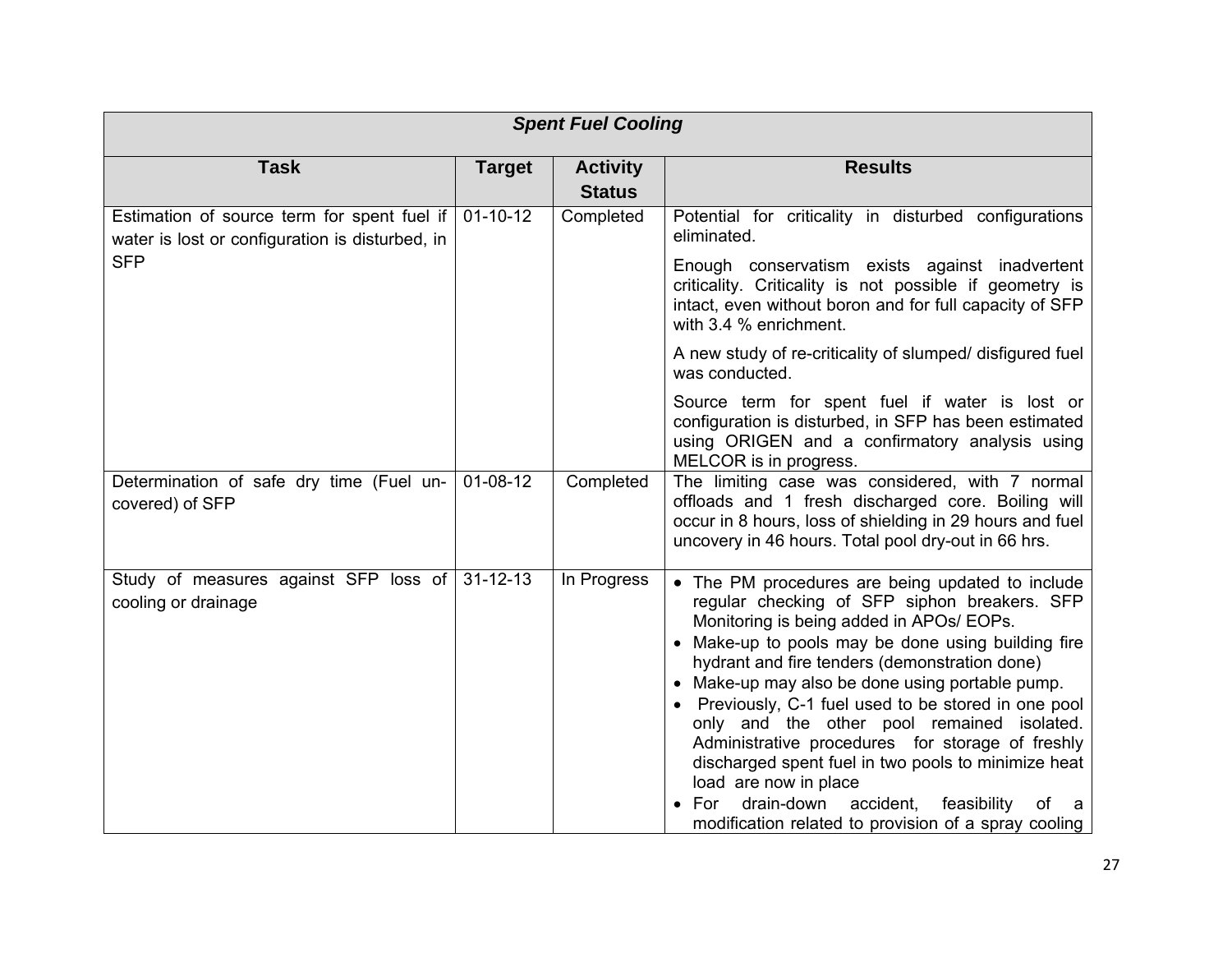|                                                                                |                |                 | system is underway. Target for feasibility study<br>completion is 31-12-2013. |
|--------------------------------------------------------------------------------|----------------|-----------------|-------------------------------------------------------------------------------|
|                                                                                |                |                 | • Provision of a permanent<br>pipe for pool makeup                            |
|                                                                                |                |                 | which can be connected, as and if required, mobile                            |
|                                                                                |                |                 | water source stationed outside of the fuel building.                          |
|                                                                                |                |                 | <b>Topic 3: Severe Accident Management</b>                                    |
|                                                                                |                | <b>KANUPP</b>   |                                                                               |
| <b>Task</b>                                                                    | <b>Target</b>  | <b>Activity</b> | <b>Results</b>                                                                |
|                                                                                |                | <b>Status</b>   |                                                                               |
| engineering<br>Revisiting<br>the<br>existing                                   | 30-06-11       | Completed       | Some minor corrections / revisions completed                                  |
| judgment based SAMGs                                                           |                |                 |                                                                               |
| Availability of all necessary equipment /                                      | 30-06-13       | In Progress     | Data is available from C-1/C-2 and other PAEC                                 |
| gears for implementing EOPs, SAMGs                                             |                |                 | establishments regarding radiological equipment.                              |
|                                                                                |                |                 | Requirement for necessary emergency assistance                                |
|                                                                                |                |                 | through national emergency response organizations                             |
|                                                                                |                |                 | for portable diesel generators, diesel fuel, power                            |
|                                                                                |                |                 | cable / connectors, diesel driven fire pump, fire hose,                       |
|                                                                                |                |                 | dousers, petrol boats, personnel transportation, etc. is                      |
|                                                                                |                |                 | being handled by corporate office                                             |
| Develop / improve EOPs for external                                            | $31 - 12 - 13$ | In Progress     | EOP for external hazard such flooding is being                                |
| Postulated Initiating Events (PIEs). Define                                    |                |                 | prepared. EOP for Spent Fuel Cooling has been                                 |
| transition point to SAMGs                                                      |                |                 | issued. Revised EOP for earthquake has also been                              |
|                                                                                | $31 - 03 - 12$ |                 | issued.                                                                       |
| Review / ensure functionality of TSC in<br>accident conditions on the basis of |                | Completed       | Technical Support Committee (TSC)<br>has been                                 |
|                                                                                |                |                 | established to assist the Emergency Management                                |
| Fukushima experience                                                           |                |                 | Group in bringing the plant in stable condition and to                        |
|                                                                                |                |                 | minimize the radiological consequences in case of                             |
|                                                                                |                |                 | severe accident. A Station Instruction has been                               |
|                                                                                |                |                 | prepared in this regard. Critical parameters display                          |
|                                                                                |                |                 | facility is available in ECC and AECC.                                        |
| Development of a reserve force (ERT) of $\vert$ 31-03-12                       |                | Completed       | A multi discipline team (Operation, Maintenance,                              |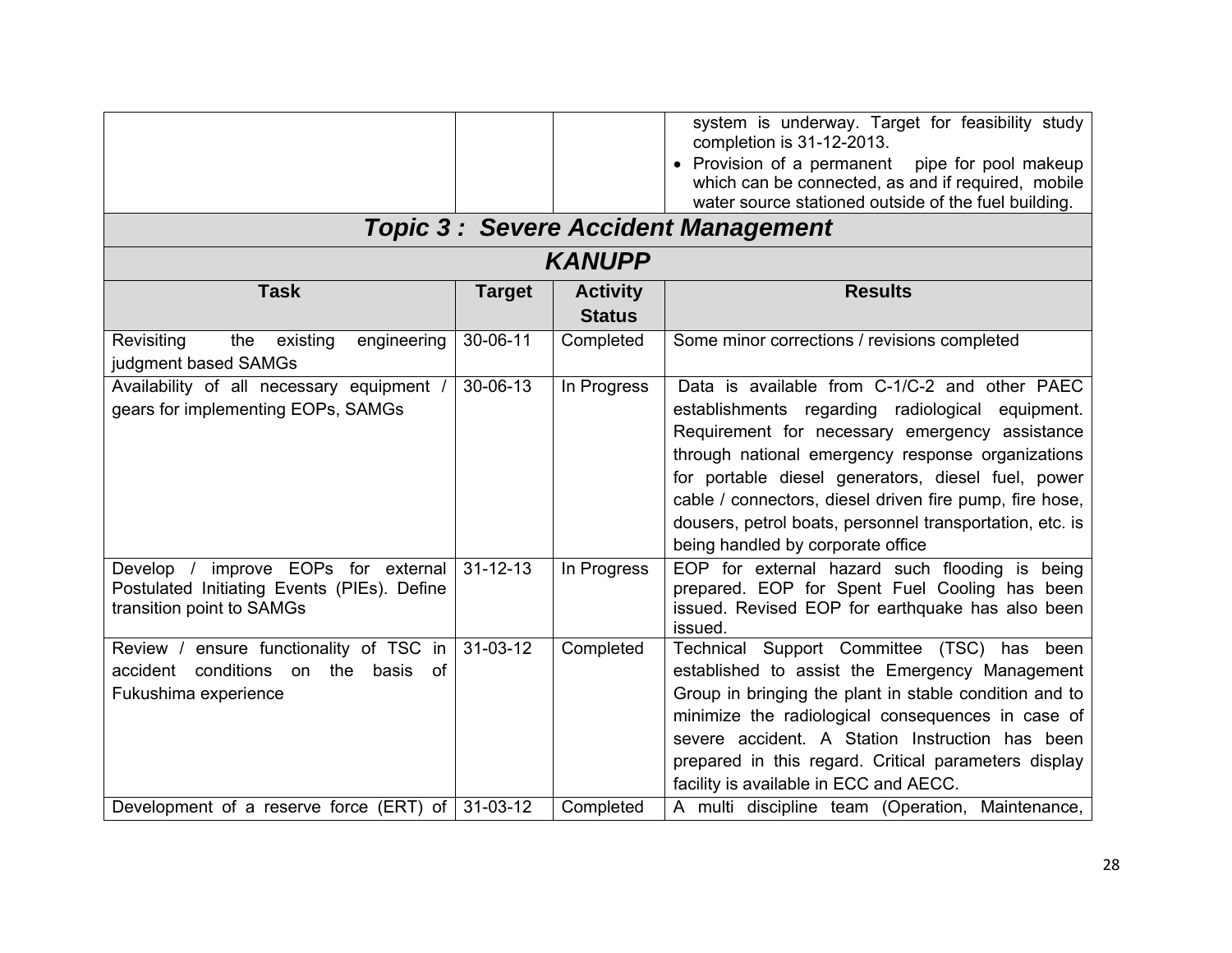| workers for coping with severe accident                                                                                                                                                |                |                                  | Health physics etc) has been formed which will be                                                                                                                                                                                                                                                                                                                         |
|----------------------------------------------------------------------------------------------------------------------------------------------------------------------------------------|----------------|----------------------------------|---------------------------------------------------------------------------------------------------------------------------------------------------------------------------------------------------------------------------------------------------------------------------------------------------------------------------------------------------------------------------|
| consequences                                                                                                                                                                           |                |                                  | required for assistance during severe accident.                                                                                                                                                                                                                                                                                                                           |
| Supporting Analyses for SAMGs                                                                                                                                                          | $31 - 12 - 12$ | Completed                        | Capability development task completed.                                                                                                                                                                                                                                                                                                                                    |
| Revision of SAMGs based on supporting<br>analyses                                                                                                                                      | $31 - 12 - 13$ | In Progress                      | Existing Limited Scope SAMGs are being revised.                                                                                                                                                                                                                                                                                                                           |
|                                                                                                                                                                                        |                | $C-1/C-2$                        |                                                                                                                                                                                                                                                                                                                                                                           |
| <b>Task</b>                                                                                                                                                                            | <b>Target</b>  | <b>Activity</b><br><b>Status</b> | <b>Results</b>                                                                                                                                                                                                                                                                                                                                                            |
| Increase in minimum inventory of Boric Acid<br>to cover potential emergencies at C-1                                                                                                   | $31 - 12 - 11$ | Completed                        | One additional boric acid tank is already maintained<br>available as a good practice.                                                                                                                                                                                                                                                                                     |
|                                                                                                                                                                                        |                |                                  | Commercial Grade 25 tons is available, usable for<br>accident purposes (based on isotopic tests). Allocated<br>12.5 tons for each plant. Operational inventories (10<br>Tons each plant) will be nuclear grade and clearly<br>separated from commercial grade.<br>Additional 10 ton inventory of commercial grade Boric<br>acid is ensured to be kept available in store. |
| Preparation of C-1 SAMGs                                                                                                                                                               | $31 - 12 - 14$ | In Progress                      | Contract is being signed for preparation of SAMGs<br>which will be completed in 16 months.                                                                                                                                                                                                                                                                                |
| Preparation / Enhancement of<br>onsite<br>Emergency<br>Plan<br>Implementation<br>Procedures (EPIPs) to address external<br>natural hazards in light of Fukushima Dai-<br>ichi accident | $31 - 01 - 13$ | Completed                        | Procedure 'Emergency Response to Natural and<br>Hazardous events (External potential initiating events)<br>has been issued which is an enhancement of<br>previous procedure.                                                                                                                                                                                              |
| Enhancement of capability of Technical<br>Support personnel for severe accidents                                                                                                       |                | Continual<br>Action              | Procedure regarding roles and responsibilities of<br>$\bullet$<br>Technical Support personnel during<br>severe<br>accidents issued.<br>A joint seminar with PNRA and IAEA was<br>$\bullet$                                                                                                                                                                                |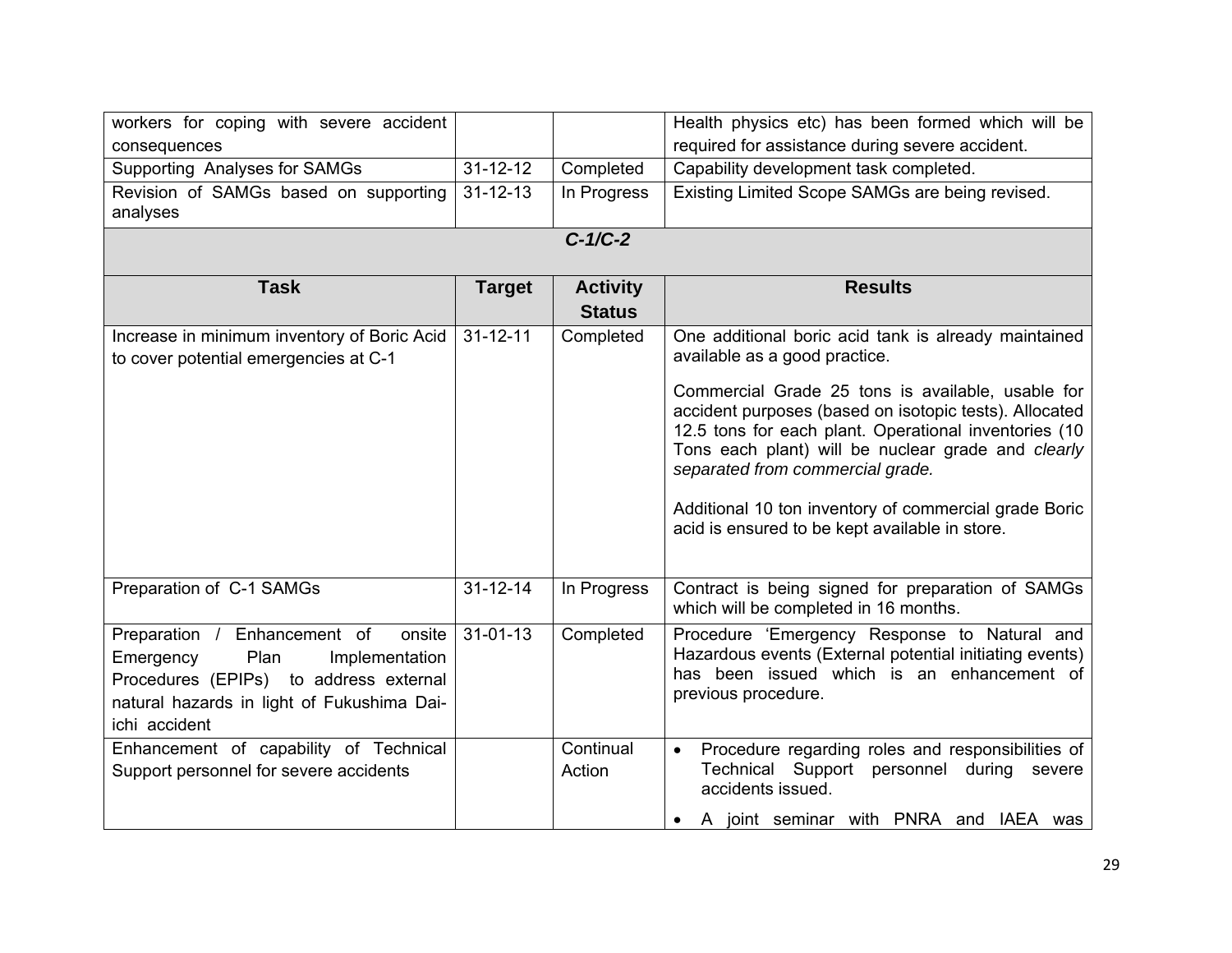|                                                                                                                  |                |             | arranged in Dec. 2012 to enhance capacity<br>building of Technical support personnel.<br>Periodic Exercises/drills to test the capability of<br>Technical support personnel and consequential<br>follow up actions.                                                                                                                                                                                                                                                                                                                                                                                                                       |
|------------------------------------------------------------------------------------------------------------------|----------------|-------------|-------------------------------------------------------------------------------------------------------------------------------------------------------------------------------------------------------------------------------------------------------------------------------------------------------------------------------------------------------------------------------------------------------------------------------------------------------------------------------------------------------------------------------------------------------------------------------------------------------------------------------------------|
| Development of a reserve force of workers<br>to cope with severe accident consequences<br>at C-1/C-2             | $31 - 12 - 13$ | In Progress | Necessary competencies and qualifications have<br>been identified. Plant operations and maintenance<br>staff is enough all the times. Mainly more radiation<br>protection and environment monitoring staff will be<br>needed. Database for other organizations in country<br>which have these capabilities is however compiled.                                                                                                                                                                                                                                                                                                           |
|                                                                                                                  |                |             | A cross training program is being developed to<br>increase the number of such personnel. This includes<br>measures to keep information about the Reserve<br>force updated.                                                                                                                                                                                                                                                                                                                                                                                                                                                                |
| Preparation<br>of<br>proposal<br>common<br>for<br>ECC/<br>alternate<br>center<br>for<br>resource<br>Chashma site | $31 - 12 - 13$ | In Progress | A conceptual design and location has been identified.<br>Detailed technical proposal is under preparation.                                                                                                                                                                                                                                                                                                                                                                                                                                                                                                                                |
| Availability of necessary equipment / gears<br>for implementing SAMGs                                            | $31 - 12 - 13$ | In Progress | CNPGS have portable and diesel driven air<br>compressor set, portable RMEs, portable temperature<br>and flow measurement devices, cranes, excavators,<br>drainage<br>flexible<br>portable<br>pumps,<br>piping,<br>communication devices, lead<br>aprons,<br>breathing<br>apparatus, firefighting suits,<br>portable<br>shielding<br>devices, etc. CNPGS has appropriated budget for<br>addition of earth moving machinery, snorkels and<br>portable Radiation Monitoring Equipment in context of<br>extreme natural hazards. More equipment as needed<br>by plant specific SAMGs will be added as pointed out<br>during SAMG development. |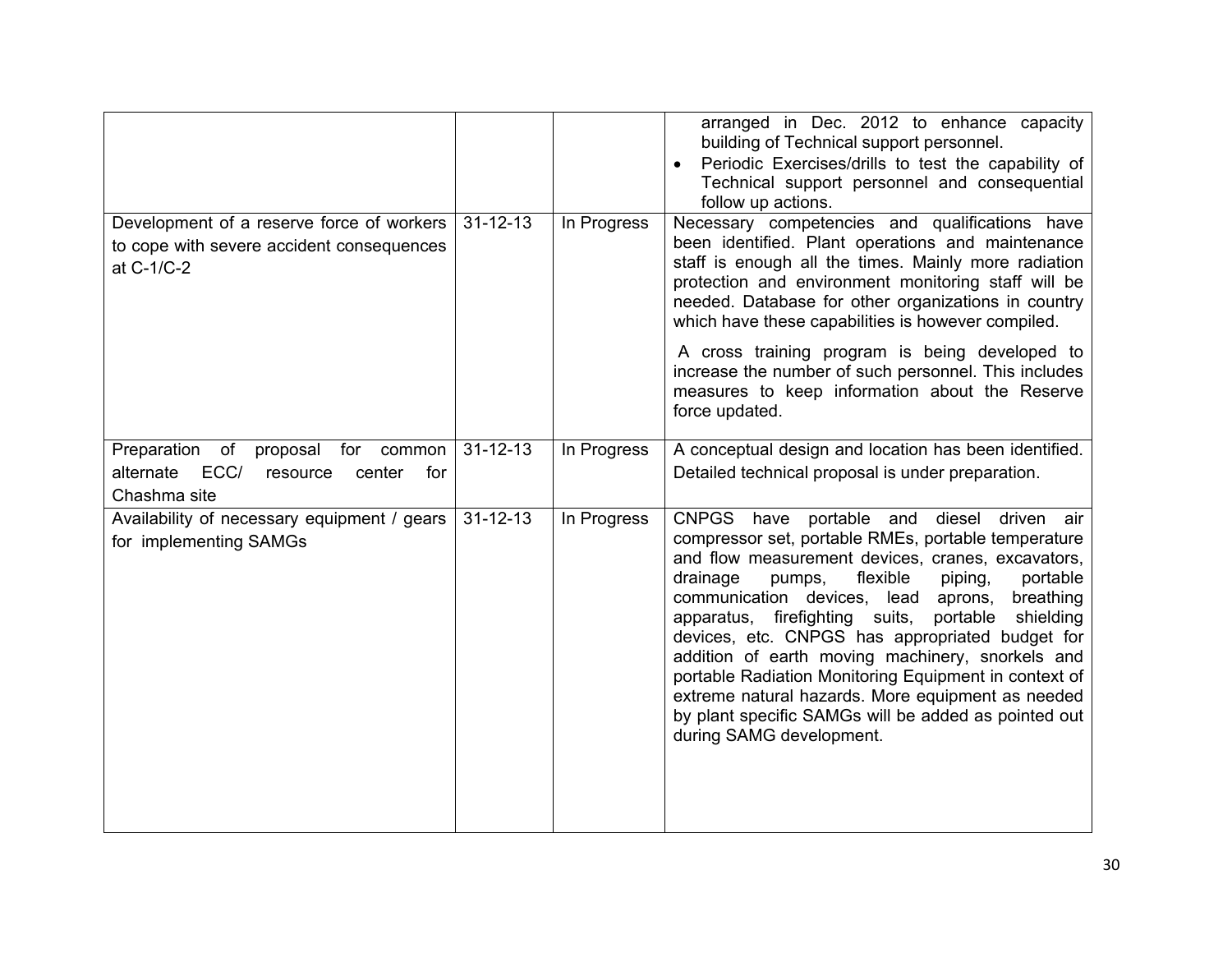| <b>Topic 4: National Organizations</b>                                          |                |                 |                                                                                                                                                                                                                                                                                                                                                                                                                                                                                                                                                                                                                                                                                                                                                                                                                                                                                                                                                                                                                                                                                                                                                                                                                                                                                                                                                                                                                                                                                                                         |  |  |
|---------------------------------------------------------------------------------|----------------|-----------------|-------------------------------------------------------------------------------------------------------------------------------------------------------------------------------------------------------------------------------------------------------------------------------------------------------------------------------------------------------------------------------------------------------------------------------------------------------------------------------------------------------------------------------------------------------------------------------------------------------------------------------------------------------------------------------------------------------------------------------------------------------------------------------------------------------------------------------------------------------------------------------------------------------------------------------------------------------------------------------------------------------------------------------------------------------------------------------------------------------------------------------------------------------------------------------------------------------------------------------------------------------------------------------------------------------------------------------------------------------------------------------------------------------------------------------------------------------------------------------------------------------------------------|--|--|
| <b>PNRA</b>                                                                     |                |                 |                                                                                                                                                                                                                                                                                                                                                                                                                                                                                                                                                                                                                                                                                                                                                                                                                                                                                                                                                                                                                                                                                                                                                                                                                                                                                                                                                                                                                                                                                                                         |  |  |
| <b>Task</b>                                                                     | <b>Target</b>  | <b>Activity</b> | <b>Results</b>                                                                                                                                                                                                                                                                                                                                                                                                                                                                                                                                                                                                                                                                                                                                                                                                                                                                                                                                                                                                                                                                                                                                                                                                                                                                                                                                                                                                                                                                                                          |  |  |
|                                                                                 |                | <b>Status</b>   |                                                                                                                                                                                                                                                                                                                                                                                                                                                                                                                                                                                                                                                                                                                                                                                                                                                                                                                                                                                                                                                                                                                                                                                                                                                                                                                                                                                                                                                                                                                         |  |  |
| Initial review of PNRA regulations related to<br>safety of nuclear power plants | $31 - 12 - 11$ | Completed       | The initial review identified certain modifications in<br>following two regulations:<br>PAK/910 "Regulations on the Safety of Nuclear<br>Installations-Site Evaluation";<br>PAK/911 "Regulation on the Safety of Nuclear<br>Power Plant Design".<br>The modifications cover the following:<br>i. Periodic re-evaluation and re-assessment of all<br>hazards (natural or man-made) - PAK/910;<br>ii. Provision of reliable filtered venting<br>system<br>independent of any AC power with limited operator<br>action for operation - PAK/911;<br>iii. Provisions for withstanding and recovering from<br>extended station blackout (SBO) to withstand<br>potential initiating events (PIEs) of very low<br>probability (internal and external) and any event<br>that may occur as a consequence to the PIEs $-$<br>PAK/911;<br>iv. Consideration of low probability independent<br>events to occur simultaneously - PAK/911;<br>v. Consideration to control hydrogen within the spent<br>fuel storage building in the event of loss of spent<br>fuel cooling and to maintain integrity<br>and<br>functionality of fuel building-PAK/911;<br>vi. Combined means to provide emergency power<br>(such as by means of water, steam or gas turbine,<br>diesel engines,<br>batteries or<br>mobile<br>power<br>generators) having reliability and form consistent<br>with the safety requirements of the systems to be<br>supplied, and performing their safety functions for<br>longer durations on the assumption of a single |  |  |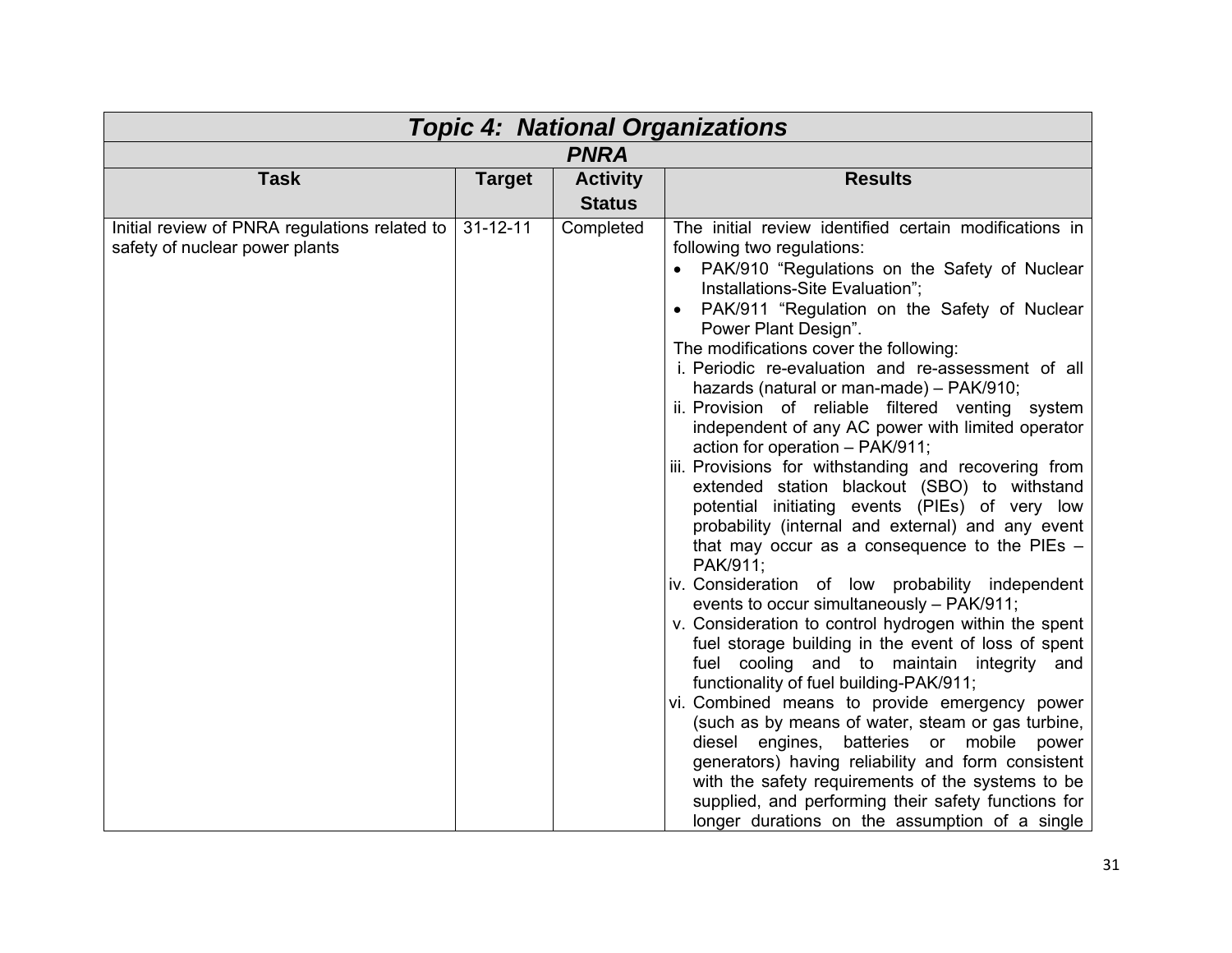|                                              |                |                             | failure $-$ PAK/911;                                                  |  |  |
|----------------------------------------------|----------------|-----------------------------|-----------------------------------------------------------------------|--|--|
|                                              |                |                             | vii. Encourage introduction of passive design features                |  |  |
|                                              |                |                             | in the plant systems specially the emergency core                     |  |  |
|                                              |                |                             | cooling systems, Hydrogen recombining systems                         |  |  |
|                                              |                |                             | and spent fuel pool cooling systems. - PAK/911                        |  |  |
|                                              |                |                             | The above proposed modifications are aimed to                         |  |  |
|                                              |                |                             | further enhance the safety of nuclear power plants                    |  |  |
|                                              |                |                             | and to withstand the impact of hazards (natural and                   |  |  |
|                                              |                |                             | man-made) and events of very low probabilities with                   |  |  |
|                                              |                |                             | consequential extended loss of AC power sources                       |  |  |
|                                              |                |                             | (off-site as well as on-site).                                        |  |  |
| Revision of PNRA regulations in the light of | $31 - 12 - 14$ | In progress                 | Documentation Preparation Profile has been prepared                   |  |  |
| feedback from Fukushima Dai-ichi accident    |                |                             | and initial review is in progress at relevant work units              |  |  |
|                                              |                |                             | of PNRA.                                                              |  |  |
|                                              | <b>PAEC</b>    |                             |                                                                       |  |  |
| <b>Task</b>                                  | <b>Target</b>  | <b>Activity</b>             | <b>Results</b>                                                        |  |  |
|                                              |                | <b>Status</b>               |                                                                       |  |  |
| Review of progress of all NPPs on FRAP       |                | Continual                   | The progress is being reviewed on six monthly basis.                  |  |  |
|                                              |                | Action                      |                                                                       |  |  |
| Follow-up of the implementation of FRAP      | $31 - 12 - 14$ | In Progress                 | Details of activities uptil June 2013 are given in                    |  |  |
|                                              |                |                             | current table.                                                        |  |  |
|                                              |                |                             | <b>Topic 5: Emergency Preparedness and Response and Post-Accident</b> |  |  |
|                                              |                |                             |                                                                       |  |  |
|                                              |                | <b>Management (Offsite)</b> |                                                                       |  |  |
|                                              |                | <b>KANUPP</b>               |                                                                       |  |  |
| <b>Task</b>                                  | <b>Target</b>  | <b>Activity</b>             | <b>Results</b>                                                        |  |  |
|                                              |                | <b>Status</b>               |                                                                       |  |  |
| Reassessment of EPZs and corresponding       | $30 - 06 - 12$ | Completed                   | EPZ for KANUPP which was initially 3 km has been                      |  |  |
| emergency response actions                   |                |                             | enlarged to 5 km. Currently stock of 100,000 KI                       |  |  |
|                                              |                |                             | tablets is available. Additional 100,000 tablets have                 |  |  |
|                                              |                |                             | been procured. In addition 25,000 imported KI Tablets                 |  |  |
|                                              |                |                             | case is also under process. This inventory has been                   |  |  |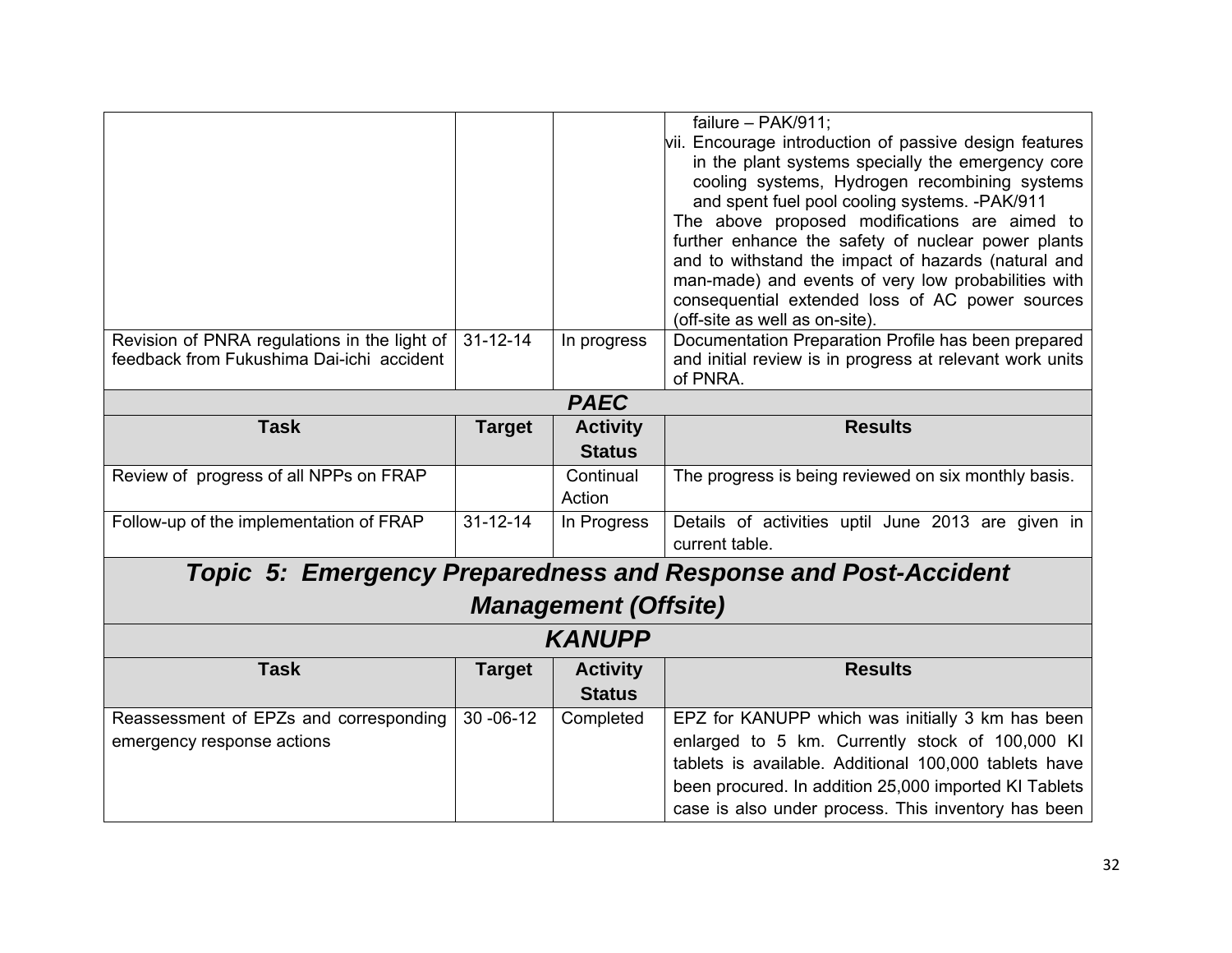|                                            |                |             | maintained keeping in view enlarged EPZ in case of         |  |
|--------------------------------------------|----------------|-------------|------------------------------------------------------------|--|
|                                            |                |             | any severe accident. At present, PDMA will provide         |  |
|                                            |                |             | necessary assistance as per KOFREP. SOPs for               |  |
|                                            |                |             | sheltering, KI tablets distribution and evacuation have    |  |
|                                            |                |             | already been prepared and approved.                        |  |
| Revision of Emergency Plans                | 15-09-12       | Completed   | KONREP revised. Recovery plan developed. AECC              |  |
|                                            |                |             | has been shifted from hostel to a house. Availability of   |  |
|                                            |                |             | CPDS and Met data in AECC. Installation of DG,             |  |
|                                            |                |             | communication equipment, gamma monitor etc in              |  |
|                                            |                |             | AECC.                                                      |  |
| Exploration of alternate communication     | $30 - 12 - 13$ | In Progress | Arrangements for provision of Satellite Telephone          |  |
| links at plant and AECC                    |                |             | Sets for plants and AECC are being made.                   |  |
| Revisit / enforce / support improvement of | 15-09-12       | Completed   | PDMA setup would work as per existing KOFREP.              |  |
| National Disaster Management Authority     |                |             | Requirement for necessary assistance from Pakistan         |  |
| (NDMA) / Nuclear Emergency Management      |                |             | Navy for barge / trolley mounted diesel generators,        |  |
| System (NEMS) plans                        |                |             | portable diesel generators, diesel fuel, power cable /     |  |
|                                            |                |             | connectors, diesel driven fire pump, fire hose,            |  |
|                                            |                |             | dousers, petrol boats, personnel transportation, etc. is   |  |
|                                            |                |             | being handled through corporate office. Draft NEMS         |  |
|                                            |                |             | implementation<br>plan<br>received<br>and<br>comments      |  |
|                                            |                |             | submitted by KANUPP in September 2012.                     |  |
| Provision of Post Accident<br>Monitoring   | $31 - 03 - 14$ | In Progress | To be installed during long shutdown of 2013-14            |  |
| equipment                                  |                |             |                                                            |  |
| Enhancement of Emergency Preparedness      | $31 - 12 - 13$ | In Progress | Provision of budget for purchase of emergency              |  |
| Infrastructure                             |                |             | radiological equipment for AECC has been kept in           |  |
|                                            |                |             | 2012-2013. Supply order for 50 EPDs has been               |  |
|                                            |                |             | issued. TLD reader has been indented. Supply order         |  |
|                                            |                |             | of TLD issued. For Gamma Spectrometry system               |  |
|                                            |                |             | supply order has been issued. Tritium monitoring           |  |
|                                            |                |             | (liquid scintillation counter) indent is yet to be raised. |  |
|                                            |                |             | After acquiring of above equipment a small scale           |  |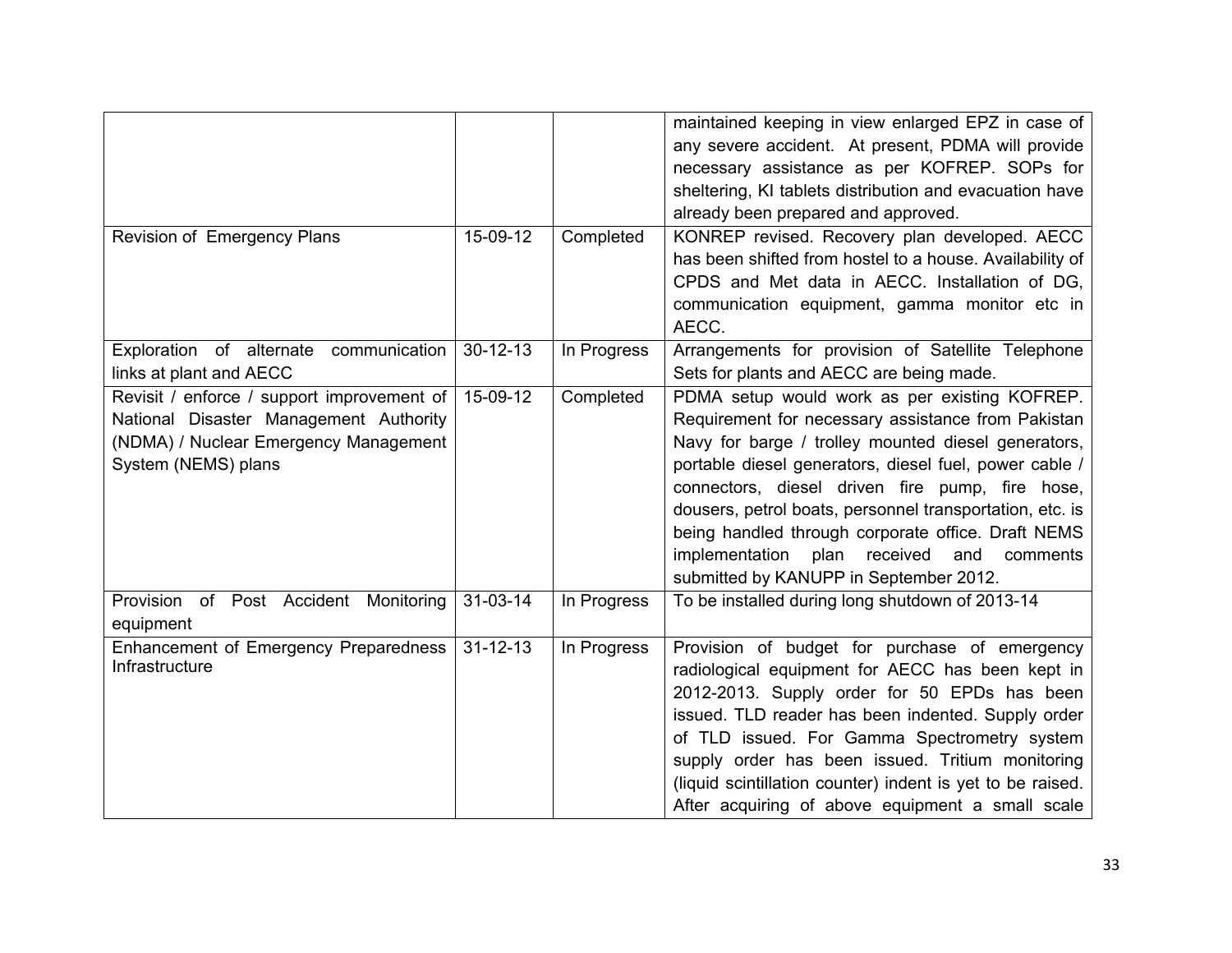|                                                                              |                |                                  | laboratory will be set up in KANUPP colony (AECC)                                                                                                                                                                                                                                                                                                                                                                                                                                                                                                                                                                                                                                               |  |  |  |
|------------------------------------------------------------------------------|----------------|----------------------------------|-------------------------------------------------------------------------------------------------------------------------------------------------------------------------------------------------------------------------------------------------------------------------------------------------------------------------------------------------------------------------------------------------------------------------------------------------------------------------------------------------------------------------------------------------------------------------------------------------------------------------------------------------------------------------------------------------|--|--|--|
|                                                                              |                |                                  | by the end of 2013. Existing MRML will be upgraded.                                                                                                                                                                                                                                                                                                                                                                                                                                                                                                                                                                                                                                             |  |  |  |
| $C-1/C-2$                                                                    |                |                                  |                                                                                                                                                                                                                                                                                                                                                                                                                                                                                                                                                                                                                                                                                                 |  |  |  |
| <b>Task</b>                                                                  | <b>Target</b>  | <b>Activity</b><br><b>Status</b> | <b>Results</b>                                                                                                                                                                                                                                                                                                                                                                                                                                                                                                                                                                                                                                                                                  |  |  |  |
| Improvement of EPPs                                                          | $31 - 12 - 12$ | Completed                        | • Census of PAEC colonies was done again. The<br>census will now be re-done after every 5 years.<br>(Next in 2017). The EPP will be updated<br>accordingly. The info will improve evacuation<br>procedure.<br>• CNPGS has arranged provision of Satellite image of<br>the site in its Emergency Control Centers to assist in<br>decision making regarding public safety during<br>emergencies<br>• Site Re-entry procedure prepared and is under<br>review;,.<br>• Further Enhancement in Real time radiation<br>monitoring system around CNPGS: One or two field<br>measuring station will be added each year to<br>existing set-up to increase the number from existing<br>06 stations to 12. |  |  |  |
| Exploration of alternate communication<br>links at MCR and ECC at C-1 /C-2   | 30-06-12       | Completed                        | Alternate communication equipment is being provided<br>at C-1 and C-2 MCRs and also at ECC.                                                                                                                                                                                                                                                                                                                                                                                                                                                                                                                                                                                                     |  |  |  |
| Reassessment of EPZ                                                          | $31 - 12 - 13$ | In Progress                      | Impact of simultaneous accident at both units on EPZ<br>is in progress.                                                                                                                                                                                                                                                                                                                                                                                                                                                                                                                                                                                                                         |  |  |  |
| Assessment & development of possible<br>additional access routes to the site | $31 - 12 - 15$ | In Progress                      | New access path is in basic design stage.<br>Arrangements are however, in place to remove<br>obstructions on access roads.                                                                                                                                                                                                                                                                                                                                                                                                                                                                                                                                                                      |  |  |  |
| Up-gradation of personnel de-contamination<br>facility in local hospital     | 30-06-12       | Completed                        | Personnel de-contamination facility in local hospital<br>has been upgraded to handle increased number of<br>contaminated personnel along with the relevant<br>training of personnel involved.                                                                                                                                                                                                                                                                                                                                                                                                                                                                                                   |  |  |  |
| Development of Public Awareness Program                                      | $31 - 12 - 13$ | In Progress                      | Draft Program is in review process.                                                                                                                                                                                                                                                                                                                                                                                                                                                                                                                                                                                                                                                             |  |  |  |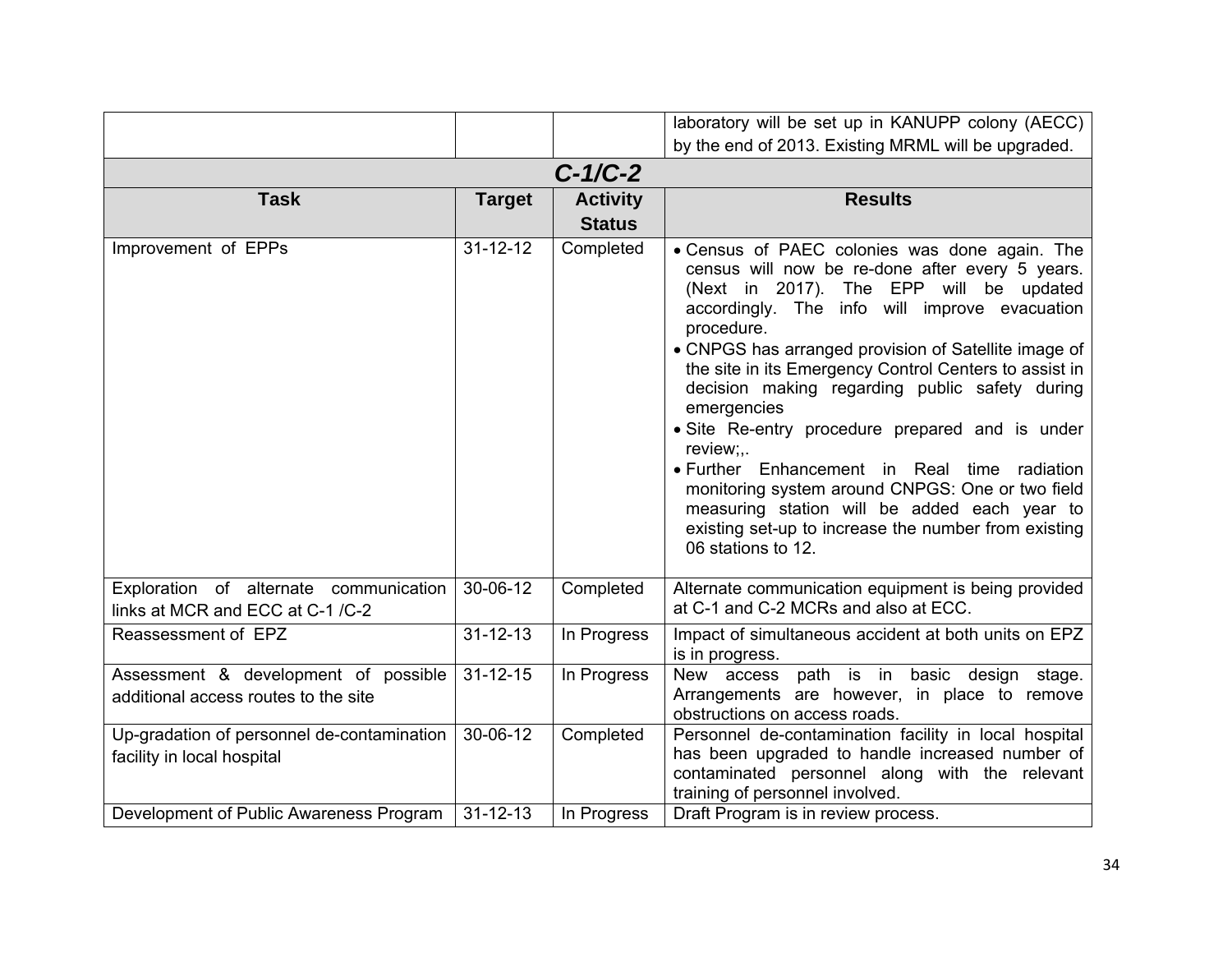| <b>Topic 6: International Cooperation</b>              |               |                                  |                                                                                                                                |  |  |
|--------------------------------------------------------|---------------|----------------------------------|--------------------------------------------------------------------------------------------------------------------------------|--|--|
| Task                                                   | <b>Target</b> | <b>Activity</b><br><b>Status</b> | <b>Current status</b><br><b>Results</b>                                                                                        |  |  |
| <b>WANO Peer Review at C-1</b>                         | April 2012    | Completed                        | Work<br>various<br>initiated<br>-in<br>response<br>to<br>recommendations made by WANO mission<br>(Please<br>see Section 2.1.4) |  |  |
| <b>IRRS Mission at PNRA</b>                            | April 2014    | In progress                      | IRRS Preparatory mission carried out in March 2013.                                                                            |  |  |
| WANO Special Peer Review Follow-up at<br><b>KANUPP</b> | April 2013    | Completed                        | Implemented Corrective Actions in response to<br>various WANO mission recommendations (Please<br>see Section 2.1.3)            |  |  |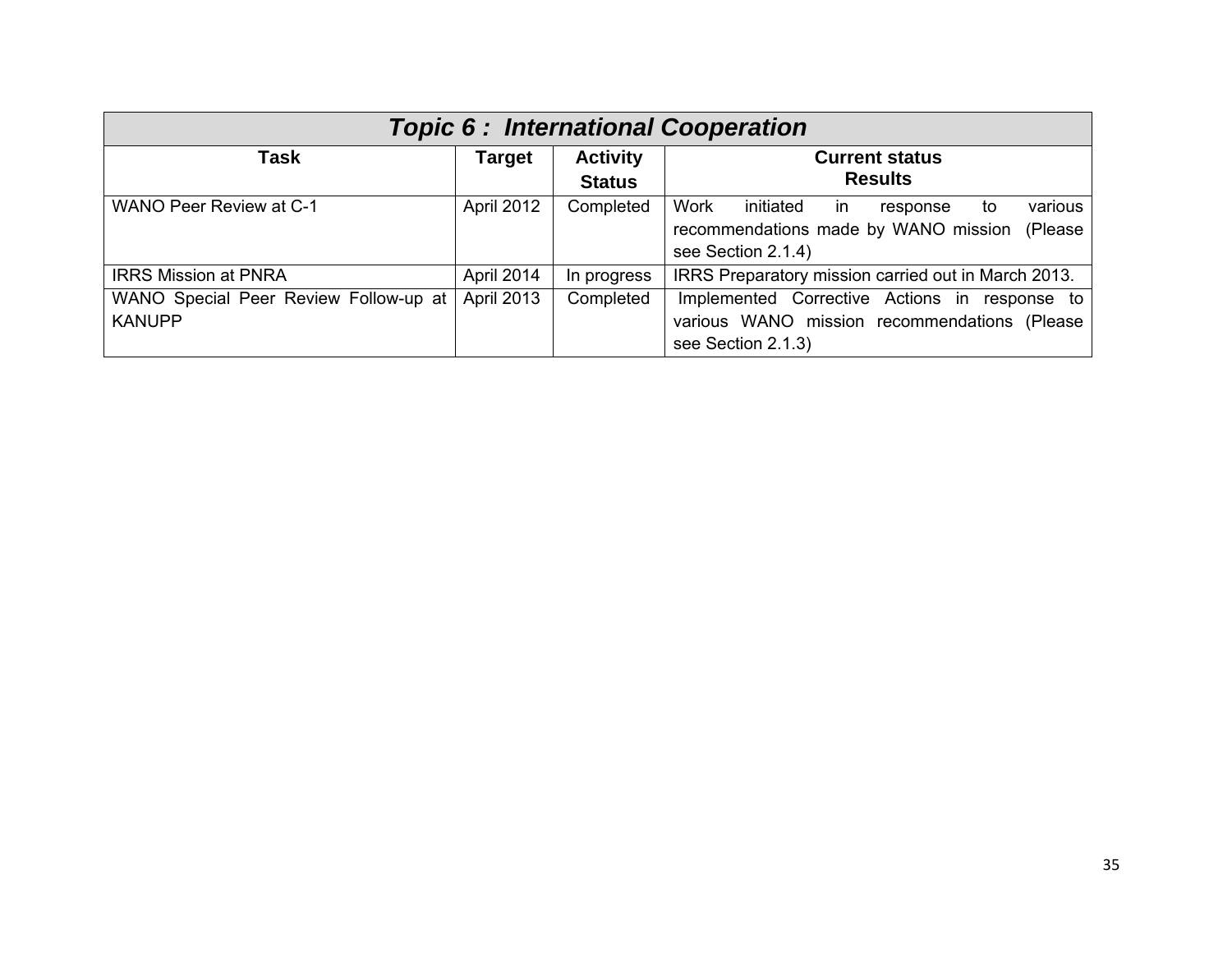# **2.3 Technical Issues identified at Second Extraordinary meeting**

Following is an overview of the implementation of various "Technical Issues" identified during the Second Extraordinary Meeting of the Contracting Parties of CNS, held in August, 2012:

| S.No | <b>Issue</b>                                                                                                                                                                                                                                                                               | <b>Information</b>                                                                                                                                                                                                                                                                                                                                                                                                                                                                                                                                           |  |  |
|------|--------------------------------------------------------------------------------------------------------------------------------------------------------------------------------------------------------------------------------------------------------------------------------------------|--------------------------------------------------------------------------------------------------------------------------------------------------------------------------------------------------------------------------------------------------------------------------------------------------------------------------------------------------------------------------------------------------------------------------------------------------------------------------------------------------------------------------------------------------------------|--|--|
|      |                                                                                                                                                                                                                                                                                            |                                                                                                                                                                                                                                                                                                                                                                                                                                                                                                                                                              |  |  |
| 1.   | existing nuclear<br>For<br>power<br>the<br>results<br>οf<br>plants,<br>of<br>reassessments<br>external<br>οf<br>periodic<br>safety<br>events,<br>assessments and of any peer<br>follow-up<br>reviews,<br>and<br>any<br>taken<br>actions<br>planned,<br>or<br>including upgrading measures. | Results of reassessments of external events-<br>$\bullet$<br>Please see Section 2.2 Topic 1<br>Results of periodic safety assessments-<br>$\bullet$<br>Please see Section 1.4, 12.2, 14.1, 14.2.1,<br>14.2.2, 18.2, 19.2 and 19.3. Please also refer<br>to Annexure VII of Pakistan's Fifth National<br>report on CNS<br>Results of peer reviews, and<br>follow-up<br>$\bullet$<br>actions taken or planned, including upgrading<br>measures.- Please see Sections 2.1.3, 2.1.4,<br>2.1.5, 10.3.3, 16.5 and<br>Annexure XIII<br>"International Peer Reviews" |  |  |
| 2.   | existing nuclear power<br>For<br>plants, any actions taken or<br>planned to cope with natural<br>hazards more severe than those<br>considered in the design basis.                                                                                                                         | Please see Section 2.2 Topic 1                                                                                                                                                                                                                                                                                                                                                                                                                                                                                                                               |  |  |
| 3.   | For new nuclear power plants,<br>improved safety features and<br>additional improvements, if any,<br>to address external hazards and<br>to prevent accidents and, should<br>an accident occur, to mitigate its<br>effects<br>avoid<br>off-site<br>and<br>contamination.                    | Please see Section 2.2 Topic 1, Topic 2 and Topic 3<br>Safety features improved at existing NPPs to<br>address external hazards will also be incorporated in<br>C-3/C-4 wherever applicable.                                                                                                                                                                                                                                                                                                                                                                 |  |  |
| 4.   | accident<br>Upgrading<br>of<br>management<br>for<br>measures<br>extreme natural events.                                                                                                                                                                                                    | Please see Sections 2.2 Topic 2 and Topic 5                                                                                                                                                                                                                                                                                                                                                                                                                                                                                                                  |  |  |
| 5.   | Measures taken or planned to<br>the<br>effective<br>ensure<br>independence of the regulatory<br>body from undue<br>influence.<br>including, where appropriate,<br>information on the hosting of<br>IRRS missions.                                                                          | Independence of regulatory body - Please<br>$\bullet$<br>see Section 8.2<br>IRRS Mission - Please see Section 2.2 Topic<br>6 and Section 8.9.3.5                                                                                                                                                                                                                                                                                                                                                                                                             |  |  |
| 6.   | Enhancements<br>emergency<br>of<br>preparedness<br>and<br>response<br>measures.                                                                                                                                                                                                            | Updates to Emergency Plans- Please see<br>$\bullet$<br>Section 2.2 Topic 5, Section<br>Planning Emergency exercises -Please see<br>٠<br>Sections 16.3, 16.5<br>Enhancement in Radiation Monitoring and<br>$\bullet$<br>communication capability- Please see Section<br>2.2 Topic 5, Section 16.5,<br>Recovery phase aspects- Please see Section                                                                                                                                                                                                              |  |  |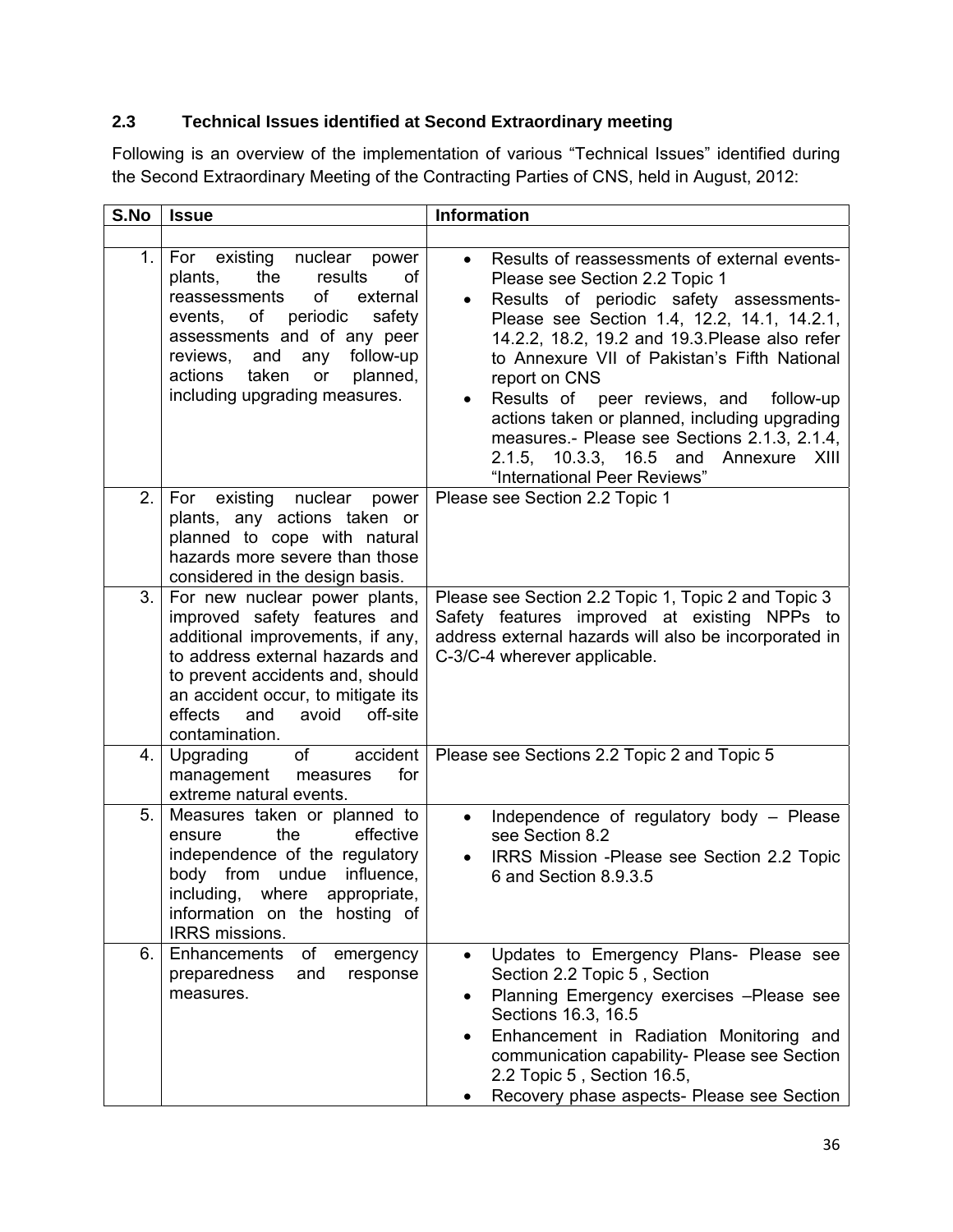|    |                                                                                                                | 2.2 Topic 1, Section 16.3<br>Adequacy of Emergency<br>response<br>$\bullet$<br>"Headquarters" and Sheltering<br>Centers -<br>Please see Section 16.3                                          |
|----|----------------------------------------------------------------------------------------------------------------|-----------------------------------------------------------------------------------------------------------------------------------------------------------------------------------------------|
| 7. | Information on how IAEA safety   Please see Section 7.1.2:<br>standards<br>taken<br>into<br>are<br>account.    |                                                                                                                                                                                               |
| 8. | Information<br>activities<br>on<br>undertaken to enhance<br>openness and transparency for<br>all stakeholders. | Please see Section 2.1.7                                                                                                                                                                      |
| 9. | Activities to improve<br>safety<br>culture based on lessons learnt<br>from the Fukushima accident.             | Safety Culture at Nuclear Installations -<br>$\bullet$<br>Please see section 10.3, 10.3.1, 10.3.2,<br>10.3.3, 12.3, 13.2.2, 14.4.<br>Safety Culture at PNRA- Please see Section<br>8.8, 10.4. |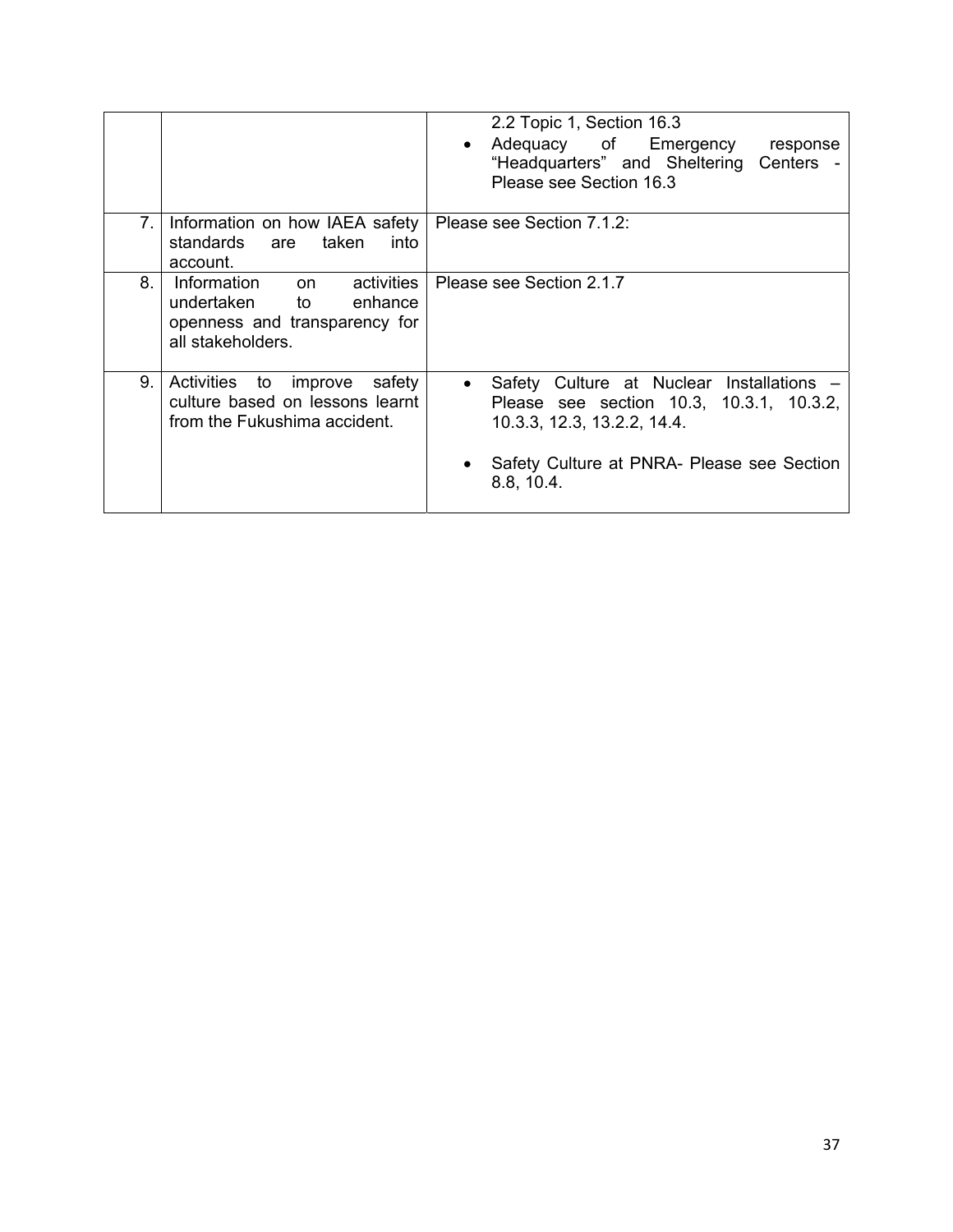#### **2.4 Progress on Challenges identified during the Fifth Review Meeting 2011.**

The following challenges were identified for Pakistan during the Fifth Review Meeting:

- i. Access to the technology for the development of safe and sustainable nuclear power infrastructure;
- ii. Improve the existing capability to design, construct and operate nuclear power plants safely;
- iii. Develop indigenous capability to manufacture nuclear power plant components; and
- iv. Develop the capability to assess and address the ageing of principal components of nuclear installations.

The Pakistan Government is committed to continually update its nuclear power infrastructure to incorporate the latest technological developments to ensure the safety of its nuclear power plants. Pakistan under the umbrella of various IAEA technical projects is involved in the acquisition of technical information and technology. Pakistan supported the proposals by C.Ps at the second Extraordinary meeting regarding changes in the CNS supporting documents (INFCIRC/572) to conducting of safety assessments at NPPs according to modern standards and best international practices.

Pakistan has encountered problems in acquisition of safety related equipment on several occasions. The Government of Pakistan is taking up the issue of equitable access to safety related nuclear technology at various levels. Nevertheless, various R&D institutions of PAEC are involved in research projects for the development of safe and sustainable nuclear power infrastructure in the country.

PAEC is committed to upholding of the latest safety standards in the operation and construction of its NPPs. Under the IAEA TC projects, PAEC personnel are undergoing intensive training to enhance their capabilities to design, construct and operate nuclear power plants.

Pakistan is developing infrastructure for manufacturing components of nuclear installations including safety class components for NPPs. The equipment includes tanks, vessels, process equipment, precision mechanical components, heavy steel structures, etc.

Two project proposals have been submitted to IAEA under technical cooperation program for 2013-14 to develop and enhance the capability to address the ageing of NPP equipment.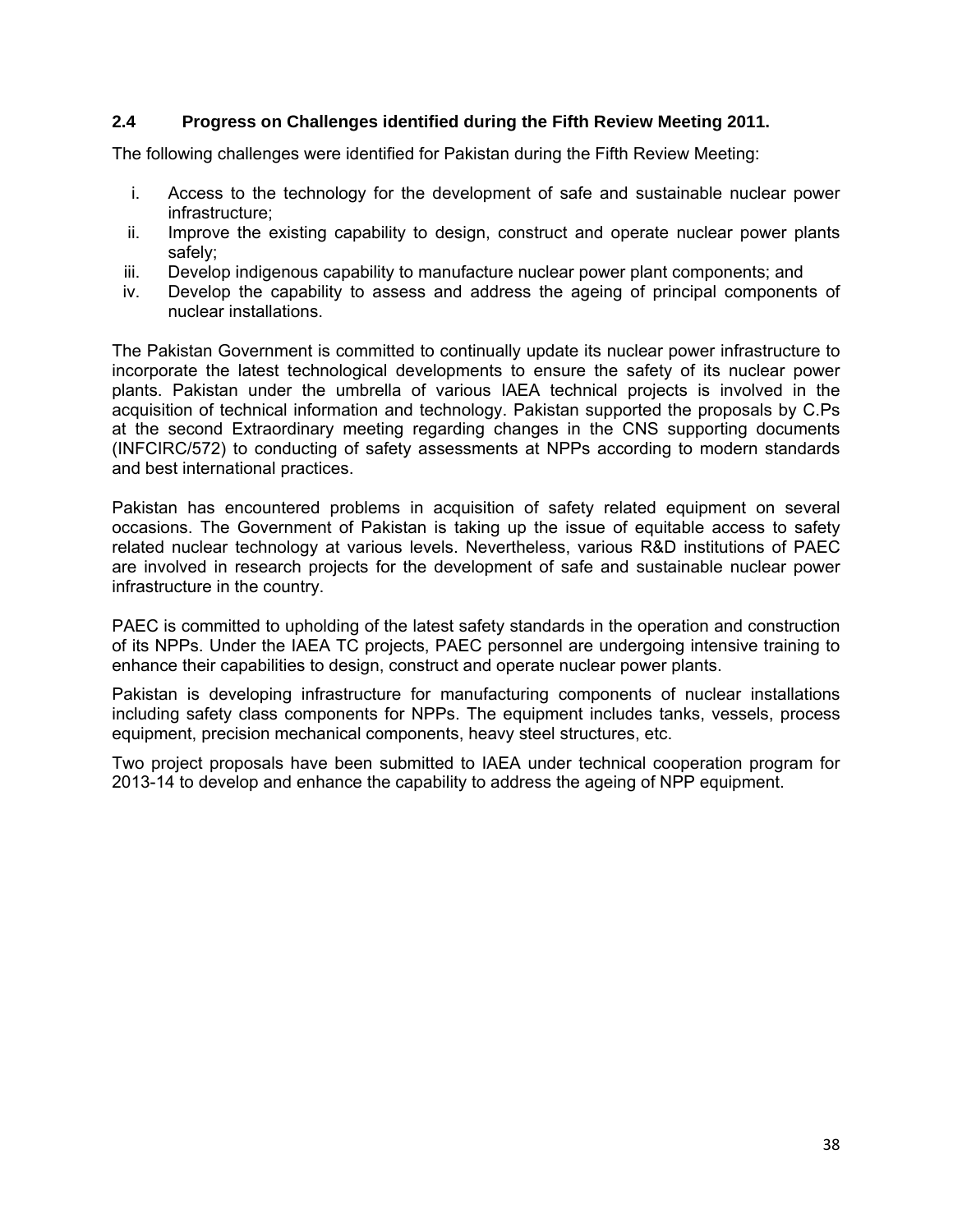## **3 Future Challenges**

#### **Development of Public Awareness Program**

Both PNRA and PAEC have started a limited scope public awareness programs targeting specific groups of population. The PAEC is focusing towards the population around nuclear installations as part of offsite emergency planning and preparedness. In this regard lectures/talks are being arranged in the educational institutes, hospitals, community centers and in district government departments around nuclear installations. All these activities have helped in educating the institutions to play their role in the emergencies however, efforts are being made to develop and implement comprehensive public awareness program with broader scope and complexities.

PNRA has also initiated efforts with the perspective of public involvement in the regulatory decision making process. In this regard various activities are being accomplished which mainly includes public education towards safety aspects of nuclear installations and radiation facilities and the role of a national regulatory body. Lectures, seminars and workshops are being organized at the licensee's premises and educational institutions to educate general public and the radiation workers about the radiation hazards, functional domains of nuclear regulatory body and the process of giving input in the regulatory functions. Furthermore, during the process to formulate regulations, the draft regulations are also placed on the PNRA website for seeking comments from all the stakeholders including general public before finalization. Although limited input is being received from the public in terms of comments on the draft regulations, however, further efforts are needed to stimulate effective response. The other aspects which need further efforts include public involvement in the regulatory decision making process.

#### **Risk Informed Regulatory Approach**

At present, PNRA is following prescriptive approach in the regulatory decision making process with some limited application of risk informed approach. However, it is anticipated that with increase in number of nuclear installations, the regulatory activities need to be optimized with the application of risk informed decision making. In this regard, PNRA is in the process of development of PSA Regulator's Model under IAEA technical cooperation program. The project is going with good pace and planned to be completed in early next year followed by its use in the regulatory decision making process such as review of design modifications, development of risk informed oversight program for operating NPPs. Further, development of capability for level-2 and level-3 PSA is also part of the long term development activities of PNRA for which technical assistance from international community would have catalytic effect.

#### **Enhancement and up-gradation of PNRA Emergency Response Capabilities**

The accident at Fukushima Dai-ichi highlighted the importance of emergency response capabilities as an ultimate action for protection of public, workers and the environment. Accordingly, PNRA is in the process of enhancing its emergency response capabilities and upgradation of its infrastructure to respond to any emergency at nuclear installations in the country. The challenge ahead is to up-grade the Nuclear Radiological Emergency Coordination Centre (NRECC) into a state of the art coordination center as a focal point for regulatory response in case of such emergency in Pakistan or abroad. The mechanism of information exchange has to be improved by establishing a country wide online integrated system of coordination with centralized on-line display of important plant parameters, meteorological data and other information. Strong coordination with relevant organizations for reliable information exchange both in normal and emergency situations will be a step forward to move towards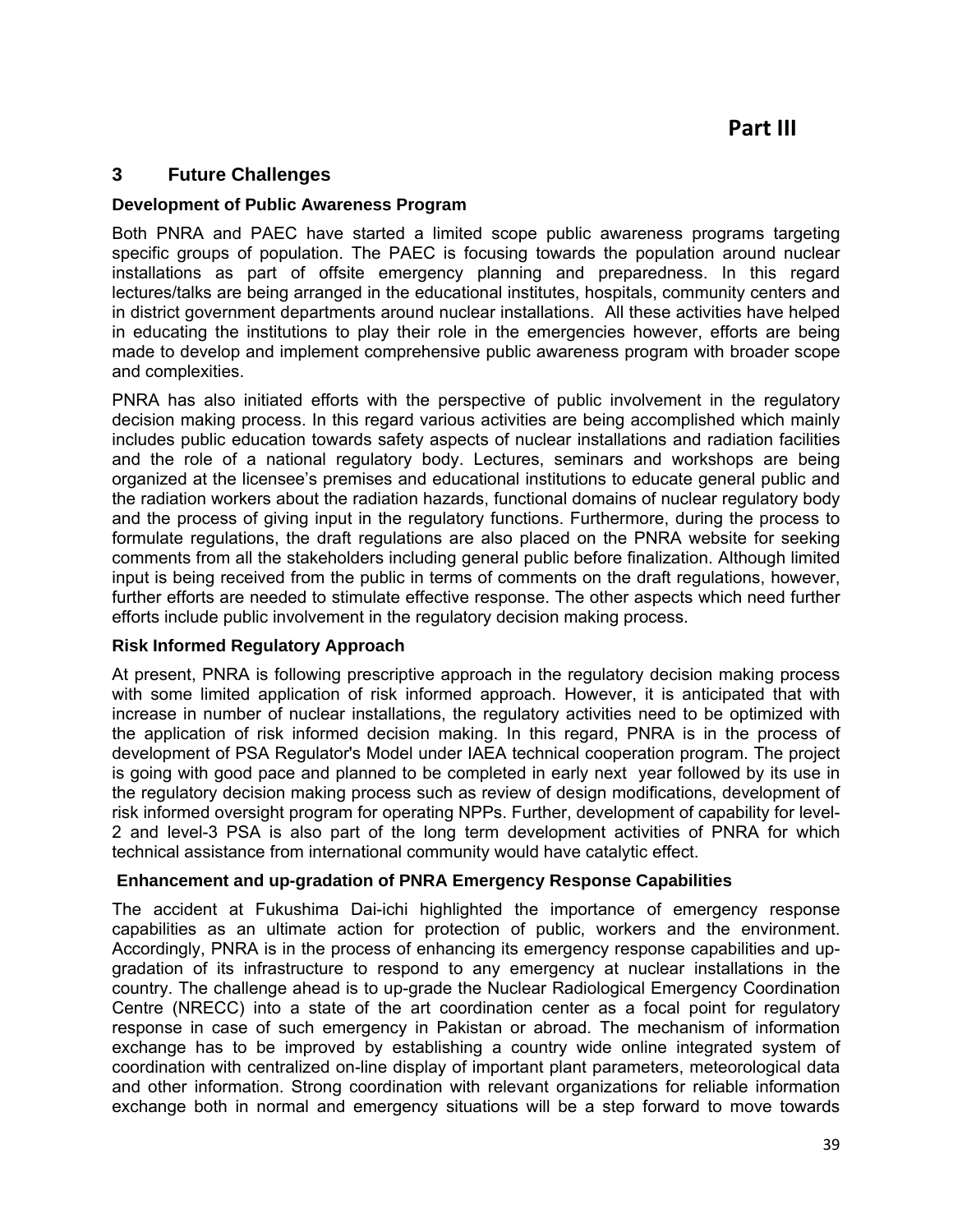achieving this goal. Improving liaison with organizations working in the domain of nuclear and radiological emergencies and disaster management is to be worked out and to formulate a tangible and reliable mechanism of coordination. Infrastructure for training of emergency response workers from off-site organizations needs to be strengthened.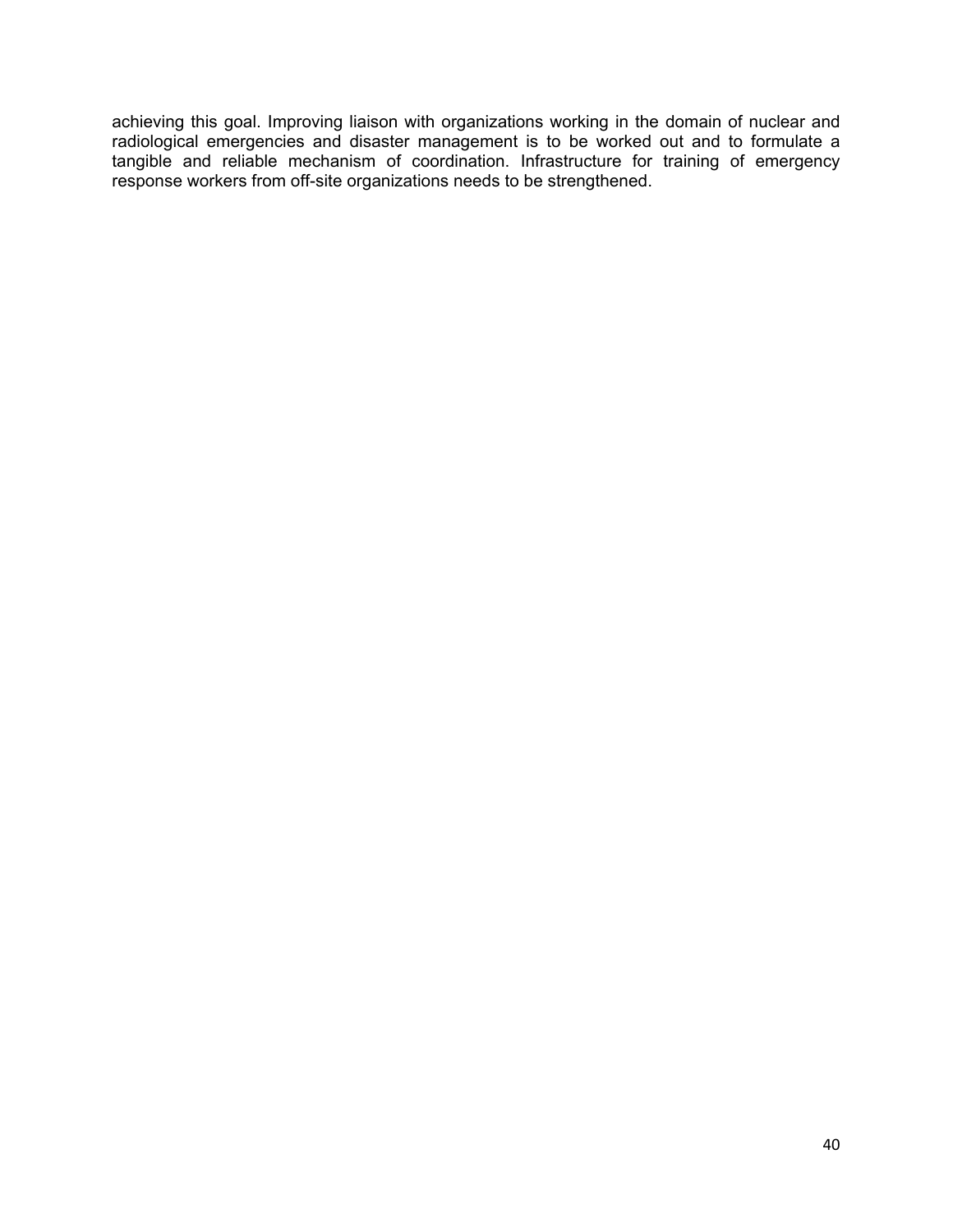# **Part IV**

### **Article 4 – Implementing Measures**

*"Each Contracting Party shall take, within the framework of its national law, the legislation, regulatory and administrative measures and other steps necessary for implementing its obligations under this Convention".* 

### **4 Implementing Measures**

This report presents legislative, regulatory and administrative measures and steps that Pakistan has taken, within the framework of its national law, which are necessary for the fulfillment of its obligations under this Convention. These measures have been described in earlier five national reports. The main legislative instruments have been enacted and essential national regulations are in place. An approach of continuous and gradual fulfillment of the safety obligations is adopted by Pakistan and priority is given to the most safety significant issues.

#### *Pakistan has, therefore, met the obligations of Article 4 of the Convention.*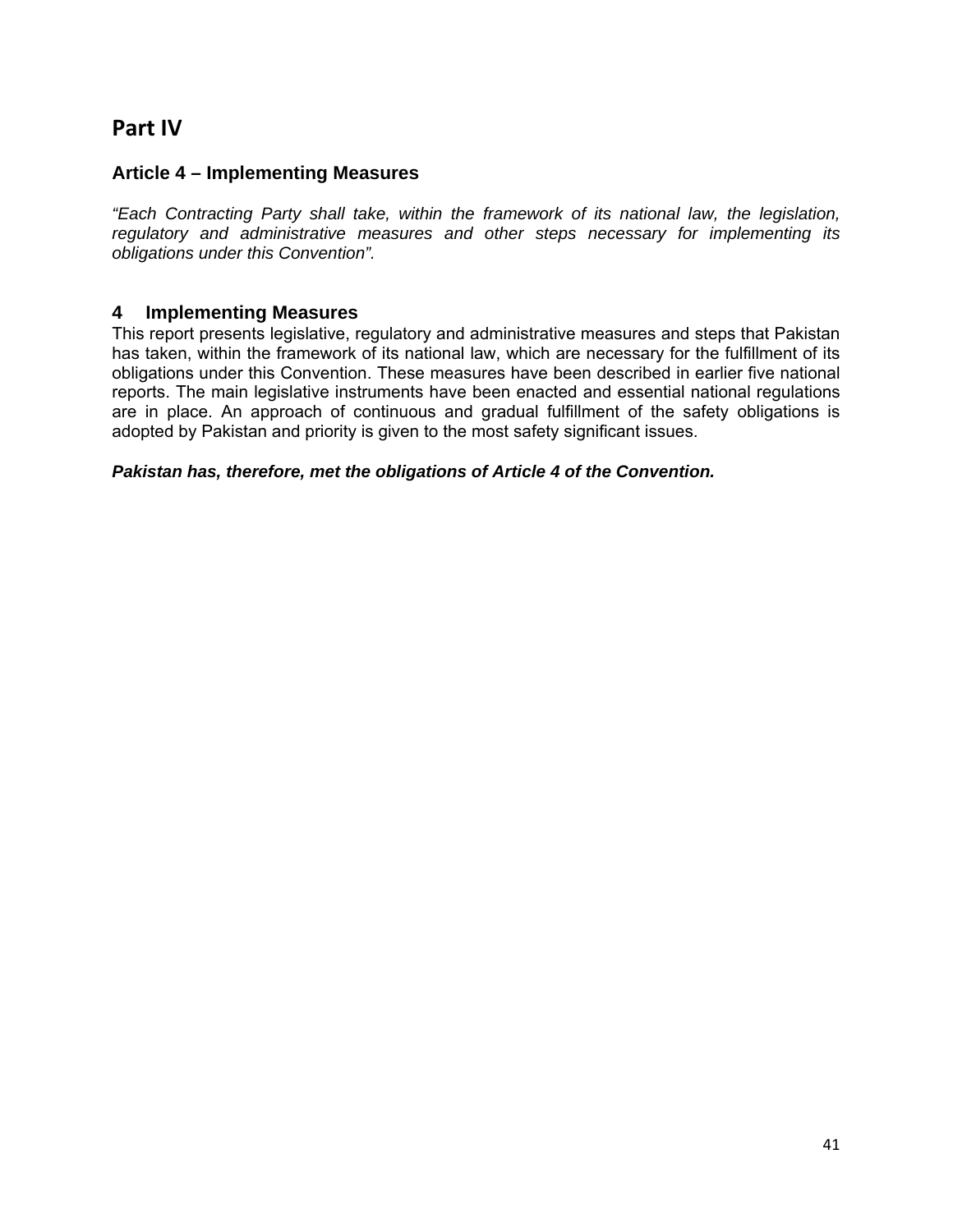# **Article 5 – Reporting**

*"Each Contracting Party shall submit for review, prior to each meeting related to in Article 20, a report on the measures it has taken to implement each of the obligations of this Convention"* 

# **5 Reporting**

After signing the Convention on Nuclear Safety, five national reports were submitted by Pakistan and were reviewed by the contracting parties in the respective review meetings. A special National report was also submitted by Pakistan to the IAEA in response to the Fukushima Dai-ichi accident and underwent peer review by the Contracting parties during the Second Extraordinary meeting in August 2012. This is the sixth national report by Pakistan in compliance with Article 5 of the Convention.

*Pakistan has, therefore, met the obligations of Article 5 of the Convention.*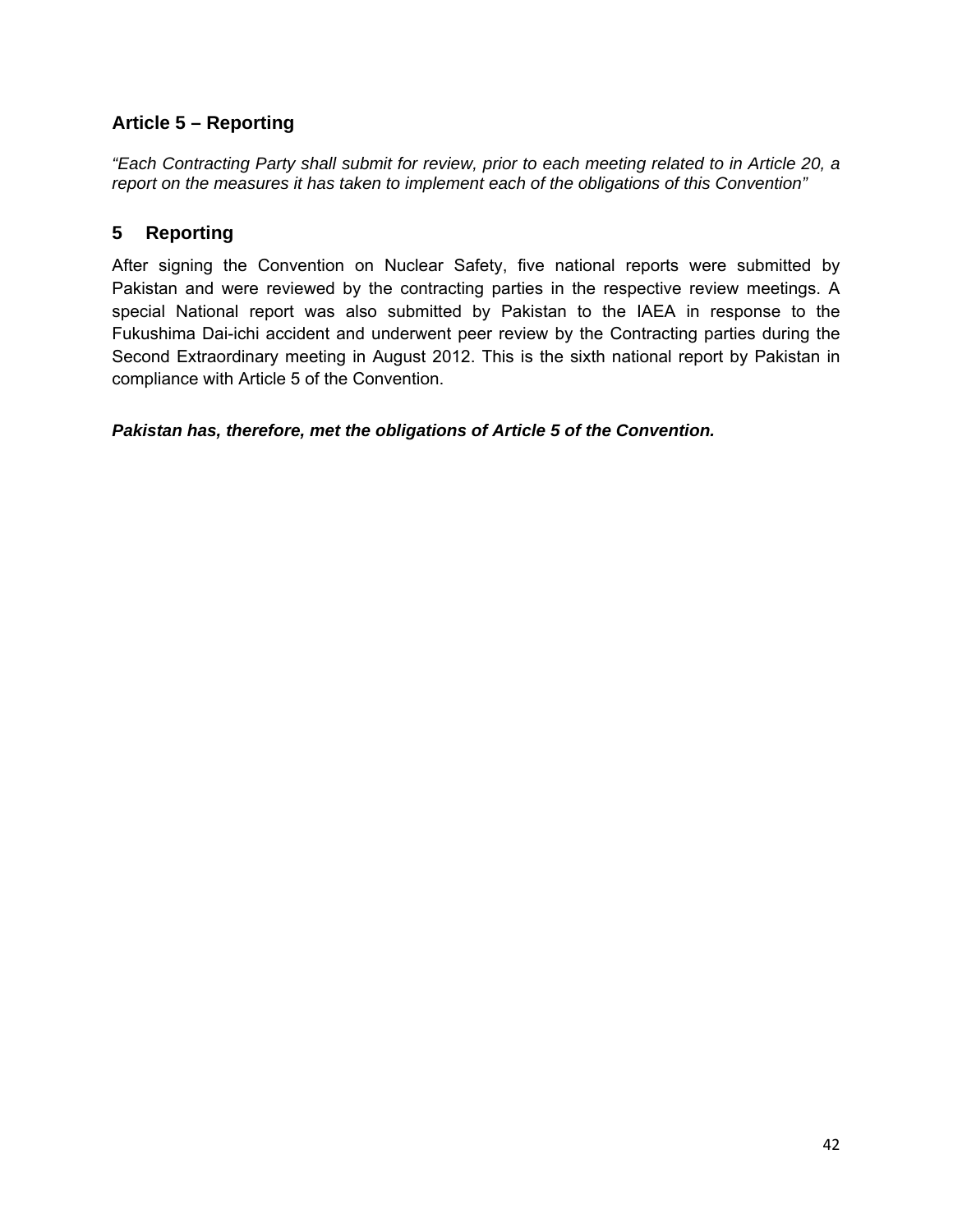## **Article 6 – Existing Nuclear Installations**

*"Each Contracting Party shall take the appropriate steps to ensure that the safety of nuclear installations existing at the time the Convention enters into force for that Contracting Party is reviewed as soon as possible. When necessary in the context of this Convention, the Contracting Party shall ensure that all reasonably practicable improvements are made as a matter of urgency to upgrade the safety of nuclear installation. If such upgrading cannot be achieved, plans should be implemented to shut down the nuclear installation as soon as practically possible. The timing of the shut-down may take into account the whole energy context and possible alternatives as well as the social, environmental and economic impact."*

# **6 Existing Nuclear Installations**

Three nuclear power plants are operating in Pakistan whereas, two plants are under construction. The existing nuclear installations are listed in Annexure–I. Following paragraphs briefly provide information about existing nuclear power plants whereas, Post Fukushima assessments and implementation of activities related to each nuclear installation are presented in Section 2.2.

## **6.1 Karachi Nuclear Power Plant**

Karachi Nuclear Power Plant (KANUPP) continued safe operation since its licensing beyond design life. In the previous report, details of some of the relicensing requirements and their fulfillment by KANUPP were described. KANUPP underwent long maintenance outage that started from December 2010 and continued till May 2011. During this period, KANUPP completed all the major activities as required by PNRA including assessment of main equipment such as steam generators and fuel channels. The activities performed by KANUPP were thoroughly assessed by PNRA to verify compliance with the regulatory requirements and to ensure that the plant can operate safely. Based on the review and assessment and observations made during regulatory inspections, KANUPP was conditionally allowed to make the reactor critical and subsequent power operation in June 2011. KANUPP was further asked to submit detailed reports that would form the basis for any further extension in operating licence of KANUPP. On October 19, 2011, while the plant was in shutdown state, the incident of heavy water leakage occurred as a result of development of a crack on south end inlet feeder of fuel channel S-11. PNRA directed KANUPP to submit detailed report of the incident and not to start the plant unless approval from PNRA is obtained. The incident was reported to Nuclear Event Web-based System (NEWS) of IAEA as level- 1 on INES. KANUPP applied for plant startup permission on December 12, 2011 along with submissions of the required documents and detailed report on the event. Based on assessment of these reports, PNRA granted permission for plant startup till April 2012. Any further operation required detailed assessment and evaluation of remaining useful life of steam generators and integrity of fuel channels.

KANUPP operating licence was extended till December 31, 2016 on April 30, 2012. The extension is a result of thorough assessment of remaining useful life of steam generator and integrity of fuel channel and determination that further operation is safe.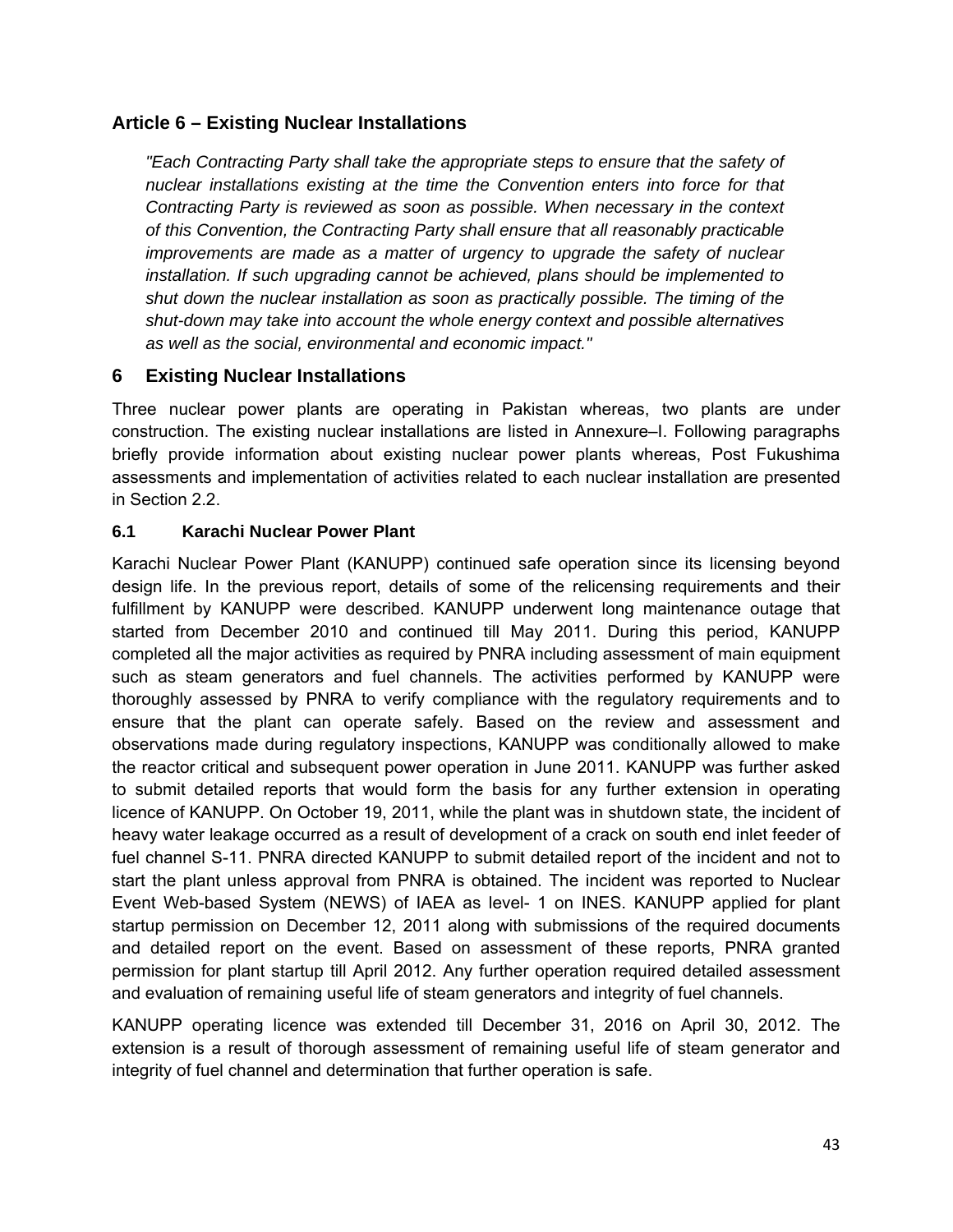## **6.2 Chashma Nuclear Power Plant Unit–1**

Chashma Nuclear Power Plant Unit–1 (C-1) is operating safely since award of Operating Licence in 2000. The plant has undergone eight refueling outages. The plant operated within the approved operating envelope during the reporting period. Its radioactive releases to the environment and doses to workers and public remained well below the authorized/regulatory limits.

The operating licence of C-1 expired in December 2010 and as part of ten yearly licence renewal requirements of PNRA Regulations PAK/909, C-1 conducted Periodic Safety Review (PSR) covering areas like plant design, condition of Structures, Systems and Components (SSC), safety analyses (both deterministic and probabilistic), operating experience feedback, management and environmental impact assessment. C-1 submitted one-hundred and ninetythree (193) reports with the application to extend its operating licence for another 10 years, i.e., until 2020. Based on the review of PSR reports and satisfaction that no safety issue remained unresolved and appropriate corrective actions have been identified, the operating licence of C-1 was revalidated up to December 2020.

In August 2011, C-1 completed its seventh operating cycle and the plant was shut down for refueling outage-7 (RFO-7). During RFO-7, C-1 replaced the locally developed indigenized LPMS with LPMS procured from Greece. In addition, various other jobs such as maintenance, testing, surveillance, in-service inspection, refueling, etc., were performed during the RFO. Upon completion of RFO-7 activities, C-1 applied for permission of making reactor critical along with the documents required under PNRA regulations PAK/913. Upon completion of review of these documents and confirming that the licensee has completed all actions required under the directives issued by PNRA, C-1 was allowed to make the reactor critical on September 28, 2011. RFO-8 was completed in February 2013 followed by permission to restart by PNRA. Major activities included Refueling Containment Structural Integrity Test (SIT), Containment Integrated Leak Test (ILRT), Eddy Current Testing for both Steam Generators, overhauling of one Reactor Coolant Pump motor, Steam Generator Manhole Studs modification, Main Generator maintenance, Overhauling of Auxiliary Transformer and maintenance of 220 KV and 132 KV GIS etc.

C-1 applied for the construction of Surveillance Capsule Assembly Testing Facility and Extended Storage Facility for Low Level Radioactive Waste. Based on the review and assessment of C-1 applications, PNRA allowed construction of these facilities. PNRA extended time specific licence condition regarding Storage of Radioactive Waste up to 2014 on the request of C-1 after analysis and verification through review and assessment and inspections that enough space is available in the existing storage building.

## **6.3 Chashma Nuclear Power Plant Unit – 2**

Review of regulatory submissions, including Final Safety Analysis Report of Chashma Nuclear Power Plant Unit-2 (C-2) was conducted and Fuel Load Permit was issued to PAEC at the end of December 2010.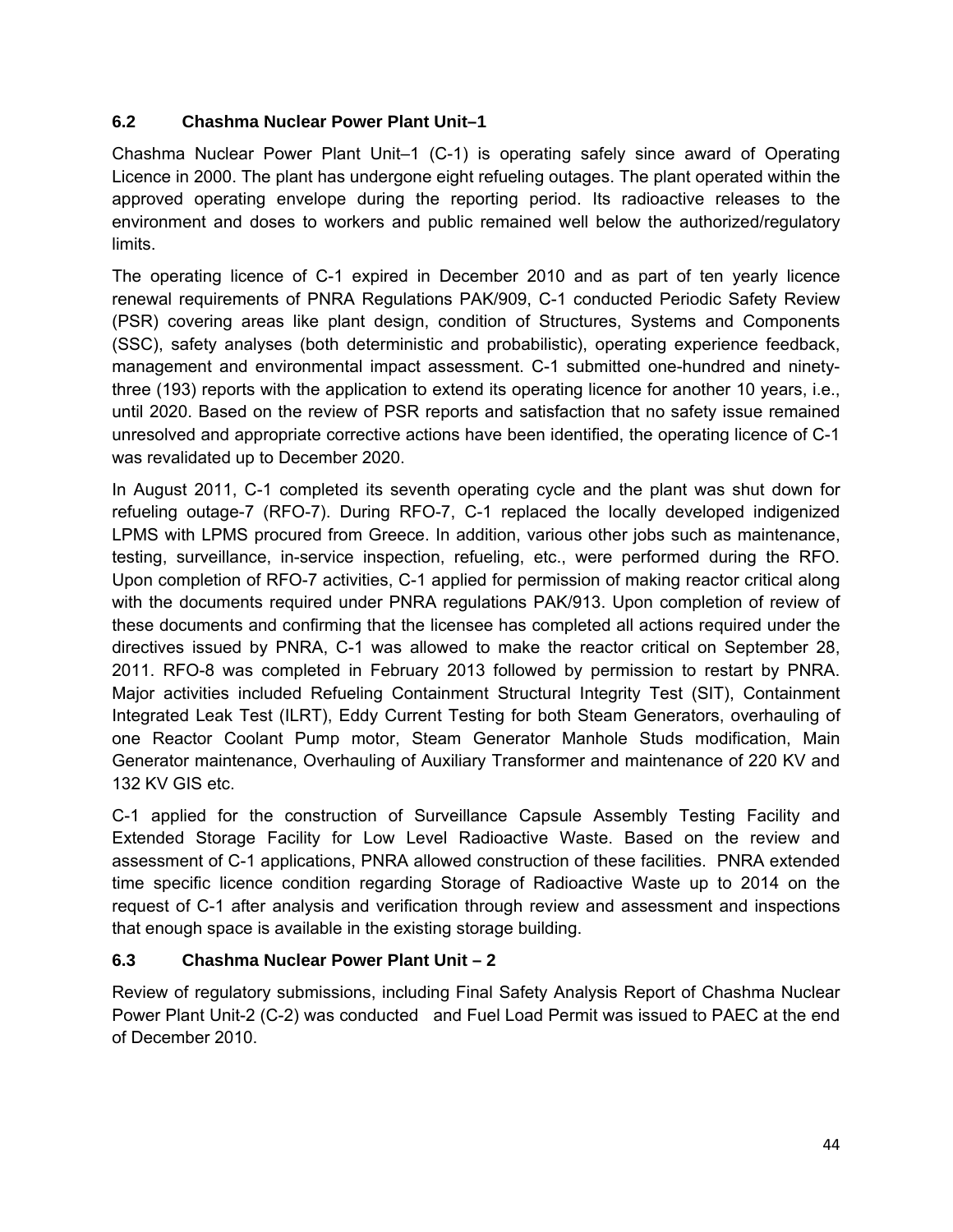C-2 achieved its first criticality on 22 February 2011 and grid connection was made on 15 March 2011. Requisite tests were conducted at low power, power ascension and full power to verify plant performance and response as per design intent.

As per requirement of Regulation for Licensing of Nuclear Installation(s) in Pakistan (PAK/909), C-2 was required to submit application for Operating Licence within six months after first fuel load. In compliance, C-2 submitted its application along with submissions required under the regulations. Assessment of these submissions and verification of the fulfillment of commitments made by the licensee in response to review and assessment and inspections were undertaken by PNRA. The Operating Licence has been awarded to C-2 till 31<sup>st</sup> December, 2021.

During first RFO, Main Feed Water Control Valves were replaced with new valves. As a result, it was possible to attain maximum power (340MWe) which had remained limited to 325 MWe during initial cycle. ISI of selected portion of RPV, Structural Integrity Test of Containment and Integrated Leakage Rate Test of containment were also carried out.

# **6.4 Chashma Nuclear Power Plant Units-3 & 4**

Detailed review of SER for units 3 & 4 (C-3 and C-4) was completed in the first quarter of 2011 and the site was registered by PNRA on February 07, 2011 for the construction of C-3. As per licensing procedure, the design and safety criteria for C-3 and C-4 were finalized and agreed by PNRA. Afterwards, PAEC submitted an application for issuance of Construction Licence for the Units along with a Preliminary Safety Analysis Report and other documents as per requirement of PNRA regulations PAK/909.

Review of the construction licence application including necessary licensing submissions i.e., Preliminary Safety Analysis Report (PSAR), Probabilistic Safety Analysis (PSA) Report and Overall Quality Assurance Program (OQAP) for C-3 and C-4 was completed in 2011. After satisfactory resolution of all the relevant issues, construction licence was awarded to C-3 on May 28, 2011. The process of site registration of C-4 was prolonged till the end of year 2011 due to the issue of C-4 exclusion area boundary outside PAEC land. However, after resolution of this issue, C-4 site was registered on December 08, 2011, whereas, construction licence was issued on December 14, 2011. The civil work of C-4 has started with first concrete pouring on December 18, 2011.

Civil work for the construction and installation of C-3 and C-4 is in progress. Construction milestone of dome placement for C-3 reactor building was accomplished in March 2013. Civil construction and equipment manufacturing of C-4 is progressing according to project schedule and the dome placement of containment is expected in April 2014.

Design Parameters of C-3/C-4 are given in Annexure II.

# *Pakistan has, therefore, met the obligations of Article 6 of the Convention.*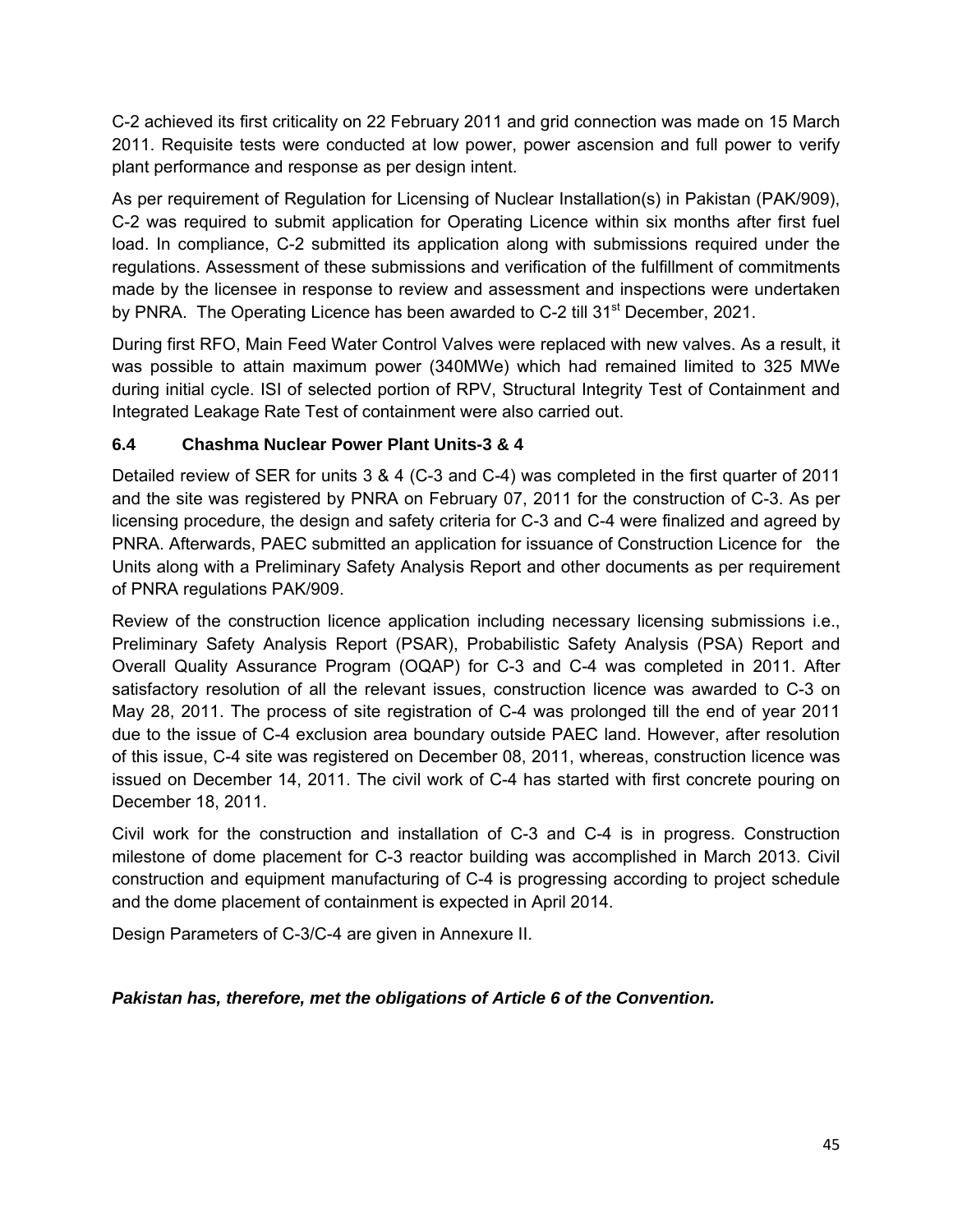# **Article 7 – Legislative and Regulatory Framework**

*"1.Each Contracting Party shall establish and maintain a legislative and regulatory framework to govern the safety of nuclear installations.* 

- *2. The legislative and regulatory framework shall provide for:* 
	- *(i) the establishment of applicable national safety requirements and regulations;*
	- *(ii) a system of licensing with regard to nuclear installations and the prohibition of the operation of a nuclear installation without a licence;*
	- *(iii) a system of regulatory inspection and assessment of nuclear installations to ascertain compliance with applicable regulations and terms of licences;*
	- (iv) *the enforcement of applicable regulations and of the terms of licences, including suspension, modification or revocation."*

# **7 Legislative and regulatory Framework**

PNRA was established as an independent nuclear regulatory authority to regulate, oversee and formulate the requirements for nuclear safety & radiation protection. Through licensing, review and assessment, and inspections processes, PNRA carries out its regulatory oversight responsibilities to assure that the nuclear and radiation facilities throughout Pakistan are safe and secure. Presently, Pakistan is party to the following conventions related to nuclear safety:

| S/N | <b>Convention</b>                                                                                       | <b>Date of Accession</b> |
|-----|---------------------------------------------------------------------------------------------------------|--------------------------|
| 1.  | Convention on early notification of a nuclear accident                                                  | 12 October 1989          |
| 2.  | Convention on assistance in the case of a nuclear 12 October 1989<br>accident or radiological emergency |                          |
| 3.  | Convention on nuclear safety                                                                            | 29 December 1997         |

## **7.1 Regulatory Framework**

PNRA Ordinance, together with the PNRA Regulations and Regulatory Guides forms the basis for a nuclear legislative and regulatory framework. Ordinance and Regulations are of mandatory nature while guides are non-mandatory. These guides provide methods on meeting requirements specified in the regulations. Methods, other than those specified in these guides can be adopted provided it can be demonstrated to the Authority that the same or higher level of safety and quality can be achieved.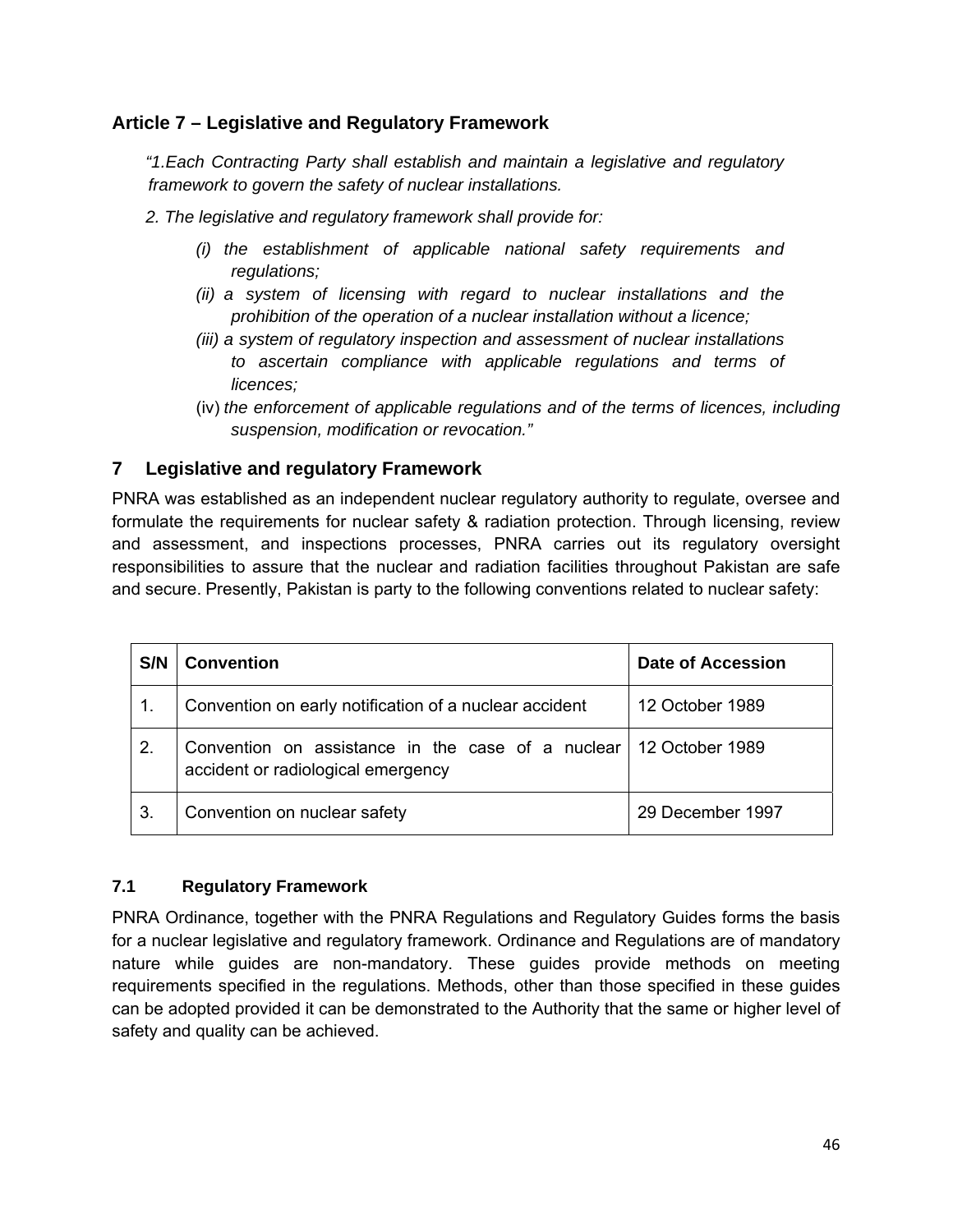## **7.1.1 Pakistan Nuclear Regulatory Authority Ordinance 2001**

The Ordinance provides the statutory basis for the Authority. PNRA ordinance authorizes PNRA to devise, adopt, make and enforce Regulations to protect worker public and environment from harmful effects of ionizing radiations.

The Ordinance empowers PNRA to:

- i. make regulations and rules in accordance with the provisions of the Ordinance;
- ii. issue licence,
- iii. inspect all nuclear installations, radiation facilities and waste facilities, nuclear substances or radioactive materials to ensure compliance of regulations, and
- iv. take enforcement actions against non-compliance of the regulations.

## **7.1.2 PNRA Regulations**

Section 56 of the ordinance empowers PNRA to issue Regulations. Up till now, 15 different Regulations related to different areas of nuclear safety and radiation protection have been promulgated.

The PNRA regulatory framework is mainly based on the IAEA Safety Standards.

List of gazette notified Regulations is given in Annexure-IV .The Regulations have been placed on the website http://www.pnra.org for easy access.

PAK/909 describes the licensing system for nuclear installations whereas PAK/908 describes the licensing system for radiation facilities other than nuclear installations.

## **7.1.3 Regulations Published Since the Last Report**

Since publication of last report, the following new Regulations have been promulgated:

- i. Pakistan Nuclear Regulatory Authority Enforcement Regulations (PAK/950)
- ii. Regulations on Transaction of Business of Pakistan Nuclear Regulatory Authority- (PAK/901)
- iii. Regulations on the Safety of Nuclear Research Reactor(s) Operation -(PAK/923)

## **7.1.3.1 Pakistan Nuclear Regulatory Authority Enforcement Regulations – (PAK/950)**

This regulation gives all the enforcement actions that may be taken against the licensees who are found to contravene any provision of the PNRA Ordinance or rules and regulations made there under or terms and conditions of the authorization or licence and the non‐licensees under section 44 of the Ordinance.

PNRA Enforcement Procedure (WP-PNRA-003(Rev.0)) has also been issued. This procedure describes step by step approach for initiating enforcement actions against licensee and non licensee for the implementation of PAK/950.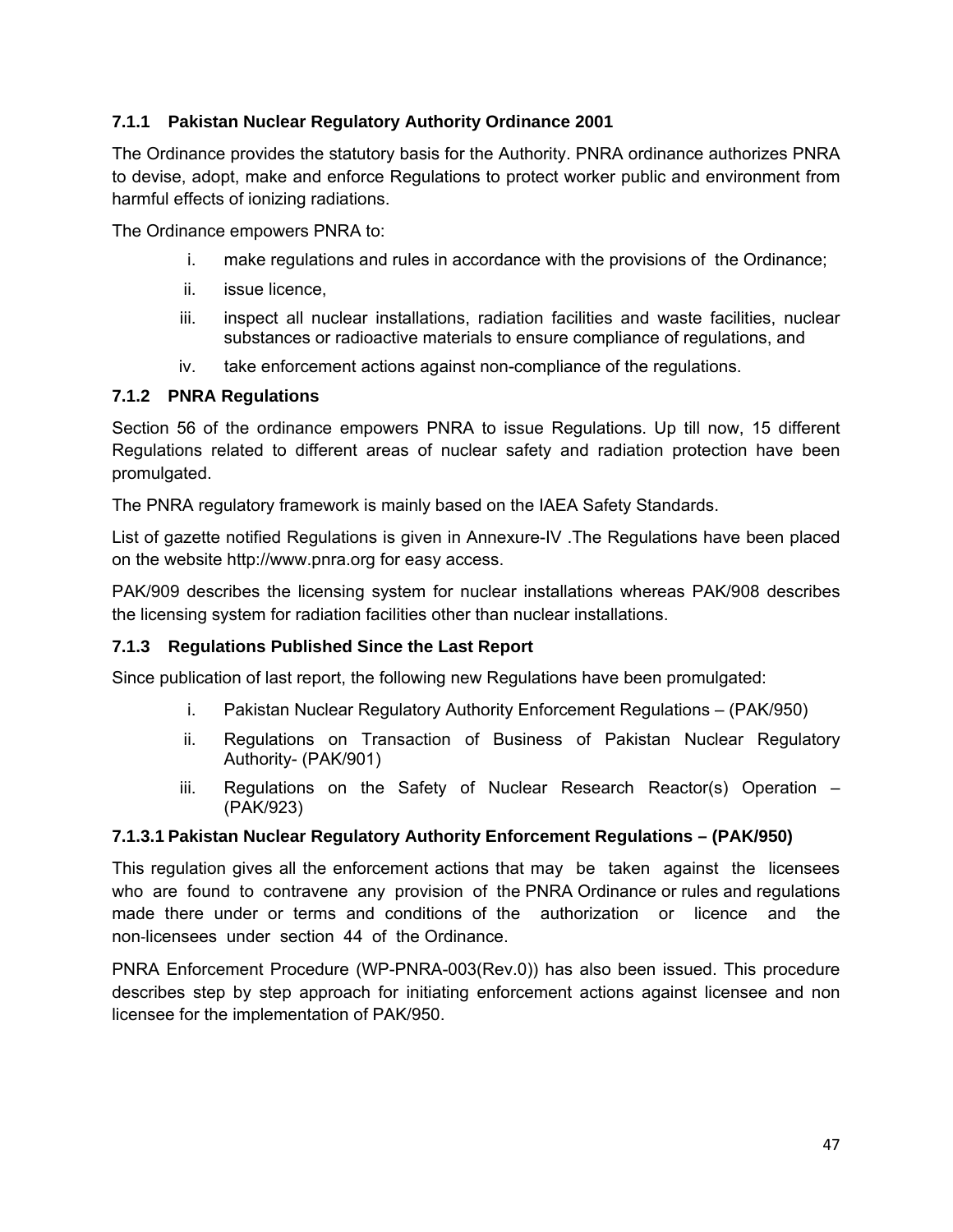## **7.1.3.2 Regulations on Transaction of Business of Pakistan Nuclear Regulatory Authority- (PAK/901)**

These Regulations define transaction of business of the Authority in a manner consistent with the Ordinance. The regulation presents establishment of the secretariat and designation of the authority, defines time frame, methods to call the meeting; notification agenda and quorum of the meeting, and how the decision can be made. .

## **7.1.3.3 Regulations on the Safety of Nuclear Research Reactor(s) Operation – (PAK/923)**

These regulations are based on IAEA Safety Standards NSR-4. The main objective of these regulations is to establish requirements on aspects relating to regulatory control, management of safety and basis for safety assessment for operation of research reactors. These regulations establish requirements for the safety of research reactors, with particular emphasis on requirements for operation.

## **7.1.4 Revision of regulations**

The PNRA Regulations are revised normally after 05 years or on need basis due to any of the following:

- Obligations of PNRA Ordinance
- Feedback of licensing and licensee Experience
- International Practice and Experience

The Regulations for Licensing of Nuclear Installations in Pakistan-PAK/909 (Rev.1) were revised during the reporting period. Scope of PAK/909 was broadened by including the licensing requirements of other nuclear facilities such as spent fuel storage facilities, waste storage and disposal facilities etc. Some new requirements were incorporated in the draft related to the following:

- a. Permission prior to Commissioning.
- b. Revalidation of Operating Licence.
- c. Requirements for removal from regulatory control/decommissioning and licence amendment.
- d. Transport of nuclear/radioactive material to/from a nuclear facility.
- e. Transfer of licence.
- f. Separate licence for establishment of spent fuel storage or a predisposal radioactive waste management facility in case the facility is not covered under licence of any operating NPPs or RRs.
- g. In case the licensee is unable to start construction of the nuclear facility within a period of five (05) years after the issuance of Construction Licence, the same shall be deemed to have been cancelled. In such a case, the applicant shall have to re-submit the case for issuance of construction licence.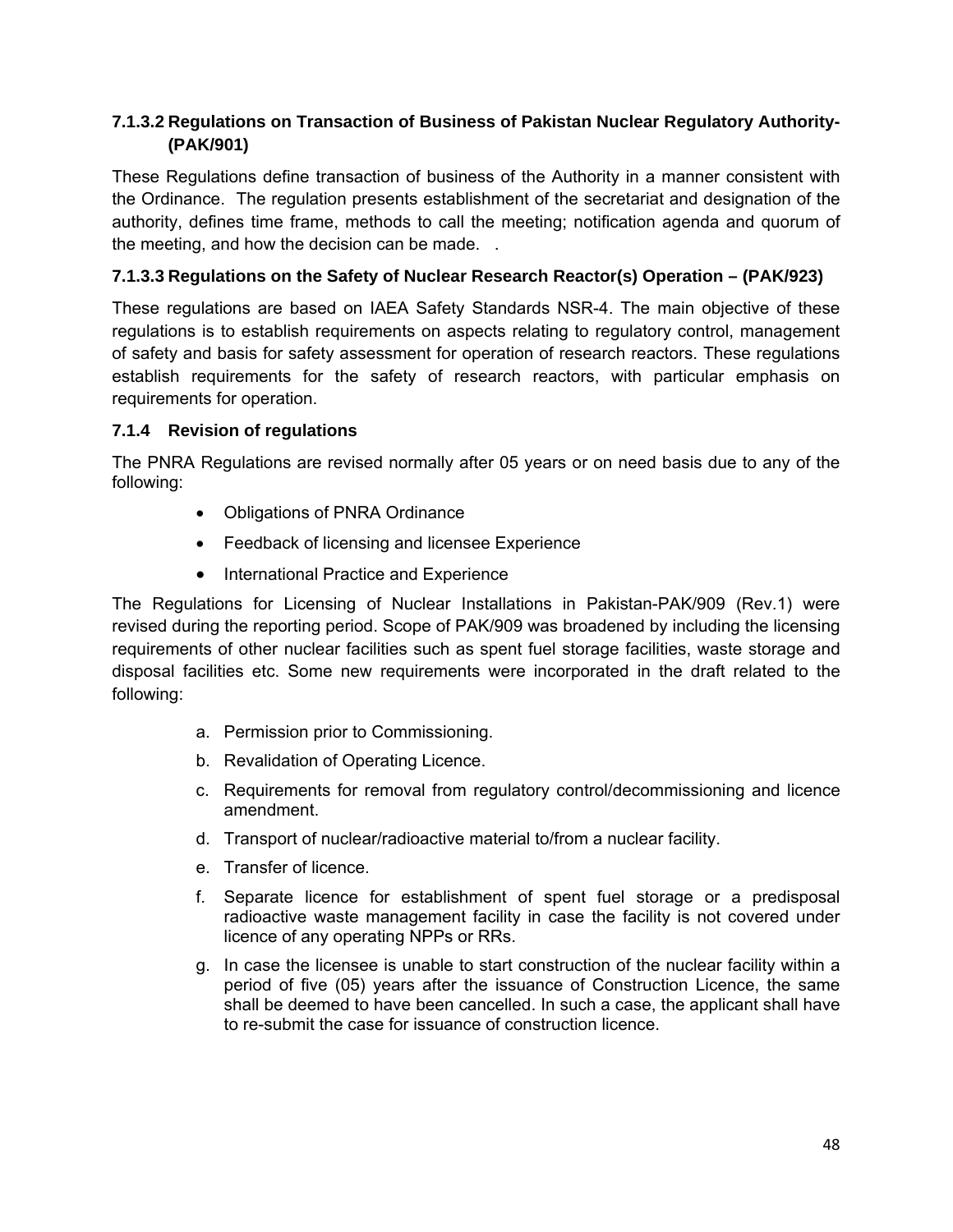### **7.1.5 Amendment in Regulations**

Regulations on Radiation Protection (PAK/904) were amended and criteria for radiation protection officer were added in the regulations as Annex VII.

#### **7.1.6 New Regulations under preparation**

The following new regulations are being formulated:

- Regulations on Decommissioning of Facilities Using Radioactive Material (PAK/930).
- Regulations on Physical Protection of Nuclear Installations and Nuclear Material (PAK/925).

#### **7.1.7 Regulations currently under revision**

The following regulations are being revised:

- Revision of Regulations for Licensing of Nuclear Safety Class Equipment and Component Manufacturers (PAK/907).
- Revision of Regulations on Radioactive Waste Management (PAK/915).
- Regulations for the Licensing of Radiation Facility(ies) other than Nuclear Installation(s) (PAK/908).
- Regulation on the Safety of Nuclear Power Plant Design (PAK/911).

#### **7.1.8 Regulatory guides**

The following regulatory guides have been issued in the reporting period:

- Format and Contents of Application for Modifications in Technical Specifications and Operating Policies and Principles of NPP.
- Probabilistic safety assessment of nuclear power plants level-1.

#### **7.1.9 Guides under preparation**

The following regulatory guides are under preparation:

- Radiation Safety in Industrial Radiography.
- Protection of Patients in Diagnostic Radiology.
- Format & Contents of Radiation Protection Program of Radiation Facilities/Practices.
- Format and Content of Emergency Plans for radiation facilities and Activities.
- Guidance for Evaluation of Radiation Safety Requirements at Radiation Practices.
- Guidelines for Medical Professionals on Transport, Diagnosis and Management of Over Exposed and Contaminated Individuals in Radiation Emergency.
- Radiation Protection and Safety in Radiotherapy.
- Regulatory guide on format and contents of applications for design modification /change approvals for NPPs.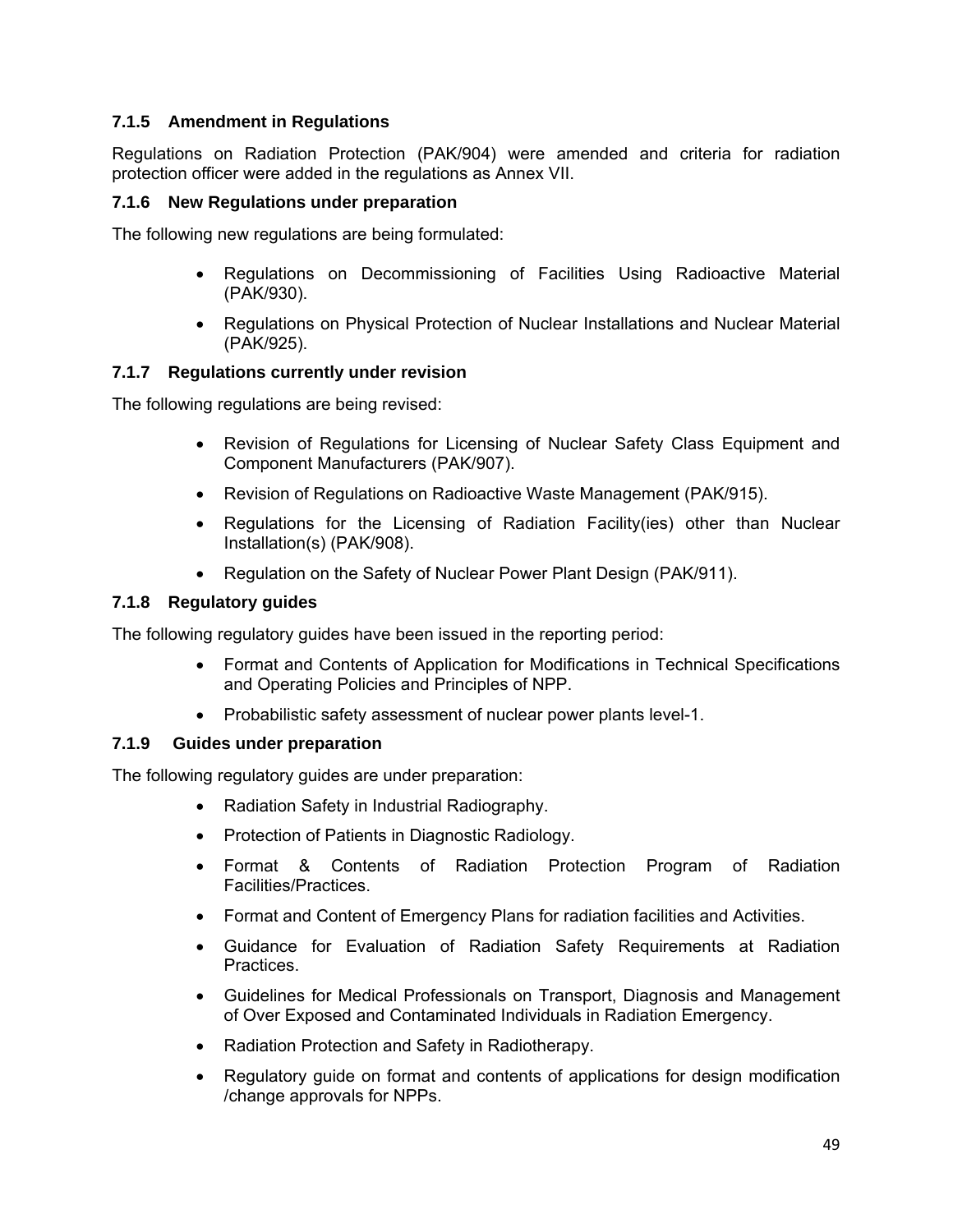#### **7.1.10 Use of International Regulatory Guides and Industrial Standards**

Under the provisions of regulations PAK/909, PNRA delineates that the guidance from regulatory guides of USNRC or IAEA is acceptable. Since the USNRC regulatory guides specify internationally used industrial standards such as ASME, IEEE, etc., therefore, these standards can also be used by the licensees. In addition, the industrial standards of the exporting countries such as RCC-M of France or GB of China can also be employed. If necessary, international standards such as ISO, IEC, etc. can also be referred.

#### *Pakistan has, therefore, met the obligations of Article 7 of the Convention.*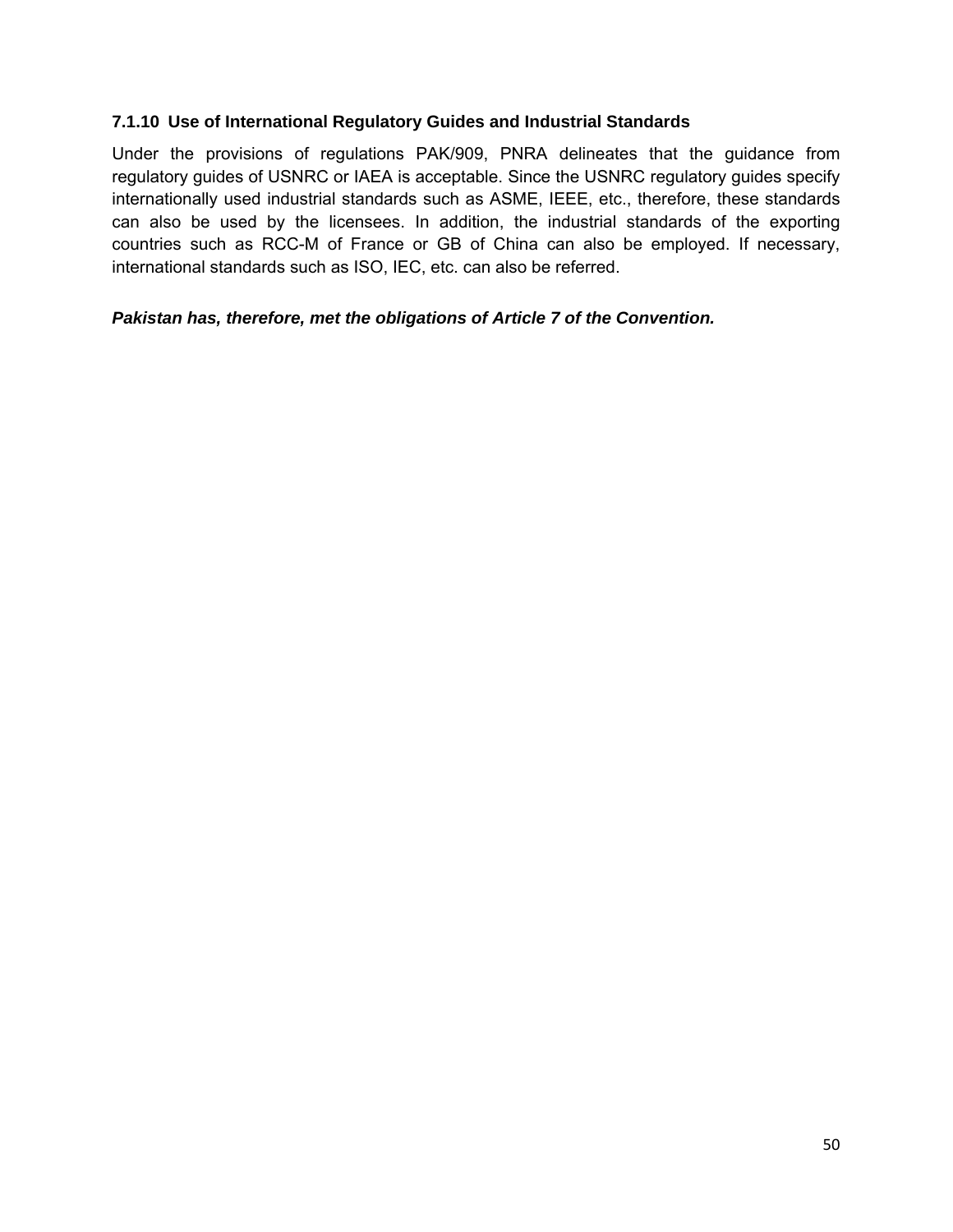# **Article 8 – Regulatory Body**

*"1. Each Contracting Party shall establish or designate a regulatory body entrusted with the implementation of the legislative and regulatory framework referred to in Article 7, and provided with adequate authority, competence and financial and human resources to fulfill its assigned responsibilities.* 

*2. Each Contracting Party shall take the appropriate steps to ensure an effective separation between the functions of the regulatory body and those of*  any other body or organization concerned with the promotion or utilization of *nuclear energy."* 

# **8 Regulatory Body**

Ordinance No.III of 2001 was promulgated by the Government of Pakistan for the establishment of the Pakistan Nuclear Regulatory Authority. PNRA is empowered to formulate and implement regulatory framework and has sufficient authority and funding to carryout day to day affairs.

# **8.1 Vision and Mission of PNRA**

The vision of PNRA is to become a world class regulatory body with highly trained, competent and dedicated personnel working in unison with zeal to foster a positive safety culture in its licensed facilities. It should regulate nuclear installations to protect the public, workers and the environment from the harmful effects of radiation in a manner that wins the confidence of all the stakeholders such as the public, the Government and the Licensee.

The mission of PNRA will be fulfilled by formulating and implementing effective regulations, building a relationship of trust with the licensees and maintaining transparency in its actions and decisions

# **8.2 Legal Basis of PNRA**

PNRA Ordinance No. III of 2001 of Government of Pakistan provides the legal basis for an independent nuclear regulatory body. It describes the constitution of the Authority, tenure and eligibility of its Chairman and the Members, interface with Government of Pakistan, etc. The Chairman is the chief executive officer of the Authority and is responsible for the day to- day administration of the affairs of the Authority and ensuring nuclear safety in Pakistan.

PNRA is the sole national regulator responsible for the nuclear safety and radiation protection. Environmental Protection Agency of the Government of Pakistan separately regulates all aspects of environment protection except for those having radiological impact, which are regulated by PNRA.

## **8.3 Organization of PNRA**

The organizational setup of PNRA is continually under review and is revised as and when found necessary. As provided for in the Ordinance, PNRA comprises a Chairman, two fulltime and seven part-time Members. The Federal Government appoints the Chairman and the Members. Chairman is the chief executive of the Authority and reports to the Prime minister of Pakistan on all matters related to nuclear safety and radiation protection. Annexure–V shows the organizational structure of PNRA.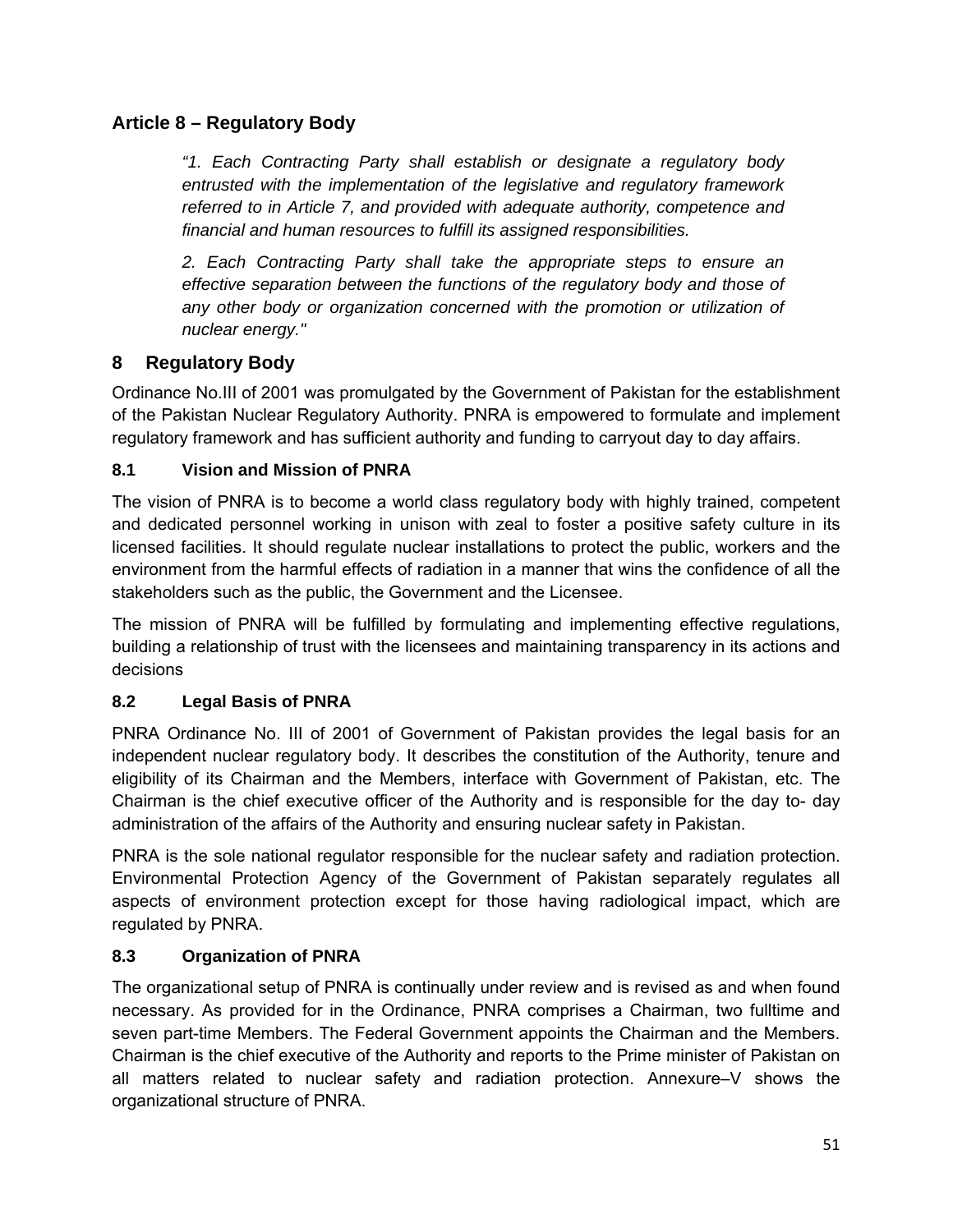PNRA is organized on the basis of executive and corporate wings; headed by Member (Executive) and the Member (Corporate) respectively. The executive wing is responsible for core functions of the Authority, whereas, the corporate wing is responsible to drive the Authority as an organization and also provides technical support to the executive wing through its Technical Support Organization (TSO). The Secretary of the Authority, the Advisory Committees and the Director General of the Chairman Secretariat, report directly to the Chairman. The latter assists Chairman in planning future activities of PNRA.

There are two Director Generals under the authority of Member (Executive); DG (Technical) and DG (Inspection & Enforcement). The former looks after the three Technical Directorates {Directorate of Nuclear Safety (NSD), Directorate of Radiation Safety (RSD) and Directorate of Transport and Waste Safety (WSD)}, Whereas the latter looks after three regional directorates and activities of National Radiation Emergency Coordination Centre (NRECC) which is responsible for coordinating the response to nuclear accidents or radiological emergencies.

Two Director Generals are working under the authority of Member Corporate; namely DG (Corporate) and DG (Capacity Building). DG (Corporate) is responsible for the activities of corporate wing and DG (Capacity building) looks after the progress of projects of national importance undertaken by the PNRA.

The following projects are being supervised by the DG capacity building

- National Dosimetery and Protection Level Calibration Laboratory. (NDCL)
- National Environmental Radiological Surveillance Program. (NERSP)
- Safety Analysis Centre. (SAC)
- National Nuclear Security Action Plan. (NSAP)
- PNRA School for Nuclear and Radiation Safety. (SNRS)

Main functions of the different directorates are summarized as follows:

**Directorate of Nuclear Safety (NSD)** – NSD is responsible for matters related to the safety of nuclear installations. It establishes and maintains regulatory framework for nuclear safety. Licensing of nuclear installations including approval of modifications, periodic safety reviews and relicensing are also in the domain of this Directorate.

**Directorate of Radiation Safety (RSD)** – RSD is responsible for regulation and supervision of matters related to radiation protection. It ensures that harmful effects of radiation on human health and the environment arising from licensed activities are As Low As Reasonably Achievable (ALARA). RSD operates the National Radiation Emergency Coordination Centre (NRECC). It is the national and international focal point for notifying nuclear or radiological emergencies.

**Directorate of Transport and Waste Safety (WSD)** – WSD is responsible for regulating matters related to radioactive waste management, control of radioactive discharges to the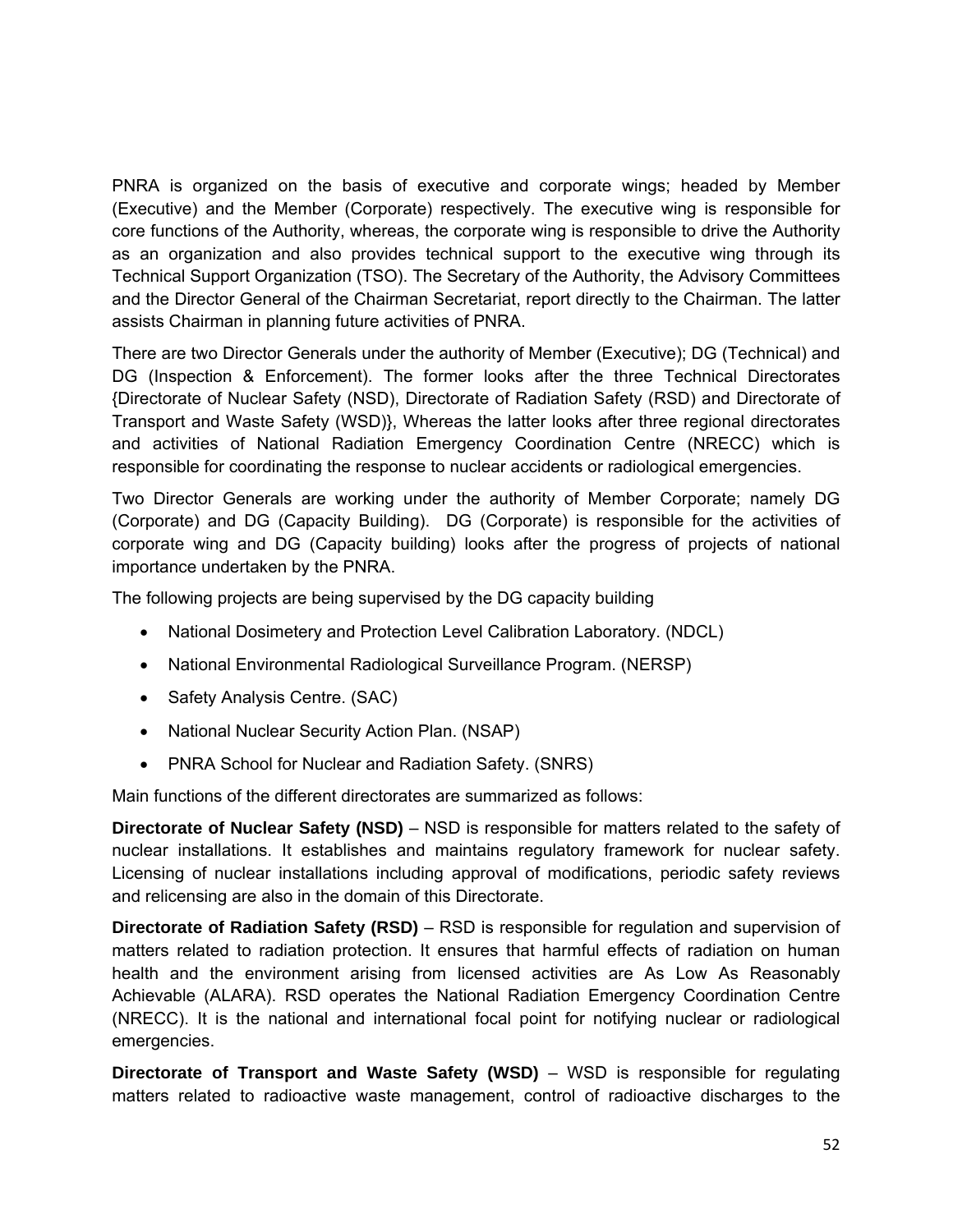environment, safety and security of radioactive sources and decommissioning of nuclear installations. It establishes and maintains regulatory framework in these areas and ensures compliance with regulatory requirements through joint regulatory inspections with regional directorates.

**Regional Nuclear Safety Directorates (RNSDs)** – The regional directorates are responsible for inspections and enforcement within their areas of jurisdiction and monitor activities at the plants affecting safety. RNSD conducts routine and special regulatory inspections to provide a high level of assurance that all activities performed at the installations during all stages of licensing process and all phases of the life cycle of a nuclear installation are carried out according to regulations and conditions of licence. The areas covered by inspection programs are radiation protection, operations, maintenance, testing and surveillance, quality assurance, emergency preparedness, industrial safety, fire protection, etc.

**Directorate of Information Services (ISD)** – ISD maintains computer networks, PNRA official website, PNRA internal network site, PNRA library, conducts media campaigns for public education and awareness, issuance of press releases on important matters and interaction with the media.

**Directorate of International Coordination (ICD)** – ICD interacts with IAEA and other international bodies for visits/trainings/workshops. International cooperation with other organizations such as NNSA, NSC, CNPO, USNRC, VUJE, etc. is also accomplished through ICD. In addition to other activities, ICD also facilitates security clearance/visa of foreign experts to PNRA and departure formalities for PNRA officials while proceeding on visits or training abroad.

**Directorate of Policies and Procedures (PPD)** – PPD is the custodian of the development and maintenance of all regulatory documents such as PNRA Regulations and Regulatory Guides as well as internal documents including PNRA policies, programs, criteria and procedures for internal working.PPD maintains a central registry of all these documents including record of different phases of development and revision. PPD is responsible for coordinating, within PNRA, the review of draft IAEA Safety Standards and communication of comments at different stages of development of the Standards.

**Directorate of Regulatory Affairs (RAD) –** RAD is responsible for performing technical audit of directorates, preparing plans and annual performance reports for submission to the Government of Pakistan and for the general public. It coordinates with the government, autonomous and semi-autonomous organizations having a stake in PNRA activities. It performs self assessment of regulatory effectiveness and develops performance indicators and programs for improving performance. It is also responsible for development of quality policy, quality management manual and lower tier procedures.

**Centre for Nuclear Safety**– The scientists and engineers of the Centre for Nuclear Safety have been trained in different areas of regulatory aspects and nuclear power plant design and operation through in-house training programs as well as local and foreign trainings and workshops. During the reporting period, the TSO provided valuable technical support in different licensing activities pertaining to nuclear power plants C-1, C-2, KANUPP and research reactors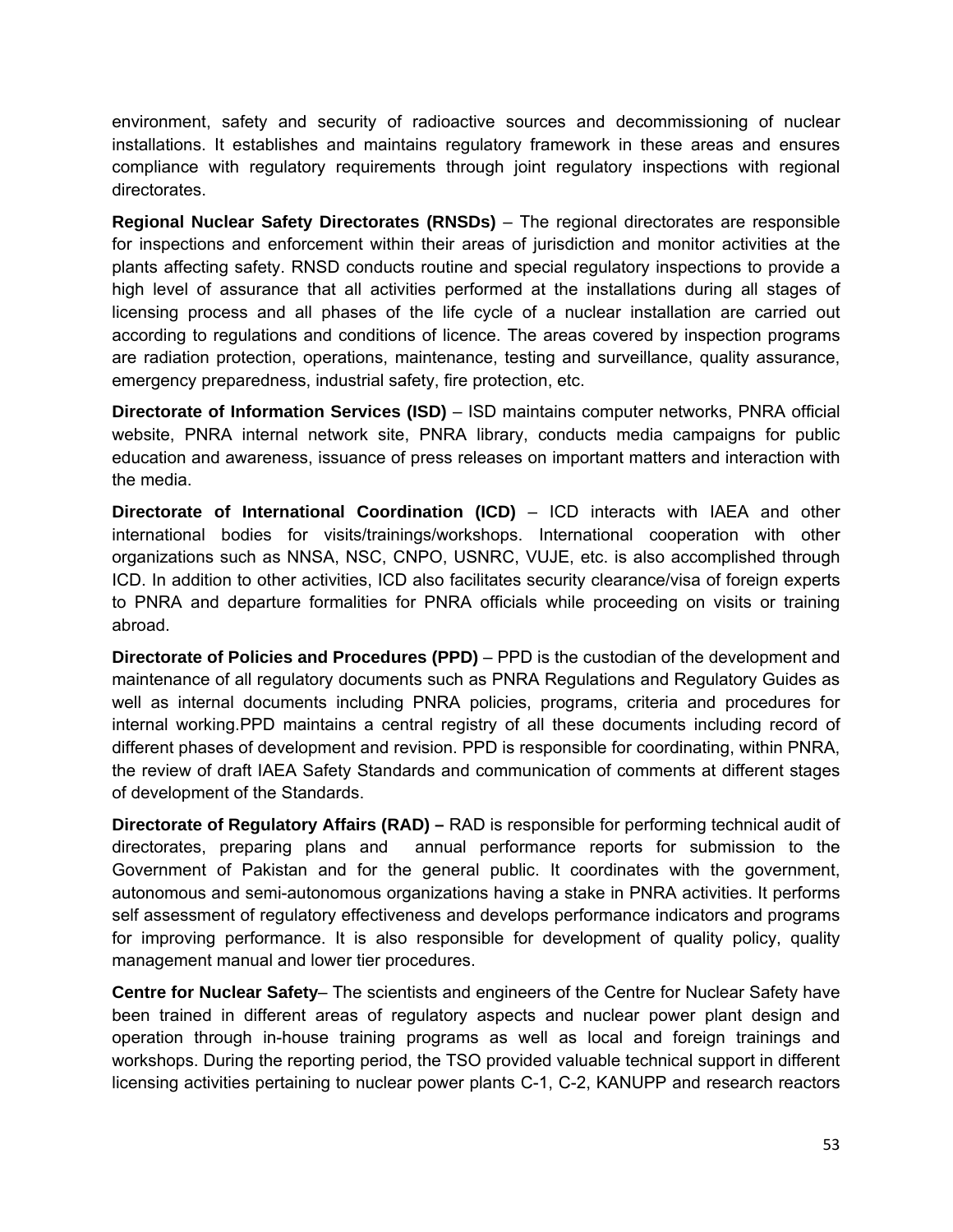PARR-I and PARR-II. Currently, Centre for Nuclear Safety conducted the review and assessment of the C-3/4 Preliminary Safety Analysis Report (PSAR).

Following is a brief introduction of the PSDP projects being implemented by PNRA:

**National Dosimetery and Protection Level Calibration Laboratory (NDCL)** - One of the main objectives of PNRA is to ensure the protection of radiation workers and general public from the harmful effects of ionizing radiations. PNRA has developed Radiation Protection Regulations and Annual Radiation Dose Limits for occupational workers as well as for general public so that the risk of adverse radiation effects to the human body could be reduced. Assessment of radiation exposure is a fundamental mechanism to ensure the radiation safety of occupational personnel working at the licensed facilities. In this regard, PNRA is implementing a Project for establishment of National Dosimetry and Protection Level Calibration Laboratory (NDCL) since 2007 with the objective to provide Internal and External Radiation Dosimetry Services to the licensed radiation facilities.

**National Environmental Radiological Surveillance Program (NERSP)**- PNRA has the responsibility to ensure that the public is protected from any buildup of environmental radioactivity in the country. The National Environmental Radioactivity Surveillance Program (NERSP) is aimed at enhancing PNRA's capabilities for monitoring environmental radioactivity, evaluating any buildups of radiation, assessing the doses being received by the public, and verifying the environmental data provided by NPPs. The Program is being implemented by PNRA and entails systematic measurement of radioactivity in soil, air, water, flora and fauna throughout the country.

**Safety Analysis Centre** - Safety Analysis Centre is a Technical Support Organization (TSO) to provide technical support in safety analyses for NPPs to both regulators and operators without compromising regulatory independence.

SAC performed analysis on a number of important issues including Coupled Field Analysis of Upper Closure Head of C-2 RPV under Operating Conditions, Design Familiarization using MATLAB and Radiological Consequence Analysis.

**National Nuclear Security Action Plan (NSAP)** -The objective of NSAP project is "to develop a national sustainable system in nuclear security with the established response and recovery capabilities, integrated with national laws, regulations and procedures".

In the year 2012, the NSAP project was extended to the next FY 2012-2013 to complete some outstanding physical targets. The Project continued its activities in the areas of nuclear security to enhance and strengthen the nuclear security culture within the country.

The functions of the NSAP are summarized as:

- Ensure that appropriate measures for physical protection of nuclear and other radioactive materials and facilities are taken,
- Ensure that corrective actions are taken when a radioactive source is in an unsafe and unsecured condition,
- To request other authorized bodies to monitor at appropriate checkpoints for the purpose of detecting orphan sources;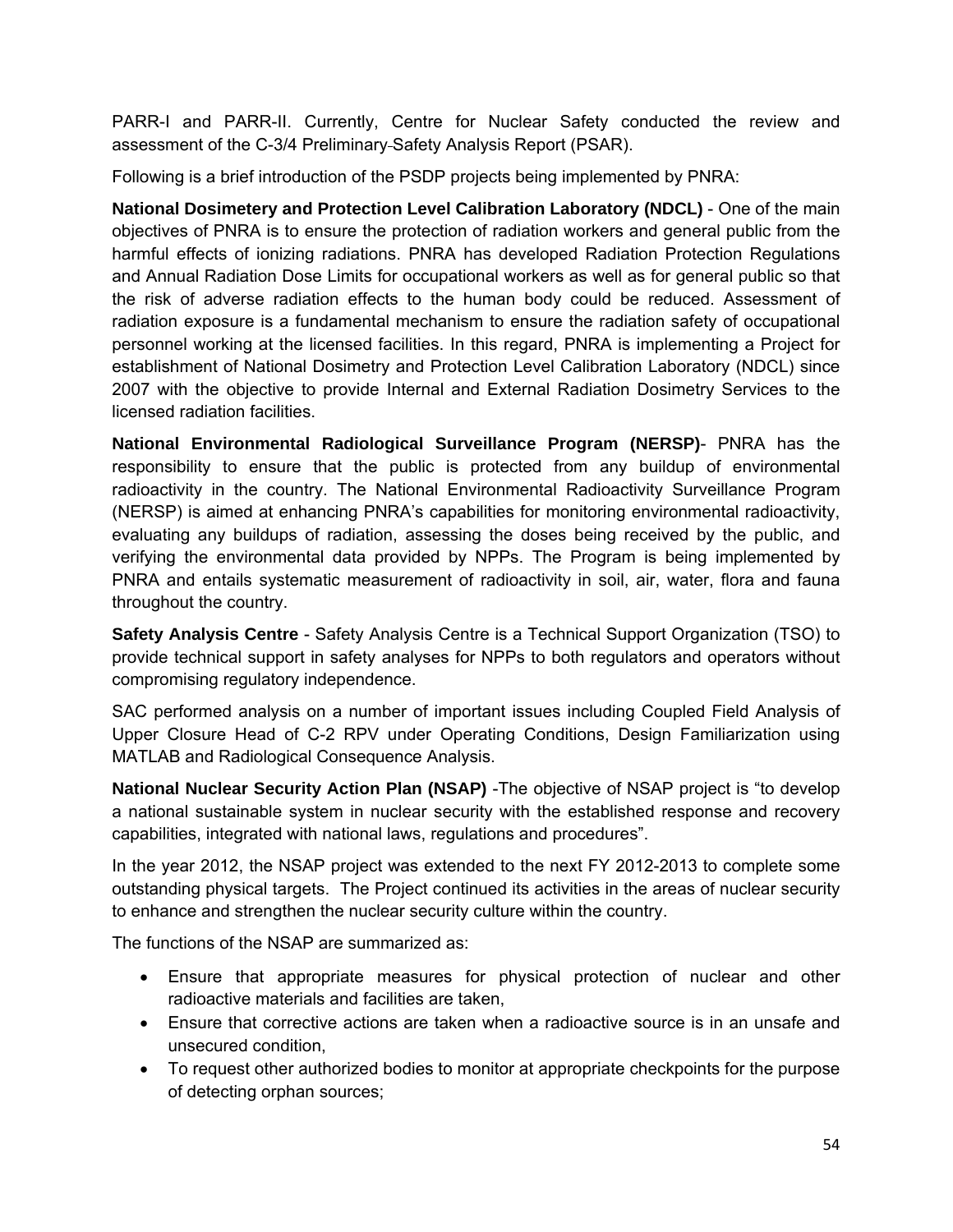- Ensure that adequate arrangements are in place for the appropriate training of the staff of regulatory body, its stake holders, law enforcement agencies, response organizations etc,
- Promote awareness among industry, health professionals, the public, and government bodies about the security hazards associated with radioactive sources,
- Prepare, or establish provisions, to recover and restore appropriate control over orphan sources, and to deal with radiological emergencies and to ensure appropriate response plans and measures are in place.

**PNRA School for Nuclear and Radiation Safety (SNRS)** - PNRA has established the School for Nuclear and Radiation Safety (SNRS) which imparts knowledge and skills to newly recruited officers as well as conducts refresher courses for existing staff since maintaining a sufficient number of highly skilled professionals, with appropriate academic qualifications and adequate experience, for regulatory supervision is one of the key future issues for PNRA. This project was aimed at developing the indigenous work force required for nuclear regulation. This Project has been completed in June 2012 and PC-IV of the Project has been submitted to the Planning Commission for evaluation and approval.

SNRS boasts a number of laboratories which are equipped with the necessary tools, a softpanel training simulator, physical models of nuclear power plant equipment, and various computer software. A non-destructive testing (NDT) laboratory has been established where PNRA inspectors can learn about welding and NDT activities at NPPs and manufacturing facilities.

**Advisory Committee for Improving Utility Regulatory Interface (ACIURI)** - ACIURI was initially established in 2005 and was reconstituted during the year 2009 due to retirement of some of its members. The members of the committee represent all the stakeholders (public, Government of Pakistan, universities, PAEC and PNRA) concerned with nuclear safety issues. Functions of ACIURI include giving recommendations on the PNRA regulations while maintaining a national tolerable level of risk and standard of safety, giving recommendations on the acceptability of impairments in the plants resulting from difficulties being faced by the utility and nuclear power plant suppliers and giving advice to facilitate smooth implementation of future nuclear energy generation programs.

**PNRA Legal Cell** - PNRA has also established a legal cell to provide advice on enforcement actions. The Legal cell operates under the authority of DG (I&E).The functions and responsibilities of the Legal Cell are as under:

- Performing all legal actions pertaining to the implementation of PNRA Enforcement Procedure,
- Make arrangements for the hearings by DG (I&E) and maintain the smooth running of the proceedings,
- Audio, video or both types of recoding of the proceedings of the hearing for further usage in the Court of Law,
- Register and Record the Offence Reports,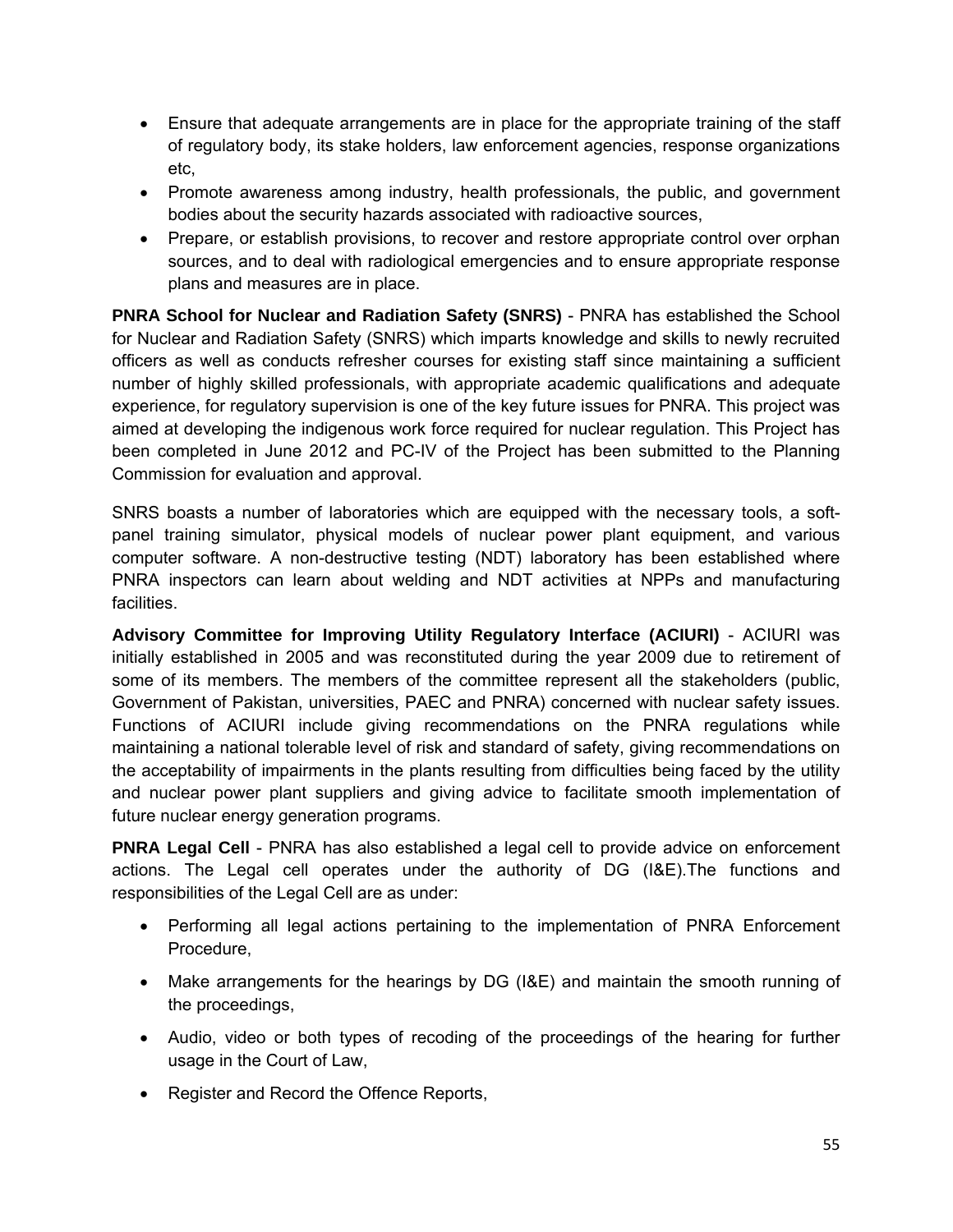- Examine the Offence Reports and verify the facts,
- Serve legal Notice to the accused person,
- File complaint in the Court of Law for prosecution of the accused person,
- Follow-up litigation cases in the Judicial Forums.

## **8.4 PNRA Management System**

Please see Section 13.5

## **8.5 Human Resources**

The existing workforce at PNRA stands at two hundred and twenty five (225) technical professionals and by 2020 the manpower strength would be increased to around four hundred, through direct recruitments and fellowship schemes, to cater for expanding nuclear power generation capacity. PNRA awards fellowships to deserving candidates for Masters in Nuclear Engineering in Pakistan Institute of Engineering and Applied Sciences (PIEAS) and KANUPP Institute of Power Engineering (KINPOE) and these fellows join PNRA after successful completion of studies. Each year, 15 fellows are inducted in masters program at PIEAS. 4 fellows are studying in KINPOE one of them will join PNRA in 2013 and others three in 2014.

A leadership development Program was initiated at PNRA in collaboration with Lahore University of Management Sciences (LUMS) in 2008. The Program remained in progress during the reporting period and a new batch of future leaders were identified which are now undergoing mentoring and coaching from the previous batch of leaders.

The manpower requirements of each Directorate are assessed regularly and manpower distribution is made according to the workload of the Directorate and nature of its activities.

Special teams comprising professionals drawn from all Directorates are formed in the case of specialized tasks such as review of SER, SAR, etc.

## **8.6 Financial Resources**

Funds provided to PNRA consist of grants from the federal government, income from the licence fees, and through PSDP funded projects for capacity building. These funds are adequate enough to meet the current financial requirements of PNRA. PNRA is financially independent of the organizations it is regulating.

# **8.7 Separation between Regulatory and Promotional Functions**

No function or responsibility assigned by the Ordinance to PNRA is related with the promotion of nuclear energy, and none of its functions and responsibilities conflict with its responsibility for regulating nuclear safety and radiation protection. PAEC or any other organization, responsible for promotion or utilization of nuclear energy or ionizing radiation, does not have any regulatory function. Moreover, Chairman PNRA reports to the Prime Minister of Pakistan who is the head of the Government. This feature, among others, ensures the independence of PNRA.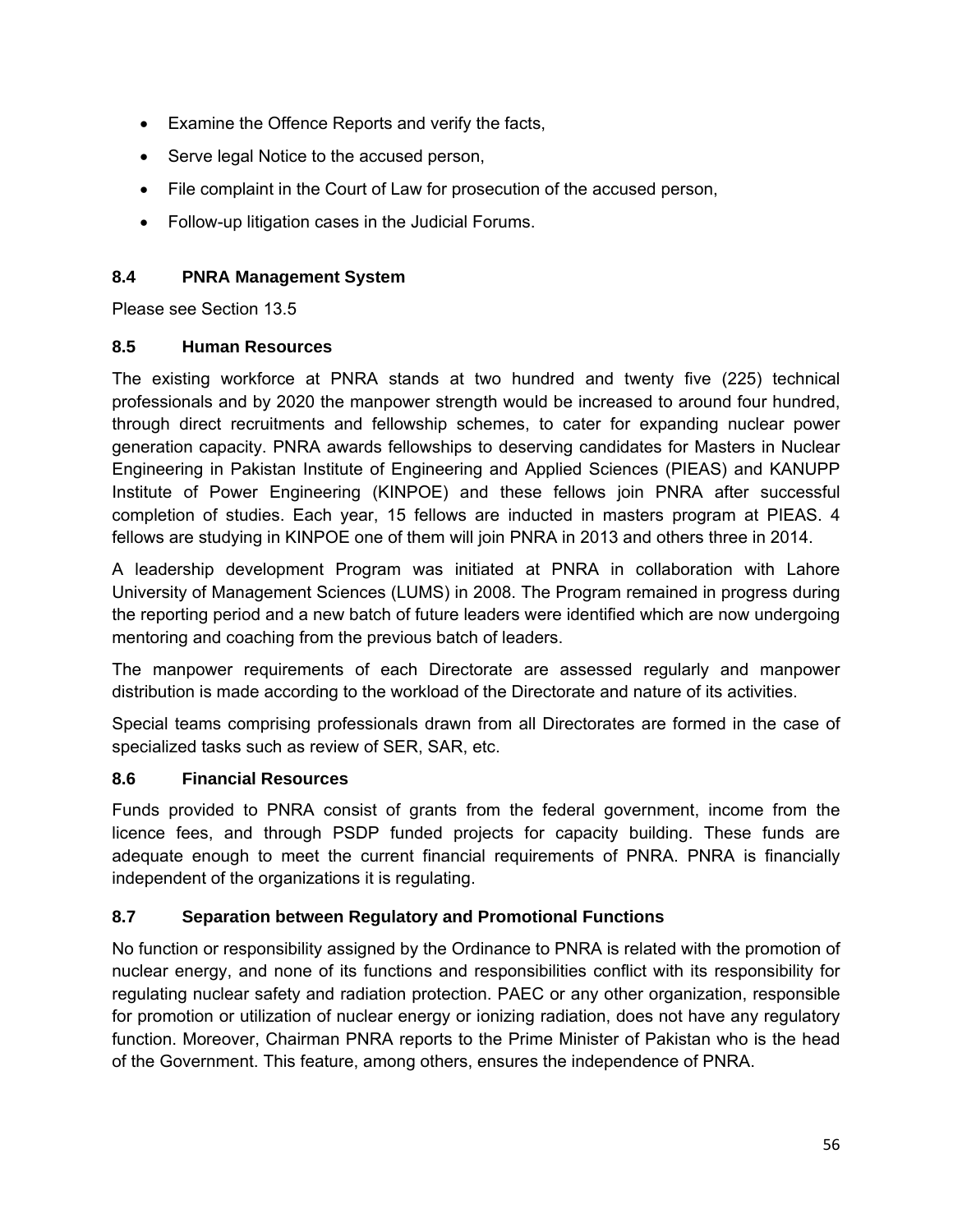# **8.8 Monitoring and Evaluation**

Monitoring and Evaluation is an integral part of the management systems of the PNRA. The monitoring of the regulatory performance of the PNRA is based on 12 strategic performances. These indicators are shown in Annexure–VII. The submission of annual report of the activities of PNRA to the Government of Pakistan and the general public is a regular feature of PNRA. This submission enables PNRA to keep the public, the Government and other stakeholders informed about its efforts for ensuring safety of the public, the workers and the environment from ionizing radiation. As part of its self assessment program, PNRA has conducted an internal audit of activities of all its directorates to identify areas for improvement in order to enhance regulatory effectiveness.

A pilot study on assessment of Safety Culture has recently been initiated at PNRA in collaboration with the IAEA. Data for the assessment will be collected through observations, interviews of employees, focus group discussions, surveys and documents review.

# **8.9 Use of External Technical Support**

PNRA has adequate arrangements for obtaining technical or other expert professional advice or services in support of its regulatory functions and retains full responsibility for its decisionmaking on safety matters. PNRA has adequate resources and competence to carry out most of its core and support functions. However, room of improvement exists. PNRA seeks technical advice from several external sources whenever needed, but this advice is never binding and PNRA's remains independent in its decision making.

PNRA has established strong bilateral relationships with National Nuclear Safety Administration (NNSA), Nuclear Power Operation Technology Corporation (CNPO) and Nuclear Safety Centre (NSC) of China. The bilateral agreements with these organizations provide a forum for free exchange of information on matters related to nuclear safety. These prestigious Chinese institutes are assisting PNRA in the review and assessment as well as inspections of Chashma nuclear power projects.

Besides Chinese organizations, PNRA has made bilateral agreements with VUJE, of Slovak Republic. VUJE is an engineering, design and research organization specializing in nuclear power plant technology, safety and environmental issues. It provides assistance in training of PNRA personnel in nuclear safety, specifically in safety review and inspection of pressurized water reactors components. PNRA is also interacting with United States Nuclear Regulatory Commission (USNRC) for institutional strengthening and capacity building in order to face the current challenges and issues related to nuclear safety.

# **8.10 Cooperation with National Organizations**

PNRA keeps liaison with other governmental organizations for maintaining nuclear and radiation safety in Pakistan. In addition to close interaction with the Pakistan Atomic Energy Commission (PAEC), PNRA also liaises with other National regulators such as Oil and Gas Regulatory Authority (OGRA), the Pakistan Telecommunications Authority (PTA), Public Procurement Regulatory Authority (PPRA), Civil Aviation Authority (CAA), and the National Electric Power Regulatory Authority (NEPRA). In addition, liaisons are maintained with national universities and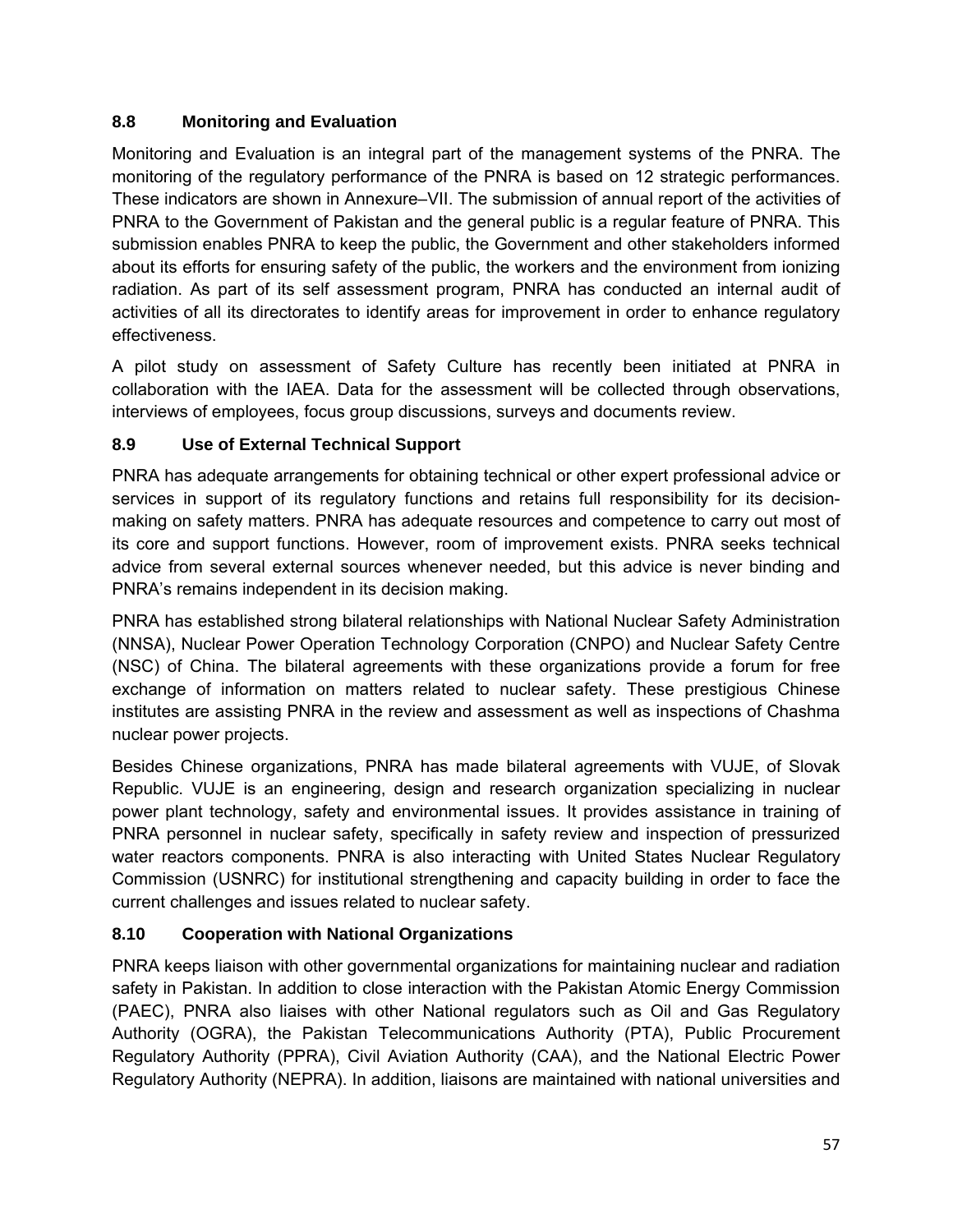academic institutes of national repute to keep abreast with latest national and international research and developmental activities.

PNRA professionals delivered lectures at leading national universities under the program of public awareness program to spread awareness about the radiation protection, nuclear power plants safety etc. Special lectures were arranged at various universities after the Fukushima Dai-ichi accident.

PNRA professionals are members of the committee for decisions regarding adoption of IEC standards for the Pakistan Standard and Quality Control Authority (PSQCA).

# **8.11 International Cooperation**

PNRA has been actively participating and contributing in the international efforts to promote nuclear safety and security. These efforts include fulfillment of international obligations /implementation of international legal instruments i.e. Conventions, Treaties, and Codes & Standards and exchange of technical information & expertise with international community under IAEA umbrella through participation in Technical Cooperation & Regional Asia Projects, technical meetings and exchange of expert missions etc. Representatives from PNRA participated and contributed in international events organized by IAEA and other international organizations and shared their experience and knowledge in the field of nuclear safety and regulatory affairs. These events include, Technical Meetings, Training Courses, Fellowships & Higher Studies Programs, Conferences, Scientific & Consultancy Missions, Inspections and contract placement.

## **8.11.1 International Conventions and Treaties/ Participation in International Conventions**

Pakistan is a party to all important international nuclear safety and security Conventions such as Convention on Nuclear Safety, Convention on Early Notification of a nuclear accident, Convention on Assistance in Case of Nuclear Accident or a radiological emergency and Convention on Physical Protection of Nuclear material and Code of conduct on safety and security of radiation sources.

During 2012, the IAEA convened Second Extraordinary Meeting of the Convention on Nuclear Safety in which representatives from sixty (60) countries participated to analyze the lessons learned from Fukushima Dai-ichi Accident, to discuss future nuclear safety challenges and plan measures to enhance the effectiveness of the Convention. The delegation of Pakistan, led by Chairman PNRA, participated in the meeting and submitted the national report highlighting the reassessment of national nuclear framework after Fukushima Dai-ichi accident and measures taken to enhance nuclear safety on the basis of lesson learned from Fukushima Dai-ichi accident in the areas of External Events, Design Issues, Severe Accident Management and Recovery, National Organizations, Emergency Preparedness & Response and Post Accident Management and International Cooperation.

# **8.11.2 Bilateral and Multilateral Cooperation**

PNRA acknowledges the importance of bilateral and multilateral cooperation and understands their significance in the enhancement of regulatory effectiveness and human resource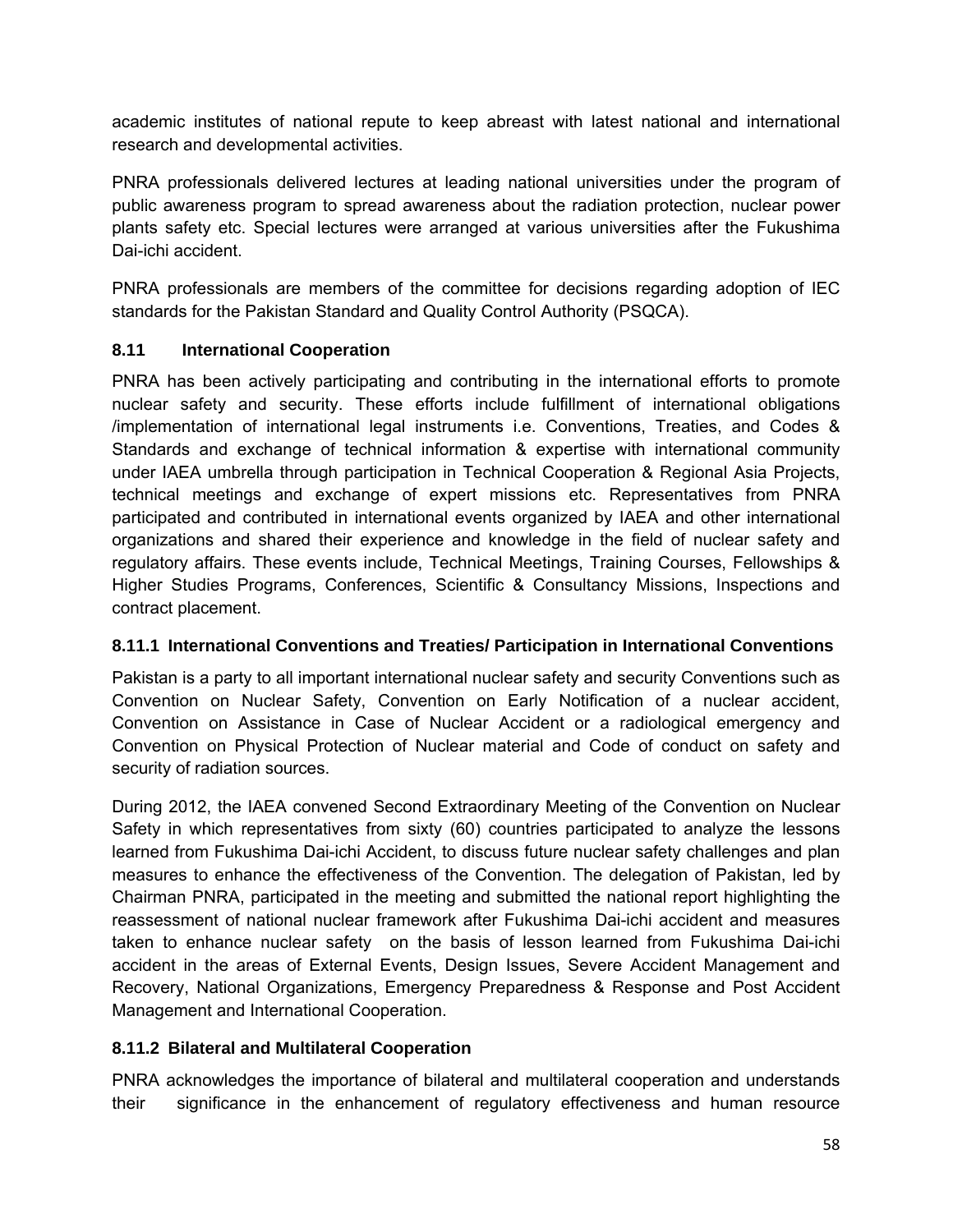development in the field of nuclear safety. The PNRA Ordinance also empowers the Authority to enter into bilateral cooperation agreements with other national regulators and international organizations in peaceful uses of nuclear technology.

Presently, PNRA has bilateral agreements with National Nuclear safety Administration (NNSA) of China and its allied institutes and technical support centres. In addition, our TSO, CNS also has a cooperation agreement with VUJE of Slovakia.

PNRA is also interacting with United States Nuclear Regulatory Commission (USNRC) for the institutional strengthening and capacity building related to nuclear safety. Two officers from PNRA have completed on the job training at USNRC and joined back their duties at PNRA.

Pakistan is also trying to develop bilateral relations with the other national regulators such as National Safety and Security Commission of South Korea, NNR of South Africa, JNRC of Jordan and TEAK of Turkey.

# **8.11.3 Pakistan - IAEA Collaboration/Cooperation**

The role of IAEA is crucial in strengthening regulatory infrastructure in Pakistan and capacity building of scientists and engineers of PNRA in the field of nuclear & radiation safety and security. Officers from PNRA regularly participate and contribute in the activities of IAEA committees, and networks. PNRA is also a beneficiary of IAEA's Technical Cooperation and Regional Asia Projects. The detail is as under:

# **8.11.3.1 IAEA Committees, Forums and Networks**

PNRA is contributing to various IAEA committees as an active Member State including the Nuclear Safety Standards Committee (NUSSC), Transport Safety Standards Committee (TRANSSC), Waste Safety Standards Committee (WASSC), Radiation Safety Standards Committee (RASSC), Advisory committee on Nuclear Security (AdSec) and Commission on Safety Standards (CSS).

PNRA also participated as the national coordinator in the activities of the International Event Scale (INES), Incident Reporting System (IRS) forums of IAEA, IAEA Response Assistance Network (RANET) and Radiation Safety Management System (RASIM), etc.

Pakistan had been participating in the activities of United Nations Scientific Committee on the Effects of Atomic Radiation (UNSCEAR) since 2008 as an observer. However, during the year 2011, United Nations General Assembly also formally granted permanent Membership of UNSCEAR to Pakistan. Pakistan is fully committed to positively contribute to the objectives of this committee. During the reported year, Pakistan shared environmental monitoring data at this forum to conduct its assessment on levels and effects of radiation exposure due to the nuclear accident after the 2011 great east-Japan earthquake and tsunami and subsequently Fukushima Dai-ichi accident.

Chairman PNRA was a part of the delegation on IAEA Ministerial Conference on Nuclear Safety from 14-17 December 2012. He led the delegation for the 6th Steering Committee Meeting between PNRA and National Nuclear Safety Administration, China. He also participated in the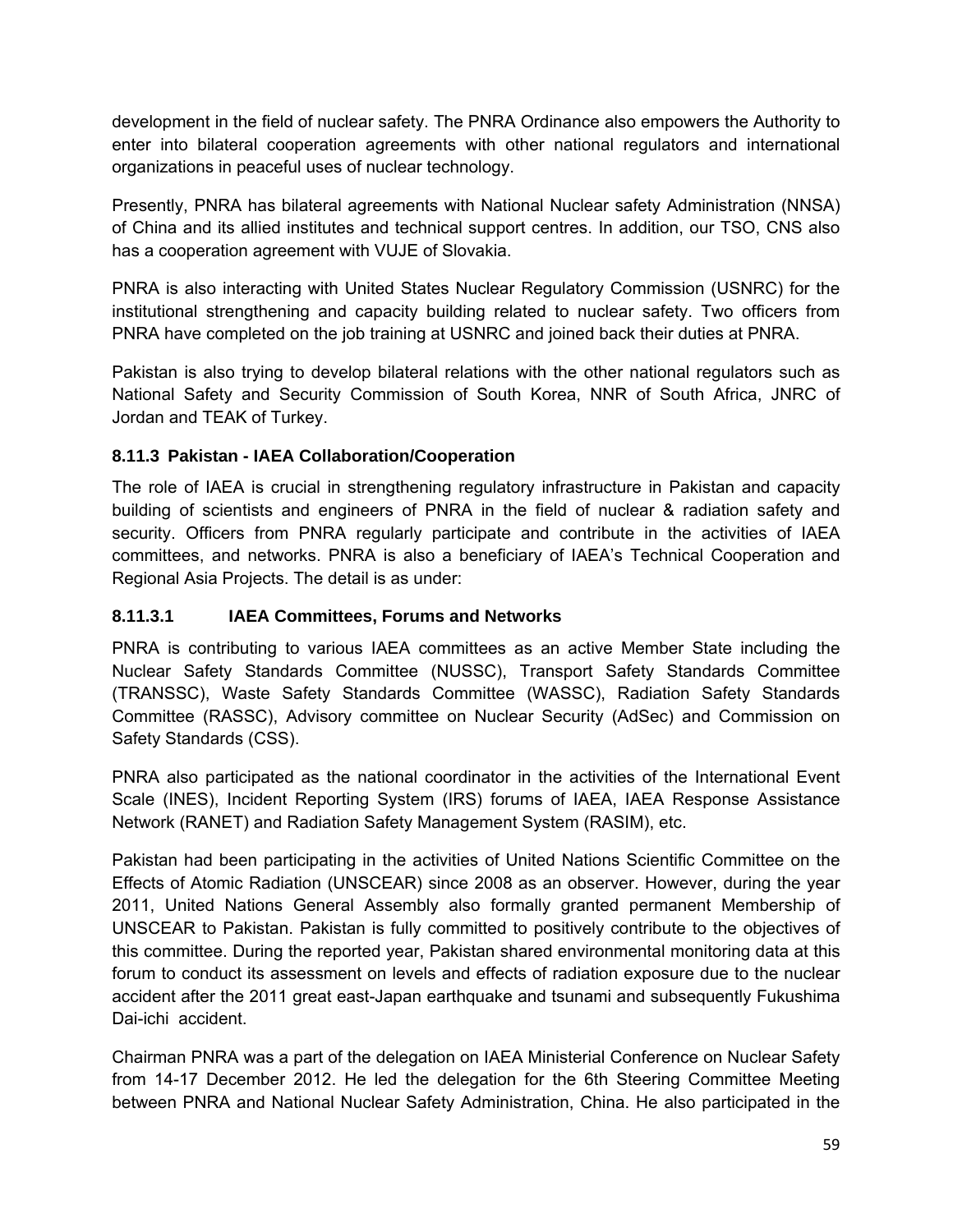IAEA technical meetings regarding developing and maintaining capacity building in Member States and capacity building and human resources development for new and expanding nuclear power program respectively.

PNRA also participated in the activities of IAEA Regional Cooperation Forum (RCF) that is formed to help developing regulatory infrastructure in new countries embarking on nuclear power program by sharing nuclear knowledge and training of personnel in core functions of regulatory body. The purposes of the meeting are to address the Regulatory Cooperation Forum action plans for Jordan and Vietnam in collaboration with the European Commission (EC) Instrument for Nuclear Safety Cooperation (INSC) program and engage with non RCF member countries embarking on nuclear power to realize the benefits of the RCF for improved international cooperation and collaboration.

# **8.11.3.2 IAEA Technical Cooperation Projects**

PNRA is participating in two IAEA Technical Cooperation Projects, "Enhancing Nuclear Safety Infrastructure and regulatory Framework (PAK/9/035)" and "Strengthening Infrastructure for Radiation, Transport and Waste Safety (PAK/9/037)". The IAEA has approved both these projects till year 2015 due to impressive implementation of the planned activities under both the projects.

# **8.11.3.3 IAEA Regional Asia Projects (RAS Projects)**

Besides Technical cooperation projects, PNRA is also participating in eleven (11) IAEA Regional Asia (RAS) Projects for the cycle 2011-13 mainly related to strengthening regional nuclear regulatory authorities and safety culture, promoting and maintaining regulatory infrastructure for control of radiation sources.

Strengthening the transfer of experience related to occupational radiation protection of the nuclear industry and other application involving ionization radiation, strengthening radiation protection of patient in medical exposure, strengthening education and training infrastructure and building competence in radiation safety, strengthening and harmonization of national capabilities for response to nuclear and radiological emergencies, etc. Under these projects, personnel from PNRA participated in various activities such as training courses/workshops organized by IAEA.

# **8.11.3.4 IAEA and Pakistan's Nuclear Security Cooperation Program**

PNRA-IAEA Nuclear Security Cooperation Program is in progress and a number of activities such as training courses, establishment of laboratories; procurements of equipment related to physical protection, etc. are underway under this project.

# **8.11.3.5 Expert Missions**

PNRA is sharing knowledge and expertise with international community through participation in IAEA activities as experts and lecturers. Experts from PNRA participated in different IAEA missions such as Integrated Regulatory Review Service (IRRS), Emergency Preparedness Review (EPREV) and Regulatory Authority Information System (RAIS).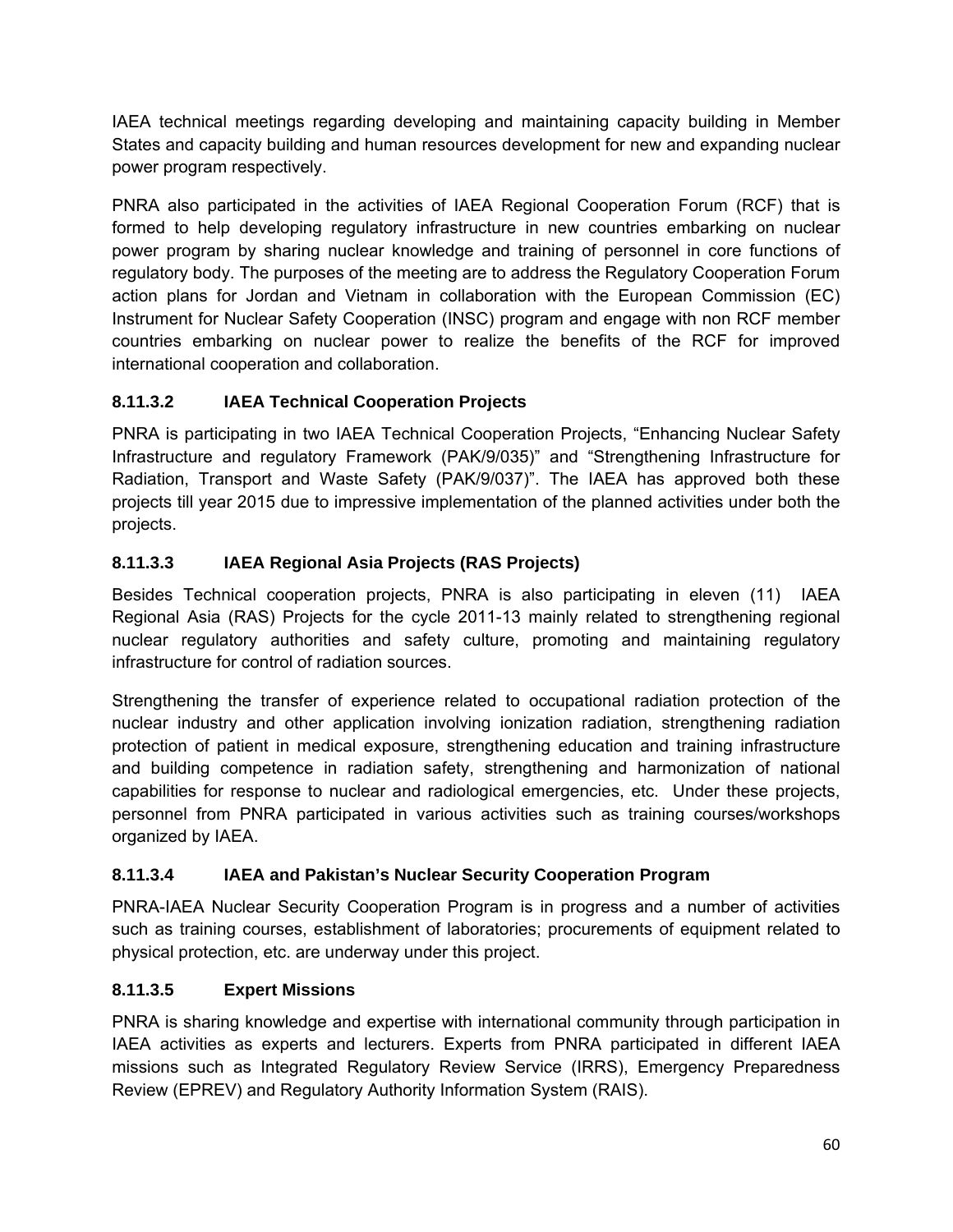Moreover, experts from PNRA also delivered lectures during IAEA training courses held in Vienna and other international venues in the areas of regulatory importance and nuclear safety & security such as formulation of nuclear regulations, development of regulatory infrastructure, review and inspection, emergency preparedness and response, physical protection and capacity building etc.

During 2012, PNRA experts contributed in a number of areas of regulatory importance at international levels as consultants; Nuclear Forensics, International Reporting System of NPP Operating Experience (IRS); IAEA Coordinated Research Project (CRP) on Risk Assessment ; State Management of Nuclear Security Regime; Physical Protection Inspection; Peer Review of Operational Safety Performance Experience (PROSPER) and to Produce PROSPER Guidelines; Regulatory Cooperation Forum (RCF) Support Mission to Vietnam on the Importance of an Independent Regulatory Body and basic training course on Nuclear Reactor Instrumentation and Operation, etc.

Moreover, experts from IAEA also visited PNRA for participation in different events such as, trainings, Courses/workshops on Security of Radioactive Sources; Nuclear Security Culture, Detection Techniques and Coordination (FLO-MEST); Training of Trainers on Radiation Detection Techniques for Front Line Officers for Pakistan's Officials; Performing Installation and Training related to the Whole Body Counter System; Commissioning of Physical Protection Interior Labs (PPIL); Training and Installation/Commissioning of TLD Reader Systematic.

During the reported period Mr. Kwaku Aning, Deputy Director General (DDG), Mr. Alexander Bychkov (DDG), Nuclear Energy IAEA, Technical Cooperation (TC) and Mr. Oscar E. Acuna, Section Head, TC Asia and Pacific Section, IAEA visited PNRA and discussed about progress and implementation of various TC projects and explore the possibilities for further cooperation in various fields and to support various Member States in their capacity building through the placement of fellows. Similarly, Dr. Daud Mohammad, DDG Nuclear Science and Application, IAEA also visited PNRA and discussed the matters to strengthen cooperation in the field of nuclear science and applications.

On the request of PNRA, IAEA planned Integrated Regulatory Review Services (IRRS) Mission preparatory meeting during the last quarter of 2012 at PNRA, however, due to some unavoidable circumstances, the proposed meeting was held during March 2013. IRRS Mission is now planned for April, 2014.

## *Pakistan has, therefore, met the obligations of Article 8 of the Convention.*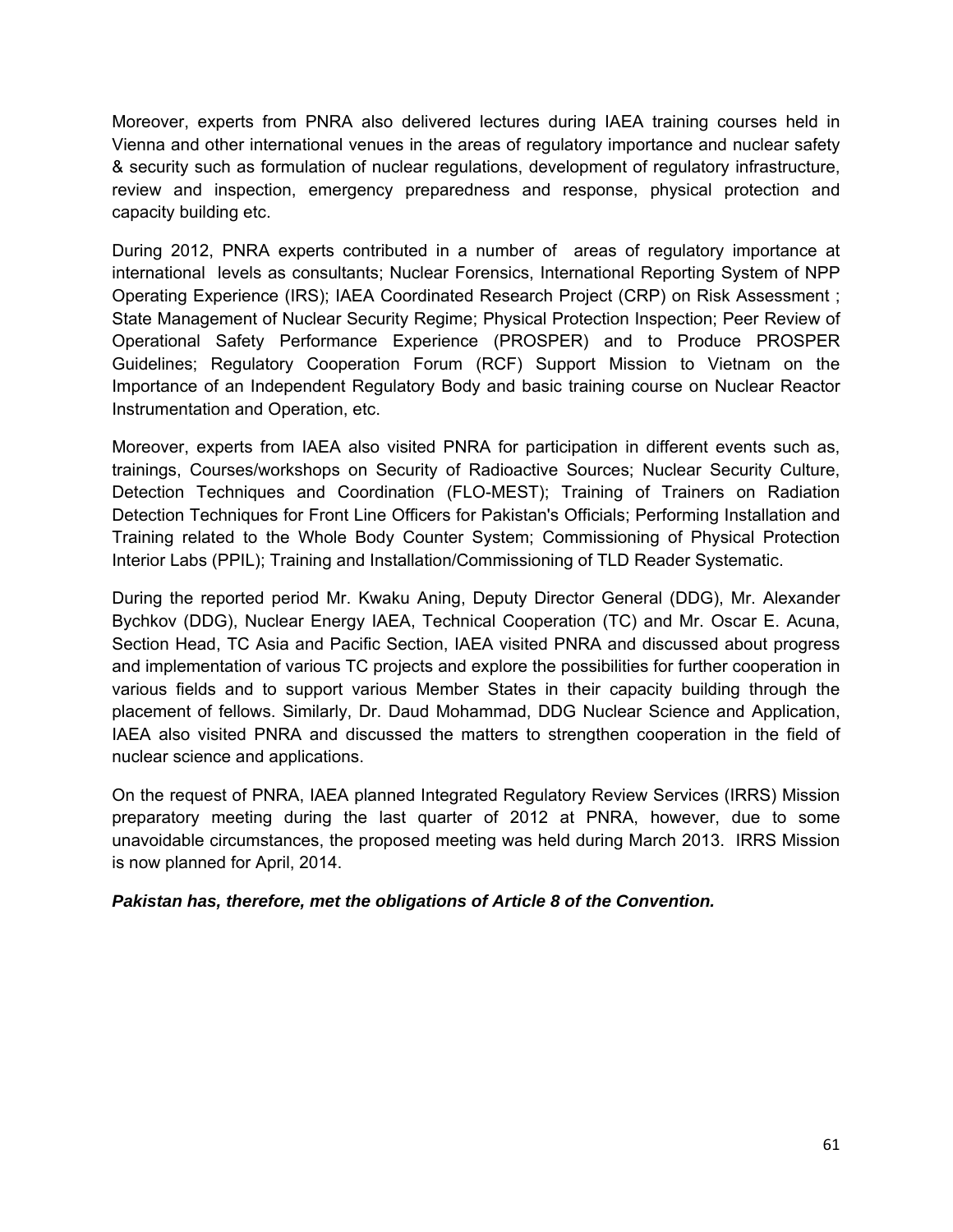# **Article 9 – Responsibility of the Licence Holder**

*"Each Contracting Party shall ensure that prime responsibility for the safety of a nuclear installation rests with the holder of the relevant licence and shall take the appropriate steps to ensure that each such licence holder meets its responsibility."* 

# **9 Responsibility of the Licence Holder**

Pakistan has ensured that prime responsibility for the safety of a nuclear installation rests with the holder of the relevant licence. Appropriate steps are taken to ensure that the licence holder fulfills this responsibility.

## **9.1 Regulatory Requirements**

PAEC is the owner and operator of the nuclear installations. It functions under the Pakistan Atomic Energy Ordinance 1965. This Ordinance requires that the Commission shall do all acts and things, including research work, necessary for the promotion of peaceful uses of atomic energy in the fields of agriculture, medicine and industry and for the execution of development projects including nuclear installations and generation of electric power.

National regulations that regulate various aspects of nuclear installations such as licensing, design, quality assurance and operation explicitly state that the licence holder is responsible for the safety of nuclear installations. The national regulation for licensing, PAK/909, states that the licensee is directly responsible for the safety of the nuclear installation. It is also mentioned in regulations on design, PAK/911 clause 3.1; that the licensee has the overall responsibility for safety. Similarly, according to the quality assurance regulations, PAK/912; it is a requirement that the licensee shall retain the responsibility for the effectiveness of the quality assurance program, likewise, regulations on operation of nuclear installations, PAK/913 section 5 clause (1); also delineates that the licensee shall have the responsibility for safe operation.

All authorizations by PNRA to the licensee explicitly state that the licensee shall retain prime responsibility for safety but it may delegate authority to the respective management of nuclear installation for operation according to the applicable regulations. The management of the installation is also responsible for providing clear and adequate guidance to its contractors to ensure that safety is integrated into all the activities and any other activity such as production shall not have priority to the responsibility for safety. PAEC being the licensee of nuclear installations has overall responsibility for the fulfillment of safety requirements for its nuclear installations and provides necessary resources and support to the respective management for safe operation in accordance with regulatory requirements.

## **9.2 Responsibilities of PAEC**

The responsibilities of PAEC Headquarters and nuclear installations are described below.

## **9.2.1 PAEC Headquarters**

According to the licence of the nuclear installations, issued by PNRA, PAEC is the licensee on record for the nuclear installations in Pakistan. Whereas, PAEC has delegated its responsibilities related to the safe operation of the plant to the respective plant management, PAEC is providing necessary financial and human resources to meet the requirements for: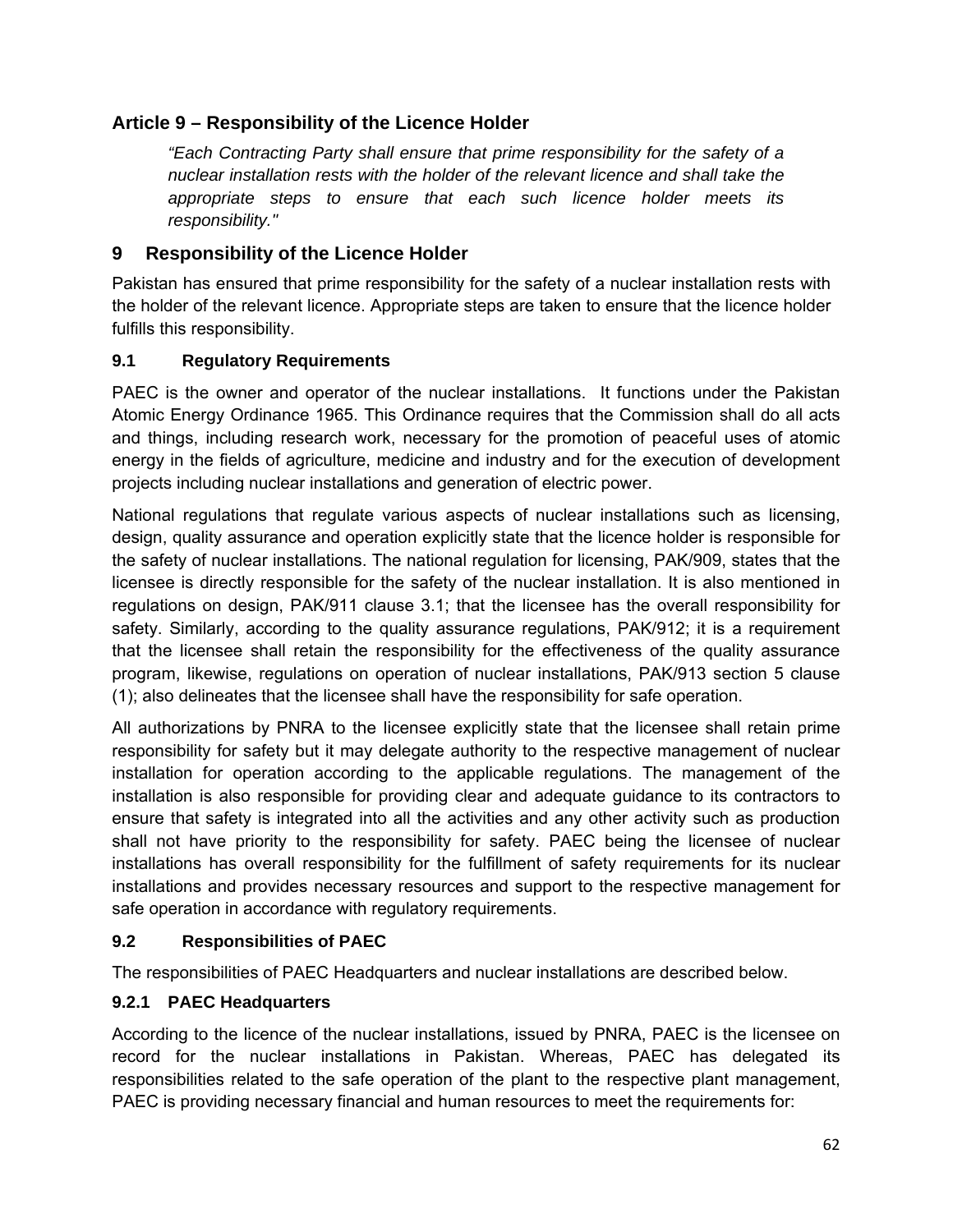- a. safe and continued operation of nuclear installations during the operating life.
- b. safety upgrades/modifications needed for safe operation.
- c. safe design, construction and operation of new nuclear installations.

PAEC has established safety and quality infrastructure at the corporate and nuclear installation levels. At the corporate level, the Directorate of Nuclear Safety (DNS) and Directorate of Quality Assurance (DQA) are established to advise the corporate management on safety and quality issues. At corporate level, Corporate Safety Review Committees (CSRC) have been established to review problems in nuclear power plants operation, scientific and engineering issues important to safety, radiation protection arrangements, physical protection plan, emergency plans, quality assurance procedures, administrative control and training.

At the nuclear installation level, Divisions having required authority and independence are in place, which are responsible for nuclear safety, licensing and quality assurance related activities. In addition, safety committees advise the management on safety and quality related issues. Representatives of Directorate of Nuclear Safety (DNS) at Chashma site conducts external audit of plant divisions such as health physics, QA, maintenance, etc. on sampling basis.

In addition, various directorates at corporate level are providing design and engineering support to nuclear installations. This indigenous capability in design and engineering has a positive impact in enhancing the operational safety of nuclear installations as well as in review and implementation safety upgrades, as and when required. PAEC organizational chart showing the corporate directorates is shown in Annexure–VI.

PAEC interacts with PNRA both at the corporate level and at the nuclear installation level. At the corporate level interaction is through Chairman and Members of PAEC to their corresponding counterparts in PNRA. The interaction between the regulatory body and the nuclear installations is through the technical directorates and regional directorates.

## **9.2.2 Karachi Nuclear Power Plant (KANUPP)**

The station vision and mission has clearly been defined and communicated to all workers so that they put in all efforts in the right direction for continued safe and reliable operation of the plant to ensure safety of public, workers and environment. The vision of KANUPP is to maintain and operate plant safely throughout the extended period beyond its design life. The mission of KANUPP is to achieve excellence in safe and reliable operation of the plant by effective implementation of safety, quality and configuration control requirement and optimum use of operating experience in all work activities of operations, maintenance and engineering support for continual improvement.

KANUPP Safety Committee (KSC) exists at the plant level which meets regularly to discuss safety issues and gives recommendations to the Director General, KANUPP. The committee, amongst other things, review safety related design modifications, changes to the operating policies & principles, new safety issues, reportable events, implementation of radiological emergency response plans etc. Nuclear Safety and Licensing Division (NSLD) reports directly to the Director General, KANUPP. This Division also interfaces with PNRA and provides oversight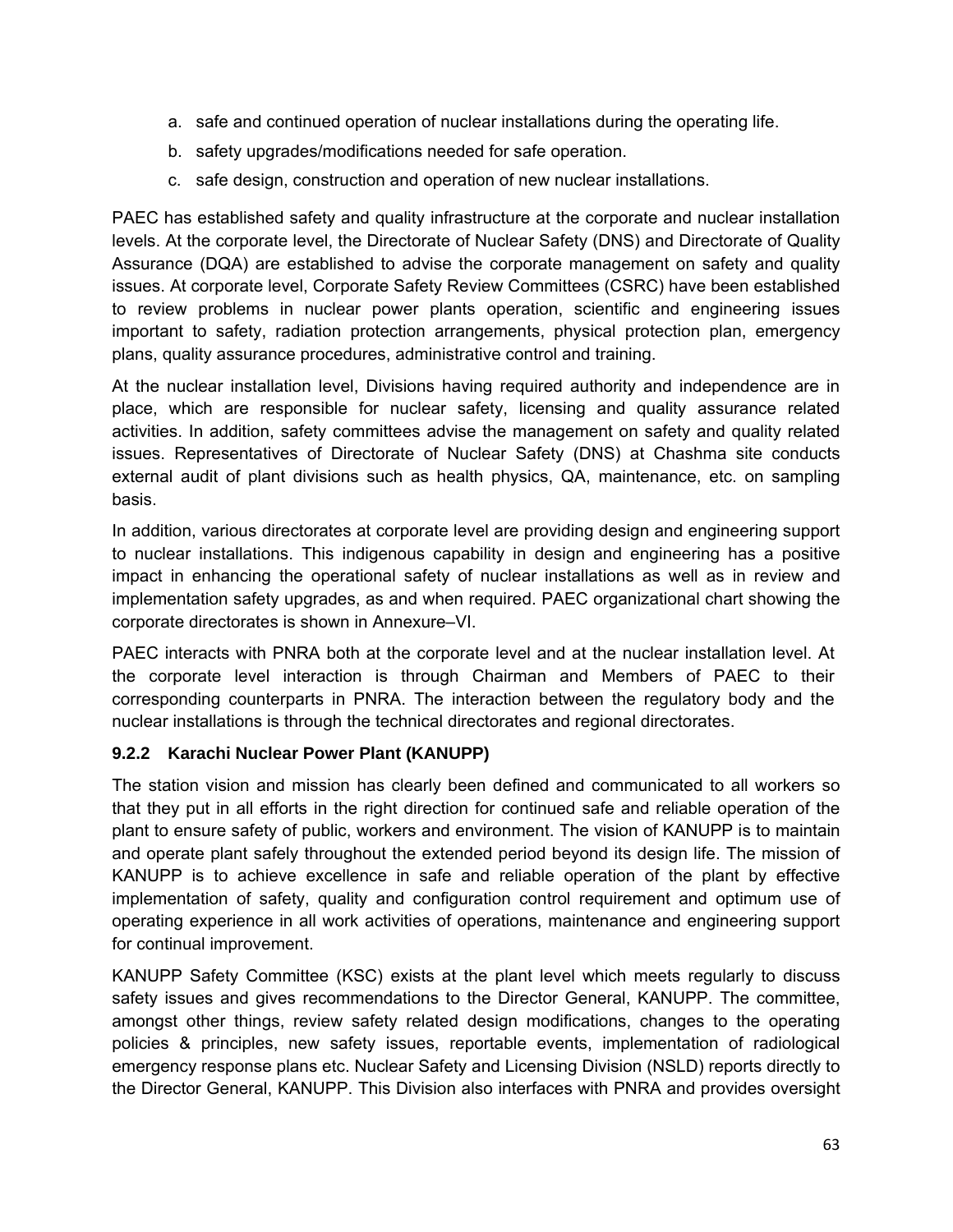of safety matters within the plant.

### **9.2.3 Chashma Nuclear Power Generating Station**

Chashma site organization has been restructured considering the requirements of multiunit site. Currently, Chashma Nuclear Power Generating Station (CNPGS) headed by Director General consists of two operating units (C-1 and C-2), a common directorate of technical support and a common training centre.

The mission of CNPGS is to generate electricity in a demonstrably safe, reliable and cost effective manner over the long term, for the benefit of our society and stake holders, as well as to consolidate the basis for development of the nuclear power program in Pakistan. The vision is to establish a modern, effective and efficient management system within the organization, to enhance the standard of management so that the safety and economic performance of the plant is in the top quartile in the world nuclear power industry. CNPGS is earnestly working to achieve its mission and vision.

Technical divisions of C-1 and C-2 are responsible for system performance evaluation of structure, system and components related to safety, safety surveillance during operation and outage, review of safety and technical specification modifications etc. Nuclear safety and operating experience section of technical division is responsible for interface with the regulatory authority and performs the function of operating experience feedback within C-1&C-2 and manages Corrective Action Program. Technical division also coordinates the follow-up actions of C-1 PSR corrective action plan.

Each plant has a high level safety committee, namely Operational Safety Review Committee (OSRC) which is headed by the respective Plant Manager. Other members include the Deputy Plant Manager, manager operation, manager health physics, manager quality assurance and manager technical. This committee, among other functions, reviews and assesses changes in approved technical specifications, safety related equipment/systems, tests, new safety issues, violations of approved technical specifications, reportable events, deficiencies in design or operation that may affect safety, radiological emergency response plan, physical protection plan etc.

### **9.2.4 Chashma Nuclear Power Project Unit -3 (C-3) and Unit-4 (C-4)**

The Safety and Licensing Division of C-3/C-4 is responsible for addressing safety related issues. This Division is also responsible for coordinating the safety review, implementing Configuration Management Plan during installation. A Quality Assurance Division ensures quality through the implementation of the Quality Assurance Program. It performs audit of the activities of designer, contractor and sub-contractors and performs QA surveillance during installation at site. Technical Coordination Division reviews basic and detailed design and design modifications in coordination with other design establishments of PAEC. The review performed by the Technical Coordination Division is independent of the review performed by the designer.

The licensee abides by the provisions of the PNRA Ordinance, rules and regulations made under the Ordinance, licence conditions and directives of PNRA issued from time to time. The licence holder submits the required safety reports and documentation as laid down in the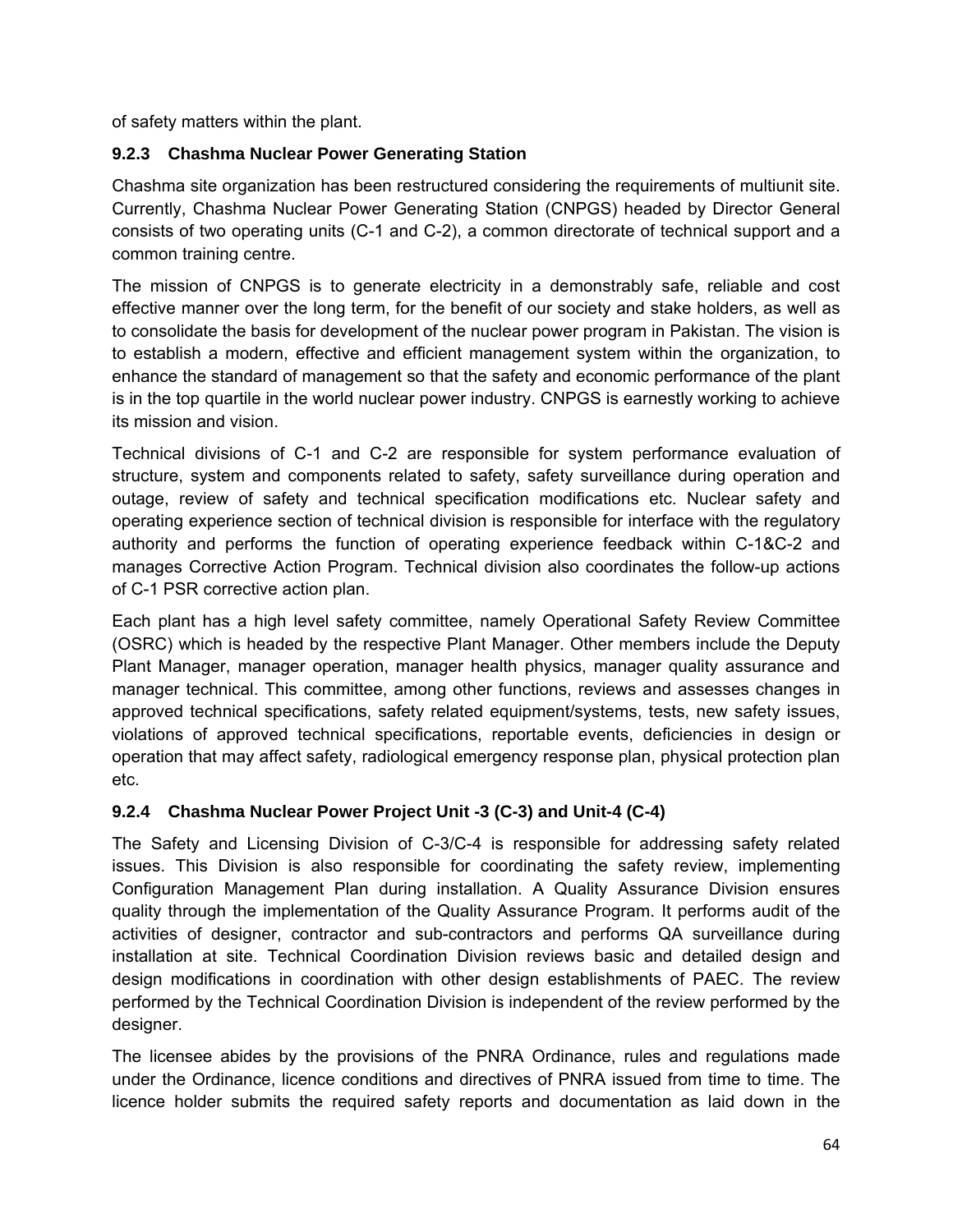regulations or required by PNRA in support of safety case. In addition, the licence holder agrees to regulatory inspections, during all phases of the plant life, which are carried out by PNRA to verify that the requirements of the regulations and conditions of the licence are met.

### **9.2.5 Technical Support to Operating units**

KANUPP management ensures effective technical support activities are provided as necessary for safe and reliable operation of the plant. The major activities of technical support are performed by Technical Division, Design and Development Division, Control Instrumentation Application Laboratory and Computer Design & Development Division. Roles, responsibilities and programs for each Technical Support Divisions of KANUPP are clearly defined and understood by station personnel.

Directorate of Technical Support (DTS) of CNPGS is composed of eight divisions. Radioactive waste management division assists operating units in radioactive waste management activities. Technical coordination division assists in performing engineering and safety analysis, preparing design modifications, fuel management and core management activities and RFO planning activities. Information system division establishes and maintains information for the plants. Equipment management division develops and manages the PSI, ISI and ageing management programs. Structure & services division provides supporting activities related to construction and surveillance of structure/ buildings. In addition, three maintenance support divisions related to mechanical, I & C and electrical, maintenance assist the plants in major maintenance activities. Directorate of CHASCENT provides training and re-training to operating personnel of C-1 and C-2. Compliance of the work done by DTS and CHASCENT, to the safety requirements in the operating licence and PNRA regulations, is ensured by the plant organizations.

Corporate technical support is also provided to monitor and prepare for different plant operational as well as improvement activities. PAEC HQ sends various technical support teams from time to time to evaluate and assess different activities of operating plants. Besides, resources and engineering support are provided for plant life extension plans at KANUPP.

### *Pakistan has, therefore, met the obligations of Article 9 of the Convention.*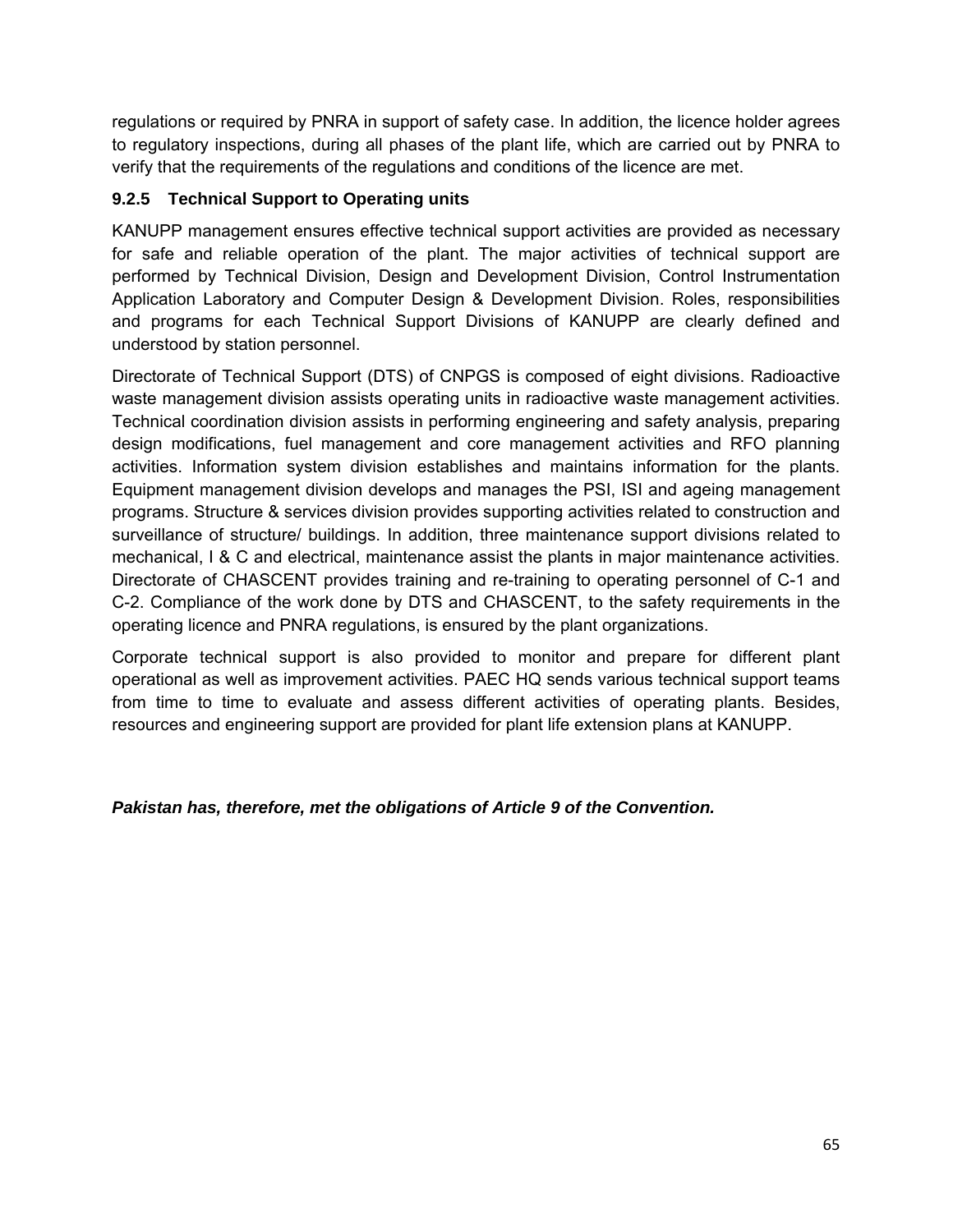# **Article 10 – Priority to Safety**

*"Each Contracting Party shall take the appropriate steps to ensure that all organizations engaged in activities directly related to nuclear installations shall establish policies that give due priority to nuclear safety."* 

# **10 Priority to Safety**

Pakistan has taken appropriate steps to ensure that all organizations engaged in activities directly related to nuclear installations have established policies that give due priority to nuclear safety.

# **10.1 Regulatory Requirements**

PNRA Regulations PAK/909 require that 'safety first' shall be the guiding principle in the Siting, Design, Construction, Commissioning, Operation and Decommissioning of nuclear installations. Regulations PAK/913 requires that special emphasis is placed on safety in operation. The operator is to establish an effective organizational structure for making and implementing policies for nuclear safety and quality, allocating adequate resources, enforcing requirements like fitness for duty, etc. PNRA Regulations PAK/913 further require that a policy on safety shall be developed by the licensee and applied by all site personnel. This policy shall give the utmost priority to the safety at the installation, overriding if necessary the demands of production and project schedules. The policy should include a commitment to excellent performance in all the activities important to safety and shall encourage an inquisitive attitude. All activities that may affect safety and which can be planned in advance shall be conducted in accordance with established procedures and shall be performed by suitably qualified and experienced individuals. Furthermore, regulations require that regular reviews of the operational safety of the plant are conducted, with the aim to ensure that an appropriate safety consciousness and safety culture prevails, the provisions set forth for enhancing safety are observed, documentation is up-to-date and there are no indications of overconfidence or complacency.

# **10.2 Nuclear Safety Policy of PAEC**

Pakistan Atomic Energy Commission is the owner and operator of nuclear installations and has overall responsibility for safety. PAEC has formally prepared and implemented a Nuclear Safety Policy from which specific safety rules, procedures and other requirements are derived. Complete text of Nuclear Safety Policy of Pakistan Atomic Energy Commission is available at PAEC website: http://www.paec.gov.pk

# **10.3 Priority to Safety in Nuclear Installations**

The licensee of nuclear installations in Pakistan is committed to give priority to nuclear safety. After Fukushima Dai-ichi accident, PAEC Corporate management formed a Taskforce for safety assessments of nuclear installations in the light of lessons learnt from the Fukushima Dai-ichi accident and the IAEA Nuclear Safety Action Plan. Areas were identified for improvement in terms of availability of safety functions in case of severe accidents and extreme natural hazards such as Mobile Emergency Power Sources, Hydrogen Control & Mitigation Systems, Off-site Emergency Planning and Preparedness etc. PAEC also provided financial resources for the implementation of the FRAP on priority basis.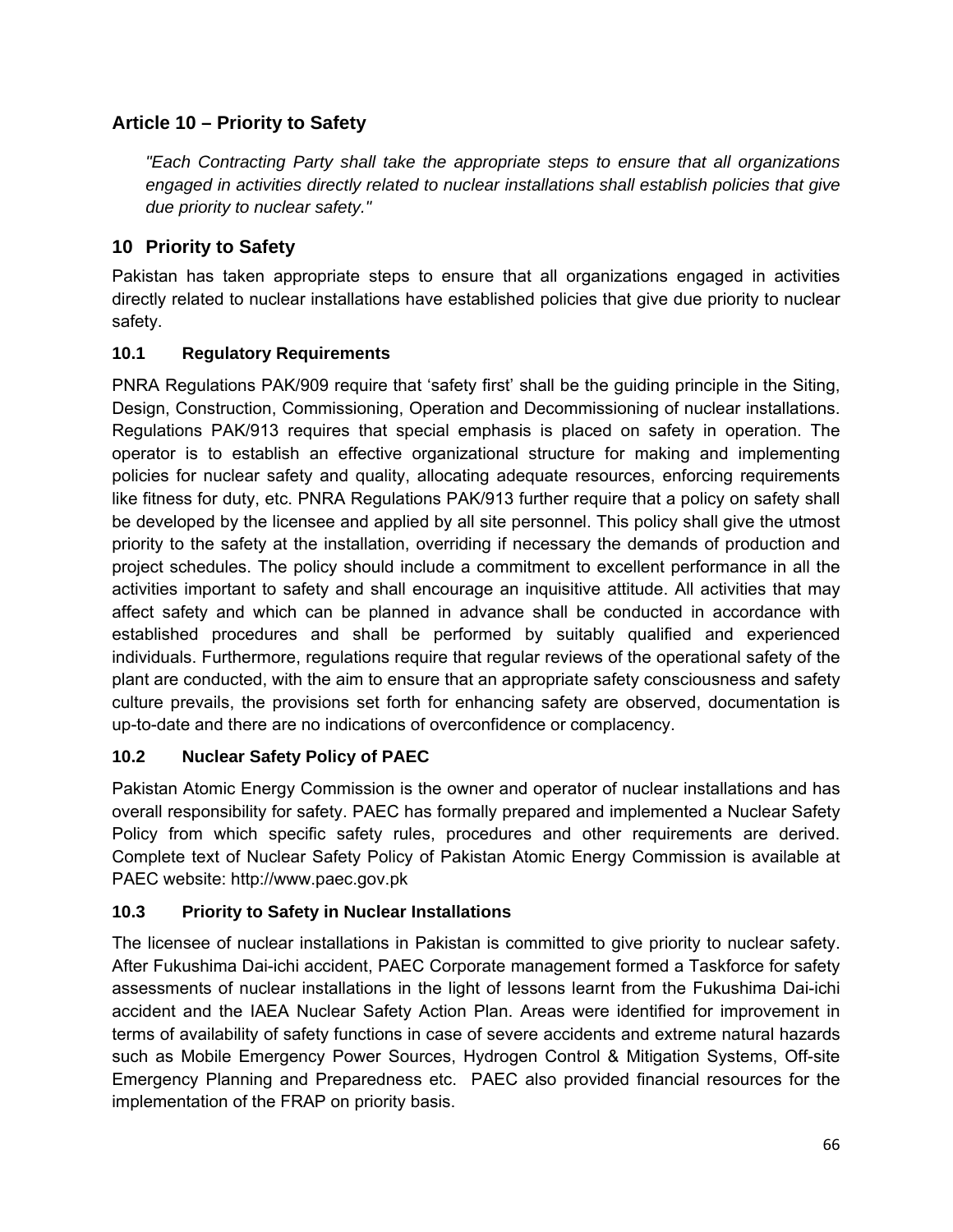Systems of event reporting, corrective action program, equipment health monitoring, a system of reporting near misses and operational experience feedback (within plant, other plants operating in the country, plants operating worldwide through IRS, WANO and other reporting systems) was further strengthened. WANO peer reviews have been carried out at C-1 and KANUPP in the reporting period. Such activities have added to the improvement of safety at nuclear installations in Pakistan.

### **10.3.1 Priority to Safety at KANUPP**

At KANUPP, Station Vision, Mission, Goals and Objectives have been clearly outlined so that every plant personnel is well aware of their responsibility in ensuring safe and reliable operation of the plant.

 In addition, Station instructions for Corrective Action Program (CAP), Self Assessment Program (SAP), and Safety Performance Indicators (SPI) are implemented. Event reporting has been made easy so that any worker can directly report an event to the CAP Group. After evaluation and/or investigation, wherever required, necessary corrective measures are taken and feedback is provided to the reporting person. An in-house database of CAP has been developed and made easily accessible to all the plant personnel through Local Area Network (LAN). Open training sessions / lectures are carried out on CAP and SAP to enhance awareness and acceptance of these programs amongst plant personnel. To further improve safety culture and event reporting attitudes, every year a shield is awarded to the Division having best reporting record and Certificates are awarded to one officer and one staff member for best safety suggestion. Focused Self Assessment (FSA) is carried out on monthly basis to assess the areas in which deficiencies in soft issues are highlighted by the CAP. Necessary actions are developed and tracked to further improve these areas.

### **10.3.2 Priority to Safety at C-1**

The safety policy of C-1 is being implemented. Management of C-1 bears full responsibility for the safety of the plant according to the Safety policy. Plant Manager holds daily work plan meetings to discuss safety issues and ways of their resolution. Safety and quality takes precedence over production objectives. Event reporting is encouraged and any worker of the plant can report events and near misses through a user friendly reporting system. After evaluation and/or investigation, wherever required, necessary corrective measures are taken and feedback is provided to the reporting person. An in-house database of low level events, near misses and corresponding corrective actions is accessible to all the plant personnel through Local Area Network. CNPGS has implemented safety performance indicators program to monitor trends of operational safety of the plants in various domains.

### **10.3.3 Priority to Safety at C-2**

After successful commissioning, C-2 started its commercial operation in May 2011. Operating licence was issued to C-2 after review of Final Safety Analysis report and commissioning results. Safety and quality takes priority over production objectives. Event reporting is encouraged and any worker of the plant can directly report events and near misses through a user friendly reporting system. After evaluation and/or investigation, wherever required, necessary corrective measures are taken and feedback is provided to the reporting personnel.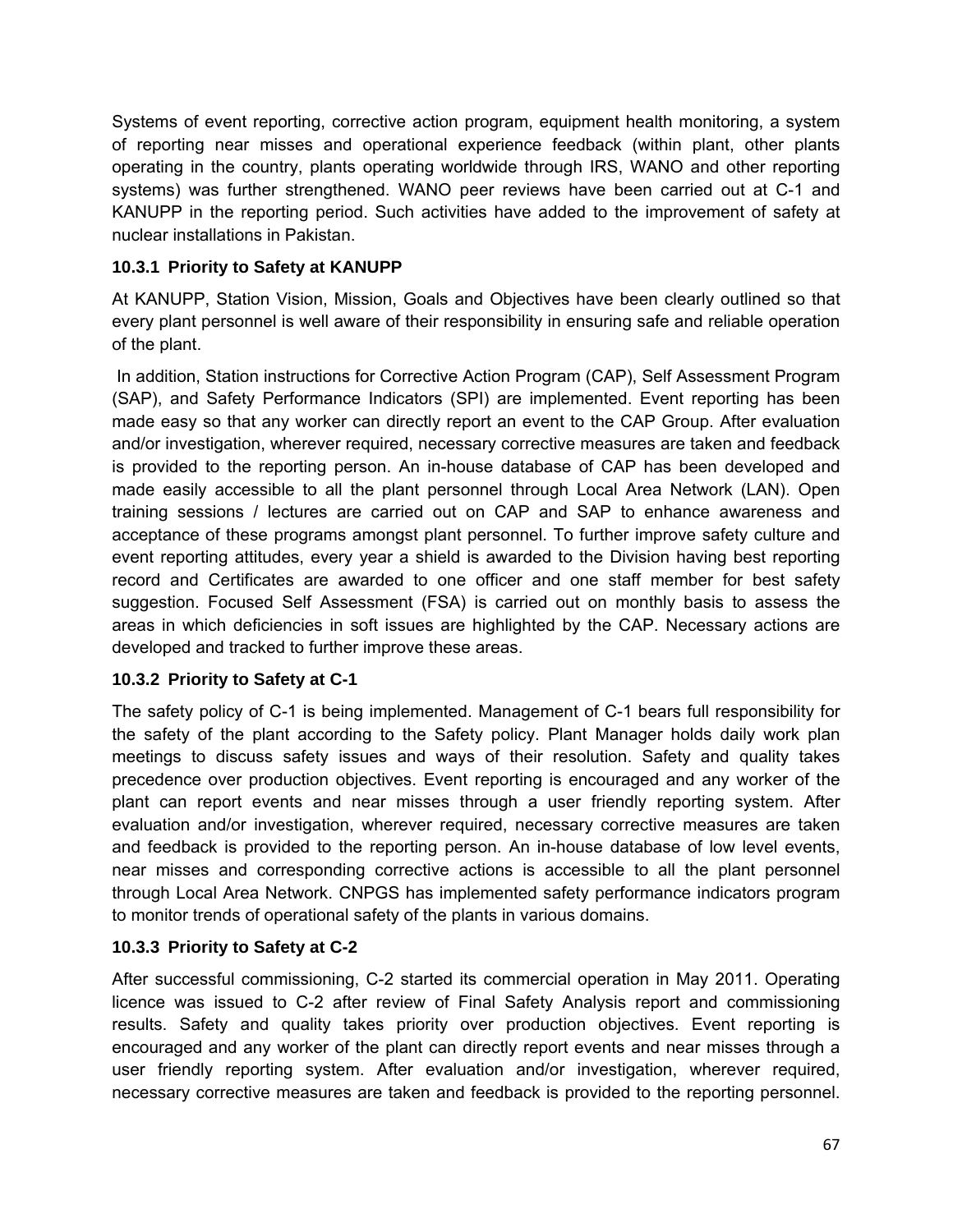An in-house database of event reports and corresponding corrective actions has been developed and made easily accessible to all the plant personnel through Local Area Network. C-2 has also developed safety performance indicators to monitor operational safety of the plant. All plant personal are encouraged to report abnormal events and any "near misses" relevant to the safety and availability of the plant.

Operating experience is carefully examined to detect any precursor signs of possible tendencies adverse to safety and availability, so that corrective actions could be taken before any serious condition happen. Regular reviews of the operation of the nuclear power plant are arranged by C-2 to ensure that safety consciousness exists and provisions set forth for enhancing safety are observed. Plant Manager holds daily work plan meetings to discuss safety issues and ways of their resolution. Safety and quality takes precedence over production objectives. An operation safety review committee (OSRC) is in place which performs assessment and reviews for safety evaluations of procedures, change in procedures, equipment, system or facilities etc. and investigating any violations of the technical specifications. Periodic safety review of plant will be performed on regular time intervals of ten years in order to ensure plant's safety in light of operating experience and significant new safety information/issues. PEER review is also in consideration of management and in this regard international agencies like IAEA, WANO may be requested, if required.

In order to increase safety and reliability, technical support organizations are established which provide the technical support required for operations and maintenance activities of the plants.

# **10.3.4 Priority to safety at C-3 and C-4**

Priority to safety at C-3 / C-4 is considered as the most important in safety policy/objectives. Safety has been ensured in different phases of Siting, Design and Construction in compliance to national regulations and international standards through reviews and assessments. An Overall Quality Assurance Program (OQAP) for C-3/C-4 is developed in accordance with PNRA's "Regulations on the safety of nuclear power plants quality assurance "PAK/912, Rev.1, IAEA Code on "Quality assurance for safety in nuclear power plants and other nuclear installations" 50-C/SG-Q. This OQAP is applicable to all the safety related structures, systems and components as well as important non-nuclear safety structures, systems and components.

C-3/C-4 project organization is established to plan, monitor and control the design and construction activities to meet the safety objectives. Trained manpower has been made available to carry out all activities important to safety. At design stage, probabilistic safety assessment is performed in addition to the deterministic safety analysis.

# **10.4 Verification of Safety by PNRA**

To effectively influence, monitor, and provide oversight of operators' safety culture, PNRA has initiated a pilot project on the assessment of own safety culture in collaboration with the IAEA. Data for the assessment will be collected through observations, interviews of employees, focus group discussions, surveys and documents review.

PNRA regulatory oversight program covers verification of all activities having bearing on safety. PNRA promotes safety culture in nuclear installations by ensuring that it is on the agenda of the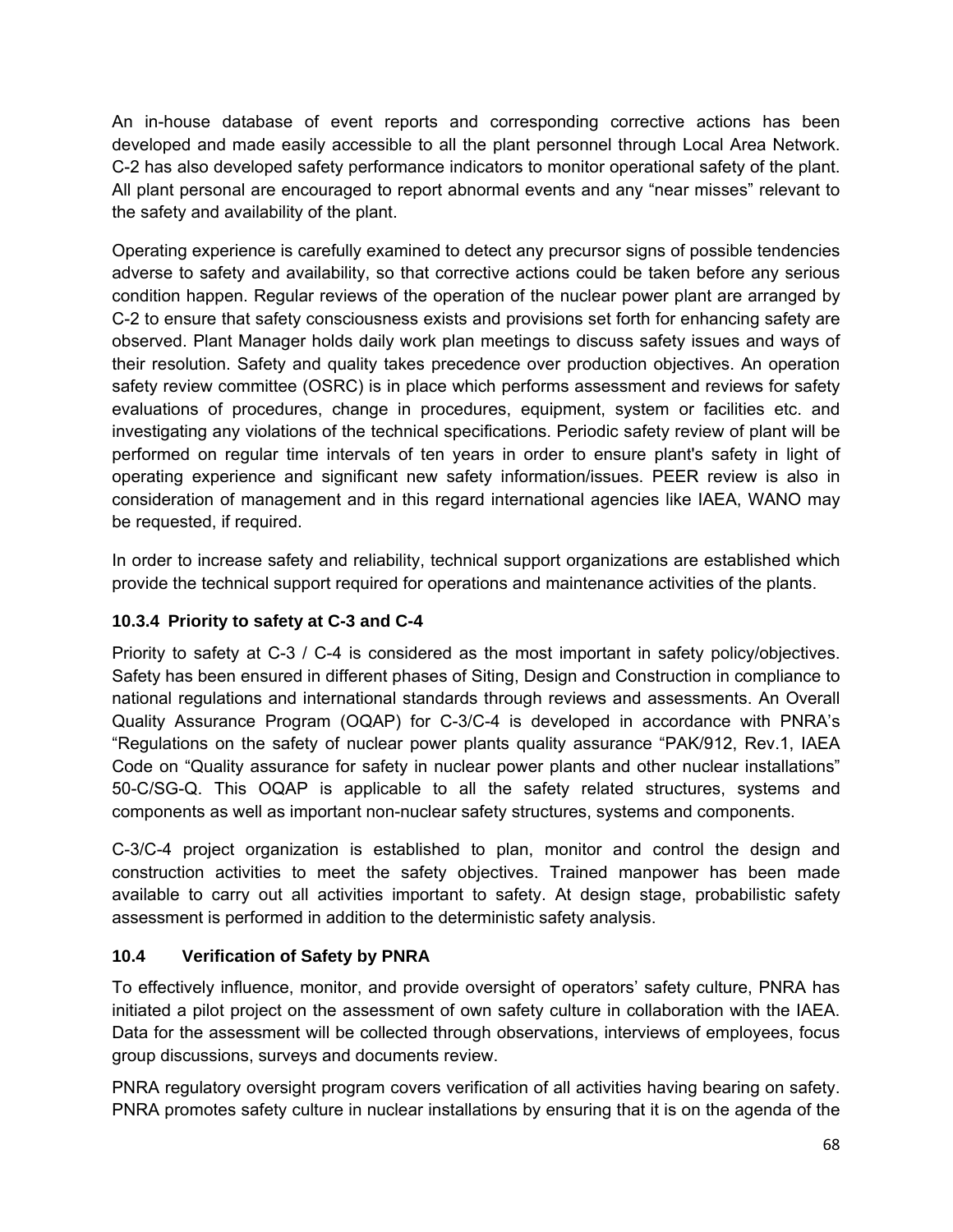licensee at the highest organizational level. PNRA inspection program for nuclear installations cover safety culture inspections in addition to other safety significant areas.

In safety culture inspections, PNRA relies primarily on the notes and reports of inspectors collected during plant tours, reviews of documentation, and interviews with plant personnel, etc. It is supplemented through reviews of event and near misses reports, post event inspections and licensees' self assessments, etc.

The policy of priority to safety issues is closely followed by PNRA as top-down approach for handling nuclear safety related issues.

*Pakistan has, therefore, met the obligations of Article 10 of the Convention.*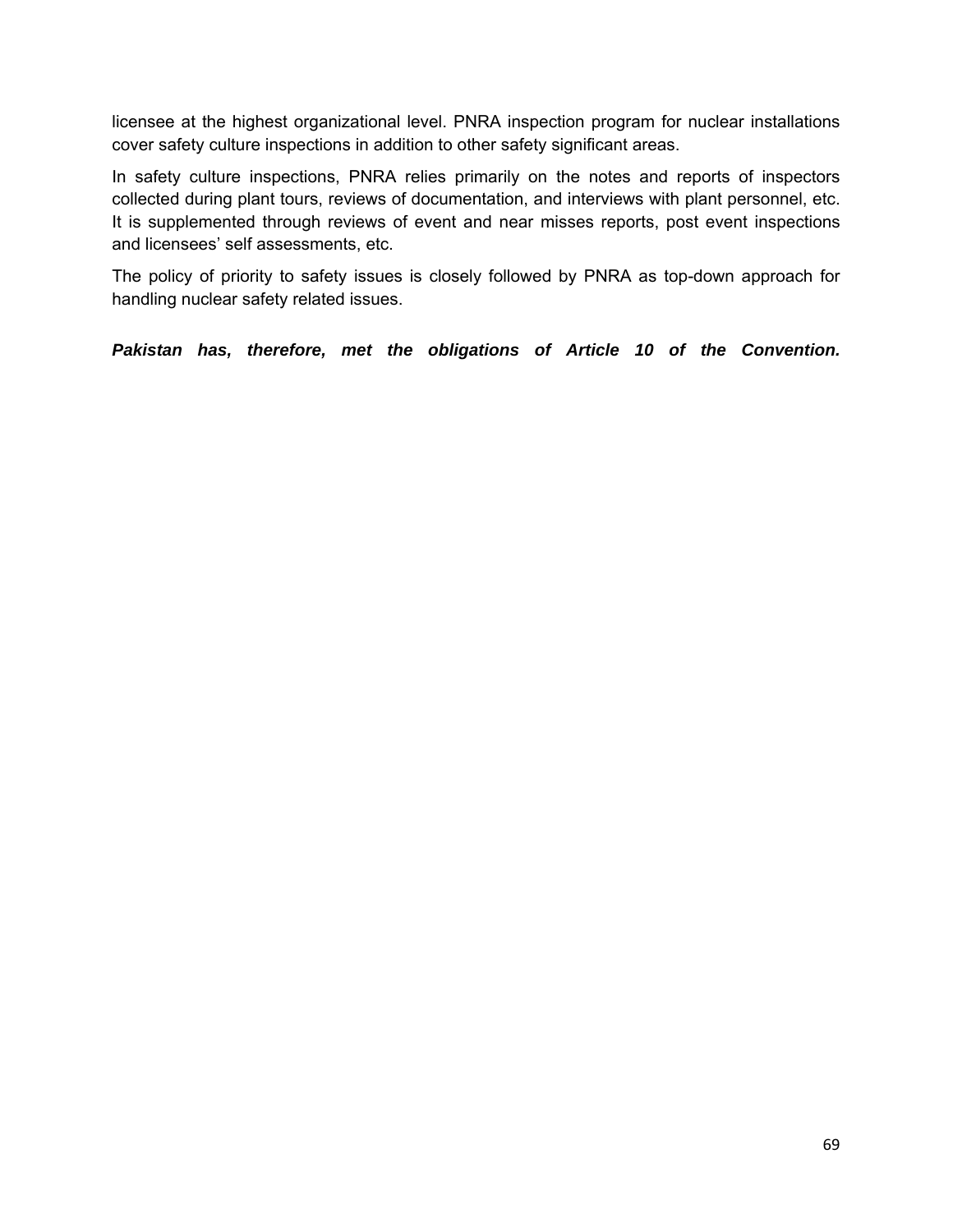### **Article 11 – Financial and Human Resources**

*"1. Each Contracting Party shall take the appropriate steps to ensure that adequate financial resources are available to support the safety of each nuclear installation throughout its life.* 

2. Each Contracting Party shall take the appropriate steps to ensure that sufficient *numbers of qualified staff with appropriate education, training and retraining are available for all safety-related activities in or for each nuclear installation, throughout its life."* 

### **11 Financial and Human Resources**

Pakistan has taken appropriate steps to ensure that adequate financial resources are available to support the safety of nuclear installations and that sufficient number of qualified staff with appropriate education, training and retraining are available for all safety related activities at each nuclear installation throughout its life. The adequacy of the resources was re-assessed after Fukushima Dai-ichi accident and augmented wherever found necessary.

### **11.1 National Requirements for Financial Resources**

The licensee is required to ensure that adequate resources, services and facilities are provided for the safety of the nuclear installation during siting, design, construction, installation, commissioning, operation and decommissioning.

#### **11.2 Financial Resources at Nuclear Installations**

Nuclear installations are owned by the PAEC (Government sector organization) with a clear commitment to provide financial resources required throughout their lifetime. National Electrical Power Regulatory Authority (NEPRA) is the electricity tariff determining body. While fixing the unit (kilowatt-hour) price to be paid by the distribution companies to PAEC, it takes into consideration the specific issues related to nuclear installations such as operation and maintenance, refueling outages, decommissioning costs, storage and disposal of radioactive waste, periodic safety reviews and upgrades, etc.

### **11.3 National Requirements for Human Resources**

PNRA Regulations PAK/911, PAK/912, and PAK/913 require that the nuclear installations are staffed with competent managers and qualified personnel having proper awareness of the technical and administrative requirements for safety. The regulations specify the requirements for academic qualifications, experience at nuclear and other installations, training and retraining, examination procedures, etc. The regulations also specify the requirements for qualification, training and experience required for issuance of licence to operating personnel, validity, revalidation and conditions to be satisfied for renewal of the licence, conditions for revoking or cancellation of licence.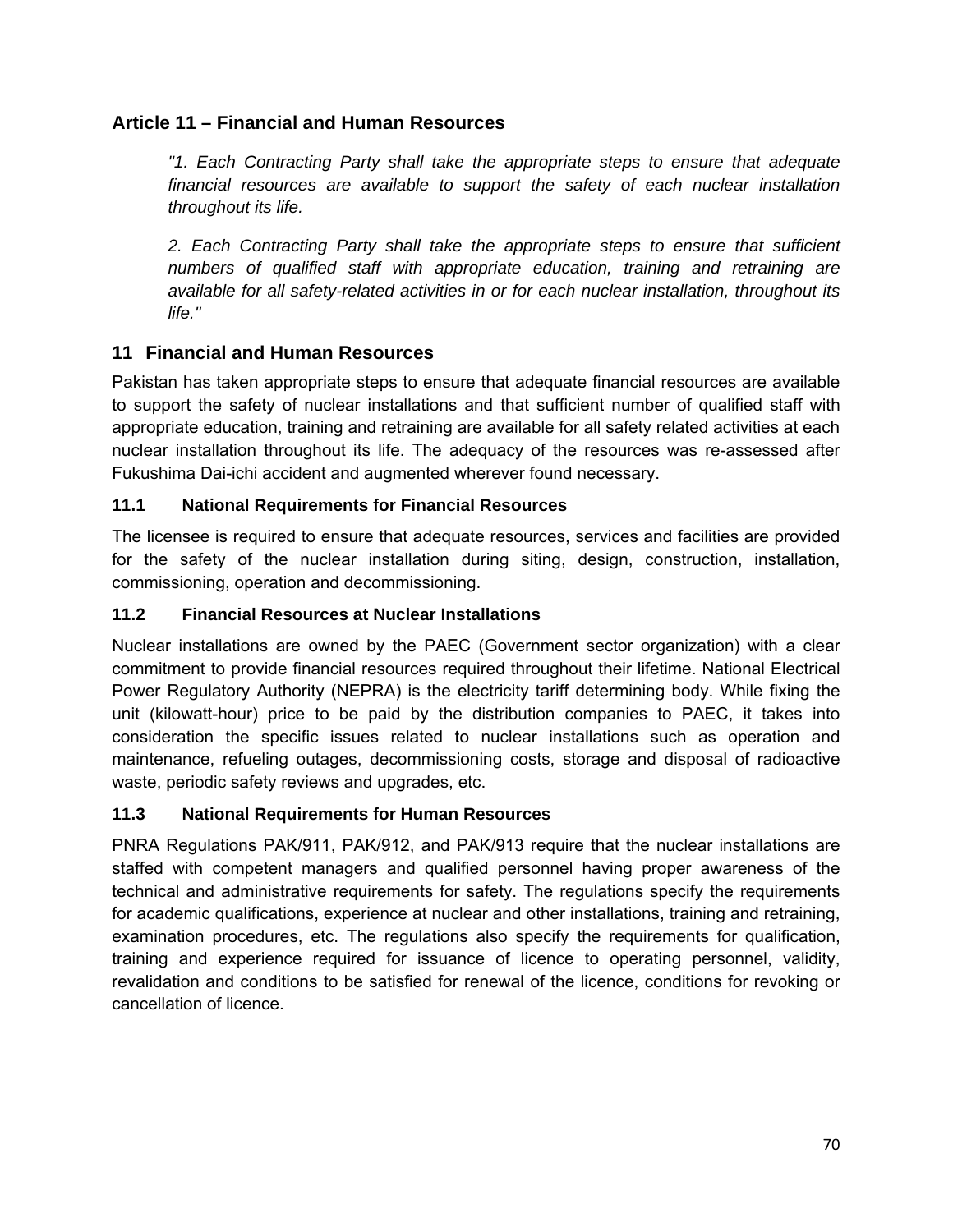#### **11.4 Human Resources, Training and Retraining for Nuclear Installations**

At the national level, PAEC has established a number of institutions for the development of human resources needed for operation of its nuclear installations. The Pakistan Institute of Engineering and Applied Sciences (PIEAS) at Islamabad imparts education at the post graduate level in several disciplines including Nuclear Engineering and Systems Engineering. Karachi Institute of Power Engineering (KINPOE) at Karachi is also conducting post graduate level degree courses. In-Plant Training Center (IPTC) at KANUPP trains mainly the operating personnel for licensing examinations. CHASNUPP Center of Nuclear Training (CHASCENT) at Chashma provides training to plant personnel according to plant requirements including training in radiation protection and industrial safety. CHASCENT also runs a one year post graduate training program (PGTP).

Specialized training courses are offered by National Centre for Non-Destructive Testing (NCNDT) and Pakistan Welding Institute (PWI) in the fields of non-destructive testing and welding technology respectively. PAEC has a sizeable pool of specialists working in various fields to support the design and engineering activities in nuclear installations. Support from the original plant designers and vendors/suppliers is also available under various agreements to supplement the PAEC expertise. PNRA and PAEC organize symposia, workshops, training courses, etc. in collaboration with IAEA in the areas related to nuclear safety. The scientists and engineers of PNRA and PAEC also received training in various area of nuclear safety in other countries through the support of IAEA.

PAEC inducts fresh engineers, scientists and technicians every year so that the age profile of the organization remains balanced. Trainings and re-trainings are provided to the operation and maintenance crews of the plants. PAEC employs engineers and scientists possessing high academic qualifications such as Master of Science/Engineering in relevant disciplines or other post graduate degrees. Many engineers and scientists have received comprehensive training in relevant fields both in Pakistan and abroad. The plant technicians possess three years diploma after their Secondary School Certificate examination from various institutes in the country or have B.Sc. degrees from recognized universities. They are given one year Post Diploma Training (PDT) at CHASCENT. KINPOE also conducts Post Diploma Training for technicians.

The organization of the power plants is such that all the managerial and supervisory positions are held by graduate engineers with a minimum of 6 to 10 years experience in respective fields. The qualification requirement for shift supervisors and shift engineers is graduate engineering degree before obtaining necessary licences.

Qualification and training of operating personnel follow the regulatory requirements of PAK/913 and training program of the plant. PNRA conducts oral and operating examination for award of licences to operating personnel. Main Control Room (MCR) engineers of CNPGS undergo mandatory training on a Full Scope Training Simulator (FSTS) for shift personnel licence. The licenced operation engineers receive retraining on FSTS twice every year. The licenced personnel are re-examined internally every year. The field operators also undergo two months retraining every year.

While considering issuance of Fuel Load Permit or allowing commissioning, the availability of appropriate manpower is verified by PNRA. MCR operators including the shift supervisors are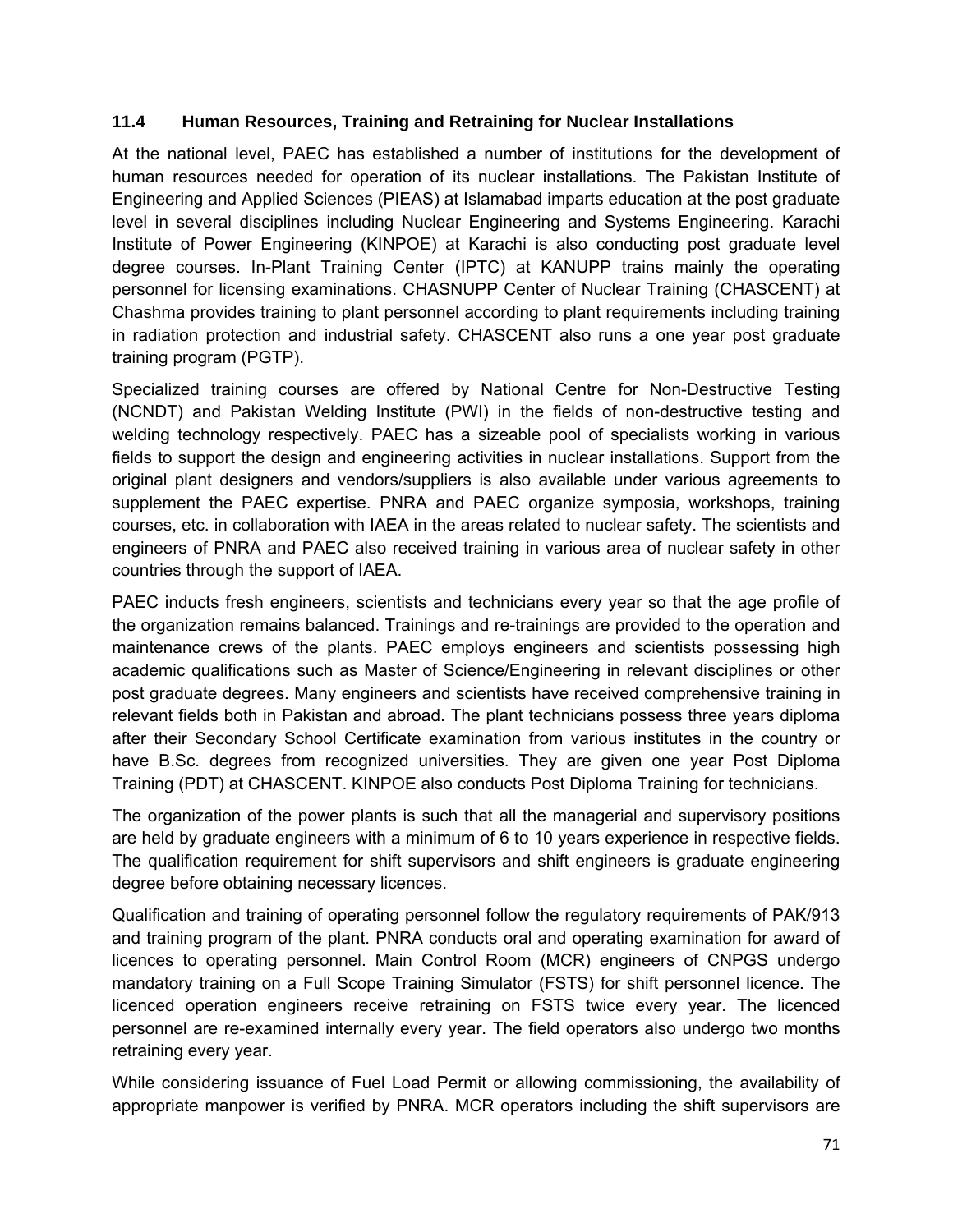required to obtain licences from PNRA prior to first fuel loading. The shift complement is also verified by PNRA resident inspectors during operation. It is ensured that the nuclear installations maintain a sufficient number of qualified and skilled manpower in all areas necessary for safe operation.

Since Government of Pakistan plans to increase the nuclear power generation capacity to 8800 MWe by 2030, PAEC is enhancing the capacity of its training institutes such as PIEAS, KINPOE, CHASCENT, etc.

# **11.5 Resources for Decommissioning and Waste Management**

PAEC is committed to carrying out decommissioning of its nuclear facilities in a safe manner when it becomes necessary.

PAEC is also committed to safe and secure management of radioactive waste generated from activities in its nuclear facilities according to National Policy on Radioactive Waste Management. PAEC has also ensured provision of adequate financial resources for decommissioning and waste management at important nuclear facilities.

National Policy on Control and Safe Management of Radioactive Waste requires that the generator of radioactive waste shall be responsible for safe and secure management of radioactive waste and shall pay for its safe disposal.

### **11.6 Human Resources, Training and Retraining at PNRA**

Competency development of the regulatory staff is a top priority of PNRA. Therefore, right from its inception, it has focused on the transfer of knowledge and skills of the experienced nuclear professionals to the younger generation. A number of steps were taken over the last few years to strengthen professional capabilities of PNRA staff. These included in-house professional trainings, courses in local training institutes, foreign regulatory bodies and technical organizations. PNRA also arranged participation of its manpower in international workshops and fellowship programs in specialized fields, provided on-the-job training, and scientific visits to enhance the technical competencies for the regulation of nuclear power plants and radiation facilities in Pakistan

### **11.6.1 Human Resource Development at PNRA**

Initially, PNRA established an Education and Training unit with the responsibility for inducting new technical staff and to arrange training for them. Later, the unit was transformed into a full fledged Human Resource Development Directorate (HRD). PNRA adopted two pronged approach for recruitment of technical officers:

- a. Fast track direct recruitment drive, and
- b. Recruitment through fellowship scheme.

PNRA has attached four (04) of its engineers with C-2 operation group for a period of four years. These engineers are receiving plant operation training to obtain licence for operating the plant. After that they will work with C-2 operation group in MCR for at least one year before rejoining PNRA. These engineers will assist PNRA in review and assessment, regulatory inspections and conducting the licensing examinations of plant operating personnel.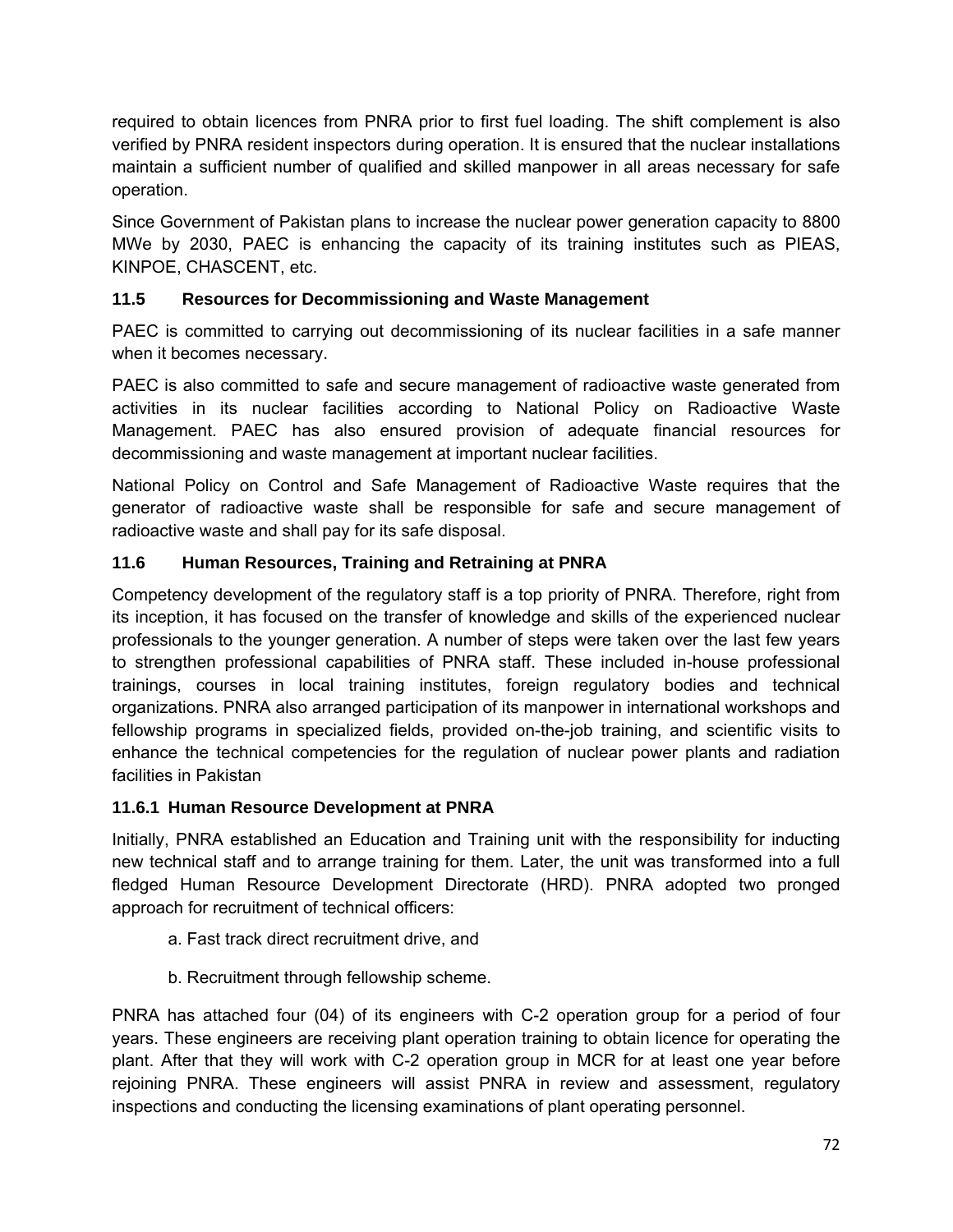The total manpower strength of technical professionals at present is around 225. However, in view of the Government's plan for increasing nuclear power production to 8800 MWe by the year 2030, regulatory responsibilities of PNRA are also expected to increase.

PNRA has adopted following processes for the competency development of its staff:

- i. In-house training programs and
- ii. Trainings arranged in external organizations.

PNRA initiated its first ever in-house professional training program in 2003 by adopting the syllabi of the IAEA basic professional training courses, since training material of these courses was easily available. The focus was on three areas namely, nuclear safety, radiation protection and regulatory control.

The biggest challenge for PNRA was to arrange these training courses in a systematic and consistent manner for its staff.

In this perspective, Government of Pakistan approved PNRA proposal for the establishment of a full-fledged School for Nuclear and Radiation Safety (SNRS) for Competency development of newly inducted professionals as well as the existing staff of PNRA to enable them to discharge their regulatory responsibilities in an efficient and effective manner.

The SNRS faculty has gained enough teaching experience over the last eight years, and is now capable of imparting knowledge at the international level. The School has generated a number of training manuals for various courses and possesses well equipped classrooms, computers and multimedia systems. Other facilities at the training centre include PWR simulator, physical models of plant equipment, radiation protection laboratory and various computer codes. The School has capability to assist the international community in enhancing the competency of regulatory professionals. Faculty members of the SNRS conducted training lectures during the Master Program (Nuclear Engineering & Nuclear Science) of Nigerian Atomic Energy Commission (NAEC) in 2012. This Master Program was initiated by NAEC with the help of IAEA under TC Project.

Faculty members from SNRS are also involved in the development of training material for the "Workshop on Human Resource Management of Regulatory Body" for IAEA.

# **11.6.1.1 Trainings Arranged at External Organizations**

During the reporting period, PNRA has arranged education and training of PNRA employees at various national and international training institutes and continued to maintain training profiles of PNRA employees. HRD arranged training courses at local training institutes like Pakistan Institute of Management (PIM), Pakistan Welding Institute (PWI), National Center for Non Destructive Testing (NCNDT), Pakistan Atomic Energy Commission (PAEC), National University of Modern Languages (NUML), Pakistan Standards & Quality Control Authority (PSQCA), Research Society of International Law (RSIL), Secretariat Training Institute (STI), and Pakistan Manpower Institute (PMI).

PNRA also arranged a number of training courses and training fellowship schemes at international institutes as detailed below.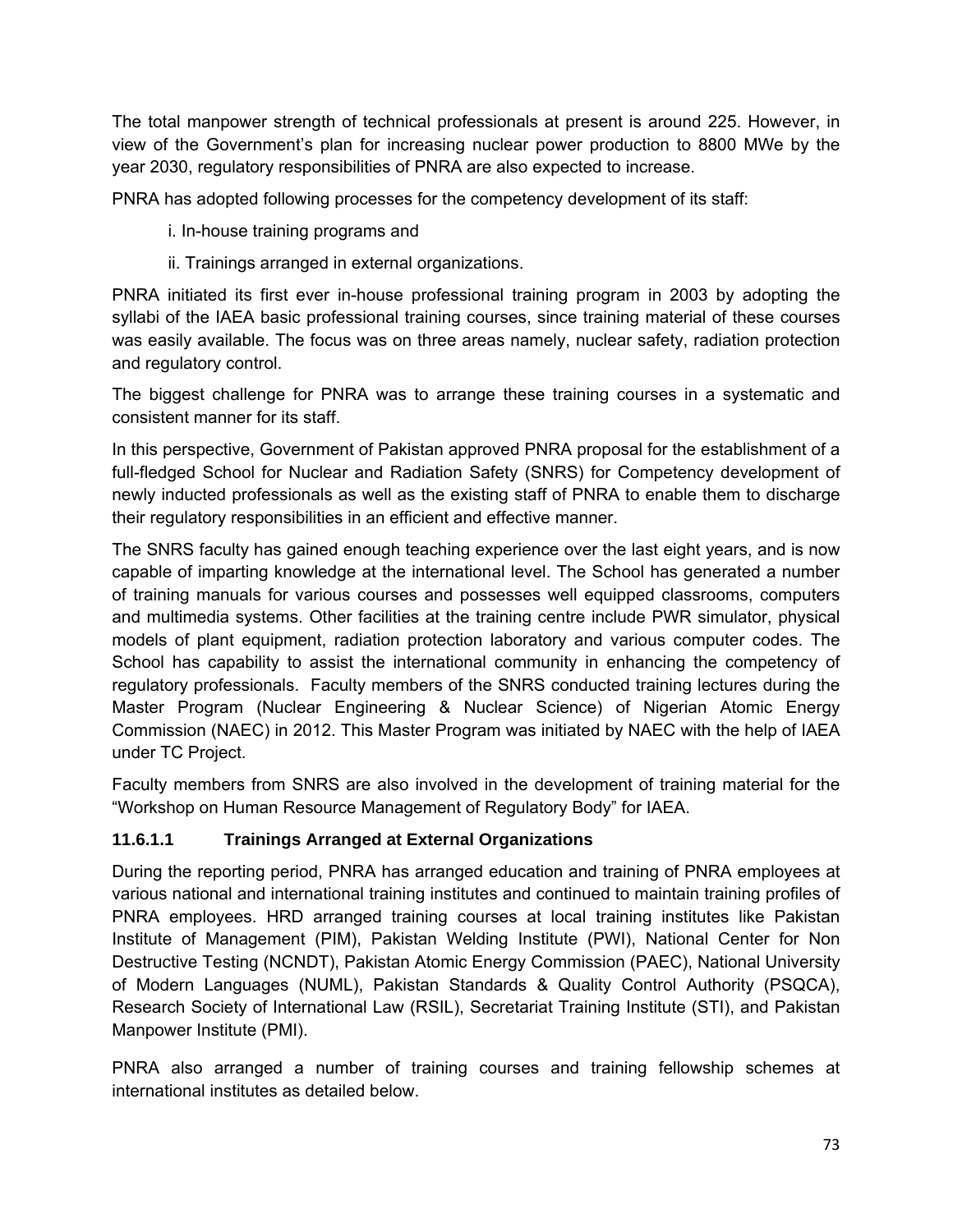- a) Training in Pakistan through expert missions from IAEA, NSC, VUJE, etc.
- b) Fellowships at IAEA and other countries through TC projects
- c) Placement at China Nuclear Power Operation (CNPO) Ltd., NNSA and NSC China

#### **11.6.2 Research and Development**

Research and development activities remained in progress at PNRA in collaboration with national academic and research institutions like Pakistan Institute of Engineering and Applied Sciences (PIEAS), Nuclear Institute of Agriculture and Biology (NIAB), and Pakistan Institute of Nuclear Science and Technology (PINSTECH) in the areas of nuclear and radiation safety. Moreover, PNRA maintains bilateral relationships with some international research institutions like Nuclear Safety Centre Beijing (NSC), China Nuclear Power Operation Technology Corporation (CNPO) and the IAEA for research and exchange of safety related information.

#### *Pakistan has, therefore, met the obligations of Article 11 of the Convention.*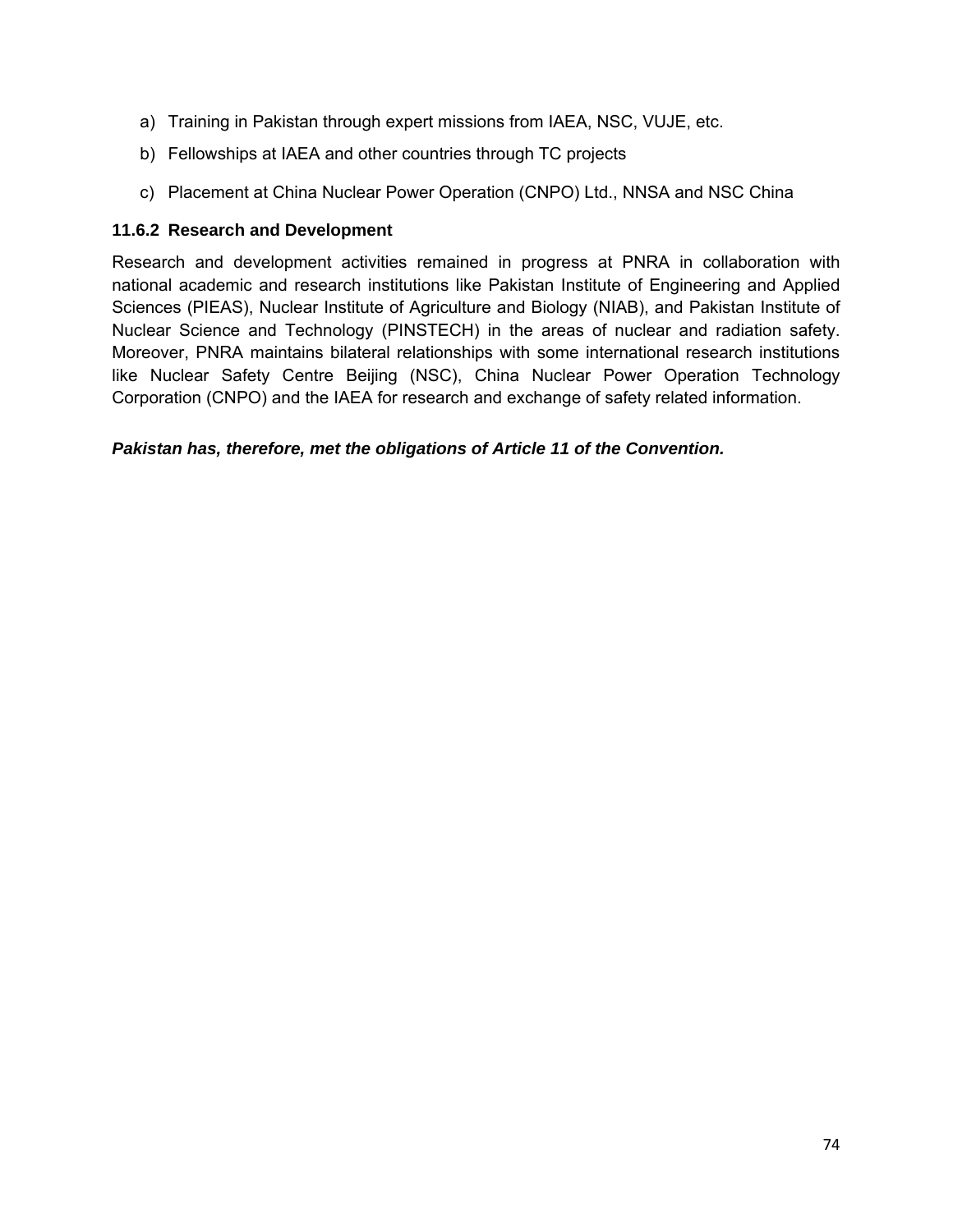# **Article 12 – Human Factors**

*"Each contracting party shall take the appropriate steps to ensure that the capabilities and*  limitations of human performance are taken into account throughout the life of a nuclear *installation."* 

# **12 Human Factors**

Pakistan has taken appropriate steps to ensure that the capabilities and limitations of human performance are taken into account throughout the life of a nuclear installation. PNRA and PAEC recognize that human performance plays an important role in ensuring the safety of a nuclear installation during all phases, i.e. Siting, Design, Construction, Commissioning, Operation and Decommissioning. Accordingly, PNRA has set regulatory requirements for establishing management systems and procedures for human factors to ensure safe operation. Subsequently, PAEC has established management systems and procedures for analyzing events involving human factors and to improve human performance for ensuring safe operation.

### **12.1 Regulatory Requirements**

PNRA Regulations PAK/911 require due consideration of human factors at the design stage. The design is required to be ''operator friendly'' aiming at minimizing human errors and their effects. Systematic consideration of human factors and the man-machine interface must be included in design process at an early stage and should continue throughout the entire life. This would ensure an appropriate and clear distinction between the functions of operating personnel and those of automatic systems.

The aim of the design is to promote the success of operator actions with due regard to the time available for action, the physical environment to be expected and the psychological demands to be made on the operator. The need for intervention by the operator on a short time scale must be kept to a minimum. The necessity for such intervention is only acceptable when it can be demonstrated that the operator has sufficient time to make a decision and to act. The information necessary for the operator to make the decision to act should be simple and unambiguous. In addition, following an event, the physical environment in the control room or in the supplementary control room and on the access route to that supplementary control room should be acceptable.

PAK/913 requires that the licensee defines the qualifications and experience necessary for personnel performing duties that may affect safety. Suitably qualified personnel are selected and given necessary training and instruction to enable them to perform their duties correctly for different operational states of the plant and in the event of an accident, in accordance with the appropriate procedures.

A high level of health and fitness is required for the personnel of nuclear installations. Accordingly, PAK/913 requires that all personnel of the licensee whose duty may affect safety shall be medically examined on their appointment and at subsequent intervals to ensure their fitness for duty and responsibilities assigned to them. Psychological examination is also required for licenced control room operating personnel. In addition, PAK/904 elaborates requirements for health surveillance program of radiation workers.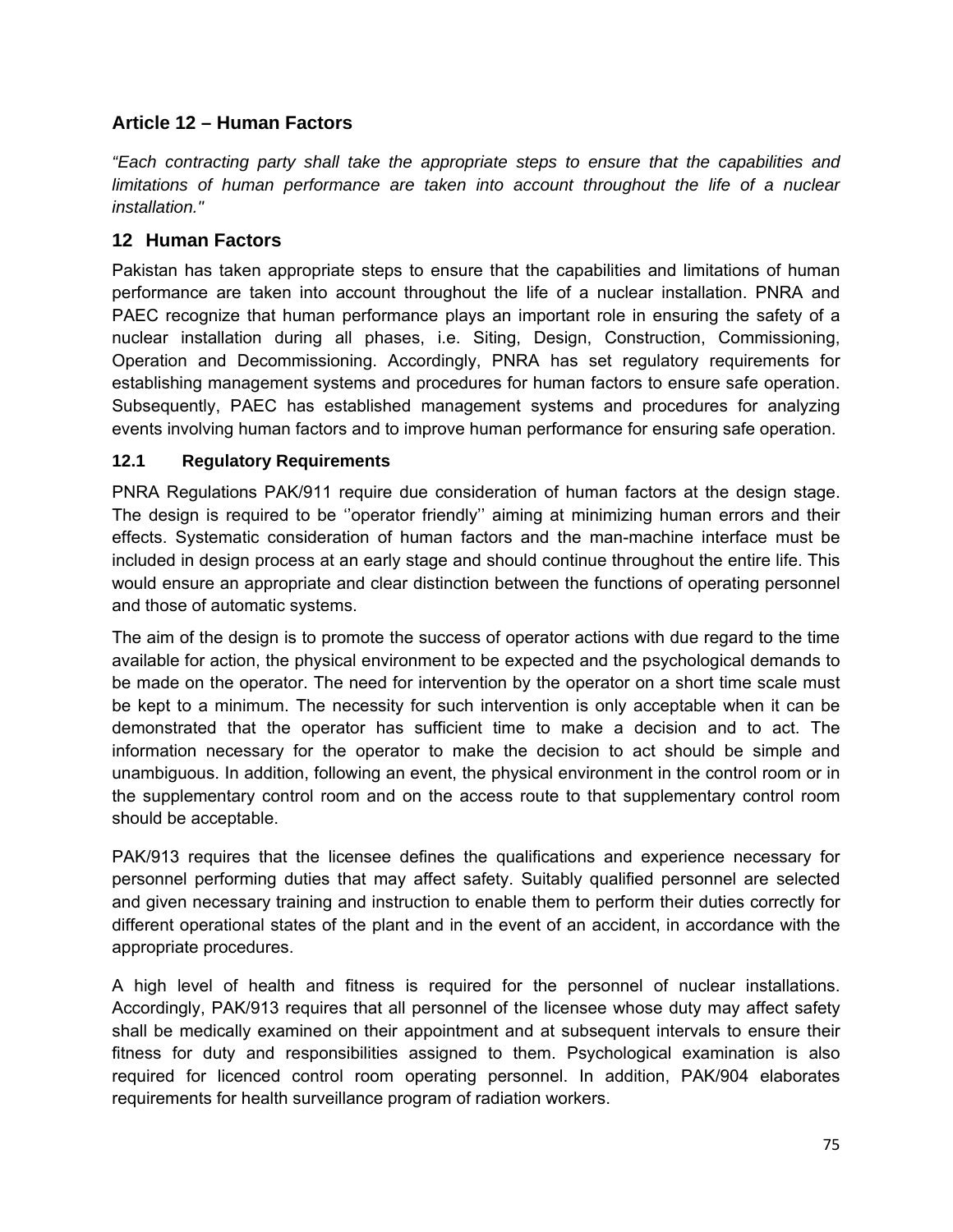PNRA evaluates all human factors elements of Human Factors Engineering (HFE) planning and analysis. HFE program management, operating experienced review, function requirement analysis and function allocation, task analysis, staffing and qualification and human reliability analysis, human system interface design, procedure development, training program development, verification and validation , implementation and operation are reviewed as per requirements of PAK/911, PAK/913, USNRC NUREG-0800, NUREG-0700, and NUREG-0711.

PNRA also applies the NUREG-1764 to review licence amendment requests that credit the use of manual actions.

# **12.2 Steps Taken by PAEC to Ensure Consideration of Human Factors**

KANUPP has made several design improvements to enhance human performance.

In addition to actions reported in the previous report against Human Factors, the implementation of SPDS was completed during long shutdown in 2010-11 and all of its eight critical safety functions have now been successfully implemented. This facility is available both in MCR and Emergency Control Centre (ECC) so that the operator can monitor the plant status under accident and transient conditions more easily and can take corrective actions when required to bring the plant to a safe state. Emergency Operating Procedures (EOPs) were revised in the light of Fukushima Dai-ichi event and training was imparted accordingly to operating shift crews. Draft Severe Accident Management Guidelines (SAMGs) are being revised as a result of modifications at the plant in response to Fukushima Dai-ichi accident.

During the first PSR of C-1, one of the safety factors to be reviewed was 'Human Factors' and the objective was to confirm the human factors that may affect the safe operation of C-1 are adequately addressed. The review included aspects related to plant personnel capabilities for continued safe operation of the plant and effective Human-Machine Interface (HMI).

The review of the human factors related to staffing, training and qualification, competency, fitness for duty and operating experience feedback system for human errors was carried out. Surveys and interviews of plant personnel were carried out on matters of training and qualification. The adequacy of corrective actions as suggested in Periodic Inspection Reports (PIRs), Operation Inspection Reports (OIRs) issued by PNRA along with Audits and Deficiency Reports issued by PAEC QA Division were also assessed. Event reports pertaining to human errors were identified and analyzed to assess effectiveness of OE program to minimize human errors. For review of Human Machine Interface (HMI), design of Main Control Room (MCR) and other work stations was analyzed. Compliance with the latest codes and standards was verified, walk-downs of MCR and other work stations including Full Scope Training Simulator (FSTS) was carried out. In addition modifications and events reported during last 10 years due to HMI were studied and feedback from plant operators was analyzed. Furthermore, the work load of MCR crew was also assessed by conducting interviews. Review of Human Reliability Analysis (HRA) and PSA reports to find linkages with HMI was also conducted. Based on the review result following corrective actions were identified:

- Development of comprehensive certification program.
- Self Assessment in the area of training and qualification.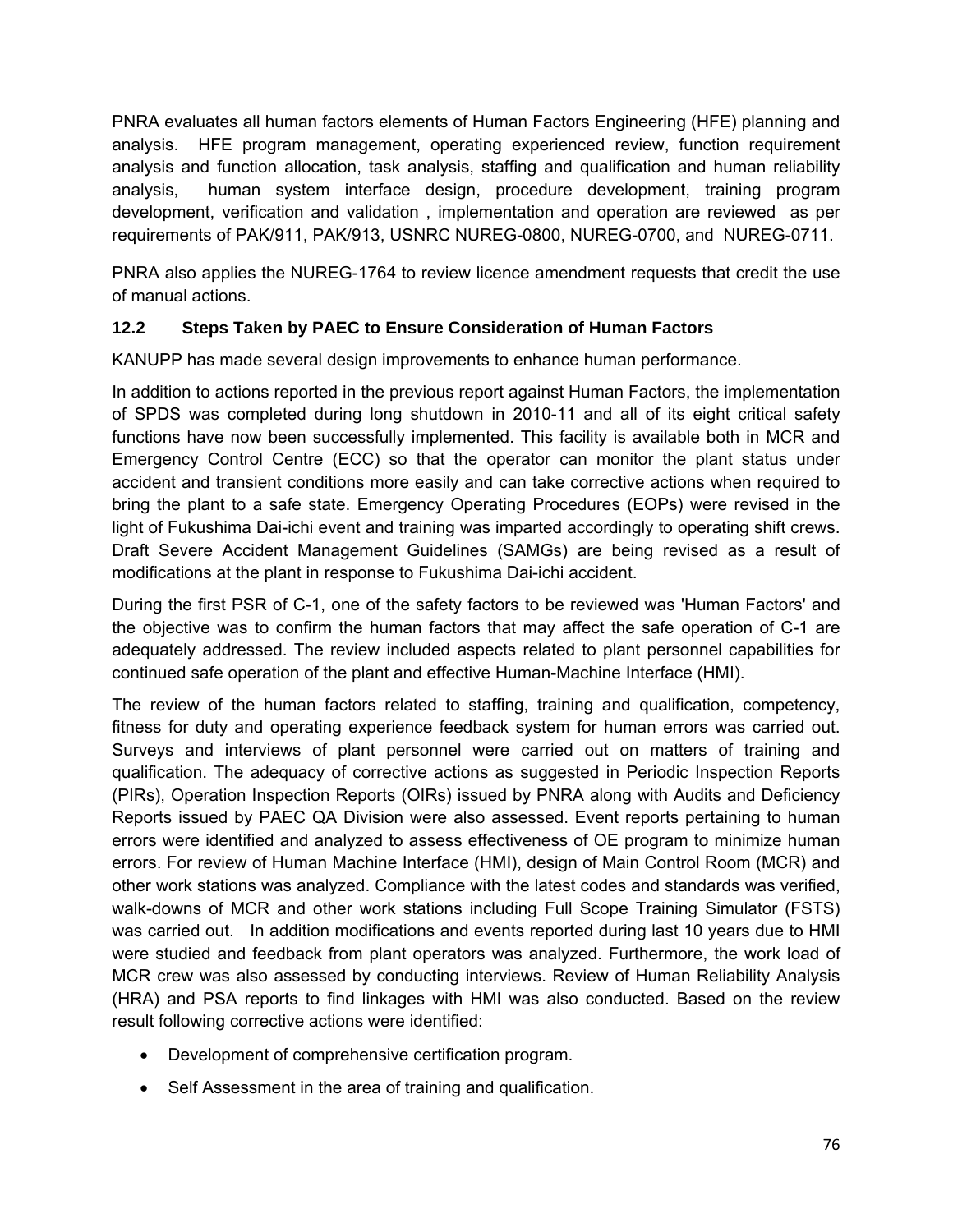- Inclusion of competency level training and qualification procedure.
- Development of need based /performance based training adopting SAT methodology.
- Marking of direction of movement of actuation control switches on panel in MCR.
- FSTS updating in line with modifications in MCR.
- Replacement of paper recorders with digital recorders for significant parameters.
- Formation of a dedicated Work Control group to take care of MCR work authorization process.
- Marking of controllers in accordance with the process result i.e. write Open/close on the respective sides of the controller.

The design of the main control room (MCR) at C-1 is based on a comprehensive and systematic Task Analysis and follows good human factors practices to facilitate the operators. It is compatible with human psychological and physical characteristics and enables the required tasks to be performed reliably and efficiently. In order to overcome human errors related to alarms, Alarm Response Procedures (ARP) are being developed.

In original design of C-1 MCR, a number of alarms were lit undesirably thus causing undue burden on MCR operators. C-1 accordingly initiated an Undesired Alarm Reduction Program to reduce all such alarms by changing the alarm logic. For this a number of alarms were identified both in conventional and nuclear systems. The reduction of undesired alarms on conventional side system is complete, whereas, for nuclear systems, work is in progress.

At C-2, Human Factor Engineering has been applied from the conceptual design phase to final detailed design. All elements of Human Factors were considered in the control room design in accordance with international practice. PSA was conducted at design stage and Human Reliability Analysis was performed for Human Factor Engineering (HFE). The design of the Main Control Room of C-2 was improved with respect to human factors by using operating experience feedback from C-1. In design of C-2, it is ensured that sufficient information associated with individual plant systems and equipment is available to operators. HFE is also considered for the design of Emergency Control Room. Human performance monitoring program is also being established.

On the basis of HFE requirements, Bypass Inoperable Safety System Indication System (CBI) has been included in the MCR of C-2. Several improvements have been performed on the basis of requirements of HFE design standards and operating experience of C-1, in human system interface design of main control room, local control rooms, MCR alarm system and training programs of plant specific full scope training simulator.

 At C-1, Event-based Emergency Operating Procedures were provided by the vendor and the Symptom-based Emergency Operating Procedures (SEOP) have now been developed. Validation of these procedures at Simulator has been completed. For C-2, SEOPs will be completely implemented by Aug 2014. C-2 has developed SAMGs based on generic SAMGs which are being made plant specific.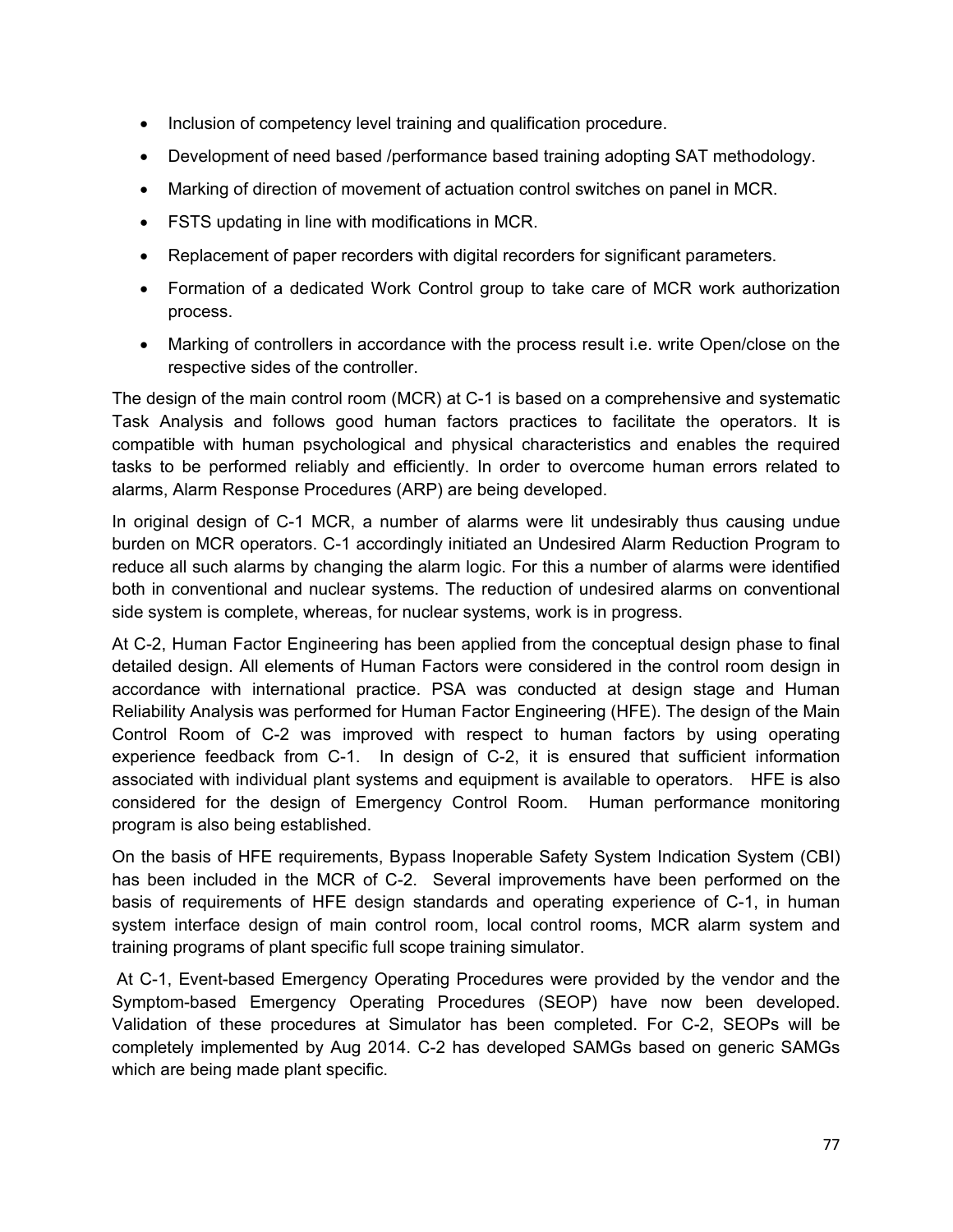Specific full scope simulator is used in the training and qualification examination of operators. All activities at nuclear installations are carried out in accordance with approved procedures. The licensee ensures that technical content of the instructions is correct, and that the design and presentation of instructions enable users to follow them accurately and reliably. This reduces the chances of human error. The procedures and instructions are subject to a process of verification and validation to ensure that they accurately represent operational requirements and are compatible with the design of plant and equipment. Suitable arrangements are made to implement these procedures and instructions. Nuclear installations have performed PSA including human factor events and their importance for different stages of the plant life. Through Human Reliability Analysis (HRA), human error probabilities are calculated for the errors that may be due to procedural lapses or operator errors. These inputs are used to improve procedures and operator training on simulator to minimize human errors.

 KANUPP revised its full power PSA with internal fire event. On the basis of Fire PSA results, design improvements are being analyzed to enhance plant safety. C-1 has performed PSA Level-1 (full power internal initiating event excluding internal fire and flood). C-1 is working on incorporation of IPSART recommendations. C-1 is performing an internal fire and flood PSA as well as low power and shutdown PSA.

The Human Reliability Analysis has also been carried out and a number of improvements have been suggested which will be implemented accordingly.

 In case of C-2, HRA was performed in PSA to assess contribution towards initiating events. Based on this analysis, improvements were suggested in the design and also in procedure writing.

 C-1 is implementing operating experience feedback program to collect, categorize, investigate and implement corrective actions plan related to plant events. If human performance related issues are found, it is subject of further investigation to identify the corrective actions to prevent the recurrence.

In C-3/C-4 Human Factor Engineering has been applied from the conceptual design phase to final detailed design. All elements of Human Factors are considered in the control room design in accordance with international practice and experience feedback from C-1 and C-2.

# **12.3 Verification of Human Factors Considerations by PNRA**

PNRA verifies that the human factors are considered throughout the life of a nuclear installation. Firstly, at the design stage, it is ensured that human factors are considered in the probabilistic safety assessment, design of main control room, emergency control room, local control room, safety parameter display system, safety system bypassed and inoperable status indication system, post accident monitoring system, alarm system, full scope training simulator, communication system, procedure development, training program development, technical support center and emergency control center. Secondly, during operation stage, regulatory inspections include various elements like checking of work conditions such as lighting, labeling, environmental and habitability issues, housekeeping, fitness for duty, etc.

PNRA Inspectors witness simulator exercises during training/re-training. They also carry out inspections of operation shift crews to verify compliance with procedures and to assess whether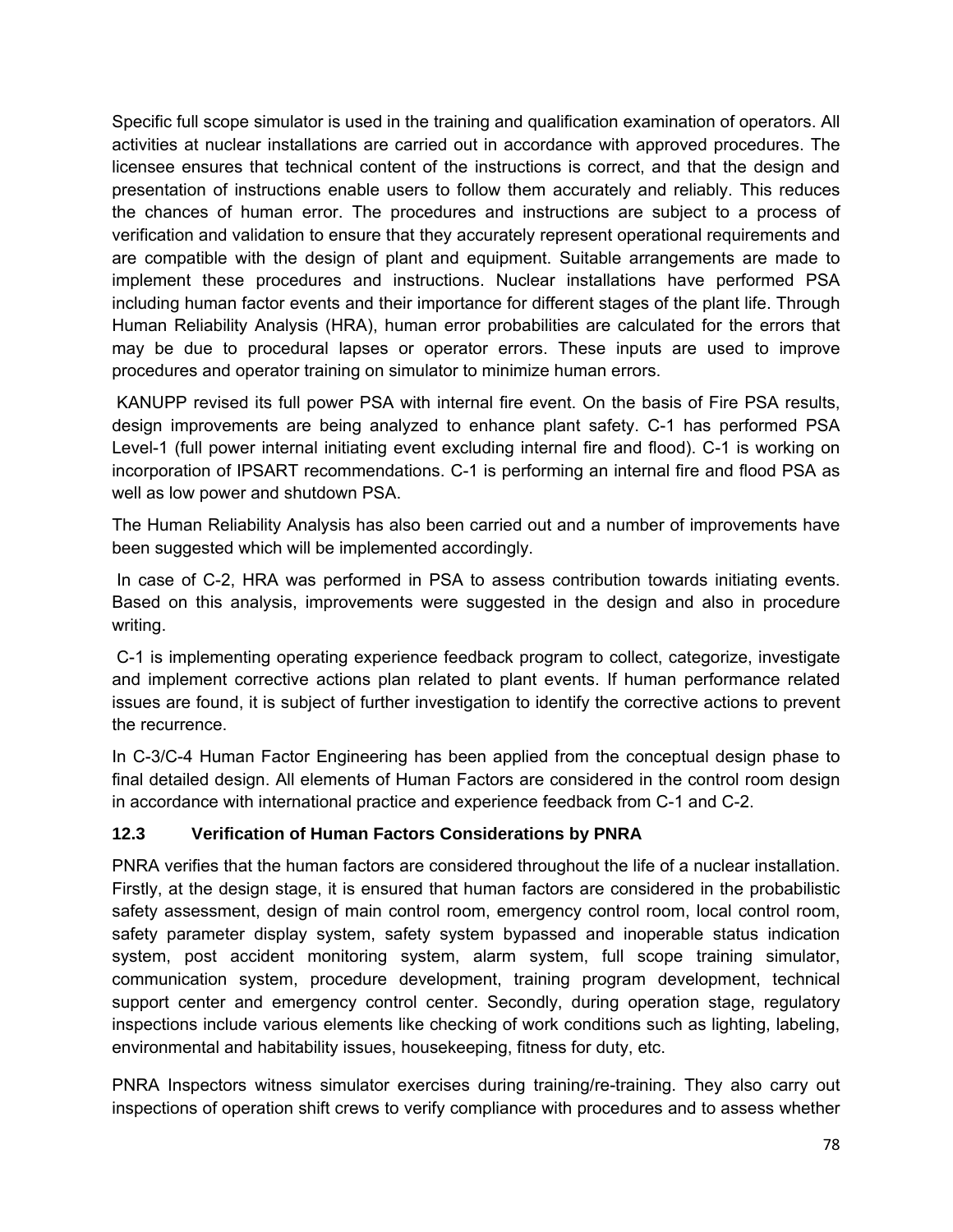the operator actions are in accordance with the procedures and design intent. Human performance evaluation is also an essential element of safety culture. Inspections and reviews of unusual occurrence reports determine the contribution of human factors in initiation and progression of the event.

While reviewing PSA of all nuclear installations, it is verified that human factors have been adequately considered and all operator actions are modeled in accordance with actual design. Improvements are suggested in procedures and training material to minimize operator errors during normal operation, anticipated operational occurrences and design basis accidents.

*Pakistan has, therefore, met the obligations of Article 12 of the Convention.*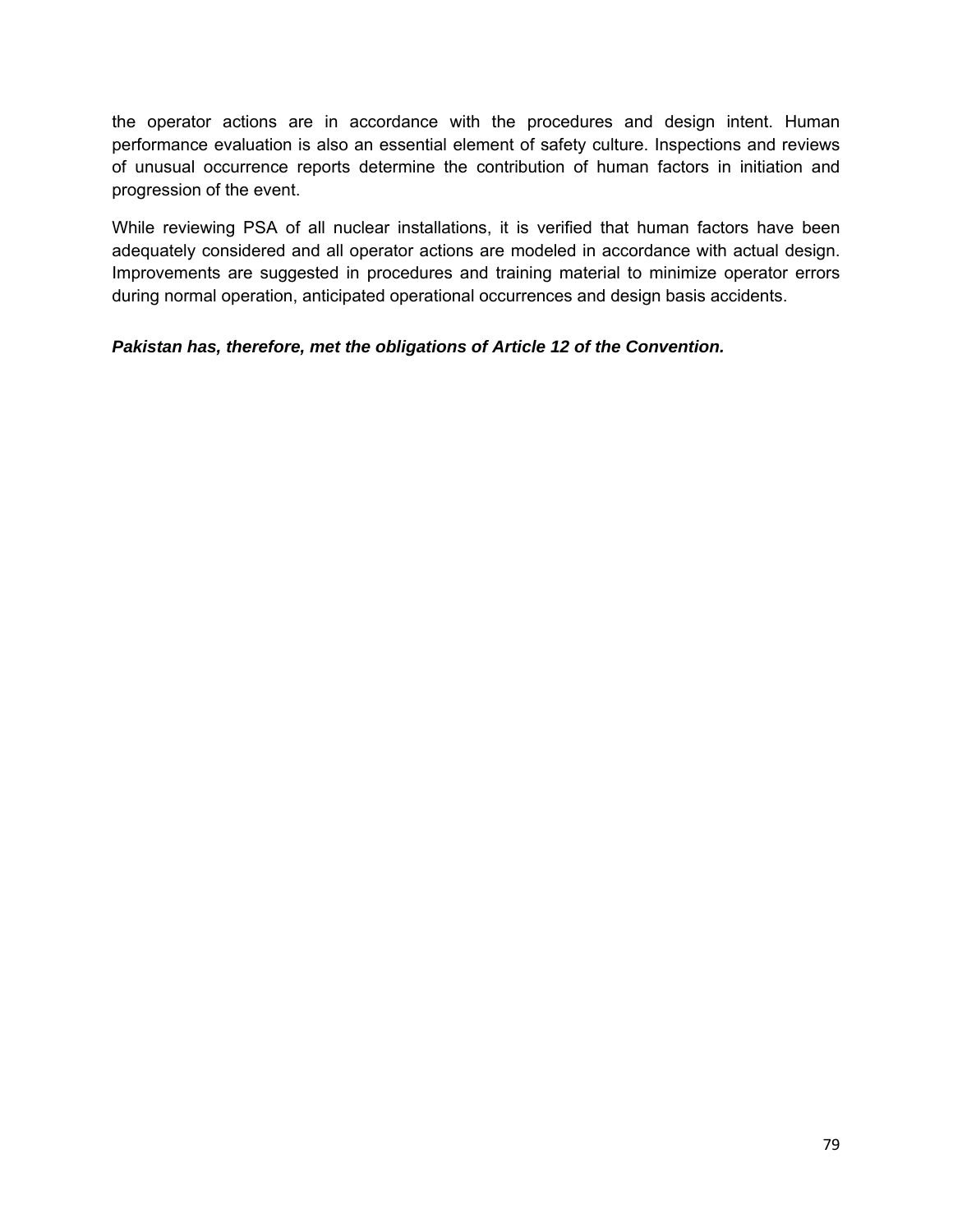### **Article 13 – Quality Assurance**

*"Each contracting party shall take the appropriate steps to ensure that quality assurance programs are established and implemented with a view to providing confidence that specified requirements for all activities important to nuclear safety are satisfied throughout the life of a nuclear installation."* 

### **13 Quality Assurance**

Pakistan has taken appropriate steps to ensure that quality assurance programs are established and implemented with a view to providing confidence that specified requirements for activities important to nuclear safety are satisfied throughout the life of a nuclear installation.

### **13.1 Regulatory Requirements**

The regulatory requirements for the submission of quality assurance programs (QAP) at the time of applying for site registration, for applying construction licence and subsequently at the time of applying for first fuel load permit have been stipulated in PNRA Regulations PAK/909. The PNRA Regulations PAK/912 provides basic requirements for establishing and implementing quality assurance programs related to the safety of nuclear power plants. These basic requirements apply to overall quality assurance program of licensee/management, as well as to other separate quality assurance programs in each stage of the life of a nuclear installation. The licensee has to ensure safety in Siting, Design, Construction, Commissioning, Operation and Decommissioning of the nuclear installation. The regulations recognize that all work processes are planned, performed, assessed and improved. These basic requirements apply to all individuals and organizations, including designers, suppliers, constructors, manufacturers and operators of nuclear power plants.

The QAP is required to provide an interdisciplinary approach involving many organizational components and is not regarded as the sole domain of any single group. The QAP is to demonstrate the integration of following components:

- a. Managers providing planning, resources and support to achieve the organization's objectives;
- b. Staff performing the work to achieve quality; and
- c. Management (at all levels) performing assessments to evaluate the effectiveness of management processes and work performance.

### **13.2 Quality Assurance Activities at Nuclear Installations**

PAEC has established QAP at nuclear power plants to achieve its safety objectives. QAP includes quality policy statement, vision, mission, organizational structure with defined responsibilities, functions, interfaces, work process & performance, monitoring & evaluation and process control procedures.

### **13.2.1 Quality Assurance at Corporate Level**

A Directorate of Quality Assurance (DQA) is in place at corporate level at the PAEC HQ to coordinate QA activities in various PAEC establishments, and to have corporate oversight for QA matters. The Directorate conducts QA audit of plants, provides guidance to the plant and the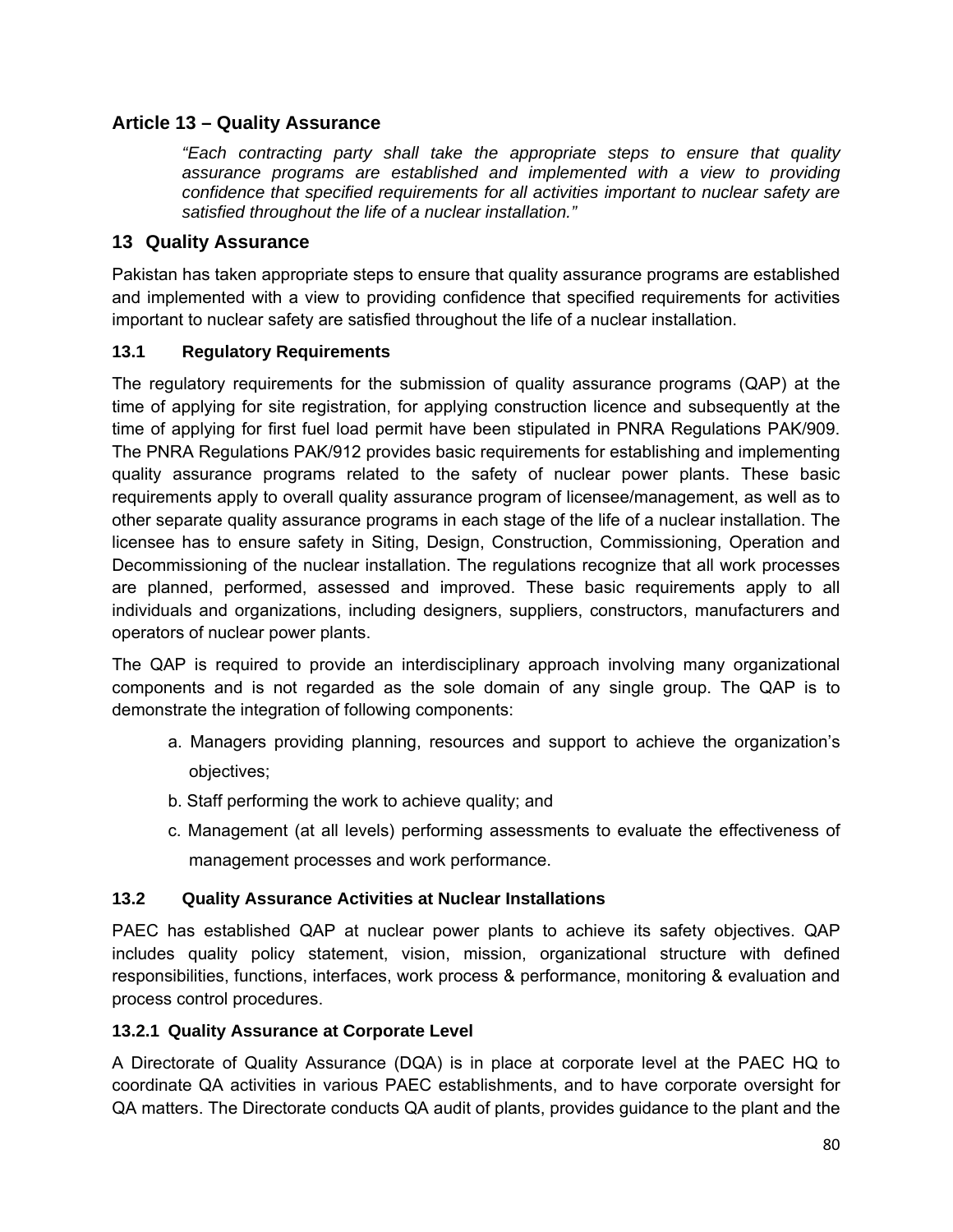corporate management on quality issues and recommends actions for improvements. PAEC has formally issued its Nuclear Safety Policy which encompasses the quality assurance elements such as management's commitment for giving priority to safety over production objectives, compliance with safety regulations and industrial standards for achieving excellent performance in all activities through highly professional and qualified manpower by utilizing all necessary financial and material resources. PAEC issued its quality policy which is considered as guiding principle for developing plant quality policies focusing on consideration of quality assurance principles in management, operation, maintenance and all related working spheres.

### **13.2.2 Quality Assurance at Nuclear Installations**

KANUPP, C-1 and C-2 have established and implemented QAP in accordance with PAK/912 for operation phase to ensure quality in their safety related activities. KANUPP updated its operational QAP to address specific issues related to operation beyond design life. The OQAP of C-3 & C-4 for design and construction phases was approved by PNRA. The nuclear installations have established Quality Assurance Divisions (QADs) staffed with appropriately qualified personnel reporting directly to the highest level of the plant management. The QA personnel have been entrusted with necessary authority to ensure the implementation of QAP through inspections and audits. Among other things, QAD has the authority to stop any work not meeting the QA requirements. Assessment of QAP is carried out through self and independent assessments. This is done by performing internal and external audits, peer reviews, technical reviews, etc. The purpose of such assessments is to highlight the strengths and weaknesses of the management systems and to identify areas for improvement.

At KANUPP, Quality Assurance Division (QAD) conducts QA audits of Operation, Engineering Support, Chemistry Control, Health Physics, Maintenance, Procurement, Material Management and Training. All field activities related to areas mentioned in QA manual are routinely inspected following weekly work plans prepared by section in-charge of each area. As per QA manual, QA audits of different plant areas were carried out during the reporting period. Necessary improvements are made on the basis of QA findings.

The work undertaken by the work groups is reviewed from QA point of view before it is started. The work is observed during the execution and reviewed again after completion to verify that QA requirements have been fulfilled. QA verification of important plant documents such as operation and maintenance procedures, station instructions, change approvals, etc., is also carried out. The non-conformance control system is an essential part of QA which identifies non-conformances and corresponding corrective measures.

The QAD verifies that the work groups clearly understand management expectations to establish and maintain safety culture at KANUPP. Training and retraining of QA personnel including auditors is a continuous activity to maintain and enhance their qualifications and skills.

QAP of C-1 & C-2 encompasses all items and activities important to safety and availability of the plant. The Quality Assurance Divisions (QAD) is staffed with adequately qualified manpower and reports directly to respective Plant Managers. In all its activities, QAD emphasizes the safety and quality culture. Through planned QA surveillance and audit programs, the QAD verifies compliance with the established requirements of QAP. Planned as well as general surveillances are carried out in all plant areas within the scope of QAP. Internal and external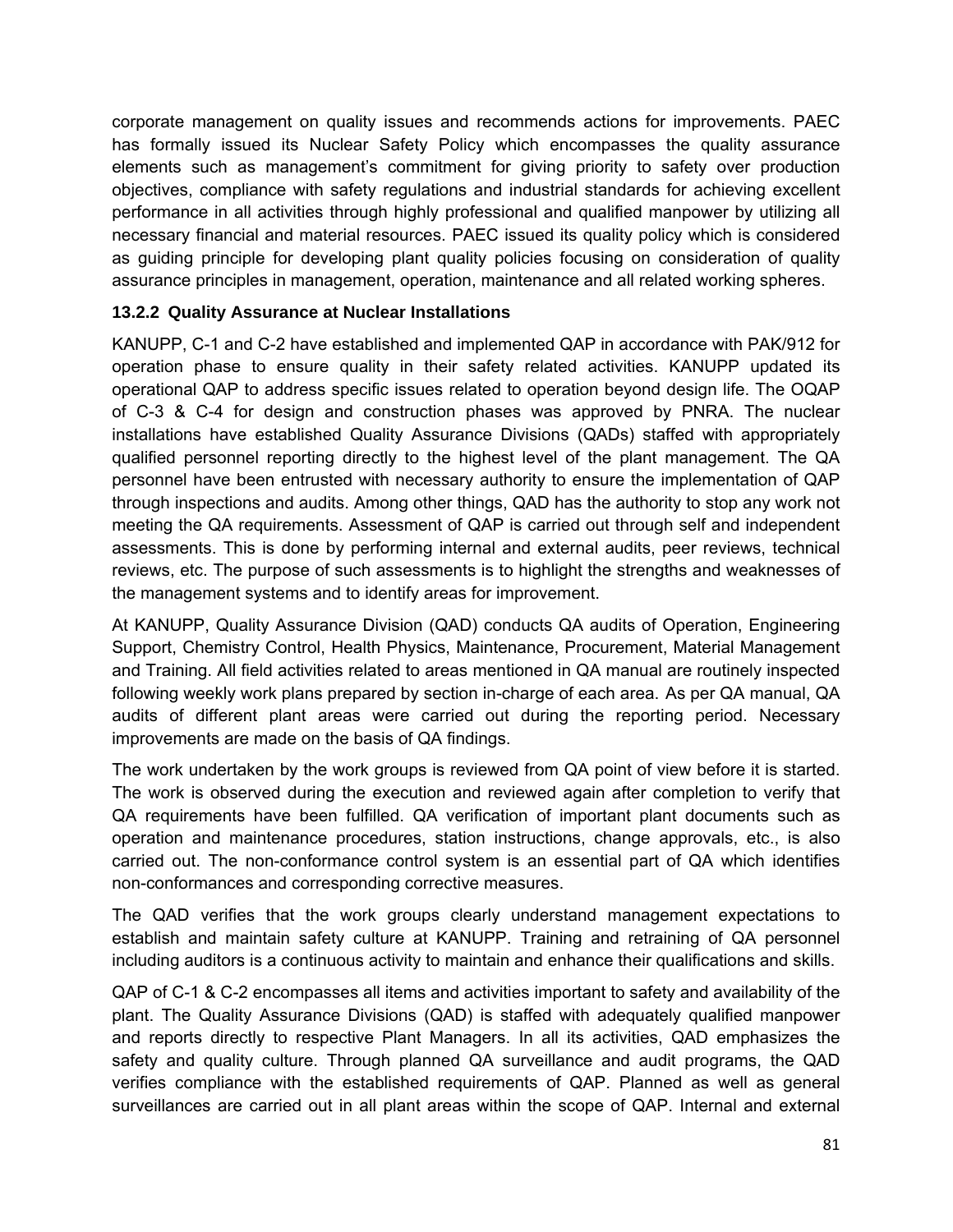audits are performed according to the audit plans and applicable procedures. Follow-up of audit findings is continued till the implementation of required corrective actions.

QAD also performs inspections during fuel manufacturing and transportation and controls the activities of contractors of C-1 and C-2 through audits and surveillance. QAD provides support to the plant management during management reviews and assessments. Detailed working procedures related to safety and quality undergoes a thorough QA review by QAD before approval.

C-3 & C-4 has established an "Overall Quality Assurance Program (OQAP) for Design, Procurement, Construction and Commissioning of Chashma Unit-3 & 4" in accordance with the requirements of national regulations. The OQAP was reviewed and approved by PNRA. The OQAP covers all activities related to design, construction and commissioning including management, performance and assessment. Non-conformances are dealt according to the severity and safety implications as per procedure. Disposition actions are approved at different levels of the overall QA and regulatory system, depending upon the severity and implications. C-3 & C-4 have a Quality Assurance Department which assists the Director General on QA matters. The QAP of project contractors and sub-contractors are required to be in line with the OQAP. C-3 & C-4 perform QA audits of its contractors and sub-contractors to verify compliance with the OQAP.

Corporate level QA audit is also carried out by the Directorate of Quality Assurance (DQA) audit team. During DQA audit conducted in 2012, recommendations were made in various areas such as audit of local suppliers, revision of Aging Management program and Documentation control.

# **13.3 Quality Assurance Activities of Equipment Manufacturing Facilities**

"Regulations for Licensing of Nuclear Safety Class Equipment and Components Manufacturers" – PAK/907 (Rev. 0) explain the licensing process for obtaining licence to manufacturers of Nuclear Safety Class Equipment and Components. The licensee is required to submit quality assurance manuals, process flow diagrams (production technology) and manufacturing schedules so that control points for inspections may be selected. The manufacturing activities are performed according to quality plans which describe the processes, testing, examination, reviews and checks in sequential order. Processes are required to be qualified according to the requirements of applicable codes and standards. Mock-ups are also required to be prepared to qualify the processes. Manpower involved in manufacturing and testing is qualified according to the requirements of relevant regulations, codes and standards.

PNRA performed numerous control point inspections of safety class equipment manufacturers during the equipments manufacturing of C-3/C-4 projects to verify the compliance with the requirements of national regulations and to assess the implementation and effectiveness of QAP in compliance with the applicable codes and standards.

# **13.4 Regulatory Surveillance of QA Activities**

PNRA periodically performs regulatory surveillance of overall QA activities of its licensees. During routine and non-routine inspection activities, surveillance of relevant aspects of QAP/QAM is observed. Comprehensive inspections of specific areas of QA are performed as and when required in addition to the QA administrative inspections of licensees, contractors and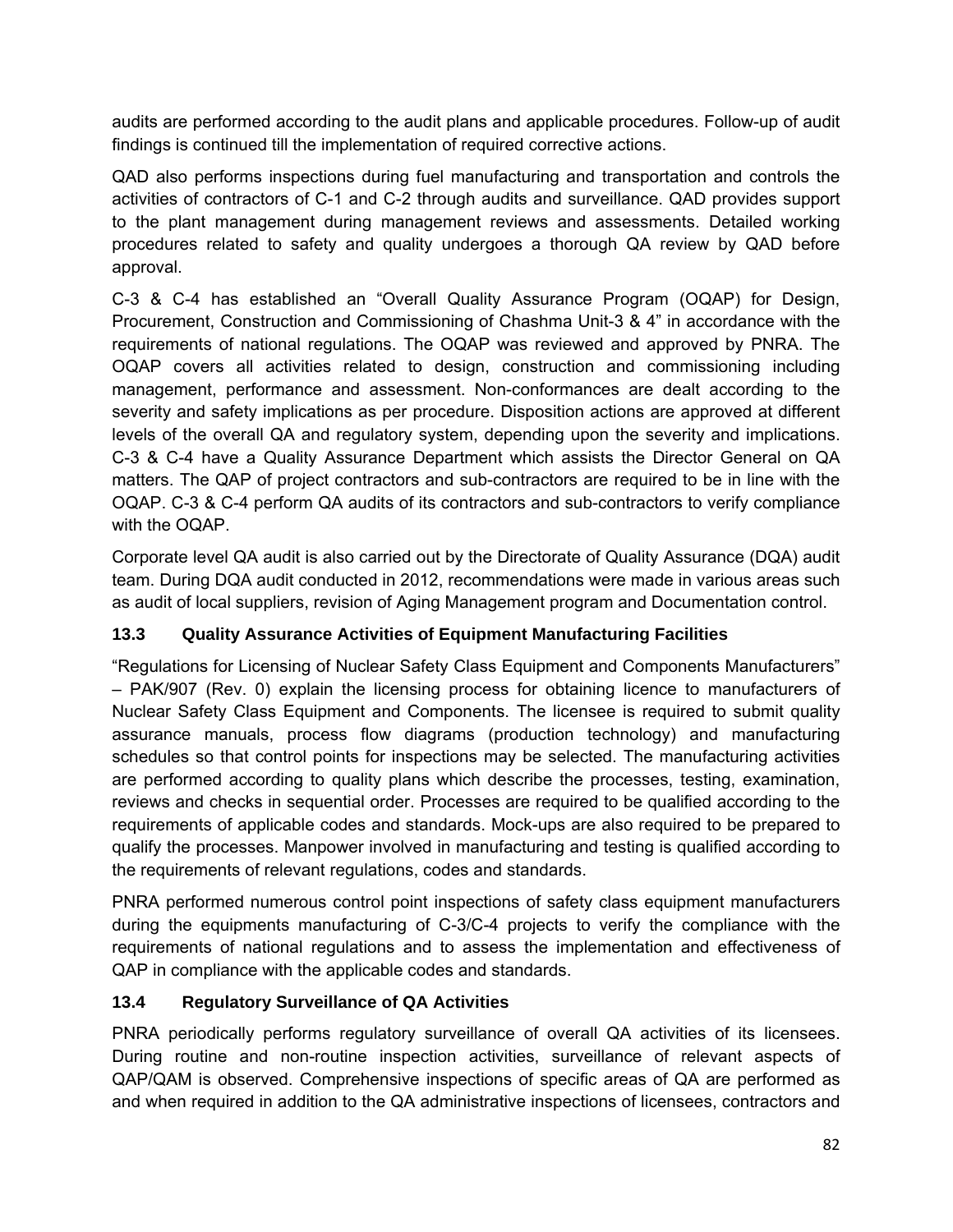subcontractors performing safety related activities. During these inspections, PNRA verifies compliance with the requirements of national regulations and the licence conditions. The inspections at the sites of nuclear installations are conducted by PNRA Regional Directorates at Karachi and Chashma, while the inspections at the manufacturing facilities are controlled by PNRA Headquarter at Islamabad.

QA administrative inspection of licensee, main contractor and subcontractor of C-3&C-4 project performing safety related activities has been carried out by PNRA. During these inspections; PNRA verified the OQAP of licensee, QAP of main contractor and sub-contractor for the fulfillment of its delegated responsibilities as per requirement of PAK/912 and IAEA Code 50- C/SG-Q.

 PNRA is also participating in control point inspections during equipment manufacturing of C-3/C-4 projects to verify the implementation and effectiveness of QAP in compliance with the applicable codes and standards.

### **13.5 PNRA Integrated Management System**

PNRA has established and implemented an integrated management system to carry out its activities since 2010 in order to continuously improve its regulatory effectiveness. Management system of PNRA is in line with the requirements of the IAEA safety standard GS-R-3. In this regard, PNRA management system manual has been documented which describes the establishment, implementation, assessment and continuous improvement of management systems at PNRA. The manual contains Policy statements, Vision, Mission, Core values, Objectives, Organizational structure, Responsibilities & Authorities, Core and Support functions, Work process, Monitoring & evaluation processes, Assessment and improvement practices, etc. The Management System processes of PNRA are being regularly assessed through planning, control and effective supervision of its regulatory activities.

An internal audit of all PNRA directorates was conducted in 2011 to verify the compliance with requirements and recommendations of internationally accepted norms and standards. A self assessment of existing management system, based on IAEA self assessment methodology and tool (SARIS–Self-Assessment of Regulatory Infrastructure for Safety) is being carried out in the areas of legislative and governmental responsibilities, organization of the regulatory body, authorization process, regulatory body review & assessment, inspection & enforcement, development of regulations & guides and management system for the regulatory body to identify weak areas for further improvement in regulatory framework.

### *Pakistan has, therefore, met the obligations of Article 13 of the Convention.*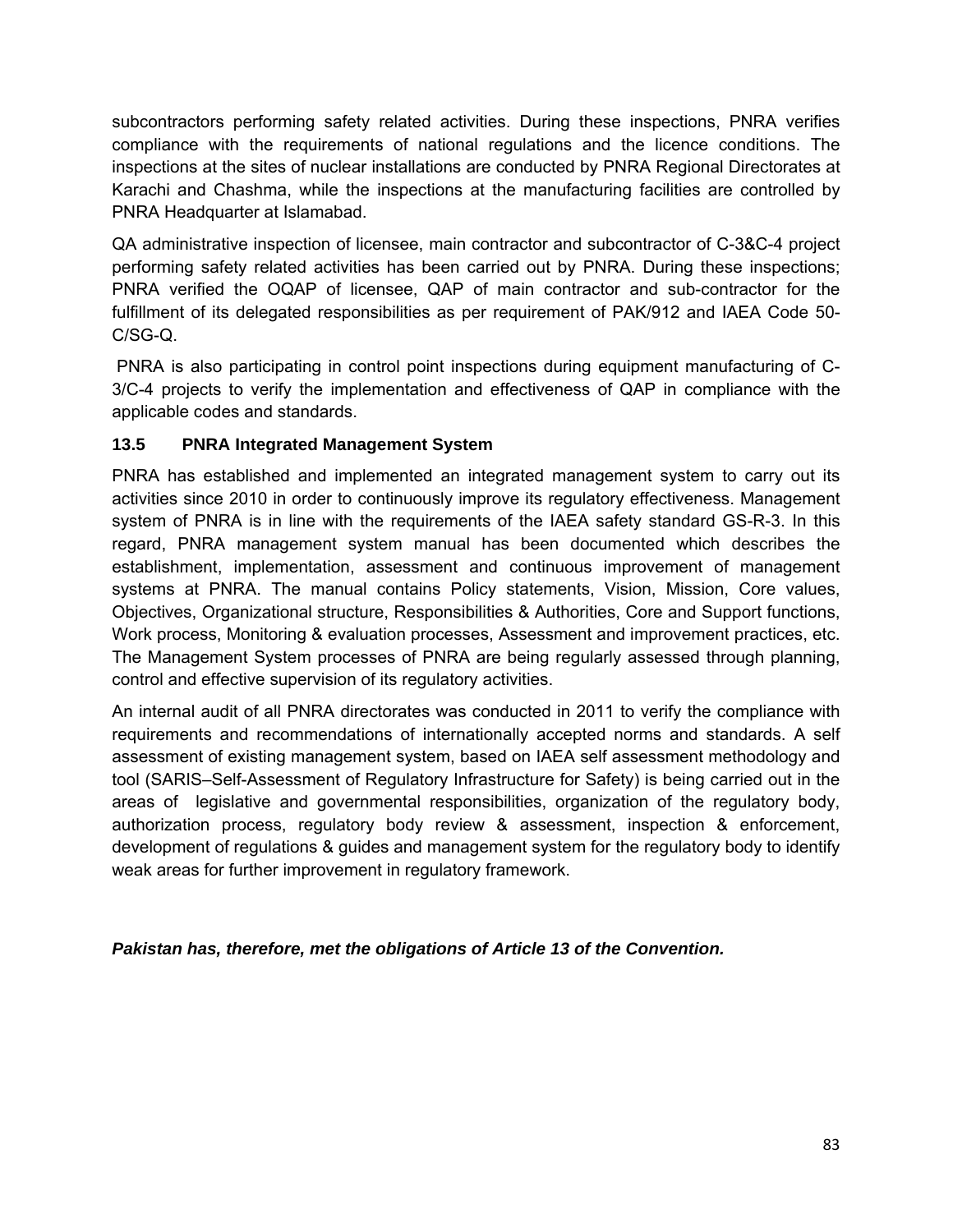# **Article 14 –Assessment and Verification of Safety**

*"Each contracting party shall take the appropriate steps to ensure that:* 

*(i) Comprehensive and systematic safety assessments are carried out before the construction and commissioning of a nuclear installation and throughout its life. Such assessments shall be well documented, subsequently updated in the light of the operating experience and significant new safety information, and reviewed under the authority of the regulatory body;* 

*(ii) Verification by analysis, surveillance, testing and inspection is carried out to ensure that the physical state and the operation of a nuclear installation continue to be in accordance with its design, applicable national safety requirements, and operational limits and conditions."* 

# **14 Assessment and Verification of Safety**

Pakistan has taken appropriate steps to ensure that comprehensive and systematic safety assessments are carried out before the construction and commissioning of a nuclear installation and throughout its life. Such assessments are well documented and subsequently updated in the light of operating experience and significant new safety information. Such assessments are reviewed by PNRA. Verification by analysis, surveillance, testing and inspections is carried out to ensure that the physical state and operation of a nuclear installation continue to be in accordance with its design objectives, and operational limits & conditions.

### **14.1 Regulatory Requirements**

A detailed regulatory framework exists which ensures comprehensive safety assessment and verification before the commencement of operation. PNRA Regulations PAK/909 delineate a detailed procedure for licensing of nuclear installations in three stages, namely, Site registration, construction licence and operating licence. Regulation PAK/910 prescribes detailed site assessment requirements for site registration (for details refer to section 17.1).PAK/911 requires that at the design stage of a nuclear installation, a comprehensive safety analysis shall be carried out to identify all sources of exposure and to evaluate radiation doses that could be received by workers at the installation and by the public, as well as potential effects on the environment. The safety analysis shall take into consideration:

i. All planned normal operation modes of the plant.

- ii. Plant performance in anticipated operational occurrences.
- iii. Design Basis Accidents.
- iv. Event sequences that may lead to a severe accident.

On the basis of this analysis, the robustness of the engineering design for withstanding postulated initiating events and accidents can be established, the effectiveness of safety systems and safety related items or systems shall be demonstrated, and requirements for emergency response shall be established. Measures shall be taken to ensure that radiological consequences are mitigated. Such measures include: engineered safety features; onsite accident management procedures established by the operating organization; and possibly offsite intervention measures established by governmental agencies in order to mitigate radiation exposure if an accident occurs. A safety analysis of the plant shall be conducted in which methods of both deterministic and probabilistic analyses shall be applied. On the basis of this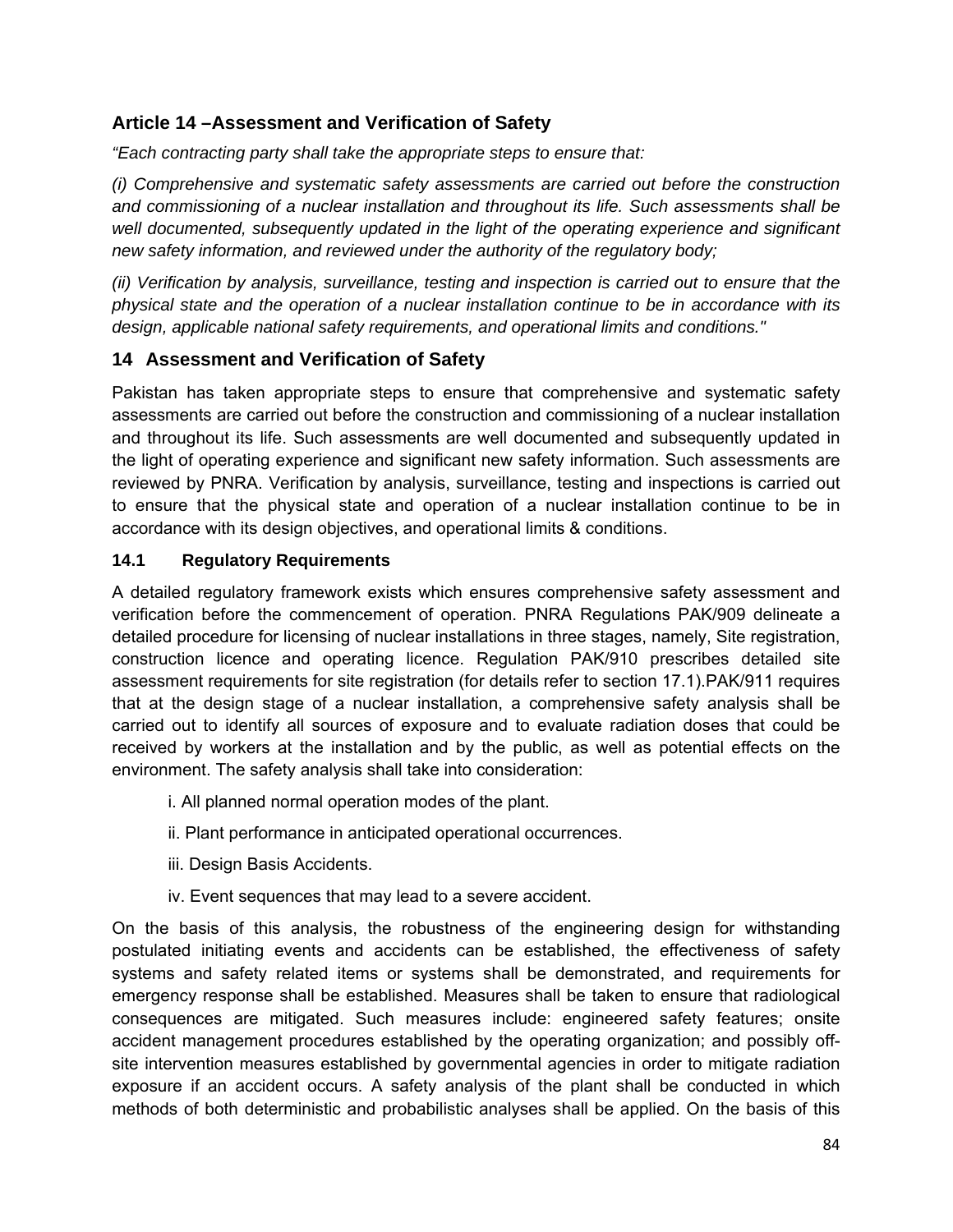analysis, the design basis for items important to safety shall be established and confirmed. It shall also be demonstrated that the plant as designed is capable of meeting prescribed limits for radioactive releases and acceptable limits for potential radiation doses for each category of plant states. The basis of the safety assessment shall be the results derived from the safety analysis, previous operational experience, results of supporting research and proven engineering practices. The licensee shall ensure that an independent verification of the safety assessment is performed before the design is submitted to the regulatory body. PNRA Regulations PAK/913 require the licensee to perform a systematic safety re-assessment of the plant for its entire operational lifetime. In such a reassessment, operating experience and significant new safety information from all relevant sources will also be taken into account. The Regulations also include the assessment and verification requirements during operation phase, in particular the assessment and verification of design modifications. It is emphasized that modifications involving plant configuration and the operational limits and conditions, shall conform to the requirements set in the Regulations PAK/911. In particular, the capability of performing all safety functions adequately shall not be degraded. The requirements for safe management of radioactive waste in the country have been specified in Regulations PAK/915. The licensee has to carry out safety assessments and the activities needed for Siting, Design, Construction, Operation and Closure, as well as the measures needed in the post-Closure phase of radioactive waste disposal facility. Additional requirements of Periodic Safety Review (PSR) for revalidation of Operating Licence and assessment for licensing beyond design life have also been stipulated in the Regulations.

### **14.2 Assessment and Verification of Safety by Nuclear Installations**

The safety of the plant is continuously assessed and verified during all phases of the plant life. This includes self assessments, reviews of plant safety performance by plant safety committee, quality assurance division, engineering department, health physics division and relevant operation and maintenance departments. Independent reviews and assessments by corporate safety body and international reviews such as WANO peer review, OSART mission, etc. are conducted. Nuclear installations have established effective systems for recording deficiencies identified during the assessment and verification activities, event analysis, corrective actions and maintaining records for authorization and control of temporary changes to the equipment, procedures, etc. In-Service Inspection (ISI) programs are implemented to assess and verify the condition of plant structures, systems and components important to safety at appropriate intervals. All these systems of safety verification take into account the requirements of applicable regulations, codes, standards and international practices.

In addition, all nuclear power plants underwent rigorous self assessments after Pakistan adopted the IAEA Action Plan on Nuclear Safety to incorporate lessons learned from the Fukushima Dai-ichi accident. (For details, please see Section 2.2)

### **14.2.1 Assessment and Verification of Safety at KANUPP**

Safety of KANUPP is being assessed and verified through periodic safety reviews, ageing management, in-service inspections, surveillance, and quality assurance programs. KANUPP is now operating under licence by PNRA beyond its design life. Ageing Management program is based on the international practices in line with national regulatory requirements.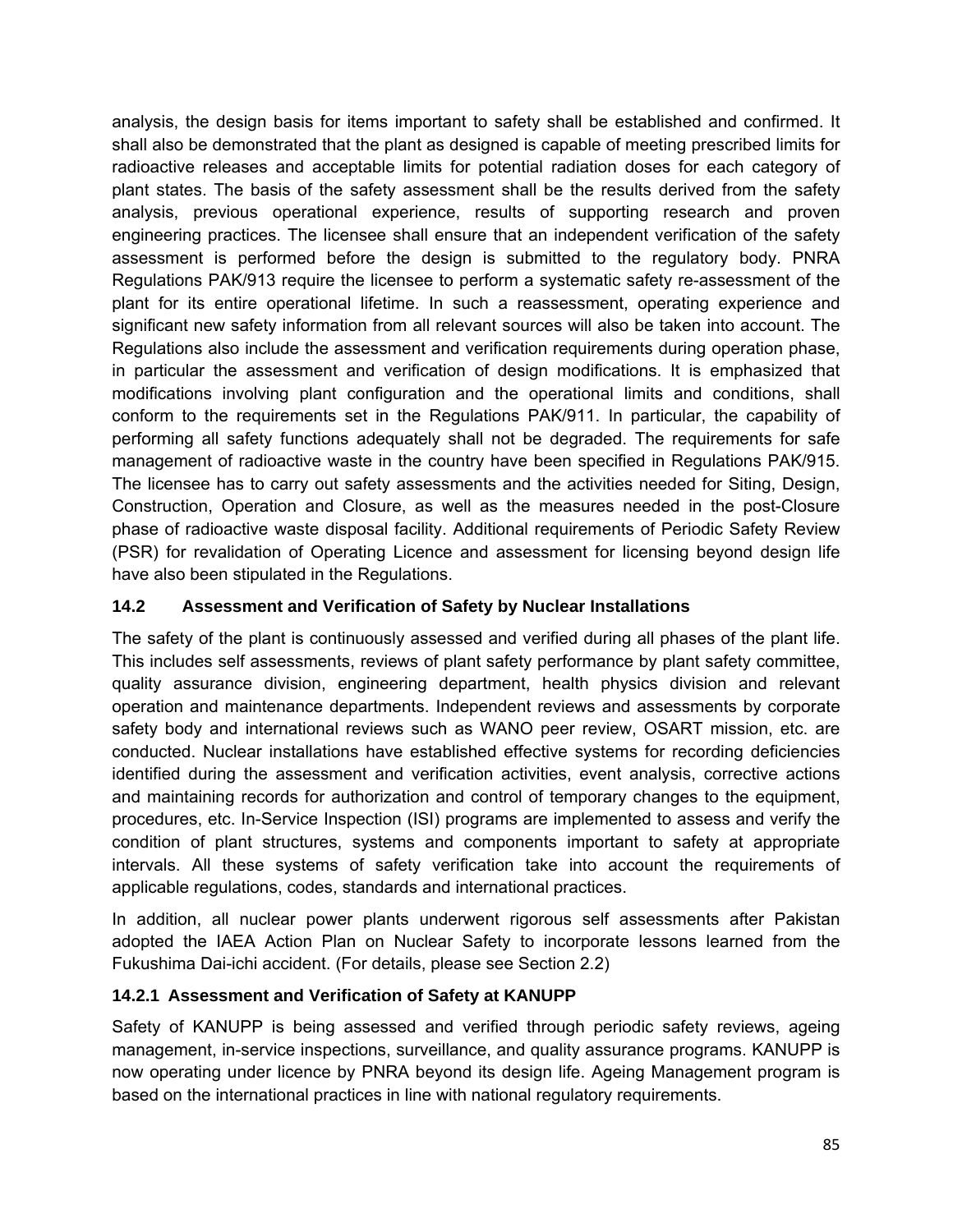KANUPP remained under shut down for long outage from December 2010 to May 2011 to conduct necessary evaluations, maintenance, surveillance and modifications so that an assessment for further operation life of the plant can be made. During this period, KANUPP completed all the major activities as required by PNRA including assessment of main equipment such as steam generators and fuel channels. The activities performed by KANUPP were thoroughly assessed by PNRA to verify compliance with the regulatory requirements and to ensure that the plant can operate safely. Based on the conclusion of review and assessment and observations made during regulatory inspections, KANUPP was conditionally allowed to make the reactor critical and subsequent power operation in June, 2011. KANUPP was further required to submit detailed reports to justify continued safe operation of KANUPP. KANUPP Operating Licence was extended till December 31, 2016 based on thorough Assessment of remaining life of Steam Generators and integrity of Fuel Channel. Steam Generators Assessment was performed by B&W, Canada whereas; the Fuel Channel Integrity Assessment (FCIA) was performed by the Candu Energy Inc., Canada. As per licensing condition, KANUPP would have to complete the  $2^{nd}$  Periodic Safety Review (PSR) by the year 2014 on which the work has already started. Revision of KANUPP Fire PSA was completed under the guidance of IAEA experts. Application of Fire PSA has been initiated.

#### **14.2.2 Assessment and Verification of Safety at C-1**

C-1 performs assessment and verification of safety under its Quality Assurance Program for Operation. The support from the designer and vendor is also sought when required. The plant has an Operational Safety Review Committee which performs review and assessment of the safety evaluation, modifications, events reports, plant operations, etc. Independent assessments are carried out in the form of audits, surveillance and peer reviews. At C-1, a comprehensive program is established for design modification control, which defines roles and responsibilities of the work units involved in the plant modification process. A set of procedures cover all aspects of design modifications, from the initial request, prioritization, safety screening, preparation of the design package, review and preparation of installation package to the evaluation of impact, testing/commissioning requirements, documentation revision and modification handover, etc. Control of temporary modifications is done through a specific procedure which requires safety screening and evaluation similar to the one for permanent modifications. The activities related to verification of safety are stipulated by the Technical Specifications which include the surveillance program, periodic testing, In-Service Inspection (ISI) Program, etc. to determine qualitative guidelines for maintaining high availability and reliability of components. Peer reviews are conducted by organizations such as IAEA and WANO. A WANO Peer Review Mission was conducted at C-1 in April 2012.

A dedicated group for ageing management is in place and C-1 has agreement with external organizations for support on Ageing Management activities. C-1 conducted PSR in 2010 and following are the significant corrective actions:

- **Severe Accident analysis.**
- **-** Development of SAMGs.
- **Development of Need based training program of Emergency Response personnel.**
- **Development of equipment Qualification Program.**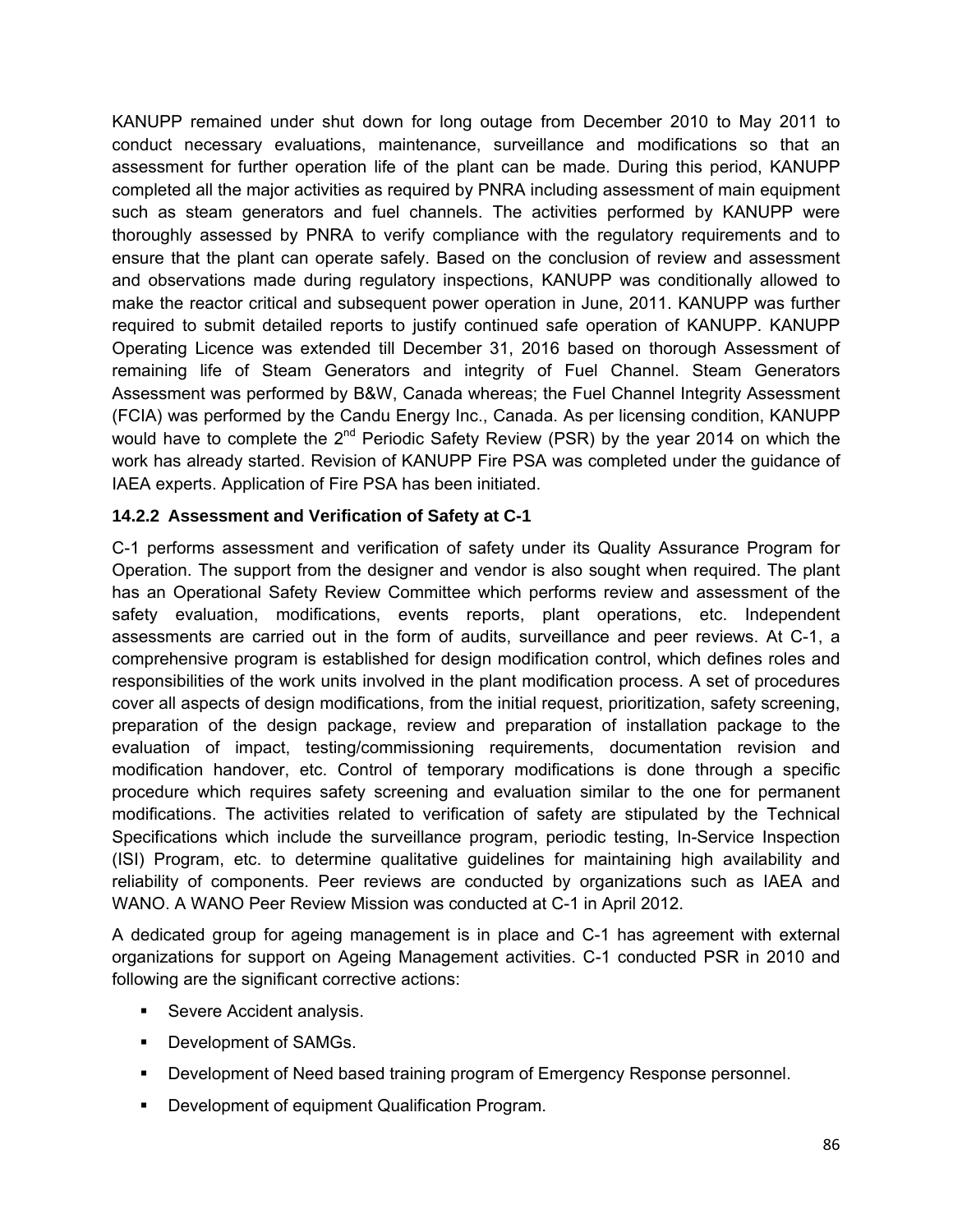- Development of Aging Management Program.
- **Containment aircraft crash analysis.**
- Updating of FSAR.
- **Updating of deterministic safety analysis.**
- **Updating of probabilistic safety analysis.**

### **14.2.3 Assessment and Verification of Safety at C-2**

The design of C-2 was assessed at various levels for verification of safety. The designer (SNERDI) performed detailed assessment at the first level and it was verified independently by the personnel who were not directly involved in the design. At the second level the design was verified by C-2 as owner. Modifications in the design followed the same course for approval as for the original design as required by the national regulations. PNRA has carried out inspections during installation and commissioning of C-2 components and systems. After successful completion of commissioning tests (stage A), review of Final Safety Analysis Report and other documents as stipulated by PAK/909, demonstration of implementation of emergency preparedness plan and completion of physical protection measures fuel load permit was issued to C-2 on December 21, 2010 and C-2 completed its all other commissioning test successfully and started its commercial operation in May 2011. C-2 has the modification process as that of C-1 and all safety cases for modification are approved in Operational Safety Review Committee of the licensee and then the safety case is submitted to PNRA for approval.

The activities related to verification of safety are stipulated by the Technical Specifications which include the surveillance requirements, periodic testing and In-Service Test Program, etc.

### **14.2.4 Assessment and Verification of Safety at C-3/C-4**

The list of applicable codes and standards for Chashma Nuclear Power Plant Units 3 & 4 (C-3 and C-4) plants were finalized and accepted by PNRA well before the submission of Site Evaluation Report (SER). Detailed review of SER for C-3 and C-4 was completed in the first quarter of 2011. After completion of the review and acceptance of C-3 SER, the site was registered. Review of the construction licence application including necessary licensing submissions i.e., Preliminary Safety Analysis Report (PSAR), Probabilistic Safety Analysis (PSA) Report and Overall Quality Assurance Program (OQAP) for C-3 and C-4 was completed in 2011. After satisfactory resolution of all relevant issues, construction licence was awarded to C-3 on May 28, 2011.

The process of site registration of C-4 prolonged till the end of year 2011 due to the issue of C-4 exclusion area boundary outside licensee's control. However, after resolution of this issue, C-4 site was registered on December 08, 2011, whereas, construction licence was issued on December 14, 2011. The civil work of C-4 has started with first concrete pouring on December 18, 2011.

A separate Quality Assurance Division (QAD) is established in C-3/C-4 for outlining the QA requirements during design, construction, installation and commissioning. The QAD conducted audit of the contractors and subcontractors, performed QA surveillance, issued nonconformance notices in non-compliance situations and verified corrective actions accordingly.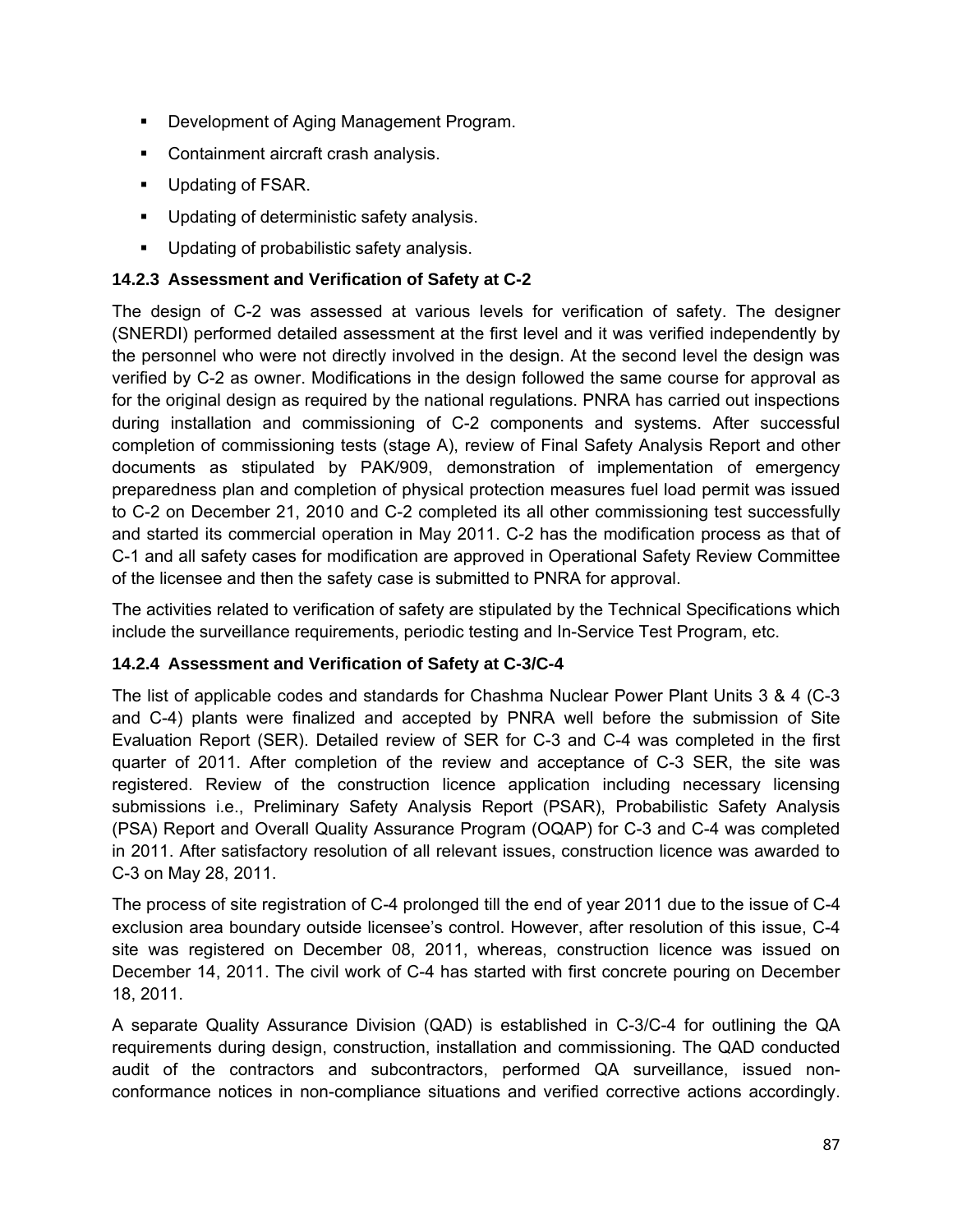Safety and Licensing Division (SLD) is also established in C-3/C-4 with the responsibility for addressing all safety related issues during design, construction, installation and commissioning stages. PNRA has developed its inspection program for manufacturing and construction activities. PNRA had also performed the QA inspections of licensee, manufacturers, contractors and subcontractors.

### **14.2.5 Performance Indicators Program of Nuclear Installations**

KANUPP has developed and implemented safety performance indicators (SPI) program to monitor the performance trends and to take appropriate actions for performance improvement. All identified SPIs (89) have been established in three phases. KANUPP also participates in the WANO Performance Indicators program.

CNPGS has adopted WANO performance indicators program and shares its performance indicators data elements with WANO on quarterly basis. The existing program consists of collecting, trending, exchanging, and disseminating performance data for complete set of WANO performance indicators, covering critical safety and operational aspects of the plant.

CNPGS has also developed safety performance indicators (SPIs) program to monitor operational safety of station. The SPIs program is based on the guidelines of IAEA-TECDOC-1141, 'Operational Safety Performance Indicators for Nuclear Power Plants'. It may be mentioned that some of the previously developed SPIs have been merged and some additional SPIs have been included in the current program. Safety performance indicators trends are reported in Technical Reports of the plant.

### **14.3 Regulatory Review Process**

According to the procedure for licensing of nuclear installations in Pakistan, PNRA performs regulatory review of various licensee submittals such as Site Evaluation Report (SER), Preliminary Safety Analysis Report (PSAR), Final Safety Analysis Report (FSAR), Commissioning Program, Periodic Safety Review (PSR) Report, PSA Report, etc., during various licensing stages. Earlier, the safety review was performed by PNRA staff with the help of consultants; however, PNRA has now established Centre for Nuclear Safety as its technical support organization to indigenously perform safety reviews and assessments for the licensing process of nuclear installations. Safety reviews are carried out in accordance with national regulatory requirements for Siting, Design, Construction, Commissioning, Operation and Decommissioning of nuclear installations as referred in the Regulations PAK/909. In those areas where PNRA regulations and regulatory guides do not provide the necessary guidance, the relevant latest US Nuclear Regulatory Commission regulations/guides or IAEA Safety Standards and Requirements along with relevant safety guides may be used. Review meetings are held between the licensee and regulatory staff to address the queries raised during the review process. After completion of the regulatory review, safety evaluation report is issued that highlights all the major findings of the review and provides a comprehensive assessment of licensee's compliance with the regulatory requirements. This report also indicates non-compliant situations which may form the licensing conditions attached with the regulatory authorizations issued at various stages of licensing process. Any change in the plant configuration or its operations that may have an effect on the licensing basis requires PNRA approval prior to implementation. In this regard a formal request for approving the change is submitted which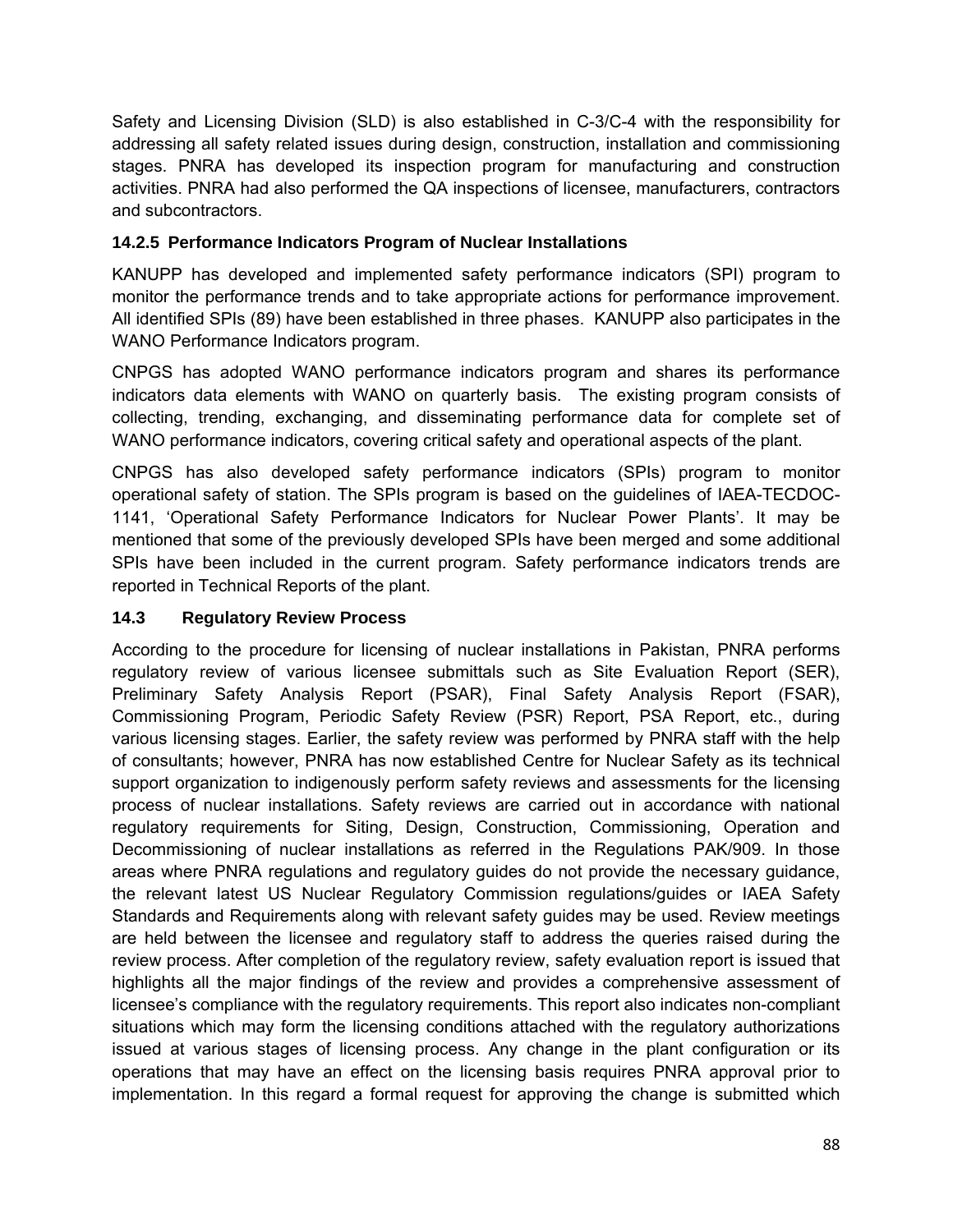needs approval of PNRA before implementation. Accordingly, PNRA reviews and approves the modifications. The design modification review process emphasizes that modifications, involving plant configuration and the operational limits and conditions, conform to the design requirements. The licensees have been asked to submit PSA submissions along with FSAR and PSAR at the construction stages, fuel load permit and PSR at licence revalidation stages.

PNRA reviewed the C-2 FSAR, C-3/C-4 SER, C-3/C-4 PSAR and C-1 PSR reports and KANUPP Residual Life Assessment reports to the satisfaction of national regulations in the reporting period.

# **14.4 Verification of Safety by PNRA**

Verification of safety of nuclear installations is carried out through regulatory inspections, reviews, analyses and audit calculations. The verification of safety is carried out during all phases of Siting, Design, Construction, Installation, Commissioning, Operation and Decommissioning. Safety analysis, carried out by the licensee to support the design, is reviewed and audit calculations are conducted on sampling basis using applicable computer codes. The underlying assumptions, modeling techniques, accident sequence quantification, results and uncertainties are verified against the acceptance criteria. Comparison of results with already approved design, where applicable is also considered. The inspection program of each phase is prepared in line with project schedule under intimation to the licensee. The inspection programs are focused on ensuring that plant construction, equipment manufacturing, installation and commissioning are in conformity with the design intent, and that the operation is within the approved limits and conditions. In addition to planned inspections, reactive/special inspections are also performed in situations requiring special attention or regulatory intervention. PNRA has included safety culture in its inspection program and has performed safety culture inspections at KANUPP and C-1 and the follow-ups. All activities of KANUPP, C-1 and C-2 , related to safe operation and maintenance of the plant, including engineering support, health physics, emergency preparedness, quality assurance, event analysis, operating experience feedback, radiological environmental surveillance, etc., are overseen by the regulatory inspectors to verify compliance with the regulatory requirements.

C-3 and C-4 is at the construction stage and PNRA verifies selected construction and manufacturing activities through its control point inspection programs. The inspection program is being executed in three types of inspections i.e. Hold "H", Witness "W" and Record "R" point inspections according to the schedule agreed with the licensee.

# **14.5 Safety Reviews and Assessment through External Organizations**

PAEC understands the importance of international evaluations and their benefits for enhancing safety and operational performance of the plant. This is done through benchmarking with plants having excellent performance in safety and availability.

Taking in view the above, CNPGS invited following external mission during recent period.

- a) Pre-Start Up WANO Peer Review of Chashma Unit-2. (July 2010)
- b) Follow up of Pre-Start up WANO Peer Review of Chashma Unit-2. (November 2010)
- c) Pre-visit of WANO Peer Review Mission to Chashma Unit-1. (March 2012)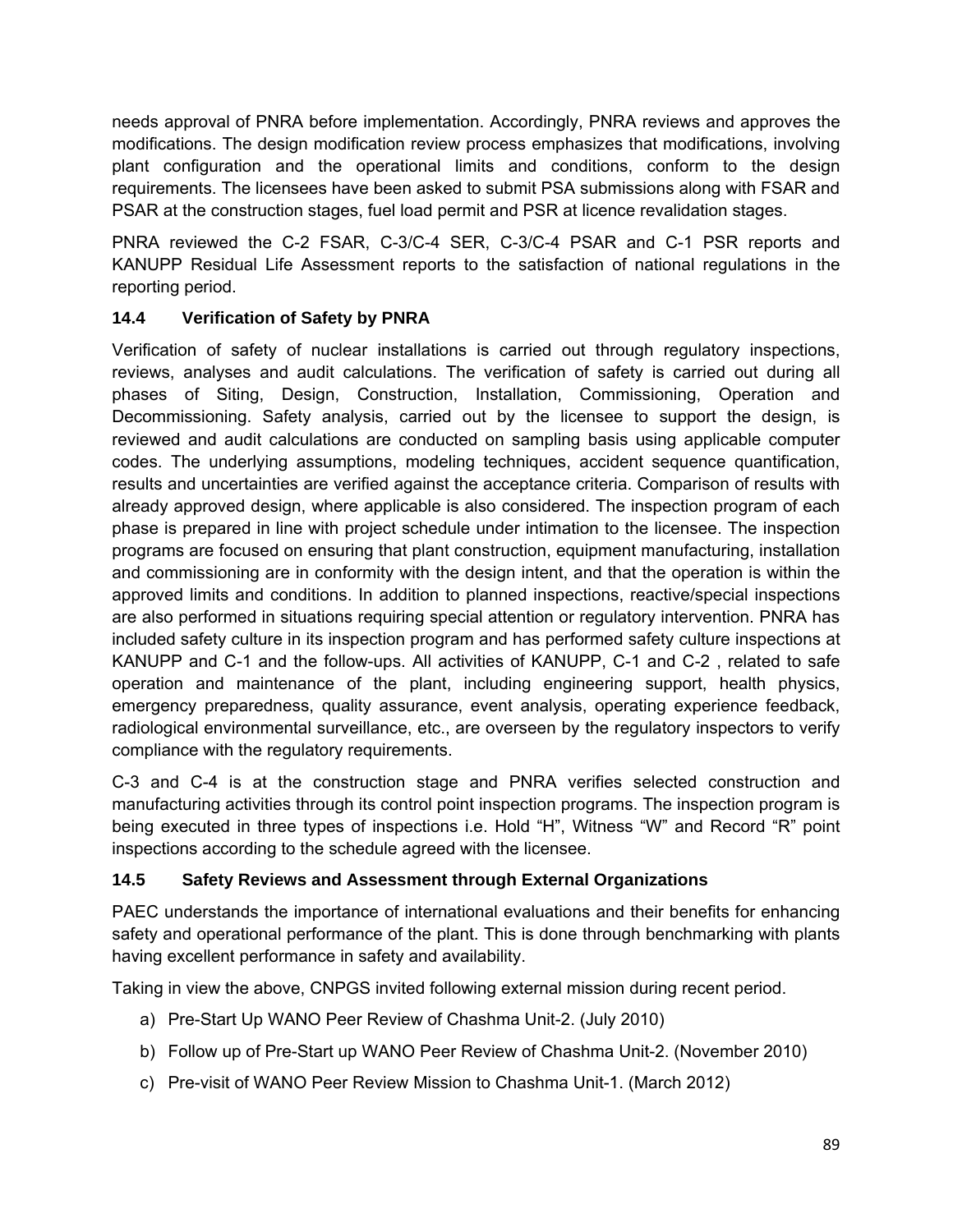d) Peer Review Mission to Chashma Unit-1. (April 2012)

KANUPP also invited WANO Special Peer Review Follow up mission in April 2013. Following major improvements have been made as a result:

- i. Distraction conditions in the MCR have been minimized.
- ii. Procurement process for essential spare parts has been expedited.
- iii. Plant performance indicator of emergency AC showing improvement.
- iv. Changes of multiple to single access control helped in reduction of personal contamination control.

Furthermore, the WANO team appreciated the efforts of plant management in response to lessons learned from Fukushima Dai-ichi accident apart from evaluating the status of corrective actions against previous AFIS.

### *Pakistan has, therefore, met the obligations of Article 14 of the Convention.*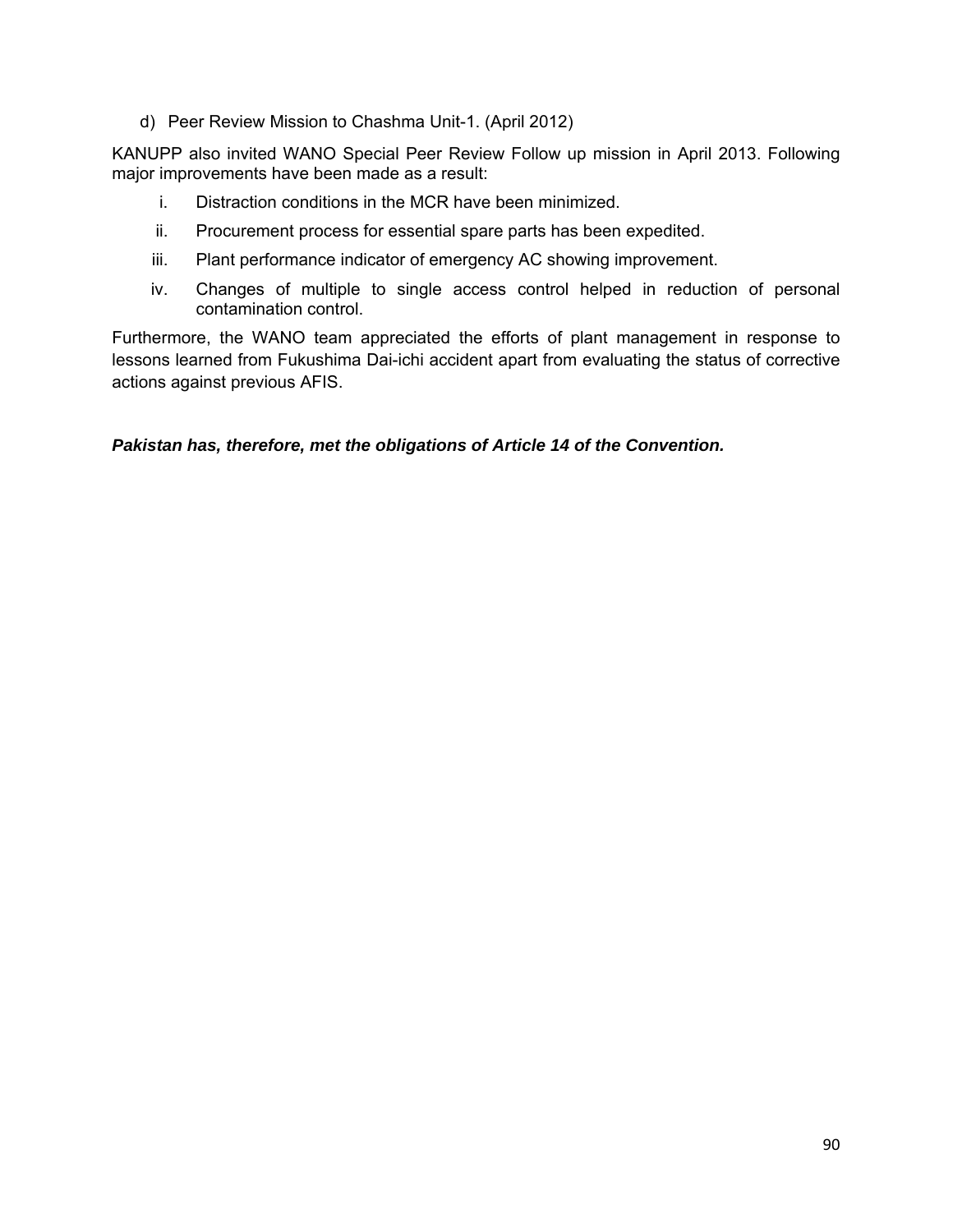# **Article 15 - Radiation Protection**

*"Each Contracting Party shall take the appropriate steps to ensure that in all operational steps the radiation exposure to the workers and the public caused by a nuclear installation shall be kept as low as reasonably achievable and that no individual shall be exposed to radiation doses which exceed the prescribed national dose limits."* 

### **15 Radiation Protection**

Pakistan has taken appropriate measures to ensure that during all steps of nuclear installations such as Operation, Maintenance, Refueling, Implementation of design modifications, etc., the exposure to plant personnel, public and environment is kept as low as reasonably achievable and that no individual is exposed to radiation which exceeds the prescribed dose limits.

### **15.1 Regulatory Requirements**

Pakistan Nuclear Regulatory Authority (PNRA) is responsible for controlling, regulating and supervising all matters related to radiation protection. PAK/909 requires submission of a radiation protection program, radioactive waste management program and radiological environmental monitoring program as part of the pre-requisites for issuance of operating licence.

The radiation protection objective described in regulations PAK/911 states that, it is to be ensured that in all operational states, radiation exposure within the installation or due to any planned release of radioactive material from the installation is kept below prescribed limits and as low as reasonably achievable (ALARA), and to ensure mitigation of the radiological consequences. The safety objectives for design of nuclear installations require that nuclear installations shall be designed and operated so as to keep all sources of radiation exposure under strict technical and administrative control.

PAK/913 requires that the licensee shall establish and implement a radiation protection program to meet the objective of PAK/911. The regulation also require that implementation of the radiation protection program shall be ensured by the appointment of qualified manager health physics who advises the plant management and shall have authority to participate in establishing and enforcing of safety procedures. The qualification of Manager Heath Physics is also defined in the regulations. The dose limits for radiation workers and public during normal operation are given in PAK/904 and are reproduced in Annexure–VIII.

### **15.2 Radiation Protection at Nuclear Installations**

PAEC is committed to take all appropriate steps so that occupational radiation exposure to personnel working in its nuclear facilities is maintained as low as reasonably achievable (ALARA). Moreover, PAEC is committed to take all reasonably practical steps to achieve the following two safety objectives:

 The risk of prompt fatality to an average individual in the vicinity of a PAEC nuclear facility, as a result of an accident in the facility, should not exceed 0.1 % of the sum of prompt fatalities due to other accidents to which the members of the public are generally exposed.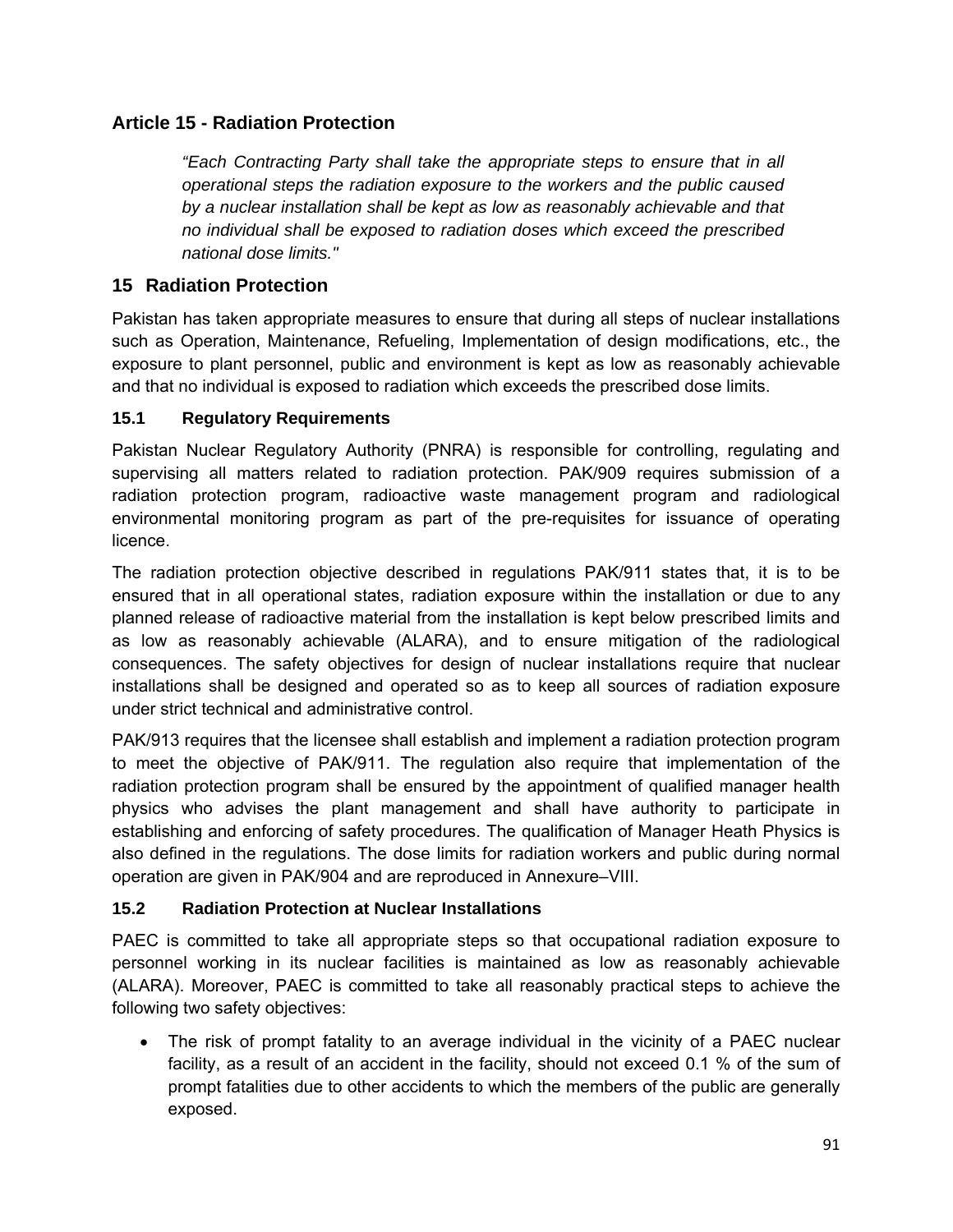The risk of cancer fatalities to population in the area of a PAEC nuclear facility that might result from the operation of the facility should not exceed 0.1 % of the sum of all cancer fatalities.

The nuclear installations have developed policies and procedures, for the protection of workers, public and environment from the harmful effects of radiation, in conformance with the national regulatory requirements. It is ensured that in all operational states radiation exposure within the installation or due to any planned release of radioactive material from the installation is kept below prescribed limits and as low as reasonably achievable (ALARA), and that the measures to mitigate the radiological consequences arising from any design basis accidents are in place.

At nuclear installations, monitoring and surveillance of doses to radiation workers is conducted and records maintained. For environmental monitoring, continuous air sampling and ambient dose level monitoring are performed. Environmental samples of air, water, soil, vegetables, fruits, milk, meat etc., are collected and analyzed for estimation of radionuclide content at frequencies prescribed in the radiological environmental monitoring programs. On-Site and Off-Site environmental monitoring points are selected at different locations. Environmental TLD dosimetery is also performed to record the cumulative dose level on quarterly basis. PNRA normally reviews the records of sampling and analysis of the licensees, however, independent verification of plant monitoring samples may also be conducted. PNRA has also established its own environmental monitoring laboratory.

At nuclear installations, radiological environmental monitoring is conducted during preoperational phase, operational phase and emergency phase. The records are maintained and reports generated on quarterly and on annual basis. During three phases of plant operations, radiological environmental monitoring is performed for the followings:

- To determine ambient gamma radiation dose rate in pre-operational phase, operational phase and emergency phase and hence to assess the public doses contributed by NPPs operation.
- To determine level of activity in air, soil, water, vegetables, crops and milk etc. during the three phases and hence to assess the internal gamma doses to public attributed by NPPs operation.
- To meet the surveillance requirement of standard/codes and hence to consolidate the basis for enhancing public confidence in NPPs safe operation.

### **15.2.1 Radiation Protection at KANUPP**

At KANUPP, radiation exposure is controlled by means of job planning, pre-job briefing, frequent radiation surveys, radioactive contamination control, and regular training to keep the doses well below the regulatory limits. In addition, a Radiation Control Officer (RCO) is designated for radiation intensive jobs with prime responsibility of taking part in each activity right from planning to execution. Internal radiation dose is controlled by providing suitable respiratory protection equipment, reducing the airborne contamination level. Internal uptake limits have been defined, which are followed strictly.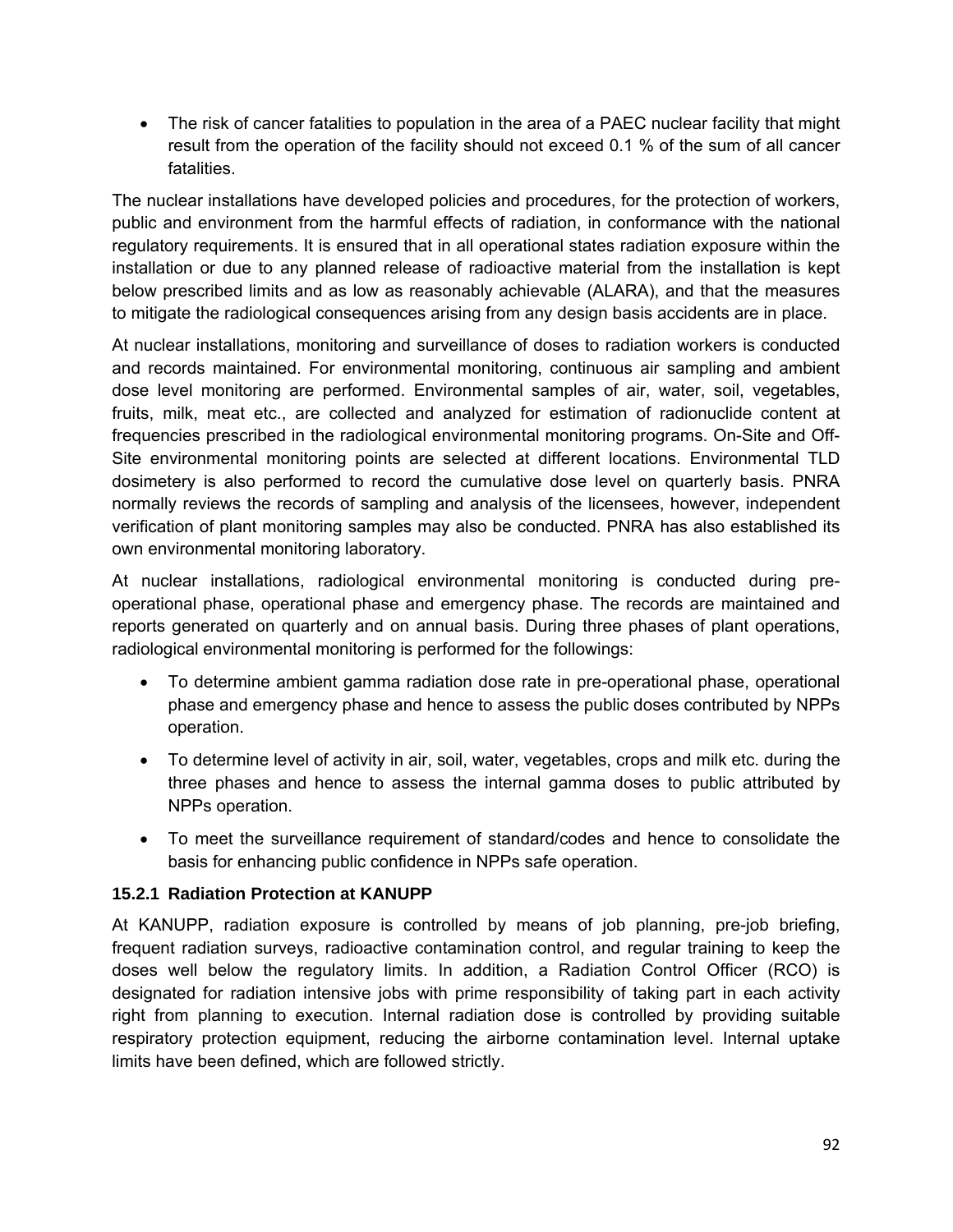Radiation exposure to the public is kept as low as reasonably achievable by controlling the release of radioactive effluents from the plant. This is done by on-line monitoring of the releases, removing the Tritium contents from boiler room atmosphere, filtration of gaseous effluent before releasing to the environment, decay and dilution of liquid effluent before its release, collection, processing and safe storage of solid radioactive waste, etc. As a result, the gaseous and liquid effluent radioactive releases from the plant are well below the Derived Release Limits for KANUPP.

An environmental monitoring program is in place that includes regular radiation ambient dose rate monitoring at plant periphery and in different areas of Karachi city. This is done by placing TLDs and high volume air sampling system away from the plant. Environmental samples from the vicinity of plant are collected and analyzed. The records show no appreciable change in ambient background dose levels.

Annual collective doses to the workers during, 2010, 2011 & 2012 at KANUPP were 2.467 man-Sv, 4.007 man-Sv and 1.317 man-Sv respectively. Average individual dose for these years were, 2.80 mSv, 4.01mSv and 1.44 mSv respectively. The graphical representation of these doses is shown in Annexure– IX.

Gaseous radioactive effluents released during 2010, 2011 and 2012 were 86.66 TBq, 178.09 TBq and 88.34 TBq of Tritium respectively. Whereas, gaseous radioactive effluents released during 2010, 2011 and 2012 were 5.45 TBq, 3.68 TBq and 4.44 TBq of noble gases respectively. On the average, the cumulative gaseous releases remained less than 1% of annual release limits.

The liquid effluents released to sea during 2010, 2011 and 2012 contained, 62.61 TBq, 60.32 TBq and 123.10 TBq of Tritium respectively. Generally, these were less than 0.01 % of annual release limit for Tritium. Gross beta-gamma radioactivity released to sea during 2010, 2011 and 2012 was 0.018 TBq, 0.025 TBq and 0.014TBq respectively which are less than 1.0 % of annual derived release limit for gross beta-gamma radioactivity. The effluent releases of KANUPP are shown graphically in Annexure–X.

### **15.2.2 Radiation Protection at C-1 & C-2**

In order to implement the radiation protection program, C-1 & C-2 has established the necessary organizational setup headed by Manager, Health Physics Division. Health Physicists working under him are responsible for implementing the radiation protection program for handling and monitoring radioactive materials, including sources and secondary source materials. This program conforms to national Regulations and includes

- a. Conformance to working procedures for implementing the radiation protection program.
- b. Survey of all incoming and outgoing shipments that may contain radioactive material.
- c. Investigation and documentation of any radiological incident to minimize the potential for recurrence and for reporting these incidents to PNRA in accordance with the regulations.
- d. Periodic surveys of radiation, contamination and airborne activity.
- e. Record keeping of occupational radiation exposures and reporting to the PNRA.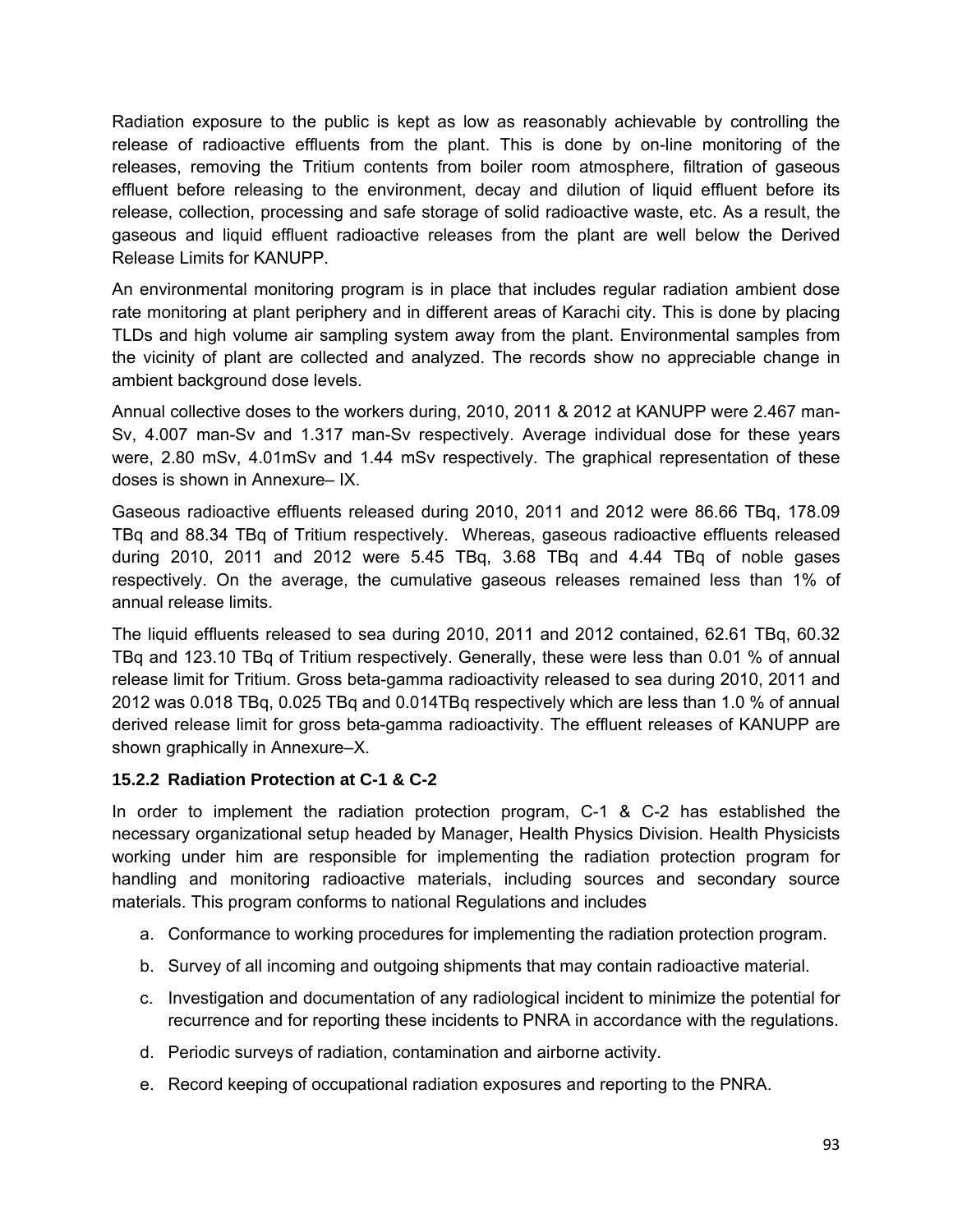- f. Provision of personnel and other radiation monitoring equipments and their periodic calibration.
- g. Establishment of access control points to separate potentially contaminated areas from uncontaminated areas and survey of tools and equipments before removal from a controlled area.
- h. Issuance of radiation work permits (RWP) in accordance with the station radiation control procedures.
- i. Bioassay program including whole body counting and / or a urinalysis sampling to measure the uptake of radioactive material.
- j. An environmental radiological monitoring program to measure any effect of the installation on surrounding environment.

Annual collective dose for C-1 during 2010, 2011 and 2012 were 612.573 man-mSv, 511.038 man-mSv and 131.01 man-mSv respectively. Average individual dose for these years remained 0.392 mSv/man, 0.324 mSv/man and 0.10 mSv/man respectively. The graphical representation of these doses is shown in Annexure–IX.

Annual collective dose for C-2 during the year 2011and 2012 was 11.025 man-mSv and 4.856 man-mSv. However, annual average individual dose is 0.171 mSv/man and 0.006 mSv/man respectively.

At C-1 & C-2, all liquid and gaseous effluents are monitored before release to the environment. Liquid effluents are released from C-1 & C-2 into the discharge canal, which falls into the Indus River. Gaseous effluents released during 2010, 2011 and 2012 were 16.2 TBq, 0.1 TBq and 0.04 TBq respectively. On the average these releases remained less than 1% of annual release limit. Liquid effluent releases for the years 2010, 2011 and 2012 were, 2.42 TBq, 3.35 and 3.68 TBq respectively. These releases were less than 1% of annual release limit. C-1 effluent releases are shown graphically in Annexure–X.

Gaseous and liquid effluent releases from C-2 during 2011 were 0.0075 TBq and 9.21 TBq respectively. Gaseous and liquid effluent releases from C-2 during 2012 were 0.0011 TBq and 18.10 TBq respectively. The releases were less than 1% of annual release limits.

# **15.3 National Environmental Radioactivity Surveillance Program (NERSP)**

The National Environmental Radioactivity Surveillance program (NERSP) of PNRA is also operational. The main aim of this program is to protect the public, environment and worker from harmful effects of ionizing radiation. The program would generally cover measurement of radioactivity in sand/soil, air, water, flora/fauna in the whole country. This program also assesses the radiation survey and analysis of NORM related activities at National level. NERSP has also analyzed samples around NPPs and verified environmental data provided by the licensees. Under NERSP, establishment of three Environmental Monitoring (EM) labs are in progress at Islamabad, Chashma & Karachi. The environmental monitoring lab at Karachi is fully established for radiometric analysis. At Islamabad, a temporary lab has been established for radiation analysis of samples whereas; construction of Chashma lab has been completed.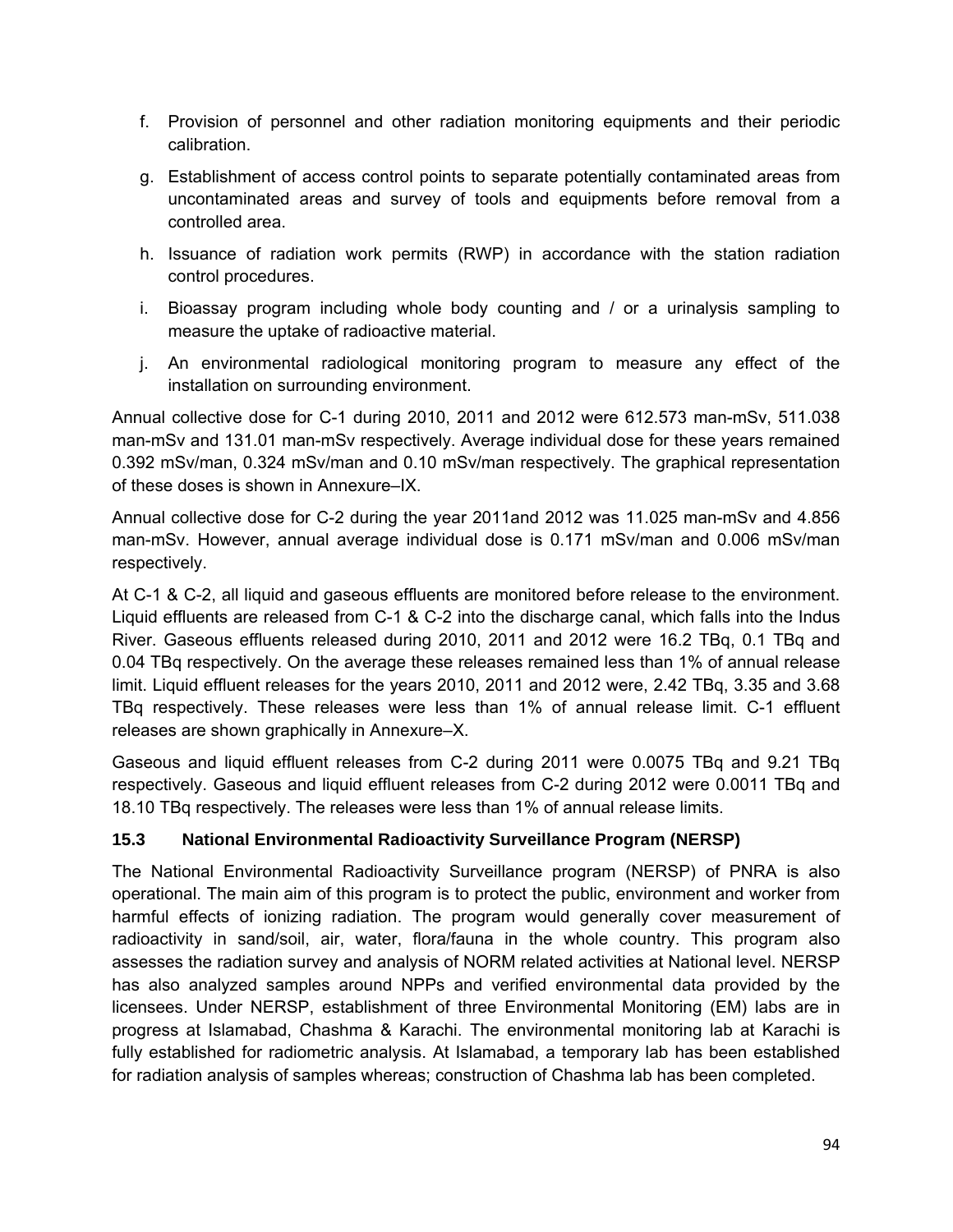### **15.4 National Dosimetry & Protection Level Calibration Laboratory (NDCL)**

In order to facilitate and verify the implementation of radiation protection at Nuclear and radiation facilities at Pakistan, PNRA has established Internal and External Dosimetry Laboratories. The Internal Dosimetry laboratories have been established at Islamabad, Karachi and Chashma. Each centre is equipped with a Whole Body Counter to assess internal contamination of radiation workers of licenced facilities. The Islamabad centre is also equipped with a Bed Type Counter using High Purity Germanium detector. Therefore this system provides detailed analysis of the quantity of each radionuclide present inside the body of the radiation worker. The External Dosimetry Laboratory of PNRA consists of new state-of-the-art Thermo luminescent dosimeter reader systems and three TLD Readers have been installed so far. The External Dosimetry Lab is providing the services of whole body dosimetry and extremity dosimetry to various centers.

### **15.5 Classification of Areas and Radiation Zones**

According to the requirements of PAK/904, the radiation areas are classified into two parts i.e. Supervised and Controlled areas for the purpose of controlling the occupational exposure. At KANUPP, Controlled area is divided into 4 zones. Zone 1 contains no radioactive equipment and is kept free of contamination at all times. Zone 2 contains no radioactive equipment and should not become contaminated. However, some contamination may get into this area with the movement of personnel from Zone 3 which includes service area for active equipment and materials that are potential sources of contamination. Zone 4 contains sources of Contamination.

C-1 & C-2 Radiation controlled Area (RCA) is classified into 5 radiation Zones.

# **15.6 Dose Constraint**

For KANUPP, dose constraint limit is set as 0.3 mSv/yr. C-1 and C-2 have established dose constraint limit of 0.26 mSv/yr.

# **15.7 Verification of Implementation of Radiation Protection Program**

Performance of the nuclear installations is continuously monitored to verify compliance with radiation protection requirements. In this regard, PNRA performs regulatory inspections and reviews reports of the licensees to verify compliance with radiation protection and radiological environmental monitoring programs. Such inspections are an essential part of annual inspection plan of PNRA Regional Directorates for nuclear installations. During these regulatory activities, various aspects of implementation of radiation protection program are considered. These include development and implementation of ALARA plans for activities involving radiation exposures, compliance with the procedures, provision of personal protective gear to workers, availability and accuracy of personal and area monitoring equipment, radiation dose records for radiation workers and records of radioactive releases from nuclear installations. It has been observed that the doses to radiation workers remain well below the radiation dose limits and the average dose received by an individual remains less than a fraction of the annual dose limit. Similarly, in the entire operating history of nuclear installations in Pakistan the gaseous and liquid effluent releases have been well below the derived release limits. The licensees report the ambient dose levels at nuclear installations to PNRA quarterly and annually. PNRA has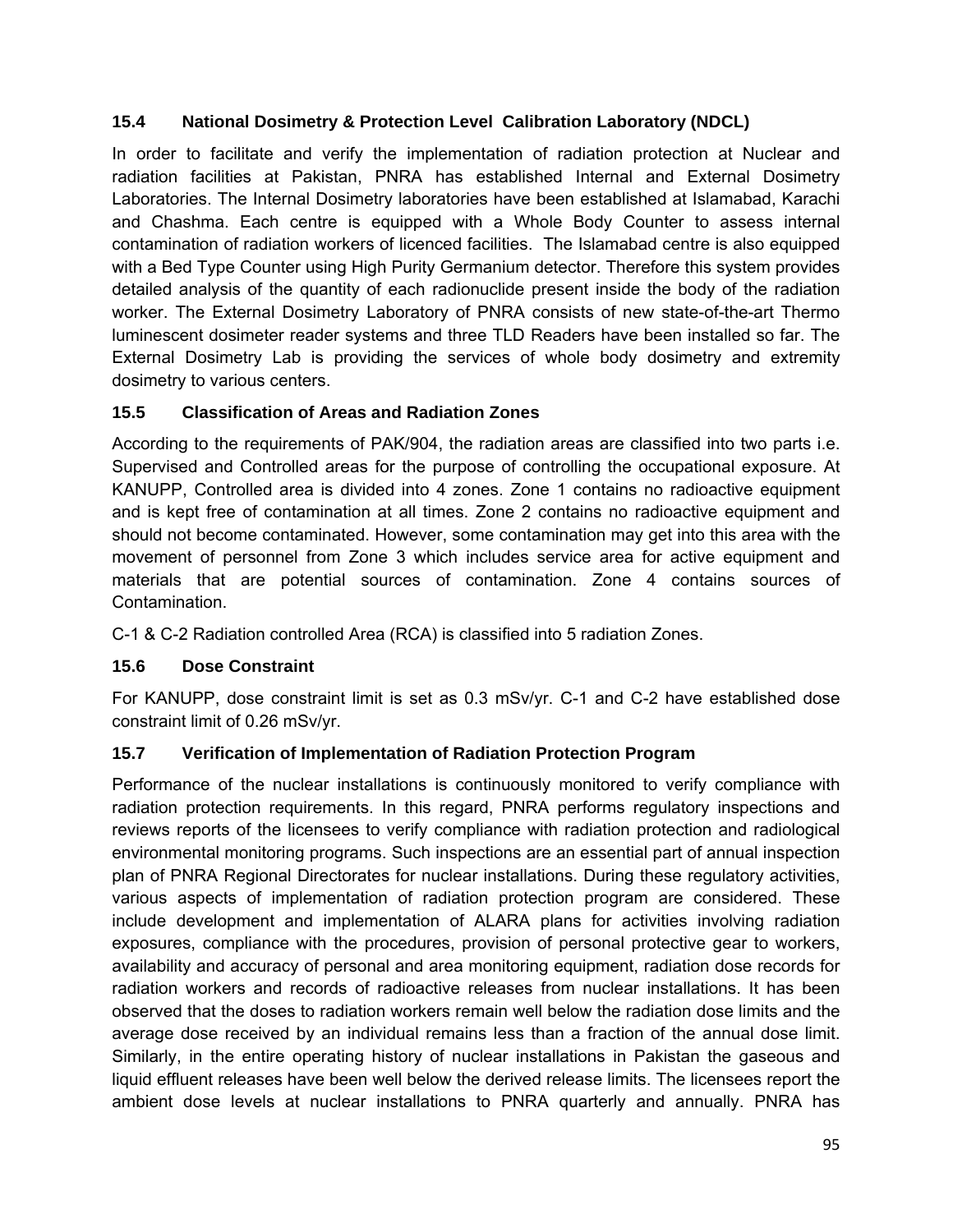observed that the ambient dose levels at the boundary of KANUPP and C-1 are generally close to the level of natural background. The ambient dose levels for KANUPP for the years 2010, 2011 & 2012 are 107, 111 and 103 nGy/hr respectively. The ambient dose levels at Chashma site during the years 2010, 2011 & 2012 are 94, 96 and 92 nGy/hr respectively. The ambient dose levels at KANUPP and Chashma site are summarized in Annexure– XI.

#### *Pakistan has, therefore, met the obligations of Article 15 of the Convention.*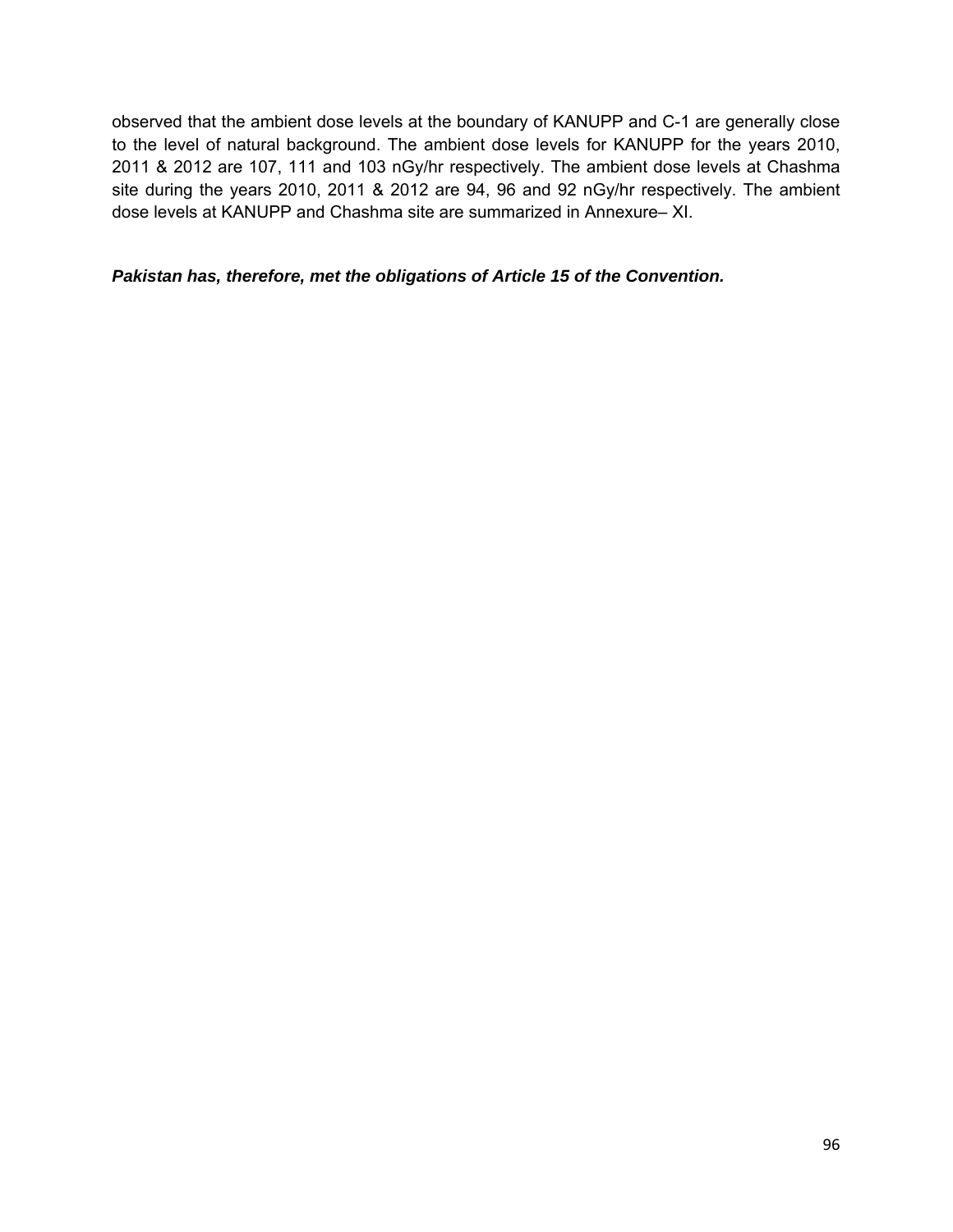### **Article 16 - Emergency Preparedness**

*"1. Each Contracting Party shall take the appropriate steps to ensure that there are onsite and off-site emergency plans that are routinely tested for nuclear installations and cover the activities to be carried out in the event of an emergency. For any new nuclear installation, such plans shall be prepared and tested before it commences operation above a low power level agreed by the regulatory body.* 

*2. Each Contracting Party shall take the appropriate steps to ensure that, insofar as they are likely to be affected by a radiological emergency, its own population and the competent authorities of the States in the vicinity of the nuclear installation are provided with appropriate information for emergency planning and response.* 

*3. Contracting Parties which do not have a nuclear installation on their territory, insofar as they are likely to be affected in the event of a radiological emergency at a nuclear installation in the vicinity, shall take the appropriate steps for the preparation and testing of emergency plans for their territory that cover the activities to be carried out in the event of such an emergency."*

### **16 Emergency Preparedness**

Pakistan has taken appropriate steps to ensure that there are on-site and off-site emergency plans for nuclear installations, which are routinely tested and cover all the activities to be carried out in the event of an emergency. For new nuclear installations, such plans are prepared and reviewed before the commencement of operation. In addition, appropriate steps have been taken to ensure that the surrounding population is provided with appropriate information for emergency planning and response.

### **16.1 Regulatory Requirements**

The PNRA Regulations PAK/909 set the requirement for preparing an emergency preparedness plan prior to introduction of nuclear material into the system. PNRA Regulations PAK/913 requires the licensee to establish appropriate emergency arrangements from the time that nuclear fuel is brought to the site and to put in place emergency preparedness plans before the commencement of operation. Emergency preparedness plans are required to maintain the capability for managing accidents, mitigating their consequences if these do occur, protecting the site personnel, public and the environment. These plans are to be submitted to PNRA for approval and adhered to in the event of an emergency. In addition, an emergency plan is required to be tested in an exercise before the commencement of operation and at periodic intervals thereafter. Some of these exercises shall be integrated and shall include the participation of as many as possible of the organizations concerned. The plans shall be subject to review and updating in the light of experience gained from the exercises.

Further, the PNRA Regulations PAK/914 "Regulations on Management of a Nuclear or Radiological Emergency" require that licensee shall develop, test, and put in place an infrastructure according to the hazard category as defined in the Regulations. In addition, the licensee shall ensure a timely, managed, controlled, coordinated and effective response at the installation, in the emergency planning zones anticipated to be affected by the nuclear or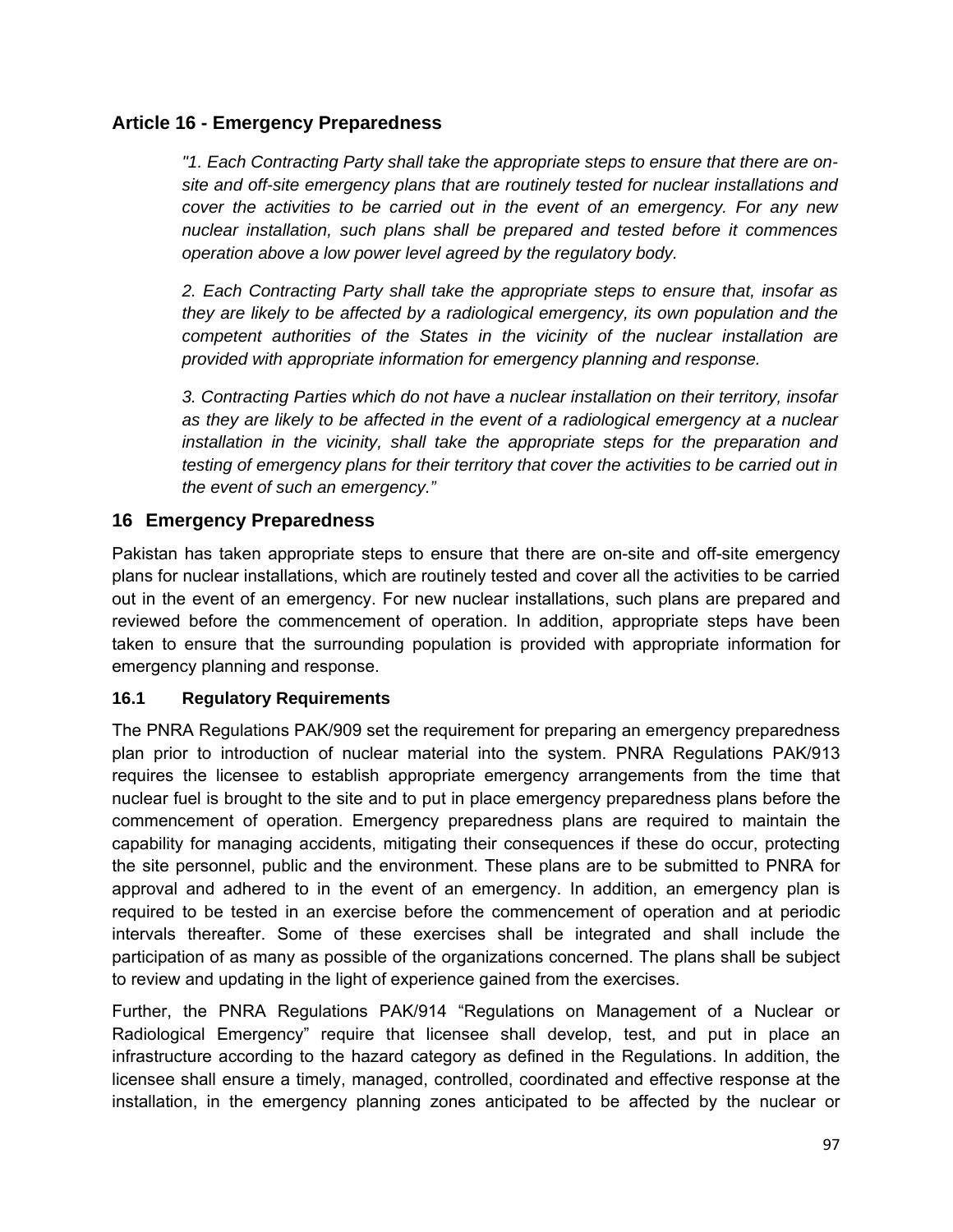radiological emergencies. Implementation of these Regulations is aimed to minimize the radiological consequences for the public, property and the environment arising from such an emergency. In case of severe emergencies, the response at national level is also required by these Regulations.

#### **16.2 National Emergency management Infrastructure**

West Pakistan National Calamities (Prevention and Relief) Act of 1958 provides for the maintenance and restoration of order in areas affected by calamities, and relief against such calamities. The Calamities Act 1958 was mainly focused on organizing emergency response. Emergency Relief Cell (ERC) created within the Cabinet Division in 1971, is responsible for disaster relief at national level. It provides assistance in cash and supplements the resources of the Provincial Governments in event of major disaster. National Crisis Management Cell (NCMC) was established in July 1999 under the Ministry of Interior. NCMC is responsible for coordinating plans for emergency relief services in case of emergency situations and its main function is to collect information regarding various emergencies in the country, along with coordination with Provincial Crisis Management Cell and other relevant agencies.

The need for strong institutional and policy arrangements was fulfilled by promulgation of the National Disaster Management Ordinance 2007 (NDMO) in the aftermath of the 2005 earthquake. Under NDMO, Government of Pakistan established a National Disaster Management Commission (NDMC) headed by the Prime Minister. It also established a National Disaster Management Authority (NDMA) to serve as the focal point and coordinating body to facilitate implementation of disaster management. All stake-holders including government departments / agencies and armed forces work through and form a part of NDMA in all stages of Disaster Risk Management.

Provincial Disaster Management Authorities (PDMAs) and District Disaster Management Authorities (DDMAs) have been established at the provincial and district levels of the country. The National Disaster Management Authority has formulated a National Disaster Response Plan (NDRP) after extensive cross-sectored consultations. NDRP seeks to upgrade the country's ability to cope with all conceivable disasters. To achieve this purpose, complete range of disaster management activities from preparedness to response has been addressed. The formulation outlines a framework for emergency response at different levels of the government structure; identifies roles and responsibilities of various stakeholders, and lays down coordination mechanism for activities involving the United Nations, Non Governmental Organizations (NGOs), civil society organizations, public & private sector and media to harness the full national potential for efficient disaster management.

Details on functions and responsibilities of NDMA/PDMAs/DDMAs and other stake holders are given in the NDRP.

The emergency plans of the nuclear power plants are continuously evaluated and improved. Recently, with a view to ensure effective and efficient management of nuclear emergencies, the existing system has been provided an overarching arrangement under the concept of Nuclear Emergency Management System (NEMS). This concept has been built around the principles of centralized control, decentralized execution through tiered and graded approach and comprehensive involvement of operators and other organizations. Under this system a very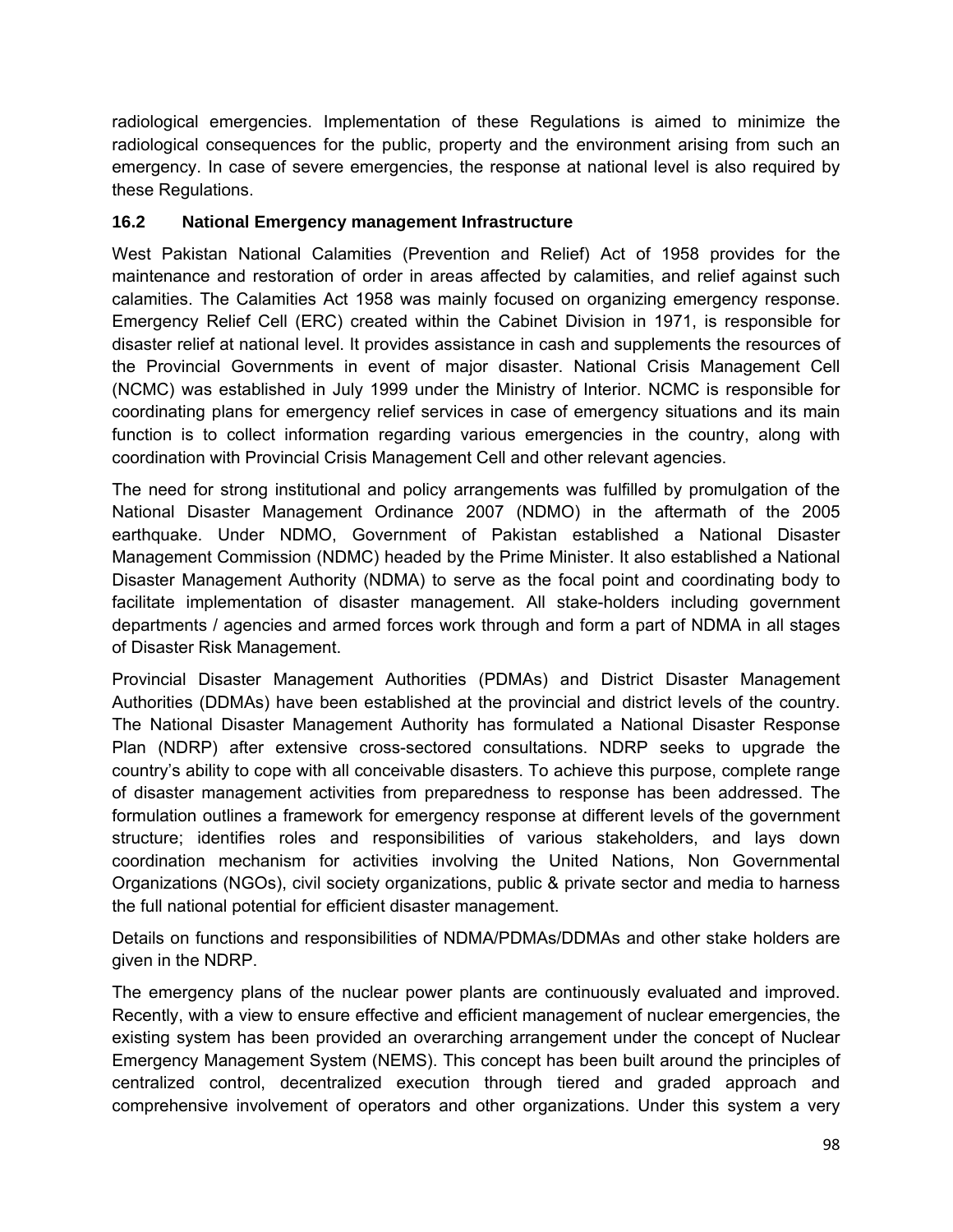comprehensive view is taken of the communication arrangements, flow of information, prearrangement of required assistance from different organizations / agencies and designation of authority to orchestrate such emergencies. The sole objective of this arrangement is provision of timely response to all nuclear and radiological emergencies. NEMS seamlessly dovetails with NDMA plans in case the nuclear emergencies begin to have off-site effects.

### **16.3 Emergency Plans of Licensees**

The operating nuclear installations (C-1, C-2 and KANUPP) have developed on-site and off-site emergency plans. These emergency plans describe on-site and off-site response organizational setups, classification of emergencies, assessment and declaration of emergencies, emergency facilities, on-site and off-site notification systems, emergency planning zones, intervention and derived intervention levels, environmental dose measurement and assessment facilities, application of protective measures, recovery operations and termination of emergency, public information, records and reports pertaining to exercises and drills, etc. Emergency plans also give brief details of plant systems, demography and regional climatology. The on-site and offsite emergency response organizations of all nuclear installations are described in the emergency plans covering the role of each responsible person during an emergency situation. Emergency facilities like emergency control centre, auxiliary emergency control centre, communication facilities, radiation monitoring system, post accident monitoring system, medical facilities, decontamination facilities, etc. are described in the emergency plans.

The effectiveness of emergency plan is demonstrated in an integrated exercise before the commencement of operation of the nuclear installation. During years 2010-2012, the emergency exercises at KANUPP, C-1 and C-2 have been conducted as per agreed schedule. The frequency of the exercises is given in Annexure–XII. Emergency exercises performed at KANUPP, C-1, C-2 and NRECC from January 2010 to Dec 2012 are also shown in Annexure– XII. PNRA inspectors and PAEC Corporate office witnessed the exercises and made recommendations to the licensee for further improvements. The plans are updated in the light of experience gained from the exercises and drills. In order to ensure an appropriate response, emergencies are classified according to the severity of an event or accident. Emergencies have been categorized into four classes in increasing order of severity as standby emergency, plant emergency, site emergency and general emergency. The details of the initiating conditions and actions to be taken during these emergencies are defined in the emergency plans. The initial assessment of the accidents and determination of associated emergency class is specified in relevant plant procedures to be exercised by the on duty Shift Supervisor (SS). After the situation comes under control and the plant is brought to a safer mode, SS terminates the emergency with the authorization of Site Emergency Director (SED). According to C-1/C-2 Onsite Emergency Plan, 'CHASNUPP Emergency Response Organization' (CERO) is responsible for initiation and completion of recovery operation and is regarded as Recovery Organization while Technical Support Centre (TSC) is meant to provide technical support to the MCR crew in case of emergency. Both CERO and TSC are activated by SS in case of emergency.

C-1 and C-2 have separate onsite emergency plans and a common offsite emergency plan. Both units have developed a joint procedure for interface during radiological emergency to establish communication link between Emergency Control Centers (ECCs) and MCRs in case of emergency at C-1 and/or C-2. In case of emergency at any one unit, its MCR Shift Supervisor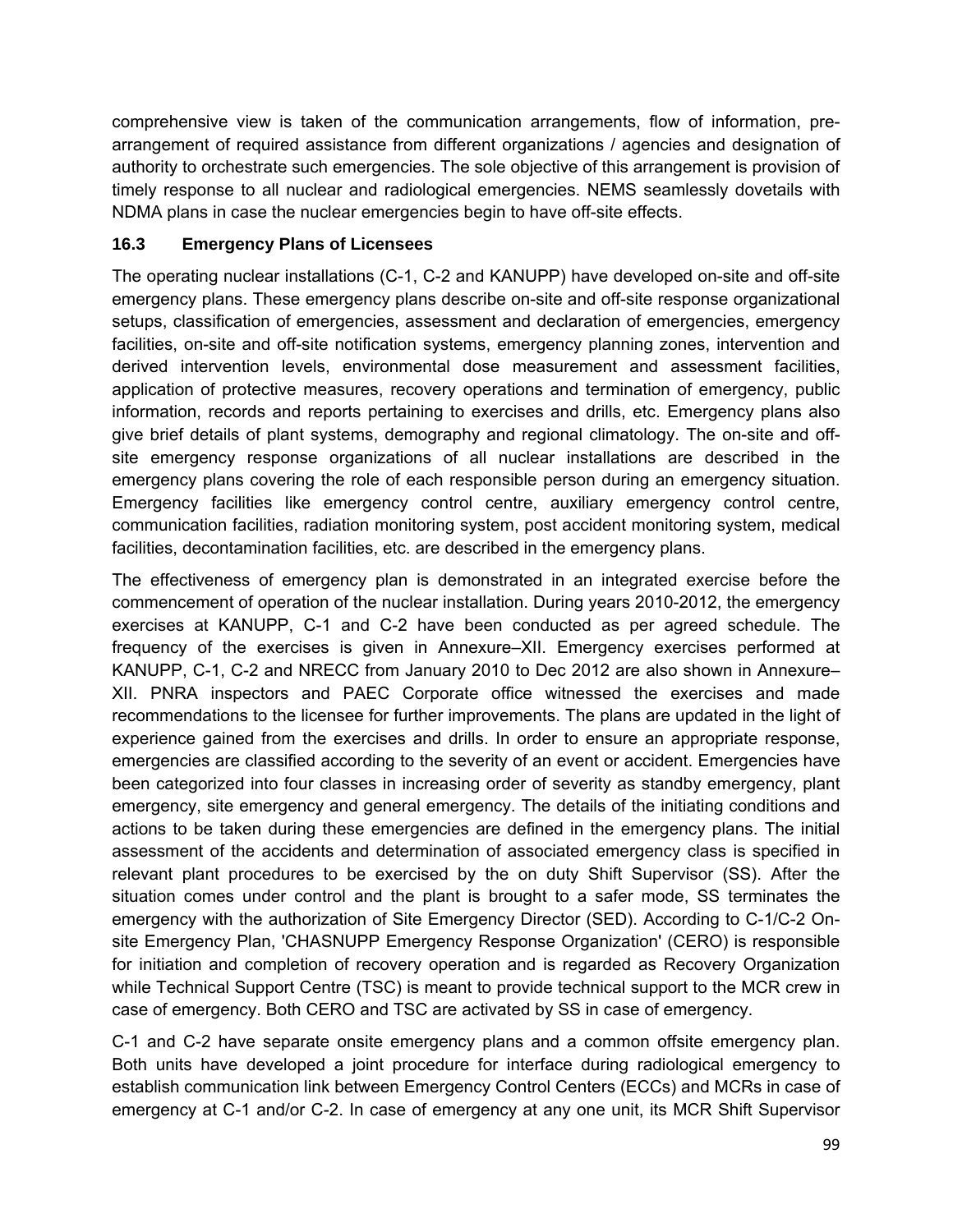will notify the other unit to declare the same emergency class. Consequently, both the units will perform actions in accordance with their respective emergency plans and procedures.

The offsite emergency plan includes role and responsibilities of all the response organizations. District Government (Headquarter) is designated as offsite ECC. If the consequences are beyond its control, the offsite ECC may request support of provincial and federal government. These arrangements are exercised on regular basis according to the requirements of plans and procedures.

Both CNPGS Emergency Plans (On-site and Off-site) have been revised recently in 2011 and 2012 respectively. CNPGS Off-site Emergency Plan is endorsed both by the district as well as provincial Governments.

In 2010, 2011 and 2012, CNPGS has conducted Integrated Emergency Exercise, Partial Emergency Exercises and to evaluate the effectiveness of approved emergency plan. In December 2012, CNPGS conducted 1<sup>st</sup> Off-site Partial Emergency Exercise (Tabletop) with full involvement of District Administration officers. During this exercise, detailed discussions were held among all district officers under supervision of DCO/DC and senior police officials for arrangement of resources needed to implement the public safety measures during emergency like evacuation, sheltering, re-habilitation etc., and was witnessed by PNRA.

EPZ for KANUPP was initially 3 km. After Fukushima Dai-ichi accident, the EPZ was revisited and set as 5 km where around 3000 people reside. Currently stock of 100,000 KI tablets is available. This inventory has been maintained conservatively keeping in view the population up till 16 Km around the plant. PDMA will provide necessary assistance as per KOFREP. SOPs for sheltering, KI tablets distribution and evacuation have already been prepared and approved.

EPZ at CNPGS were revised after the Fukushima Dai-ichi accident. Impact of simultaneous accident at both units on EPZ is being assessed. Reassessment of surveillance program for emergency equipment/ supplies expected from other off-site support organizations following extreme external hazards is being taken into consideration.

At KANUPP and CNPGS, a team of multi discipline reserve force (Operation, Maintenance, Health physics etc.) has been formed for assistance during severe accident.

Necessary competencies and qualifications for such a reserve force team have been identified. It was concluded that plant operations and maintenance staff is enough all the times, however more radiation protection and environment monitoring staff would be needed. A database for other organizations in country which have these capabilities has been compiled.

 A cross training program is being developed to supplement the number of personnel required in case of emergency.

During 2012, PNRA has required the licensees to conduct emergency drills/exercises in different seasons and timings of the day to demonstrate implementability of emergency plans. In this regard, PNRA proposed a five year exercise calendar which has been agreed by the licensees.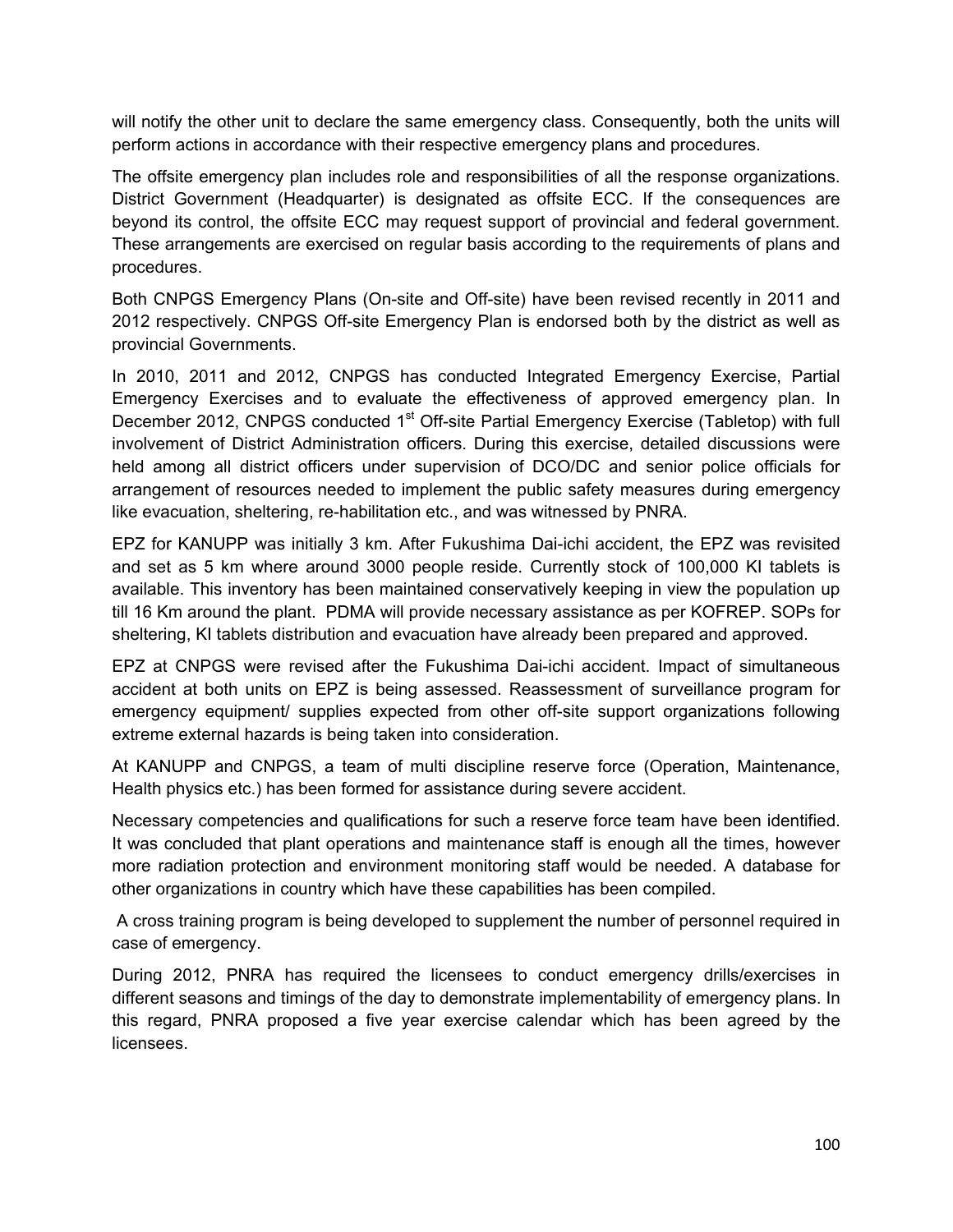#### **16.4 Verification of Emergency Plans by PNRA**

Verification of emergency plans is conducted through regulatory review and by witnessing periodic emergency drills and exercises conducted by the licensee in the fulfillment of the regulatory requirements. Emergency plan of the licensee is first reviewed to verify that it contains essential elements of emergency preparedness and response in line with the regulatory requirements for issuance of operating licence. Later through periodic inspections, it is verified that the implementing procedures are developed, on-site emergency response organizations are equipped with necessary means, and response personnel have adequate qualifications and training. Prior to the conduct of exercise, the licensee prepares and submits emergency exercise scenario for review and evaluation to PNRA. A team comprising observers from PNRA HQ and Regional Directorates witnesses the integrated exercises, whereas, PNRA resident inspectors and facility observers witness the emergency drills. PNRA also invites its liaison officers from the relevant Government Departments and Ministries to witness the emergency exercises. On the basis of the results of drills and exercises a report is prepared describing the actions to be taken for improvement of emergency plans and procedures. In order to verify the accuracy and continuous availability of designated emergency contacts of the licensee and regional offices, PNRA conducts Communication Test Exercises (COMTEX) thrice a year on regular basis. Any change in the emergency contact details is updated at the NRECC.

During the reporting period, PNRA conducted the review of revised C-1 Onsite Emergency Plans, C-2 Onsite Emergency Plan and CNPGS Offsite Emergency plan along with KANUPP Onsite and Recovery Plan.

#### **16.5 National Radiation Emergency Coordination Centre**

National Radiation Emergency Coordination Centre (NRECC) is established at PNRA Headquarters for coordination of response to nuclear accidents or radiological emergencies and remains functional round the clock. It is the focal point for regulatory response in case of an emergency (Abroad or Domestic) and also functions as the secretarial arm to Chairman PNRA, who is the National Competent Authority (NCA) for an emergency. NRECC is also the National Warning Point (NWP) of Pakistan for the Conventions on "Early Notification of a Nuclear Accident" and "Assistance in the Case of a Nuclear Accident or Radiological Emergency". It is responsible for notifying National Competent Authority (Abroad and Domestic) and IAEA about a nuclear accident or radiological emergency. The main functions of NRECC are to:-

- i. Receive a notification and information concerning the nature of the emergency, national as well as transnational, of potential consequences.
- ii. Authenticate and verify notifications or information of a nuclear accident or radiological emergency.
- iii. Inform forthwith, after being notified of an event, the NRECC Chain of Command about the received notification.
- iv. Communicate received information (consistent with confidentiality limitations) promptly to licensee, public authorities or relevant international organizations.
- v. Facilitate and/or co-ordinate the provision of assistance at the national/international level, if it is requested for.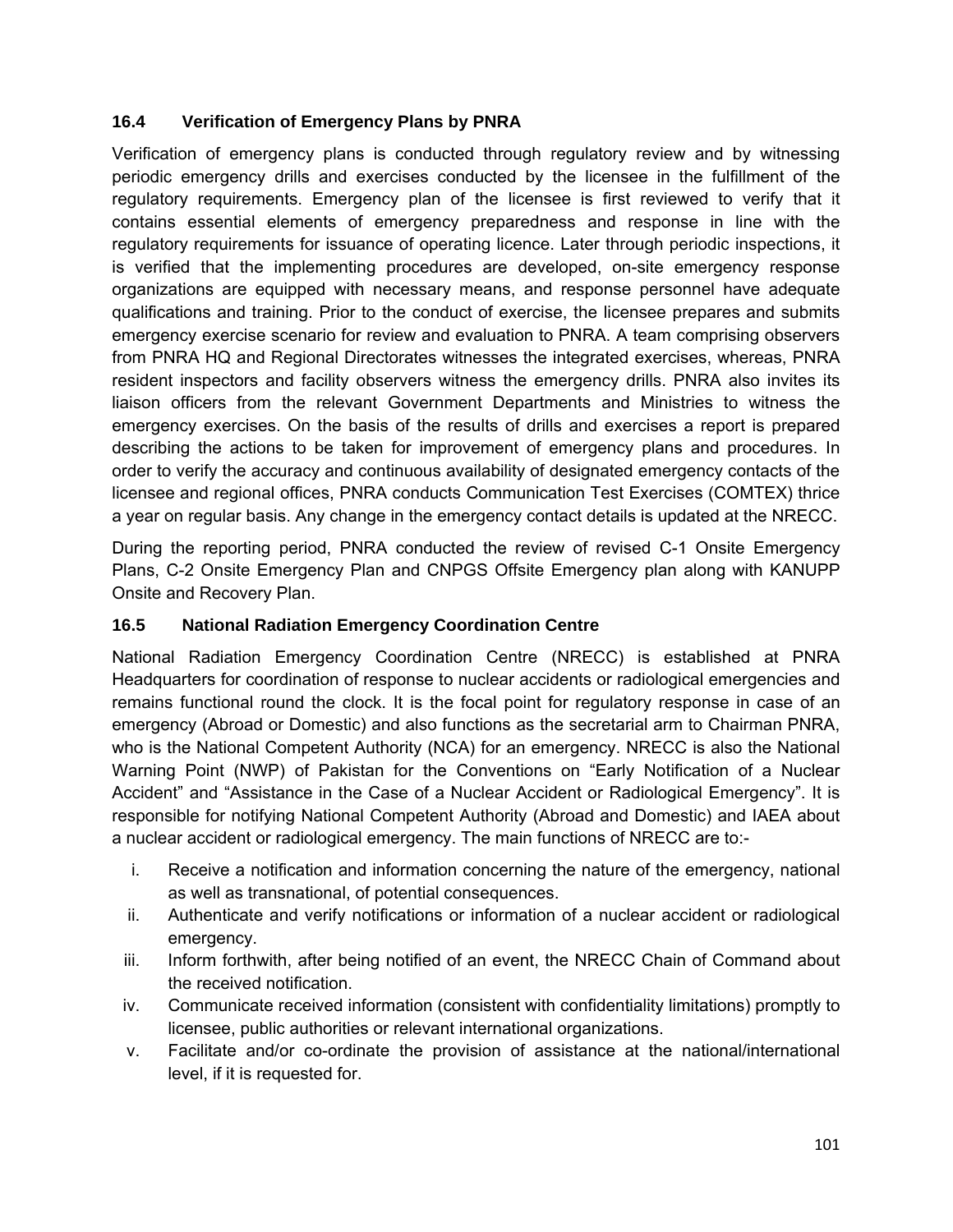- vi. Assist NCA(A) or NCA(D) on recommendations to Government of Pakistan for protective actions like sheltering, evacuation or supply of prophylactics, etc.
- vii. Use its best endeavors to promote, facilitate and support the cooperation and coordination between PNRA, licensees, public authorities and relevant international organizations.
- viii. Ensure that there are timely, accurate and reliable releases of information to the media, as appropriate, through other relevant directorate of PNRA.

NRECC is adequately equipped with communication facilities. It is supported by two Mobile Radiological Monitoring Laboratory (MRML) vans and various types of radiation detection and personal protective equipment. MRMLs are stationed at PNRA HQ and can be activated after receipt of emergency notification within 20 to 30 minutes for dispatch to the affected site. Periodic emergency exercises are conducted in order to test the readiness and operation of MRMLs, and training of response personnel. In order to ensure a timely response to nuclear or radiation emergency, PNRA has also provided MRML to its Regional Nuclear Safety Directorates. In addition, PAEC has its own MRMLs at sites.

In 2010, PNRA registered for participation in an International Nuclear Emergency Exercise (INEX) conducted with the support of the Nuclear Energy Agency, Organization for Economic Cooperation and Development (OECD), France. The exercise was conducted during February 2011. NRECC participated in numerous ConvEx exercises conducted by Incident and Emergency Centre (IEC), IAEA. During the year 2011, the capabilities of NRECC were enhanced by equipping it with advanced radiation monitoring. NRECC remained activated round the clock after Fukushima Dai-ichi accident. NRECC also provides training on emergency preparedness and response to PNRA officials, licensees, response organizations through conduct of training courses, workshops, exercises and through participation in exhibition arranged by disaster management organizations.

During emergencies, the decision for implementation of protective measures is the responsibility of the licensee and is made on the basis of intervention levels, reference levels, etc., defined in the licensee emergency plans which are approved by PNRA. However, the licensee keeps NRECC informed about any protective measures taken. PNRA is consulted in case of any unforeseen situation. PNRA is also coordinating with the response and law enforcing agencies to familiarize them with their role during a nuclear accident or radiological emergency.

Pakistan requested IAEA for review of PNRA emergency preparedness and response arrangements for nuclear or radiological emergencies. An Emergency Preparedness and Review (EPREV) mission was conducted in May 2011 and a team comprised of international experts reviewed the PNRA arrangements. Most of the Mission recommendations were related to the development of National Radiation Emergency Plan, which are being addressed in the national Nuclear Emergency Management System.

### **16.6 Training of First Responder**

In case of an emergency, the rescue person is always one of the first persons reaching at the scene of the accident. The trained rescuers can play an important role to avoid spreading of contamination and overexposure to the personnel. In order to train the first responders, PNRA has developed liaison with relevant public departments.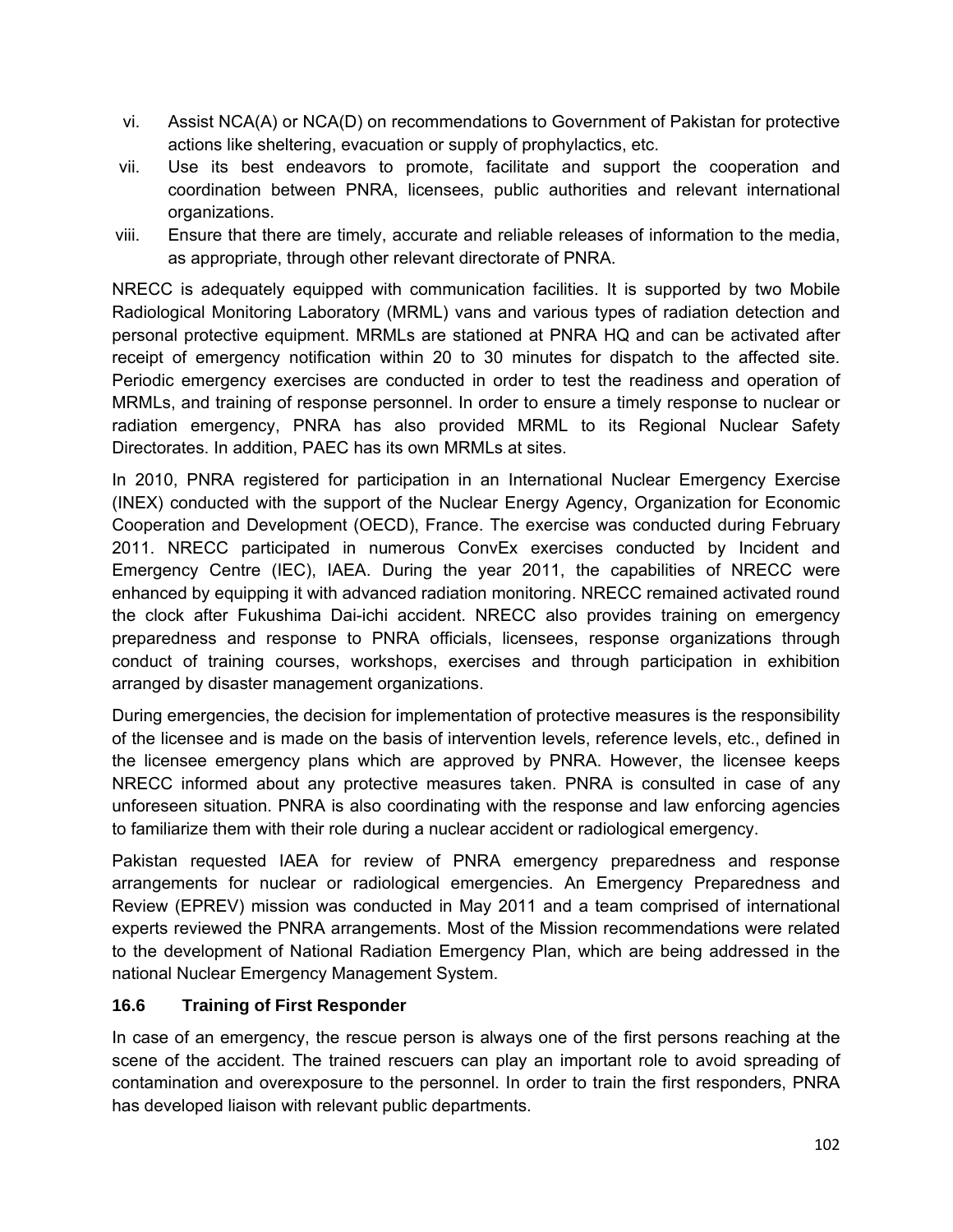In 2011, PNRA in coordination with Rescue 1122, arranged eight training sessions at Rescue 1122 Rawalpindi Station and Police College, Sihala. More than 2,600 first responders participated in these training sessions.

In 2012, PNRA arranged four (04) training courses for first responders including rescue services, SPD, CDA, Defense Training Center- Quetta, Casualty Center and other relevant organizations. A total of 65 personnel were trained on various topics which mainly include concepts about radiation, radiation protection, potential causes of radiological emergency, and radiological emergency preparedness and response.

For the use and awareness of the first responders, PNRA has prepared pamphlets and booklets regarding nuclear and radiation emergencies which may be used in case of a nuclear or radiological emergency.

### **16.7 Training of Medical Professionals in Handling of Radiation Injuries**

Overexposure to radiation or radioactive contamination may cause radiation injuries in case of a nuclear or radiological emergency. It is obvious that medical professionals would be among the first responders in such accidents. PNRA is working towards the development of national capability for the management and treatment of radiation injuries in collaboration with other national organizations and hospitals. PNRA pays special attention to the training of the medical personnel to ensure that adequate level of such capability exists among medical doctors and paramedical staff. In this regard, short courses have been arranged in different hospitals for medical doctors. These courses are based on basic medical techniques for treatment of overexposed and contaminated individuals at the site and in isolated rooms in hospitals in case of a nuclear or radiological emergency.

Ten seminars were conducted at different hospitals in Islamabad and Rawalpindi. In the second phase, similar activities were conducted at eight major hospitals in Lahore. During 2011, special seminars on the treatment and management of contaminated or overexposed individuals were conducted by PNRA at government and private hospitals in various cities of Pakistan.

### **16.8 Public Awareness**

A two pronged strategy for implementation of public awareness program has been adopted. First, as part of implementation of offsite emergency plans, the licensees are implementing site specific public awareness programs in areas around nuclear installations. Assistance from other local organizations such as local governments, educational institutions, etc., is sought for providing awareness about emergencies and response of the public. PNRA is also developing public awareness program at national level to educate the public through electronic and print media and other communication means. Subject specific written material has been prepared in the form of leaflets, pamphlets and other literature in Urdu, English and local language for distribution in the public. The literature covers brief introduction of the plant and its safety aspects; need of emergency planning and preparedness; implementation of protective actions and public response during emergency.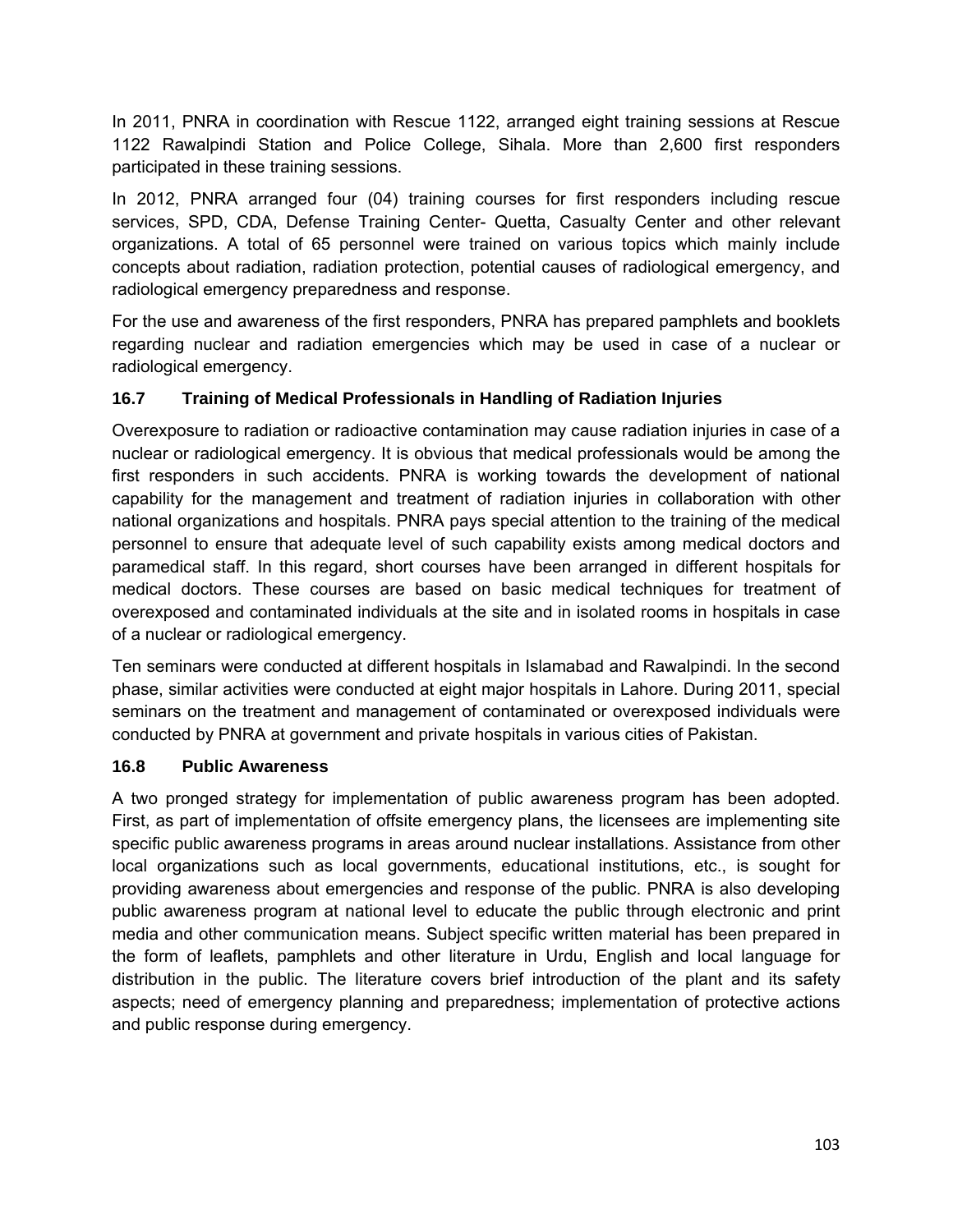#### **16.9 International Cooperation**

Pakistan is participating in a number of international projects sponsored by the IAEA in the area of emergency planning and preparedness. Pakistan participates in IAEA ConvEx3 exercises which are conducted to test the accuracy, availability and accessibility of contact points, adequacy of response time and capability to exchange information through ENAC35 website. These exercises, especially the large scale ones like ConvEx3, helped in testing the planning and preparedness. The evaluations of the exercises at IAEA have shown that in most cases the system worked as planned and intended. Corrective measures were introduced where the response varied from the expected one.

IAEA has three contact point entries for Pakistan. These are Permanent Mission of Pakistan to the IAEA, NRECC of PNRA (designated as the National Warning Point for Pakistan) and the Pakistan Nuclear Regulatory Authority {as the National Competent Authority for Domestic Emergencies NCA (D) and for Emergency from Abroad NCA (A)}.

 As a Contracting Party to the Convention on Early Notification of a Nuclear Accident, and to the Convention on Assistance in the Case of a Nuclear Accident or Radiological Emergency, Pakistan will exchange information or consider provision of assistance in case of a nuclear accident or radiological emergency in line with the provisions of the Conventions.

#### **16.8.1 Response and Assistance Network of the IAEA (RANET)**

IAEA Response and Assistance Network (RANET) is an integrated system established under the International Convention on Assistance in the Case of a Nuclear Accident or Radiological Emergency and is designed to provide international assistance to Member States to minimize the radiological consequences of accidents. Being the State Party to the Convention, Pakistan has registered National Assistance Capabilities (NAC) in the RANET at IAEA. During the reporting period, PNRA has arranged few meetings of RANET team members comprising officials from PNRA, PAEC and other national organizations and hospitals to evaluate RANET member capabilities against the requirements set by the IAEA.

In 2011, the RANET scope and areas of assistance were revised by IAEA. The expertise and resources were re-evaluated at PNRA and PAEC in light of the revised RANET documents. During the year 2012, PNRA arranged a national workshop on technical arrangements of activating/deploying national assistance capabilities under RANET. PNRA participated in IAEA RANET related workshops/meetings to review the areas of RANET, preparation of RANET documentations and proposals for the inclusion of new areas of assistance in RANET pool after the Fukushima Dai-ichi Accident.

Pakistan also offered to provide assistance under RANET to Japan after the Fukushima Dai-ichi accident.

Three PNRA Officers participated as experts in a workshop at the RANET Capacity Building Center at Fukushima from May 27-31, 2013, which involved a field exercise in Fukushima Prefecture. The Centre forms part of the IAEA's work to further strengthen international emergency preparedness and response, as guided by the *IAEA Action Plan on Nuclear Safety.*

#### *Pakistan has, therefore, met the obligations of Article 16 of the Convention.*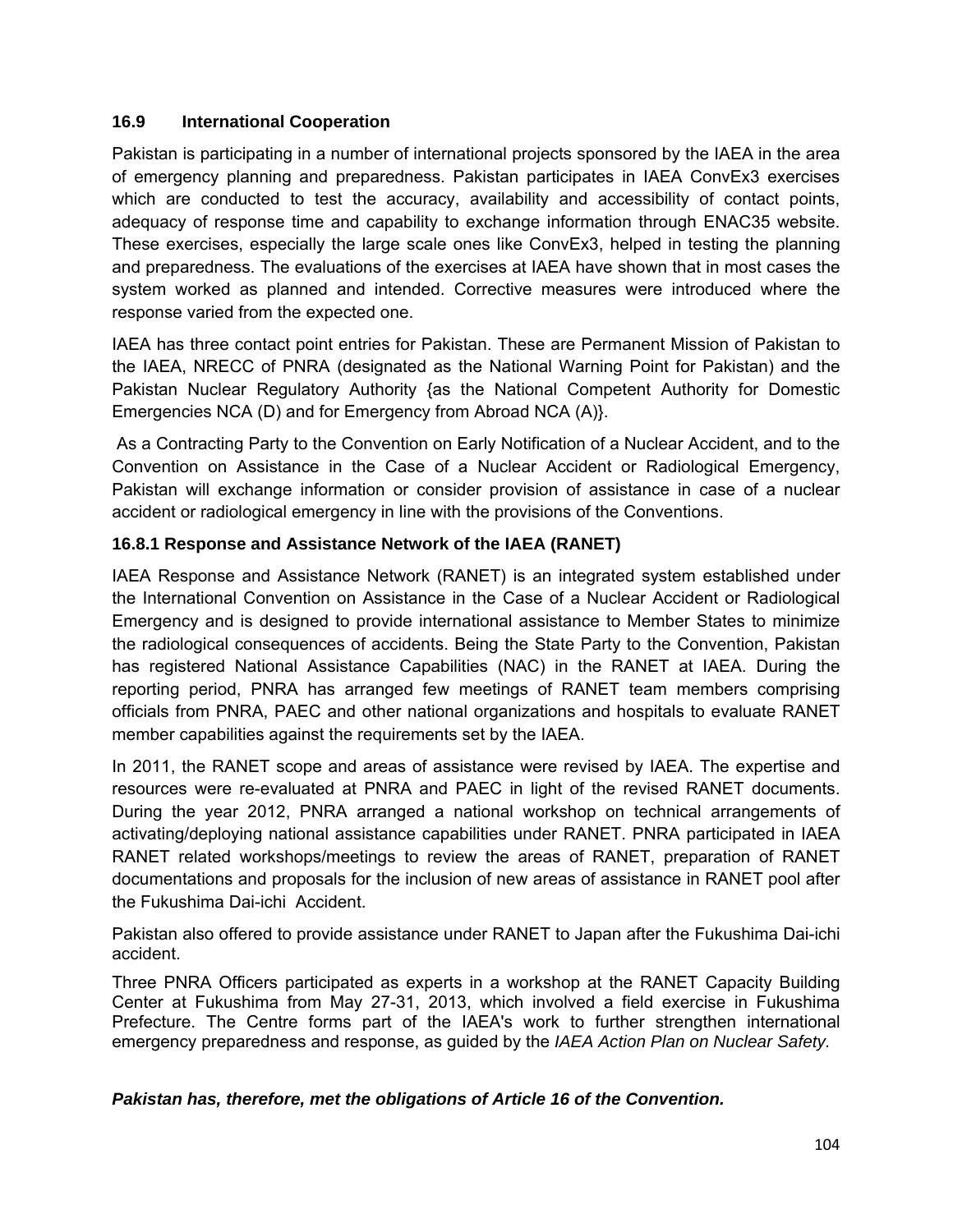### **Article 17 – Siting**

*"The Contracting Parties shall take the appropriate steps to ensure that appropriate procedures are established and implemented:* 

*(i) for evaluating all relevant site-related factors likely to affect the safety of a nuclear installation for its projected lifetime;* 

*(ii) for evaluating the likely safety impact of a proposed nuclear installation on individuals, society and the environment;* 

*(iii) for re-evaluating as necessary all relevant factors referred to in subparagraphs (i) and (ii) so as to ensure the continued safety acceptability of the nuclear installation;* 

*(iv) for consulting Contracting Parties in the vicinity of a proposed nuclear installation, insofar as they are likely to be affected by that installation and, upon request providing the necessary information to such Contracting Parties, in order to enable them to evaluate and make their own assessment of the likely safety impact on their own territory of the nuclear installation."* 

### **17 Siting**

The general criteria adopted for Siting is that the site characteristics that may affect the safety of the nuclear installation shall be investigated and assessed. Characteristics of the natural environment in the region that may be affected by potential radiological impacts in operational states and accident conditions shall be investigated. All these characteristics shall be observed and monitored throughout the lifetime of the installation. Pakistan Nuclear Regulatory Authority Ordinance 2001 clearly stipulates "No person shall commence construction of any nuclear installation without first obtaining an authorization for the purpose from the authority as may be prescribed by regulations".

It is ensured that licensees have developed adequate procedures and implemented for evaluating all relevant site related factors likely to affect the safety of a nuclear installation for its projected lifetime, and for evaluating the likely safety impact of a proposed nuclear installation on individuals, society and the environment. The continued safety acceptability of the nuclear installations has been ensured by re-evaluating all relevant site related factors likely to affect the safety of a nuclear installation for its projected lifetime.

#### **17.1 Regulatory Requirements**

Requirements for the Siting of a nuclear power plant are provided in PNRA Regulations named "Regulations on the Safety of Nuclear Installations – Site Evaluation (PAK/910) (Rev. 1)" which was promulgated in 2008.

In the evaluation of the suitability of a site for a nuclear installation, the following aspects are considered i.e., external events (natural origin or human induced) occurring in the region of the particular site, the characteristics of the site and its environment that could influence the transfer to persons and the environment of radioactive material that has been released and the population density and population distribution and other characteristics of the external zone in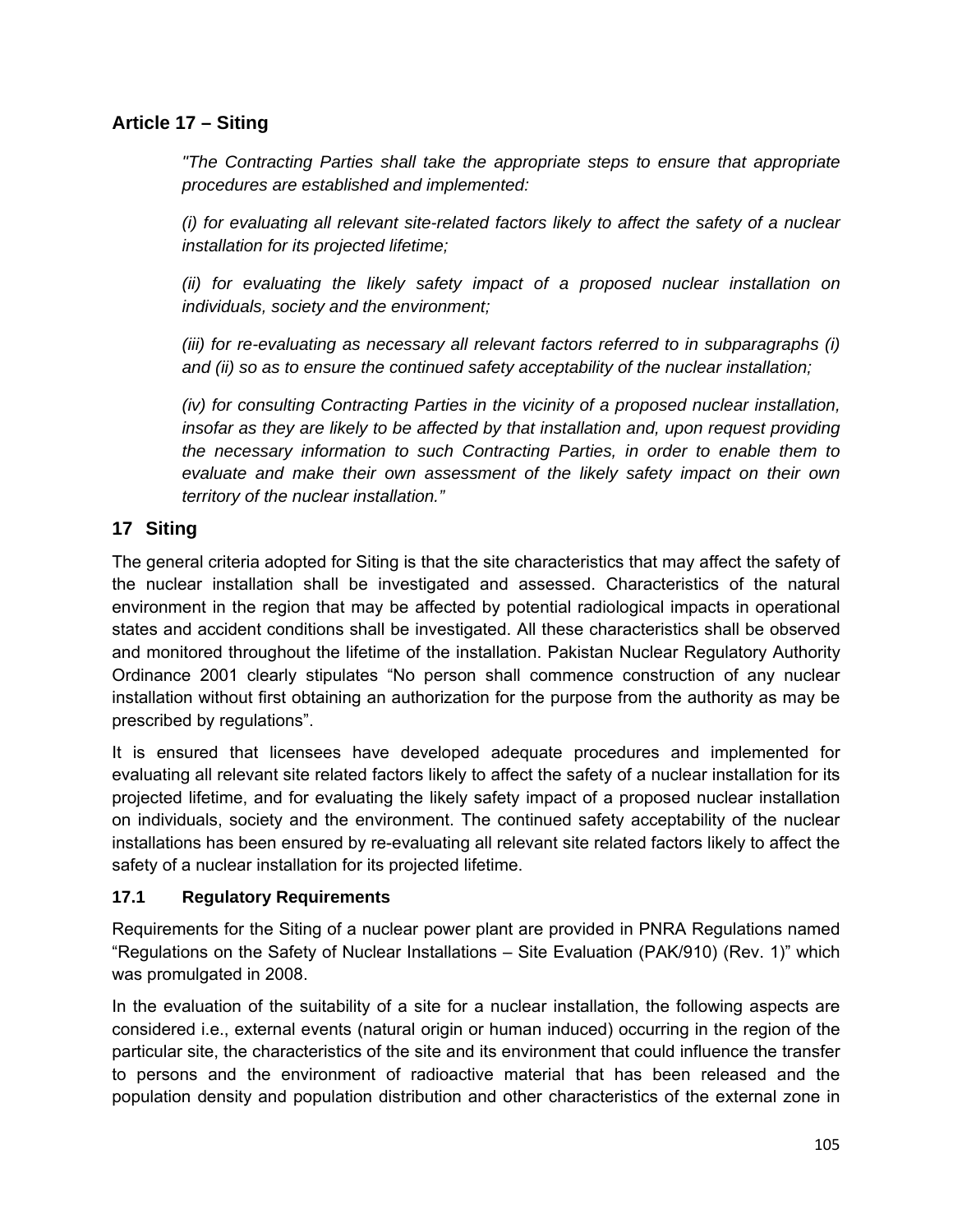so far as they may affect the possibility of implementing emergency measures and the need to evaluate the risks to individuals and the population.

In addition, Regulations for Licensing of Nuclear Installation(s) in Pakistan – PAK/909 also require provision of "No Objection Certificates" from local, provincial and other federal agencies. Site Evaluation Report (SER) is required at the time of site registration to ensure that the plant complies with the national rules and regulations regarding environment protection, land and water use, etc.

The characteristics of the natural and human induced hazards as well as the demographic, meteorological and hydrological conditions of relevance to the nuclear installation are monitored over the lifetime of the nuclear installation. The site characteristics are assessed on the basis of historical evidences, recorded data, site surveys, detailed investigations and analyses in line with international practices and proven engineering techniques. Generally, site specific data (recorded data) are used. Where site specific data is not available, data derived from historical information and /or data of similar site is used. The site is evaluated against natural hazards as well as man-made hazards (storage, transportation, etc.).

These evaluations are used to establish design bases for nuclear installations. Seismic activities, ground water, meteorological conditions are continuously monitored and instruments are installed at proposed sites.

On the basis of experience feedback from the accident at Fukushima Dai-ichi nuclear power plants in Japan, PNRA initiated a review of National Regulations related to the safety of nuclear power plants. The preliminary review identified that modification needs to be made in the "Regulations on the Safety of Nuclear Installations-Site Evaluation"; PAK/910 regarding Periodic re-evaluation and re-assessment of all hazards (natural or man-made).

#### **17.2 Environmental Monitoring Program**

According to the PNRA Regulations on Licensing of Nuclear Installations PAK/909, licensee has to submit Environmental Monitoring Program duly approved by Pakistan Environmental Protection Agency (PEPA). The Environmental Protection Agency is responsible for the prevention and control of environmental issues. A Nuclear Power Plant is covered by Pakistan Environmental Protection Act. Under this Act, the proponent of the Plant is to submit an Impact Assessment Report to the concerned Environment Protection Agency. The Nuclear Power Plants are designed, installed and operated with such stringent standards that the adverse impacts are taken care of in an inherent way. While designing the Chashma Nuclear Power Plants, the environmental assessments were integrated with feasibility studies to avoid any major adverse impact on the environment. To fulfill the requirements of the environmental act, the information about the site, project development, plant features and operation has been provided in this report. The guidelines regarding air emissions, liquid effluents and solid wastes are followed.

#### **17.3 Nuclear Installation Sites**

Pakistan has two NPPs sites i.e. Karachi and Chashma. KANUPP is situated at Karachi Site. Chashma site has two operating nuclear power plants namely; C-1, C-2 and two nuclear power plants C-3 and C-4 are under construction. PAEC is also identifying additional sites for NPPs in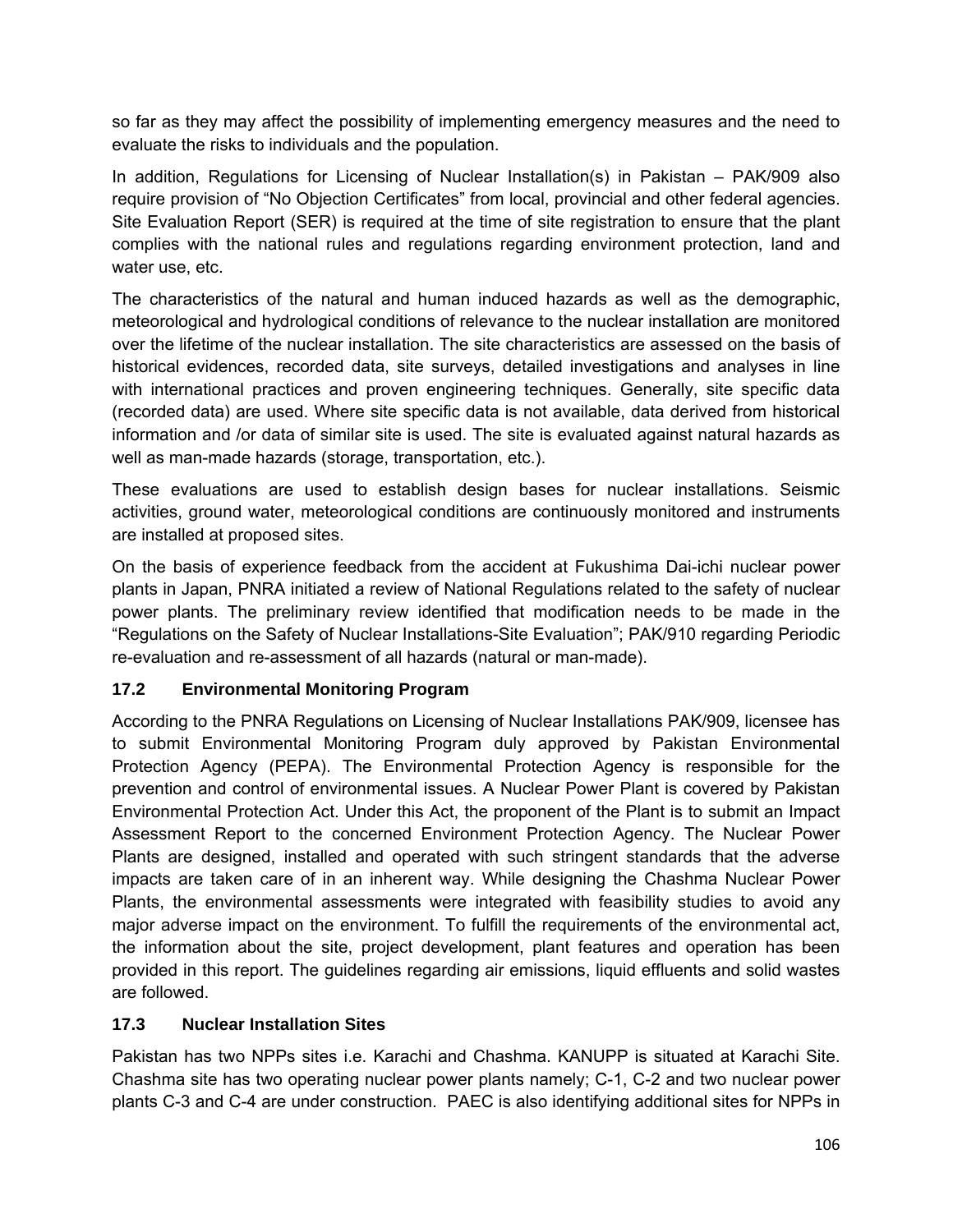line with the Government of Pakistan Energy Security Plan to increase nuclear energy share up to 8800 MWe by the year 2030.

## **17.3.1 KANUPP Site**

KANUPP is located along the coastline of the Arabian Sea, near Karachi. Karachi site was reevaluated in 2012 to find any potential hazard including earthquake, Tsunami, flooding etc. Following the IAEA safety guide SSG-9, various structural elements present in the region were critically studied and PGA was estimated. Safety and safety related SSCs of KANUPP are assessed against 0.2g instead of the original design basis of 0.1g.

PNRA also directed the licensee to re-evaluate the seismic potential of Murray Ridge situated about 75 km from the site. Licensee submitted a report regarding seismic potential and Tsunami analysis of Murray Ridge and historic instrumental seismicity along with other geophysical and drilling data which indicates that no tsunami event occurred along Murray ridge in recent and distant past. It can be concluded that site is safe against earthquake or Tsunami hazard.

KANUPP has been enlisted with Tsunami Early Warning System (TEWS) of Pakistan Meteorological Department (PMD) for dissemination of Tsunami warnings. A fresh study to analyze the Seismic Hazard along with Tsunami potential, as per new IAEA guidelines, for KANUPP site has now been completed concluding results similar to those obtained from earlier studies conducted for earthquake and tsunami potential. PAEC has completed re‐assessment of tsunami hazard for KANUPP. Since the KANUPP site is not close to any forest or fire source therefore possibility of external fire is ruled out.

### **17.3.2 Chashma Site**

There are four nuclear power plants at Chashma site; two (C-1 and C-2) are in operation while the other two (C-3 and C-4) are under construction. The size of the exclusion area, low population zone and population center distance have been fulfilled with respect to each plant individually. Furthermore, the licensee is committed to demonstrate that the simultaneous operation of multiple reactors at site will not result in total radioactive effluent releases beyond the allowable limits of national regulations.

The impact of all relevant site related factors on plant and on individuals, society and the environment has been evaluated and reassessed.

The phenomena of surge & seiche flooding, and tsunami are not relevant for the Chashma site and were therefore, not considered. The floods due to other natural causes as well as those due to failure of upstream dams have been analyzed. As the Chashma site is not a coastal site, therefore there is no threat from tsunami, while the multi dam failure has been considered and the site has been evaluated as safe against peak flood.

## **17.3.2.1 Re-evaluation of C-1 Site related factors**

The operating licence for a nuclear facility is granted for ten years. For the licence renewal Periodic Safety Review of the C-1 NPP site 2010, comprehensive re-assessments of safety, including the environmental safety of the nuclear facility and the effects of external events on the safety of the facility, was submitted by the licensee and reviewed by PNRA. The assessments covered meteorology, hydrology, geology, seismology, population and use of land.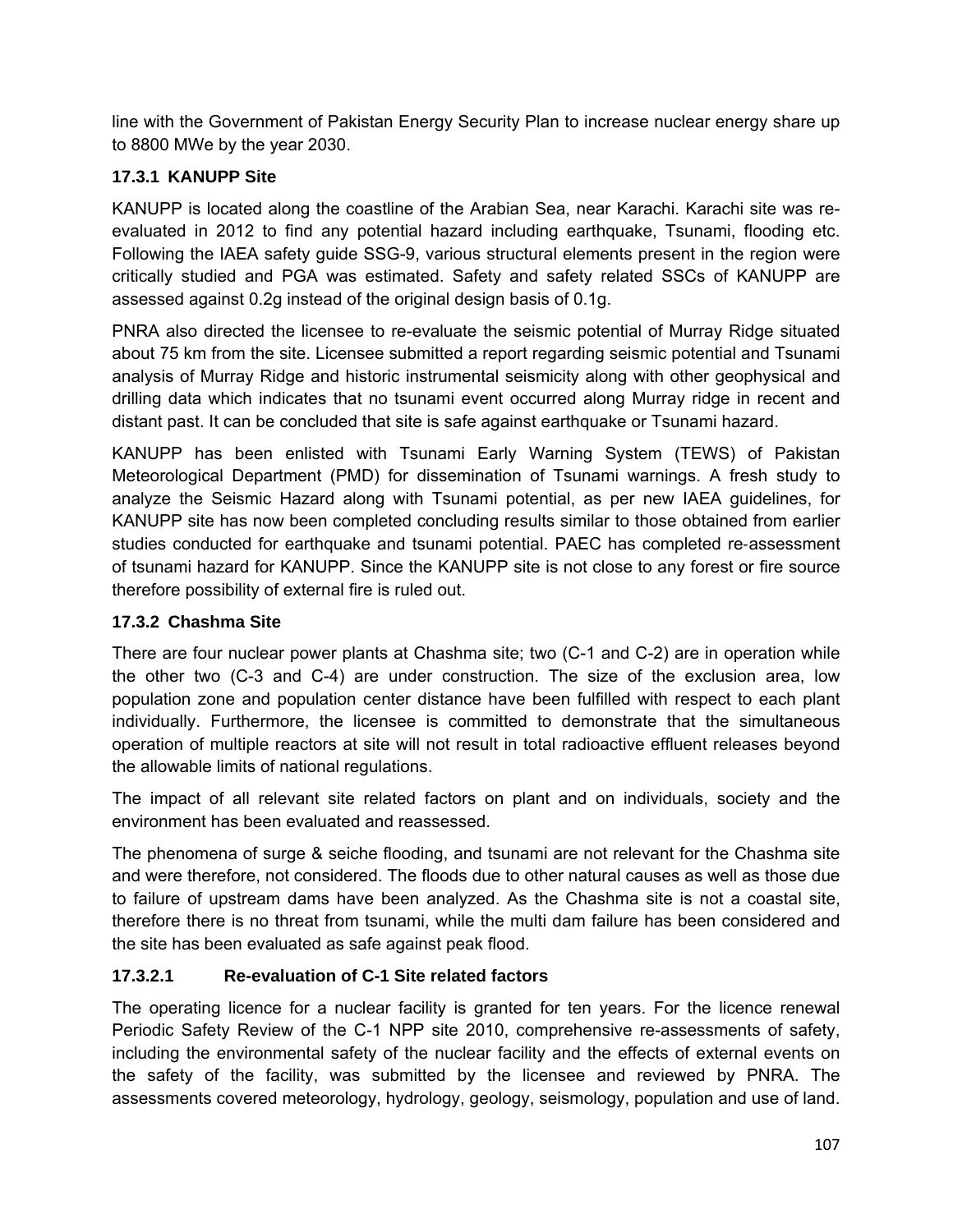A detailed re-evaluation of the site related factors was also carried out after Fukushima Dai-ichi disaster.

## **17.3.2.2 Site Evaluation of C-2**

C-2 is the second PWR in Pakistan located adjacent to C-1. Most of the site data and studies pertaining to C-1 have been utilized in the evaluation of C-2 site. C-2 submitted updated site related studies in chapter 2 of final safety analysis report (FSAR) comprised of demography, nearby industrial transportation and military facilities, meteorology, hydrologic engineering and geology, seismology and geotechnical engineering. PNRA reviewed FSAR on the basis of national regulations and international standards. C-2 was awarded Operation licence in February 2012 and is now in operation.

## **17.3.2.3 Site Evaluation of C-3**

As per requirement of National regulations, an application was submitted for registration of the C-3 site along with Site Evaluation Report (SER). The format and contents of the SER includes geology and demography, nearby industrial, military and transport facilities, meteorology, hydrologic engineering, seismology and geotechnical engineering. Comprehensive technical reports for all Siting factors were provided. Based on PNRA requirements, "g" value was determined using Next Generation attenuation (NGA) relationships. C-3 prepared and submitted the Site Evaluation report in which it has been demonstrated that design response spectra envelopes the response spectra generated from "g" value calculated by using NGA. C-3 site was registered in February 2011. Applicant has been asked to perform Probabilistic Seismic Hazard Analysis (PSHA) for Chashma Site.

## **17.3.2.4 Site Evaluation of C-4**

C-4 is the fourth PWR in Pakistan and located adjacent to C-3. Applicant submitted SER along with other documents to meet the PNRA requirements for site registration. Factors, such as population distribution in the area, future growth and industrial development, have been given special attention, while the meteorological and seismological data have been updated to cover the past decade. The site registration of C-4 delayed till the end of year 2011 due to the issue of C-4 exclusion area boundary outside licensee's control. However, after resolution of this issue, C-4 site was registered on December 08, 2011.

## **17.3.2.5 Issuance of Construction Licence for C-3 and C-4**

Construction of a nuclear power plant on a registered site can only begin if the licensee is successful in availing the construction licence from PNRA. Concrete pouring in the foundation or the installation of any portion of the permanent facility on the site is deemed to be the beginning of the construction. In this regard, C-3 & C-4 submitted the PSAR for review, approval and issuance of construction licence. The PSAR was reviewed by PNRA in the light of National regulations, Standard Review Plan, IAEA guidelines, experience feedback and applicable codes & standards. Based on the review and assessment of PSAR, construction licence was granted to C-3 and C-4.

The construction of C-3 and C-4 is under regulatory oversight program of PNRA and resident inspectors of PNRA conduct inspections according to approved inspection plan to ensure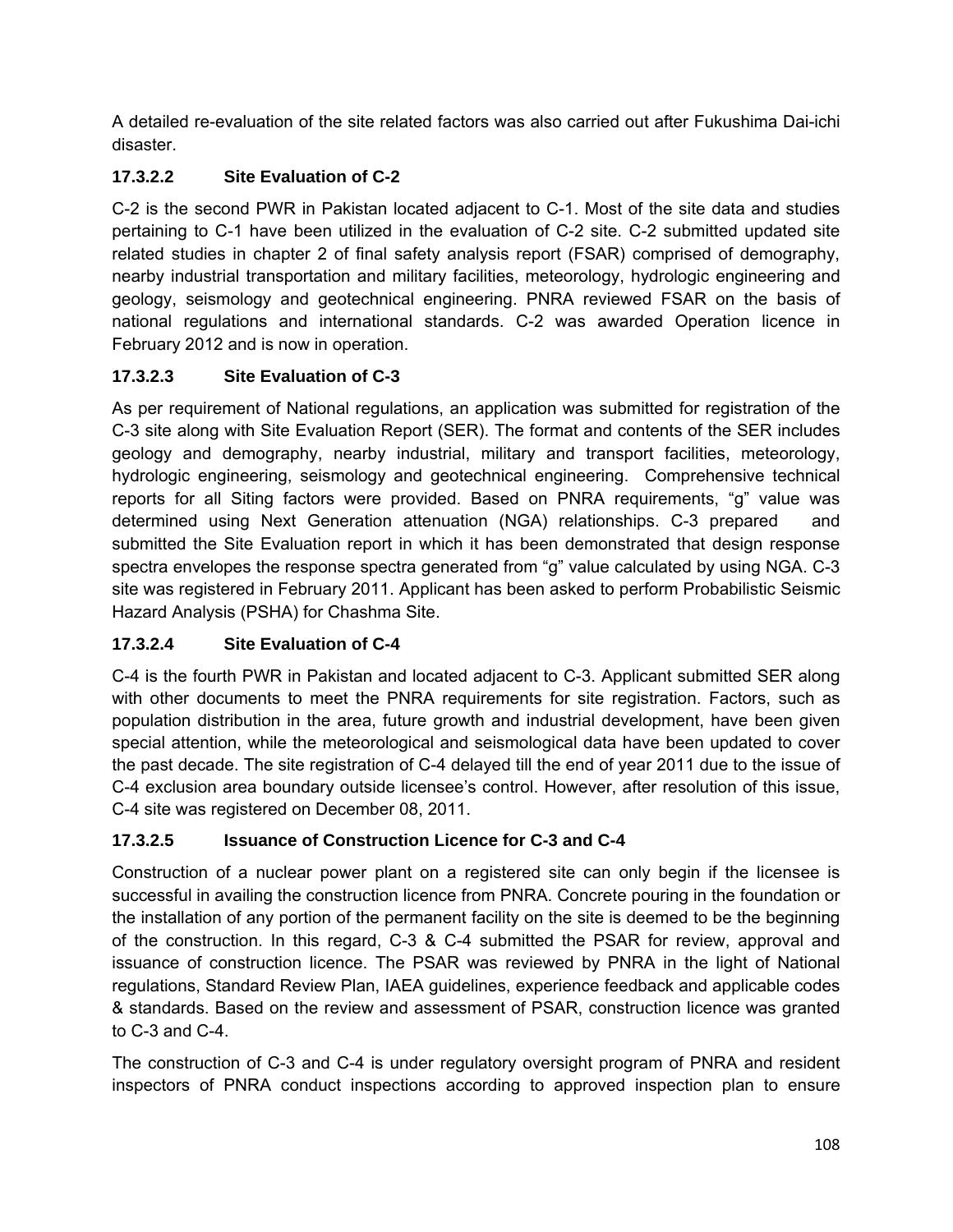compliance with PSAR and to verify that quality of the work is according to applicable codes and standards.

### **17.4 Verification by PNRA**

The details of site verifications of C-1, C-2 and KANUPP performed at the time of construction have been reported in the previous reports.

## **17.5 Trans-boundary Effects**

Pakistan is signatory of the Convention on "Early Notification of a Nuclear Accident" and the Convention on "Assistance in the Case of a Nuclear Accident or Radiological Emergency". In case of an accident, Pakistan will respond according to the obligations of these Conventions with international community.

### **17.6 Monitoring at Sites**

Mechanisms of hazard monitoring are in place which includes seismic instrumentation and meteorological instrumentation station for monitoring of wind and temperature distribution. Furthermore, there is close interaction with the national authorities regarding information on tsunami, flooding and precipitation. The sites are declared as no fly zones and closed interaction exists with the concerned aviation authorities for implementation of such arrangements. Radiological environmental monitoring programs are also in place at all sites.

*Pakistan has, therefore, met the obligations of Article 17 of the Convention.*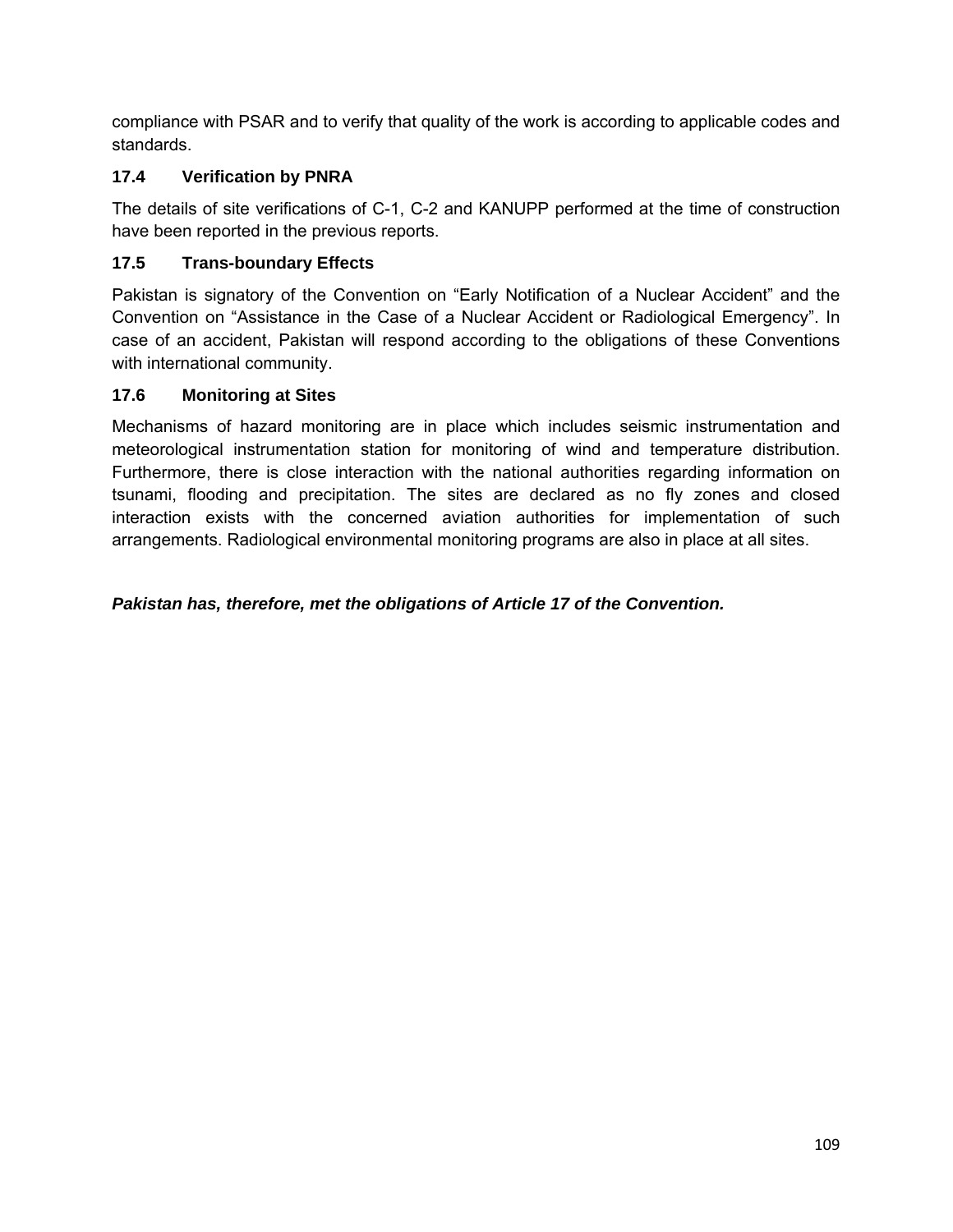### **Article 18 - Design and Construction**

*"Each Contracting Party shall take appropriate steps to ensure that:* 

*(i) the design and construction of a nuclear installation provides for several reliable levels and methods of protection (defence-in-depth) against the release of radioactive materials, with a view to preventing the occurrence of accidents and to mitigating their radiological consequences should they occur;* 

*(ii) the technologies incorporated in the design and construction of a nuclear installation are proven by experience or qualified by testing or analysis;* 

*(iii) the design of a nuclear installation allows for reliable, stable and easily manageable operation, with specific consideration of human factors and the man-machine interface."* 

#### **18 Design and Construction**

Pakistan has taken appropriate steps to ensure that the design and construction of a nuclear installation provides for several reliable levels and methods of protection (defence in-depth) against the release of radioactive materials, with a view to prevent the occurrence of accidents and mitigate their radiological consequences should they occur; and that the technologies incorporated in the design and construction of a nuclear installation are proven by experience or qualified by testing or analysis.

#### **18.1 Regulatory Requirements**

The Regulations PAK/911 relate to the design and construction of nuclear installations. In addition, PAK/904, PAK/910, PAK/912, PAK/913 and PAK/915 also cover various aspects of design and construction of nuclear installations including the obligations of Article 18.

#### **18.2 Implementation of Defence-in-Depth Concept**

In striving to realize the objectives of its Nuclear Safety Policy, PAEC is committed to design, construct, operate and decommission its nuclear facilities with appropriate barriers and engineered safety features to prevent or minimize potential radioactive releases. In order to ensure the safety of nuclear installations, a multi-barrier concept is applied based on the Defence-in-Depth (DID) principle in the design and operation of nuclear installations. All structures, systems and components of nuclear installations are designed in consideration of internal and external hazards.

During first PSR of C-1, re-evaluation of plant design in relation to application of defense in depth was carried out as per IAEA Safety Report Series 46 "Assessment of Defense in Depth for Nuclear Power Plants". Review of defense in depth identified non-availability of symptom based emergency operating procedures, non-existence of severe accidents analysis, nonexistence of SAMGs, loose parts monitoring, and safety features for mitigation of severe accidents. The non-existence of safety features for mitigation of severe accidents included cavity flooding system, reactor coolant system fast de-pressurization valve, and passive hydrogen re-combiners. In this regard, following actions are completed:

**Development of symptom based emergency operating procedures.**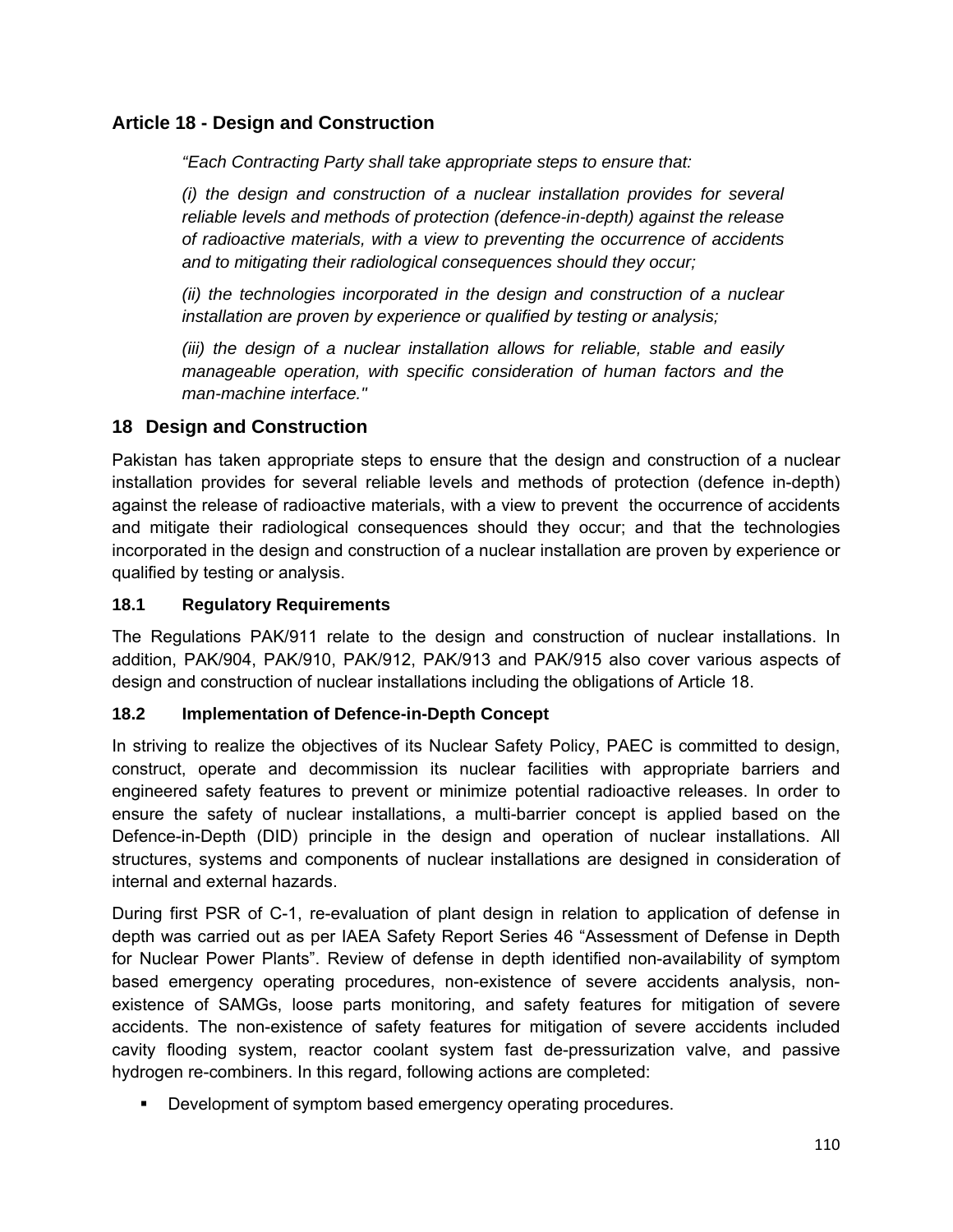- **Installation of loose parts monitoring system.**
- **Provision of fuel assemblies with anti-debris filters.**

The passive hydrogen re-combiners will be installed, whereas, compensatory measures are being looked into in lieu of cavity flooding system and reactor coolant system fast depressurization valve for mitigating severe accidents.

The design of C-2 has given due consideration to the DID principle including features for prevention and mitigation of severe accidents such as cavity flooding system, fast depressurization valve and passive hydrogen recombiners. Provision of these features in C-2 is primarily based on the severe accident analysis, PSA and international experience feedback.

#### **18.2.1 Prevention and Mitigation of Accidents**

Nuclear installations are adequately designed and constructed for preventing, controlling and mitigating the consequences of anticipated operational occurrences, faulted conditions and design & beyond design basis accidents. Following features have been considered:

- a. The reactor coolant pressure boundary is designed to have an extremely low probability of abnormal leakage and gross rupture. If any leakage of the reactor coolant takes place, it is promptly detected to prevent a severe accident. It is also designed to permit periodic inspection and testing to assess the pressure boundary integrity and leak-tightness.
- b. The reactor core is designed to assure that power oscillations, which can result in conditions exceeding specified acceptable design limits, are not possible or can be readily suppressed.
- c. The emergency core cooling system is designed to provide abundant emergency core cooling following any loss of reactor coolant at a rate such that any fuel damage that could interfere with continued effective core cooling is prevented.
- d. In case of loss of offsite power, there is provision of house load operation. Cooling through natural circulation up to certain level is also considered. Emergency power sources are also available to accomplish safety functions in case of loss of offsite power. Consideration of station black out (complete loss of power scenario) is also taken into account.
- e. The reactor containment is designed so that if any accident occurs, the radioactive material released from the reactor coolant pressure boundary is confined and reduced over a long period. A system is installed in the containment to control the concentration of any combustible gas as it accumulates inside. The safety features including the containment spray system are considered to lower the pressure inside the reactor containment and to eliminate radioactivity.
- f. The reactor protection system is installed to sense accident conditions and maintain the reactor in a safe state by automatically initiating the operation of the reactor shutdown system and the engineered safety features. The reactor protection system is designed with redundancy, diversity, and independence to assure that no single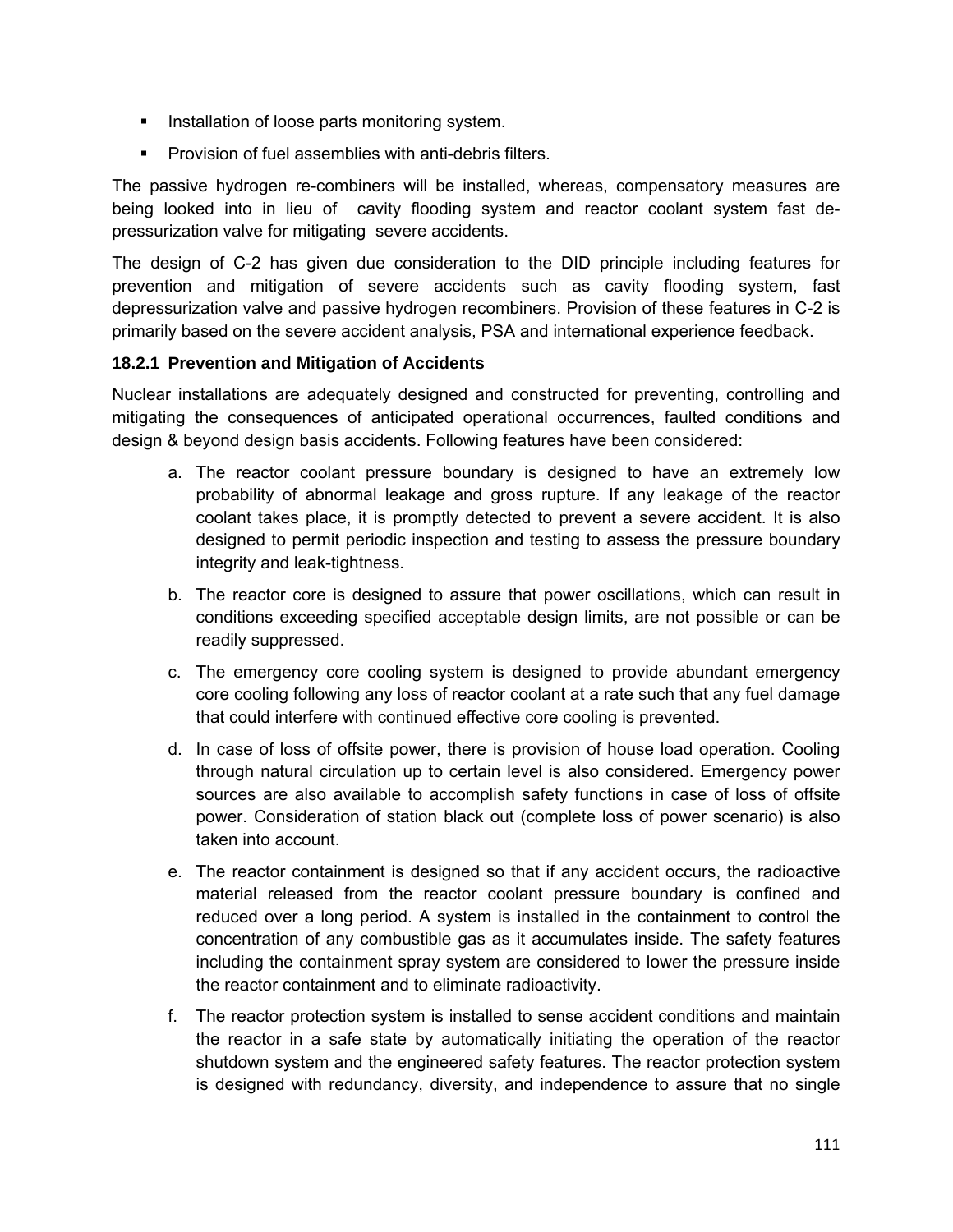failure of any equipment or channel of the system results in loss of the intended safety functions.

- g. The Safety Parameter Display System (SPDS) is installed in the main control room so that challenge to major safety parameters/functions is promptly recognized. The main control room is designed so that even if any serious accident occurs, the operator can safely remain to take the necessary post-accident actions. It is also possible in the separate emergency control room to monitor the essential operating parameters, the radioactivity inside and outside the reactor containment, the radiation releasing passage, and the radioactivity around the nuclear installation in order to sense the accident conditions and to take appropriate actions.
- h. Mitigating features for severe accidents such as cavity flooding system, passive hydrogen recombiners, fast depressurization of containment, large dry containment, thickened containment base-mat, etc, are provided.
- i. Provision of alternate water and power sources for long term removal of decay heat for design extension conditions.
- j. The Emergency Control Centers are established to assess, coordinate and respond to any radiological emergencies including release of radioactive material.

#### **18.2.2 Application of Proven Technologies**

For all nuclear installations, it is ensured that technologies incorporated in design are proven by experience or qualified by testing or analysis.

#### **18.3 Improvement in Design of Nuclear Installations**

As part of relicensing, plant life extension, Fukushima re-assessments, improvements were made in the design of KANUPP. These include:

- i. Change of Power Supply for the loads of Class IE Inverters, Feed water & Primary Charging System Instrumentation from 120V AC to 220V AC UPS.
- ii. Auxiliary Power Supply to Multiplication Relay of the SBO Diesel Generator.
- iii. Installation of Ball Valve in Compressed Air Supply system for Manual operation of DE-DG3 Diesel Generator.
- iv. Provision of additional power supply to Essential buses through Emergency Core Cooling Diesel Generators.
- v. Provision of a CPU By-Pass for Reactor Protective Channel.
- vi. Provision to inject water into the reactor core via gravity, diesel engine driven pumps, fire water ring and fire engine.
- vii. Provision to inject water into boilers through gravity, diesel engine driven pumps, fire water ring and fire engine.
- viii. Anchoring/seismic support of local electrical control panels and their respective cable trays of Emergency Diesel Generators.
- ix. Reinforcement of block masonry wall above DE-DG3 Diesel Generator Bus bar.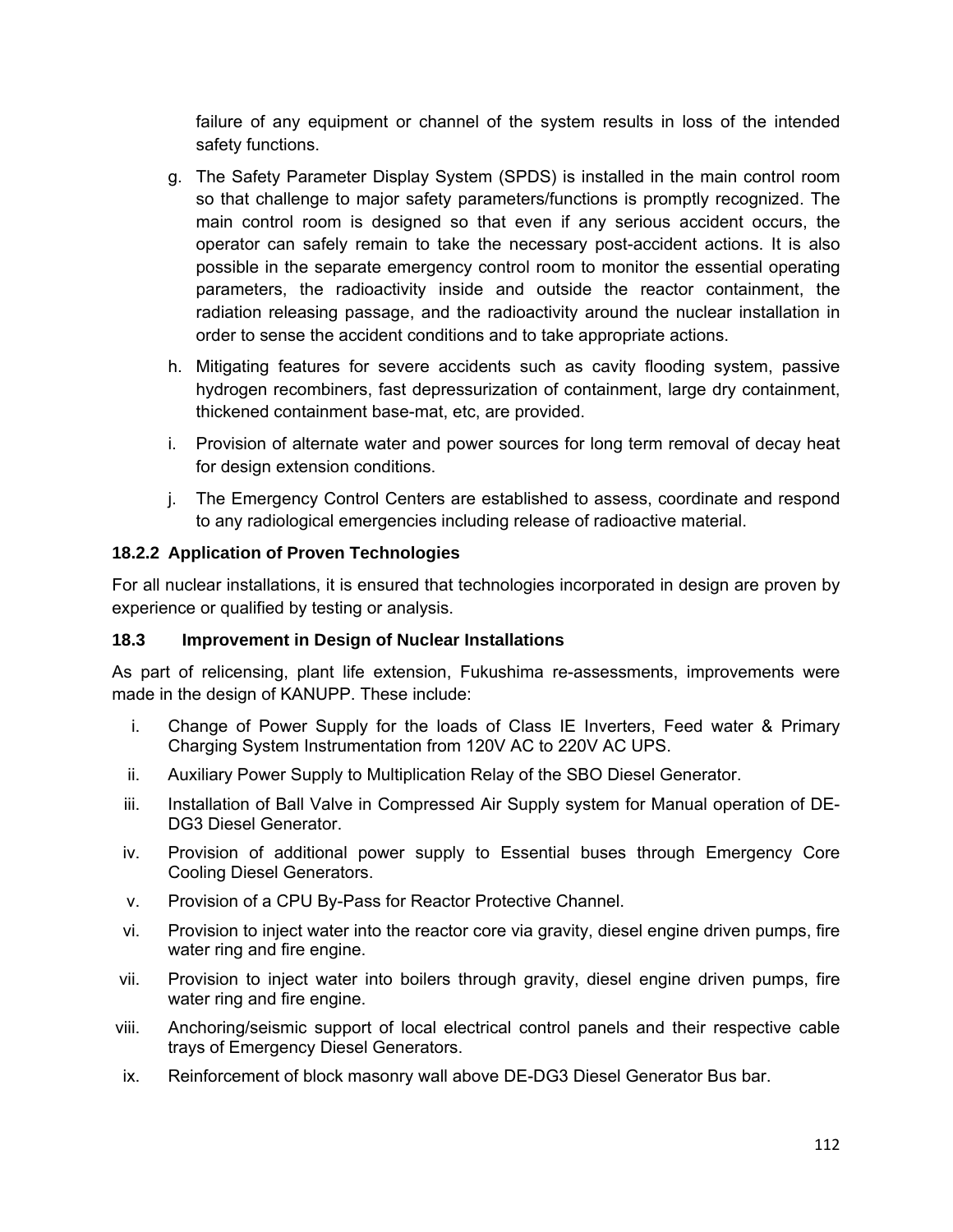- x. Provision of quick connection facility for 300 kW Mobile Generator with Plant Essential Power System.
- xi. Installation of a New Diesel Generator in Tank Area to provide alternate power supply to 220V AC UPS and 24V DC UPS.
- xii. Provision of alternate power supply to Emergency Injection valves from 220 VAC UPS system.
- xiii. Provision to inject water into Vault cooling and Dousing spray system via Diesel engine driven pumps, fire water ring and fire engine.

The designs of C-1 and C-2 are comparable to other PWRs operating elsewhere in the world and meet the current safety requirements. However, as a result of operating experience, following modifications were made in the design of C-1 during reporting period:

- a) Installation of loose part monitoring system.
- b) Spent resin solidification in existing liquid solidification system.
- c) Establishment of hot workshop with chemical decontamination system (for RCP and other contaminated major equipment).
- d) Installation of online dose monitoring and management system in hot workshop.
- e) Replacement of control system of fuel manipulator crane.

Following modifications in C-2 design have been implemented/ planned to be implemented during the reporting period:

- I. Provision of pumps motor bearings and winding temperature of Component Cooling Water System (SCW) on Plant Computer System (CPC).
- II. Installation of fire detection and alarm system in LR building.
- III. Provision of instrument air supply to SFP gates rather than currently supplied service air to improve reliability.
- IV. Provision of power supply to tap changer of auxiliary transformer from security bus bar of Turbine Systems.
- V. Alternate (redundant) cooling water for main compressors.

Further, Surveillance Capsule Assembly Testing Facility (SCATF) and an Extended Storage Facility for low level radioactive waste are under construction at Chashma site.

#### **18.4 Construction of Nuclear Installations**

The activities related to construction and installations of C-3/C-4 are described below.

#### **18.4.1 Review of Preliminary Safety Analysis Report (PSAR) of C-3/C-4**

The applicant (PAEC) submitted combined Preliminary Safety Analysis Report (PSAR) of C-3 and C-4 to PNRA in October 2010 which was reviewed for award of construction licence. C-3/C-4 PSAR also included Level-1 PSA report, Severe Accident Analysis and certain improvements over C-1 design as were committed in C-2 PSAR. The regulatory review was aimed at verifying compliance with licensee commitments as well as conformance to the requirements of national regulations and applicable standards. PNRA prepared PSAR review plan extending over a period of six months. The review of C-3/C-4 PSAR was completed in April 2011. After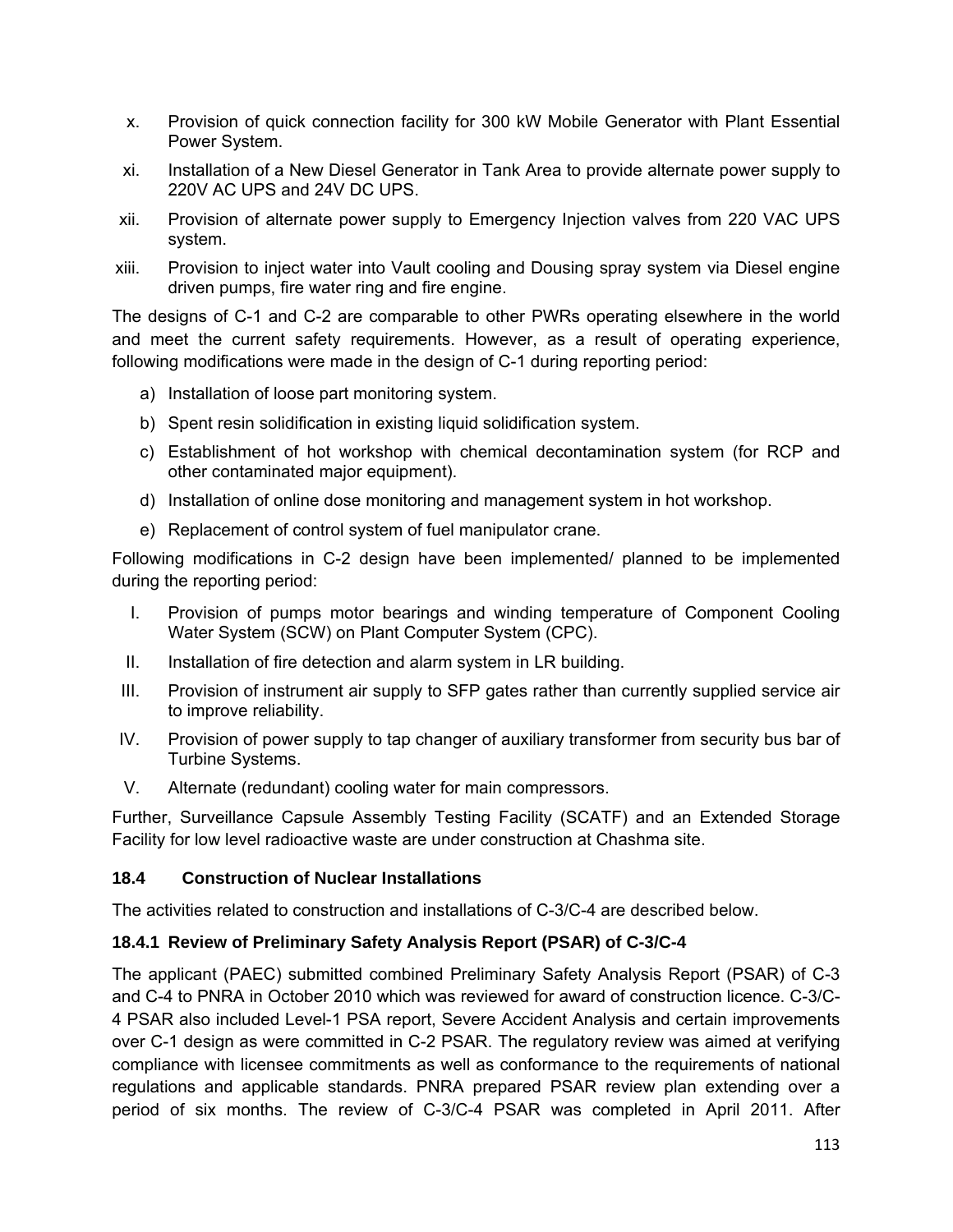confirmation for conformance to Regulations, agreed codes & standards, C-3/C-4 PSAR was approved by PNRA and Construction Licences for C-3 and C-4 were granted in May 2011 and December 2011 respectively.

#### **18.4.2 Construction Activities at C-3/C-4 Site**

Construction and installation activities are performed by the qualified sub-contractors under the supervision of main contractor in line with the quality assurance program of the licensees. PNRA has inspected the QA programs of licensee, contractors, and subcontractors during the QA administrative inspections to verify that the elements of the QA programs are in line with the regulatory requirements. Civil work for the construction and installation of C-3 and C-4 is in progress. Construction milestone of dome placement for C-3 reactor building was accomplished in March 2013. Civil construction and equipment manufacturing of C-4 is progressing according to project schedule and the dome placement of containment is expected in April 2014.

#### **18.4.3 Manufacturing in Pakistan**

Some of the Safety Class-2 and Safety Class-3 mechanical equipment is being manufactured in Pakistan. The manufacturing activities are performed according to quality plans which describe the processes, testing, examination, reviews and checks in sequential order. Processes are required to be qualified according to the requirements of applicable codes and standards, and the standards of the client. Mock-ups are also prepared to qualify the processes. Manpower involved in manufacturing and testing is qualified according to the requirements of relevant regulations, codes and standards.

Initially PNRA licenced the manufacturer for manufacturing of Nuclear Safety Class-2 and Safety Class-3 mechanical components which was later upgraded to allow manufacturing of Nuclear Safety Class 1 equipment also. During the reporting period, PNRA has conducted more than two hundred (200) regulatory inspections during equipment manufacturing.

#### **18.4.4 Manufacturing in China**

Most of the equipment for C-3/C-4 is being manufactured in China. Only a few components for C-3/C-4 are being manufactured in Pakistan. The manufacturers were selected by the main contractor according to the procurement control requirements of its QAP. The QAP of main contractor was developed on the basis of Overall Quality Assurance Program of C-3/C-4 approved by PNRA. C-3/C-4 and PNRA conducted inspections and audits of the manufacturing facilities selected by the main contractor. PNRA selected safety significant equipment and components for regulatory inspections. These inspections included QA inspections during manufacturing, testing and qualification of the equipment.

During regulatory inspections, PNRA mainly focuses on verification of compliance with the regulatory requirements of codes & standards.

During reporting period, the regulatory inspection for manufacturing of C-3 RPV was conducted to witness the qualification tests (Mechanical & Metallographic) of C-3 RPV shell course.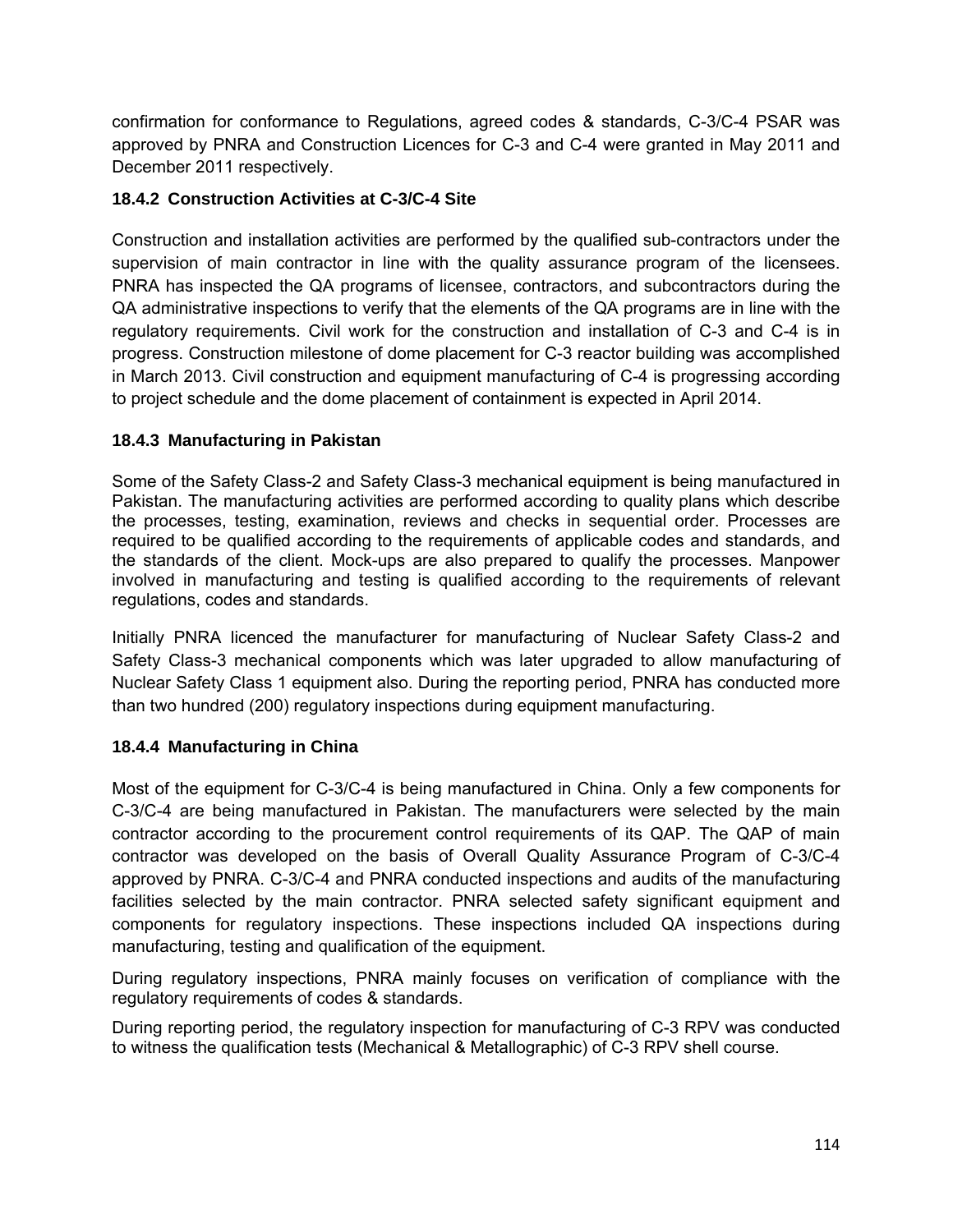#### **18.5 Design Consideration of Human Factors and Man-Machine Interface for Operation**

Please see Article 12 for details related to human factor and man-machine interface.

*Pakistan has, therefore, met the obligations of Article 18 of the Convention.*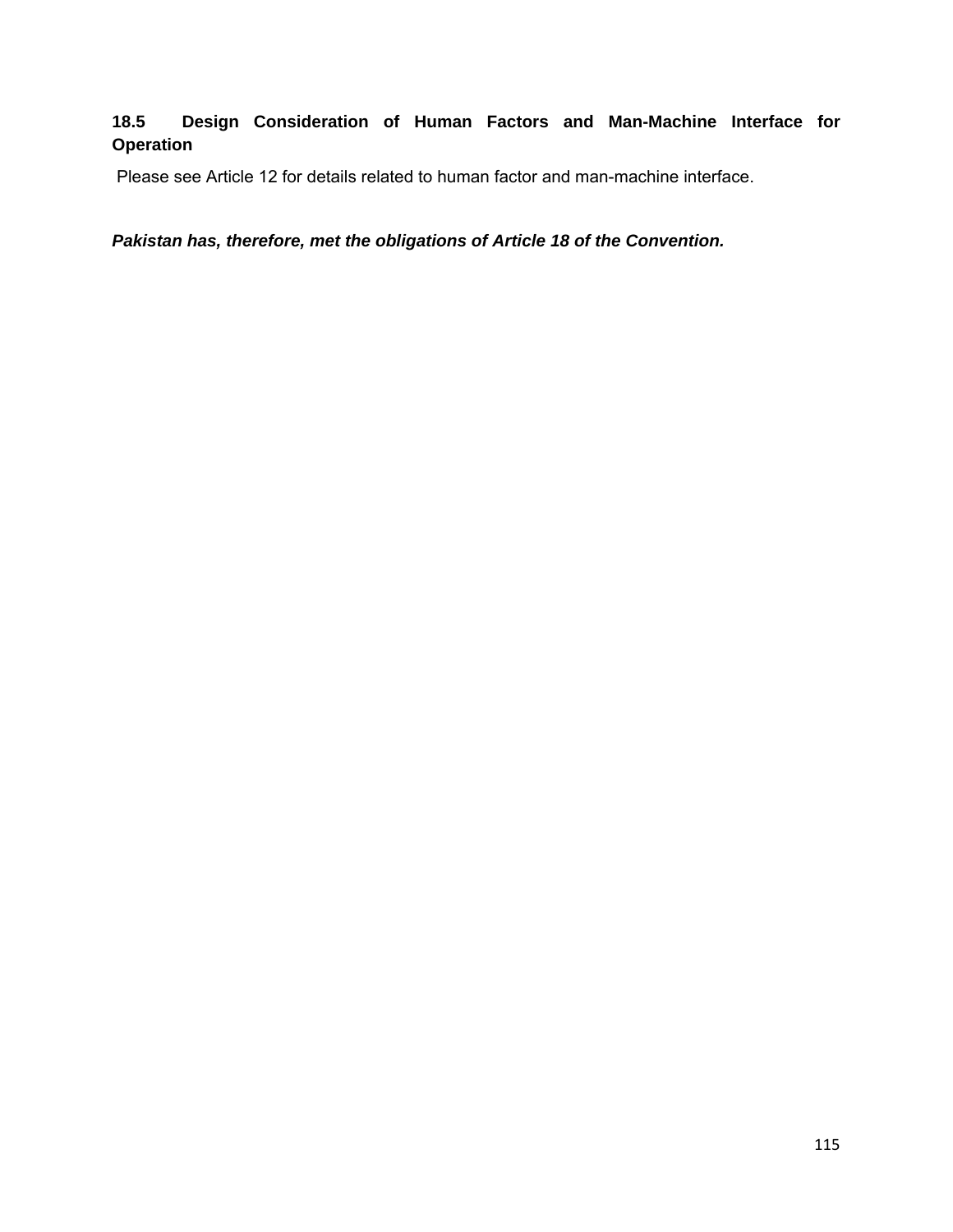#### **Article 19 - Operation**

*"Each Contracting Party shall take the appropriate steps to ensure that:* 

*(i) the initial authorization to operate a nuclear installation is based upon an appropriate safety analysis and a commissioning program demonstrating that the installation, as constructed, is consistent with design and safety requirements;* 

*(ii) operational limits and conditions derived from the safety analysis, tests and operational experience are defined and revised as necessary for identifying safe boundaries for operation;* 

*(iii) operation, maintenance, inspection and testing of a nuclear installation are conducted in accordance with approved procedures;* 

*(iv)* procedures are established for responding to anticipated operational *occurrences and to accidents;* 

*(v) necessary engineering and technical support in all safety-related fields is available throughout the lifetime of a nuclear installation;* 

*(vi) incidents significant to safety are reported in a timely manner by the holder of the relevant licence to the regulatory body;* 

*(vii) programs to collect and analyze operating experience are established, the results obtained and the conclusions drawn are acted upon and that existing mechanisms are used to share important experience with international bodies and with other operating organizations and regulatory bodies;* 

*(viii) the generation of radioactive waste resulting from the operation of a nuclear installation is kept to the minimum practicable for the process concerned, both in activity and in volume, and any necessary treatment and storage of spent fuel and waste directly related to the operation and on the same site as that of the nuclear installation take into consideration conditioning and disposal."* 

#### **19 Operation**

Pakistan has taken appropriate steps to meet the entire intent of Article 19 of the Convention. Authorization for initial operation is issued based on appropriate safety analysis, commissioning program and other documents demonstrating that the plant construction, installation and commissioning is consistent with design and safety requirements. Operational limits and conditions are derived from safety analysis, commissioning tests and operational experience to identify safe boundary for operation, and are updated as necessary. All activities are performed according to approved procedures.

Technical assistance on safety matters remained available for KANUPP from Canada under the auspices of IAEA. Designer and vendor support is also available for C-1 and C-2. Engineering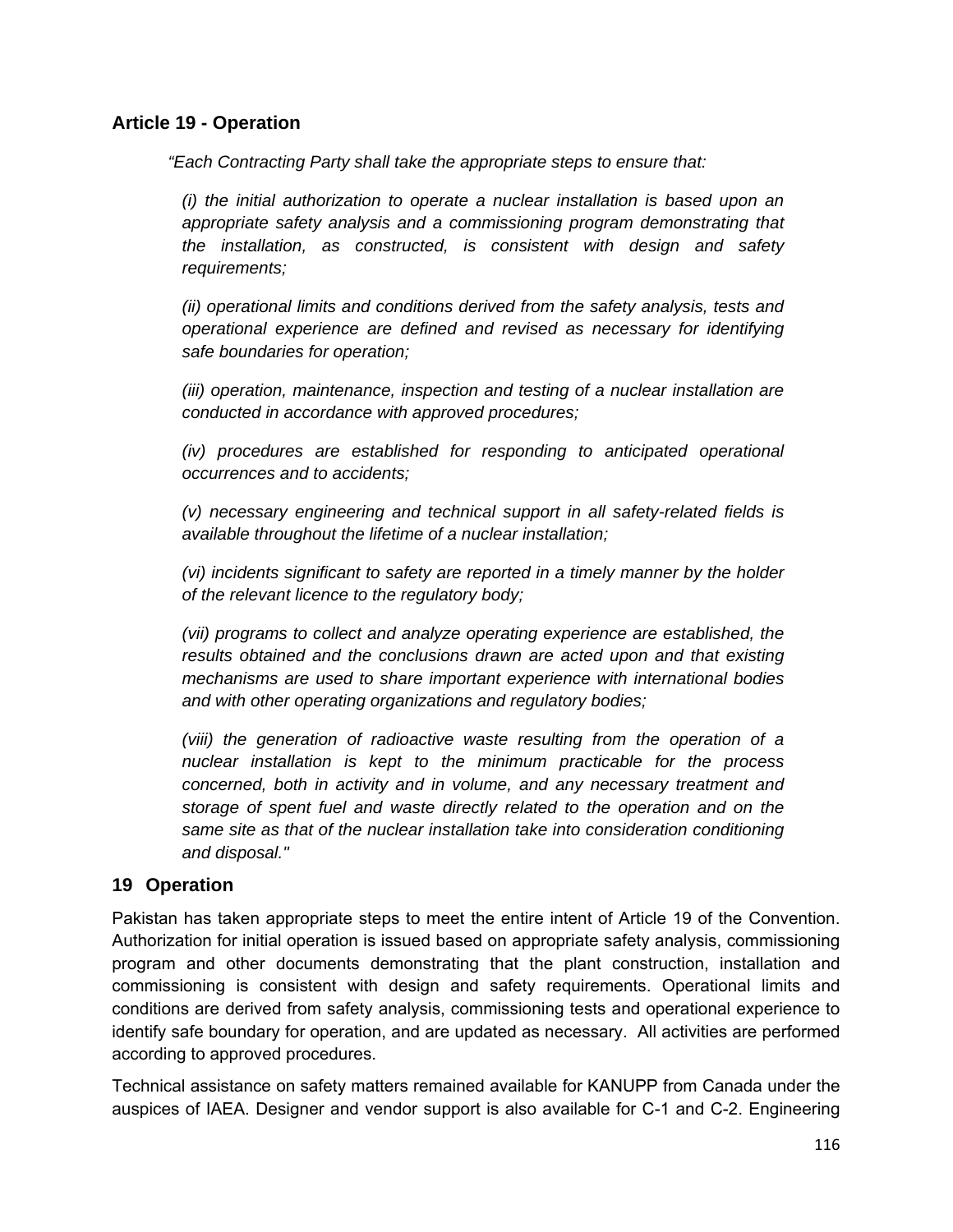and technical support is available at all the plants and from sister organizations within PAEC. Operating experience feedback process remained in place to collect and analyze operating experience and to take appropriate actions. Experience was also shared with the international community at various fora such as IAEA IRS, NEWS, WANO, COG, etc.

### **19.1 Regulatory Requirements**

PNRA issues licences to nuclear installations according to Regulations PAK/909. The licensing process has three stages, namely, site registration, issuance of construction licence and operating licence. PAK/909 enlists the documents to be submitted for each licensing stage. As required by the regulations, a nuclear installation can be operated only after a licence is issued by PNRA. The issuance of licence is based upon an appropriate safety analysis and a commissioning program demonstrating that the installation, as constructed, is consistent with design and safety requirements.

The PNRA Regulations PAK/913 establishes regulatory requirements for safety of nuclear installations during operation. These include requirements such as organization & staffing, quality assurance, emergency preparedness, fire safety, physical protection, operating experience feedback, qualification & training of personnel, commissioning program, plant operation, licensee event reporting system, notification of emergency & non-emergency events to the regulatory authority, radiation protection & waste management, testing & surveillance program and criteria for appointment to significant posts, etc.

PNRA Regulations PAK/912 set the requirements for quality assurance during operation. The licensee is required to establish a comprehensive quality assurance system that covers safety related activities during operation.

#### **19.2 Initial Authorization to Operate**

Permission to operate a nuclear installation is granted by PNRA in steps. After construction and equipment installation, commissioning program is reviewed and approved on the basis that it encompasses a systematic and integrated testing of systems and components in line with the design and safety requirements. This allows the licensee to start cold commissioning. During this phase, Final Safety Analysis Report (FSAR) is submitted, which demonstrates that the plant conforms to the safety requirements and the design is according to safety standards. If the safety review of FSAR is also satisfactory and other requirements of PAK/909 are fulfilled, the licensee is allowed to load fuel, perform low power tests, raise power and perform other tests as specified in the commissioning program. Upon satisfactory completion of the commissioning program, trial operation after attaining full power and submission of updated FSAR and other documents, an operating licence is issued. The operating licence is valid for a period of ten years subject to certain conditions. For the case of relicensing, PAK/909 prescribes a procedure for operation beyond design life. The required documentation for the purpose is an updated version of last Periodic Safety Review report, revised FSAR, PSA (Level-1plus) report, decommissioning program, etc.

KANUPP achieved 40 years of commercial operation on November 28, 2012. KANUPP also surpassed its previous record of the highest annual gross generation (586 million KWhr) in 2012. KANUPP underwent a long maintenance outage that started from December 2010 and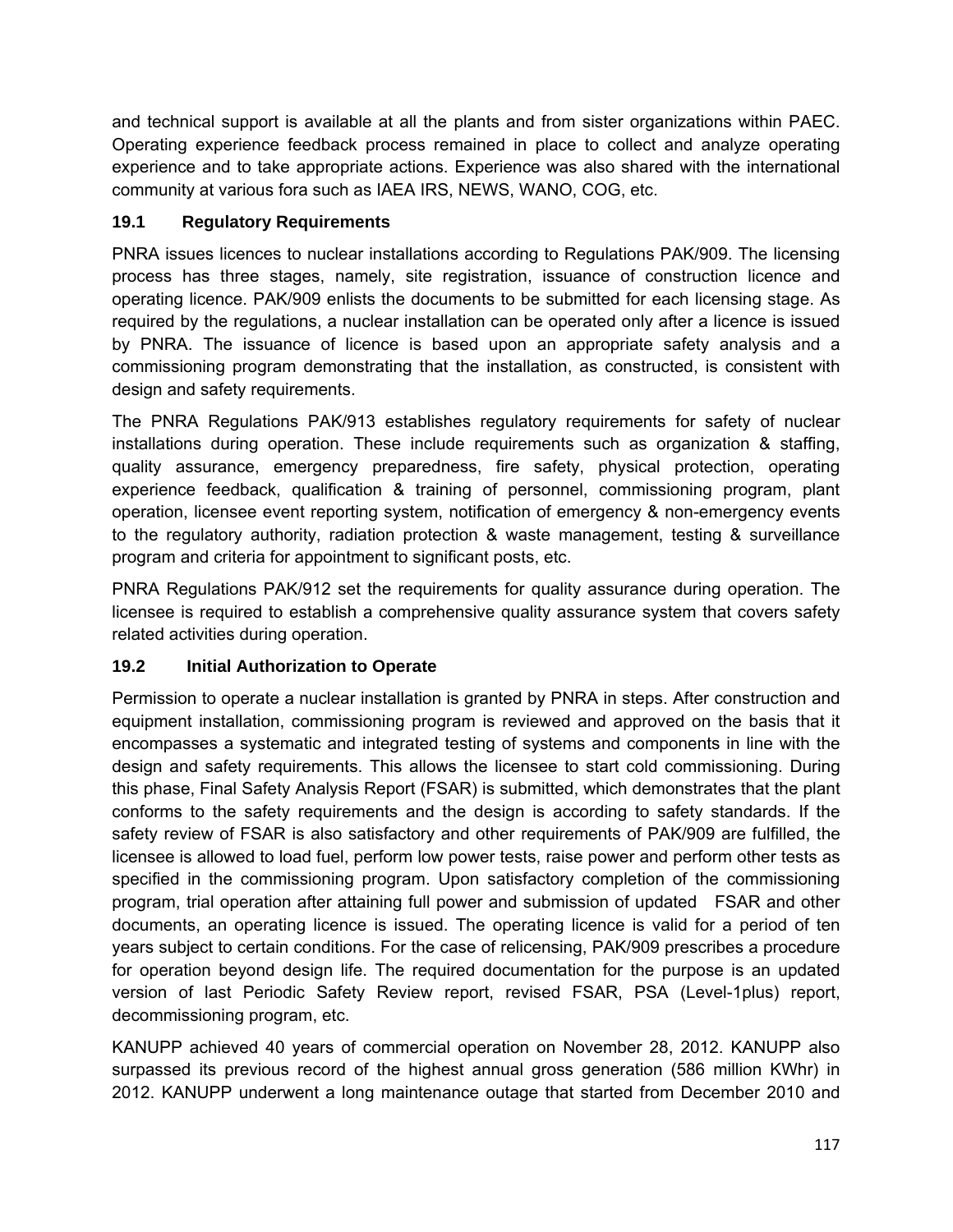continued till May 2011. During this period, KANUPP completed all the major activities required by PNRA including safety assessment of main equipment such as steam generators and fuel channels. The activities performed by KANUPP were thoroughly assessed by PNRA to verify compliance with the regulatory requirements and to ensure that the plant can operate safely. KANUPP operating licence was extended to operate the plant till December 31, 2016.

According to regulatory requirements for renewal of operating licence every ten years, C-1 submitted Periodic Safety Review (PSR) report to PNRA for review and approval in 2010. The PSR safety factors included Plant Design, Actual Condition of Structures Systems and Components (SSCs), Equipment Qualification, Ageing, Deterministic Safety Analysis, Probabilistic Safety Analysis, Hazard Analysis, Safety Performance, use of experience from other plants & research findings, Organization and Administration, Procedures, Human Factor Impact, Emergency Planning and Radiological Impact on the Environment. The licensee submittals have been reviewed and the Operating Licence of C-1 is further extended up to December 2021 after approval of PSR.

In August 2011, C-1 completed its seventh operating cycle and the plant was shut down for refueling outage- 7 (RFO-7). During RFO-7, C-1 replaced the locally developed indigenized LPMS with the environmentally qualified LPMS. The  $8<sup>th</sup>$  Refueling Outage was completed in first quarter of 2013. C-2 achieved its first criticality on 22 February 2011 and grid connection was made on 15 March 2011. Requisite tests were conducted at low power, power ascension and full power to verify plant performance and response as per design intent. Some selected tests were also witnessed by PNRA. As per requirement of Regulation for Licensing of Nuclear Installation(s) in Pakistan (PAK/909), C-2 was required to submit application for Operating Licence within six months after completion of commissioning. In compliance, C-2 submitted its application along with submissions required under the regulations. After completion of the activities as per regulatory requirements, operating Licence was issued on February 25, 2012. C-2 has undergone its first refueling outage in the first quarter of 2013.

#### **19.3 Operational Limits and Conditions**

The operational limits and conditions are developed to ensure that plant is operated in accordance with design assumptions and intent. KANUPP has developed operating policies and principles (OPPs) based on Canadian practice, that set operational limits and conditions derived from the safety analyses, tests, and operational experience. C-1 and C-2 developed technical specifications based on Standard Technical Specifications i.e. NUREG-0452 and NUREG-1431 respectively.

The OPPs of KANUPP have been revised on the basis of design modifications carried out in response to re-licensing beyond design life. Furthermore, the OPP would be updated, if required, as a result of Fukushima re-assessments and PSR.

Technical specifications of C-1 and C-2 are classified as, safety limits; limits on safety system settings; limits and conditions for normal operation & transient operational states and surveillance requirements. The Technical Specifications are based on actual plant design, safety analysis as well as operational experience.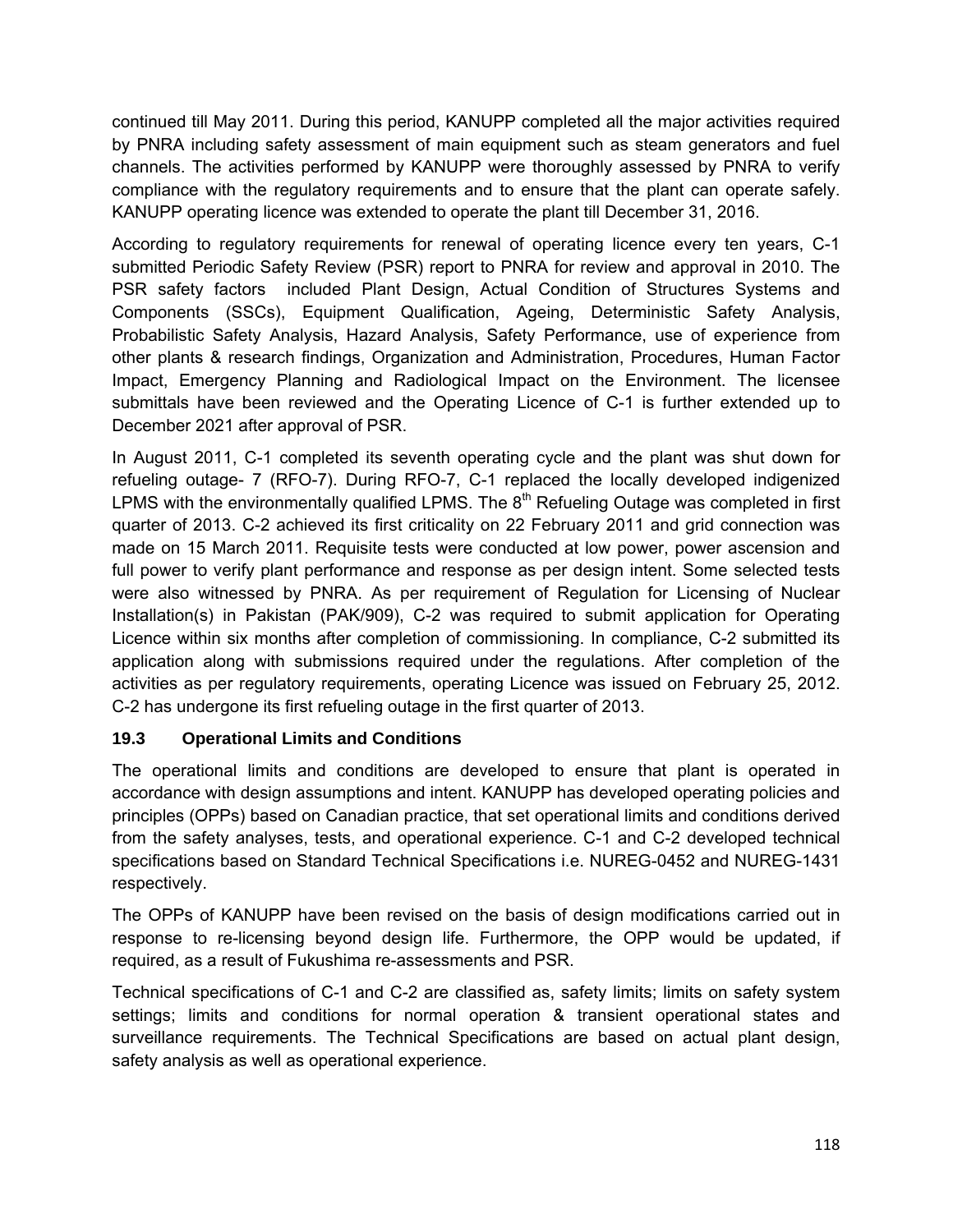In the event, where the operation of the plant deviates from the established operational limits and conditions, the appropriate remedial actions are also defined with the timeline. The licensee is required to undertake review and evaluation of safety limit violations and notify to the Authority in accordance with the established event reporting system. These operational limits and conditions are revised as and when required, if the safety analysis and PNRA regulations are amended or design modifications are carried out. External operating experience feedback is also used for modification in TS.

## **19.4 Operating Plant Procedures**

All operation, maintenance, inspection and testing activities at nuclear installations are carried out in accordance with written, validated and approved procedures. The revision and updating of plant procedures is a continuous process at KANUPP, C-1 and C-2, and any revisions of these documents is made known to the operating personnel and other relevant entities.

### **19.4.1 Procedures for Operation**

Procedures for normal operation of the plant are kept updated to reflect as built conditions of the plants. These procedures ensure that the plant is operated within the design envelope. The procedures for C-2 were validated during the commissioning tests with the involvement of plant operating staff. Plant personnel engaged in operation are trained and re-trained in the use of these procedures. Mechanism for continuous improvement of procedures on the basis of operating experience feedback is in place.

### **19.4.2 Procedures for Maintenance and Inspections**

Maintenance, testing, surveillance and inspection programs are in place since the commencement of operation. The procedures are developed in line with the programs taking into consideration the design data, equipment specifications, quality assurance requirements, human factors considerations and ALARA principle. The procedures are subject to revision within the time period specified in each document or as needed.

### **19.4.3 Procedures for Modification Management**

Approved procedures are in place to manage and control modifications in the plants. Both permanent and temporary modifications are controlled through these procedures. All the plants have established administrative procedures for updating documents within the stipulated time after modification, installation and testing. Responsibilities for the revision of all documents such as drawings, procedures, safety analysis report, operational limits & conditions, system description, training material including simulator training, vendor equipment manuals and spare parts lists are clearly assigned to ensure that up to date procedures are used in operation, maintenance and testing of the equipment and systems.

### **19.4.4 Emergency Operating Procedures**

At KANUPP, Emergency Operating Procedures (EOPs) have been reviewed and validated through Table Top and Walk Through exercises after Fukushima Dai-ichi accident and were revised accordingly. Background analyses for development of Severe Accident Management Guidelines (SAMGs) were conducted and SAMGs are being revised based on results of the analyses.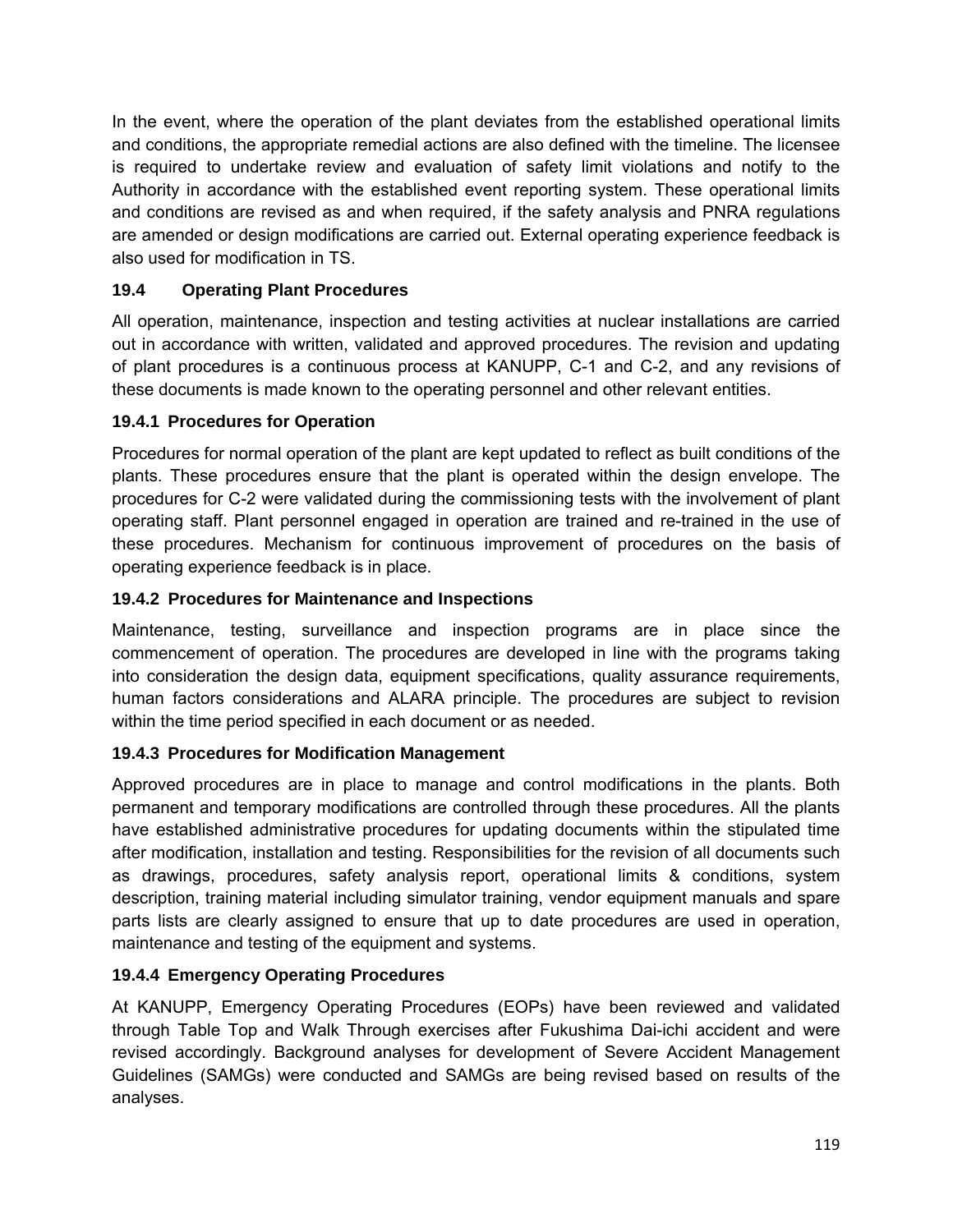At C-1 and C-2, Emergency Operating Procedures (EOPs) are available to mitigate the consequences of failures and to limit the core damage and radiation dose to the plant personnel and the public. C-1 and C-2 initially received Event Based EOPs from the vendor. According to the licensing requirement and international practice, complete set of Symptom Based EOPs (SEOPs) to deal with DBAs and BDBAs has been developed at C-1, whereas, SEOPs for C-2 are to be implemented in 2014 as an Operating Licence Condition. C-2 has developed SAMGs based on generic SAMGs which are being made plant specific based on additional background analysis and set-point calculations. SAMGs for C-1 will be finalized by end of 2014.

## **19.5 Reporting of Emergencies and Events**

Requirements for reporting emergency conditions and abnormal events to the regulatory body are specified in PNRA Regulations PAK/913 which requires immediate notification of emergencies and significant events. Detailed event report in a prescribed format is required to be submitted by the licensee within 60 days of the events. These reports are analyzed by the PNRA to identify any additional corrective action which needs to be taken by the licensee. Root Cause Analysis (RCA) is normally a part of the detailed event reports.

### **19.6 Engineering and Technical Support**

Nuclear Installations have their own engineering departments for technical support, whereas, engineering support is also available from other organizations within PAEC. Efforts are also made at all installations to acquire necessary engineering and technical support from national and foreign organizations.

Technical assistance on safety matters remained available for KANUPP from Canada under the auspices of IAEA in certain areas. KANUPP steam generators (SGs) life assessment was performed by CANDU Energy (CE, formerly AECL) after water lancing campaign in 2010-11. Subsequent inspection and water lancing of SGs will be conducted on periodic basis. Ten fuel channels were examined using Nondestructive Examination and Dimensional Gauging in accordance with CSA Standard as part of follow-up of FCIA. These tasks were carried out through a contract with AECL, Canada under an IAEA technical cooperation project on "Ensuring Long Term Safe Operation of KANUPP (LTSK) Phase II".

Engineering support of vendor and designer is available for C-1 and C-2 under lifetime support agreement. In addition, support from vendor country organizations for maintenance, in-service inspection, refueling operations, etc., are also available. CNPO has signed an agreement with CNPGS to provide technical support regarding development of an effective ageing management program and training of plant personnel. At Chashma site, Directorate of technical support has been established which supports all operating plants at site in the areas of engineering, maintenance, radioactive waste, procurement, etc. This Directorate will also provide support to all future plants at the site i.e.C-3 and C-4.

For indigenous development of review and assessment of licensees' submittals, PNRA has established its own technical support organization with technical competencies in areas of review and assessment, probabilistic safety analysis (PSA), accident analysis, system & structural analysis, materials & plant systems etc. PNRA has also signed various Memorandum of Understanding (MOUs) and training agreements with various national and international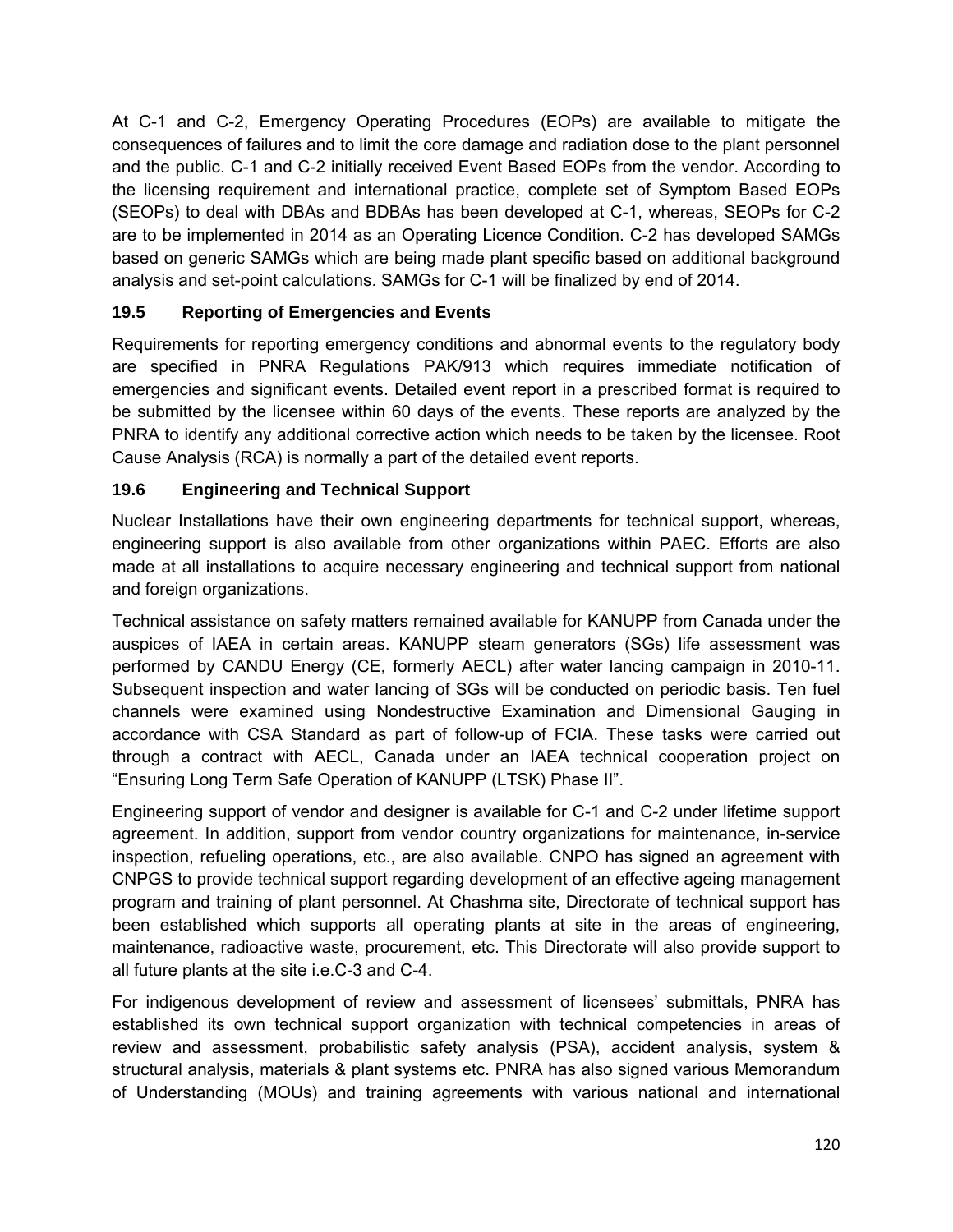technical organizations such as PSQCA, NSC, NNSA, VUJE (Slovakia), CHASCENT, etc. for technical support and personnel training. In addition, a project namely Safety Analysis Centre (SAC), has been established with the objective to develop expertise in mathematical modeling and simulation. This has added to the existing safety analysis capability of the TSO.

## **19.7 Program to Collect and Analyze Operating Experience**

KANUPP interacts with COG, WANO and IAEA networks to exchange Operating Experience (OPEX) Feedback information. Information received from these networks is screened for relevancy and applicability at KANUPP by OEF Section and disseminated to relevant Divisions/Sections for review and follow-up actions. If the information is found applicable, it is incorporated through changes in procedures, systems or equipment, etc., in order to prevent recurrence of event at KANUPP. A number of changes in plant systems and procedures have been carried out on the basis of operating experiences. In the areas, where it has experience and expertise, KANUPP responds to the queries raised by other NPPs.

C-1 and C-2 have a system of analyzing national and international operating experience feedback which includes analysis of events at national level and events reported through the IAEA, WANO, QNPC, SNERDI, CNPO, etc. on various safety related issues as well as best practices. In addition, plants have access to the IAEA Incident Reporting System (IRS) and NEWS. Technical divisions of the plants are responsible for collecting and analyzing the operating experience from within the installations while directorate of technical support (DTS) is responsible for OEF from other installations (including non-nuclear installations) operating in the country. DTS also utilizes international experience feedback to identify necessary actions. As a member of WANO, C-1 and C-2 share plant operating experiences with other members. C-1 is using PCR system (Plant Condition Reports) for collection of information about low level events. The information collected is screened and trended for identification of vulnerable areas of the plant. For significant events, "Event Notification and Reporting (ENR) system is in place which requires event analysis to find causes and formulate corrective actions to prevent recurrences. Under revised Internal Operating Experience Program (IOEP) PCR and ENR systems will be integrated.

Based on external operating experience, the design of fuel assemblies have been modified with the provision of anti-debris filters. Similarly, based on operating experience of C-1, C-2 has modified its Surveillance Requirement related to testing of ventilation system for fuel building.

The operating experience of management issues, unexpected degradation, design weaknesses, external hazards not considered earlier, etc., is shared through peer reviews conducted within and outside Pakistan under auspices of IAEA, WANO, COG, etc.

PNRA verifies the licensee's programs to collect and analyze operating experience through reviews of licensee event reports and by inspections. PNRA is the contact point to the IAEA International Reporting System (IRS) on Operating Experience Feedback and NEWS and the licensee's relevant personnel have access to these systems. PNRA encourages the licensee to benefit from relevant international operating experience at other nuclear installations to enhance safety and reliability.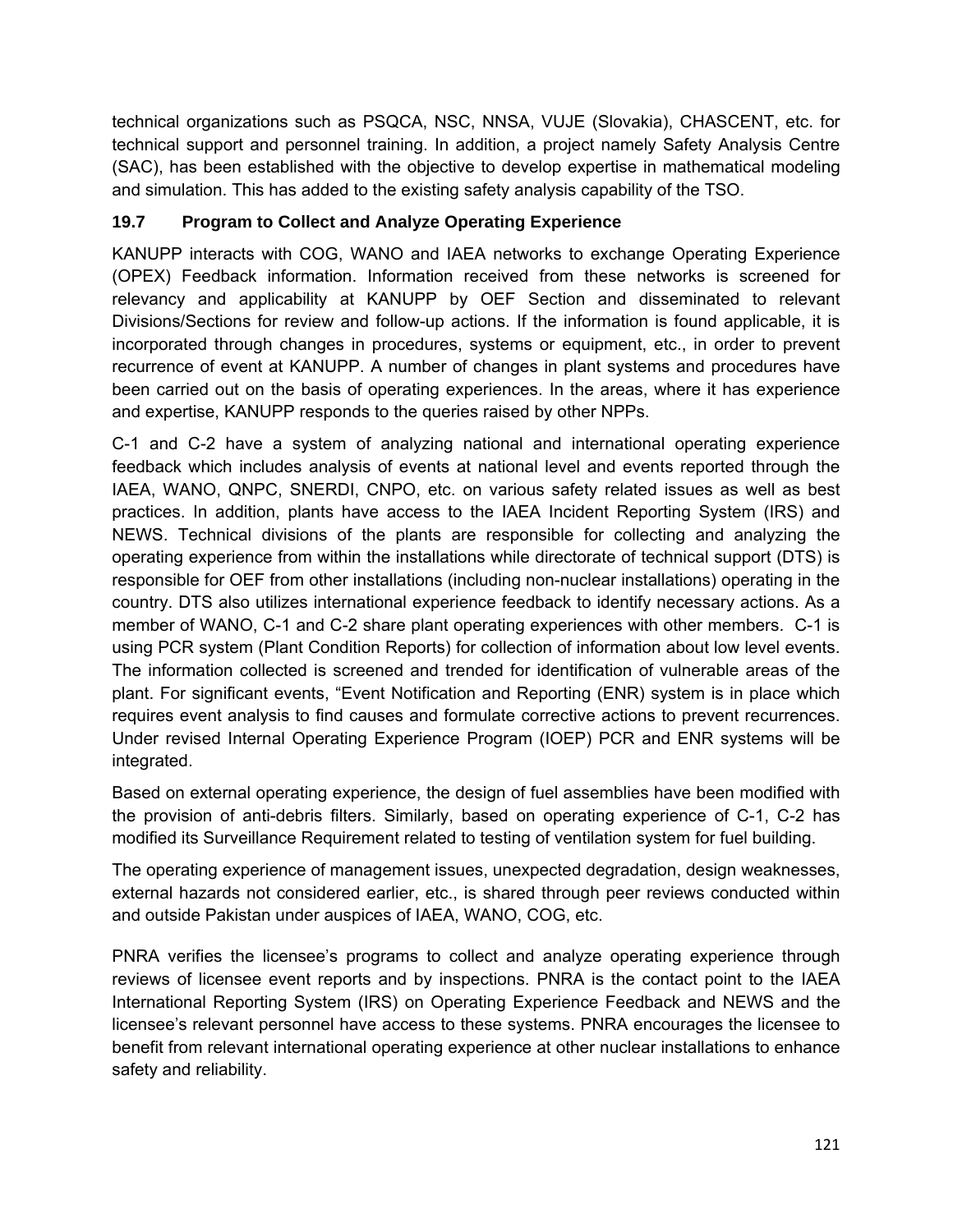#### **19.8 Incident Reporting to INES and IRS**

Safety significant reportable events occurring at nuclear installations are reported to INES and IRS.

An INES Level 1 rating event involving leakage of heavy water from inlet feeder of fuel channel at KANUPP occurred in 2011 which was reported to IRS. The detailed report has been submitted recently.

Further, four reports related to events at C-1 and C-2 were reported to the IAEA-IRS during the reporting period. The events are rated at INES Level 0.

#### **19.9 Safety Performance Evaluation**

KANUPP has implemented Safety Performance Indicators program to monitor operational safety and is also contributing to WANO Performance Indicator Program.

CNPGS has also developed safety performance indicators (SPIs) program to monitor operational safety of the Station. The SPIs program is based on the guidelines of IAEA-TECDOC-1141,"Operational Safety Performance Indicators for Nuclear Power Plants". It may be mentioned that some of the previously developed SPIs have been merged and some additional SPIs have been included in the current program. Safety performance indicators trends are reported in Technical Reports of the plant.

#### **19.10 Radioactive Waste Management**

According to PNRA Regulations PAK/915, licensee is required to keep the generation of both activity and volume of radioactive waste to the minimum practicable by suitable design, operation and decommissioning of its facilities.

Installations have developed their own radioactive waste management programs and the waste is managed accordingly. Waste generation at nuclear installations is kept to a minimum by appropriate classification, segregation, treatment, conditioning and reuse and recycling of material. Treatment and conditioning of radioactive waste is carried out in accordance with the waste acceptance criteria. Procedures are in place for processing of radioactive waste so that the resulting waste, packaged or unpackaged, can be safely stored and retrieved from the storage facility for disposal. Discharges to the environment and environmental monitoring are performed according to established monitoring program and procedures.

In the original design of C-1, spent resin was stored in holdup tanks which had capacity for 10 years resin generation. The process has been modified to solidify the stored resin resulting in enhancement of storage capacity of spent resin.

CNPGS is establishing modular extended storage building at Chashma site for Low Level Waste (LLW) storage within the plant boundary. This design envisages over packed LLW solidified drums in concrete containers with concrete grouting, which will then be stored in extended storage building. This form of waste can then be transferred to a final disposal facility. The storage buildings will cater storage needs of all plants at Chashma site.

The national policy on control and safe management of radioactive waste has been issued. The policy covers control and management of all radioactive wastes generated in the country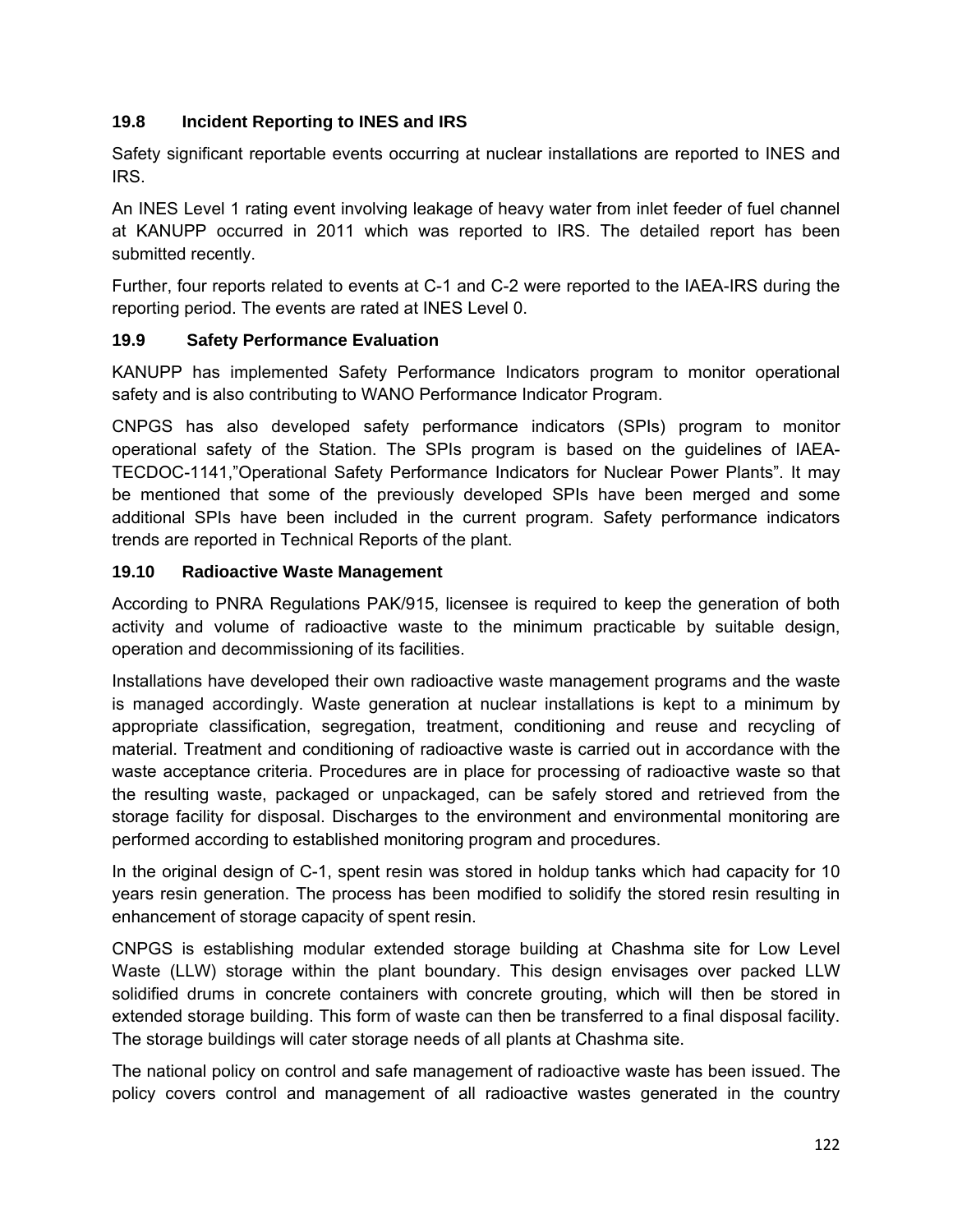irrespective of its origin. The policy serves as national commitment to address country's radioactive waste control and management issues in a well coordinated manner.

#### **19.11 Spent Fuel Storage**

At present, spent fuel of KANUPP is stored in the spent fuel storage located inside the service building. The Spent fuel storage bay is designed to store spent fuel safely until it is removed for interim storage or final disposal. After 40 years of operational life, spent fuel storage bay is approaching its capacity limit. Due to good chemistry in spent fuel storage bay and low oxidation rates, no ageing is visible on the structural material used in stacking the fuel bundles and the spent fuel under water which appears to be in good physical condition. To handle the current storage problem, storage capacity of existing spent fuel storage bay is being increased via a seismically qualified High Density Tray Racking (HDTR) System to operate the plant till 2016. In anticipation that plant operation may continue beyond 2016, KANUPP has planned to construct spent fuel dry storage facility within the plant premises for which preliminary design has been submitted to PNRA for review and approval.

At C-1 and C-2, storage facility is designed to meet storage requirements of spent fuel for fourteen Refueling Outages (RFO's) plus one full core. Similar provision of spent fuel storage is included in design of C-3 and C-4. Additional facility for spent fuel storage for Chashma site will be constructed at appropriate time.

#### *Pakistan has, therefore, met the obligations of Article 19 of the Convention.*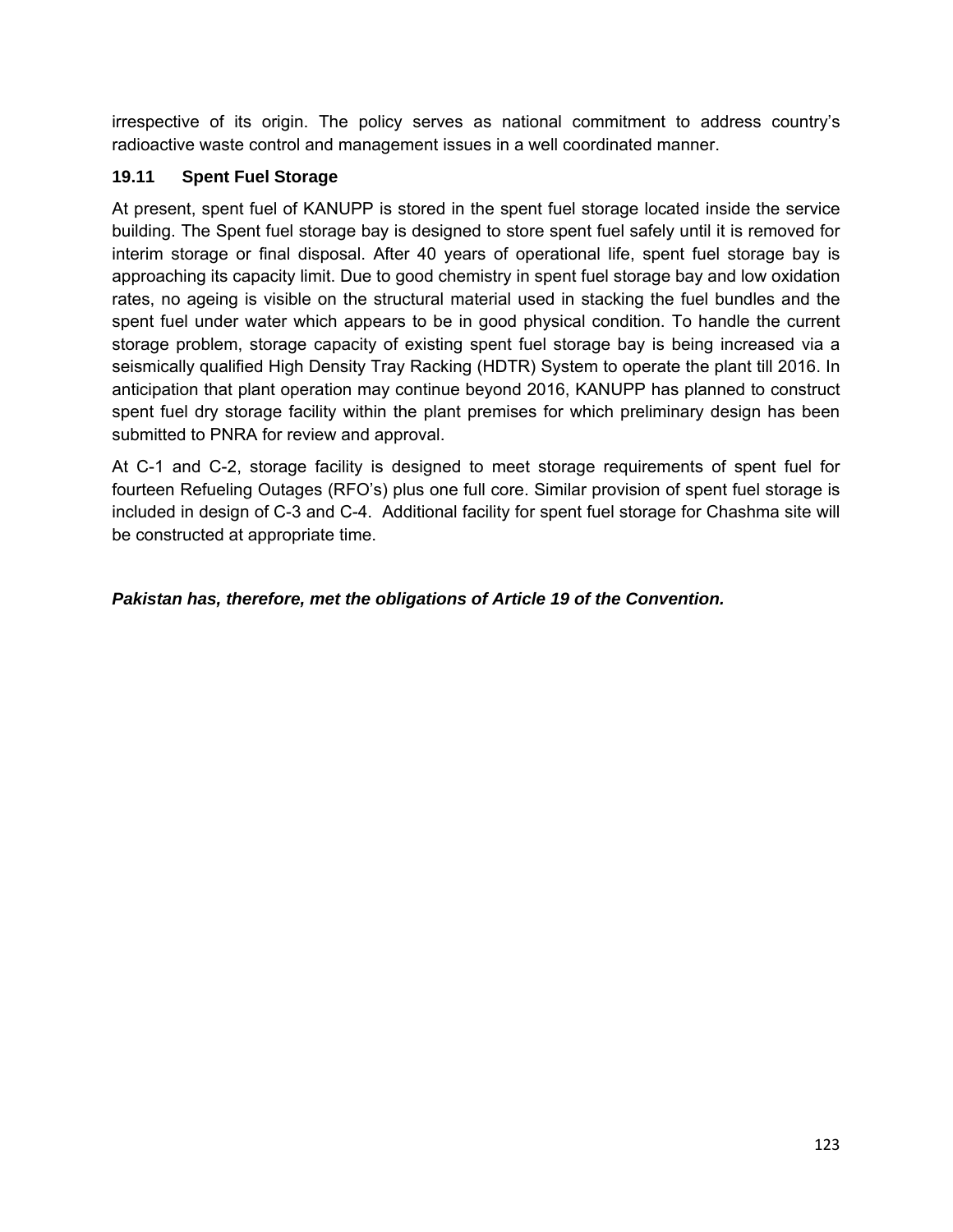# **Annexure–I: Existing Nuclear Installations**

|                                 | <b>KANUPP</b>    | $C-1$                    | $C-2$              | $C-3$                      | $C-4$                      |
|---------------------------------|------------------|--------------------------|--------------------|----------------------------|----------------------------|
| <b>Status</b>                   | Operating        | Operating                | Operating          | Under<br>Construction      | Under<br>Construction      |
| Location                        | Karachi, Sindh   | Chashma,<br>Punjab       | Chashma,<br>Punjab | Chashma,<br>Punjab         | Chashma, Punjab            |
| <b>Type</b>                     | <b>CANDU</b>     | <b>PWR</b>               | <b>PWR</b>         | <b>PWR</b>                 | <b>PWR</b>                 |
| Capacity<br>(gross)             | 137 MWe          | 325 MWe                  | 340 MWe            | 340 MWe                    | 340 MWe                    |
| <b>First</b><br>fuel<br>loading | <b>July 1971</b> | 22,<br>November<br>1999  | Feb, 2011          |                            |                            |
| <b>First</b><br>criticality     | August 1971      | May 03, 2000             | Feb, 2011          | 2015<br>Dec,<br>(expected) | 2015<br>Dec,<br>(expected) |
| of<br><b>Date</b><br>operation  | December<br>1972 | September<br>25,<br>2000 | May, 2011          | 2016 (expected)            | 2017 (expected)            |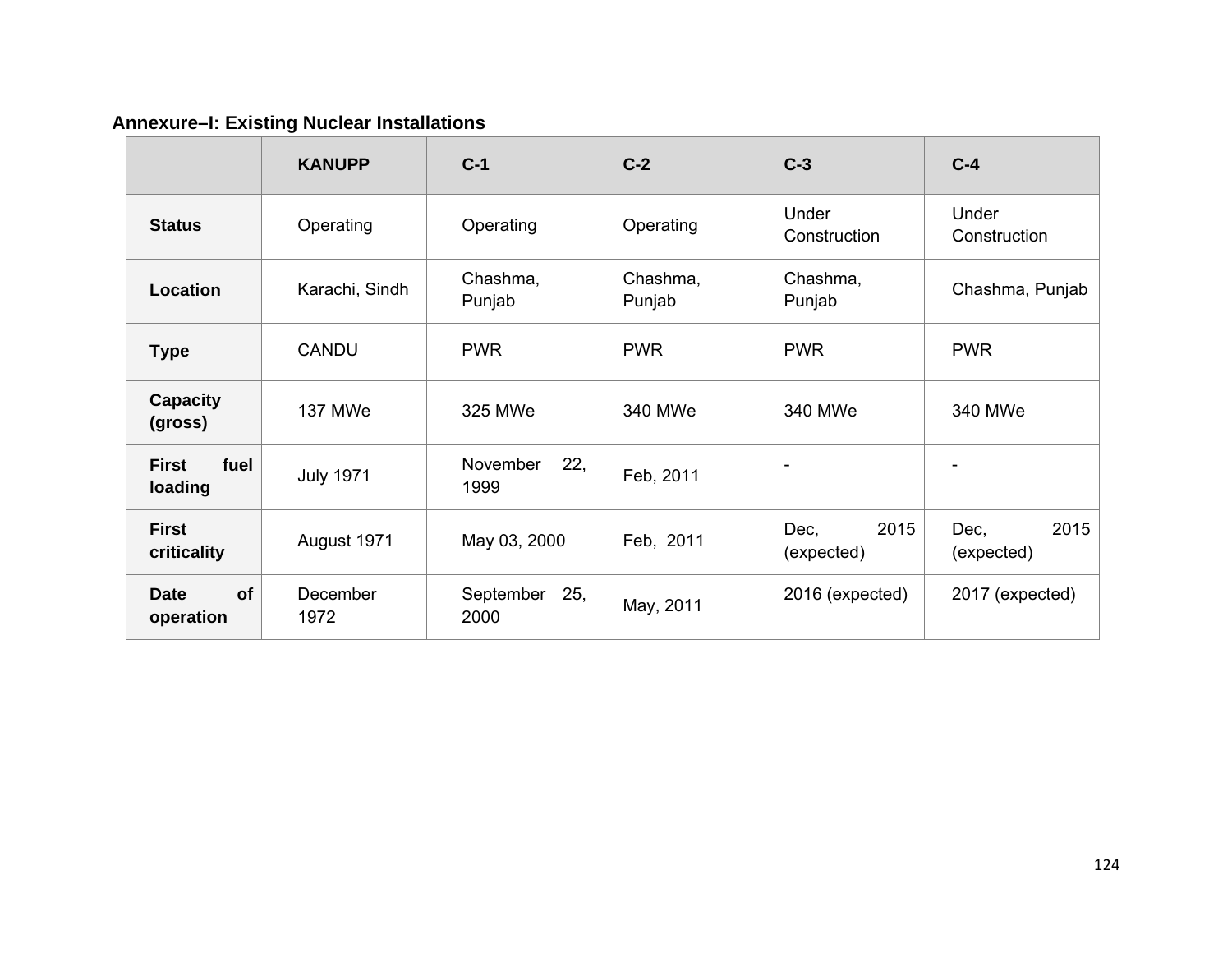## **Annexure–II: C-3/C-4 Design Parameters**

| Gross electrical output           | 340 MWe                                                                                      |
|-----------------------------------|----------------------------------------------------------------------------------------------|
| Number of primary loops           | $\overline{2}$                                                                               |
| Reactor type                      | <b>PWR</b>                                                                                   |
| Fuel                              | Enriched uranium                                                                             |
| <b>Containment building</b>       | 1 meter thick pre-stressed concrete<br>walled circular building capped with<br>concrete dome |
| Containment building diameter     | 36 m (inner)                                                                                 |
| Containment Design pressure       | 0.26 MPa                                                                                     |
| <b>Coolant Design Pressure</b>    | 17.16 MPa                                                                                    |
| Design Temperature of Coolant     | 350 °C                                                                                       |
| Coolant flow rate (Best Estimate) | 16800 x 2 m <sup>3</sup> /h                                                                  |
| Fuel assemblies                   | 121                                                                                          |
| <b>RPV</b> material               | SA508 Class 3                                                                                |
| Height of RPV                     | 10.366 m                                                                                     |
| Active core height                | 2.9 <sub>m</sub>                                                                             |
| Coolant operating pressure        | 15.2 MPa                                                                                     |
| Control rod assemblies            | 37                                                                                           |
| <b>Steam Generators</b>           | $\overline{2}$                                                                               |
| Reactor coolant pumps             | $\overline{2}$                                                                               |
| Turbine type                      | Horizontal tandem machine                                                                    |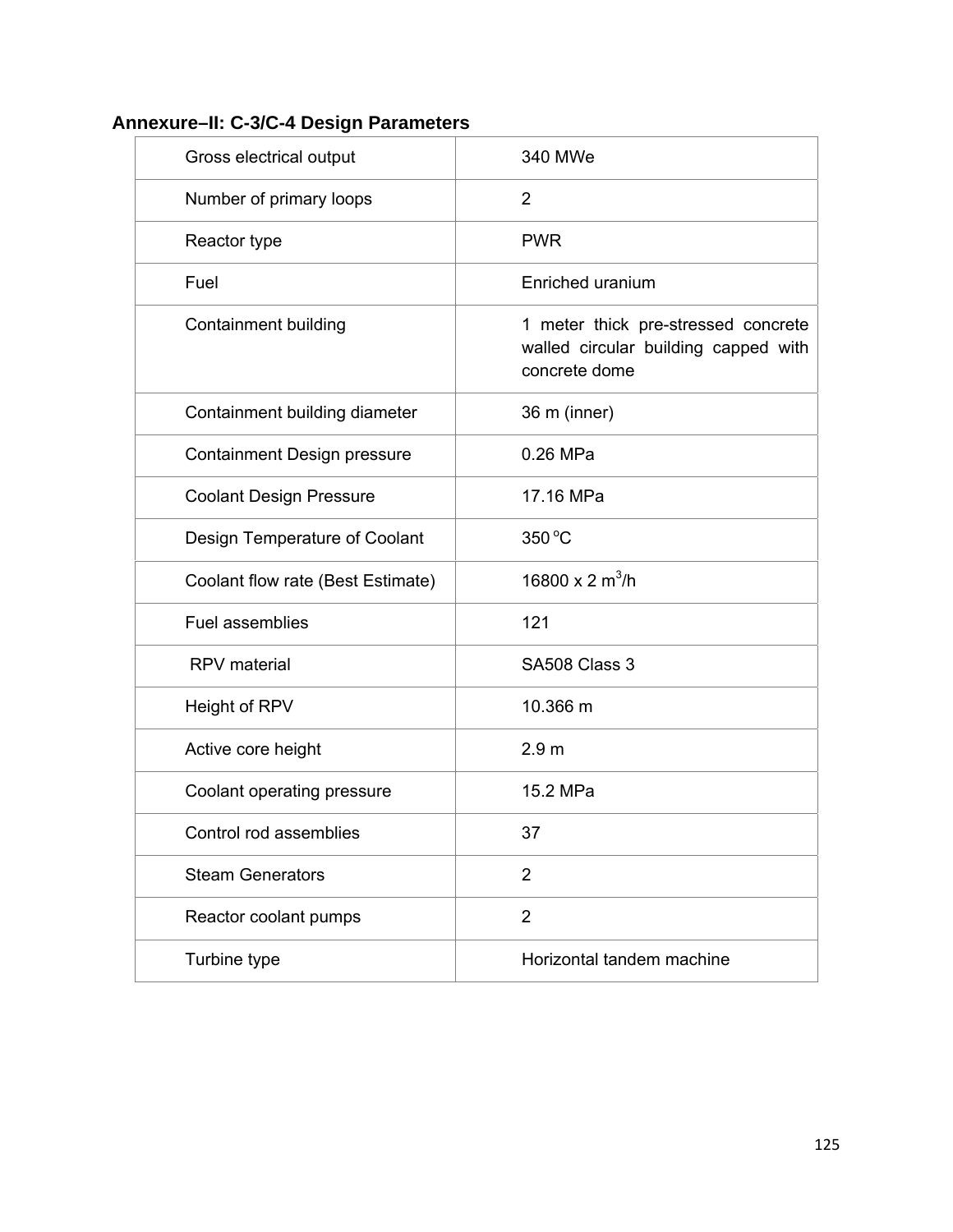# **Annexure–III: Highlights of C-3/C-4 PSAR Review**

| Total Duration of the Review:                                         | 01-11-2010 to 29-04-2011 |  |  |
|-----------------------------------------------------------------------|--------------------------|--|--|
| Total Number of Review Phases:                                        | Two                      |  |  |
| $\triangleright$ Review Phase 1 :                                     | 01-11-2010 to 15-11-2010 |  |  |
| $\triangleright$ Review Phase 2 :                                     | 22-11-2010 to 25-02-2011 |  |  |
|                                                                       |                          |  |  |
| <b>PSAR Review Meeting:</b>                                           | 25-04-2011 to 29-04-2011 |  |  |
| > Total Number of Issues discussed                                    | 455                      |  |  |
| > Total Number of Issues Resolved                                     | 436                      |  |  |
| > Total Number of Issues Pending                                      | 19                       |  |  |
| Submission<br>Preliminary<br>of<br>Safety<br><b>Evaluation Report</b> | 25-05-2011               |  |  |
| <b>Issuance of Construction Licence</b>                               | $C-3$<br>28-5-2011       |  |  |
|                                                                       | C-4 14-12-2011           |  |  |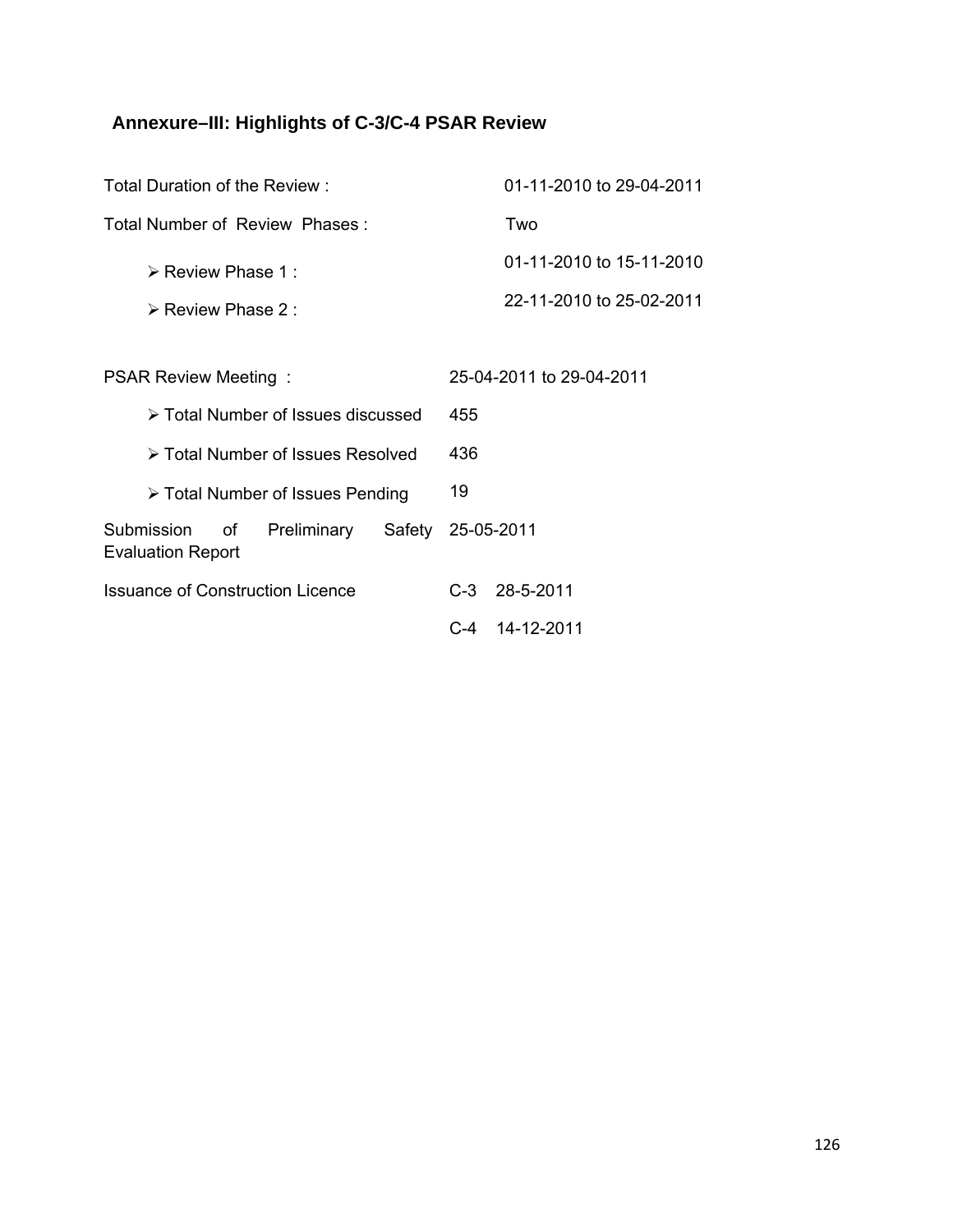# **Annexure-IV: List of Issued Regulations**

| S.<br><b>No</b> | <b>Title</b>                                                                                                                                                                                                 | <b>S.R.O No.</b>      | <b>Date</b><br>of<br><b>Publication</b> |
|-----------------|--------------------------------------------------------------------------------------------------------------------------------------------------------------------------------------------------------------|-----------------------|-----------------------------------------|
| 1.              | Pakistan Nuclear Safety & Radiation Protection<br>Regulations 1990<br>(Consolidated<br>after incorporating<br>all<br>the<br>amendments,<br>replacements,<br>additions<br>and<br>repeals till March 01, 2012) | S.R.O.957(I)/90       | 1990                                    |
| 2.              | PNSRP (Treatment of food by ionizing Radiation)<br>Regulations 1996.                                                                                                                                         | S.R.O 166(I)/96       | March 7, 1996                           |
| 3.              | Regulations on Licensing Fee by Pakistan Nuclear<br>Regulatory Authority - (PAK/900)                                                                                                                         | S.R.O. 1150 (I) /2008 | Nov 03, 2008                            |
| 4.              | Regulations on Transaction of Business of<br>Pakistan<br>Nuclear<br>Regulatory<br>Authority<br>(PAK/901)                                                                                                     | S.R.O. 1116 (I) /2012 | Aug 09, 2012                            |
| 5.              | Regulations on Radiation Protection (PAK/904)<br>amended up to March 28, 2012                                                                                                                                | SRO 837(I)/2004       | Oct 05, 2004                            |
| 6.              | Regulations for Licensing of Nuclear Safety Class<br>Equipment and Components Manufacturers_ -<br>(PAK/907)                                                                                                  | S.R.O 910 (I)/2008    | Sept 01, 2008                           |
| 7.              | Regulations for the Licensing of Radiation<br><b>Facilities</b><br>other<br>than<br>Nuclear<br>Installations<br>(PAK/908)                                                                                    | SRO 836(I)/2004       | Oct 05, 2004                            |
| 8.              | Regulation for Licensing of Nuclear Installation(s)<br>in Pakistan (PAK/909) revision 1                                                                                                                      | S.R.O. 798(I)/2012    | June 29, 2012                           |
| 9.              | Regulations on the Safety of Nuclear Installations<br>- Site Evaluation (PAK/910)                                                                                                                            | SRO 911 (I)/2008      | Sept 01, 2008                           |
|                 | 10 Regulation on the Safety of Nuclear Power Plant<br>Design (PAK/911)                                                                                                                                       | SRO 43(I)/2002        | Jan 21, 2002                            |
| 11 <sub>1</sub> | Regulations on the Safety of Nuclear Power<br>Plants-Quality Assurance (PAK/912)                                                                                                                             | SRO 900(I)/2003       | Sept 11, 2003                           |
|                 | 12. Regulations on Safety of Nuclear Power Plants-<br>Operation (PAK/913) amended up to November<br>3,2008                                                                                                   | SRO 995(I)/2004       | Dec 22, 2004                            |
|                 | 13. Regulations on Management of a Nuclear or<br>Radiological Emergency - (PAK/914)                                                                                                                          | S.R.O. 912 (I)/2008   | Sept 01, 2008                           |
|                 | 14. Regulations on Radioactive Waste Management<br>(PAK/915) amended up to March 8, 2010                                                                                                                     | SRO 765(I)/2005       | July 13, 2005                           |
|                 | 15. Regulations for the Safe Transport of Radioactive<br>Material - (PAK/916)                                                                                                                                | S. R. O. 333 (I)/2007 | April 20, 2007                          |
|                 | 16. Regulations on the Safety of Nuclear Research<br>Reactor(s) Operation (PAK/923)                                                                                                                          | S.R.O. 219(I)/2012    | Feb 10, 2012                            |
| 17.             | Pakistan<br>Nuclear<br>Regulatory<br>Authority<br>Enforcement Regulation (PAK/950)                                                                                                                           | S.R.O 1146 (1)/2010   | Dec 23, 2010                            |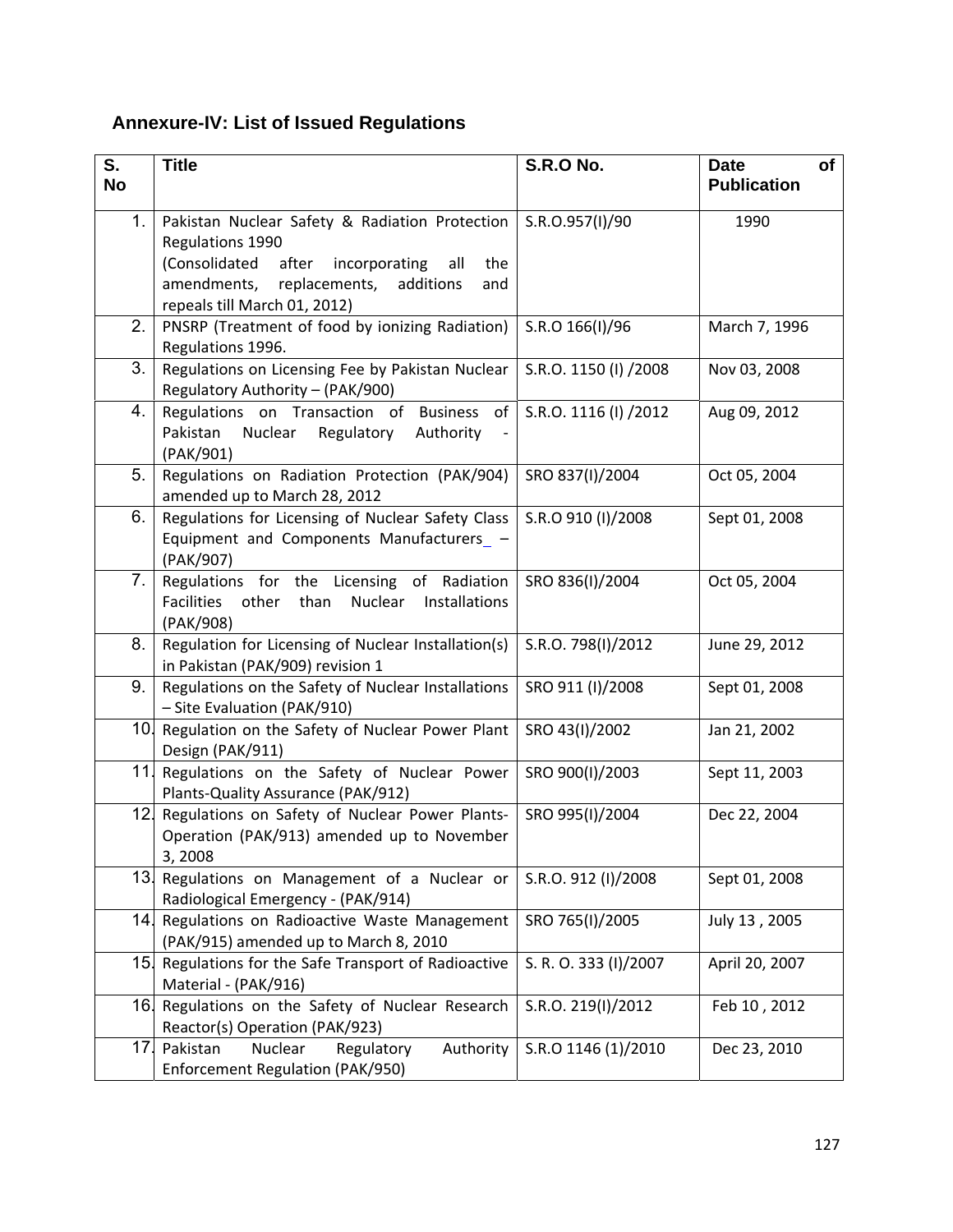

#### **Annexure–V: Organization Chart of Pakistan Nuclear Regulatory Authority**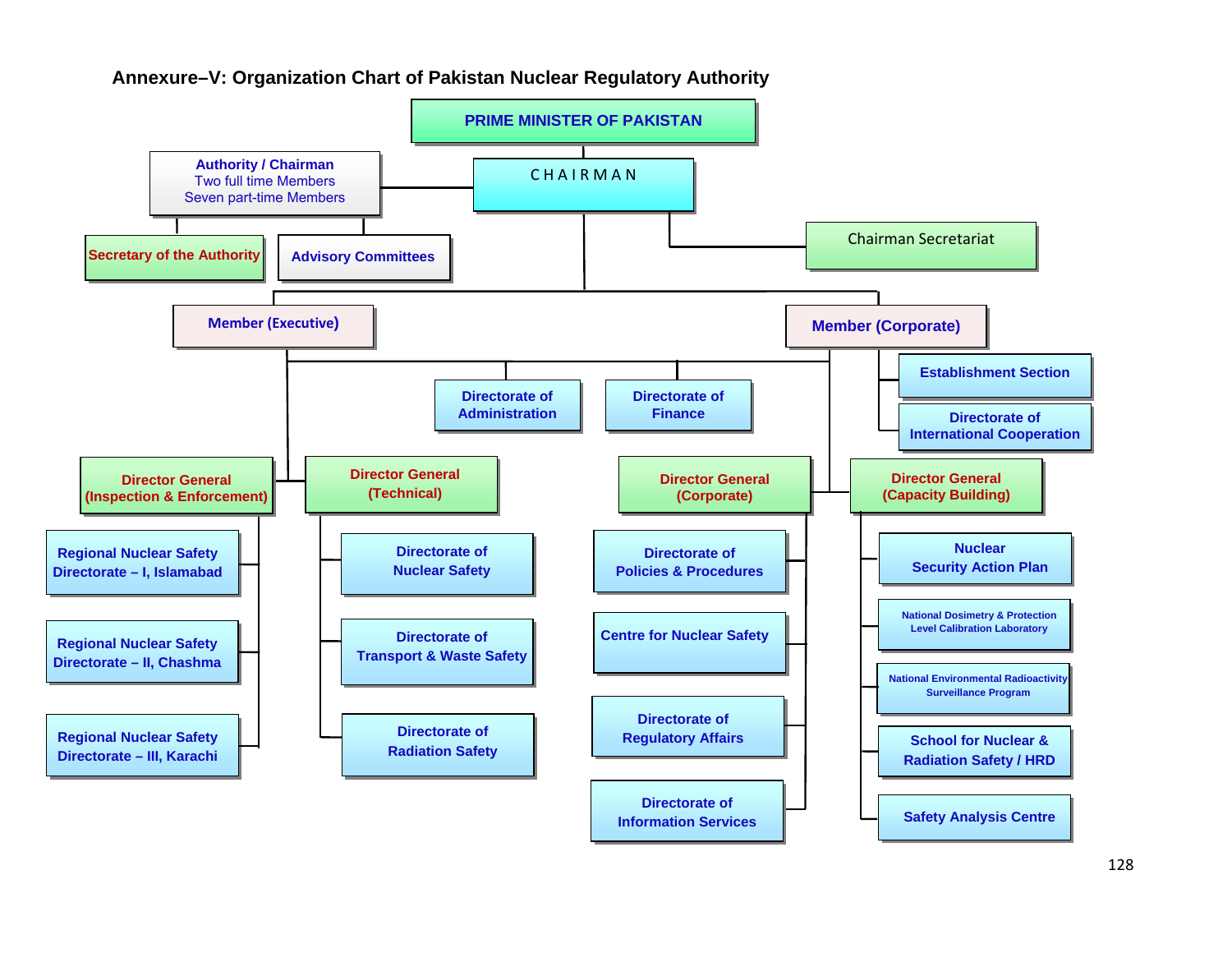#### **Annexure–VI: Organization Chart of Pakistan Atomic Energy Commission**

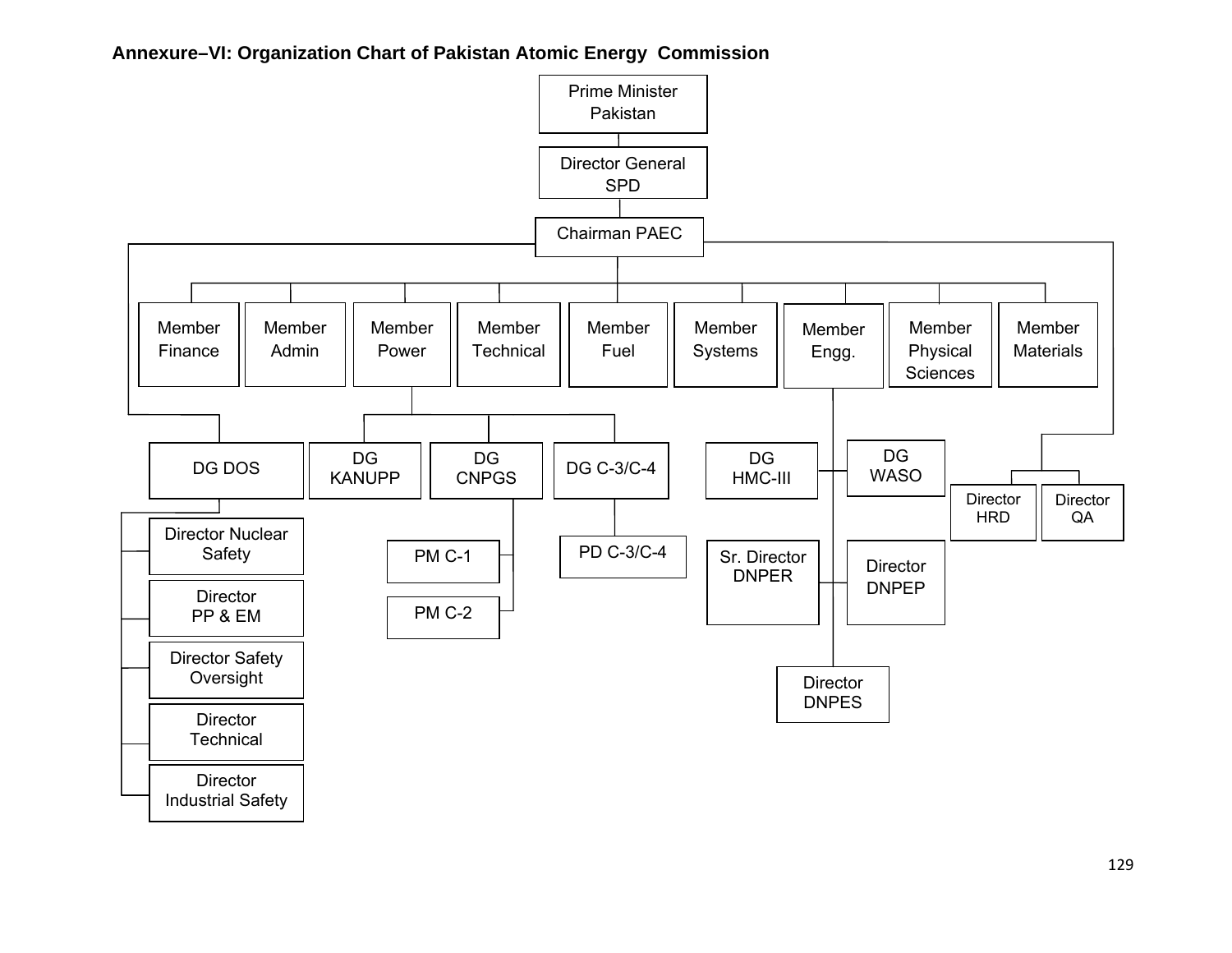## **Annexure–VII: PNRA Performance Indicators**

| Indicator 1.  | Acceptable level of safety being maintained by licensees                                                |
|---------------|---------------------------------------------------------------------------------------------------------|
| Indicator 2.  | Regulations and procedures in position and understood by licensees                                      |
| Indicator 3.  | Continuous improvement of performance                                                                   |
| Indicator 4.  | Appropriate actions taken to prevent degradation of safety and to promote<br>safety improvements        |
| Indicator 5.  | Human resource development, and competent and certified regulatory<br>staff                             |
| Indicator 6.  | Legal provisions for enforcement, i.e., dealing with non-compliance or<br>licence conditions violations |
| Indicator 7.  | Performance of functions in a timely and cost-effective manner                                          |
| Indicator 8.  | Well established Quality Management System                                                              |
| Indicator 9.  | Availability of adequate resources for performing the functions                                         |
| Indicator 10. | Confidence of the operating organization                                                                |
| Indicator 11. | Confidence of the general public                                                                        |
| Indicator 12. | Confidence of the Government.                                                                           |

#### **Grading Scale for Performance Indicators**

| Green  | Satisfactory         |
|--------|----------------------|
| White  | Minimally acceptable |
| Yellow | Needs improvement    |
| Red    | Unsatisfactory       |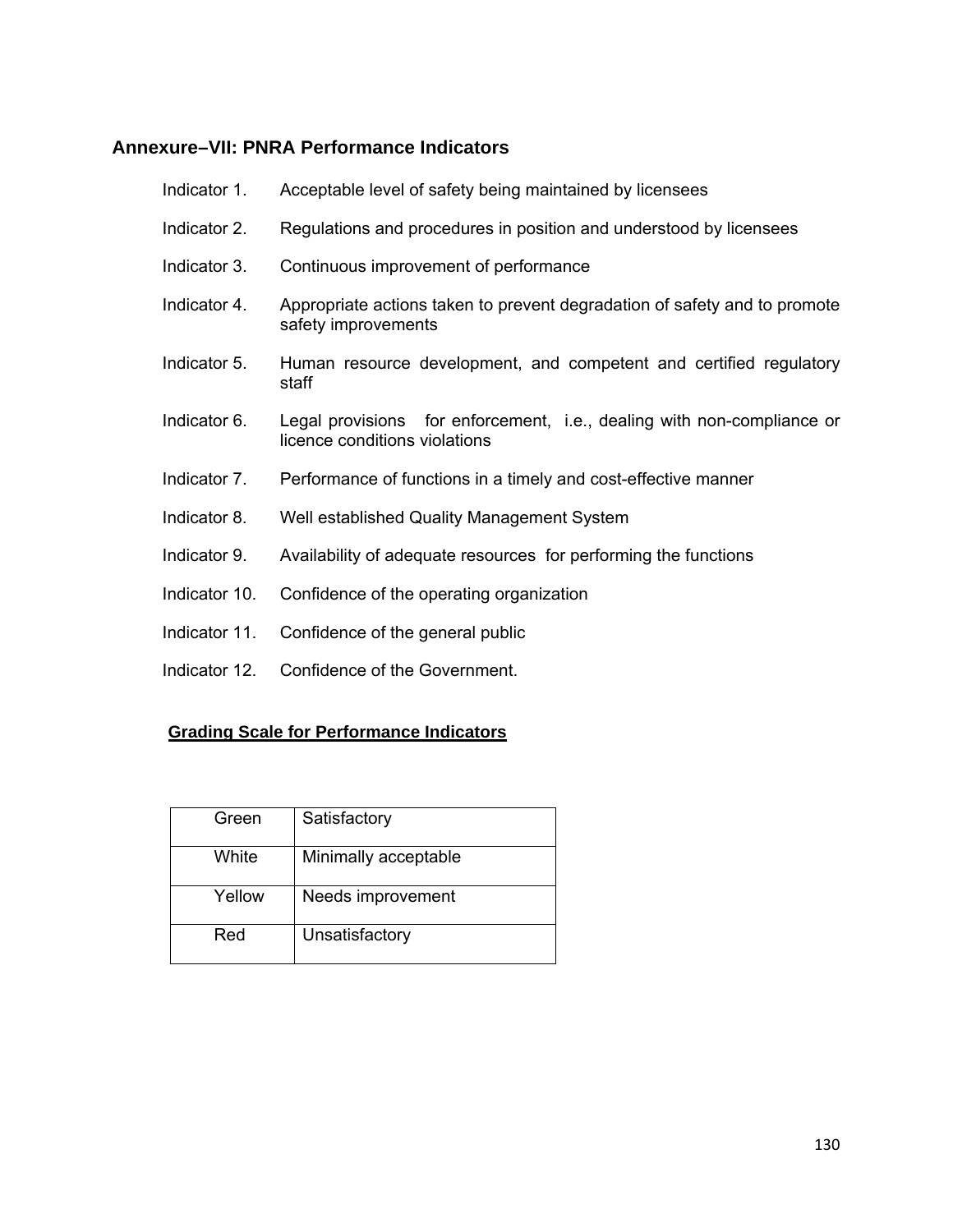#### **Annexure– VIII: Dose Limits for Exposures Incurred From Practices ANNUAL DOSE LIMITS FOR RADIATION WORKERS**

| <b>Organ or Tissue</b>                                                                                     | <b>Dose Quantity</b> | <b>Dose Limit</b><br>(mSv) |
|------------------------------------------------------------------------------------------------------------|----------------------|----------------------------|
| Whole body                                                                                                 | Effective dose       | $20*$                      |
| Lens of the eye                                                                                            | Equivalent dose      | 150                        |
| Extremities (hands and feet) or Skin<br>(average dose over 1 $cm2$ of the most<br>highly irradiated area). | Equivalent dose      | 500                        |

\* In special circumstances, an effective dose of up to 50mSv in a single year provided that the average dose over five consecutive years does not exceed 20mSv/year.

#### **ANNUAL DOSE LIMITS FOR APPRENTICES/STUDENTS (16 to 18 years of age)**

| <b>Organ or Tissue</b>                                                                                        | <b>Dose Quantity</b> | <b>Dose Limit</b><br>(mSv) |
|---------------------------------------------------------------------------------------------------------------|----------------------|----------------------------|
| Whole body                                                                                                    | Effective dose       | 6                          |
| Lens of the eye                                                                                               | Equivalent dose      | 50                         |
| Extremities (hands and feet) or<br>skin<br>(average dose over 1 $cm2$ of the most<br>highly irradiated area). | Equivalent dose      | 150                        |

#### **ANNUAL DOSE LIMITS FOR PUBLIC**

| <b>Organ or Tissue</b> | <b>Dose Quantity</b> | <b>Dose Limit</b><br>(mSv) |
|------------------------|----------------------|----------------------------|
| Whole body             | Effective dose       | $1^*$                      |
| Lens of the eye        | Equivalent dose      | 15                         |
| Skin                   | Equivalent dose      | 50                         |

\* In special circumstances, an effective dose of up to 5mSv in a single year provided that the average dose over five consecutive years does not exceed 1mSv/year.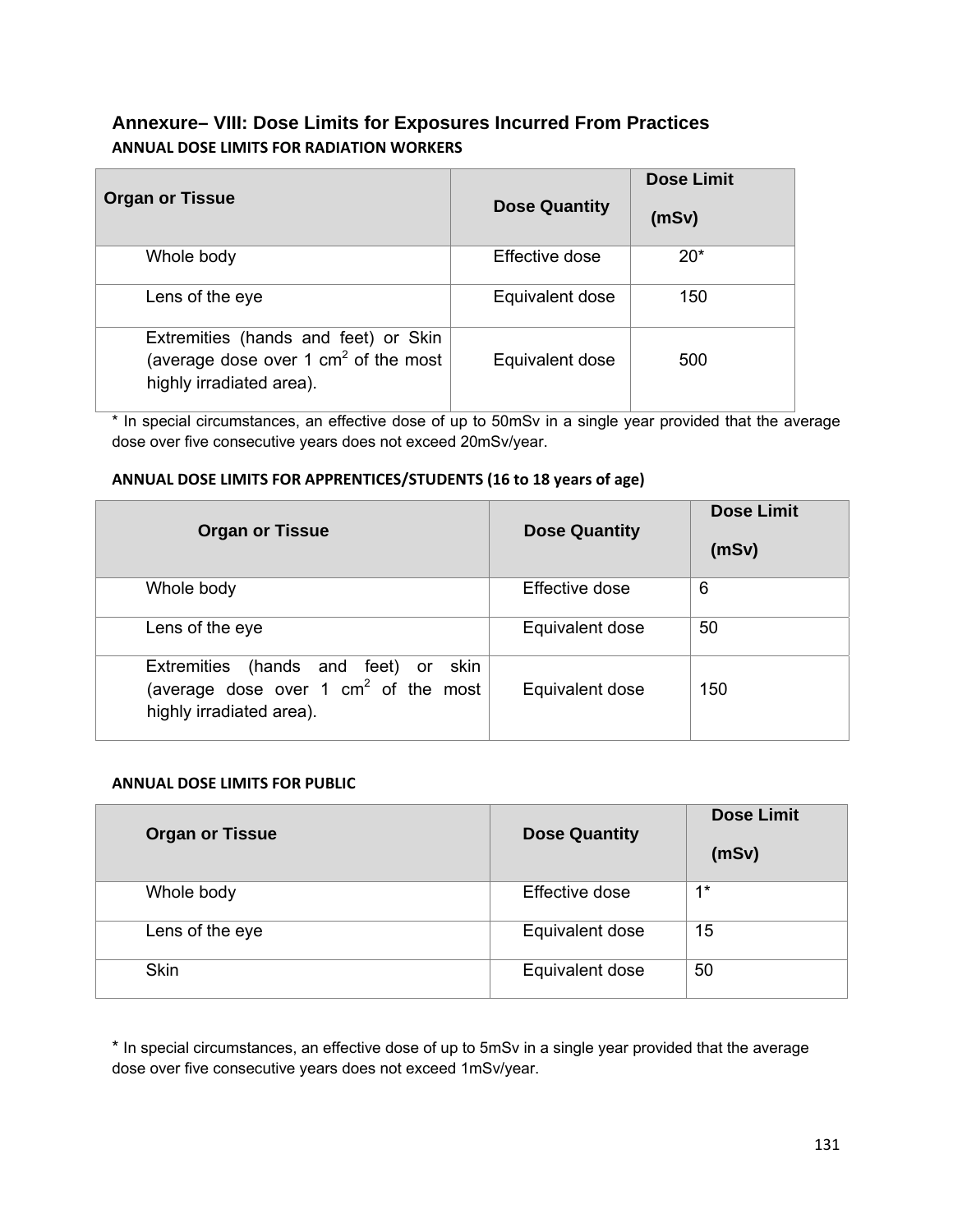



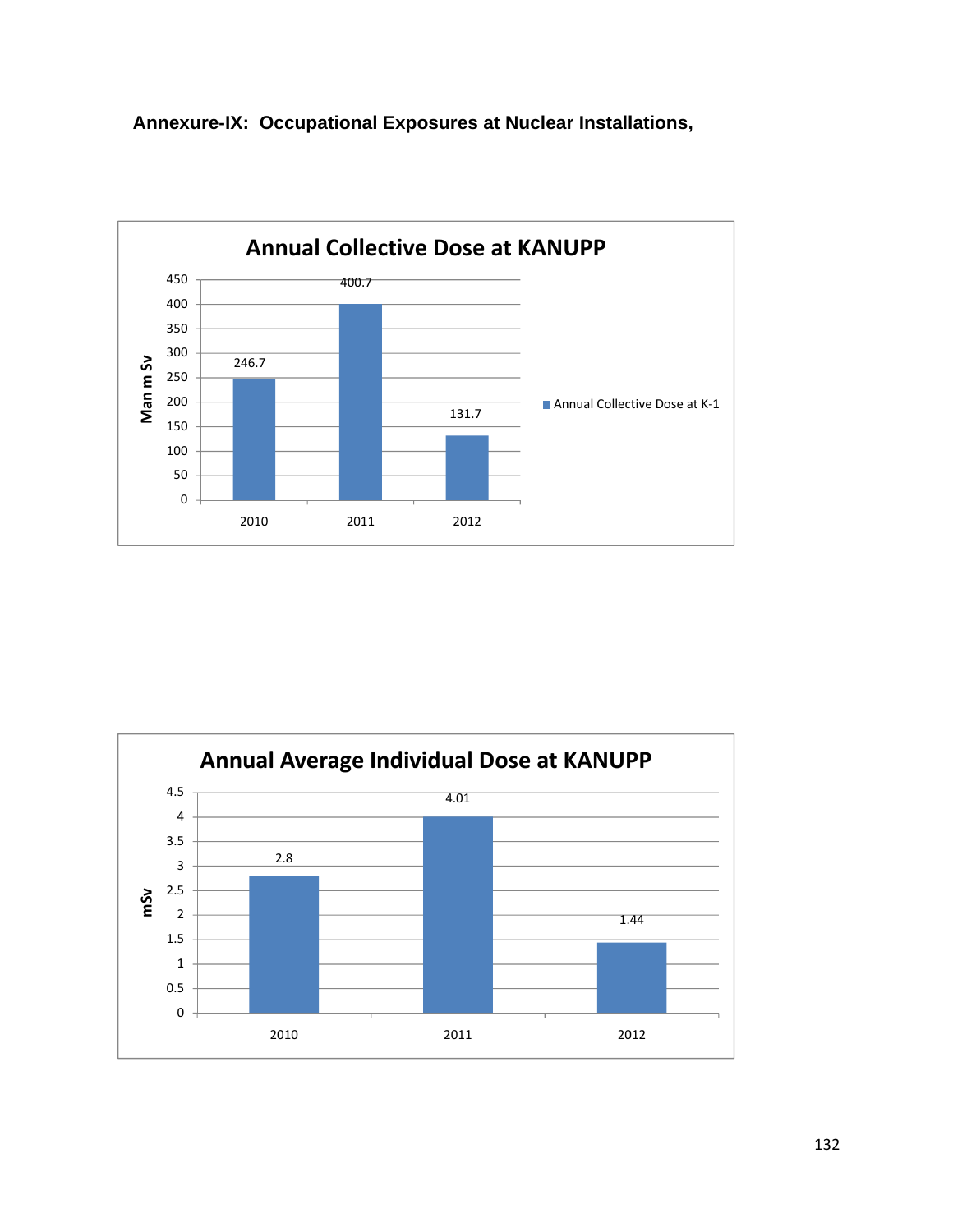



**Average Annual Dose at C‐1**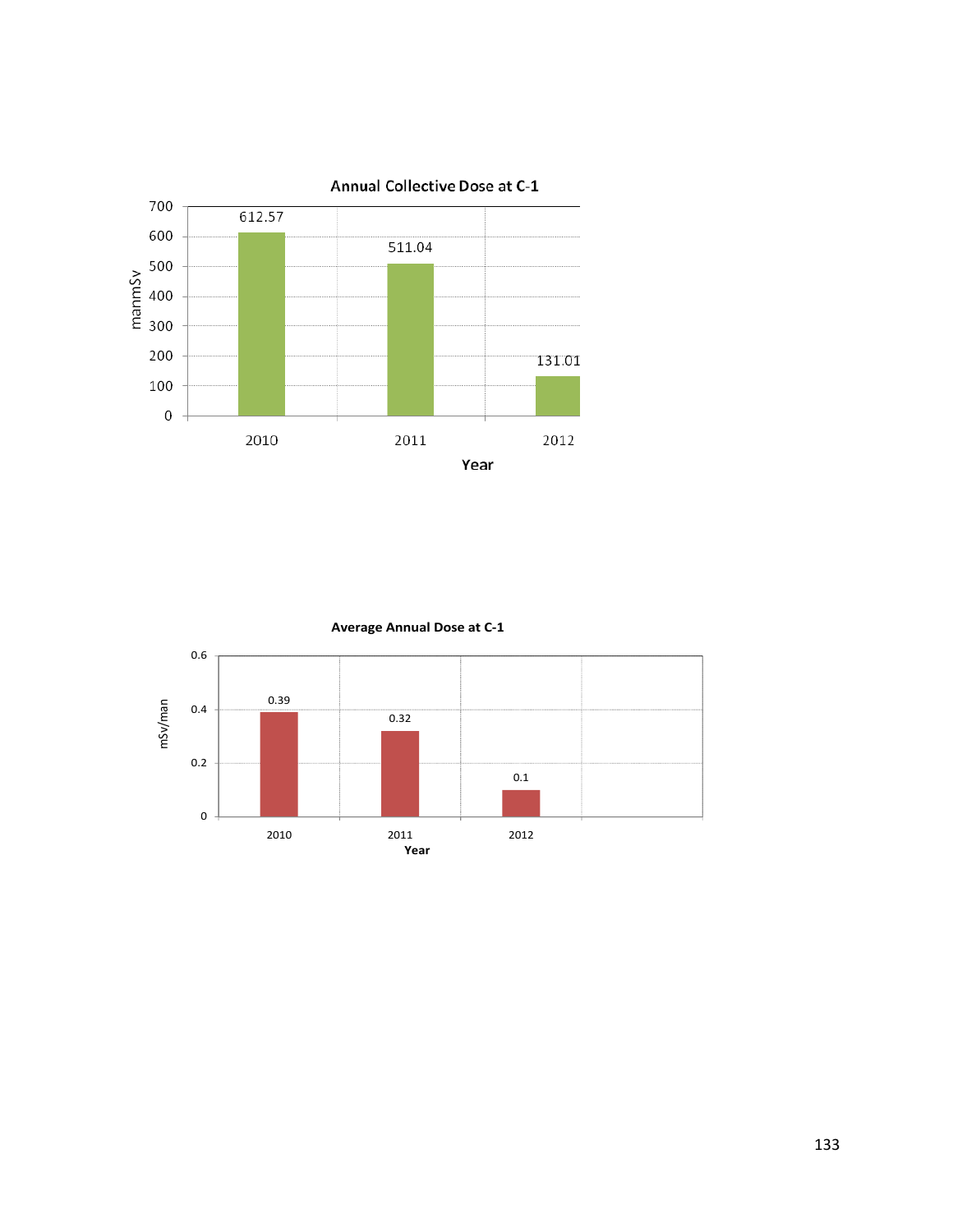

#### **Maximum Individual Dose at C‐1**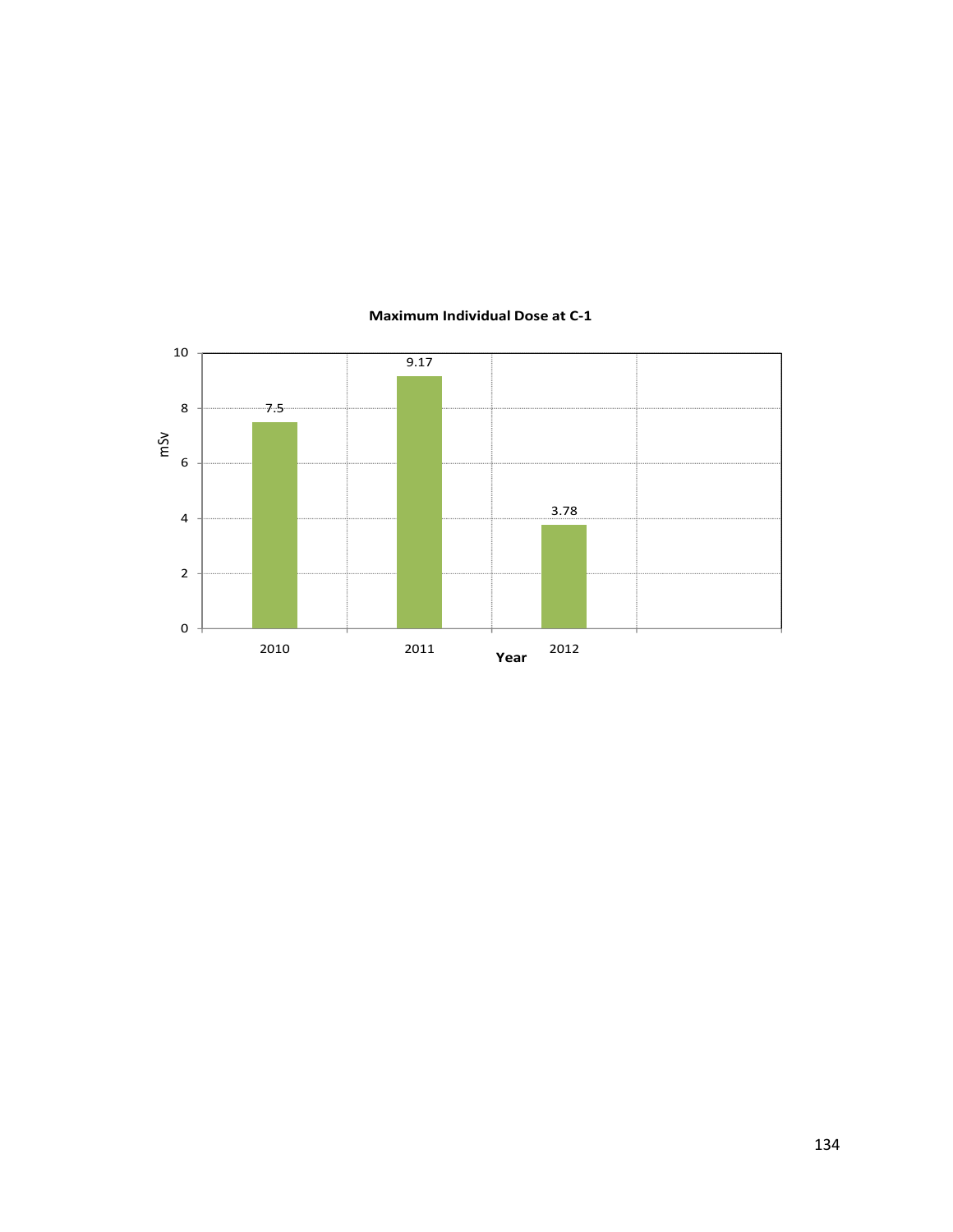



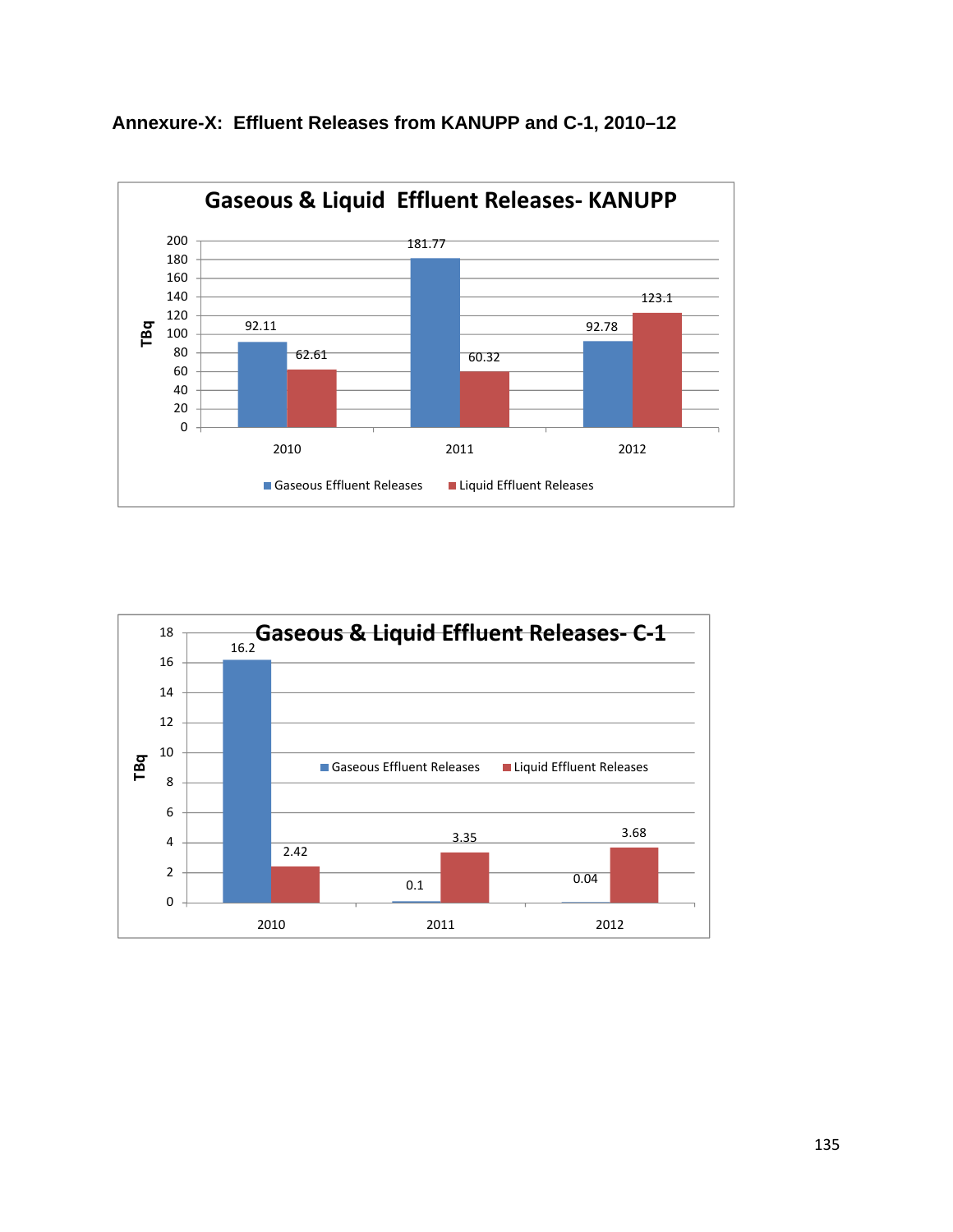



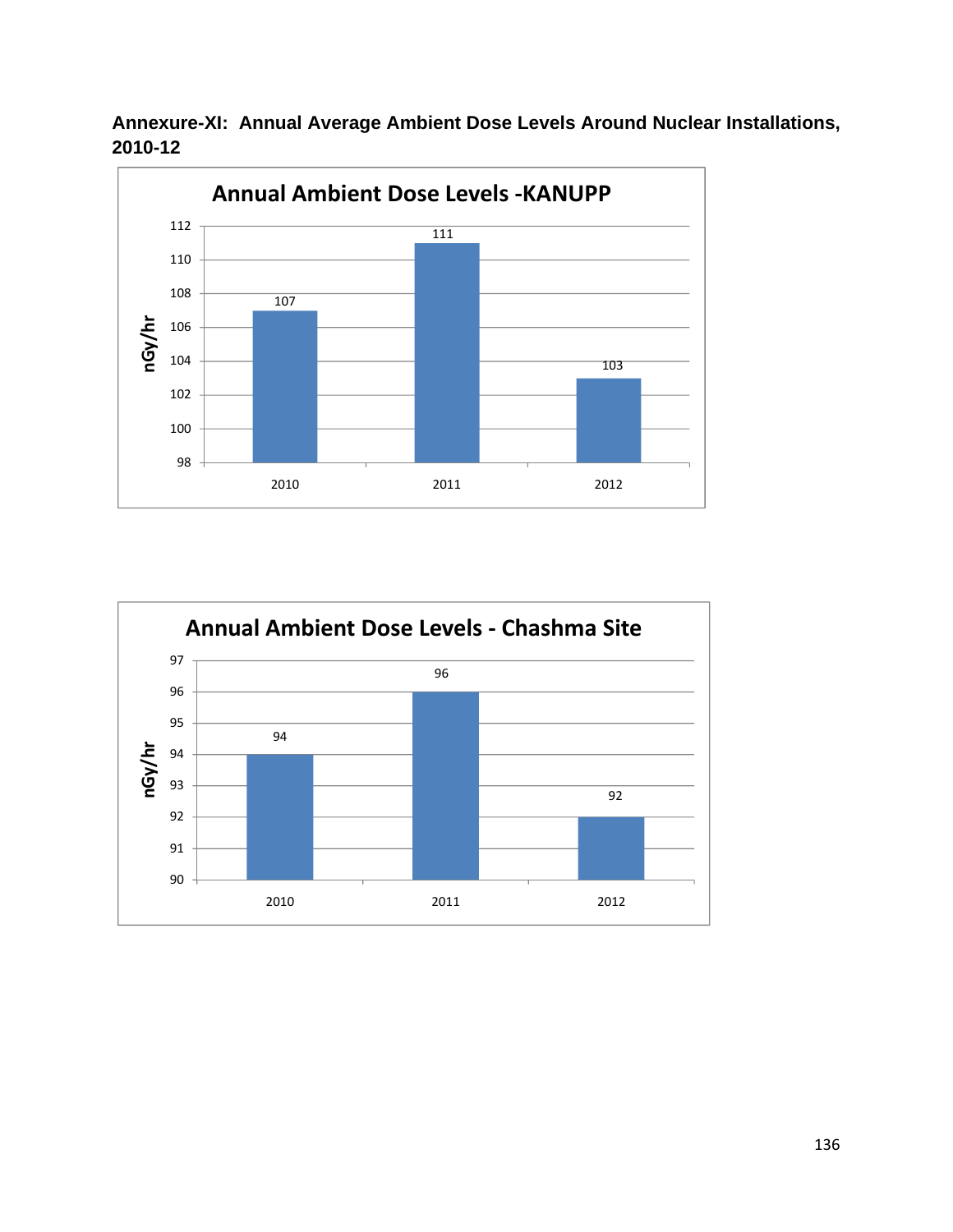# **Annexure–XII: Frequency of Various Drills/Exercises and Emergency Exercises Performed at KANUPP, C-1 and C-2**

| No.                 | Type of Drill/Exercise at KANUPP                                                                                | <b>Frequency</b>                                                    |
|---------------------|-----------------------------------------------------------------------------------------------------------------|---------------------------------------------------------------------|
| $\mathbf 1$         | Emergency assembly drill                                                                                        | Yearly                                                              |
| $\overline{2}$      | Radiological Survey and environmental sampling<br>activities drill                                              | Quarterly                                                           |
| $\mathbf 3$         | Assembly area Air sampling drill                                                                                | 8 weeks                                                             |
| $\overline{4}$      | Emergency class announcement drill                                                                              | $8$ weeks                                                           |
| $\overline{5}$      | Notification of emergency to KANUPP emergency<br>response organization (KERO) drill                             | Half yearly                                                         |
| $6\phantom{1}$      | Healthiness of VHF communication<br>sets and<br>response of relevant personnel at emergency<br>facilities drill | 8 weeks                                                             |
| $\overline{7}$      | Assembly emergency response team (ERT) drill                                                                    | Yearly                                                              |
| 8                   | Decontamination of contaminated injured persons<br>drill                                                        | Quarterly                                                           |
| No.                 | Type of Drill/Exercise at C-1 and C-2                                                                           | <b>Frequency</b>                                                    |
| 1                   | Communication drill                                                                                             | Quarterly                                                           |
| $\mathbf 2$         | Off-site projected dose assessment drill                                                                        | <b>Bi-Annual</b>                                                    |
| $\overline{3}$      | Search and rescue operation drill                                                                               | <b>Bi-Annual</b>                                                    |
| $\overline{\bf{4}}$ | Medical treatment and personnel decontamination<br>drill                                                        | <b>Bi-Annual</b>                                                    |
| 5                   | Fire fighting drill                                                                                             | Annual (with on-site PEE/IEE)                                       |
| $\overline{6}$      | <b>On-site Emergency Exercise</b>                                                                               | Year next to year<br>of IEE<br>(2011/2014/2017/2020/2023/2026)      |
| $\overline{7}$      | <b>Off-site Emergency Exercise</b>                                                                              | Year next to year of On-site PEE<br>(2012/2015/2018/2021/2024/2027) |
| 8                   | Integrated emergency exercise                                                                                   | in every three<br>Once<br>years<br>(2010/2013/2016/2019/2022/2025)  |
| 9                   | Environmental Radiation monitoring drill                                                                        | <b>Bi-Annual</b>                                                    |
| 10                  | Emergency class assessment drill                                                                                | Quarterly                                                           |
| 11                  | Post accident sampling and analyses drill                                                                       | <b>Bi-Annual</b>                                                    |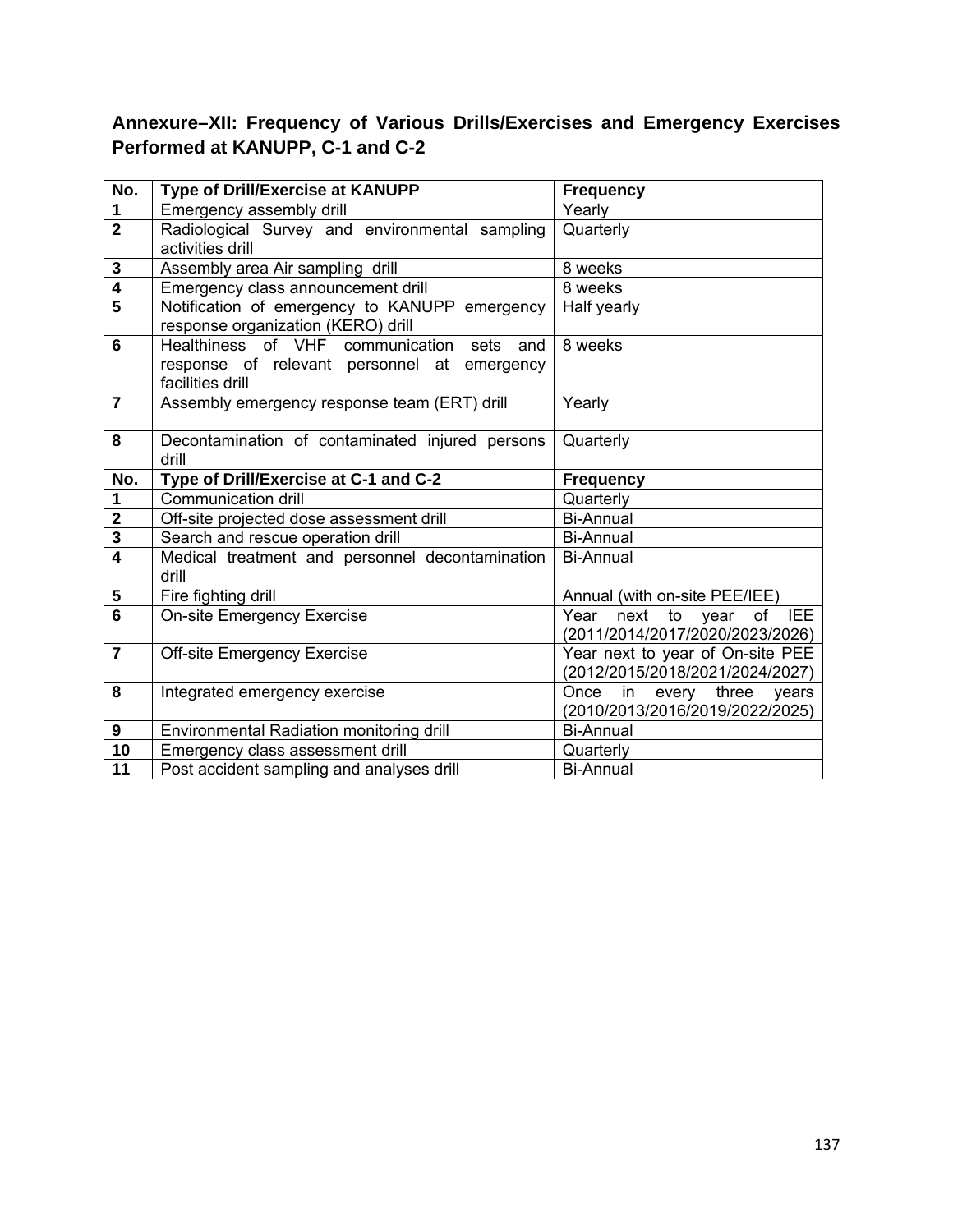## **1. Emergency Exercises Performed at KANUPP**

| Sr. No. | <b>Date of Exercise</b> | <b>Type of Exercise</b>                                |
|---------|-------------------------|--------------------------------------------------------|
| 1.      | June 2010               | Off-site Radiological Emergency drill                  |
| 2.      | December 2010           | <b>Site Emergency Exercise</b>                         |
| 3.      | December 2011           | <b>Site Emergency Exercise</b>                         |
| 4.      | December 2012           | Annual Radiological Emergency Exercise<br>(Integrated) |
| 5.      | June 2013               | <b>Site Emergency Exercise</b>                         |

# **2. Emergency Exercises Performed at CNPGS (C-1 and C-2)**

| Sr. No. | <b>Date of Exercise</b> | <b>Type of Exercise</b>                                                       |
|---------|-------------------------|-------------------------------------------------------------------------------|
| 1.      | November 2010           | C-2 First Fuel Load Emergency Exercise                                        |
| 2.      | November 2010           | 6th Integrated Emergency Exercise (C-1&C-<br>2)                               |
| 3.      | December 2010           | Makeup of the $6th$ Integrated Emergency<br>Exercise                          |
| 4.      | January 2012            | C-1/C-2 Joint Partial Emergency Exercise                                      |
| 5.      | December 2012           | 1 <sup>st</sup><br><b>CNPGS</b><br>Partial Off Site<br>Exercise<br>(Tabletop) |

# **3. IAEA ConvEx Exercises**

| Sr. No. | <b>Date of Exercise</b> | <b>Type of Exercise</b> |
|---------|-------------------------|-------------------------|
| 1.      | March 2010              | Convex 2a               |
| 2.      | September 2010          | Convex 1a               |
| 3.      | December 2010           | Convex 2b               |
| 4.      | March 2011              | Convex 2b               |
| 5.      | December 2011           | Convex-2a               |
| 6.      | <b>July 2012</b>        | Convex 2b               |
| 7.      | August 2012             | Convex 1b               |
| 8.      | September 2012          | Convex-2a               |
| 9.      | <b>June 2013</b>        | Convex 2b               |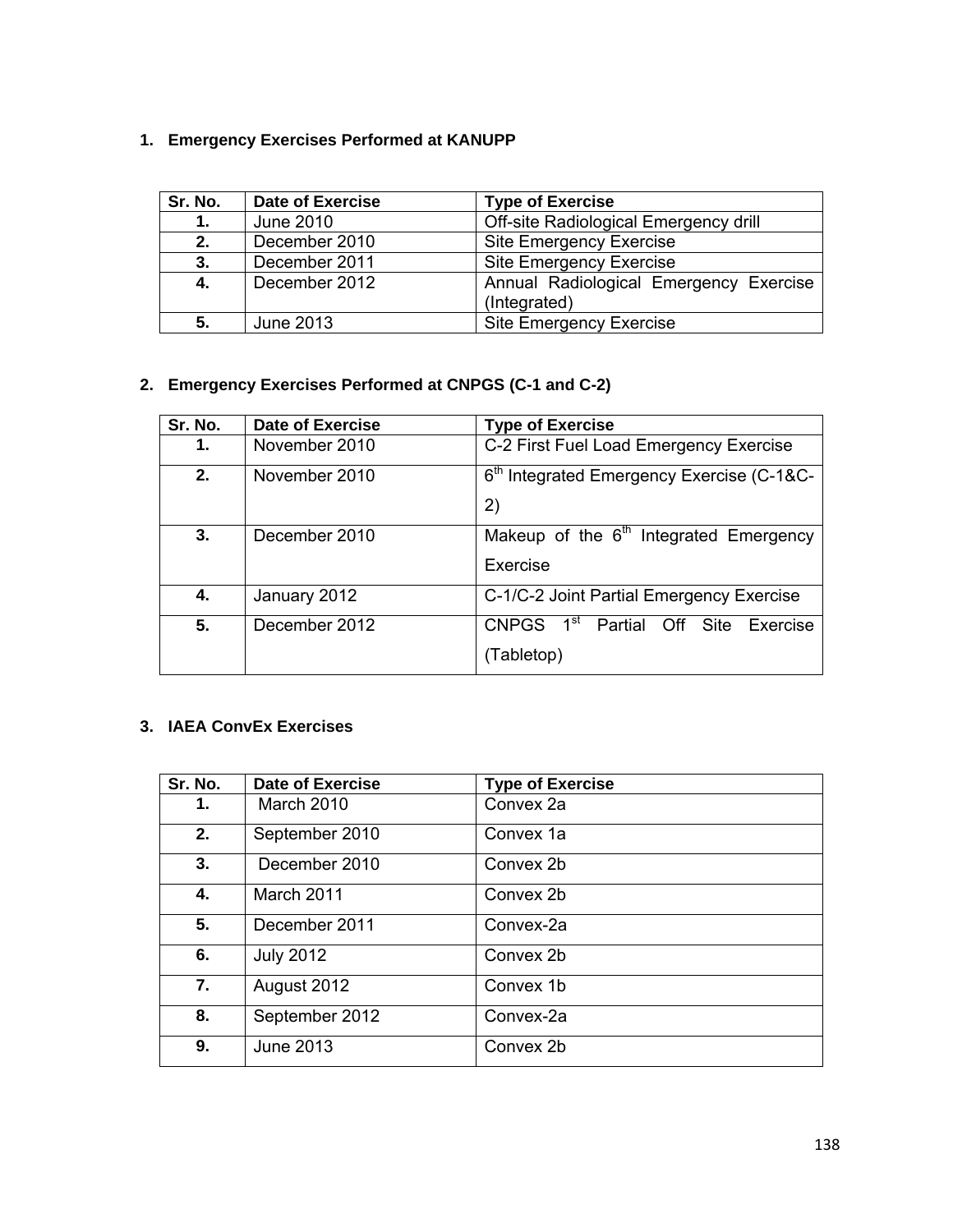# **Annexure–XIII: Progress on Implementation of IAEA Nuclear Safety Action Plan**

Pakistan actively participated in the development of the IAEA Nuclear Safety Action Plan and endorsed the finalized Action Plan during the IAEA Board of Governors Meeting and subsequently during the IAEA General Conference in September, 2011. A brief overview of the progress made by Pakistan in fulfillment of the IAEA Nuclear Safety Action Plan is presented below:

### **Safety assessments in the light of the accident at TEPCO's Fukushima Dai-ichi Nuclear Power Station**

PNRA issued a directive to NPPs in August 2011 to conduct Self Assessments in the following areas:

- i. Re-assessment of natural hazards.
- ii. Availability of infrastructure necessary for plant safety such as AC power supply sources, heat sinks etc.
- iii. Consideration of the station black-out condition (loss of all AC power) for longer duration.
- iv. Re-evaluation of the design features provided at nuclear power plants for controlling and removing hydrogen such as hydrogen recombining system, hydrogen mixing system.
- v. Re-evaluation of the Emergency Operating Procedures (EOPs) and Severe Accident Management Guidelines (SAMGs).
- vi. Re-evaluation of the off-site Emergency Preparedness Plan (EPP) including Emergency Plan Implementing Procedures (EPIPs).
- vii. Re-evaluation of the training program in the light of the Fukushima Dai-ichi accident with particular emphasis on the limitations of simulator.

A comprehensive plan "Fukushima Response Action Plan" (FRAP) was chalked out at PAEC for re-visiting design of nuclear power plants to re-assess safety margins in line with IAEA Nuclear Safety Action guidelines. PAEC Corporate office, reporting to Chairman PAEC , has been made responsible for periodical monitoring of the progress on measures being taken with regard to Fukushima Response Action Plans (FRAP) submitted by all three operating NPPs.

The implementation of FRAP is currently in progress. Progress on FRAP is being reviewed on a half yearly basis. Details of activities performed in response to Fukushima Dai-ichi accident are presented in Section 2.2.

#### **International Peer Reviews**

Pakistan is committed to improve the Peer Review process so that meaningful enhancement of nuclear safety at NPPs is achieved.

Self Assessment is a regular feature at PNRA and PAEC. PNRA has invited an IRRS Mission which has been accepted by IAEA. IRRS Mission is planned for April 2014. Self Assessment is presently being conducted in preparation of IRRS Mission using the IAEA updated SAT tool. A Pre-IRRS Mission was held at PNRA in March 2013 to finalize the scope and logistics for the mission.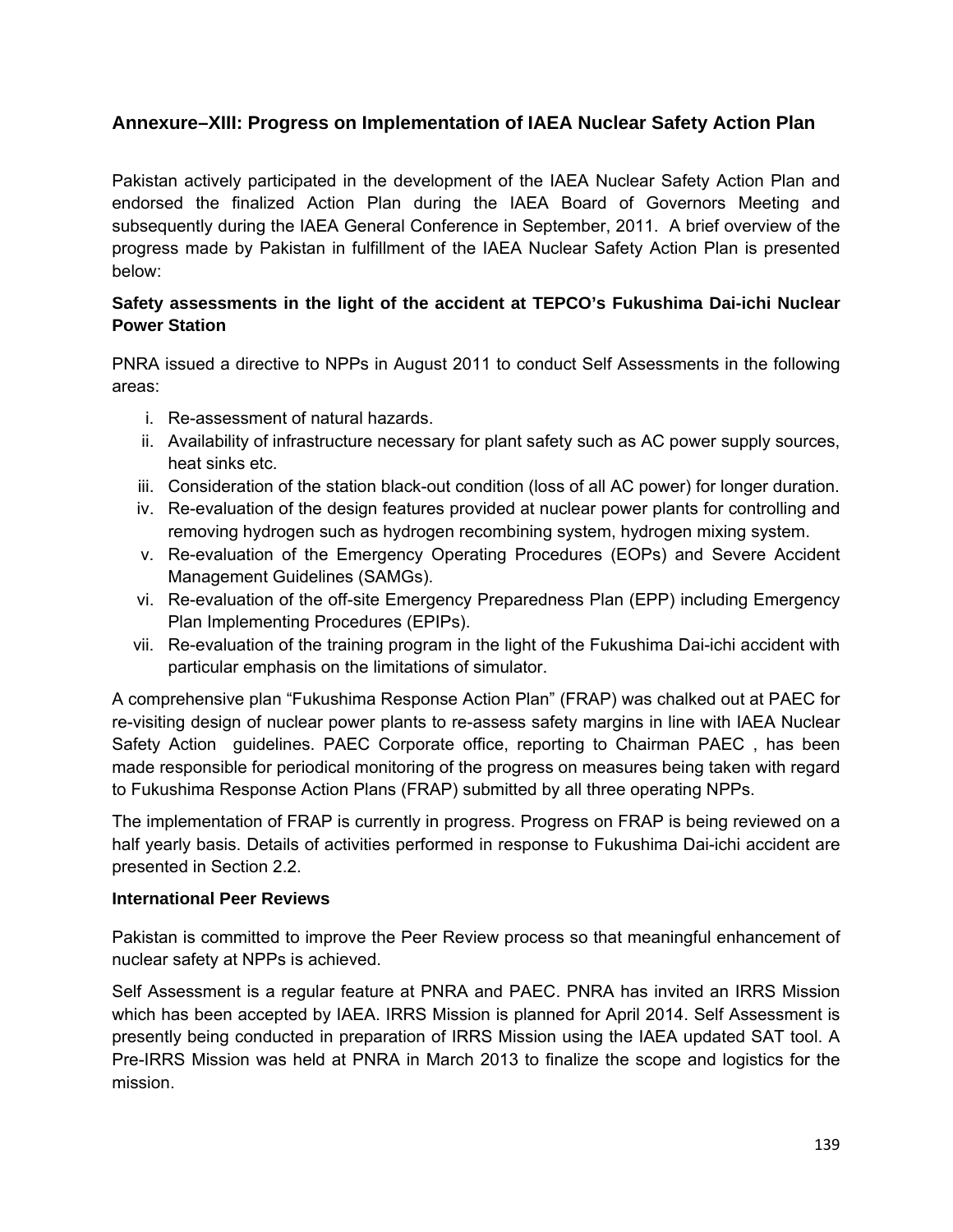Independent reviews and assessments are also performed by international expert organizations at Nuclear Power Plants periodically. C-2 is among a few plants which requested and hosted a WANO Pre-Start-up Peer Review during its commissioning phase in July 2010. Installation Verification Program was regarded as a strength, whereas several 'Area for Improvement' (AFIs) were pointed out. These were related to enhancement of preparedness of Human Resource in Operations and Maintenance Divisions, timely preparation of maintenance procedures, strengthening of self-assessment and human performance program etc. C-2 operating organization has started work on the AFIs. This included balancing of manpower between C-1 and C-2, implementation of self assessment program, request for a Technical Support Mission on Human Performance Improvement Program, preparation of  $\sim$  400 maintenance procedures, procurement of five year spares etc.

A WANO Peer Review Mission was conducted at C-1 in April 2012. Following improvements are being implemented as outcome of WANO Peer Review which was conducted at C-1 in April 2012:

- Development and implementation of maintenance personnel training and re-training program.
- **Establishment of Operational Decision Making process.**
- Establishment of Equipment Performance Monitoring Program.
- Strengthening of Internal Operating Experience Program.
- Establishment of Self Assessment Program.
- Establishment of Integrated Improvement Plan.
- Establishment of Radioactive Waste Reduction Program.
- Development of Centralized Chemical Management Program.

A WANO Special Follow-up Review mission was conducted at KANUPP in April 2013. Following major improvements have been made as a result:

- i. Distraction conditions in the MCR have been minimized.
- ii. Procurement process for essential spare parts has been expedited.
- iii. Plant performance indicator of emergency AC showing improvement.
- iv. Changes of multiple to single access control helped in reduction of personal contamination control.

Following WANO Technical Support Missions were conducted for operating nuclear power plants during the reporting period:

- I. Organizations for multiunit site. (Chashma)
- II. Human performance program. (Chashma)
- III. Use of Human performance tools. (Tokyo, Japan)
- IV. Key Elements of System Health Monitoring Program. (Chashma)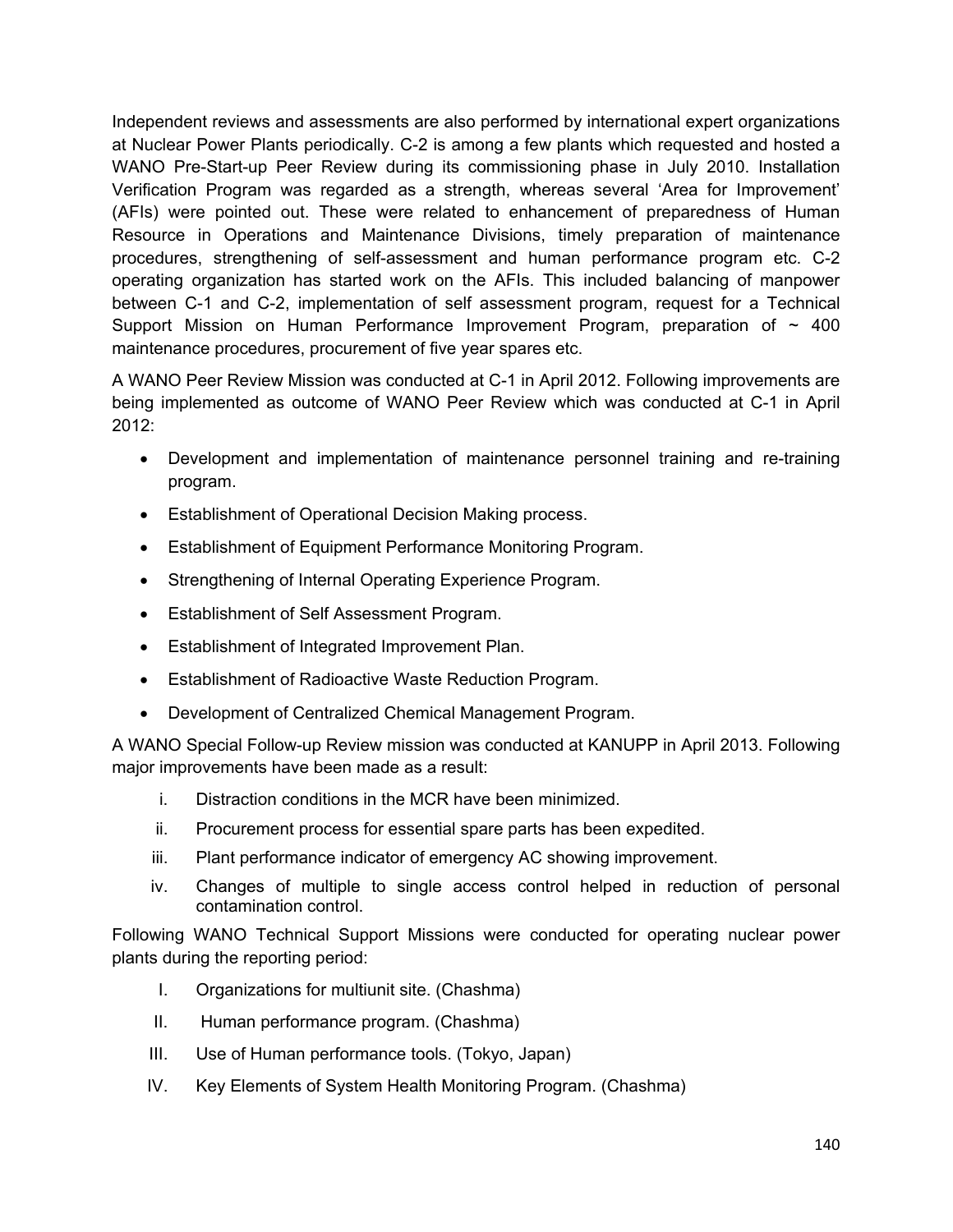Following WANO Technical Support Missions (TSM) were conducted during the reporting period at Karachi, Pakistan and Japan:

- a. Supervisor Performance.
- b. Reliability Centered Maintenance (RCM) and achieving high quality of maintenance in NPPs.
- c. Single point vulnerability (SPV) and preventive maintenance optimization.
- d. Proper use of error prevention tools in operations crews.

## **Emergency preparedness and response**

PNRA directed the licensee to re-evaluate and strengthen emergency preparedness and response arrangements in the light of the Fukushima Dai-ichi accident considering unavailability of necessary infrastructure (bridges, roads, communication means, etc.) due to severe natural disasters and demonstrate implementation of emergency plans specially the evacuation aspects by involving the public. PNRA also required licensee to re-evaluate Emergency Planning Zones (EPZs). The licensee has submitted action plans for the re-assessment of emergency preparedness and response arrangements. The process for finalization of National Radiological Emergency Plan (NREP) has also been expedited after the Fukushima Dai-ichi accident.

The "Fukushima Response Action Plan" (FRAP) developed by the NPPs, has identified several areas for improvement in Emergency Preparedness and response. EPZs have been revised for all three operating NPPs. Provision of additional access routes to the site has been assessed at C-1/C-2. Personnel de-contamination facility in local hospital has been upgraded at Chashma.

At KANUPP, several improvements in Emergency preparedness and response have been made. Alternate Emergency Control Center (AECC) has been upgraded for use as command point in severe accident conditions. Availability of on-line Critical Parameter Display System (CPDS) in AECC has been ensured. Alternate communication means will be made available at plant and AECC. Quantity of Potassium Iodide (KI) tablets is being increased for population up to 16 Km of the plant.

### **National regulatory bodies**

The monitoring of the regulatory performance of the PNRA is based on 12 strategic performance indicators. (Please refer to Annexure–XIII of Pakistan's Fifth National Report for a list of Performance Indicators). As part of its self assessment program, PNRA has conducted an internal audit of activities of all its directorates to identify areas for improvement in order to enhance regulatory effectiveness. The conclusions drawn from the audit were implemented.

PNRA has reviewed its organizational capabilities and regulatory oversight processes in the light of Fukushima Dai-ichi accident. Review of organizational capability and regulatory oversight processes did not identify any immediate need for changes. However, review of the PNRA Management system revealed some areas for improvement and need for some additional documents.

PNRA revisited regulatory requirements for the safety of nuclear power plants to incorporate lessons learnt from Fukushima Dai-ichi accident. As a result, a number of recommendations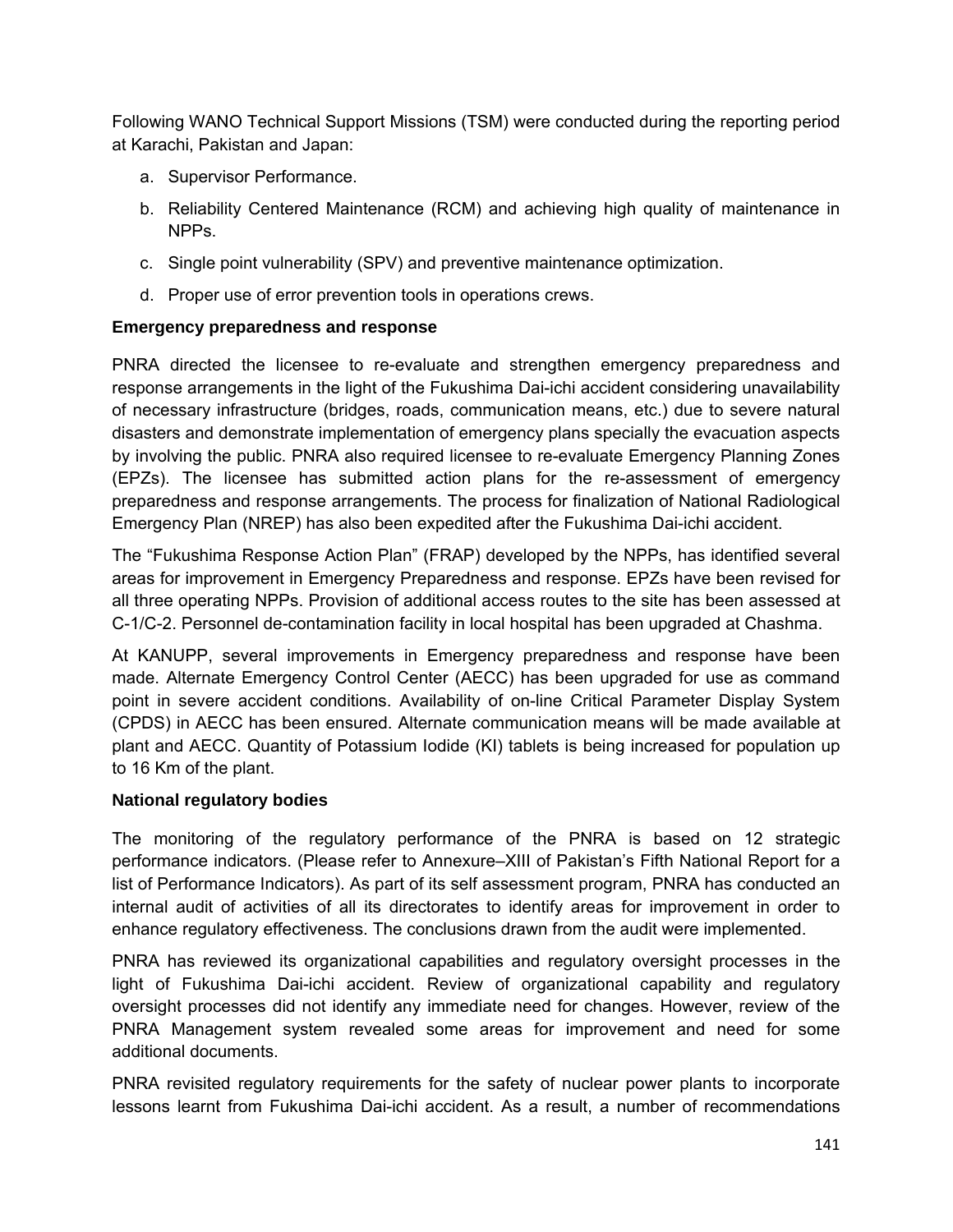have been made which are under review process for revision of the regulations. Seven modifications have been proposed in PNRA regulations.

PNRA has invited IRRS Mission which is scheduled in April 2014.

### **Operating organizations**

The safety of the plant is continuously assessed and verified during all phases of the plant life. This includes self assessments, reviews of plant safety performance by plant safety committee, quality assurance division, engineering department, health physics division and relevant operation and maintenance departments. Independent reviews and assessments by the PAEC corporate safety body and international reviews such as WANO peer review, OSART mission, etc. are conducted for reassurance of safety.

Although, Internal Peer Review (IPR) of the Operational Safety of NPPs at the corporate level was initiated in 2009, the scope was expanded after Fukushima Dai-ichi accident to include Design Safety and Emergency Preparedness & Response (EPR). A team of the specialists from diverse disciplines conducted Internal Peer Reviews of all three operating NPPs and recommended various actions and measures to assure nuclear safety. The Review Team also utilized 'IAEA Safety Action Plan' and 'ENSREG Stress Test specifications' as guidelines for the review of Fukushima Response Action Plan.

Internal Peer Review (IPR) of KANUPP was conducted in October 2011 by a team of 15 experienced professionals. The actions in Fukushima Response Action Plan of KANUPP (FRAP-K1) were found as progressing satisfactorily. Combined progress review of C-1 and C-2 on Fukushima Response Plan (FRAP-C12) was conducted in January, 2012 by a team of 7 specialists. There has been satisfactory progress on the actions identified. Review meetings are being conducted quarterly by Corporate Office to assess the progress on FRAP-K1 and FRAP-C12.

WANO Peer Review Mission was held in April 2012 at C-1, while a WANO Special Follow-up Review mission was conducted at KANUPP in April 2013.

### **IAEA Safety Standards**

The PNRA regulatory framework is mainly based on the IAEA Safety Standards.

PNRA participates in the proceedings of various IAEA committees for the development of safety standards, such as the Nuclear Safety Standards Committee (NUSSC), Transport Safety Standards Committee (TRANSSC), Waste Safety Standards Committee (WASSC), Radiation Safety Standards Committee (RASSC), and the Committee on Safety Standards (CSS).

#### **International legal framework**

Pakistan is party to the Convention on early notification of a nuclear accident and the Convention on assistance in the case of a nuclear accident or radiological emergency along with the Convention on Nuclear Safety.

Pakistan has registered its National Assistance Capabilities (NACs) in IAEA Response and Assistance Network (RANET). Being the NCA designated under Early Notification and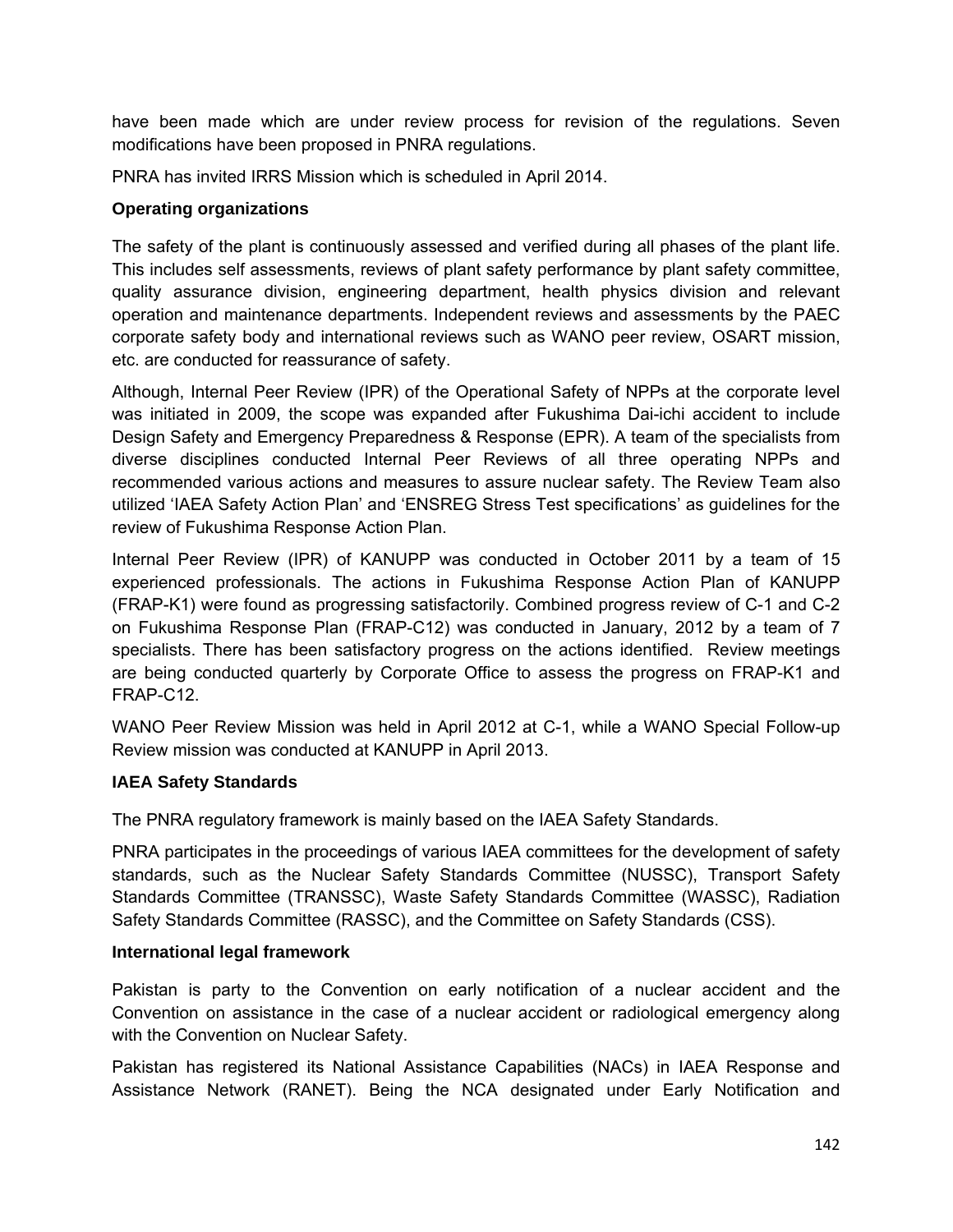Assistance Conventions, PNRA, with the consent of GoP, offered assistance to Japan, through IAEA, in areas of radiation monitoring, source search and recovery, environmental measurements and assessment and advice on emergency response.

Three PNRA Officers participated as experts in a workshop at the RANET Capacity Building Center at Fukushima from May 27-31, 2013, which involved a field exercise in Fukushima Prefecture. The Centre forms part of the IAEA's work to further strengthen international emergency preparedness and response, as guided by the *IAEA Action Plan on Nuclear Safety.*

PNRA has bilateral agreements between the National Nuclear Safety Administration (NNSA) of China and its technical support organizations regarding technical support in nuclear safety and capability development of regulatory staff. A similar agreement also exists between VUJE of Slovakia and PNRA.

Following major tasks have been performed with Canadian and Chinese under project "Ensure Long Term Safety of KANUPP (LTSK)-Phase II"

- i) Steam Generator Sludge Lancing, Canada Energy Inc (former AECL).
- ii) Turbine Generator Overhaul by M/S Harbin, China.
- iii) Fuel Channel Condition Assessment by Canada Energy Inc (former AECL).
- iv) Purchase of Impact Software for DRLs from Canada.

### **Capacity Building**

PNRA has reviewed its organizational capabilities and regulatory oversight processes in the light of Fukushima Dai-ichi accident. Review of organizational capability and regulatory oversight processes did not identify any immediate need for changes.

PAEC is continually enhancing the capacity and quality of its key training institutes, such as Pakistan Institute of Engineering and Applied Sciences (PIEAS), Karachi Institute of Nuclear Power Engineering (KINPOE), and CHASNUPP Center for Nuclear Training (CHASCENT) as a matter of course. To meet the objective of expansion of the country's Nuclear Power Generation Program, additional demand of trained/skilled human resource will be partially met from CHASCENT.

To impart maintenance and technical training to plant personnel, a full fledge Maintenance Training Building is being constructed with all major facilities. It is planned to purchase mock ups of plant's equipment to provide better understanding to workers for improving their working skills.

At present, two training programs namely PGTP (Post Graduate training Program) and PDTP (Post diploma training program) are offered at CHASCENT. By strengthening training facilities and enhanced capacity, CHASCENT has almost doubled the recruitment for PGTP and PDTP batches. All the labs at CHASCENT are upgraded with state of the art equipment for imparting training to plant personnel.

Lessons learnt from Fukushima Dai-ichi are compiled and made part of the training program for personnel at the training organizations of both PNRA and PAEC.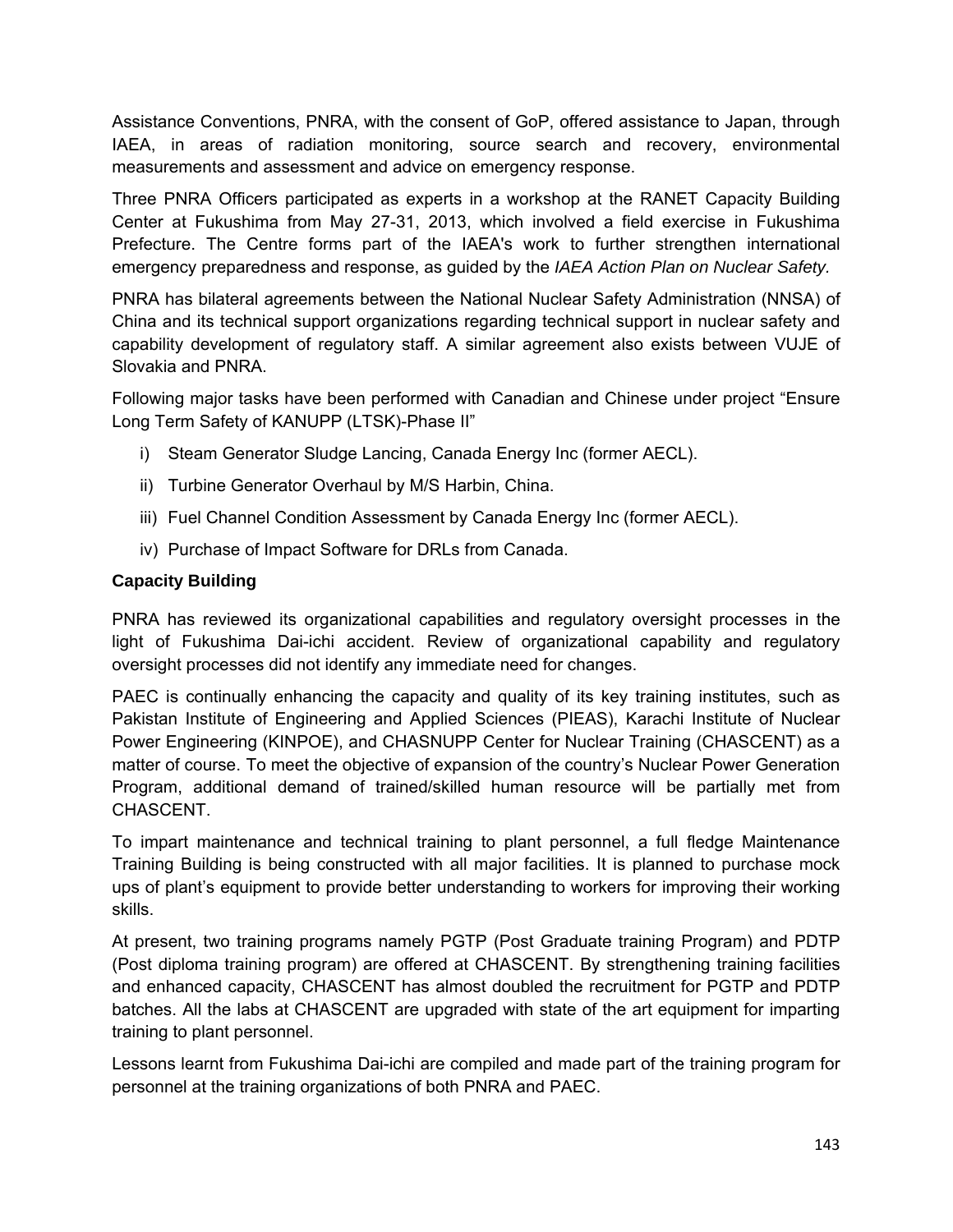#### **Protection of people and the environment from ionizing radiation**

After the Fukushima Dai-ichi accident, Pakistan started air sampling at various stations throughout the country. Results of the sampling analysis showed no anthropogenic radio nuclides and no change in background radiation level. An air analysis study was also performed by NERSP after the Fukushima Dai-ichi accident and the report is submitted to UNSCEAR.

To further ensure public protection, PNRA in coordination with Pakistan Customs restricted import of edible goods from Japan without radiation free certificate issued either by PNRA or Japan.

At NPPs, a number of improvements related to on-site and off-site emergency preparedness have been made as part of the FRAP implementation plan, e.g. Potassium Iodide (KI) tablets are being increased for population up to 16 Km of the plant at KANUPP. Personnel decontamination facility in local hospital has also been upgraded at Chashma.

Under the National Environmental Radioactivity Surveillance Program (NERSP), three laboratories have been established at Islamabad, Karachi and Chashma. Gamma Spectrometry System (GSS) and Liquid Scintillation Analyzer (LSA) have been installed in the laboratory at Karachi and are now operational. GSS and LSA have also been installed at PNRA HQs Islamabad and Chashma to analyze low volume air samples.

#### **Communication and information dissemination**

PNRA is continuously working on improving the communication interface with the public. In this regard, limited scope public awareness program has been started with the involvement of educational institutes and universities throughout the country. PAEC has also identified certain actions for improving the communication interface with the public around nuclear installations during possible emergencies as part of the FRAP implementation plan.

After the Fukushima Dai-ichi accident, the NRECC was activated immediately and was receiving frequent updates from IAEA and websites of Japanese national and other related organizations. The information received was continually reviewed and daily/weekly summary of updates were uploaded at PNRA website.

PNRA briefed the representatives of Prime Minister Secretariat, NDMA, EPA, NGOs and other concerned Government departments about potential consequences of Fukushima Dai-ichi accident on Pakistan. PNRA also briefed media, as and when contacted.

#### **Research and development**

PNRA initiated research and development activities in view of enhancing regulatory capability with the involvement of national universities and also under IAEA Technical Cooperation Program and Coordinated Research Projects.

Accident Analyses of C-1 and C-2 were revisited after Fukushima Dai-ichi disaster based on insights from the Fukushima Dai-ichi accident and international operating experience.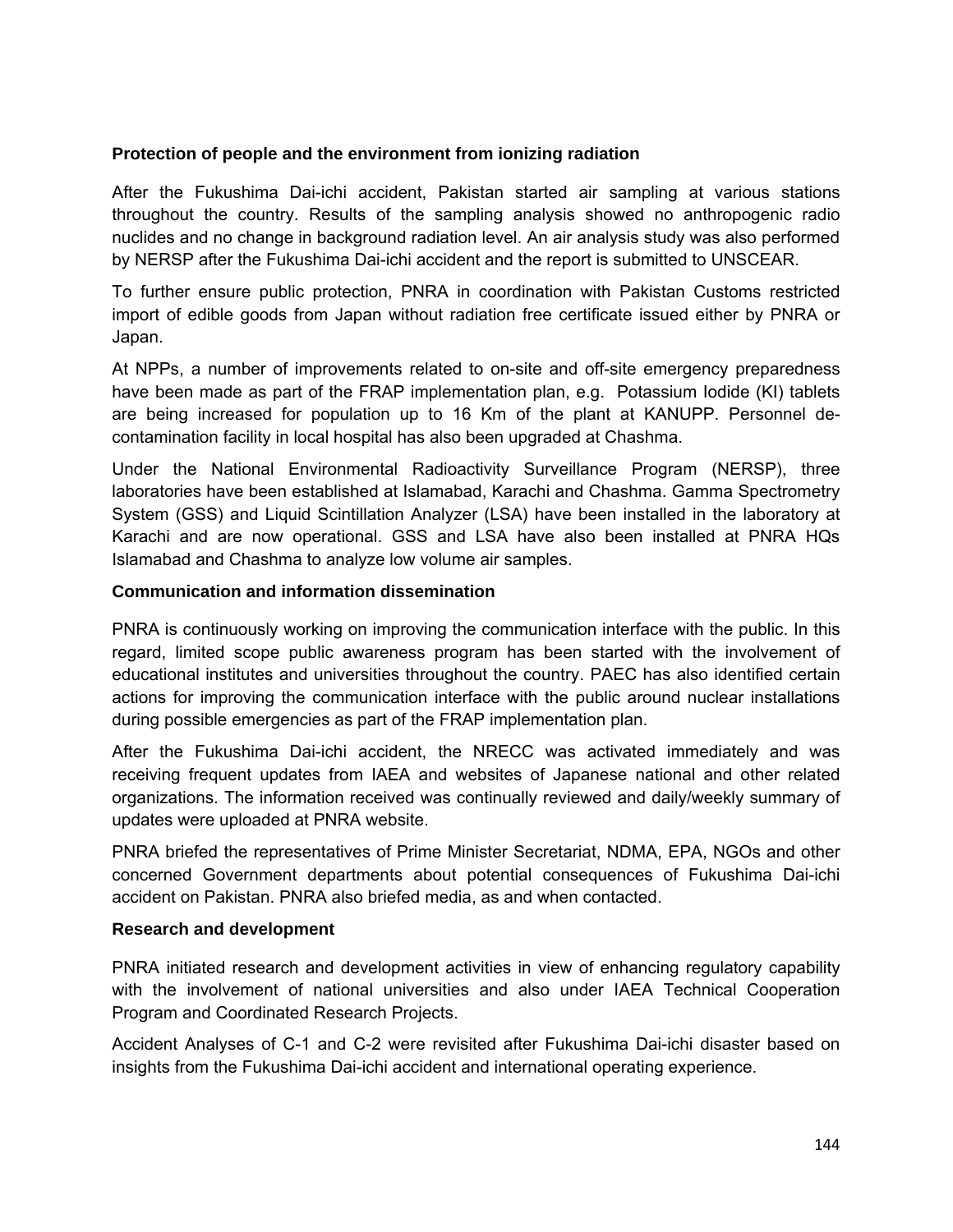Moreover, the activities related to the Development of Regulatory Probabilistic Safety Assessment (PSA) Model for C-1 progressed very smoothly. During the year, two coordination meetings and two review meeting were held under the project PAK/9/035. IAEA expert reviewed the task accomplished and identified the future tasks for the development of the model. Third review meeting was conducted in April 2013 to review the tasks completed and to discuss remaining activities. Furthermore, two officers from PNRA also participated in the meeting conducted by IAEA to review the lower power and shutdown PSA model developed by CHASNUPP NPP.

Research and development activities are being conducted at internationally reputable academic and research institutions of PAEC like PINSTECH and PIEAS in the nuclear and radiation safety related fields. After Fukushima Dai-ichi accident, research and development activities are more focused to various disciplines for enhancing safety at nuclear installations, with special emphasis on equipment qualification, severe accident analysis, and combustible gas control and filtered venting of containment. At the corporate level PAEC has conducted a number of studies related to extreme natural hazards (Tsunami, external and internal flooding, dam break, cyclones, high wind loadings and their combined effects). Capacity building for performing Probabilistic Seismic Hazard Analysis (PSHA) for nuclear installations is also in the process.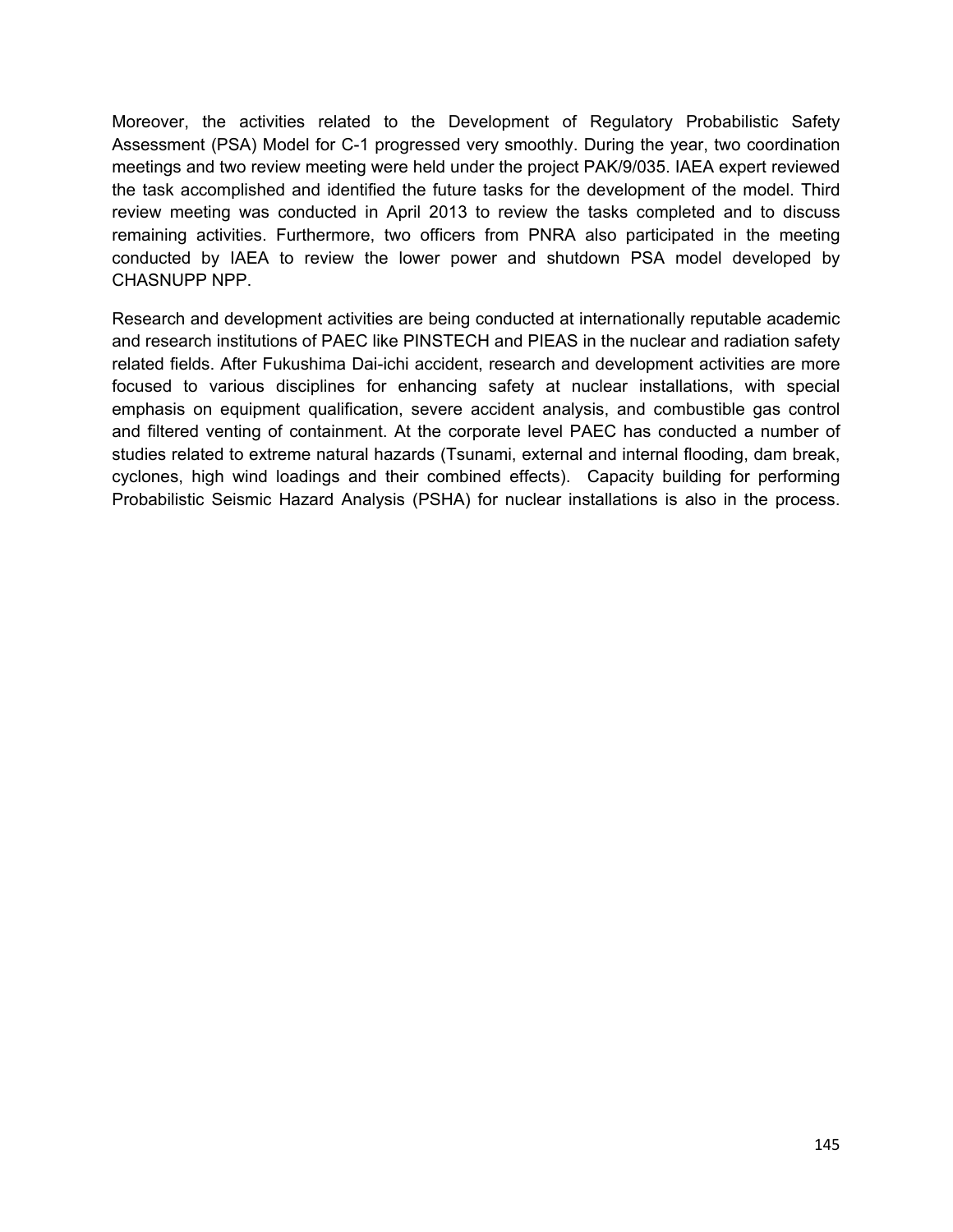# **Annexure–XIV: List of Abbreviations**

| 5NR             | <b>Fifth National Report</b>                                    |
|-----------------|-----------------------------------------------------------------|
| 6NR             | <b>Sixth National Report</b>                                    |
| <b>AAC</b>      | Alternate A.C                                                   |
| <b>ABCC</b>     | Automatic Boiler Crash Cool Down                                |
| AC              | <b>Alternating Current</b>                                      |
| <b>ACA</b>      | <b>Apparent Cause Analysis</b>                                  |
| <b>ACIURI</b>   | Advisory Committee for Improving Utility - Regulatory Interface |
| AdSec           | Advisory committee on Nuclear Security                          |
| <b>AECC</b>     | <b>Alternate Emergency Control Center</b>                       |
| <b>AECL</b>     | Atomic Energy of Canada Limited                                 |
| <b>AFIs</b>     | Areas For Improvement                                           |
| AGS             | <b>Annulus Gas System</b>                                       |
| <b>AISC</b>     | American Institute of Steel Construction                        |
| <b>ALARA</b>    | As Low As Reasonably Achievable                                 |
| AMP             | <b>Ageing Management Program</b>                                |
| <b>ASTM</b>     | American Society for Testing and Materials                      |
| <b>AOP</b>      | <b>Abnormal Operating Procedures</b>                            |
| <b>AOT</b>      | Allowable Outage Time                                           |
| <b>APO</b>      | <b>Assistant Plant Operator</b>                                 |
| ARP             | Alarm Response Procedure                                        |
| <b>ASME</b>     | American Society of Mechanical Engineers                        |
| <b>ATWS</b>     | Anticipated Transient without SCRAM                             |
| <b>BDB</b>      | <b>Beyond Design Basis</b>                                      |
| <b>BDBA</b>     | <b>Beyond Design Basis Accidents</b>                            |
| <b>BFW</b>      | <b>Boiler Feed Water</b>                                        |
| C & 1           | Control and Instrumentation                                     |
| $C-1$           | Chashma Nuclear Power Plant Unit 1                              |
| $C-2$           | Chashma Nuclear Power Plant Unit 2                              |
| $C-3$           | Chashma Nuclear Power Plant Unit 3                              |
| $C-4$           | Chashma Nuclear Power Plant Unit 4                              |
| CAA             | <b>Civil Aviation Authority</b>                                 |
| <b>CANDU</b>    | Canada Deuterium Uranium                                        |
| <b>CAP</b>      | <b>Corrective Action Program</b>                                |
| <b>CBI</b>      | Bypass inoperable safety system indication system               |
| <b>CDA</b>      | <b>Capital Development Authority</b>                            |
| СE              | <b>CANDU Energy</b>                                             |
| <b>CDF</b>      | Core Damage Frequency                                           |
| CERO            | <b>CHASNUPP Emergency Response Organization</b>                 |
| <b>CFVS</b>     | Containment Filtered Ventilation system                         |
| <b>CHASCENT</b> | <b>CHASNUPP Centre for Nuclear Training</b>                     |
| <b>CHASNUPP</b> | <b>Chashma Nuclear Power Plant</b>                              |
| <b>CJLC</b>     | Chashma Jhelum Link Canal                                       |
| <b>CNPGS</b>    | <b>Chashma Nuclear Power Generating Station</b>                 |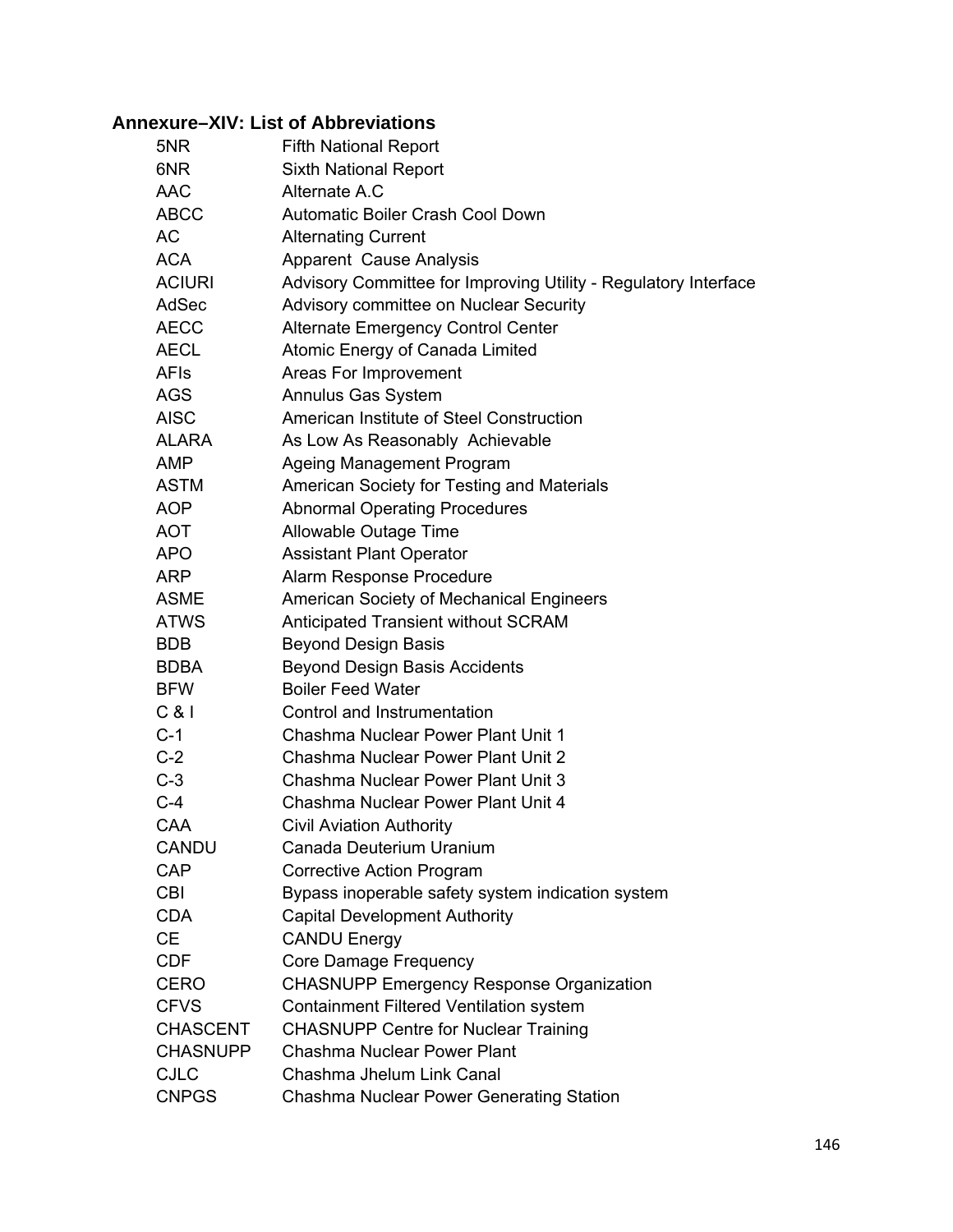| <b>CNPO</b>   | China Nuclear Power Operation Technology Corporation    |
|---------------|---------------------------------------------------------|
| <b>CNS</b>    | <b>Convention on Nuclear Safety</b>                     |
| COG           | <b>CANDU Operators Group</b>                            |
| <b>COMTEX</b> | <b>Communication Test Exercises</b>                     |
| ConvEx        | <b>Convention Exercise</b>                              |
| <b>CPC</b>    | <b>Plant Computer System</b>                            |
| <b>CPDS</b>   | Critical Parameter Display System                       |
| <b>CPI</b>    | <b>Chemistry Performance Indicator</b>                  |
| <b>CRP</b>    | <b>Coordinated Research Project</b>                     |
| <b>CSA</b>    | <b>Canadian Standards Association</b>                   |
| <b>CSRC</b>   | <b>Corporate Safety Review Committee</b>                |
| <b>CSS</b>    | <b>Commission on Safety Standards</b>                   |
| <b>CPU</b>    | <b>Central Processing Unit</b>                          |
| DB            | Design Basis                                            |
| DBA           | Design Basis Accidents                                  |
| DBE           | Design Basis Event                                      |
| DC            | <b>Direct Current</b>                                   |
| D G           | Director-General                                        |
| <b>DFO</b>    | Diesel Fuel Oil                                         |
| DID           | Defence-in-Depth                                        |
| <b>DMW</b>    | De-mineralized Water System                             |
| <b>DNPS</b>   | Directorate of Nuclear Power Safety                     |
| <b>DNS</b>    | Directorate of Nuclear Safety, (PAEC)                   |
| <b>DOS</b>    | Directorate General of Safety, (PAEC)                   |
| <b>DQA</b>    | Directorate of Quality Assurance                        |
| <b>DNPER</b>  | Directorate of Nuclear Power Engineering, Reactor       |
| <b>DSW</b>    | Dousing Spray Water system                              |
| <b>DTS</b>    | Directorate of Technical Support                        |
| EC            | <b>European Commission</b>                              |
| ECC           | <b>Emergency Control Center</b>                         |
| <b>ECCS</b>   | <b>Emergency Core Cooling System</b>                    |
| <b>EDG</b>    | <b>Emergency Diesel Generator</b>                       |
| <b>EFW</b>    | <b>Emergency Feed Water</b>                             |
| EIA           | <b>Environmental Impact Assessment</b>                  |
| EM            | <b>Environmental Monitoring</b>                         |
| <b>ENAC</b>   | <b>Emergency Notification and Assistance Convention</b> |
| <b>ENR</b>    | <b>Event Notification Report</b>                        |
| <b>ENSREG</b> | European Nuclear Safety Regulators Group                |
| <b>EOPs</b>   | <b>Emergency Operating Procedures</b>                   |
| <b>EPA</b>    | <b>Environmental Protection Agency</b>                  |
| <b>EPREV</b>  | <b>Emergency Preparedness Review Mission</b>            |
| EPZ           | <b>Emergency Planning Zone</b>                          |
| <b>EPIP</b>   | <b>Emergency Plan Implementing Procedure</b>            |
| EPP           | <b>Emergency Preparedness Plan</b>                      |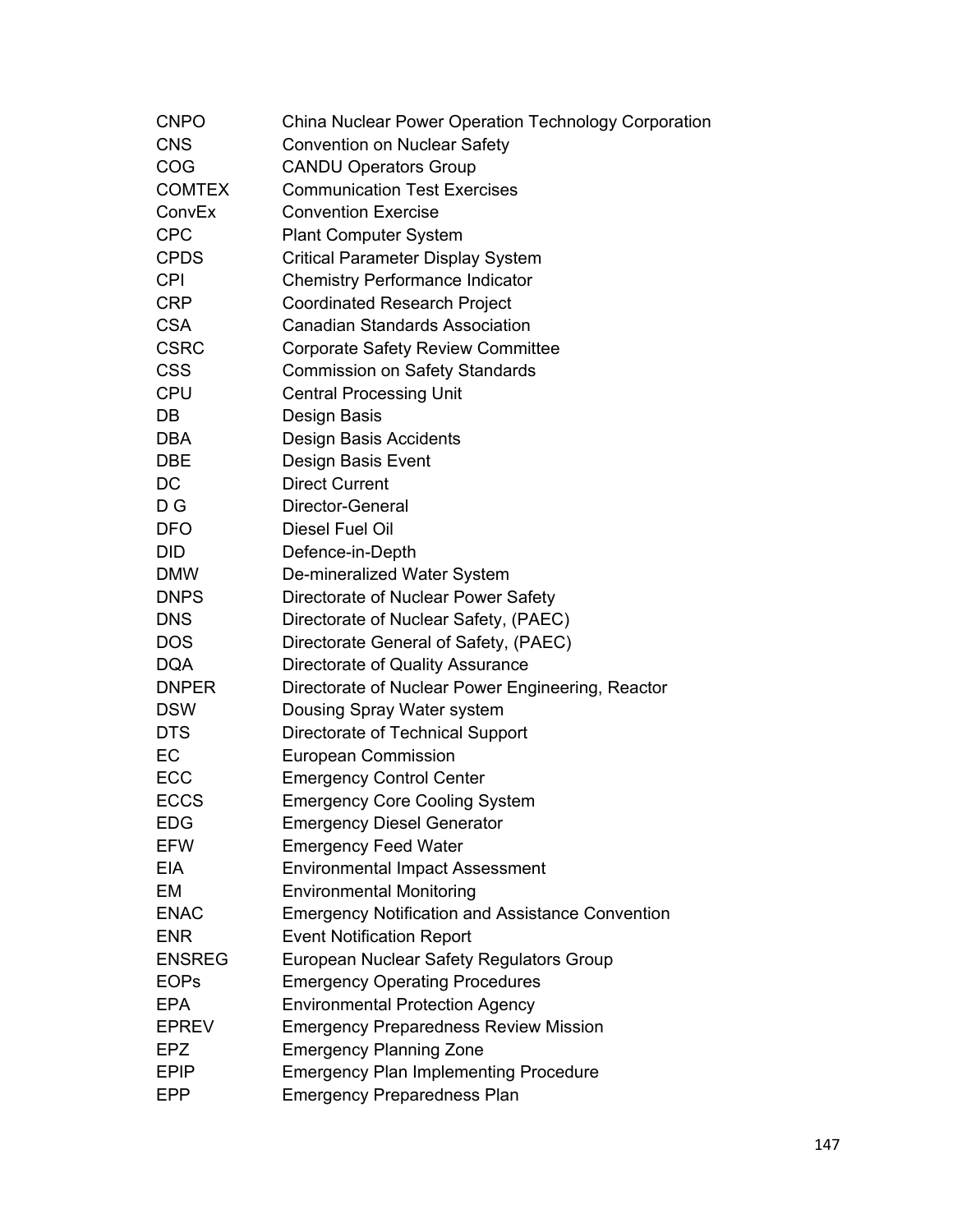| <b>ERO</b>      | <b>Emergency Response Organization</b>             |
|-----------------|----------------------------------------------------|
| EQ              | <b>Equipment Qualification</b>                     |
| <b>ERT</b>      | <b>Emergency Response Team</b>                     |
| <b>EST</b>      | <b>Emergency Sump Transfer</b>                     |
| <b>EWI</b>      | <b>Emergency Water Injection system</b>            |
| <b>FCIA</b>     | <b>Fuel Chanel Integrity Assessment</b>            |
| <b>FIJW</b>     | Forced Emergency Injection Water system            |
| <b>FLO-MEST</b> | Front Line Officer- Mobile Expert Support Team     |
| <b>FLP</b>      | <b>Fuel Load Permit</b>                            |
| <b>FRAP</b>     | Fukushima Response Action Plan                     |
| FRI             | <b>Fuel Reliability Indicator</b>                  |
| <b>FSA</b>      | <b>Focused Self Assessment</b>                     |
| <b>FSAR</b>     | Final Safety Analysis Report                       |
| <b>FSTS</b>     | <b>Full Scope Training Simulator</b>               |
| FY.             | <b>Fiscal Year</b>                                 |
| GB              | <b>Great Britain</b>                               |
| <b>GIK</b>      | Ghulam Ishaq Khan Institute of Engineering         |
| <b>GIS</b>      | <b>Gas Insulated Switchgear</b>                    |
| <b>GSS</b>      | <b>Gamma Spectrometry System</b>                   |
| H <sub>2</sub>  | Hydrogen                                           |
| HDTR            | <b>High Density Tray Racking</b>                   |
| HE              | <b>Human Error</b>                                 |
| <b>HELB</b>     | <b>High Energy Line Break</b>                      |
| <b>HEP</b>      | <b>Human Error Probabilities</b>                   |
| <b>HFE</b>      | Human Factor Engineering                           |
| <b>HMC</b>      | <b>Heavy Mechanical Complex</b>                    |
| HMI             | Human Machine Interface                            |
| <b>HPD</b>      | <b>Health Physics Division</b>                     |
| <b>HRA</b>      | Human Reliability Analysis                         |
| <b>HRD</b>      | Directorate of Human Resource Development          |
| HSI             | Human System Interface                             |
| <b>IAEA</b>     | <b>International Atomic Energy Agency</b>          |
| <b>ICAP</b>     | <b>Integrated Corrective Action Plan</b>           |
| <b>ICD</b>      | Directorate of International Coordination          |
| I&E             | <b>Inspection and Enforcement</b>                  |
| <b>IEC</b>      | <b>International Electro-technical Commission</b>  |
| <b>IEEE</b>     | Institute of Electrical and Electronic Engineers   |
| IG              | <b>Imperial Gallon</b>                             |
| <b>IJW</b>      | <b>Emergency Injection Water system</b>            |
| <b>IMS</b>      | Integrated management system                       |
| <b>INES</b>     | International Nuclear and Radiological Event Scale |
| <b>INEX</b>     | <b>International Nuclear Emergency Exercise</b>    |
| <b>INPO</b>     | Institute of Nuclear Power Operations              |
|                 |                                                    |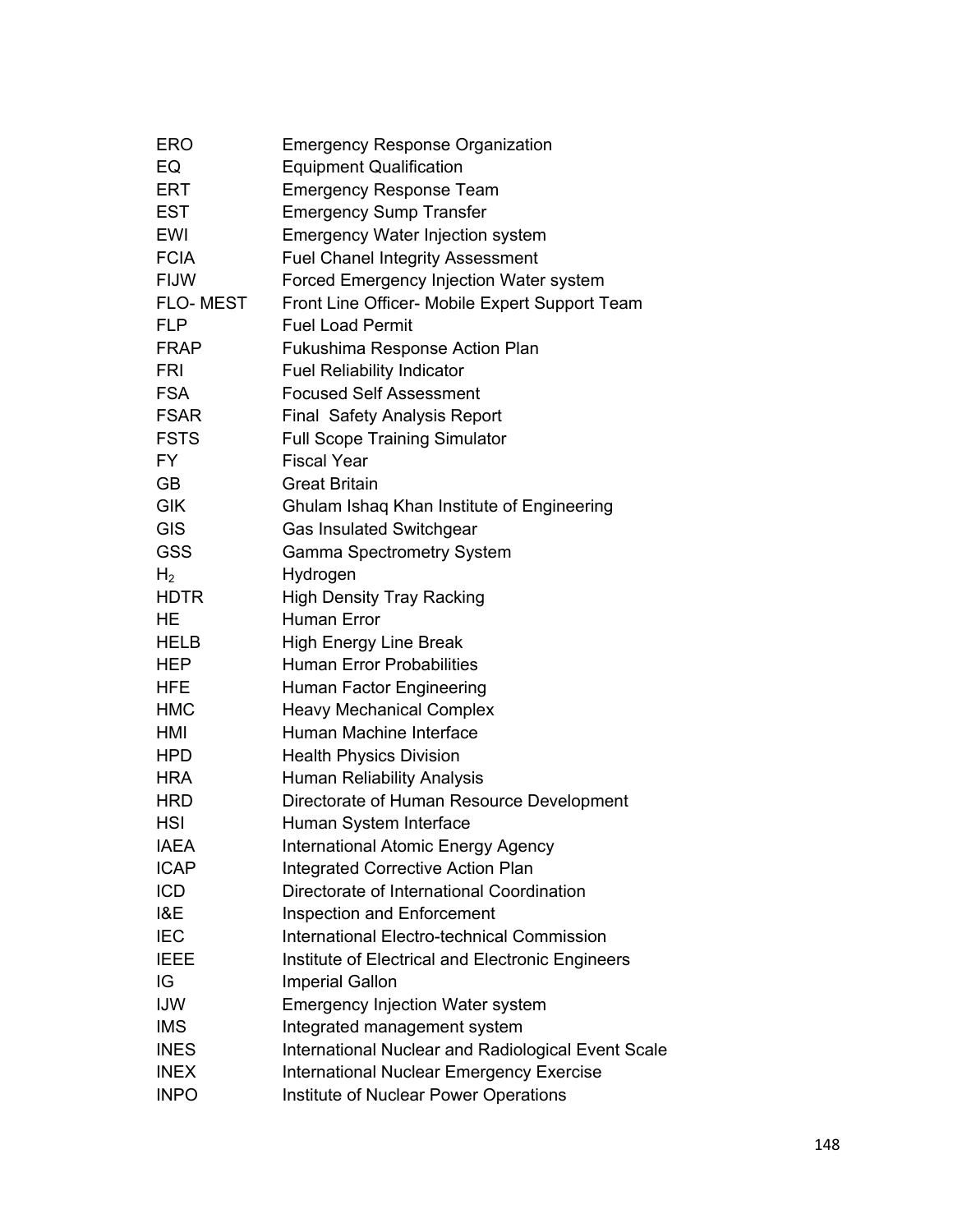| <b>INSC</b>   | Instrument for Nuclear Safety Cooperation                                  |
|---------------|----------------------------------------------------------------------------|
| <b>IOEP</b>   | Internal Operating Experience Program                                      |
| <b>IPR</b>    | <b>Internal Peer Review</b>                                                |
| IPP           | <b>Independent Power Producers</b>                                         |
| <b>IPSART</b> | International PSA Review Team                                              |
| <b>IPTC</b>   | In-Plant Training Center                                                   |
| <b>IRRS</b>   | <b>Integrated Regulatory Review Services</b>                               |
| <b>IRRSAT</b> | International Regulatory Review Self Assessment Tool                       |
| <b>IRS</b>    | <b>Incident Reporting System</b>                                           |
| <b>ISC</b>    | <b>Irradiation Surveillance Capsules</b>                                   |
| <b>ISD</b>    | Directorate of Information Services                                        |
| <b>ISI</b>    | In-service inspection                                                      |
| <b>ISO</b>    | International Organization for Standardization                             |
| <b>JNRC</b>   | Jordan Nuclear Regulatory Commission                                       |
| <b>KANUPP</b> | Karachi Nuclear Power Plant                                                |
| <b>KESC</b>   | Karachi Electric Supply Corporation                                        |
| <b>KFSAR</b>  | <b>KANUPP Final Safety Analysis Report</b>                                 |
| KI            | Potassium Iodide                                                           |
| <b>KINPOE</b> | Karachi Institute of Nuclear Power Engineering                             |
| <b>KINS</b>   | Korea Institute of Nuclear Safety                                          |
| KM.           | Knowledge Management                                                       |
| <b>KOFREP</b> | KANUPP off-site radiological emergency plan                                |
| <b>KONREP</b> | KANUPP On-site radiological emergency plan                                 |
| <b>KW</b>     | Kilo Watt                                                                  |
| LAN           | <b>Local Area Network</b>                                                  |
| LBB           | Leak before Break                                                          |
| <b>LCO</b>    | <b>Limiting Condition for Operation</b>                                    |
| <b>LLW</b>    | <b>Low Level Waste</b>                                                     |
| <b>LOCA</b>   | <b>Loss of Coolant Accident</b>                                            |
| <b>LOOP</b>   | Loss of Off-site Power                                                     |
| <b>LPMS</b>   | Loose Part Monitoring System                                               |
| <b>LPSW</b>   | Loss of Process Salt Water System                                          |
| <b>LSA</b>    | <b>Liquid Scintillation Analyzer</b>                                       |
| <b>LTSK</b>   | Long Term Safe Operation of KANUPP                                         |
| <b>LUMS</b>   | Lahore University of Management Sciences                                   |
| <b>MCR</b>    | Main Control Room                                                          |
| <b>MELCOR</b> | Computer code to model the progression of accidents in nuclear<br>reactors |
| MET           | Meteorological                                                             |
| <b>MOU</b>    | Memorandum of Understanding                                                |
| <b>MS</b>     | <b>Management System</b>                                                   |
| <b>MRML</b>   | <b>Mobile Radiological Monitoring Laboratory</b>                           |
| <b>MSL</b>    | Mean Sea Level                                                             |
| <b>NAC</b>    | <b>National Assistance Capabilities</b>                                    |
|               |                                                                            |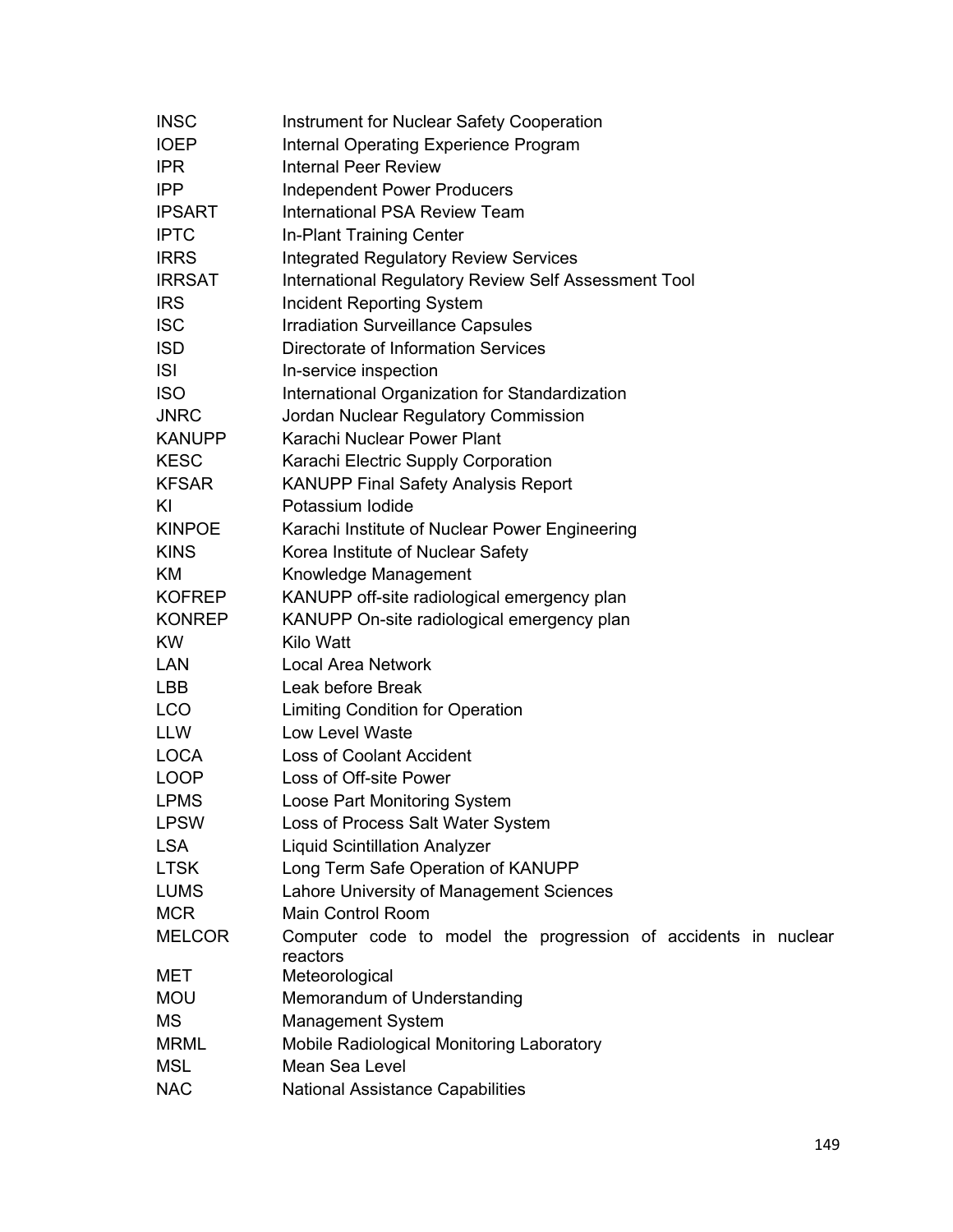| <b>NAEC</b>  | Nigerian Atomic Energy Commission                              |
|--------------|----------------------------------------------------------------|
| <b>NCA</b>   | <b>National Competent Authority</b>                            |
| NCA(A)       | National Competent Authority (NCA) for an emergency Abroad     |
| NCA(D)       | National Competent Authority (NCA) for an emergency Domestic   |
| <b>NCNDT</b> | National Centre for Non-Destructive Testing                    |
| <b>NDCL</b>  | National Dosimetry and Protection Level Calibration Laboratory |
| <b>NDMA</b>  | National Disaster Management Authority                         |
| <b>NDT</b>   | Non Destructive Testing                                        |
| <b>NEPRA</b> | National Electric Power Regulatory Authority                   |
| <b>NERS</b>  | Network of Regulators of countries with Small Nuclear Programs |
| <b>NEMS</b>  | Nuclear Emergency Management System                            |
| <b>NERSP</b> | National Environmental Radioactivity Surveillance Program      |
| <b>NEWS</b>  | Nuclear Events Web Based System                                |
| <b>NGA</b>   | <b>Next Generation Attenuation</b>                             |
| <b>NIAB</b>  | Nuclear Institute for Agriculture and Biology                  |
| <b>NSAP</b>  | <b>Nuclear Security Action Plan</b>                            |
| <b>NNSA</b>  | National Nuclear Safety Administration                         |
| <b>NUST</b>  | National University of Science and Technology                  |
| <b>NNR</b>   | National Nuclear Regulator                                     |
| <b>NOC</b>   | No Objection Certificate                                       |
| <b>NORM</b>  | <b>Naturally Occurring Radioactive Materials</b>               |
| <b>NPP</b>   | <b>Nuclear Power Plants</b>                                    |
| <b>NRECC</b> | <b>National Radiation Emergency Coordination Centre</b>        |
| <b>NREP</b>  | National Radiological Emergency Plan                           |
| <b>NSAP</b>  | <b>Nuclear Security Action Plan</b>                            |
| <b>NSC</b>   | <b>Nuclear Safety Centre</b>                                   |
| <b>NSD</b>   | Directorate of Nuclear Safety (PNRA)                           |
| <b>NSLD</b>  | Nuclear Safety and Licensing Division                          |
| <b>NTDS</b>  | National Transmission and Dispatch Company                     |
| <b>NUML</b>  | National University of Modern Languages                        |
| <b>NUSCC</b> | <b>Nuclear Safety Standards Committee</b>                      |
| <b>NWP</b>   | <b>National Warning Point</b>                                  |
| <b>OBE</b>   | <b>Operating Basis Earthquake</b>                              |
| <b>OE</b>    | <b>Operating Experience</b>                                    |
| <b>OECD</b>  | Organization for Economic Cooperation and Development          |
| <b>OEF</b>   | <b>Operational Experience Feedback</b>                         |
| <b>OGRA</b>  | Oil and Gas Regulatory Authority                               |
| <b>OIC</b>   | Organization of Islamic Conference                             |
| <b>OIRs</b>  | <b>Operation Inspection Reports</b>                            |
| <b>OPEX</b>  | <b>Operational Experience</b>                                  |
| <b>OPP</b>   | <b>Operating Policies and Procedures</b>                       |
| <b>OQAP</b>  | <b>Overall Quality Assurance Program</b>                       |
| <b>OSAG</b>  | <b>Operational Safety Analysis Group</b>                       |
| <b>OSART</b> | <b>Operational Safety Review Team</b>                          |
|              |                                                                |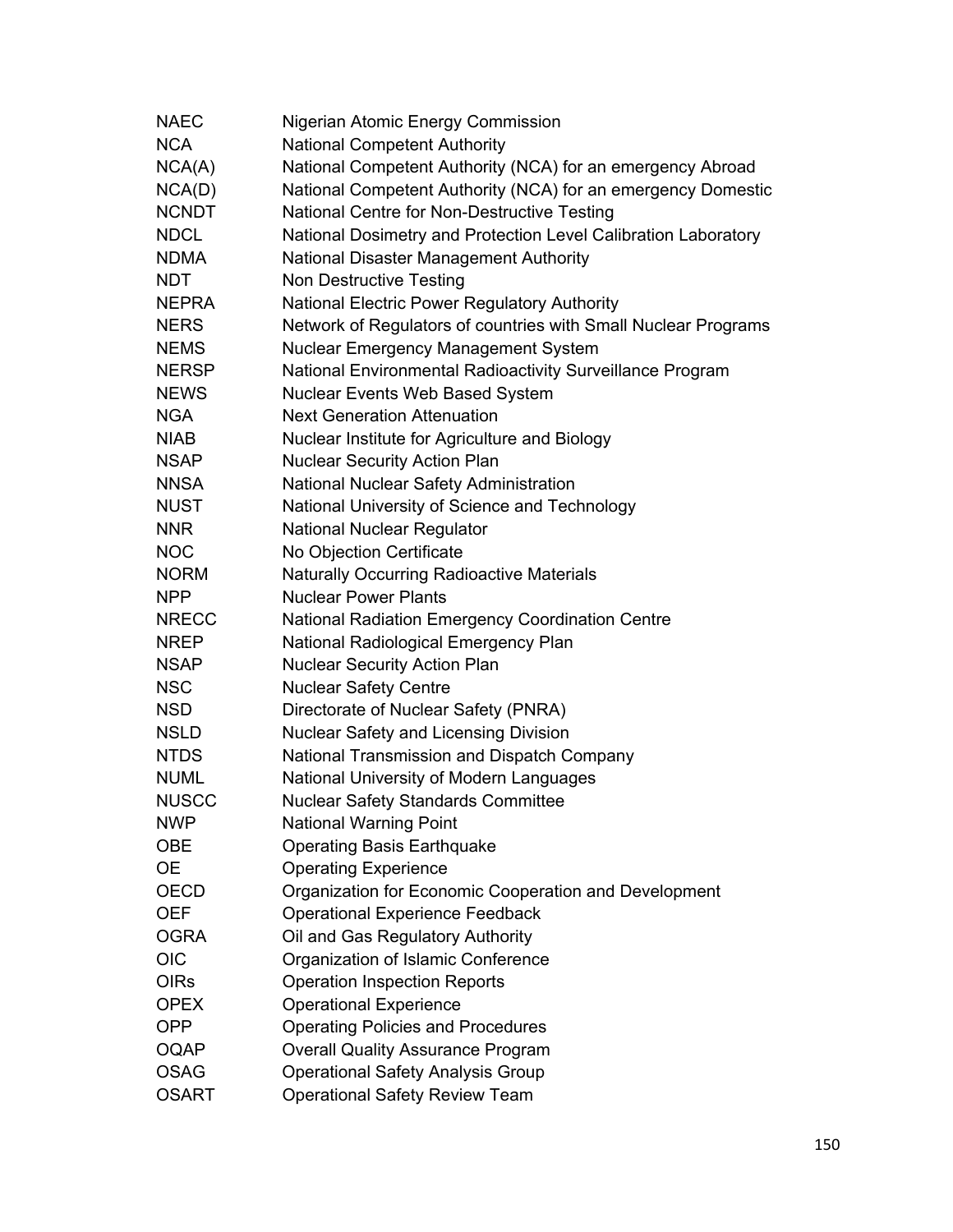| <b>OSRC</b>     | <b>Operational Safety Review Committee</b>                  |
|-----------------|-------------------------------------------------------------|
| <b>PAEC</b>     | Pakistan Atomic Energy Commission                           |
| <b>PARs</b>     | <b>Passive Autocatalytic Recombiners</b>                    |
| <b>PARR-I</b>   | Pakistan Research Reactor - I                               |
| <b>PARR-II</b>  | Pakistan Research Reactor - II                              |
| <b>PCR</b>      | <b>Plant Conditions Reports</b>                             |
| <b>PDMA</b>     | <b>Provincial Disaster Management Authority</b>             |
| <b>PDT</b>      | Post Diploma Training                                       |
| <b>PDTP</b>     | Post Diploma Training Program                               |
| <b>PEPA</b>     | Pakistan Environmental Protection Agency                    |
| <b>PEPCO</b>    | Pakistan Electric Power Company                             |
| <b>PGA</b>      | <b>Peak Ground Acceleration</b>                             |
| <b>PGTP</b>     | Post Graduate Training Program                              |
| <b>PIE</b>      | <b>Postulated Initiating Events</b>                         |
| <b>PIEAS</b>    | Pakistan Institute of Engineering and Applied Sciences      |
| <b>PIM</b>      | Pakistan Institute of Management                            |
| <b>PINSTECH</b> | Pakistan Institute of Nuclear Science and Technology        |
| <b>PIRs</b>     | <b>Periodic Inspection Reports</b>                          |
| <b>PLC</b>      | Programmable Logic Control                                  |
| <b>PM</b>       | <b>Preventative Maintenance</b>                             |
| <b>PMI</b>      | Pakistan Manpower Institute                                 |
| <b>PMD</b>      | Pakistan Meteorological Department                          |
| <b>PORV</b>     | Pressure operated relief valves                             |
| <b>PMRV</b>     | Pressurized Motorized Throttle valve                        |
| <b>PNRA</b>     | Pakistan Nuclear Regulatory Authority                       |
| <b>PPD</b>      | Directorate of Policies and Procedures                      |
| PP&EM           | Directorate of Physical Protection and Emergency Management |
| <b>PPIL</b>     | <b>Physical Protection Interior Labs</b>                    |
| <b>PPRA</b>     | <b>Public Procurement Regulatory Authority</b>              |
| <b>PROSPER</b>  | Peer Review of Operational Safety Performance Experience    |
| <b>PSA</b>      | <b>Probabilistic Safety Assessment</b>                      |
| <b>PSAR</b>     | <b>Preliminary Safety Analysis Report</b>                   |
| <b>PSDP</b>     | <b>Public Sector Development Program</b>                    |
| <b>PSF</b>      | <b>Performance Shaping Factors</b>                          |
| <b>PSHA</b>     | Probabilistic Seismic Hazard Analysis                       |
| <b>PSI</b>      | Pre-Service Inspection                                      |
| <b>PSQCA</b>    | Pakistan Standards and Quality Control Authority            |
| <b>PSR</b>      | <b>Periodic Safety Review</b>                               |
| <b>PTA</b>      | <b>Pakistan Telecommunication Authority</b>                 |
| <b>PWI</b>      | Pakistan Welding Institute                                  |
| <b>PWR</b>      | <b>Pressurized Water Reactor</b>                            |
| QA              | <b>Quality Assurance</b>                                    |
| QA&AD           | Quality Assurance and Assessment Division                   |
| QAD             | <b>Quality Assurance Division</b>                           |
|                 |                                                             |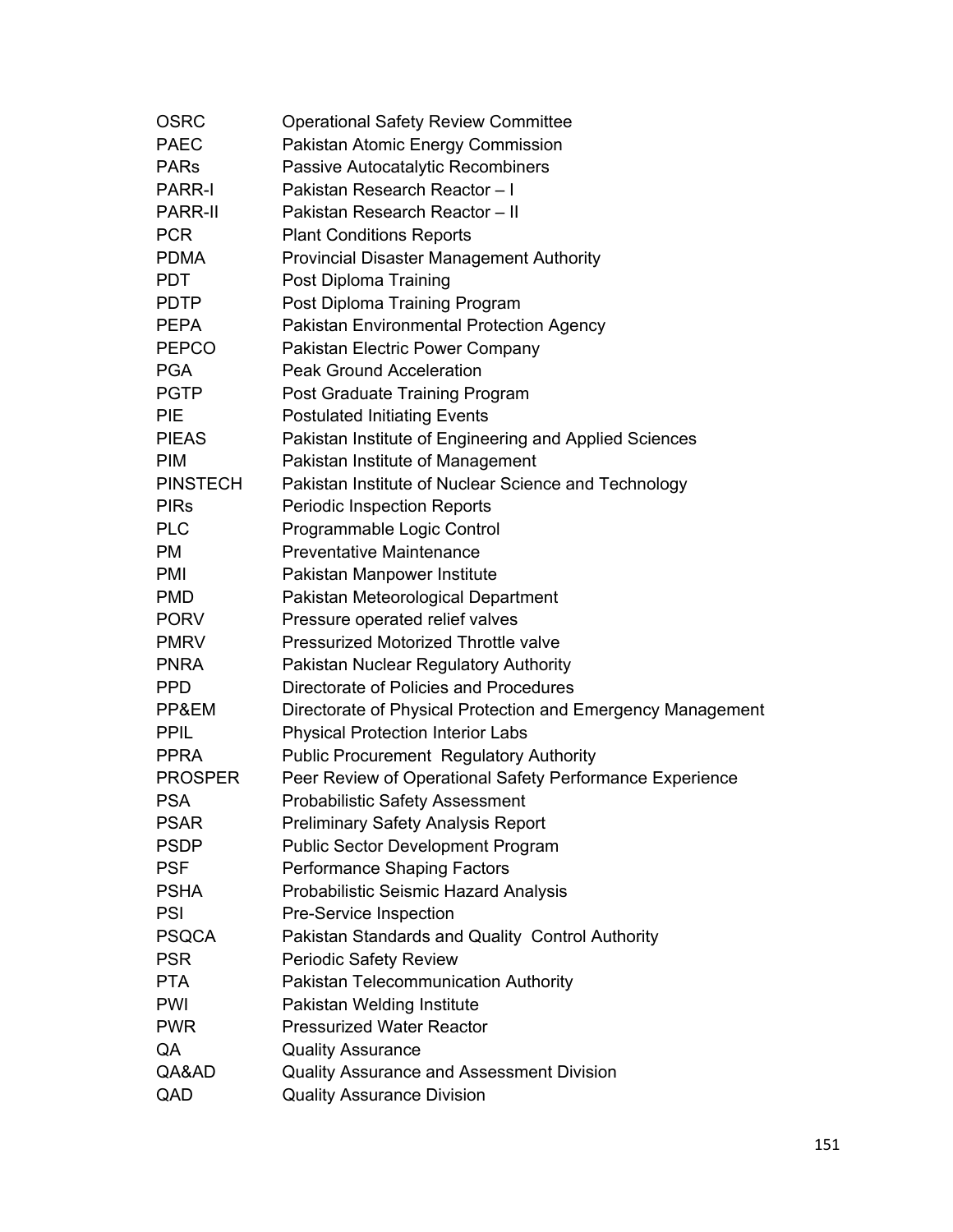| QAP           | <b>Quality Assurance Program</b>                                                               |
|---------------|------------------------------------------------------------------------------------------------|
| QAM           | <b>Quality Assurance Manual</b>                                                                |
| QAU           | Quaid-e-Azam University                                                                        |
| QNPC          | Qinshan Nuclear Power Company                                                                  |
| <b>RAD</b>    | Directorate of Regulatory Affairs                                                              |
| <b>RANET</b>  | Response and Assistance Network                                                                |
| <b>RAIS</b>   | <b>Regulatory Authority Information System</b>                                                 |
| <b>RAS</b>    | Regional Asia                                                                                  |
| <b>RASIM</b>  | <b>Radiation Safety Management System</b>                                                      |
| <b>RASSC</b>  | <b>Radiation Safety Standards Committee</b>                                                    |
| <b>RCA</b>    | Root Cause Analysis                                                                            |
| <b>RCA</b>    | <b>Radiation Controlled Area</b>                                                               |
| RCC-M         | Design and Construction Rules for Mechanical Components of PWR<br>Nuclear Island (French Code) |
| <b>RCF</b>    | <b>Regional Cooperation Forum</b>                                                              |
| <b>RCO</b>    | <b>Radiation Control Officer</b>                                                               |
| <b>RCP</b>    | <b>Reactor Coolant Pump</b>                                                                    |
| <b>RFO</b>    | <b>Refueling Outages</b>                                                                       |
| <b>RFW</b>    | <b>Reserve Feed Water System</b>                                                               |
| <b>RLO</b>    | <b>Relicensing Outage</b>                                                                      |
| <b>RMWO</b>   | Radioactive Waste Management Officer                                                           |
| <b>RNSD</b>   | <b>Regional Nuclear Safety Directorate</b>                                                     |
| <b>RPV</b>    | <b>Reactor Pressure Vessel</b>                                                                 |
| <b>RSD</b>    | Directorate of Radiation Safety                                                                |
| <b>RSIL</b>   | Research Society of International Law                                                          |
| RT.           | Radiographic Testing                                                                           |
| <b>RX</b>     | <b>Reactor Building</b>                                                                        |
| <b>RWP</b>    | <b>Radiation Work Permit</b>                                                                   |
| <b>SAC</b>    | <b>Safety Analysis Centre</b>                                                                  |
| <b>SAF</b>    | <b>Auxiliary Feed Water System</b>                                                             |
| <b>SAMGs</b>  | Severe Accident Management Guidelines                                                          |
| <b>SAP</b>    | Self Assessment Program                                                                        |
| <b>SAR</b>    | <b>Safety Analysis Report</b>                                                                  |
| <b>SARIS</b>  | Self-Assessment of Regulatory Infrastructure for Safety                                        |
| <b>SARRP</b>  | Safety Analysis Report Review Program                                                          |
| <b>SAT</b>    | Self Assessment Tool                                                                           |
| <b>SBLOCA</b> | <b>Small Break Loss of Coolant Accident</b>                                                    |
| <b>SBO</b>    | <b>Station Blackout</b>                                                                        |
| <b>SCATF</b>  | <b>Surveillance Capsule Assembly Testing Facility</b>                                          |
| <b>SCG</b>    | Depressurize Containment System                                                                |
| <b>SCW</b>    | <b>Component Cooling Water System</b>                                                          |
| <b>SDV</b>    | <b>Screening Distance Value</b>                                                                |
| <b>SED</b>    | <b>Site Emergency Director</b>                                                                 |
| <b>SEOP</b>   | Symptom based Emergency Operating Procedures                                                   |
|               |                                                                                                |